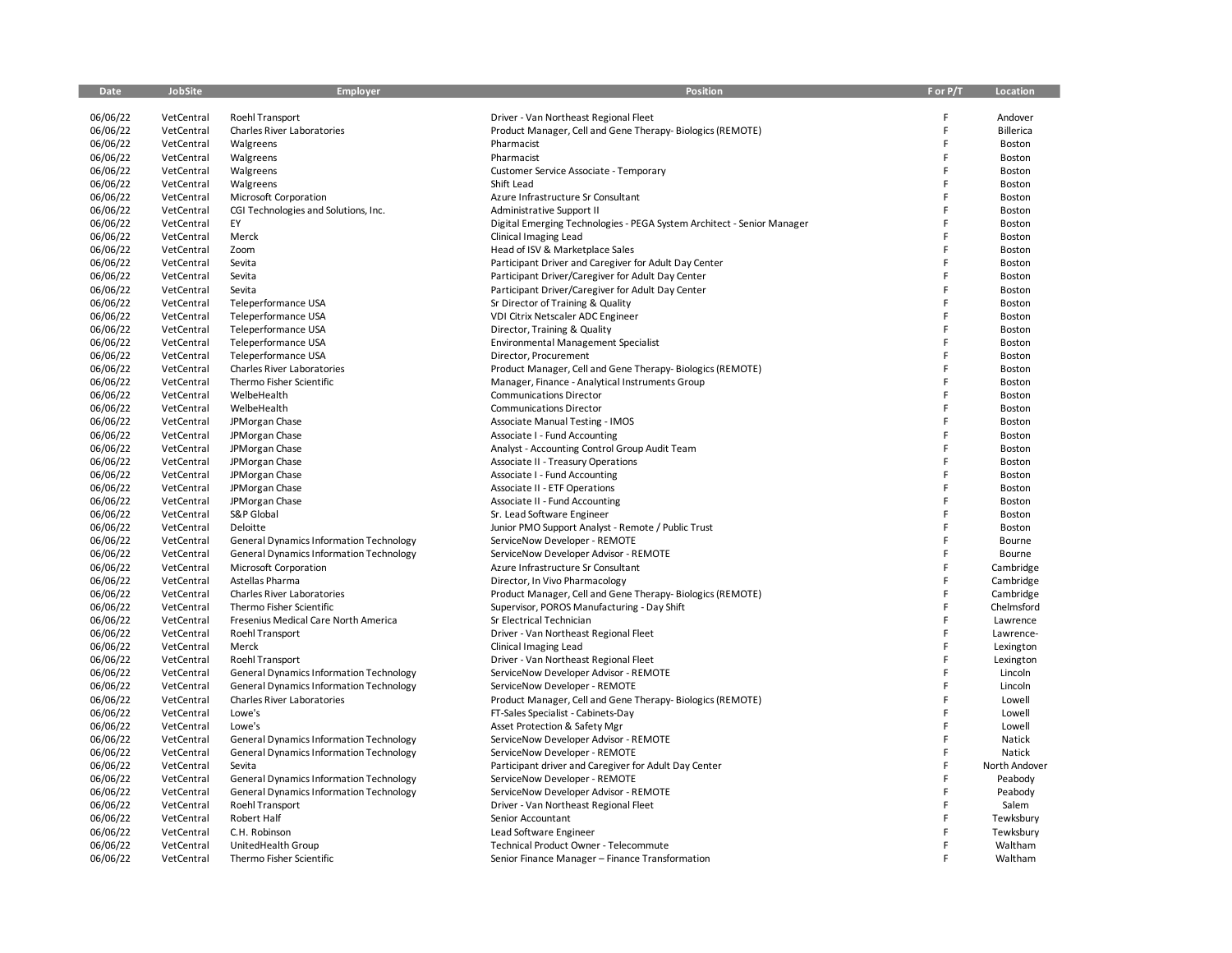| Date     | <b>JobSite</b> | <b>Employer</b>                                | <b>Position</b>                                                         | For P/T | Location      |
|----------|----------------|------------------------------------------------|-------------------------------------------------------------------------|---------|---------------|
|          |                |                                                |                                                                         |         |               |
| 06/06/22 | VetCentral     | Roehl Transport                                | Driver - Van Northeast Regional Fleet                                   | F       | Waltham       |
| 06/06/22 | VetCentral     | Thermo Fisher Scientific                       | Lead Material Handler - Shipping                                        | F       | Ward Hill     |
| 06/06/22 | VetCentral     | <b>UniFirst Corporation</b>                    | Senior Network Engineer                                                 | F       | Wilmington    |
| 06/06/22 | VetCentral     | Charles River Laboratories                     | Product Manager, Cell and Gene Therapy-Biologics (REMOTE)               | F       | Wilmington    |
| 06/06/22 | VetCentral     | <b>Charles River Laboratories</b>              | Digitalization Co-Op-Fall 2022                                          | F       | Wilmington    |
| 06/06/22 | VetCentral     | Roehl Transport                                | Driver - Van Northeast Regional Fleet                                   | F       | Woburn        |
| 06/06/22 | VetCentral     | <b>General Dynamics Information Technology</b> | ServiceNow Developer Advisor - REMOTE                                   | F       | Woods Hole    |
| 06/06/22 | VetCentral     | <b>General Dynamics Information Technology</b> | ServiceNow Developer - REMOTE                                           | F       | Woods Hole    |
| 06/06/22 | Indeed.com     | Eastern Bank                                   | Teller - Float m(\$19/hr.)                                              | F       | Salem         |
| 06/06/22 | Indeed.com     | <b>Rich Products Corporation</b>               | Packaging                                                               | F       | Saklem        |
| 06/06/22 | Indeed.com     | Massachusetts District Court                   | Court Reporter (\$104,228/Year)                                         | F       | Boston        |
| 06/06/22 | Indeed.com     | Gloucester Public Schools System               | Family Engagment / Attendance Supervisor                                | F       | Gloucester    |
| 06/06/22 | Indeed.com     | NATIONAL GRID CO USA (NE POWER)                | Cable Splicer Apprentice (\$36.10 /hr.)                                 | F       | Beverly       |
| 06/06/22 | Indeed.com     | <b>Bluegreen Vacations Corporation</b>         | Sales Representativem(\$22 - \$33/hr.)                                  | F       | Peabody       |
| 06/06/22 | Indeed.com     | Health Care Position Inc                       | Data Entry Clerk (\$14 - \$22/hr.)                                      | F       | Boston        |
| 06/06/22 | Indeed.com     | La Gallina                                     | Restaurant Chef (\$85,000 - \$120,000/Year)                             | F       | Lynnfield     |
| 06/06/22 | Indeed.com     | AMETEK, Inc.                                   | Structural Assembler                                                    | F       | Peabody       |
| 06/06/22 | Indeed.com     | Gourmet Specialty Foods -                      | Inventory Control Manager (\$75,000/Year)                               | F       | North Andover |
| 06/06/22 | Indeed.com     | <b>Triton Regional School District</b>         | Social Worker                                                           | F       | Salisbury     |
| 06/06/22 | Indeed.com     | Abiomed                                        | Mgr. Production                                                         | F       | Danvers       |
| 06/06/22 | Indeed.com     | <b>City Experiences</b>                        | Bartender - The Landing at Salem - Boston Harbor City Cruises           | F       | Salem         |
| 06/06/22 | Indeed.com     | Dennis K. Burke, Inc.                          | Fuel Driver - Class B - Chelsea - Nights (\$32/hr.)                     | F       | Salem         |
| 06/06/22 | Indeed.com     | Community Credit Union                         | Teller/ Member Service Representative                                   | F       | Lynn          |
| 06/06/22 | Indeed.com     | City of Haverhill                              | Civilain Dispatcher/Haverhill Police Dept. (\$21.27 - \$25.69/hr.)      | F       | Haverhill     |
| 06/06/22 | Indeed.com     | Jaffarian Automotive Group                     | Customer Service / Greeter (\$20/hr.)                                   | F & P/T | Haverhill     |
| 06/06/22 | Indeed.com     | Greater Boston Design and Build                | Secretary/assistant (\$20 - \$25/hr.)                                   | F       | Saugus        |
| 06/06/22 | Indeed.com     | <b>Crimson Logistics</b>                       | Delivery Transporter--NO THC TEST (\$19.50/hr.)                         | F       | Lynn          |
| 06/06/22 | Indeed.com     | <b>Ghost City Tours</b>                        | Salem Ghost Guides Needed! (\$50 - \$100/hr.)                           | F       | Salem         |
| 06/06/22 | Indeed.com     | <b>CMI</b>                                     | Associate Industrial Health and Safety Professional (\$65K -\$95K/Year) | F       | Haverhill     |
| 06/06/22 | Indeed.com     | The Juicery                                    | The Juicery Team Member (\$15 - \$17/hr/.)                              | F & P/T | Salem         |
| 06/06/22 | Indeed.com     | A&J King Artisan Bakers, LLC                   | Delivery Driver (\$21/hr.)                                              | F       | Salem         |
| 06/06/22 | Indeed.com     | Garrison Inn                                   | Front Desk Receptionist (\$20/hr.)                                      | F       | Newburyport   |
| 06/06/22 | Indeed.com     | American Power Service                         | General Warehouse Help (\$22/hr.)                                       | F       | Georgetown    |
| 06/06/22 | Indeed.com     | Massachusetts District Court                   | Court Reporter (\$104,228/Year)                                         | F       | Boston        |
| 06/06/22 | Indeed.com     | Gloucester Public Schools System               | Family Engagment / Attendance Supervisor                                | F       | Gloucester    |
| 06/06/22 | Indeed.com     | <b>Rich Products Corporation</b>               |                                                                         | F       | Salem         |
| 06/06/22 | Indeed.com     |                                                | Packaging                                                               | F       | Salem         |
|          |                | <b>BLC Painting INC</b>                        | Painting Sub-Contractor / Residential Interior & Exterior               | F       |               |
| 06/06/22 | Indeed.com     | Chelsea Jewish Lifecare                        | Receptionist   Brudnick Center for Living                               |         | Peabody       |
| 06/06/22 | Indeed.com     | Mobile Styles App, Inc.                        | Manicurists needed! (\$30 - \$200/hr.)                                  | F<br>F  | Beverly       |
| 06/06/22 | Indeed.com     | Smiles of Salem                                | Associate Dentist (\$130,000 - \$300,000/Year)                          | F       | Salem         |
| 06/06/22 | Indeed.com     | U.S. District Court                            | U.S. Probation Officer (\$51,041 - \$115,545/Year)                      | F       | Lawrence      |
| 06/06/22 | Indeed.com     | North East Area                                | Clerk IV North Shore Site Office (\$43,898 - \$58,07/Year)              | F       | Salem         |
| 06/06/22 | USAJobs.gov    | Department of Veterans Affairs                 | Food Service Worker - Closing 06/21/22                                  |         | West Roxbury  |
| 06/06/22 | USAJobs.gov    | Department of the Treasury                     | Auditor Performance - Closing 06/17/22                                  | F       | Andocver      |
| 06/06/22 | USAJobs.gov    | Department of Veterans Affairs                 | Lead Medical Support Assistant 06/24/22                                 | F       | Brockton      |
| 06/06/22 | USAJobs.gov    | Department of Veterans Affairs                 | Lead Medical Support Assistant - 0624/22                                | F       | Brockton      |
| 06/06/22 | Glassdoor      | <b>TMC</b>                                     | Production Welder - 1st shift, 7:30am-3:30pm                            | F       | Peabody       |
| 06/06/22 | Glassdoor      | <b>Brito Ice</b>                               | Production Laborer (\$30 - \$42/hr.)                                    | F       | Salem         |
| 06/06/22 | Glassdoor      | Dunkin' Donuts                                 | Dunkin Donuts Crew Member                                               | F       | Salem         |
| 06/06/22 | Glassdoor      | A&J King Artisan Bakers, LLC                   | Delivery Driver (\$21/hr.)                                              | F       | Salem         |
| 06/06/22 | Glassdoor      | Confidential                                   | Warehouse Manager (\$65K - \$75K/hr.)                                   | F       | Peabody       |
| 06/06/22 | Glassdoor      | <b>Brito Ice</b>                               | Mechanic/Technician (\$85K - \$100K/Year)                               | F       | Salem         |
| 06/06/22 | Glassdoor      | LEO, Inc.                                      | Community Services Assistant (\$22 - \$23/hr.)                          | F       | Lynn          |
| 06/06/22 | Glassdoor      | <b>Atlantic Veterinary Hospital</b>            | Client Care Team Member                                                 | F       | Marblehead    |
| 06/06/22 | Glassdoor      | For Kids Only Afterschool                      | Group Leader (\$18 - \$21/hr.)                                          | F       | Peabody       |
| 06/06/22 | Glassdoor      | Federal Bureau of Investigation                | Special Agent (\$78K - \$153K/Year)                                     | F       | Boston        |
| 06/06/22 | Glassdoor      | ABA Centers of America                         | Registered Behavior Technician - No Experience Necessary! (\$25/hr.)    | F       | Peabody       |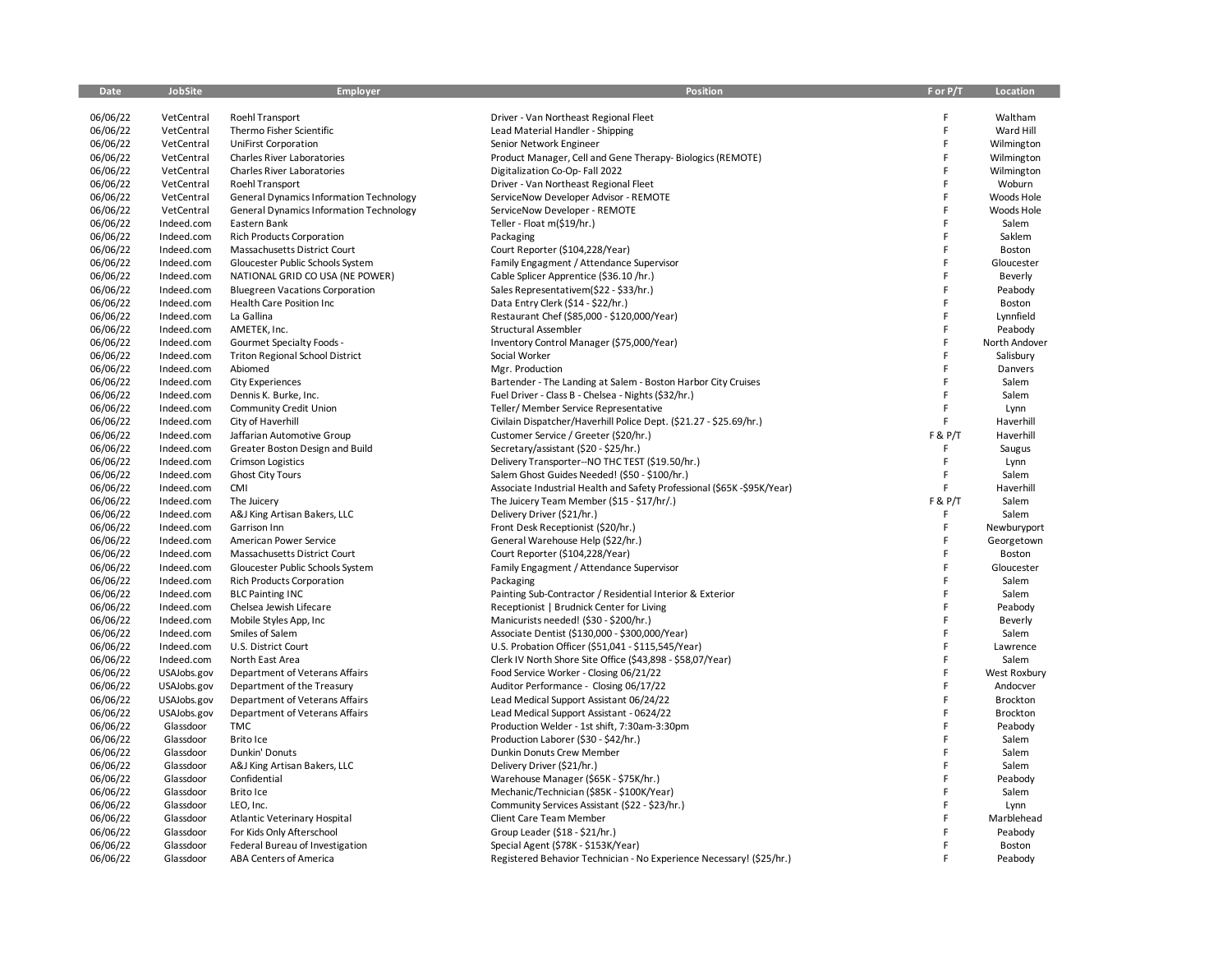| Date     | JobSite   | <b>Employer</b>                                | <b>Position</b>                                                                   | F or P/T    | Location   |
|----------|-----------|------------------------------------------------|-----------------------------------------------------------------------------------|-------------|------------|
|          |           |                                                |                                                                                   |             |            |
| 06/06/22 | Glassdoor | Confidential                                   | On-Site Manager Property Manager (\$70K - \$75K/Year)                             | F           | Salem      |
| 06/06/22 | Glassdoor | Salem Waterfront Hotel & Suites                | Front Desk Agent (\$16/hr.)                                                       | F           | Salem      |
| 06/06/22 | Glassdoor | Control Technologies, Inc.                     | Electrical Apprentice (Level 1-Level 4)                                           | F           | Peabody    |
| 06/06/22 | Glassdoor | Raytheon Missiles & Defense                    | Assembler C                                                                       | F           | Andover    |
| 06/06/22 | Glassdoor | <b>Bit Bar Salem</b>                           | Food Server (\$18/hr.)                                                            | F           | Salem      |
| 06/06/22 | Glassdoor | Nordstrom                                      | Nordstrom Stock Fulfillment Associate - National Hiring Day - June 10th           | F           | Peabody    |
| 06/06/22 | Glassdoor | Vicki H. Zhu, DMD; PC                          | Dental Front Desk (\$20 - \$28/hr.)                                               | F           | Peabody    |
| 06/06/22 | Glassdoor | Vertex Pharmaceuticals                         | Medical Information Manager (Remote)                                              | F           | Boston     |
| 06/06/22 | Glassdoor | Marblehead Bank                                | P/T - ank Teller (\$15 - \$16/hr.)                                                | F           | Salem      |
| 06/06/22 | Glassdoor | <b>BELLA VERONA</b>                            | Waiter/Server (\$15 - \$60/hr.)                                                   | F           | Salem      |
| 06/06/22 | Glassdoor | Loyal Canines Academy                          | Dog Daycare Attendant                                                             | F           | Peabody    |
| 06/06/22 | Glassdoor | Ye Olde Pepper Candy Company                   | Retail Sales (\$15 - \$18/hr.)                                                    | F           | Salem      |
| 06/06/22 | Glassdoor | Rossetti Restaurant                            | Full-Time Host (\$14 - \$20/hr.)                                                  | F           | Salem      |
| 06/06/22 | Glassdoor | Dunkin Donuts   Cafua Management Company       | Night Crew Member (\$14 - \$15/hr.)                                               | E           | Peabody    |
| 06/06/22 | Glassdoor | Danvers Family Dental                          | Dental Receptionist - On Job Trained (\$17 - \$20/hr.)                            | F           | Danvers    |
| 06/06/22 | Glassdoor | Opus                                           | Host/Food Runner                                                                  | F           | Salem      |
| 06/06/22 | Glassdoor | Soul Physical Therapy                          | Front Desk Manager (\$17 - \$21/hr.)                                              | E           | Beverely   |
| 06/06/22 | Glassdoor | Kaffmandu Coffee House                         | Barista/Cashier/Customer Service/Stocker (\$16 - \$18/hr.)                        | F           | Beverly    |
| 06/06/22 | Glassdoor | Salem Five                                     | Customer Experience Associate I or II (\$30K - \$47K/Year + \$1,000 Hiring Bonus) | F           | Salem      |
| 06/06/22 | Glassdoor | Salem Waterfront Hotel & Suites                | Front Desk Manager                                                                | F           | Salem      |
| 06/06/22 | Glassdoor | <b>Boston North Shore</b>                      | Dental Assistant/Receptionist (\$20 - \$28/hr.)                                   | F           | Salem      |
| 06/06/22 | Glassdoor | Aloha Mini Glow Golf                           | Manager (\$17/hr.)                                                                | F           | Peabody    |
| 06/06/22 | Glassdoor | <b>TMC</b>                                     | Structural Assembler                                                              | E           | Peabody    |
| 06/06/22 | Glassdoor | Ledger                                         | Line/Prep Cook (\$19 - \$23/hr.)                                                  | F           | Salem      |
| 06/06/22 | Glassdoor | Wizard Of Wax                                  | Boat and Truck Detailers. (\$30K - \$50K/Year)                                    | F           | Salem      |
| 06/06/22 | Glassdoor | Brooksby Village by Erickson Senior Living     | Home Health Aide, HHA - NO DRIVING - 1 Location                                   | F           | Peabody    |
| 06/06/22 | Glassdoor | Digital Federal Credit Union / DCU             | Information Center Specialist, Remote, Full-Time                                  | F           | Chelmsford |
| 06/06/22 | Glassdoor | Marshalls                                      | Retail Associate                                                                  | F           | Danvers    |
| 06/06/22 | Glassdoor | <b>Bit Bar Salem</b>                           | Line Cook/Prep (\$18/hr.)                                                         | E           | Salem      |
| 06/06/22 | Glassdoor | Northeast Veterinary Hospital                  | Veterinary Technician (\$16 - \$21/hr.)                                           | F           | Peabody    |
| 06/06/22 | Glassdoor | <b>Bit Bar Salem</b>                           | Bartender (\$18/hr.)                                                              | F           | Salem      |
| 06/06/22 | Glassdoor | Target                                         | Seasonal: Guest Advocate (Cashier), General Merchandise, Fulfillment, etc.        | F           | Danvers    |
| 06/06/22 | Glassdoor | Corkscrew Liquors                              | Liquor Store Clerk. (\$14 - \$16/hr.)                                             | F           | Peabody    |
| 06/06/22 | Glassdoor | TradeSource                                    | Licensed Electricians & Apprentices (\$20 - \$45/hr.)                             | F           | Peabody    |
| 06/06/22 | Glassdoor | Dunkin' - NGP Management                       | Crew Member (\$13 - \$15/hr.)                                                     | F           | Peabody    |
| 06/06/22 | Glassdoor | Time Out North America                         | Editor, Boston (\$58K - \$62K/Year)                                               | F           | Boston     |
| 06/06/22 | Glassdoor | Kerwood Country Club                           | Retail Sales Associate (\$14 - \$18/hr.)                                          | F           | Salem      |
| 06/06/22 | Glassdoor | Brooksby Village by Erickson Senior Living     | CNA - Great Rates and Benefits - (\$25 /hr. + Up To \$5,000 Sign on Bonus)        | E           | Peabody    |
| 06/06/22 | Glassdoor | Panera Bread   Hamra Enterprises               | <b>Team Member</b>                                                                | F           | Danvers    |
| 06/06/22 | Glassdoor | Sports Medicine North                          | Call Center Representative                                                        | F           | Peabody    |
| 06/06/22 | Glassdoor | Reliable Ripley's Pet Care                     | Dog Walker/Pet Sitter \$15 - \$25/hr.)                                            | $\mathsf F$ | Lynn       |
| 06/06/22 | Glassdoor | <b>AAA Northeast</b>                           | Travel Consultantm (\$25K - \$104K/Year)                                          | F           | MA         |
| 06/06/22 | Glassdoor | RAN Biotechnologies Inc.                       | Scientist                                                                         | F           | Beverly    |
| 06/06/22 | Glassdoor | Your Green Package                             | Cannabis Delivery Driver \$17 Per Hour                                            | F           | Salem      |
| 06/06/22 | Glassdoor | Commonwealth Mental Health And Wellness Center | Administative Assistant (\$20 - \$24/hr.)                                         | F           | Lynn       |
| 06/06/22 | Glassdoor | Salem Waterfront Hotel & Suites                | Bartender                                                                         | F           | Salem      |
| 06/06/22 | Glassdoor | Confidential Health Care Company               | <b>Medical Receptionist</b>                                                       | F           | Salem      |
| 06/06/22 | Glassdoor | Salem Waterfront Hotel & Suites                | Front Desk Manager                                                                | F           | Salem      |
| 06/06/22 | Glassdoor | Massachusetts Bay Transportation Authority     | Power Dispatcher (\$54/hr.)                                                       | F           | Boston     |
| 06/06/22 | Glassdoor | Geneius Biotechnology                          | Research Associate (\$55K - \$75K/Year)                                           | F           | Boston     |
| 06/06/22 | Glassdoor | <b>SAS Retail Services</b>                     | Retail Merchandiser/Grocery Stocker NO EVENINGS OR WEEKENDS                       | F           | Salem      |
| 06/06/22 | Glassdoor | Richardson's Farm                              | Ice Cream Maker (\$18 - m\$21/hr.)                                                | F           | Middleton  |
| 06/06/22 | Glassdoor | Professional Staffing Group                    | Community Health Worker - Multiple Shifts Available (\$27/hr - \$28/hr.)          | F           | Danvers    |
| 06/06/22 | Glassdoor | Safe Harbor Marinas                            | Parking Attendant                                                                 | F           | Salem      |
| 06/06/22 | Glassdoor | BioLumic                                       | Research Associate - Gene Expression (\$60K - \$70K/Year)                         | F           | Beverly    |
| 06/06/22 | Glassdoor | Not Your Average Joe's                         | Host/Busser (\$16 - \$20/hr.)                                                     | F           | Peabody    |
| 06/06/22 | Glassdoor | <b>Brightview Senior Living</b>                | Dining Server                                                                     | F           | Danvers    |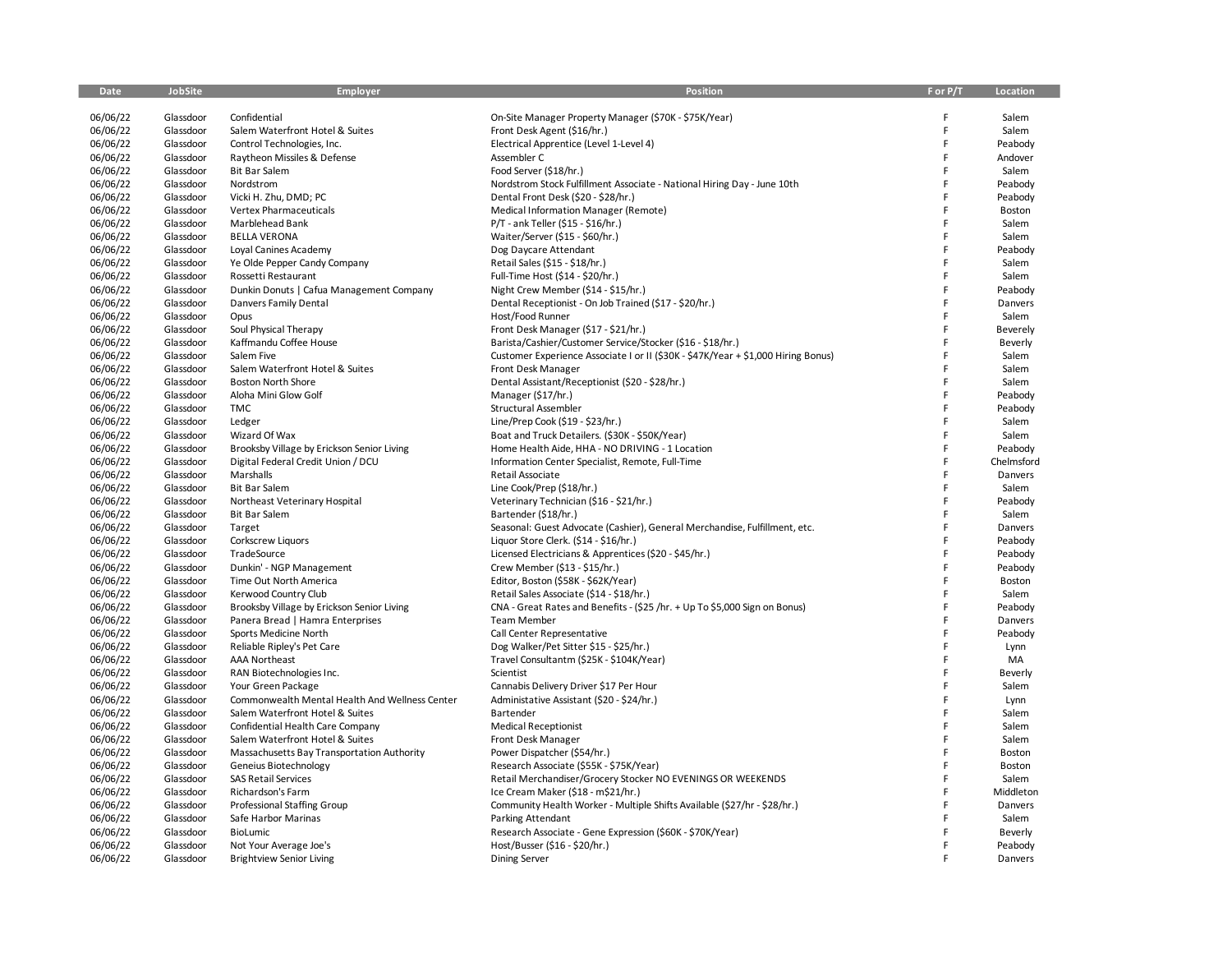| <b>Date</b> | JobSite   | Employer                                       | Position                                                                               | F or P/T | Location             |
|-------------|-----------|------------------------------------------------|----------------------------------------------------------------------------------------|----------|----------------------|
|             |           |                                                |                                                                                        |          |                      |
| 06/06/22    | Glassdoor | Ninety Nine Restaurant & Pub Team Members      | Waiter / Waitress (\$20 \$40./hr.)                                                     | F        | Salem                |
| 06/06/22    | Glassdoor | Retail Stock Associate - full and part Time    | Vinnin Liquors m(\$15 - \$18/hr.)                                                      | F & P/T  | Swampscott           |
| 06/06/22    | Glassdoor | Loomis Armored US, LLC                         | Armed Driver Guard (\$21 - \$24/hr.)                                                   | F        | Wakefield            |
| 06/06/22    | Glassdoor | Horvath & Tremblay                             | P/T - Office Assist (\$20 - \$25/hr.)                                                  | F        | Lynnfield            |
| 06/06/22    | Glassdoor | <b>Transportation Security Administration</b>  | Transportation Security Officer (\$53K -= \$70ZK/Year)                                 | F        | Boston               |
| 06/06/22    | Glassdoor | Notch Brewing                                  | Brewery Kitchen Help (\$18 - \$20/hr.)                                                 | F        | Salem                |
| 06/06/22    | Glassdoor | <b>Schulte Staffing Solutions</b>              | Picker/Packer - \$16.00/No Weekends/No Experience                                      | F        | Salem                |
| 06/06/22    | Glassdoor | Street Property Team at Keller Williams Realty | Entry-level Sales Associate - Will Pay for Real Estate License (\$100K - \$180ZK/Year) | F        | Boston               |
| 06/06/22    | Glassdoor | The Home Depot                                 | Front Desk Associate                                                                   | F        | Danvers              |
| 06/06/22    | Glassdoor | Poland Spring                                  | Prestige Services, INC. (\$100K/year)                                                  | F        | Dracut               |
| 06/06/22    | Glassdoor | Target                                         | Seasonal: Overnight Inbound (Stocking)                                                 | F        | Danvers              |
| 06/06/22    | Glassdoor | Brooksby Village by Erickson Senior Living     | Security Team Positions OPEN NOW! \$3,000 SIGN ON BONUS                                | F        | Peabody              |
| 06/06/22    | Glassdoor | The Friendly Toast                             | Host (\$15/hr.)                                                                        | F        | Danvers              |
| 06/06/22    | Glassdoor | Aldi                                           | Sales Associate - Hiring Immediately (\$17/HR.)                                        | F        | <b>USA</b>           |
| 06/06/22    | Glassdoor | The Home Depot                                 | Merchanising                                                                           | F        | Salem                |
| 06/06/22    | Glassdoor | Now Delivery                                   | Medical Courier North Shore - Hospital Delivery Driver - Various Shifts                | F        | Beverly              |
| 06/06/22    | Glassdoor | Confidential                                   | Office Clerk/Receptionist (\$16/hr.)                                                   | F        | Salem                |
| 06/06/22    | Glassdoor | The Home Depot                                 | Front Desk Associate                                                                   | F        | Danvers              |
| 06/06/22    | Glassdoor | Muddy Paws                                     | Pet Sitter (\$5 - \$9/hr.)                                                             | F        | Woburn               |
| 06/06/22    | Glassdoor | Disney Parks, Parks, Experiences and Products  | Safety Professional                                                                    | F        | Chelsea              |
| 06/06/22    | Glassdoor | Triangle Services, Inc.                        | Aircraft Cleaner (\$17/hr.)                                                            | F        | Boston               |
| 06/06/22    | Glassdoor | Row 34                                         | Host (\$20 - \$22/hr.)                                                                 | F        | Boston               |
| 06/06/22    | Glassdoor | Trader Joe's                                   | Crew O(\$16 - \$20/hr.)                                                                | F        | Cambridge            |
| 06/06/22    | MMA.org   | Town of Topsfield                              | <b>Equipment Operator</b>                                                              | F        | Topsfield            |
| 06/06/22    | MMA.org   | City of Lowell                                 | Director of Elections/ Municipal Hearing Officer                                       | F        | Lowell               |
| 06/06/22    |           |                                                | <b>Executive Director</b>                                                              | F        |                      |
| 06/06/22    | MMA.org   | City of Lowell<br>Town of Winchester           |                                                                                        | F        | Lowell<br>Winchester |
|             | MMA.org   |                                                | Payroll Manager                                                                        | F        |                      |
| 06/06/22    | MMA.org   | Town of Dracut                                 | Local Building Inspector                                                               | F        | Dracut               |
| 06/06/22    | MMA.org   | City of Cambridge                              | <b>Executive Officer</b>                                                               | F        | Cambridge            |
| 06/06/22    | MMA.org   | City of Malden                                 | <b>ARPA Compliance Analyst</b>                                                         |          | Malden               |
| 06/06/22    | MMA.org   | City of Woburn                                 | Director of Human Resources                                                            | F<br>F   | Woburn               |
| 06/06/22    | MMA.org   | City of Cambridge                              | Associate Housing Development Planner                                                  |          | Cambriudge           |
| 06/06/22    | MMA.org   | City of Watertown                              | <b>Assistant Library Director</b>                                                      | F        | Watertown            |
| 06/06/22    | MMA.org   | Hamilton-Wenham Regional School District       | Director of Human Resources                                                            | F        | Hamilton             |
| 06/06/22    | MMA.org   | Town of Winchester                             | Group Leader 2 (Classroom Lead)                                                        | F        | Winchester           |
| 06/06/22    | MMA.org   | Town of Winchester                             | Group Leader 1 (Assistant Class Lead)                                                  | F        | Winchester           |
| 06/06/22    | MMA.org   | City of Cambridge                              | <b>Construction Manager</b>                                                            | F        | Cambridge            |
| 06/06/22    | MMA.org   | Town of Billerica                              | Police Dispatch Supervisor                                                             | F        | Billerica            |
| 06/06/22    | MMA.org   | Massachusetts Water Resources Authority (MWRA) | .Net Developer/Programmer II                                                           | F        | Chelsea              |
| 06/06/22    | MMA.org   | Town of Saugus                                 | Utility Billing/Meter Operations Manager                                               | F        | Saugus               |
| 06/06/22    | MMA.org   | Town of Saugus                                 | Meter Reader Technician                                                                | F        | Saugus               |
| 06/06/22    | MMA.org   | Town of Saugus                                 | Principal Clerk                                                                        | F        | Saugus               |
| 06/06/22    | MMA.org   | Town of Salisbury                              | <b>Business Manager - Public Works</b>                                                 | F        | Salisbury            |
| 06/06/22    | MMA.org   | Town of Danvers                                | <b>Assistant Town Clerk</b>                                                            | F        | Danvers              |
| 06/06/22    | MMA.org   | City of Lynn                                   | <b>MUNIS Coordinator</b>                                                               | F        | Lynn                 |
| 06/06/22    | MMA.org   | City of Lynn                                   | Project Manager                                                                        | F        | Lynn                 |
| 06/06/22    | MMA.org   | Masconomet Regional School District            | Multipurpose Facility Technician (MPFT)                                                | F        | Boxford              |
| 06/06/22    | MMA.org   | Town of Ipswich                                | Climate Resiliency Manager - Contract Position                                         | F        | Ipswich              |
| 06/06/22    | MMA.org   | Town of Rockport                               | Public Works Project Manager                                                           | F        | Rockport             |
| 06/06/22    | MMA.org   | City of Cambridge                              | <b>Economic Development Specialist</b>                                                 | F        | Cambridge            |
| 06/06/22    | MMA.org   | Town of Reading                                | Administrative Assistant - Library                                                     | F        | Reading              |
| 06/06/22    | MMA.org   | City of Gloucester                             | Community Development Director                                                         | F        | Gloucester           |
| 06/06/22    | MMA.org   | City of Gloucester                             | <b>Conservation Agent</b>                                                              | F        | Gloucester           |
| 06/06/22    | MMA.org   | <b>Essex Regional Retirement System</b>        | Senior Retirement Counselor                                                            | F        | Essex                |
| 06/06/22    | MMA.org   | City of Gloucester                             | Director of Public Health                                                              | F        | Gloucester           |
| 06/06/22    | MMA.org   | City of Woburn                                 | Economic Development Manager                                                           |          | Woburn               |
| 06/06/22    | MMA.org   | Town of Winchester                             | Payroll Manager                                                                        |          | Winchester           |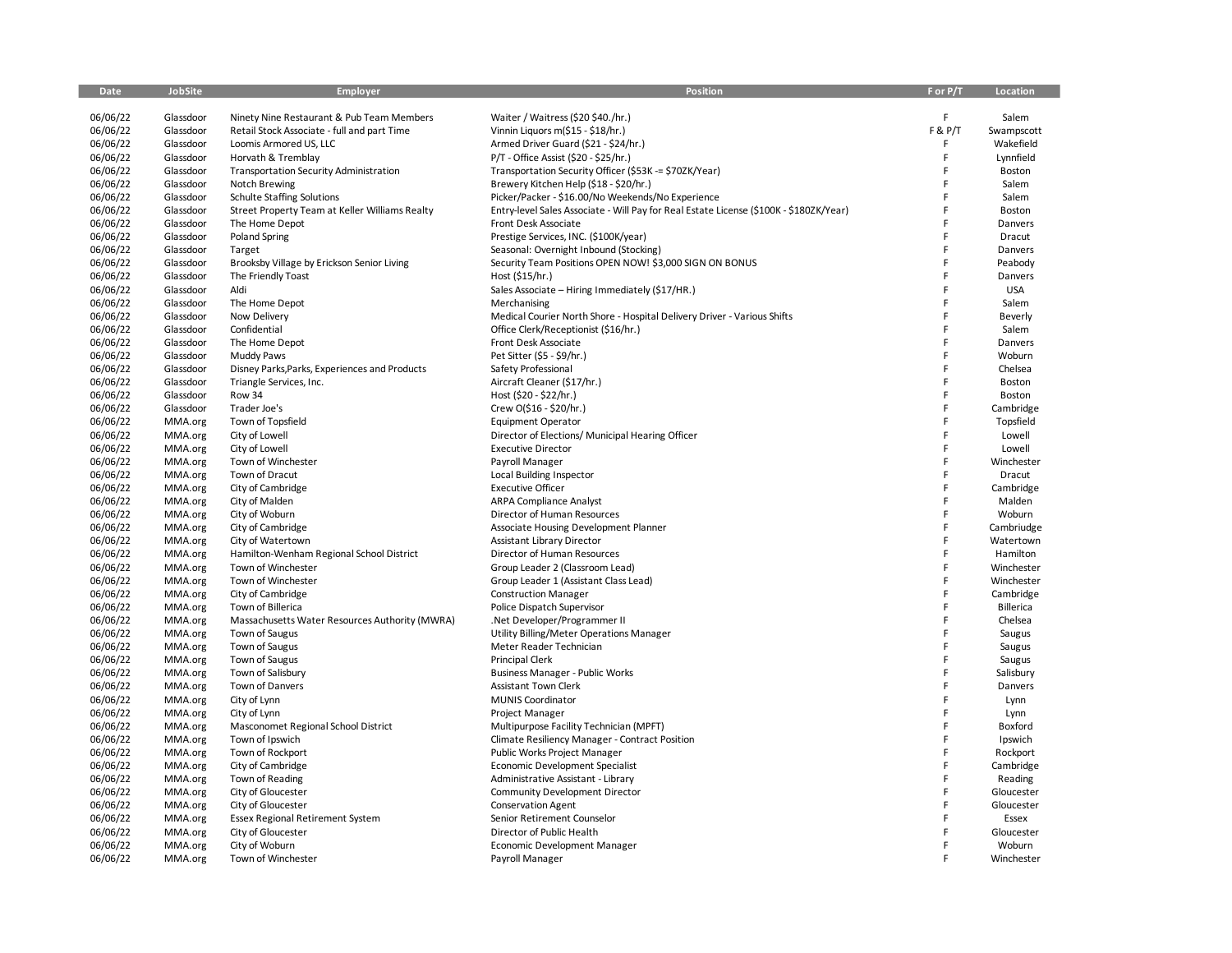| Date     | <b>JobSite</b> | <b>Employer</b>                                   | <b>Position</b>                                                                | F or P/T | Location         |
|----------|----------------|---------------------------------------------------|--------------------------------------------------------------------------------|----------|------------------|
|          |                |                                                   |                                                                                |          |                  |
| 06/06/22 | MMA.org        | Cambridge Public Schools                          | <b>Facilities Project Manager</b>                                              | F        | Cambridge        |
| 06/06/22 | MMA.org        | Town of Billerica                                 | P/t - Public Information Officer                                               | P/T      | <b>Billerica</b> |
| 06/06/22 | MMA.org        | Town of Billerica                                 | Human Resources Director (105k+)                                               | F        | Billerica        |
| 06/06/22 | MMA.org        | City of Watertown                                 | <b>Municipal Policy Analyst</b>                                                | F        | Watertown        |
| 06/06/22 | MMA.org        | Town of Winchester                                | Human Resources & Benefits Coordinator                                         | F        | Winchester       |
| 06/06/22 | MMA.org        | Town of Winchester                                | Procurement Administrator                                                      | F        | Winchester       |
| 06/06/22 | MMA.org        | Watertown Schools                                 | School Assistant Business Manager                                              | F        | Watertown        |
| 06/06/22 | MMA.org        | Town of Marblehead                                | Payroll and Benefits Specialist                                                | F        | Marblehead       |
| 06/06/22 | MMA.org        | Massachusetts Water Resources Authority (MWRA)    | OMC Laborer                                                                    |          | Chelsea          |
| 06/06/22 | MMA.org        | Massachusetts Water Resources Authority (MWRA)    | <b>Mechanical Designer</b>                                                     | F        | Chelsea          |
| 06/06/22 | MMA.org        | Massachusetts Water Resources Authority (MWRA)    | Project Engineer, Monitoring & Control                                         | F        | Chelsea          |
| 06/06/22 | MMA.org        | Salem & Beverly Water Supply Board                | Mechanic                                                                       | F        | Salem            |
| 06/06/22 | MMA.org        | Town of Burlington                                | Town Accountant                                                                | F        | Burlington       |
| 06/06/22 | MMA.org        | Town of Burlington                                | <b>Financial Analyst</b>                                                       | F        | Burlington       |
| 06/06/22 | MMA.org        | Town of Rockport                                  | Assistant Town Treasurer/Collector                                             | F        | Rockport         |
| 06/06/22 | MMA.org        | Town of Rockport                                  | <b>Assistant Town Clerk</b>                                                    | F        | Rockport         |
| 06/06/22 | MMA.org        | City of Gloucester                                | <b>Assistant General Counsel</b>                                               | F        | Gloucester       |
| 06/06/22 | MMA.org        | City of Newburyport                               | Planning Board Minute Taker                                                    | F        | Newburyport      |
| 06/06/22 | MMA.org        | Town of North Andover                             | Staff Planner                                                                  | F        | North Andover    |
| 06/06/22 | MMA.org        | City of Amesbury                                  | <b>Communications Director</b>                                                 |          | Amesbury         |
| 06/06/22 | MMA.org        | City of Medford                                   | <b>Facilities Director</b>                                                     | F        | Medford          |
| 06/06/22 | MMA.org        | Swampscott Public Schools                         | Executive Assistant to the Superintendent and School Committee                 | F        | Swampscott       |
| 06/06/22 | MMA.org        | Salem & Beverly Water Supply Board                | Maintenance Equipment Operator                                                 | F        | Salem            |
| 06/06/22 | MaxOutreach    | PepsiCo Corp - Wilmington, MA                     | Merchandiser                                                                   | F        | Wilmington       |
| 06/06/22 | MaxOutreach    | Talascend - Boston, MA                            | <b>Business Analyst</b>                                                        | F        | Boston           |
| 06/06/22 | MaxOutreach    | Talascend - Boston, MA                            | Compliance Specialist                                                          | F        | Boston           |
| 06/06/22 | MaxOutreach    | ACROBiosystems - Boston, MA                       | <b>Investment Associate</b>                                                    | E        | Boston           |
| 06/06/22 | MaxOutreach    | Affiliated Managers Group - Beverly, MA           | Senior Associate, Accounting Treasury                                          | F        | Beverly          |
| 06/06/22 | MaxOutreach    | Agero - Medford, MA                               | Senior CI/CD Engineer                                                          | E        | Medford          |
| 06/06/22 | MaxOutreach    | Curia - Burlington, MA                            | Supervisor, QC Environmental Monitoring                                        | F        | Burlington       |
| 06/06/22 | MaxOutreach    | DASH2 - Boston, MA                                | Project Manager                                                                |          | Boston           |
| 06/06/22 | MaxOutreach    | Earnix - Boston, MA                               | Global Sales Enablement Manager                                                | F        | Boston           |
| 06/06/22 | MaxOutreach    | Eutropics Pharmaceuticals - Cambridge, MA         | Translational Scientist, Biomarker Diagnostics                                 | F        | Cambridge        |
| 06/06/22 | MaxOutreach    | Flexcar - Boston, MA                              | Senior Service Desk Analyst                                                    | F        | Boston           |
| 06/06/22 | MaxOutreach    | Globalization Partners - Boston, MA               | Sr. Product Manager                                                            | F        | Boston           |
| 06/06/22 | MaxOutreach    | GPI / Greenman-Pedersen, Inc. - Boston, MA        | MEP Department Project Manager                                                 | F        | Boston           |
| 06/06/22 | MaxOutreach    | HallKeen Management, Inc. - Boston, MA            | Dishwasher for Assisted Living Community - Per Diem                            | F        | Boston           |
| 06/06/22 | MaxOutreach    | HallKeen Management, Inc. - Boston, MA            | Dining Room Wait Staff for Assisted Living Community FT PT Shifts              | F        | Boston           |
| 06/06/22 | MaxOutreach    | Intercontinental Exchange, Inc. - Boston, MA      | Carbon Data Scientist                                                          | F        | Boston           |
| 06/06/22 | MaxOutreach    | Jellyfish - Boston, MA                            | <b>Implementation Engineer</b>                                                 | E        | Boston           |
| 06/06/22 | MaxOutreach    | New England Track and Field Striping - Boston, MA | Running Track Painting assistant                                               | F        | Boston           |
| 06/06/22 | MaxOutreach    | PWW Recruiting - Boston, MA                       | <b>Event Marketing Specialist</b>                                              |          | Boston           |
| 06/06/22 | MaxOutreach    | Student Travel Expert - Cambridge, MA             | <b>CTO</b>                                                                     | F        | Cambridge        |
| 06/06/22 | MaxOutreach    | The Steely Group - Cambridge, MA                  | Associate Director/Senior Manager Forecasting and Analytics                    | F        | Cambridge        |
| 06/06/22 | ZipRecruiter   | Marten Transport                                  | Need CDL-A Truck Driver Now, 06/06/2022, Earn \$75,000/Year Minimum            | F        | Salem            |
| 06/06/22 | ZipRecruiter   | U.S. Xpress                                       | Need CDL Truck Driver - Medical Benefits + 401(k)(\$165,000/Year)              | F        | Peabody          |
| 06/06/22 | ZipRecruiter   | Werner - Dedicated Routes                         | CDL Truck Driver - Average \$77,000-\$92,000/Year - Solos and Teams            | F        | Salem            |
| 06/06/22 | ZipRecruiter   | Variant - Company Driver                          | Need CDL Truck Driver, 06/06/2022, Earn 56-60 CPM                              | F        | Peabody          |
| 06/06/22 | ZipRecruiter   | CFI - Company Drivers                             | Need CDL-A Truck Driver - Reliable Home Time, Sign-On (\$100,000/Year)         | E        | Lynn             |
| 06/06/22 | ZipRecruiter   | Amazon Freight Partner                            | CDL.A Driver Home Daily, Amazon Loads (\$37.50/hr.)                            | F        | Lynn             |
| 06/06/22 | ZipRecruiter   | Anderson Trucking - Owner Operator                | CDL Truck Driver - Average \$180k - \$350k/Year + \$5,000 Sign-On Bonus        | F        | Lynn             |
| 06/06/22 | ZipRecruiter   | System Transport - Company Driver                 | CDL Truck Driver - Average \$96,200/Year + \$5,000 Sign-On Bonus               | F        | Peabody          |
| 06/06/22 | ZipRecruiter   | Amazon Freight Partner                            | CDL A Local Truck Driver - Home Daily - Amazon Freight Partner (\$49,000/Year) |          | Lynn             |
| 06/06/22 | ZipRecruiter   | WillScot Mobile Mini                              | CDL A Company Truck Driver                                                     |          | Boston           |
| 06/06/22 | ZipRecruiter   | Variant                                           | CDL-A Company Driver - OTR - Dry Van (\$1,500 Transition Pay)                  |          | Lynn             |
| 06/06/22 | ZipRecruiter   | Hogan Transport - Dedicated                       | CDL Truck Driver - Flexible Home Time - Recent Graduates Welcome               | F        | Lynn             |
| 06/06/22 | ZipRecruiter   | US Xpress                                         | CDL-A Teams (\$1,900 - \$2,000/Week + \$30,000 SIGN ON BONUS/SPLIT!            | F        | Salem            |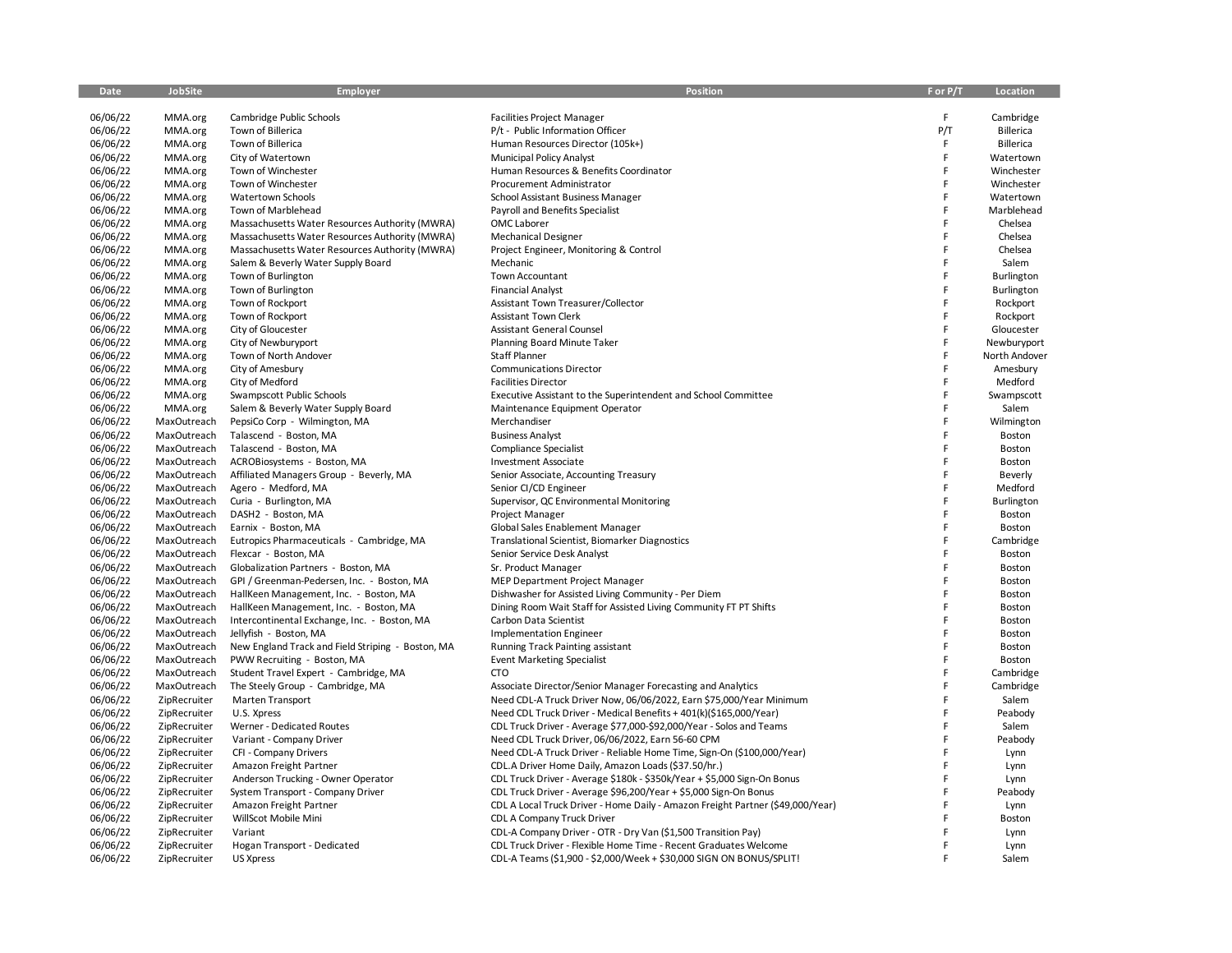| Date     | JobSite      | Employer                                       | Position                                                            | F or P/T | Location         |
|----------|--------------|------------------------------------------------|---------------------------------------------------------------------|----------|------------------|
|          |              |                                                |                                                                     |          |                  |
| 06/06/22 | ZipRecruiter | RITE-ROUTE TRANSPORTATION                      | Drivers (\$15/hr.)                                                  | F        | Salem            |
| 06/06/22 | ZipRecruiter | Adecco                                         | Driver (\$15/hr.)                                                   | F        | Boston           |
| 06/06/22 | ZipRecruiter | <b>AMP Agency</b>                              | Junior Copywriter                                                   | F        | Boston           |
| 06/06/22 | ZipRecruiter | Clickatell                                     | Copywriter (remote US - East Coast)                                 | F        | Boston           |
| 06/06/22 | ZipRecruiter | <b>ENTRE Institute i</b>                       | <b>Driver</b>                                                       | F        | Bostom           |
| 06/06/22 | ZipRecruiter | www.totalpraisellc.com                         | Direct Response Copywriter - Remote (\$17.00-\$20.00/hr.)           | F        | Peabody          |
| 06/06/22 | ZipRecruiter | Place. Staffing                                | Sr. Copywriter (Calling all agency folks!)                          | F        | Boston           |
| 06/06/22 | ZipRecruiter | Hire Digital                                   | <b>Technology Copywriter</b>                                        | F        | Boston           |
| 06/06/22 | ZipRecruiter | S2B Inc.                                       | P/T - Copywriter - Remote (\$25 - \$35/hr.)                         | F        | Boston           |
| 06/06/22 | ZipRecruiter | <b>Hire Digital</b>                            | <b>Finance Copywriter</b>                                           | F        | Boston           |
| 06/07/22 | VetCentral   | M&T Bank                                       | Part time Universal Banker                                          | F        | Andover          |
| 06/07/22 | VetCentral   | Pfizer                                         | Associate Scientist                                                 | F        | Andover          |
| 06/07/22 | VetCentral   | Pfizer                                         | Sr. Manager                                                         | F        | Andover          |
| 06/07/22 | VetCentral   | Aerotek                                        | Laborer                                                             | F        | Andover          |
| 06/07/22 | VetCentral   | Actalent                                       | Research Associate II                                               | F        | Andover          |
| 06/07/22 | VetCentral   | Actalent                                       | Research Associate II                                               | F        | Andover          |
| 06/07/22 | VetCentral   | Actalent                                       | Research Associate II                                               | F        | Andover          |
| 06/07/22 | VetCentral   | Raytheon Technologies                          | Supply Chain Proposal Analyst                                       | F        | Andover          |
| 06/07/22 | VetCentral   | Raytheon Technologies                          | Principal Systems Engineer, IBCS Integration Lead                   | F        | Andover          |
| 06/07/22 | VetCentral   | <b>Kelly Services</b>                          | Chemical Engineer                                                   | F        | Bedford          |
| 06/07/22 | VetCentral   | Robert Half                                    | Staff Accountant                                                    | F        | Bedford          |
| 06/07/22 | VetCentral   | Cardinal Health                                | Supervisor Warehouse, Outbound                                      | F        | Bedford          |
| 06/07/22 | VetCentral   | The MITRE Corporation                          | Department Chief Engineer                                           | F        | Bedford          |
| 06/07/22 | VetCentral   | The MITRE Corporation                          | Intermediate Software Engineer                                      | F        | Bedford          |
| 06/07/22 | VetCentral   | The MITRE Corporation                          | Records & Information Governance Lead                               | F        | Bedford          |
| 06/07/22 | VetCentral   | The MITRE Corporation                          | Senior Accounts Receivable Analyst                                  | F        | Bedford          |
| 06/07/22 | VetCentral   | The MITRE Corporation                          | Crypto Engineer                                                     | F        | Bedford          |
| 06/07/22 | VetCentral   | Thermo Fisher Scientific                       | <b>Quality Engineer II</b>                                          | F        | Bedford          |
| 06/07/22 | VetCentral   | Aerotek                                        | Assembler                                                           | F        | Bedford          |
| 06/07/22 | VetCentral   | Aerotek                                        | 1st Shift Manufacturing Assembly                                    | F        | Bedford          |
| 06/07/22 | VetCentral   | Aerotek                                        | Assembler                                                           | F        | Bedford          |
| 06/07/22 | VetCentral   | Actalent                                       | QC Inspector                                                        | F        | Bedford          |
| 06/07/22 | VetCentral   | Actalent                                       | QC Microbiologist                                                   | F        | Bedford          |
| 06/07/22 | VetCentral   | Actalent                                       | QC Analyst                                                          | F        | Bedford          |
| 06/07/22 | VetCentral   | Actalent                                       | QA Lab Associate                                                    | F        | Bedford          |
| 06/07/22 | VetCentral   | Actalent                                       | <b>Quality Assurance Specialist</b>                                 | F        | Bedford          |
| 06/07/22 | VetCentral   | Actalent                                       | <b>Quality Assurance Specialist</b>                                 | F        | Bedford          |
| 06/07/22 | VetCentral   | C&A Industries, LLC                            | INTERIM DIRECTOR OF NURSING / LTC NURSING DIRECTOR                  | F        | Beverly          |
| 06/07/22 | VetCentral   | Lahey Health                                   | RN Staff Team Leader - Emergency                                    | F        | Beverly          |
| 06/07/22 | VetCentral   | Lahey Health                                   | Guest Services Representative - Food Service                        | F        | Beverly          |
| 06/07/22 | VetCentral   | Lahey Health                                   | Registered Nurse (RN) - Emergency                                   | F        | Beverly          |
| 06/07/22 | VetCentral   | Lahey Health                                   | Lab Associate/Phlebotomist                                          | F        | Beverly          |
| 06/07/22 | VetCentral   | Lahey Health                                   | Food Service Worker                                                 | F        | Beverly          |
| 06/07/22 | VetCentral   | Lahey Health                                   | Multi Trade Technician                                              | F        | Beverly          |
| 06/07/22 | VetCentral   | <b>Kelly Services</b>                          | Lab Assembler                                                       | F        | <b>Billerica</b> |
| 06/07/22 | VetCentral   | Deloitte                                       | Mid Functional/Technical Writer - Remote, Public Trust              | F        | Boston           |
| 06/07/22 | VetCentral   | Deloitte                                       | Junior Mainframe Product Control Support - Remote, Secret clearance | F        | Boston           |
| 06/07/22 | VetCentral   | <b>General Dynamics Information Technology</b> | Financial Analyst (Majority Remote)                                 | F        | Boston           |
| 06/07/22 | VetCentral   | Microsoft Corporation                          | Customer Engineer, Modern Workplace Solutions                       | F        | Boston           |
| 06/07/22 | VetCentral   | Microsoft Corporation                          | Security Cloud Solution Architect                                   | F        | Boston           |
| 06/07/22 | VetCentral   | <b>Microsoft Corporation</b>                   | Azure Infrastructure Customer Engineer                              | F        | Boston           |
| 06/07/22 | VetCentral   | <b>Microsoft Corporation</b>                   | Customer Engineer, Data & Al                                        | F        | Boston           |
| 06/07/22 | VetCentral   | <b>Microsoft Corporation</b>                   | Modern Work Customer Success Manager                                | F        | Boston           |
| 06/07/22 | VetCentral   | <b>Microsoft Corporation</b>                   | Application Innovation Customer Engineer                            | F        | Boston           |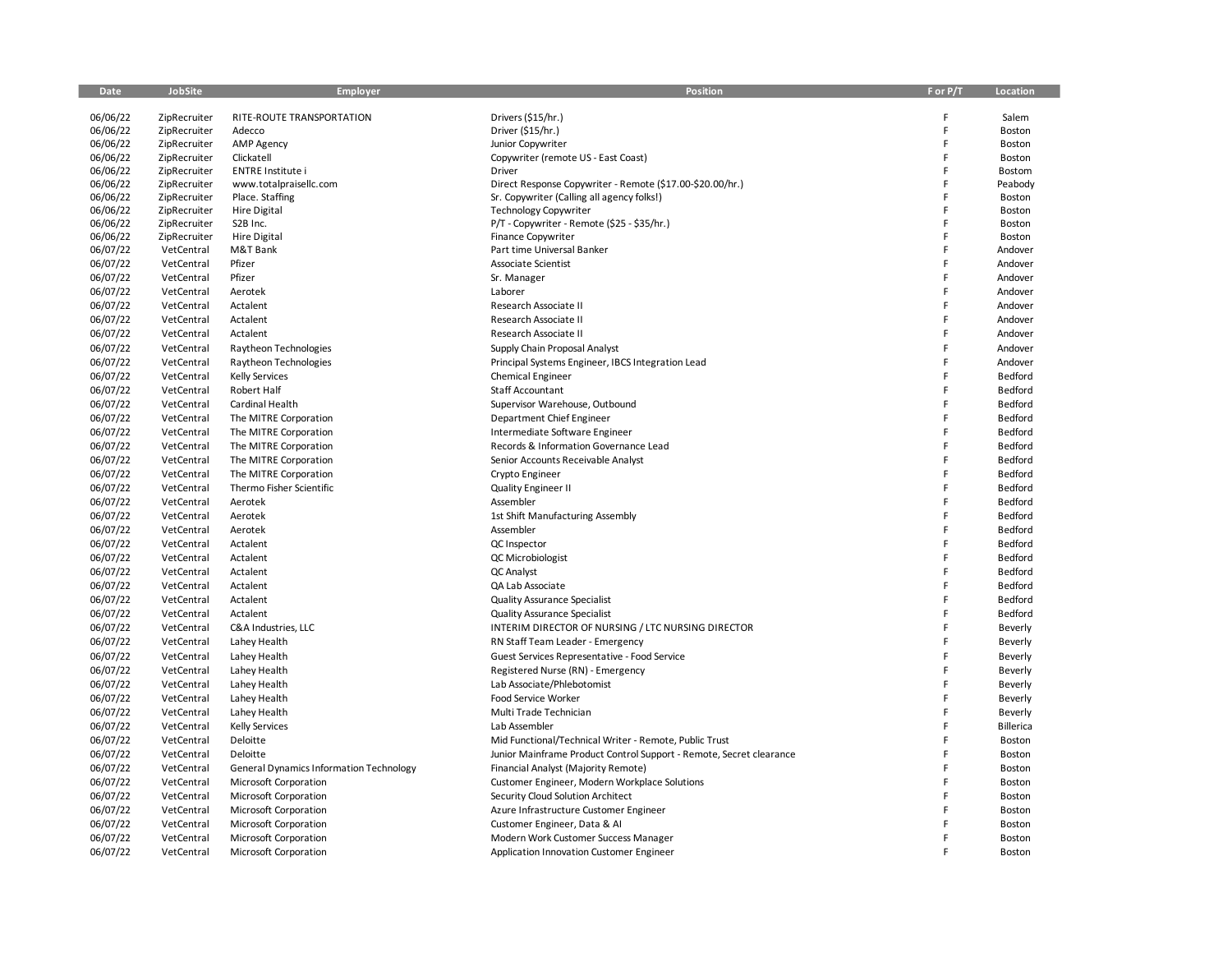| Date     | JobSite    | Employer                           | Position                                                                                     | F or P/T | Location |
|----------|------------|------------------------------------|----------------------------------------------------------------------------------------------|----------|----------|
|          |            |                                    |                                                                                              |          |          |
| 06/07/22 | VetCentral | Microsoft Corporation              | <b>Client Executive</b>                                                                      | F        | Boston   |
| 06/07/22 | VetCentral | Microsoft Corporation              | Application Innovation Cloud Solution Architect                                              | F        | Boston   |
| 06/07/22 | VetCentral | Microsoft Corporation              | Cloud Solution Architect - Modern Work                                                       | E        | Boston   |
| 06/07/22 | VetCentral | Microsoft Corporation              | Client Technology Lead                                                                       | Ë        | Boston   |
| 06/07/22 | VetCentral | Microsoft Corporation              | <b>Application Innovation Specialists</b>                                                    | F        | Boston   |
| 06/07/22 | VetCentral | Microsoft Corporation              | Customer Engineer, Security                                                                  | Þ        | Boston   |
| 06/07/22 | VetCentral | Microsoft Corporation              | Technology Specialist, Modern Work                                                           | Ë        | Boston   |
| 06/07/22 | VetCentral | Microsoft Corporation              | Security Sales Specialist                                                                    | F        | Boston   |
| 06/07/22 | VetCentral | Microsoft Corporation              | Cloud Solution Architect - Infrastructure                                                    | Þ        | Boston   |
| 06/07/22 | VetCentral | Microsoft Corporation              | Security Technical Specialist                                                                | Ë        | Boston   |
| 06/07/22 | VetCentral | Microsoft Corporation              | <b>Azure Specialist</b>                                                                      | F        | Boston   |
| 06/07/22 | VetCentral | Microsoft Corporation              | Cloud Specialist - Data & Al                                                                 | Ė        | Boston   |
| 06/07/22 | VetCentral | Microsoft Corporation              | Modern Work Specialist                                                                       | Ë        | Boston   |
| 06/07/22 | VetCentral | <b>Public Consulting Group</b>     | <b>Customer Service Manager</b>                                                              | F        | Boston   |
| 06/07/22 | VetCentral | <b>Public Consulting Group</b>     | Contract Technical Project Manager                                                           | E        | Boston   |
| 06/07/22 | VetCentral | <b>Public Consulting Group</b>     | <b>Technical Program Manager</b>                                                             | Ë        | Boston   |
| 06/07/22 | VetCentral | <b>Public Consulting Group</b>     | 0365 Intune Engineer                                                                         | F        | Boston   |
| 06/07/22 | VetCentral | <b>Public Consulting Group</b>     | Lead Technical Project Manager                                                               |          | Boston   |
| 06/07/22 | VetCentral | <b>Public Consulting Group</b>     | <b>Evaluation Analyst</b>                                                                    | Ë        | Boston   |
| 06/07/22 | VetCentral | <b>Public Consulting Group</b>     | Senior Advisor - Healthcare                                                                  | Ë        | Boston   |
| 06/07/22 | VetCentral | <b>Public Consulting Group</b>     | Data Analyst I                                                                               |          | Boston   |
| 06/07/22 | VetCentral | <b>General Electric</b>            | Grid Solutions Global Tax Operations Leader                                                  | Ë        | Boston   |
| 06/07/22 | VetCentral | <b>Staples</b>                     | Sr Quality Engineer I                                                                        | Ë        | Boston   |
| 06/07/22 | VetCentral | <b>Staples</b>                     | Senior Manager Pricing                                                                       | E        | Boston   |
| 06/07/22 | VetCentral | <b>Staples</b>                     | <b>Quality Engineer III</b>                                                                  | F        | Boston   |
| 06/07/22 | VetCentral | BD (Becton, Dickinson and Company) | Sr. Field Service Tech, Product Support/Repair (Remote field based in Northern/Central Mass) | F        | Boston   |
| 06/07/22 | VetCentral | White Cap                          | Warehouse Associate I                                                                        | Ë        | Boston   |
| 06/07/22 | VetCentral | Pearson                            | Site Reliability Engineer                                                                    | Ë        | Boston   |
| 06/07/22 | VetCentral | Dal-Tile Corporation               | REGIONAL VICE PRESIDENT                                                                      | Ë        | Boston   |
| 06/07/22 | VetCentral | Iron Mountain                      | <b>Customer Success Manager</b>                                                              | Ë        | Boston   |
| 06/07/22 | VetCentral | Ryder System                       | Data Services Intern                                                                         | Ë        | Boston   |
| 06/07/22 | VetCentral | Ryder System                       | Senior Data Analyst (REMOTE)                                                                 | Ë        | Boston   |
| 06/07/22 | VetCentral | <b>HNTB</b>                        | Project Manager II - Bridges and Structures                                                  | Ë        | Boston   |
| 06/07/22 | VetCentral | U.S. Bank                          | Global Fund Custody Onboarding                                                               | Ë        | Boston   |
| 06/07/22 | VetCentral | U.S. Bank                          | Credit Risk Analyst                                                                          | Ė        | Boston   |
| 06/07/22 | VetCentral | U.S. Bank                          | 2022-0021619 Residential Appraisal Reviewer 1 - Hopkins, MN or Remote U.S.A.                 | Ë        | Boston   |
| 06/07/22 | VetCentral | U.S. Bank                          | Software Testing Analyst - FIS ALS Suite                                                     | Ë        | Boston   |
| 06/07/22 | VetCentral | Stantec                            | Senior Planner                                                                               | Ë        | Boston   |
| 06/07/22 | VetCentral | Robert Half                        | Marketing Communications Coordinator                                                         | Ë        | Boston   |
| 06/07/22 | VetCentral | <b>Kelly Services</b>              | <b>Accounts Payable Specialist</b>                                                           | Ë        | Boston   |
| 06/07/22 | VetCentral | <b>Kelly Services</b>              | Accounts Payable Specialist - Construction                                                   | Ë        | Boston   |
| 06/07/22 | VetCentral | Robert Half                        | Ruby on Rails Engineer                                                                       | F        | Boston   |
| 06/07/22 | VetCentral | <b>NANA Regional Corporation</b>   | Security Officer - Foxboro, MA                                                               | E        | Boston   |
| 06/07/22 | VetCentral | <b>TIAA</b>                        | Advisory Consultant II (Eastern Region Time Zone)                                            | Ë        | Boston   |
| 06/07/22 | VetCentral | <b>Robert Half</b>                 | Paralegal                                                                                    | Ë        | Boston   |
| 06/07/22 | VetCentral | Robert Half                        | Legal Assistant                                                                              | E        | Boston   |
| 06/07/22 | VetCentral | <b>TIAA</b>                        | Trust Administrator, Kaspick                                                                 | Ë        | Boston   |
| 06/07/22 | VetCentral | Palo Alto Networks                 | Principal Consultant, Offensive Security, Proactive Services (Unit 42)- Remote               | Ë        | Boston   |
| 06/07/22 | VetCentral | ICF                                | Power Market Manager (Remote USA)                                                            | Ë        | Boston   |
| 06/07/22 | VetCentral | ICF                                | Senior Full Stack Developer - Remote                                                         | E        | Boston   |
| 06/07/22 | VetCentral | ICF                                | Associate Business Analyst                                                                   | Ë        | Boston   |
| 06/07/22 | VetCentral | ICF                                | Appian Developer                                                                             | Ë        | Boston   |
| 06/07/22 | VetCentral | ICF                                | ON-CALL Workforce and Poverty Solutions Consultant (REMOTE ROLE)                             | Ë        | Boston   |
| 06/07/22 | VetCentral | ICF                                | Manager-Northeastern Power Markets, Transmission Practice (Remote USA)                       |          | Boston   |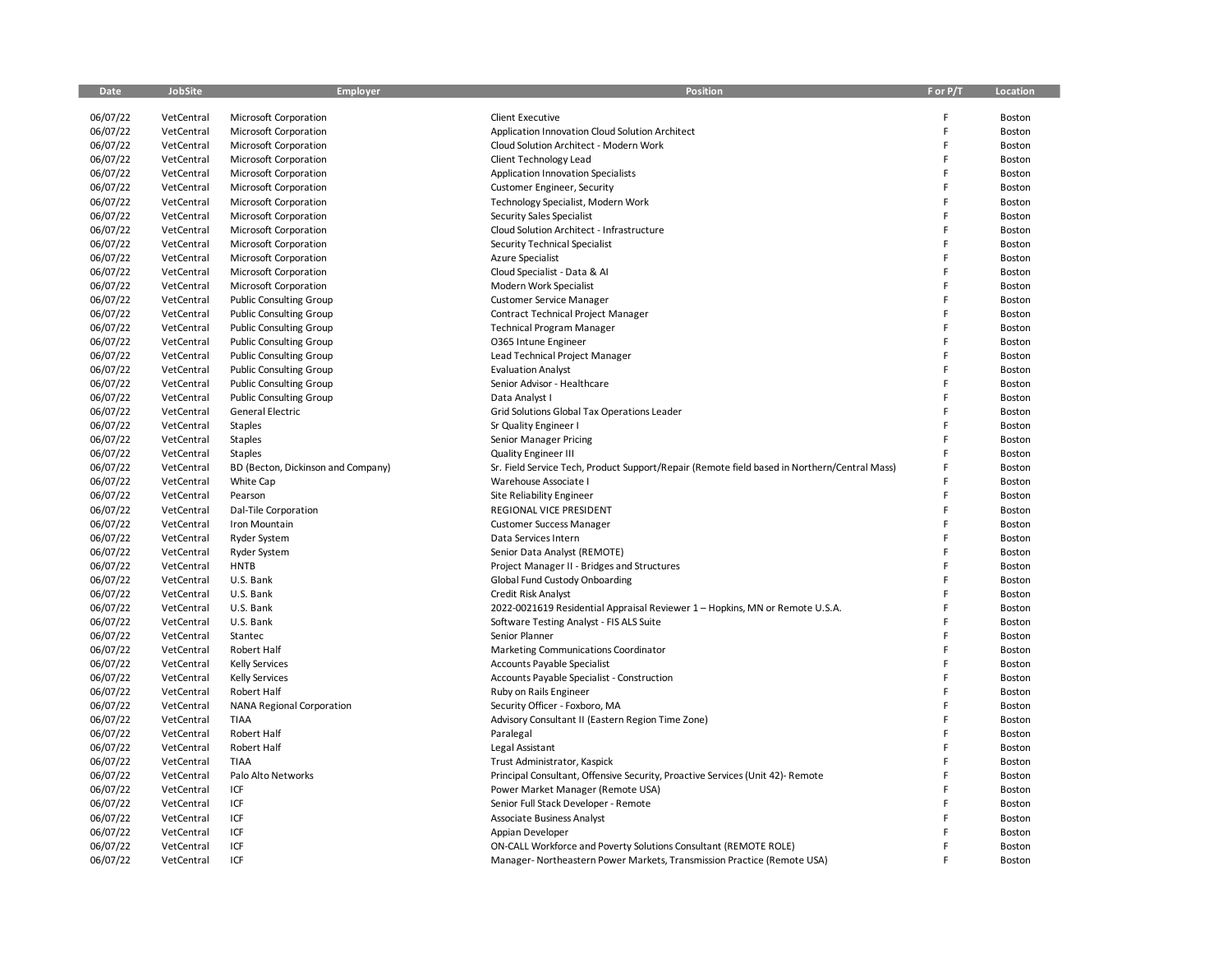| Date     | JobSite    | Employer                           | Position                                                                                       | F or P/T | Location |
|----------|------------|------------------------------------|------------------------------------------------------------------------------------------------|----------|----------|
| 06/07/22 | VetCentral | ICF                                | Training and Technical Assistance Specialist - Victim Services (REMOTE ROLE)                   |          | Boston   |
| 06/07/22 | VetCentral | Ryder System                       | Warehouse Automation Solutions Lead Engineer                                                   | F        | Boston   |
| 06/07/22 | VetCentral | Ryder System                       | IT Application Development Lead                                                                | F        | Boston   |
| 06/07/22 | VetCentral | Pearson                            | Manager Programme Management                                                                   |          | Boston   |
| 06/07/22 | VetCentral | Pearson                            | Senior AEM Engineer                                                                            |          | Boston   |
| 06/07/22 | VetCentral | EY                                 | Tax Talent Consultant Assistant Director                                                       |          | Boston   |
| 06/07/22 | VetCentral | EY                                 | <b>Operations Coordinator</b>                                                                  |          | Boston   |
| 06/07/22 | VetCentral | EY                                 | Business Consulting - Supply Chain, Healthcare - Sr. Manager - Central                         |          | Boston   |
| 06/07/22 | VetCentral | AT&T                               | <b>Cybersecurity Consultant</b>                                                                |          | Boston   |
| 06/07/22 | VetCentral | Deloitte                           | Mid Mainframe DB2 Support - Remote, Secret clearance                                           |          | Boston   |
| 06/07/22 | VetCentral | <b>Motion Recruitment Partners</b> | C#/.NET Software Engineer                                                                      |          | Boston   |
| 06/07/22 | VetCentral | <b>CTG</b>                         | Senior Data Engineer - DWH                                                                     |          | Boston   |
| 06/07/22 | VetCentral | Evolent Health                     | Product Owner                                                                                  |          | Boston   |
| 06/07/22 | VetCentral | Teleperformance USA                | Director, Client Solutions                                                                     |          | Boston   |
| 06/07/22 | VetCentral | Evolent Health                     | Product Manager, Medical Drug                                                                  |          | Boston   |
| 06/07/22 | VetCentral | Teleperformance USA                | <b>Director Client Solutions</b>                                                               |          | Boston   |
| 06/07/22 | VetCentral | Teleperformance USA                | Sr Manager Government Pricing & Business Development Analytics                                 |          | Boston   |
| 06/07/22 | VetCentral | <b>Evolent Health</b>              | Chief of Staff                                                                                 |          | Boston   |
| 06/07/22 | VetCentral | Celestica                          | Analyst, SCM Data                                                                              |          | Boston   |
| 06/07/22 | VetCentral | Oracle                             | Strategic Cloud Sales Representative IV                                                        |          | Boston   |
| 06/07/22 | VetCentral | UKG (Ultimate Kronos Group)        | Senior Sales Executive - Enterprise Manufacturing                                              |          | Boston   |
| 06/07/22 | VetCentral | UKG (Ultimate Kronos Group)        | Director, Integration Consulting                                                               |          | Boston   |
| 06/07/22 | VetCentral | UKG (Ultimate Kronos Group)        | <b>Meeting Producer</b>                                                                        |          | Boston   |
| 06/07/22 | VetCentral | UKG (Ultimate Kronos Group)        | <b>Tax Filing Analyst II</b>                                                                   |          | Boston   |
| 06/07/22 | VetCentral | Oracle                             | Cloud Architect - Utilities - Cloud Solution Engineer 5                                        |          | Boston   |
| 06/07/22 | VetCentral | UKG (Ultimate Kronos Group)        | Lead Service Management Business Analyst                                                       |          | Boston   |
| 06/07/22 | VetCentral | ServiceNow, Inc.                   | Field CTO                                                                                      |          | Boston   |
| 06/07/22 | VetCentral | Oracle                             | <b>Principal Cloud Architect</b>                                                               |          | Boston   |
| 06/07/22 | VetCentral | UKG (Ultimate Kronos Group)        | Solution Consultant - HR / Payroll - PST   MST                                                 | F        | Boston   |
| 06/07/22 | VetCentral | UKG (Ultimate Kronos Group)        | Administrative Assistant III                                                                   |          | Boston   |
| 06/07/22 | VetCentral | Verint Systems, Inc.               | <b>Product Manager</b>                                                                         |          | Boston   |
| 06/07/22 | VetCentral | TEKsystems                         | <b>Help Desk</b>                                                                               | E        | Boston   |
| 06/07/22 | VetCentral | TEKsystems                         | It Support Specialist                                                                          |          | Boston   |
| 06/07/22 | VetCentral | American Express                   | VP, GCS Operational Excellence (OE) Strategy, Governance and Program Management Office<br>Head |          | Boston   |
| 06/07/22 | VetCentral | American Express                   | <b>Information Security Engineer</b>                                                           |          | Boston   |
| 06/07/22 | VetCentral | <b>American Express</b>            | Senior Infrastructure Engineer (GO, JavaScript, Java, Puppet, Icinga, Jira,)                   |          | Boston   |
| 06/07/22 | VetCentral | <b>American Express</b>            | Project Analyst I                                                                              |          | Boston   |
| 06/07/22 | VetCentral | Highmark Health                    | <b>Director Product Enablement</b>                                                             |          | Boston   |
| 06/07/22 | VetCentral | Highmark Health                    | Program Manager                                                                                |          | Boston   |
| 06/07/22 | VetCentral | Highmark Health                    | Senior IT Project Manager                                                                      |          | Boston   |
| 06/07/22 | VetCentral | Highmark Health                    | Recruiter                                                                                      |          | Boston   |
| 06/07/22 | VetCentral | Highmark Health                    | Lead Clinical Transformation Analyst (Remote)                                                  | Е        | Boston   |
| 06/07/22 | VetCentral | Highmark Health                    | Senior Business Solutions Consultant                                                           |          | Boston   |
| 06/07/22 | VetCentral | <b>TD Bank</b>                     | Store Customer Experience Coordinator (US)                                                     |          | Boston   |
| 06/07/22 | VetCentral | <b>BMO Financial Group</b>         | IAM Advisor- Virtual /Remote                                                                   | Е        | Boston   |
| 06/07/22 | VetCentral | Nelnet                             | Intern - Corporate Communications                                                              |          | Boston   |
| 06/07/22 | VetCentral | Nelnet                             | <b>IT Software Engineer</b>                                                                    |          | Boston   |
| 06/07/22 | VetCentral | Canon USA & Affiliates             | Office Service Representative II                                                               |          | Boston   |
| 06/07/22 | VetCentral | Marriott                           | Housekeeper                                                                                    |          | Boston   |
| 06/07/22 | VetCentral | <b>General Motors</b>              | Platform Software Design Engineer, SDV/ADAS                                                    |          | Boston   |
| 06/07/22 | VetCentral | <b>General Motors</b>              | Manager, GM Defense Communications                                                             |          | Boston   |
| 06/07/22 | VetCentral | <b>General Motors</b>              | Product Cybersecurity - Connected Ecosystem - Engineer                                         |          | Boston   |
| 06/07/22 | VetCentral | CBRE                               | <b>Business Operations Coordinator - REMOTE</b>                                                |          | Boston   |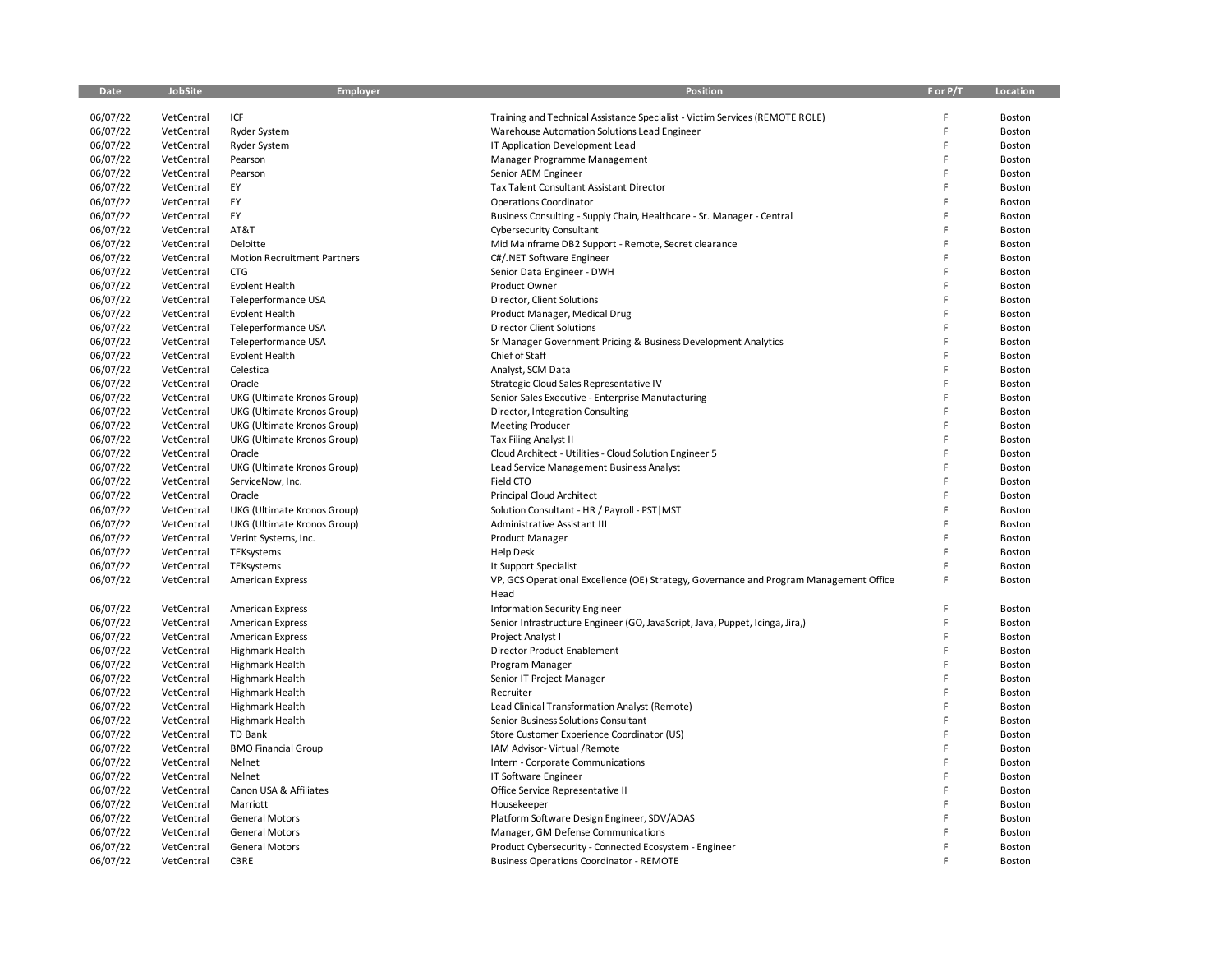| Date     | JobSite    | <b>Employer</b>           | Position                                                                   | F or P/T | Location |
|----------|------------|---------------------------|----------------------------------------------------------------------------|----------|----------|
| 06/07/22 | VetCentral | <b>General Motors</b>     | Marketing Standards and Optimization Manager                               |          | Boston   |
| 06/07/22 | VetCentral | Marriott                  | Franchised Assistant General Manager                                       | F        | Boston   |
| 06/07/22 | VetCentral | Marriott                  | Rooms Operations Manager                                                   | E        | Boston   |
| 06/07/22 | VetCentral | CBRE                      | Procurement Director, New York Market (Remote)                             |          | Boston   |
| 06/07/22 | VetCentral | CBRE                      | Energy & Sustainability Director                                           |          | Boston   |
| 06/07/22 | VetCentral | CBRE                      | Workplace Strategy Manager - Remote                                        |          | Boston   |
| 06/07/22 | VetCentral | <b>General Motors</b>     | Director, GM Brand Social/Digital Channels                                 |          | Boston   |
| 06/07/22 | VetCentral | <b>Prime Therapeutics</b> | <b>Underwriting Manager - Remote</b>                                       |          | Boston   |
| 06/07/22 | VetCentral | CBRE                      | Senior Financial Analyst                                                   |          | Boston   |
| 06/07/22 | VetCentral | <b>Prime Therapeutics</b> | Health Plan Account Manager Sr - Remote                                    |          | Boston   |
| 06/07/22 | VetCentral | <b>Prime Therapeutics</b> | Senior Compliance Analyst - Remote                                         |          | Boston   |
| 06/07/22 | VetCentral | Prime Therapeutics        | Clinical Program Manager Remote                                            |          | Boston   |
| 06/07/22 | VetCentral | Oracle                    | Senior Solution Engineer - Food and Beverage Payments                      |          | Boston   |
| 06/07/22 | VetCentral | Oracle                    | Senior User Experience Designer - Healthcare Global Business Unit - REMOTE |          | Boston   |
| 06/07/22 | VetCentral | Oracle                    | Oracle Cloud PPM/Grants Functional Lead, Public Sector                     |          | Boston   |
| 06/07/22 | VetCentral | Oracle                    | Senior Software Developer                                                  |          | Boston   |
| 06/07/22 | VetCentral | Oracle                    | Consulting Member Technical Staff (Performance Engineering)                |          | Boston   |
| 06/07/22 | VetCentral | Oracle                    | Engineered Systems Sales Representative                                    |          | Boston   |
| 06/07/22 | VetCentral | Oracle                    | <b>Principal Cloud Architect</b>                                           |          | Boston   |
| 06/07/22 | VetCentral | Cigna                     | Senior Analyst, Bid Strategy and Execution - Work from home - Evernorth    |          | Boston   |
| 06/07/22 | VetCentral | Aston Carter              | Program Manager (Remote)                                                   |          | Boston   |
| 06/07/22 | VetCentral | <b>Aston Carter</b>       | <b>Financial Reporting Specialist</b>                                      |          | Boston   |
| 06/07/22 | VetCentral | Aston Carter              | Recruiter                                                                  | E        | Boston   |
| 06/07/22 | VetCentral | Oracle                    | Senior Cloud Engineer (West Coast Preferred) - Remote - 2022P              |          | Boston   |
| 06/07/22 | VetCentral | Oracle                    | Senior User Experience Designer - Healthcare Global Business Unit - REMOTE |          | Boston   |
| 06/07/22 | VetCentral | Oracle                    | Strategic Cloud Sales Representative IV                                    | Е        | Boston   |
| 06/07/22 | VetCentral | Oracle                    | Program Manager - Strategic Client Services Directors                      |          | Boston   |
| 06/07/22 | VetCentral | Randstad US               | Recruiter                                                                  |          | Boston   |
| 06/07/22 | VetCentral | Randstad US               | MSP/Payroll Solutions Operational Excellence Manager                       |          | Boston   |
| 06/07/22 | VetCentral | Randstad US               | Recruiter                                                                  |          | Boston   |
| 06/07/22 | VetCentral | Randstad US               | Recruiter                                                                  |          | Boston   |
| 06/07/22 | VetCentral | C&A Industries, LLC       | RN / REGISTERED NURSE / ICU RN / INTENSIVE CARE NURSE                      | E        | Boston   |
| 06/07/22 | VetCentral | C&A Industries, LLC       | STERILE PROCESSING TECHNICIAN                                              |          | Boston   |
| 06/07/22 | VetCentral | C&A Industries, LLC       | RN / REGISTERED NURSE / ENDOSCOPY RN / ENDOSCOPY NURSE                     |          | Boston   |
| 06/07/22 | VetCentral | C&A Industries, LLC       | RN / REGISTERED NURSE / DIALYSIS RN / DIALYSIS NURSE                       | E        | Boston   |
| 06/07/22 | VetCentral | C&A Industries, LLC       | RN / REGISTERED NURSE / ER RN / EMERGENCY ROOM NURSE                       |          | Boston   |
| 06/07/22 | VetCentral | C&A Industries, LLC       | RN / REGISTERED NURSE / MED SURG RN / MEDICAL SURGICAL NURSE               |          | Boston   |
| 06/07/22 | VetCentral | C&A Industries, LLC       | RN / REGISTERED NURSE / MED SURG RN / MEDICAL SURGICAL NURSE               |          | Boston   |
| 06/07/22 | VetCentral | Centene Corporation       | Architect, Information Technology - Remote                                 |          | Boston   |
| 06/07/22 | VetCentral | Oracle                    | <b>Public Relations Manager, NetSuite</b>                                  |          | Boston   |
| 06/07/22 | VetCentral | Oracle                    | Oracle HCM, Core HR / ORC Lead, Functional Consultant                      |          | Boston   |
| 06/07/22 | VetCentral | Oracle                    | DoD Cloud Identity & Security Solution Engineer                            |          | Boston   |
| 06/07/22 | VetCentral | Oracle                    | Senior User Experience Designer - Healthcare Global Business Unit - REMOTE |          | Boston   |
| 06/07/22 | VetCentral | Guidehouse                | Salesforce Developer, Managing Consultant                                  |          | Boston   |
| 06/07/22 | VetCentral | Guidehouse                | DOD Mobility Engineer                                                      |          | Boston   |
| 06/07/22 | VetCentral | Guidehouse                | Salesforce Developer, Consultant                                           |          | Boston   |
| 06/07/22 | VetCentral | Encore                    | Event Sales Manager, Hotel Services - The Langham Boston                   | Е        | Boston   |
| 06/07/22 | VetCentral | Sodexo                    | Program Implementation Manager                                             |          | Boston   |
| 06/07/22 | VetCentral | Sodexo                    | Cook I                                                                     |          | Boston   |
| 06/07/22 | VetCentral | Sodexo                    | Cook I                                                                     |          | Boston   |
| 06/07/22 | VetCentral | Sodexo                    | Barista II                                                                 |          | Boston   |
| 06/07/22 | VetCentral | Guidehouse                | Senior Consultant-ES&I Decarbonization Solutions                           |          | Boston   |
| 06/07/22 | VetCentral | Guidehouse                | Public Sector Financial Management - Consultant                            |          | Boston   |
| 06/07/22 | VetCentral | Guidehouse                | Consultant - Banking, Insurance & Capital Markets - Multiple Locations     |          | Boston   |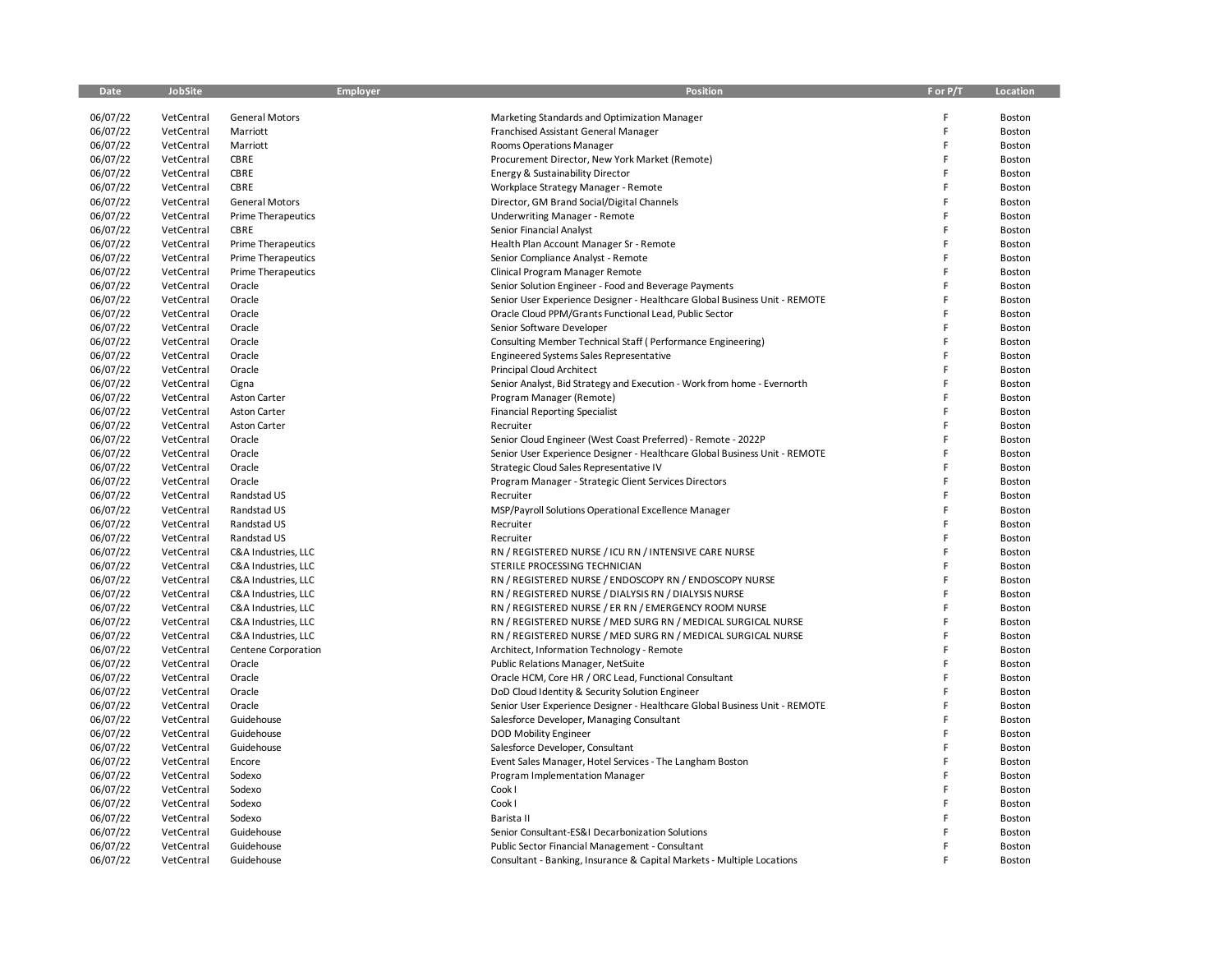| Date                 | JobSite                  | Employer                            | Position                                                               | F or P/T | Location         |
|----------------------|--------------------------|-------------------------------------|------------------------------------------------------------------------|----------|------------------|
|                      |                          |                                     |                                                                        | Ë        |                  |
| 06/07/22<br>06/07/22 | VetCentral<br>VetCentral | Guidehouse                          | Project Manager - Managing Consultant                                  | F        | Boston           |
| 06/07/22             | VetCentral               | Aerotek<br>Aerotek                  | <b>GSE Mechanic</b><br>Ground Service Equipment Mechanic               | E        | Boston<br>Boston |
| 06/07/22             | VetCentral               | Aerotek                             | <b>GSE Mechanic</b>                                                    |          | Boston           |
| 06/07/22             | VetCentral               | <b>UMB Bank</b>                     |                                                                        | F        | Boston           |
| 06/07/22             | VetCentral               | Deloitte                            | Mortgage Loan Officer<br>Senior Functional Lead - Remote, Public Trust |          | Boston           |
| 06/07/22             | VetCentral               | Paycom Online                       | Recruiter II - Boston                                                  |          | Boston           |
| 06/07/22             | VetCentral               | Integra LifeSciences                | Device Assembly Supervisor                                             |          | Boston           |
| 06/07/22             | VetCentral               | Deloitte                            | Junior Functional Lead - Remote, Public Trust                          |          | Boston           |
| 06/07/22             | VetCentral               | Deloitte                            | Mid Mainframe ADABASE Support - Remote, Secret clearance               |          | Boston           |
| 06/07/22             | VetCentral               | Deloitte                            | Junior Mainframe ADABASE Support - Remote, Secret clearance            |          | Boston           |
| 06/07/22             | VetCentral               | Deloitte                            | Junior Audit Support Analyst - Remote / Secret Clearance               |          | Boston           |
| 06/07/22             | VetCentral               | Deloitte                            | Mid Mainframe Product Control Support - Remote, Secret clearance       |          | Boston           |
| 06/07/22             | VetCentral               | AVEVA                               | VP, Global Marketing Operations                                        | F        | Boston           |
| 06/07/22             | VetCentral               | Cengage Group                       | Product Manager (Science)                                              |          | Boston           |
| 06/07/22             | VetCentral               | Cengage Group                       | Product Manager (Social Studies)                                       |          | Boston           |
| 06/07/22             | VetCentral               | Cengage Group                       | <b>Executive Assistant</b>                                             |          | Boston           |
| 06/07/22             | VetCentral               | Cengage Group                       |                                                                        |          | Boston           |
| 06/07/22             | VetCentral               | EFI                                 | Manager, Content Creation<br><b>Customer Success Manager</b>           |          | Boston           |
|                      | VetCentral               |                                     | Data Scientist Intern                                                  |          | Boston           |
| 06/07/22             |                          | Cengage Group                       |                                                                        |          |                  |
| 06/07/22             | VetCentral               | Cengage Group                       | Product Manager (Science)                                              |          | Boston           |
| 06/07/22             | VetCentral               | Cengage Group                       | Manager, Content Creation                                              | F        | Boston           |
| 06/07/22             | VetCentral               | SAIC                                | Account Maintenance Technician                                         |          | Boston           |
| 06/07/22             | VetCentral               | Merck                               | Product Technical Lead - Disease Biology & PharmTox                    |          | Boston           |
| 06/07/22             | VetCentral               | Intermountain Healthcare            | Pediatric Data Analyst-Staff                                           |          | Boston           |
| 06/07/22             | VetCentral               | Cengage Group                       | Product Manager (Social Studies)                                       |          | Boston           |
| 06/07/22             | VetCentral               | Intermountain Healthcare            | Nurse Care Manager Remote/Hybrid                                       |          | Boston           |
| 06/07/22             | VetCentral               | Zoom                                | Senior Recruiter                                                       |          | Boston           |
| 06/07/22             | VetCentral               | Zoom                                | Counsel, Regulatory Compliance, Global Payments                        |          | Boston           |
| 06/07/22             | VetCentral               | <b>ABM Industries</b>               | CLEANER (H)                                                            |          | Boston           |
| 06/07/22             | VetCentral               | Zoom                                | Payroll Analyst                                                        |          | Boston           |
| 06/07/22             | VetCentral               | Zoom                                | Sr. Financial Analyst, FP&A - Marketing & Analytics                    |          | Boston           |
| 06/07/22             | VetCentral               | Deloitte                            | Junior Mainframe DB2 Support - Remote, Secret clearance                |          | Boston           |
| 06/07/22             | VetCentral               | Deloitte                            | Mid Functional Lead - Remote, Public Trust                             |          | Boston           |
| 06/07/22             | VetCentral               | Intermountain Healthcare            | Data Scientist-Staff                                                   |          | Boston           |
| 06/07/22             | VetCentral               | Zoom                                | QA Automation Engineer                                                 |          | Boston           |
| 06/07/22             | VetCentral               | Siemens Digital Industries Software | Product Engineer - DFT / logic test                                    |          | Boston           |
| 06/07/22             | VetCentral               | Deloitte                            | SABRS Technical Lead Architect - Remote / Secret Clearance             |          | Boston           |
| 06/07/22             | VetCentral               | Actalent                            | <b>Statistical Programmer</b>                                          |          | Boston           |
| 06/07/22             | VetCentral               | Actalent                            | Molecular Diagnostics Technologist I                                   |          | Boston           |
| 06/07/22             | VetCentral               | Actalent                            | Phlebotomist                                                           |          | Boston           |
| 06/07/22             | VetCentral               | Lincoln Financial Group             | Sr. Consultant, HR Business Management                                 |          | Boston           |
| 06/07/22             | VetCentral               | Sedgwick                            | Concierge Performance Specialist-1                                     |          | Boston           |
| 06/07/22             | VetCentral               | Organon & Co.                       | Associate Director Clinical Research - REMOTE                          |          | Boston           |
| 06/07/22             | VetCentral               | Apple                               | John - SoC Architect - Boston                                          |          | Boston           |
| 06/07/22             | VetCentral               | Delaware North                      | Sous Chef in Training, Banners Kitchen and Tap                         |          | Boston           |
| 06/07/22             | VetCentral               | Delaware North                      | Sous Chef- New England Aquarium                                        |          | Boston           |
| 06/07/22             | VetCentral               | CDM Smith                           | Architectural/Federal Facilities - Discipline Leader                   |          | Boston           |
| 06/07/22             | VetCentral               | <b>Public Consulting Group</b>      | <b>Operations Analyst I</b>                                            |          | Boston           |
| 06/07/22             | VetCentral               | <b>Public Consulting Group</b>      | Program Manager - Healthcare                                           |          | Boston           |
| 06/07/22             | VetCentral               | <b>Public Consulting Group</b>      | Sr. Account Manager                                                    |          | Boston           |
| 06/07/22             | VetCentral               | Hilton                              | Barback - Hilton Boston Logan Airport                                  |          | Boston           |
| 06/07/22             | VetCentral               | <b>Public Consulting Group</b>      | <b>Operations Analyst I</b>                                            |          | Boston           |
| 06/07/22             | VetCentral               | Travelers                           | AVP, Data Engineering                                                  |          | Boston           |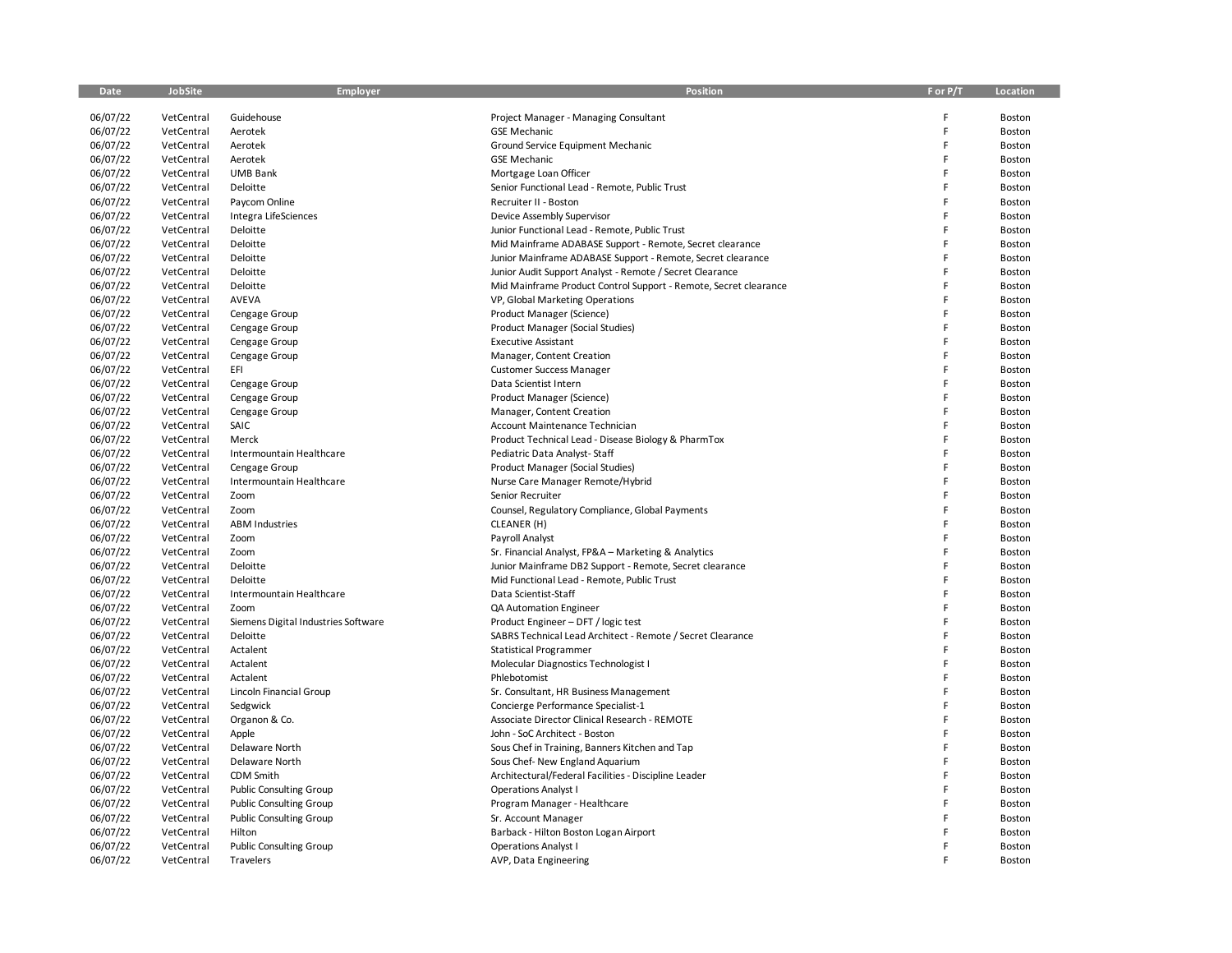| Date                 | JobSite                  | <b>Employer</b>                     | <b>Position</b>                                                                                  | F or P/T | Location         |
|----------------------|--------------------------|-------------------------------------|--------------------------------------------------------------------------------------------------|----------|------------------|
|                      |                          |                                     |                                                                                                  | F        |                  |
| 06/07/22             | VetCentral               | Travelers                           | AVP, Product Mgr III, Select                                                                     | F        | Boston           |
| 06/07/22             | VetCentral               | Travelers                           | Data Engineer I (AWS, Python, Databricks, ETL)                                                   | F        | Boston           |
| 06/07/22             | VetCentral               | Travelers<br><b>Travelers</b>       | Construction Underwriter, Loss Sensitive                                                         | F        | Boston           |
| 06/07/22<br>06/07/22 | VetCentral<br>VetCentral | CareerStaff Unlimited               | Risk Control Technical Consultant, Field                                                         | E        | Boston<br>Boston |
| 06/07/22             |                          | Leidos                              | Urology                                                                                          | F        | Boston           |
|                      | VetCentral<br>VetCentral | Randstad US                         | Senior Cyber & Info Security Engineer                                                            | F        |                  |
| 06/07/22             |                          |                                     | Analyst, Internal Operations                                                                     | Ë        | Boston           |
| 06/07/22<br>06/07/22 | VetCentral<br>VetCentral | Randstad US<br>Randstad US          | <b>Talent Sourcing Specialist</b><br>Recruiter                                                   | Ë        | Boston<br>Boston |
|                      |                          |                                     |                                                                                                  | p        | Boston           |
| 06/07/22             | VetCentral               | Black & Veatch                      | Planning Leader - Sustainability - Specialized Solutions Group                                   | E        |                  |
| 06/07/22             | VetCentral               | System One<br>Black & Veatch        | Level One - CRC - Warwick, RI                                                                    | F        | Boston           |
| 06/07/22             | VetCentral<br>VetCentral | Black & Veatch                      | Planning Leader - Collection Systems Modeling & Planning - Specialized Solutions Group           | E        | Boston<br>Boston |
| 06/07/22             |                          |                                     | Planning Leader - Resilience, Hazard Mitigation, Disaster Recovery - Specialized Solutions Group |          |                  |
| 06/07/22             | VetCentral               | Black & Veatch                      | Construction Support Manager 1 - Substation                                                      | F        | Boston           |
| 06/07/22             | VetCentral               | <b>Grant Thornton LLP</b>           | Process Risk Senior Associate                                                                    | F        | Boston           |
| 06/07/22             | VetCentral               | <b>Grant Thornton LLP</b>           | Process Risk Senior Associate                                                                    | F        | Boston           |
| 06/07/22             | VetCentral               | GoTo                                | Enterprise Customer Success Manager                                                              | F        | Boston           |
| 06/07/22             | VetCentral               | <b>Grant Thornton LLP</b>           | Cloud Security and DevOps Manager                                                                | F        | Boston           |
| 06/07/22             | VetCentral               | GoTo                                | Legal Counsel                                                                                    | Ë        | Boston           |
| 06/07/22             | VetCentral               | <b>DLA Piper</b>                    | Global Investigations Attorney                                                                   | Ë        | Boston           |
| 06/07/22             | VetCentral               | PenFed Credit Union                 | (Remote) Senior Data Scientist Credit Risk Modeling                                              |          | Boston           |
| 06/07/22             | VetCentral               | <b>Grant Thornton LLP</b>           | Process Risk Senior Associate                                                                    | E        | Boston           |
| 06/07/22             | VetCentral               | <b>Regions Bank</b>                 | Learning Solutions Architect (REMOTE OPPORTUNITY)                                                | Ë        | Boston           |
| 06/07/22             | VetCentral               | Amazon Web Services                 | Sr Mgr, Technical Product Mgmt, Worldwide Revenue Operations                                     |          | Boston           |
| 06/07/22             | VetCentral               | <b>Regions Bank</b>                 | Learning Solutions Architect (REMOTE OPPORTUNITY)                                                | E        | Boston           |
| 06/07/22             | VetCentral               | Amazon Web Services                 | HCLS Hybrid GTM Specialist, Worldwide Specialists Organization (WWSO), Hybrid solutions          |          | Boston           |
| 06/07/22             | VetCentral               | Amazon Web Services                 | Software Development Manager, Amazon OpenSearch Service (L6), OpenSearch                         |          | Boston           |
| 06/07/22             | VetCentral               | Amazon Web Services                 | Business Development- US Northeast, US-NE Training & Certification                               | Ë        | Boston           |
| 06/07/22             | VetCentral               | Amazon Web Services                 | Front End Engineer                                                                               | Ë        | Boston           |
| 06/07/22             | VetCentral               | Amazon Web Services                 | Software Engineer II (L5), AWS Elastic Block Store (EBS)                                         | Ė        | Boston           |
| 06/07/22             | VetCentral               | Ankura                              | Senior Analyst, Data & Technology, Hosting Support Specialist - Relativity (Remote)              | Ë        | Boston           |
| 06/07/22             | VetCentral               | Ankura                              | Associate, Data & Technology, eDiscovery (Remote)                                                | F        | Boston           |
| 06/07/22             | VetCentral               | Barnes & Noble Education            | P/T - Retail Sales Associate Bookseller EMERSON COLLEGE, Textbooks General Merchandise           | P/T      | Boston           |
| 06/07/22             | VetCentral               | Barnes & Noble Education            | Supervisor Textbooks PART TIME EMERSON COLLEGE Boston, MA ASAP                                   | F        | Boston           |
| 06/07/22             | VetCentral               | <b>Masco Corporation</b>            | Accountant (Remote)                                                                              | F        | Boston           |
| 06/07/22             | VetCentral               | Ankura                              | Senior Director, Data & Technology, Discovery (Remote)                                           | E        | Boston           |
| 06/07/22             | VetCentral               | SitusAMC                            | Senior Vice President, Asset Management                                                          | E        | Boston           |
| 06/07/22             | VetCentral               | VMware                              | Network & Security Specialist - Opportunity for Working Remotely                                 | Ë        | Boston           |
| 06/07/22             | VetCentral               | VMware                              | Business Solution Strategist - Opportunity for Working Remotely                                  | E        | Boston           |
| 06/07/22             | VetCentral               | SMX                                 | Director of Culture and Engagement (1443)                                                        | Ë        | Boston           |
| 06/07/22             | VetCentral               | <b>Realogy Holdings Corporation</b> | Logical Access Associate                                                                         | Ë        | Boston           |
| 06/07/22             | VetCentral               | Unity Technologies                  | <b>Solutions Architect</b>                                                                       | Ë        | Boston           |
| 06/07/22             | VetCentral               | Unity Technologies                  | <b>Solutions Architect</b>                                                                       | Ë        | Boston           |
| 06/07/22             | VetCentral               | Concentrix                          | Sr Specialist, CX Management & Consulting                                                        | Ë        | Boston           |
| 06/07/22             | VetCentral               | <b>Envista Holdings Corporation</b> | Sr. Director, Pricing (Anywhere in USA - Remote)                                                 | Ë        | Boston           |
| 06/07/22             | VetCentral               | Danaher Corporation                 | North America IT Manager                                                                         | E        | Boston           |
| 06/07/22             | VetCentral               | <b>ICON Clinical Research</b>       | Senior Marketing Manager - Biotech                                                               | F        | Boston           |
| 06/07/22             | VetCentral               | <b>Envista Holdings Corporation</b> | Pricing Analyst (Anywhere in USA - Remote)                                                       | Ë        | Boston           |
| 06/07/22             | VetCentral               | Sysco Corp                          | District Sales Manager Boston Metro Area                                                         | E        | Boston           |
| 06/07/22             | VetCentral               | Splunk                              | Sales Enablement Digital Asset Manager - REMOTE                                                  |          | Boston           |
| 06/07/22             | VetCentral               | Splunk                              | Product Marketing Manager, Customer Success (Remote)                                             | F        | Boston           |
| 06/07/22             | VetCentral               | Sysco Corp                          | Sales Consultant - Boston, MA                                                                    | F        | Boston           |
| 06/07/22             | VetCentral               | PwC                                 | SAP BRIM Director                                                                                | F        | Boston           |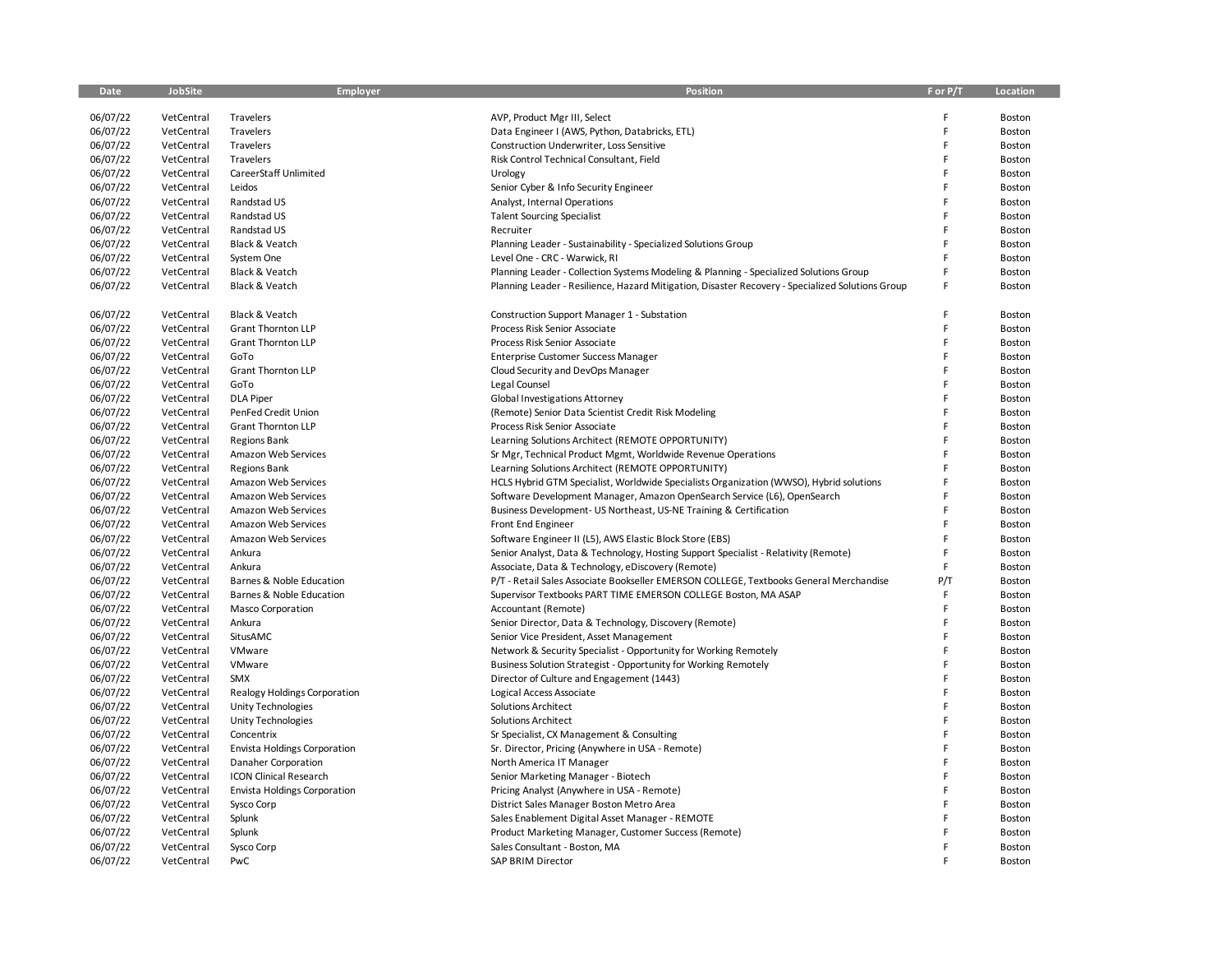| Date     | JobSite    | Employer                                       | Position                                                                                        | F or P/T | Location   |
|----------|------------|------------------------------------------------|-------------------------------------------------------------------------------------------------|----------|------------|
|          |            |                                                |                                                                                                 |          |            |
| 06/07/22 | VetCentral | <b>Bank of America</b>                         | Credit Risk Executive - Corp/Comm                                                               | F        | Boston     |
| 06/07/22 | VetCentral | <b>Bank of America</b>                         | Relationship Manager & Lending Specialist-Kenmore Square Financial Center-Boston, MA            | F        | Boston     |
| 06/07/22 | VetCentral | <b>Bank of America</b>                         | Relationship Manager & Lending Specialist-South Station Financial Center-Boston, MA             | F        | Boston     |
| 06/07/22 | VetCentral | Rubrik                                         | Senior Customer Success Engineer                                                                | F        | Boston     |
| 06/07/22 | VetCentral | Oracle                                         | <b>Account Executive F&amp;B</b>                                                                | F        | Boston     |
| 06/07/22 | VetCentral | Oracle                                         | Oracle Health Digital Technology Strategist                                                     | F        | Boston     |
| 06/07/22 | VetCentral | Oracle                                         | <b>Principal Cloud Architect</b>                                                                | F        | Boston     |
| 06/07/22 | VetCentral | Oracle                                         | <b>Customer Success Manager</b>                                                                 | F        | Boston     |
| 06/07/22 | VetCentral | Oracle                                         | Oracle NetSuite ERP GL Accounting RWS Co-op Fall Term                                           | F        | Boston     |
| 06/07/22 | VetCentral | Oracle                                         | Strategic Cloud Sales Representative V                                                          | F        | Boston     |
| 06/07/22 | VetCentral | Santander US                                   | Branch Manager (Float), Boston Downtown District, MA                                            | F        | Boston     |
| 06/07/22 | VetCentral | Luxottica                                      | Sales Associate Sunglass Hut                                                                    | F        | Boston     |
| 06/07/22 | VetCentral | Oracle                                         | <b>Business Analyst 4-Ops</b>                                                                   | F        | Boston     |
| 06/07/22 | VetCentral | Oracle                                         | Oracle NetSuite ERP Software Engineer Co-op - Fall term                                         | F        | Boston     |
| 06/07/22 | VetCentral | Hyatt                                          | Assistant Operations Manager (Entry Level)                                                      | F        | Boston     |
| 06/07/22 | VetCentral | Sevita                                         | Financial Planning and Analysis Manager (Remote)                                                | F        | Boston     |
| 06/07/22 | VetCentral | Sevita                                         | RN Case Manager PART TIME                                                                       | F        | Boston     |
| 06/07/22 | VetCentral | NuVasive, Inc.                                 | Sr. Neurophysiologist (Boston , MA)                                                             | F        | Boston     |
| 06/07/22 | VetCentral | Robert Half                                    | <b>Accounts Payable Clerk</b>                                                                   | F        | Bourne     |
| 06/07/22 | VetCentral | <b>General Dynamics Information Technology</b> | Sr. Research Analyst / Medicare SME                                                             | F        | Bourne     |
| 06/07/22 | VetCentral | <b>General Dynamics Information Technology</b> | Sr. Application Developer                                                                       | F        | Bourne     |
| 06/07/22 | VetCentral | <b>General Dynamics Information Technology</b> | Technical Writer & Editor - Mid-level (Top Secret or CBP BI Clearance) - Remote                 | F        | Bourne     |
| 06/07/22 | VetCentral | <b>General Dynamics Information Technology</b> | Systems Engineer for Federal Program                                                            | F        | Bourne     |
| 06/07/22 | VetCentral | HealthEdge Software Inc                        | Senior Java Developer                                                                           | F        | Burlington |
| 06/07/22 | VetCentral | HealthEdge Software Inc                        | <b>Business Consultant</b>                                                                      | F        | Burlington |
| 06/07/22 | VetCentral | HealthEdge Software Inc                        | Senior Technical Analyst                                                                        | F        | Burlington |
| 06/07/22 | VetCentral | HealthEdge Software Inc                        | QA Engineer                                                                                     | F        | Burlington |
| 06/07/22 | VetCentral | HealthEdge Software Inc                        | <b>Business Intelligence Analyst</b>                                                            | F        | Burlington |
| 06/07/22 | VetCentral | Abbott                                         | Analyst I, Postmarket Surveillance                                                              | F        | Burlington |
| 06/07/22 | VetCentral | Abbott                                         | Analyst I, Postmarket Surveillance                                                              | F        | Burlington |
| 06/07/22 | VetCentral | Abbott                                         | Analyst I, Postmarket Surveillance                                                              | F        | Burlington |
| 06/07/22 | VetCentral | TEKsystems                                     | Support Services System Admin                                                                   | F        | Burlington |
| 06/07/22 | VetCentral | Nuance                                         | Senior Digital Sales Strategist                                                                 | F        | Burlington |
| 06/07/22 | VetCentral | HealthEdge Software Inc                        | Sr. Database Administrator                                                                      | F        | Burlington |
| 06/07/22 | VetCentral | Guidehouse                                     | Senior Consultant-ES&I Decarbonization Solutions                                                | F        | Burlington |
| 06/07/22 | VetCentral | Bath & Body Works                              | <b>BBW Supervisor-BURLINGTON MALL</b>                                                           | F        | Burlington |
| 06/07/22 | VetCentral | Bath & Body Works                              | <b>BBW Asst Mgr-BURLINGTON MALL</b>                                                             | F        | Burlington |
| 06/07/22 | VetCentral | Raytheon Technologies                          | Sr. System Administrator                                                                        | F        | Burlington |
| 06/07/22 | VetCentral | Lahey Health                                   | RN Ambulatory Cardiothoracic Surgery Clinic                                                     | F        | Burlington |
| 06/07/22 | VetCentral | Lahey Health                                   | Registered Nurse (RN) Surgical ICU                                                              | F        | Burlington |
| 06/07/22 | VetCentral | Lahey Health                                   | Nursing Associate- Per Diem- CCU                                                                | F        | Burlington |
| 06/07/22 | VetCentral | Lahey Health                                   | Nursing Associate- 12 HR Days- NCCU                                                             | F        | Burlington |
| 06/07/22 | VetCentral | Lahey Health                                   | Registered Nurse (RN) Surgical ICU 36 Hours Nights                                              | F        | Burlington |
| 06/07/22 | VetCentral | Lahey Health                                   | Registered Nurse, Float Pool to All Medical Surgical Units and Progressive Care Units, Per Diem | F        | Burlington |
| 06/07/22 | VetCentral | Lahey Health                                   | Nursing Associate- Per-Diem - CCU                                                               | F        | Burlington |
| 06/07/22 | VetCentral | Lahey Health                                   | Nursing Associate- 12 HR Days- NCCU                                                             | F        | Burlington |
| 06/07/22 | VetCentral | Lahey Health                                   | Sr Financial Analyst Managed Care                                                               | F        | Burlington |
| 06/07/22 | VetCentral | Lahey Health                                   | Nursing Assistant (Seasonal) Per Diem - Float Pool                                              | F        | Burlington |
| 06/07/22 | VetCentral | Lahey Health                                   | <b>Utilization Review Analyst</b>                                                               | F        | Burlington |
| 06/07/22 | VetCentral | Lahey Health                                   | Charge Officer Security                                                                         | F        | Burlington |
| 06/07/22 | VetCentral | Lahey Health                                   | Charge Officer Security Nights - Full-Time                                                      | F        | Burlington |
| 06/07/22 | VetCentral | Lahey Health                                   | Optometrist                                                                                     | F        | Burlington |
| 06/07/22 | VetCentral | Oracle                                         | NetSuite - Account Executive I - Burlington, MA - 2022A                                         | F        | Burlington |
| 06/07/22 | VetCentral | <b>Bank of America</b>                         | <b>Commercial Credit Officer</b>                                                                | F        | Burlington |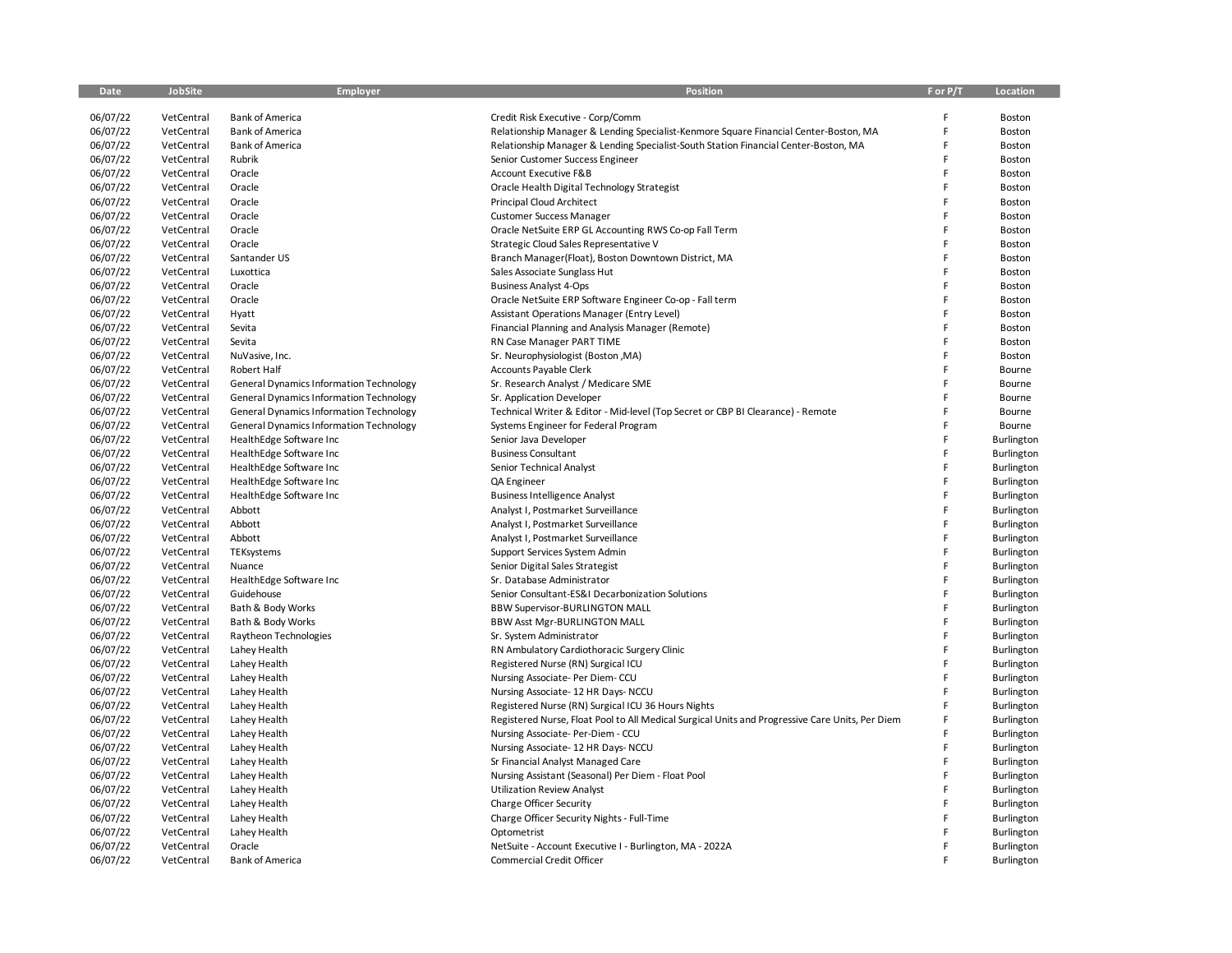| <b>Date</b>          | <b>JobSite</b>           | Employer                   | <b>Position</b>                                                                     | F or P/T    | Location                 |
|----------------------|--------------------------|----------------------------|-------------------------------------------------------------------------------------|-------------|--------------------------|
| 06/07/22             | VetCentral               | Oracle                     | Senior Sales Manager - Cloud & Engineered Systems                                   | F           | Burlington               |
| 06/07/22             | VetCentral               | Microsoft Corporation      | Technology Specialist, Modern Work                                                  | F           | Cambridge                |
| 06/07/22             | VetCentral               | Akamai Technologies, Inc.  | System Software Engineer (Network) II - Remote                                      | F           | Cambridge                |
| 06/07/22             | VetCentral               | Akamai Technologies, Inc.  | Principal Lead InfoSec & Compliance Advisor                                         | F           | Cambridge                |
| 06/07/22             | VetCentral               | Akamai Technologies, Inc.  | Senior Business Systems Analyst - Corporate IT - Remote                             | F           | Cambridge                |
| 06/07/22             | VetCentral               | Akamai Technologies, Inc.  | API Software Development Engineer in Test II - Remote                               | F           | Cambridge                |
| 06/07/22             | VetCentral               | Akamai Technologies, Inc.  | Senior System Software Engineer (Network) - Remote                                  | F           | Cambridge                |
| 06/07/22             | VetCentral               | CBRE                       | Mail Services Specialist                                                            | F           | Cambridge                |
| 06/07/22             | VetCentral               | Robert Half                | Cost Analyst (Growing company)                                                      | F           | Cambridge                |
| 06/07/22             | VetCentral               | Pfizer                     | Sr. Manager                                                                         | F           | Cambridge                |
| 06/07/22             | VetCentral               | Pfizer                     | Senior Scientist, Biotherapeutic Protein Purification                               | F           | Cambridge                |
| 06/07/22             | VetCentral               | Pfizer                     | Technical Assistant, Animal Care                                                    | F           | Cambridge                |
| 06/07/22             | VetCentral               | <b>CTG</b>                 | Senior Data Engineer - DWH                                                          | F           | Cambridge                |
| 06/07/22             | VetCentral               | Sage Therapeutics          | Senior Manager, Contracting - Market Access                                         | F           | Cambridge                |
| 06/07/22             | VetCentral               | Sage Therapeutics          | Associate Director, Commercial Learning, Field Effectiveness                        | F           | Cambridge                |
| 06/07/22             | VetCentral               | Sage Therapeutics          | Associate Director, Statistical Programming                                         | F           | Cambridge                |
| 06/07/22             | VetCentral               | Thermo Fisher Scientific   | <b>Lead Planning Specialist</b>                                                     | F           | Cambridge                |
| 06/07/22             | VetCentral               | <b>TD Bank</b>             | Teller I (US) Cambridge, MA - Harvard Square                                        | F           | Cambridge                |
| 06/07/22             | VetCentral               | CBRE                       | <b>Business Operations Coordinator - REMOTE</b>                                     | $\mathsf F$ | Cambridge                |
| 06/07/22             | VetCentral               | CBRE                       | Energy & Sustainability Director                                                    | F           | Cambridge                |
| 06/07/22             | VetCentral               | CBRE                       | Senior Financial Analyst                                                            | F           | Cambridge                |
| 06/07/22             | VetCentral               | CBRE                       | Procurement Director, New York Market (Remote)                                      | F           | Cambridge                |
| 06/07/22             | VetCentral               | <b>Aston Carter</b>        | Office Manager                                                                      | F           | Cambridge                |
| 06/07/22             | VetCentral               | C&A Industries, LLC        | X-RAY TECH / RAD TECH / RADIOLOGIC TECHNOLOGIST                                     | F           | Cambridge                |
| 06/07/22             | VetCentral               | Abt Associates             | Field Manager (Remote Flexibility)                                                  | $\mathsf F$ | Cambridge                |
| 06/07/22             | VetCentral               | <b>ABM Industries</b>      | CLEANER, (H)                                                                        | F           | Cambridge                |
| 06/07/22             | VetCentral               | Actalent                   | Lab Technician                                                                      | F           | Cambridge                |
| 06/07/22             | VetCentral               | Actalent                   | Lab Technician                                                                      | F           | Cambridge                |
| 06/07/22             | VetCentral               | Actalent                   | Research Associate I                                                                | F           | Cambridge                |
| 06/07/22             | VetCentral               | Actalent                   | Senior Scientist                                                                    | F           | Cambridge                |
| 06/07/22             | VetCentral               | Actalent                   | <b>Manufacturing Specialist</b>                                                     | F           | Cambridge                |
| 06/07/22             | VetCentral               | Actalent                   | QC Analyst II                                                                       | F           | Cambridge                |
| 06/07/22             | VetCentral               | Actalent                   | <b>Quality Control Supervisor</b>                                                   | F           | Cambridge                |
| 06/07/22             | VetCentral               | Actalent                   | Medical Administrative Assistant                                                    | F           | Cambridge                |
| 06/07/22             | VetCentral               | Actalent                   | Lab Technician                                                                      | F           | Cambridge                |
| 06/07/22             | VetCentral               | Actalent                   | QC Analyst II                                                                       | F           | Cambridge                |
| 06/07/22             | VetCentral               | Actalent                   | <b>Manufacturing Specialist</b>                                                     | F           | Cambridge                |
| 06/07/22             | VetCentral               | Charles River Laboratories | Central Services Technician 1                                                       | F           | Cambridge                |
| 06/07/22             | VetCentral               | Sysco Corp                 | Sales Consultant - Boston, MA                                                       | F           | Cambridge                |
| 06/07/22             | VetCentral               | Google                     | Program Manager, Campus Outreach                                                    | F<br>F      | Cambridge                |
| 06/07/22             | VetCentral               | Google                     | Engineering Manager, Search Infrastructure                                          | F           | Cambridge                |
| 06/07/22             | VetCentral               | Sysco Corp                 | District Sales Manager Boston Metro Area                                            | F           | Cambridge                |
| 06/07/22             | VetCentral               | <b>HNTB</b>                | Project Manager II - Bridges and Structures                                         | F           | Chelmsford               |
| 06/07/22<br>06/07/22 | VetCentral<br>VetCentral | TEKsystems<br>CDM Smith    | Project Coordinator Analyst<br>Architectural/Federal Facilities - Discipline Leader | F           | Chelmsford<br>Chelmsford |
|                      |                          | Robert Half                | <b>Production Artist</b>                                                            | F           | Danvers                  |
| 06/07/22<br>06/07/22 | VetCentral<br>VetCentral | Aerotek                    | Clean Room Assembler                                                                | F           | Danvers                  |
| 06/07/22             | VetCentral               | Lahey Health               | Medical Office RN                                                                   | F           | Danvers                  |
| 06/07/22             | VetCentral               | Lahey Health               | Practice Manager                                                                    | F           | Danvers                  |
| 06/07/22             | VetCentral               | Aerotek                    | Machine Operator                                                                    | F           | Groveland                |
| 06/07/22             | VetCentral               | ManTech                    | *Activity Security Representative II*                                               | F           | Hanscom AFB-MA           |
| 06/07/22             | VetCentral               | <b>Kelly Services</b>      | Maintenance Technician - 2nd Shift                                                  | $\mathsf F$ | Haverhill                |
| 06/07/22             | VetCentral               | Lahey Health               | Reg & Scheduling Specialist                                                         | F           | Ipswich                  |
| 06/07/22             | VetCentral               | ARAMARK                    | Industrial Laundry Washroom second Shift (segundo turno)                            | E           | Lawrence                 |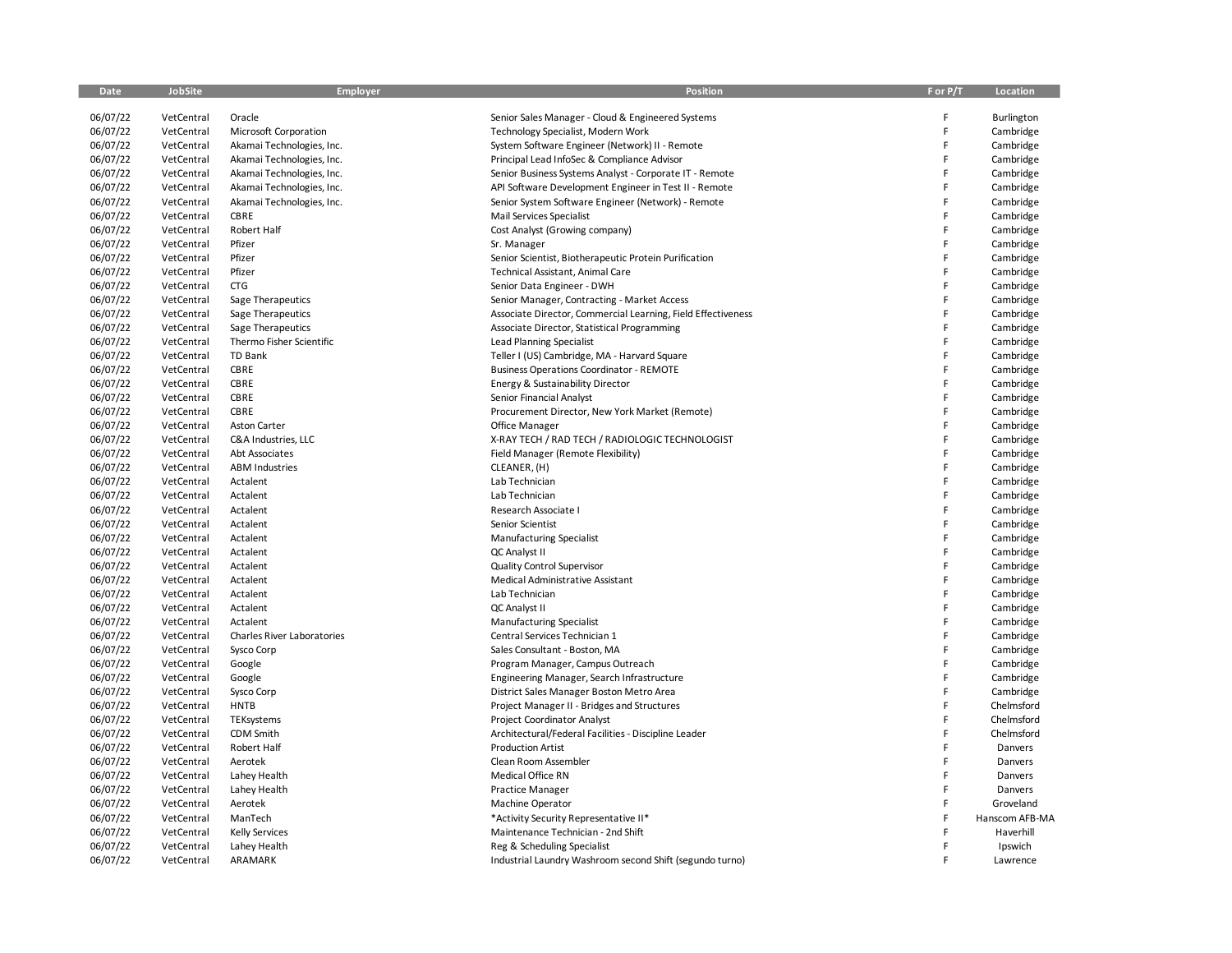| Date                 | <b>JobSite</b>           | <b>Employer</b>                                | <b>Position</b>                                                                 | F or P/T | Location             |
|----------------------|--------------------------|------------------------------------------------|---------------------------------------------------------------------------------|----------|----------------------|
|                      | VetCentral               | <b>ARAMARK</b>                                 |                                                                                 | F        |                      |
| 06/07/22<br>06/07/22 | VetCentral               | ARAMARK                                        | Production Employee for Industrial Laundry<br>Production Washroom Employee      | F        | Lawrence<br>Lawrence |
| 06/07/22             | VetCentral               | Lahey Health                                   | Office Coordinator Admin Svcs                                                   | F        | Lawrence             |
| 06/07/22             | VetCentral               | Sevita                                         |                                                                                 | F        | Lawrence             |
| 06/07/22             |                          | CBRE                                           | Early Intervention Specialist-Lawrence                                          | F        |                      |
| 06/07/22             | VetCentral<br>VetCentral |                                                | Mail Services Specialist                                                        | F        | Lexington            |
|                      |                          | <b>Digital Prospectors</b>                     | <b>Electrical Engineer</b>                                                      | F        | Lexington            |
| 06/07/22             | VetCentral               | <b>General Dynamics Information Technology</b> | Sr. Research Analyst / Medicare SME                                             | F        | Lincoln              |
| 06/07/22             | VetCentral               | <b>General Dynamics Information Technology</b> | Technical Writer & Editor - Mid-level (Top Secret or CBP BI Clearance) - Remote | F        | Lincoln              |
| 06/07/22             | VetCentral               | <b>General Dynamics Information Technology</b> | Systems Engineer for Federal Program                                            | F        | Lincoln              |
| 06/07/22             | VetCentral               | <b>General Dynamics Information Technology</b> | Sr. Application Developer                                                       | F        | Lincoln              |
| 06/07/22             | VetCentral               | <b>CTG</b>                                     | Senior Data Engineer - DWH                                                      | F        | Lowell               |
| 06/07/22             | VetCentral               | UKG (Ultimate Kronos Group)                    | <b>Meeting Producer</b>                                                         | F        | Lowell               |
| 06/07/22             | VetCentral               | CBRE                                           | Energy & Sustainability Director                                                |          | Lowell               |
| 06/07/22             | VetCentral               | CBRE                                           | Senior Financial Analyst                                                        | F        | Lowell               |
| 06/07/22             | VetCentral               | CBRE                                           | Procurement Director, New York Market (Remote)                                  | F        | Lowell               |
| 06/07/22             | VetCentral               | CBRE                                           | <b>Business Operations Coordinator - REMOTE</b>                                 | F        | Lowell               |
| 06/07/22             | VetCentral               | CDM Smith                                      | Architectural/Federal Facilities - Discipline Leader                            | F        | Lowell               |
| 06/07/22             | VetCentral               | Sevita                                         | Direct Support Professional                                                     | F        | Lowell               |
| 06/07/22             | VetCentral               | General Electric                               | Lead Manufacturing Specialist - Projects & Initiatives                          | F        | Lynn                 |
| 06/07/22             | VetCentral               | <b>General Electric</b>                        | Lead HR Business Partner                                                        | F        | Lynn                 |
| 06/07/22             | VetCentral               | General Electric                               | Lead Manufacturing Specialist - Production Quality                              | F        | Lynn                 |
| 06/07/22             | VetCentral               | <b>General Electric</b>                        | Engineer 1 - Performance Engineering AVI                                        | F        | Lynn                 |
| 06/07/22             | VetCentral               | General Electric                               | NPI Manufacturing Programs Hardware Leader                                      | E        | Lynn                 |
| 06/07/22             | VetCentral               | <b>General Electric</b>                        | Hvac Refrigeration Technician                                                   | F        | Lynn                 |
| 06/07/22             | VetCentral               | <b>General Electric</b>                        | Lead Manufacturing Specialist - Large Engines                                   | F        | Lynn                 |
| 06/07/22             | VetCentral               | <b>General Electric</b>                        | Senior Manufacturing Manager - Projects and Initiatives                         | F        | Lynn                 |
| 06/07/22             | VetCentral               | <b>General Electric</b>                        | Senior Operations Manager                                                       | F        | Lynn                 |
| 06/07/22             | VetCentral               | <b>General Electric</b>                        | Electrician                                                                     | F        | Lynn                 |
| 06/07/22             | VetCentral               | Lahey Health                                   | Inpatient Psych Social Worker                                                   | F        | Lynn                 |
| 06/07/22             | VetCentral               | <b>Aston Carter</b>                            | Lockbox Processor                                                               | F        | Medford              |
| 06/07/22             | VetCentral               | Actalent                                       | QC Supervisor, Raw Materials                                                    | F        | Medford              |
| 06/07/22             | VetCentral               | Actalent                                       | Senior Scientist And Group Lead                                                 | F        | Medford              |
| 06/07/22             | VetCentral               | TD Bank                                        | Reg'l Operations Officer II                                                     | F        | Newburyport          |
| 06/07/22             | VetCentral               | Robert Half                                    | Paralegal                                                                       | F        | North Andover        |
| 06/07/22             | VetCentral               | Aerotek                                        | Laborer                                                                         | F        | North Andover        |
| 06/07/22             | VetCentral               | Aerotek                                        | Construction Laborer                                                            | F        | North Andover        |
| 06/07/22             | VetCentral               | Teradyne                                       | <b>Talent Acquisition Operations Analyst</b>                                    | F        | North Reading        |
| 06/07/22             | VetCentral               | Teradyne                                       | <b>Test Technician</b>                                                          | F        | North Reading        |
| 06/07/22             | VetCentral               | Teradyne                                       | <b>Field Application Engineer</b>                                               | F        | North Reading        |
| 06/07/22             | VetCentral               | <b>YRC</b> Freight                             | CDL A Local Pick up & Delivery (Casual) - North Reading, MA                     | F        | North Reading        |
| 06/07/22             | VetCentral               | <b>YRC</b> Freight                             | Dock/Forklift (Casual) - North Reading, MA                                      | F        | North Reading        |
| 06/07/22             | VetCentral               | Robert Half                                    | Accounts Payable Clerk                                                          | F        | Peabody              |
| 06/07/22             | VetCentral               | Cardinal Health                                | Warehouse Worker (Full Time, Days)                                              | F        | Peabody              |
| 06/07/22             | VetCentral               | Marriott                                       | Front Desk Guest Experience                                                     | F        | Peabody              |
| 06/07/22             | VetCentral               | Marriott                                       | Front Desk Guest Experience                                                     | F        | Peabody              |
| 06/07/22             | VetCentral               | <b>General Dynamics Information Technology</b> | Sr. Research Analyst / Medicare SME                                             | F        | Peabody              |
| 06/07/22             | VetCentral               | <b>General Dynamics Information Technology</b> | Systems Engineer for Federal Program                                            | F        | Peabody              |
| 06/07/22             | VetCentral               | <b>General Dynamics Information Technology</b> | Technical Writer & Editor - Mid-level (Top Secret or CBP BI Clearance) - Remote | F        | Peabody              |
| 06/07/22             | VetCentral               | <b>General Dynamics Information Technology</b> | Sr. Application Developer                                                       | F        | Peabody              |
| 06/07/22             | VetCentral               | <b>Kelly Services</b>                          | Materials Support Clerk                                                         | F        | Tewksbury            |
| 06/07/22             | VetCentral               | Actalent                                       | Account Coordinator                                                             | F        | Tewksbury            |
| 06/07/22             | VetCentral               | Actalent                                       | Lab Technician                                                                  | F        | Tewksbury            |
| 06/07/22             | VetCentral               | Raytheon Technologies                          | Principal Systems Engineer, Radar Integrator                                    | F        | Tewksbury            |
| 06/07/22             | VetCentral               | Lahey Health                                   | Recovery Spec Navigator - Tewksbury                                             | F        | Tewksbury            |
|                      |                          |                                                |                                                                                 |          |                      |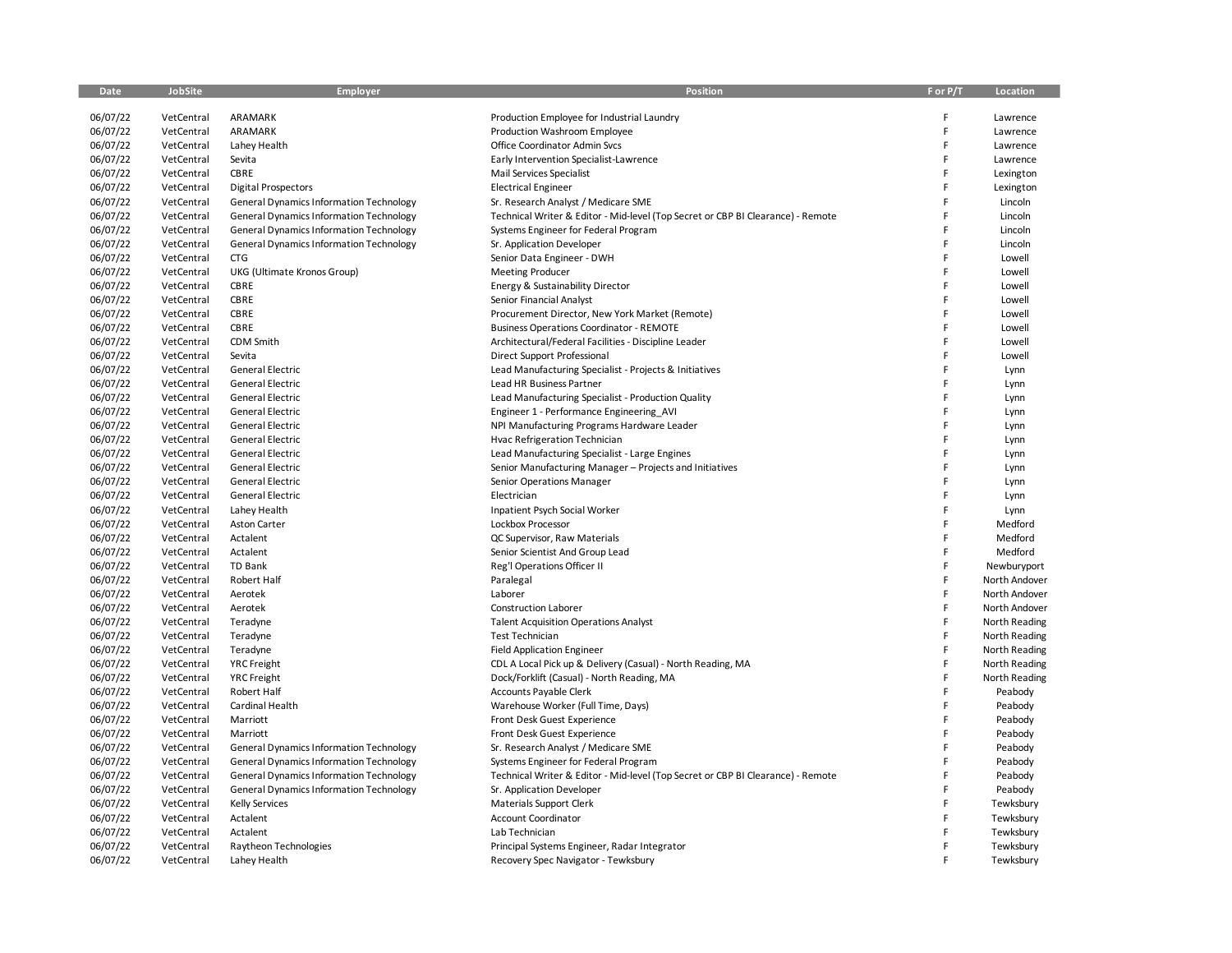| Date     | JobSite      | Employer                                       | <b>Position</b>                                                                       | F or P/T | Location      |
|----------|--------------|------------------------------------------------|---------------------------------------------------------------------------------------|----------|---------------|
|          |              |                                                |                                                                                       |          |               |
| 06/07/22 | VetCentral   | Robert Half                                    | Accounts Receivable Accountant                                                        | F        | Waltham       |
| 06/07/22 | VetCentral   | ServiceNow, Inc.                               | Lead Development Representative                                                       | F.       | Waltham       |
| 06/07/22 | VetCentral   | Thermo Fisher Scientific                       | Core Account Demand Planner                                                           | F        | Waltham       |
| 06/07/22 | VetCentral   | Canon USA & Affiliates                         | Site Supervisor                                                                       | F        | Waltham       |
| 06/07/22 | VetCentral   | Raytheon Technologies                          | DT Growth and Proposal Lead (GPL)- 100% REMOTE!!                                      | F        | Waltham       |
| 06/07/22 | VetCentral   | Raytheon Technologies                          | Senior Analyst, Security                                                              | F        | Waltham       |
| 06/07/22 | VetCentral   | T-ROC                                          | Retail Sales Associate                                                                | F        | Waltham       |
| 06/07/22 | VetCentral   | T-ROC                                          | Retail Sales Associate                                                                | F        | Waltham       |
| 06/07/22 | VetCentral   | <b>Bank of America</b>                         | Senior Design Program Manager, Bank of America Experience Design                      | F        | Waltham       |
| 06/07/22 | VetCentral   | <b>Bank of America</b>                         | Feature Lead - Investments and Portfolio Management Technology                        | F        | Waltham       |
| 06/07/22 | VetCentral   | <b>Bank of America</b>                         | Decision Platform Business Analyst                                                    | F        | Waltham       |
| 06/07/22 | VetCentral   | <b>Bank of America</b>                         | Senior Experience Designer for Enterprise Payments, Bank of America Experience Design | F        | Waltham       |
| 06/07/22 | VetCentral   | <b>Bank of America</b>                         | Decision Platform Technical Analyst                                                   | Ë        | Waltham       |
| 06/07/22 | VetCentral   | <b>Bank of America</b>                         | Senior Experience Designer for Business Banking, Bank of America Experience Design    | F        | Waltham       |
| 06/07/22 | VetCentral   | <b>Bank of America</b>                         | <b>Business Support Manager</b>                                                       | F        | Waltham       |
| 06/07/22 | VetCentral   | Thermo Fisher Scientific                       | Quality Engineer III, Exceptions Management                                           | F        | Ward Hill     |
| 06/07/22 | VetCentral   | Actalent                                       | <b>Medical Assistant</b>                                                              | F.       | Watertown     |
| 06/07/22 | VetCentral   | <b>Kelly Services</b>                          | Field Service Technician                                                              | F        | Wilmington    |
| 06/07/22 | VetCentral   | Robert Half                                    | Accounting - General                                                                  | F        | Wilmington    |
| 06/07/22 | VetCentral   | Aerotek                                        | Material Handler                                                                      | F        | Wilmington    |
| 06/07/22 | VetCentral   | UniFirst Corporation                           | <b>Procurement Manager</b>                                                            | F        | Wilmington    |
| 06/07/22 | VetCentral   | <b>UniFirst Corporation</b>                    | Splunk Administrator - Remote Opportunity                                             | F        | Wilmington    |
| 06/07/22 | VetCentral   | Charles River Laboratories                     | Associé contractuel                                                                   | F        | Wilmington    |
| 06/07/22 | VetCentral   | <b>Charles River Laboratories</b>              | Contract Associate                                                                    | F        | Wilmington    |
| 06/07/22 | VetCentral   | Lahey Health                                   | Medical Assistant, Wilmington Pediatrics - 40 Hours Weekly                            | F        | Wilmington    |
| 06/07/22 | VetCentral   | Lahey Health                                   | Medical Assistant, Wilmington Pediatrics - Per Diem                                   | F        | Wilmington    |
| 06/07/22 | VetCentral   | Lahey Health                                   | Registered Nurse (RN), Special Care Nursery - 24 Hours, Night                         | F        | Winchester    |
| 06/07/22 | VetCentral   | Lahey Health                                   | Administrative Associate, Medical Surgical - 24 Hours, Day                            | F        | Winchester    |
| 06/07/22 | VetCentral   | Lahey Health                                   | Administrative Associate, Ambulatory Pre-Op - Per Diem                                | F        | Winchester    |
| 06/07/22 | VetCentral   | Lahey Health                                   | Winchester - General Surgery                                                          | F        | Winchester    |
| 06/07/22 | VetCentral   | Robert Half                                    | <b>Accounting Clerk</b>                                                               | F        | Woburn        |
| 06/07/22 | VetCentral   | Robert Half                                    | <b>Accounts Payable Clerk</b>                                                         | F        | Woburn        |
| 06/07/22 | VetCentral   | <b>Waste Management</b>                        | <b>CDL Truck Driver</b>                                                               | F        | Woburn        |
| 06/07/22 | VetCentral   | <b>Aston Carter</b>                            | Receptionist                                                                          | F        | Woburn        |
| 06/07/22 | VetCentral   | Aerotek                                        | Order Picker (Shelf)                                                                  | F        | Woburn        |
| 06/07/22 | VetCentral   | Aerotek                                        | Assembler                                                                             | F        | Woburn        |
| 06/07/22 | VetCentral   | Actalent                                       | Lab Operations Coordinator                                                            | F        | Woburn        |
| 06/07/22 | VetCentral   | Raytheon Technologies                          | Mission System Assurance Engineer - Hybrid                                            | Ë        | Woburn        |
| 06/07/22 | VetCentral   | Raytheon Technologies                          | CAGE Information System Security Manager (ISSM) to join the team in Woburn, MA        | F        | Woburn        |
| 06/07/22 | VetCentral   | Lahey Health                                   | Palliative Care RN                                                                    | F        | Woburn        |
| 06/07/22 | VetCentral   | Lahey Health                                   | Clinical Liaison                                                                      | F        | Woburn        |
| 06/07/22 | VetCentral   | <b>General Dynamics Information Technology</b> | Systems Engineer for Federal Program                                                  | F        | Woods Hole    |
| 06/07/22 | VetCentral   | <b>General Dynamics Information Technology</b> | Technical Writer & Editor - Mid-level (Top Secret or CBP BI Clearance) - Remote       | F        | Woods Hole    |
| 06/07/22 | VetCentral   | <b>General Dynamics Information Technology</b> | Sr. Research Analyst / Medicare SME                                                   | F        | Woods Hole    |
| 06/07/22 | VetCentral   | <b>General Dynamics Information Technology</b> | Sr. Application Developer                                                             | F        | Woods Hole    |
| 06/07/22 | USAJobs, gov | Department of Education                        | Supervisory Equal Opportunity Specialist Fpl De - Closing 06/17/22                    | F        | Boston        |
| 06/07/22 | USAJobs,gov  | Department of Veterans Affairs                 | Social Worker - Closing 06/24/22                                                      | Ë        | Jamaica {lain |
| 06/07/22 | USAJobs,gov  | Department of Veterans Affairs                 | Social Worker - Closing 06/24/22                                                      | Ë        | Brockton      |
| 06/07/22 | USAJobs,gov  | Department of Education                        | Supervisory Equal Opportunity Specialist Fpl De - Closing 06/17/22                    | F        | Boston        |
| 06/07/22 | USAJobs, gov | Department of Education                        | Supervisory Equal Opportunity Specialist Fpl De - Closing 06/17/22                    | Ë        | Boston        |
| 06/07/22 | USAJobs, gov | Department of the Army                         | Administrative Assistant - Closing 06/20/22                                           | F        | Hanscom AFB   |
| 06/07/22 | USAJobs, gov | Department of the Army                         | J1 - Closing 06/16/22                                                                 | F        | Hanscom AFB   |
| 06/07/22 | USAJobs,gov  | Department of the Treasury                     | General Attorney - Closing 06/27/22                                                   | E        | Boston        |
| 06/07/22 | ZipRecruiter | <b>Marten Transport</b>                        | Need CDL-A Truck Driver Now, 06/07/2022, Earn \$75,000/Year Minimum                   |          | Salem         |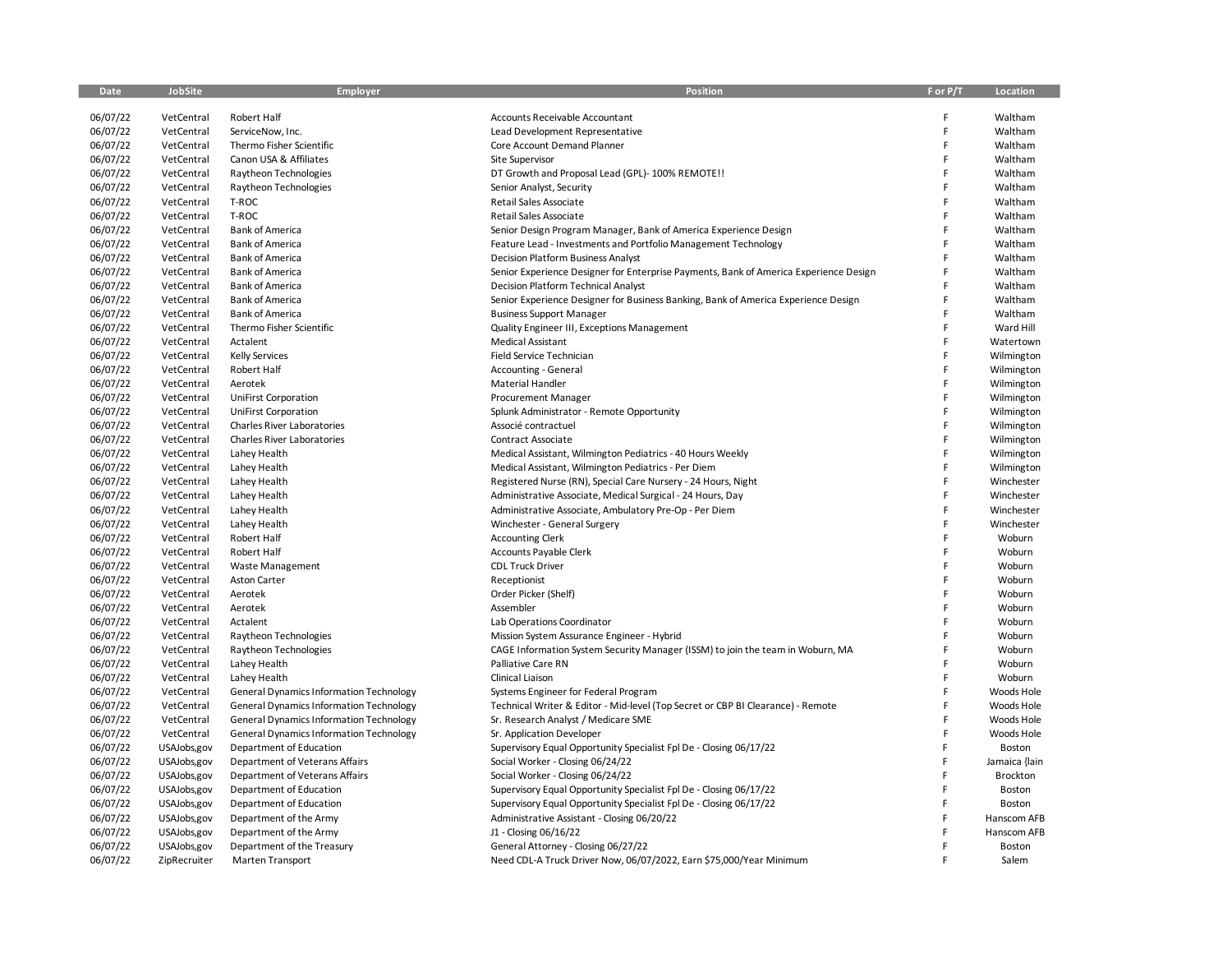| Date                 | JobSite                  | Employer                                     | <b>Position</b>                                                                       | F or P/T | Location            |
|----------------------|--------------------------|----------------------------------------------|---------------------------------------------------------------------------------------|----------|---------------------|
| 06/07/22             | ZipRecruiter             | Koch Trucking                                | CDL A - Truck Driver Marine Division (\$85,000/Year + Sign on bonus \$3,000           | F        | Boston              |
| 06/07/22             | ZipRecruiter             | Marten Transport                             | CDL-A Truck Driver Jobs - Regional (\$100,000/Year + \$5,000 Sign-On Bonus)           | F        | Salem               |
| 06/07/22             | ZipRecruiter             | <b>CFI Dedicated Drivers</b>                 | CDL Truck Driver - Earn Up to \$95,000/Year + Sign-On Bonus                           | F        | Salem               |
| 06/07/22             | ZipRecruiter             | CFI - Regional                               | CDL Truck Driver - Solo and Team Positions (\$100,000/Year + Sign-On Bonus)           | F        | Salem               |
| 06/07/22             | ZipRecruiter             | <b>YRC</b> Freight                           | CDL A Truck Driver - \$7,500 Sign-on Bonus                                            | F        | Salem               |
| 06/07/22             | ZipRecruiter             | SalSon                                       | CDL Truck Driver - Home Weekends - Earn \$90,000/Year + Great Benefits                | F        | Salem               |
| 06/07/22             | ZipRecruiter             | Proficient Auto Transport                    | CDL Car Hauler Driver - Earn Up to \$145,000/Year + Up to \$10k Sign-On               | F        | Gloucester          |
| 06/07/22             | ZipRecruiter             | <b>Heartland Express</b>                     | CDL-A Regional Truck Driver - 6 Month Tractor- Trailer Experieince                    | F        | Salem               |
| 06/07/22             | ZipRecruiter             | <b>Heartland Express</b>                     | CDL-A Team Truck Driver (\$108,000/Year)                                              | F        | Salem               |
| 06/07/22             | ZipRecruiter             | <b>Hiring Drivers Now</b>                    | CDL-A Dry Van Trucking Jobs (\$85K-\$98K+ a Yr!) Receive Job Offers!                  | F        | Boston              |
| 06/07/22             | ZipRecruiter             | <b>Crete Carrier</b>                         | CDL Truck Driver - Multiple Routes - Average Up to \$103,903/Year                     | F        | East Boston         |
| 06/07/22             | ZipRecruiter             | Robert Half                                  | Copywriter                                                                            | F        | Boston              |
| 06/07/22             | ZipRecruiter             | Creative Circle                              | UX Copywriter (\$50.00-\$70.00/hr.)                                                   | F        | Boston              |
| 06/07/22             | ZipRecruiter             | <b>Contemporary Staffing Solutions</b>       | Content Writer (\$80,000-\$120,000/Year)                                              | F        | Boston              |
| 06/07/22             | ZipRecruiter             | Creative Circle                              | Copywriter-Remote (\$80,000-\$120,000/Year)                                           | F        | Boston              |
| 06/07/22             | ZipRecruiter             | SalesWarp Commerce and Operations Management | <b>Remote Content Writing Specialist</b>                                              | F        | Boston              |
| 06/07/22             | ZipRecruiter             | Cloudsmith                                   | <b>Technical Content Writer</b>                                                       | F        | Boston              |
| 06/07/22             | ZipRecruiter             | <b>Matter Communications</b>                 | Content Writing Specialist - Best Places to Work Winner!                              | F        | Boston              |
| 06/07/22             | ZipRecruiter             | Wellington Management Company, LLP           | Writer, Short Form                                                                    | F        | Boston              |
| 06/07/22             | ZipRecruiter             | Perkins School for the Blind                 | Digital Content Writer                                                                | F        | Watertown           |
| 06/07/22             | ZipRecruiter             | <b>Hire Digital</b>                          | Content Writer                                                                        | F        | Boston              |
| 06/08/22             | USAJobs.gov              | Department of Veterans Affairs               | Social Worker - Closing 06/28/22                                                      | F        | Jamaica Plain       |
| 06/08/22             | USAJobs.gov              | Department of the Army                       | Marine Traffic Controller - Closing 06/29/22                                          | F        | <b>Buzzards Bay</b> |
| 06/08/22             | USAJobs.gov              | Department of the Army                       | Marine Traffic Controller - Closing 06/29/222                                         | F        | <b>Buzzards Bay</b> |
| 06/08/22             | USAJobs.gov              | Department of Veterans Affairs               | Dietitian - Closing 06/22/22                                                          | F        | Plymouth            |
| 06/08/22             | USAJobs.gov              | Smithsonian Institution                      | Archive Developer - Closing 09/07/22                                                  | F        | Cambridge           |
| 06/08/22             | USAJobs.gov              | Department of Defense                        | Supervisory Procurement Analyst Direct Hire Authority - Closing 06/22/22              | F        | Hanscom AFB         |
| 06/08/22             | USAJobs.gov              | Department of Veterans Affairs               | Senior Social Worker - Closing 06/27/22                                               | F        | Jamaica Plain       |
| 06/08/22             | USAJobs.gov              | Department of Veterans Affairs               | Senior Social Worker - Closing 06/27/22                                               | F        | Brockton            |
| 06/08/22             | USAJobs.gov              | Department of Homeland Security              | Grants Management Specialist Mitigation - Closing 06/14/22                            | F        | Boston              |
| 06/08/22             | NSCC-AY                  | MA Det. of Industrial Accidents (DIA)        | Program Coordinator I (\$55,469.70 - \$79,070.16 /Year)                               | F        | Boston              |
| 06/08/22             | VetCentral               | PepsiCo Beverages North America              | Warehouse Person - Loader - Nights m(\$25.30/hr.)                                     | F        | Wilmington          |
| 06/08/22             | VetCentral               | Salem Academy Charter School                 | High School Principal                                                                 | F        | Salem               |
| 06/08/22             | VetCentral               | Christianbook                                | Customer Service Representative - Days & Evenings (\$16/hr.)                          | F & P/T  | Peabody             |
| 06/08/22             | VetCentral               | SLS Landscape Design & Development           | Office Support & Management                                                           |          | Rowley              |
| 06/08/22             | VetCentral               | <b>Bridgeton Properties LLC</b>              | Leasing Agent (\$40,000 - \$45,000/Year)                                              | F        | Beverly             |
| 06/08/22             | VetCentral               | Granite Commercial Real Estate, LLC          | GCRE 22-05 Mailroom Clerk (\$21/hr.)                                                  | F        | Bedford             |
| 06/08/22             | VetCentral               | SLS Landscape Design & Development           | <b>Irrigation Technician</b>                                                          |          | Rowley              |
| 06/08/22             | VetCentral               | <b>Beverly Public Schools</b>                | High School Extracurricular Activities SY 2022/2023                                   |          | Beverly             |
| 06/08/22             | VetCentral               | <b>CETRA Language Solutions</b>              | Freelance Interpreter                                                                 |          | Somerville          |
| 06/08/22<br>06/08/22 | VetCentral<br>VetCentral | Eastern Bank<br>Beverly Public Schools       | Service Associate I - 25 Hours<br><b>Extracurricular Strings &amp; Band Directors</b> |          | Salem<br>Beverly    |
| 06/08/22             | VetCentral               | Salem Academy Charter School                 | Dean of Students                                                                      |          | Salem               |
| 06/08/22             | VetCentral               | Rapiscan                                     | Assembler IV                                                                          |          | Andover             |
| 06/08/22             | VetCentral               | Oxford Global Resources                      | Software Engineer                                                                     |          | Beverly             |
| 06/08/22             | VetCentral               | <b>Oxford Global Resources</b>               | SR remediation Leader QA- Updated                                                     |          | Beverly             |
| 06/08/22             | VetCentral               | <b>Oxford Global Resources</b>               | Sr QA Specialist                                                                      |          | Beverly             |
| 06/08/22             | VetCentral               | New England Biolabs, Inc.                    | Development Group Leader, Rna/Programmab                                              |          | Beverly             |
| 06/08/22             | VetCentral               | Nostalgic Cleaning Company                   | Cleaning Team Member                                                                  |          | Beverly             |
| 06/08/22             | VetCentral               | Seacoast Nursing And Rehabilitation Cent     | Nurse                                                                                 |          | Beverly             |
| 06/08/22             | VetCentral               | Amedisys Holding, LLC                        | Shared Services Personal Care Line Float                                              |          | Beverly             |
| 06/08/22             | VetCentral               | Oxford Global Resources                      | <b>FPGA Engineer</b>                                                                  |          | Beverly             |
| 06/08/22             | VetCentral               | Oxford Global Resources                      | <b>Mechanical Engineer</b>                                                            |          | Beverly             |
| 06/08/22             | VetCentral               | Amazon                                       | Delivery Van Driver                                                                   |          | Beverly             |
| 06/08/22             | VetCentral               | Soul Physical Therapy                        | Front Desk Manager                                                                    | F        | Beverly             |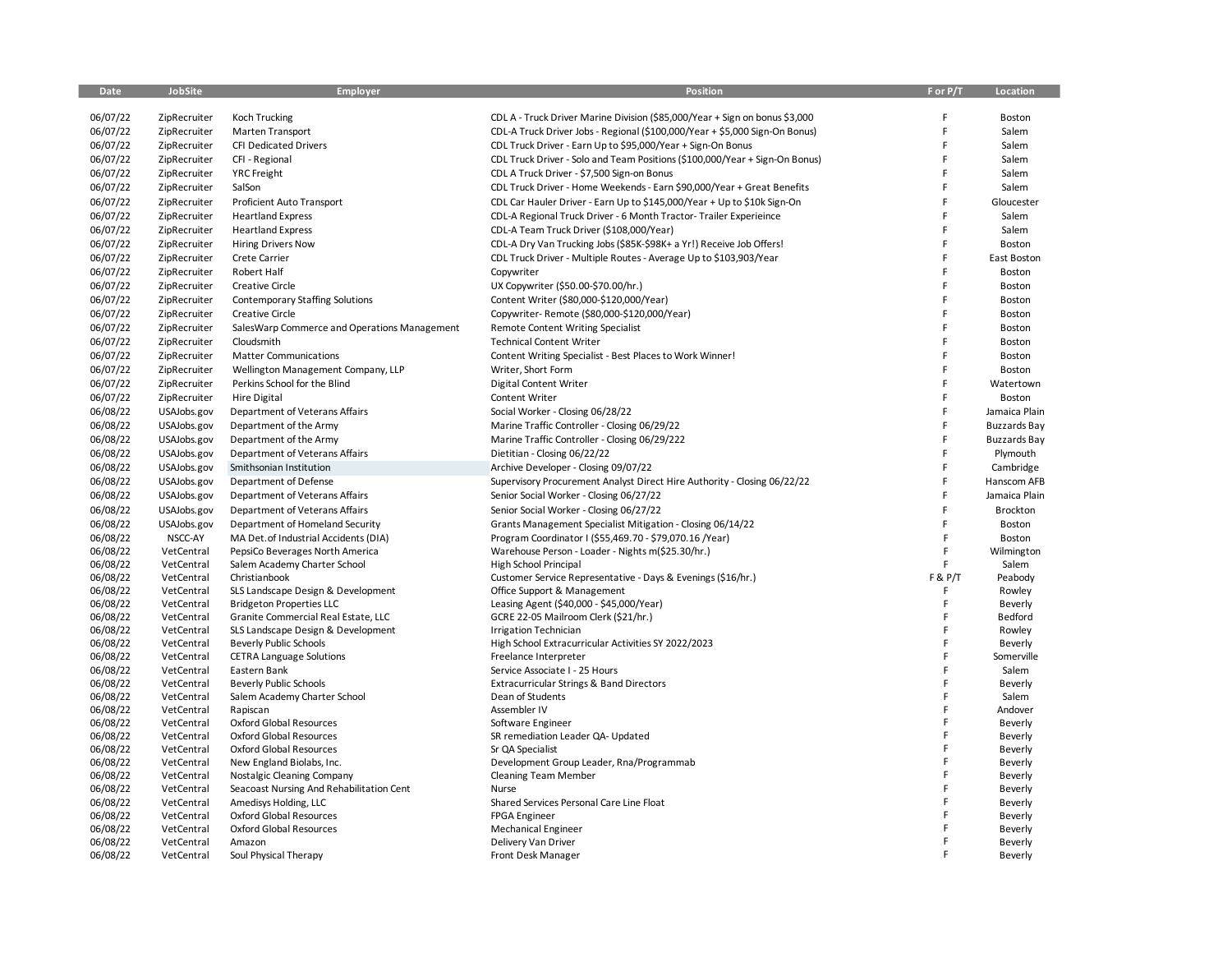| Date     | JobSite    | Employer                                 | Position                                 | F or P/T | Location |
|----------|------------|------------------------------------------|------------------------------------------|----------|----------|
|          |            |                                          |                                          |          |          |
| 06/08/22 | VetCentral | Amazon                                   | Amazon Delivery Driver                   | F        | Beverly  |
| 06/08/22 | VetCentral | Nurse Jungle                             | Registered Nurse Or Licensed Practical N | F        | Beverly  |
| 06/08/22 | VetCentral | <b>Beverly Public Schools</b>            | Summer School - Elementary               | F        | Beverly  |
| 06/08/22 | VetCentral | Partners Healthcare                      | Clinical Scheduler - Sundays             | F        | Beverly  |
| 06/08/22 | VetCentral | Amazon                                   | Delivery Person                          | F        | Beverly  |
| 06/08/22 | VetCentral | Amazon                                   | <b>Delivery Driver</b>                   | F        | Beverly  |
| 06/08/22 | VetCentral | Beth Israel Lahey Health                 | Staff Registered Nurse Ambulatory Care - | F        | Beverly  |
| 06/08/22 | VetCentral | Mobile Styles App, Inc.                  | Manicurists                              | F        | Beverly  |
| 06/08/22 | VetCentral | Footbridge Company                       | Assembly Technician                      | F        | Beverly  |
|          |            |                                          |                                          | F        |          |
| 06/08/22 | VetCentral | Lahey Health                             | VP HR Business Partners                  | F        | Beverly  |
| 06/08/22 | VetCentral | The Childrens Center For Communication B | <b>School Nurse</b>                      | F        | Beverly  |
| 06/08/22 | VetCentral | Jersey Mike's                            | Cashier                                  | F        | Beverly  |
| 06/08/22 | VetCentral | <b>Apartment Services</b>                | Apartment Maintenance Technician         |          | Beverly  |
| 06/08/22 | VetCentral | Sas Retail Services                      | Retail Data Collector/Merchanidser       | F        | Beverly  |
| 06/08/22 | VetCentral | Lahey Health                             | <b>Patient Access Representative</b>     | F        | Beverly  |
| 06/08/22 | VetCentral | Lahey Health                             | Patient Access Representative            | F        | Beverly  |
| 06/08/22 | VetCentral | North Shore Bank                         | Personal Banker,                         | F        | Beverly  |
| 06/08/22 | VetCentral | Onbrand24                                | Call Center Representative               | F        | Beverly  |
| 06/08/22 | VetCentral | Asurion                                  | Retail Store Leader                      | F        | Beverly  |
| 06/08/22 | VetCentral | Atn International, Inc.                  | Regulatory Compliance Manager            | F        | Beverly  |
| 06/08/22 | VetCentral | T Mobile Usa Incorporated                | T - Mobile Retail Sales Associate Avg Al | F        | Beverly  |
| 06/08/22 | VetCentral | Mass General Brigham Home Care Phc       | Registered Nurse, Incentive              | F        | Beverly  |
| 06/08/22 | VetCentral | <b>Beverly Hospital</b>                  | Registered Nurse - IV Therapy            | F        | Beverly  |
| 06/08/22 | VetCentral | Mass General Brigham Home Care Phc       | <b>Licensed Practical Nurse</b>          | F        | Beverly  |
| 06/08/22 | VetCentral | Sas Retail Services                      | Merchandiser Retail Team Lead            | F        | Beverly  |
| 06/08/22 | VetCentral | <b>Beverly Hospital</b>                  | Behav Health Technician                  | F        | Beverly  |
| 06/08/22 | VetCentral | Crave                                    | Cashier/Food Runner                      | F        | Beverly  |
| 06/08/22 | VetCentral | Carrier                                  | <b>Quality Assurance Auditor</b>         | F        | Beverly  |
| 06/08/22 | VetCentral | Mdc Associates                           | Clinical Data Analyst                    | F        | Beverly  |
| 06/08/22 | VetCentral | <b>Beverly Hospital</b>                  | Nursing Assistant - Pacu                 | F        | Beverly  |
| 06/08/22 | VetCentral | <b>Fireside Catering</b>                 | <b>Event Manager</b>                     | F        | Beverly  |
| 06/08/22 | VetCentral | <b>Global Partners LP</b>                | <b>Guest Service Supervisor</b>          | F        | Beverly  |
| 06/08/22 | VetCentral | General Electric Company                 | Director, It Infrastructure, Security &  | F        | Beverly  |
| 06/08/22 | VetCentral | New England Biolabs, Inc.                | Development Group Leader, RNA/Programmab | F        | Beverly  |
| 06/08/22 | VetCentral | Quanta Dialysis Technologies             | Administrative Assistant - Medical Devic | F        | Beverly  |
| 06/08/22 | VetCentral | Hopeful Journeys Educational Center      | Special Education Teacher                | F        | Beverly  |
|          |            |                                          |                                          | F        |          |
| 06/08/22 | VetCentral | Techneeds                                | <b>Engineering Technician</b>            | F        | Beverly  |
| 06/08/22 | VetCentral | Carrier                                  | Quality Management Systems Administrator | F        | Beverly  |
| 06/08/22 | VetCentral | Amedisys                                 | Workforce Development Specialist         | F        | Beverly  |
| 06/08/22 | VetCentral | Carrier                                  | <b>Quality Assurance Auditor</b>         | F        | Beverly  |
| 06/08/22 | VetCentral | Amphenol Pcd Incorporated                | <b>Production Supervisor</b>             | F        | Beverly  |
| 06/08/22 | VetCentral | <b>Beverly Hospital</b>                  | Patient Access Representative Greeter    |          | Beverly  |
| 06/08/22 | VetCentral | Parks                                    | Associate Product Design Manager         | F        | Beverly  |
| 06/08/22 | VetCentral | Jd Company                               | Control Panel Technician                 | F        | Beverly  |
| 06/08/22 | VetCentral | GNC                                      | Retail Sales Associate                   | F        | Beverly  |
| 06/08/22 | VetCentral | <b>Beverly Farms Dental</b>              | Dental Office Administrative Coordinator | F        | Beverly  |
| 06/08/22 | VetCentral | Carrier                                  | Quality Management Systems Administrator | F        | Beverly  |
| 06/08/22 | VetCentral | <b>Endicott College</b>                  | Adjunct Faculty, Introduction to Gender  | F        | Beverly  |
| 06/08/22 | VetCentral | Lahey Health                             | Peer Recovery Mom                        | F        | Beverly  |
| 06/08/22 | VetCentral | Amedisys                                 | Personal Care Scheduling Coordinator     | F        | Beverly  |
| 06/08/22 | VetCentral | <b>GNC</b>                               | <b>Retail Store Manager</b>              | F        | Beverly  |
| 06/08/22 | VetCentral | Blueberry Hill Rehabilitation And Health | Administrator                            | F        | Beverly  |
| 06/08/22 | VetCentral | Nurse Jungle                             | Registered Nurse Or Licensed Practical N | F        | Danvers  |
| 06/08/22 | VetCentral | Abiomed Incorporated                     | Senior Supply Chain Data Analytics Speci | F        | Danvers  |
| 06/08/22 | VetCentral | Amazon                                   | Amazon Delivery Driver                   | F        | Danvers  |
| 06/08/22 | VetCentral | Seaboard Products Incorporated           | Sales Trainee                            | F        | Danvers  |
| 06/08/22 | VetCentral | Volvo                                    | Service Advisor                          | F        | Danvers  |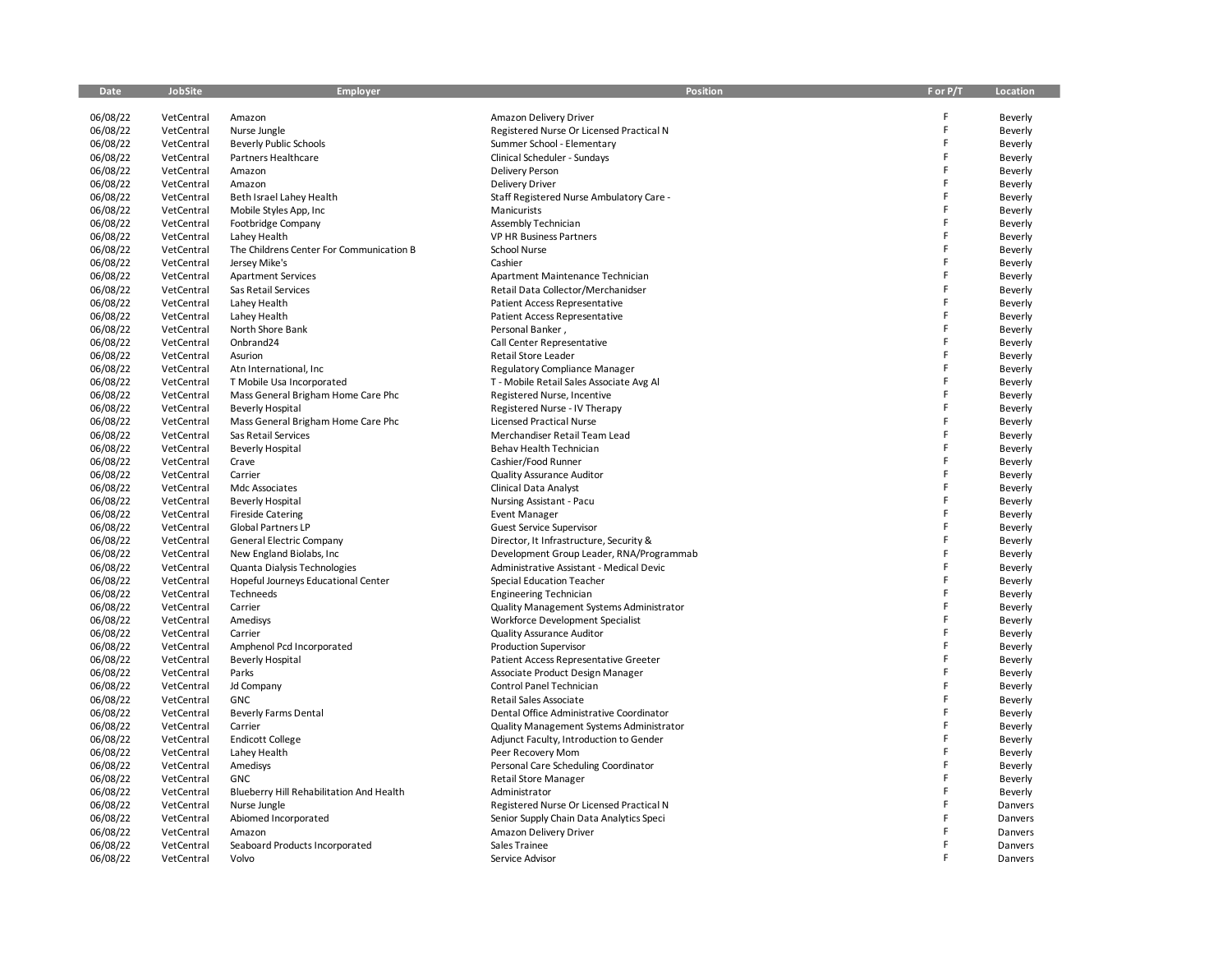| <b>Date</b>          | JobSite    | Employer                                                                   | <b>Position</b>                                 | F or P/T | Location   |
|----------------------|------------|----------------------------------------------------------------------------|-------------------------------------------------|----------|------------|
|                      |            |                                                                            |                                                 |          |            |
| 06/08/22             | VetCentral | Carmax                                                                     | <b>Inventory Associate</b>                      | F        | Danvers    |
| 06/08/22             | VetCentral | Carmax                                                                     | Customer Specialist Ad                          | F        | Danvers    |
| 06/08/22             | VetCentral | Massachusetts General Hospital                                             | OR RN (Danvers, MA)                             | F        | Danvers    |
| 06/08/22             | VetCentral | Abc Supply Company Incorporated                                            | Inside Sales Representative                     | F        | Danvers    |
| 06/08/22             | VetCentral | Abc Supply Company Incorporated                                            | Outside Sales Representative                    | F        | Danvers    |
| 06/08/22             | VetCentral | Primrose School Of North Shore Danvers                                     | Early Pre-School Teacher - Child Care Ce        | F        | Danvers    |
| 06/08/22             | VetCentral | Pure Hockey                                                                | Sales Associate                                 | F        | Danvers    |
| 06/08/22             | VetCentral | Carmax                                                                     | <b>Business Office Associate</b>                | F        | Danvers    |
| 06/08/22             | VetCentral | Abc Supply Company Incorporated                                            | Cdl Delivery Truck Driver                       | F        | Danvers    |
| 06/08/22             | VetCentral | Seaboard Products Incorporated                                             | Sales Trainee/Merchandiser                      | F        | Danvers    |
| 06/08/22             | VetCentral | Doubletree Hotel                                                           | Food & Beverage Director                        | F        | Danvers    |
| 06/08/22             | VetCentral | Giri Hotel Management                                                      | Assistant General Manager                       | F        | Danvers    |
| 06/08/22             | VetCentral | North Shore Community College                                              | Pt Peer Tutor Community College                 | F        | Danvers    |
| 06/08/22             | VetCentral | Seaboard Products Incorporated                                             | Retail Merchandiser                             | F        | Danvers    |
| 06/08/22             | VetCentral | Seaboard Products Incorporated                                             | Store Merchandiser                              | F        | Danvers    |
| 06/08/22             | VetCentral | Seaboard Products Incorporated                                             | Merchandiser                                    | F        | Danvers    |
| 06/08/22             | VetCentral | Spalenza Spa                                                               | <b>Front Desk Receptionist</b>                  | F        | Danvers    |
| 06/08/22             | VetCentral | Group 1 Automotive                                                         | Collision Estimator - Ira Collision Cent        | F        | Danvers    |
| 06/08/22             | VetCentral | Bella Sera Bridal                                                          | <b>Bridal Seamstress</b>                        | F        | Danvers    |
| 06/08/22             | VetCentral | Goodwill                                                                   | Store Team Lead/Key Holder                      | F        | Danvers    |
| 06/08/22             | VetCentral | Nhoms Pllc                                                                 | Front Desk Associate                            | F        | Danvers    |
| 06/08/22             | VetCentral | Harmeling Physical Therapy                                                 | <b>Athletic Trainer</b>                         | F        | Danvers    |
| 06/08/22             | VetCentral | Massachusetts General Hospital                                             | Infusion Nurse, Cancer Center                   | F        | Danvers    |
| 06/08/22             | VetCentral | Cmc                                                                        | Administrative Director - Pedagogista           | F        | Danvers    |
| 06/08/22             | VetCentral | Amazon                                                                     | Software Development Engineer, Robotics         | F        | Danvers    |
|                      |            |                                                                            |                                                 | F        |            |
| 06/08/22<br>06/08/22 | VetCentral | Spoiled Rotten Doggy Daycare And Overnig<br>Massachusetts General Hospital | Dog Daycare Overnight Boarding Attendant        | F        | Danvers    |
|                      | VetCentral |                                                                            | Infusion Nurse Registered Nurse                 | F        | Danvers    |
| 06/08/22             | VetCentral | Springhill Suites                                                          | Food & Beverage Supervisor - Waterpark          | F        | Danvers    |
| 06/08/22             | VetCentral | <b>Allied Universal</b>                                                    | Security Officer Technology                     | F        | Danvers    |
| 06/08/22             | VetCentral | Compass Group, North America                                               | CHEF, SOUS - HOURLY (FULL-TIME & PART-TI        | F        | Danvers    |
| 06/08/22             | VetCentral | Compass Group, North America                                               | SR COOK (FULL-TIME & PART-TIME)                 | F        | Danvers    |
| 06/08/22             | VetCentral | Aimbridge Hospitality                                                      | Food & Beverage Director                        |          | Danvers    |
| 06/08/22             | VetCentral | M&T Bank                                                                   | Part Time Universal Banker                      | F        | Danvers    |
| 06/08/22             | VetCentral | Company Confidiential                                                      | <b>Billing Specialist</b>                       | F        | Danvers    |
| 06/08/22             | VetCentral | Genuine Parts                                                              | Senior Kitting/Warehouse Associate              | F        | Danvers    |
| 06/08/22             | VetCentral | Big Lots Incorporated                                                      | Assistant Store Manager - Service               | F        | Danvers    |
| 06/08/22             | VetCentral | Agespan                                                                    | Site Supervisor                                 | F        | Danvers    |
| 06/08/22             | VetCentral | Medtronic                                                                  | Technician III                                  | F        | Danvers    |
| 06/08/22             | VetCentral | Walmart                                                                    | Food & Grocery                                  | F        | Danvers    |
| 06/08/22             | VetCentral | Lifestance Health                                                          | Psychologist-Annual Stock Award                 | F        | Danvers    |
| 06/08/22             | VetCentral | <b>Cranney Home Services</b>                                               | Lead Generator                                  | F        | Danvers    |
| 06/08/22             | VetCentral | Springhill Suites                                                          | Food & Beverage Director                        | F        | Danvers    |
| 06/08/22             | VetCentral | Skyhawks Sports Academy                                                    | Youth Sports Instructor                         | F        | Danvers    |
| 06/08/22             | VetCentral | Walmart / Sam's                                                            | <b>Supervisor And Training</b>                  | F        | Danvers    |
| 06/08/22             | VetCentral | Danvers Software Company                                                   | Staff                                           | F        | Danvers    |
| 06/08/22             | VetCentral | <b>BJs Wholesale Club</b>                                                  | Membership Sales Ambassador - Part Time         | F        | Danvers    |
| 06/08/22             | VetCentral | MilliporeSigma                                                             | <b>Production Scheduler</b>                     | F        | Danvers    |
| 06/08/22             | VetCentral | <b>Cranney Home Services</b>                                               | Warehouse Runner                                | F        | Danvers    |
| 06/08/22             | VetCentral | Aspen Dental                                                               | <b>Dental Assistant</b>                         | F        | Gloucester |
| 06/08/22             | VetCentral | Amazon                                                                     | Delivery Van Driver                             | F        | Gloucester |
| 06/08/22             | VetCentral | Justice Resource Institute                                                 | In Home Therapy Program Manager                 | F        | Gloucester |
| 06/08/22             | VetCentral | Saltwater Incorporated                                                     | <b>Endangered Species Act Environmental Spe</b> | F        | Gloucester |
| 06/08/22             | VetCentral | Justice Resource Institute                                                 | Masters Level Clinician - In Home Therap        | F        | Gloucester |
| 06/08/22             | VetCentral | Driveline Retail Merchandising                                             | Master Retail Merchandiser                      | F        | Gloucester |
| 06/08/22             | VetCentral | Saltwater Incorporated                                                     | Essential Fish Habitat Environmental Spe        | F        | Gloucester |
| 06/08/22             | VetCentral | Saltwater Incorporated                                                     | And Shortnose Environmental Specialist I        | F        | Gloucester |
| 06/08/22             | VetCentral | Saltwater Incorporated                                                     | Economist For Conservation Efforts For L        | F        | Gloucester |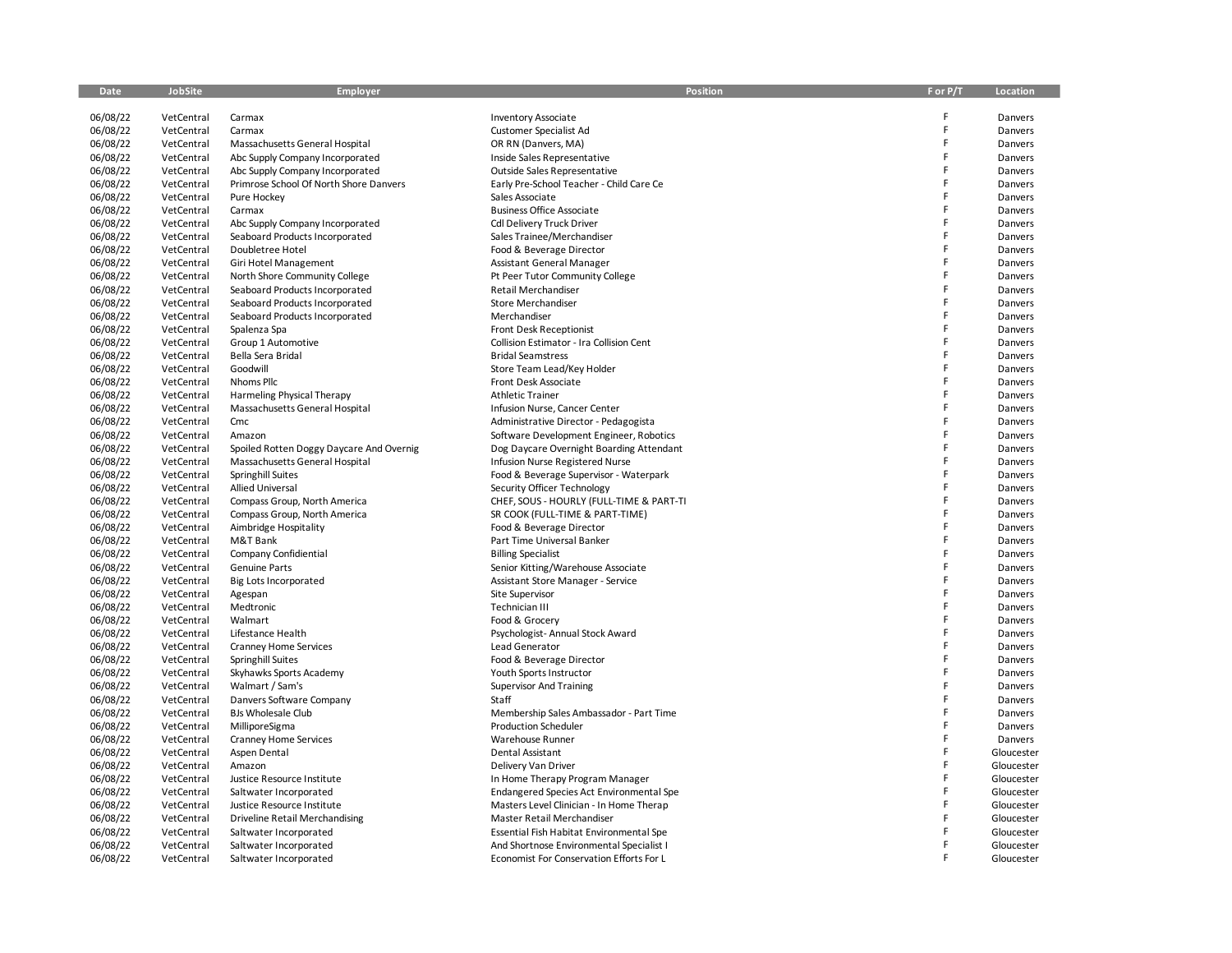| Date     | JobSite    | Employer                                 | <b>Position</b>                                 | F or P/T | Location     |
|----------|------------|------------------------------------------|-------------------------------------------------|----------|--------------|
|          |            |                                          |                                                 |          |              |
| 06/08/22 | VetCentral | <b>Allied Universal</b>                  | Allied Universal Security Officer               | F        | Gloucester   |
| 06/08/22 | VetCentral | <b>Allied Universal</b>                  | Security Officer                                | F        | Gloucester   |
| 06/08/22 | VetCentral | Justice Resource Institute               | <b>Therapeutic Mentor</b>                       | F        | Gloucester   |
| 06/08/22 | VetCentral | Saltwater Incorporated                   | Right Whale Recovery, Sea Turtle Conserv        | F        | Gloucester   |
| 06/08/22 | VetCentral | Saltwater Incorporated                   | <b>Commercial Fishing Gear Liaison</b>          | F        | Gloucester   |
| 06/08/22 | VetCentral | Justice Resource Institute               | Expressive Therapist To Join Team With H        | F        | Gloucester   |
| 06/08/22 | VetCentral | <b>Applied Materials</b>                 | Customer Engineer IV - (C4)                     | F        | Gloucester   |
| 06/08/22 | VetCentral | Saltwater Incorporated                   | Greater Project Manager                         | F        | Gloucester   |
| 06/08/22 | VetCentral | Saltwater Incorporated                   | Conservation Of Large Whales Environment        | F        | Gloucester   |
|          |            |                                          |                                                 | F        |              |
| 06/08/22 | VetCentral | Saltwater Incorporated                   | <b>Endangered Species Act Environmental Spe</b> | F        | Gloucester   |
| 06/08/22 | VetCentral | Justice Resource Institute               | Hybrid Outpatient And In Home Therapy Cl        | F        | Gloucester   |
| 06/08/22 | VetCentral | Justice Resource Institute               | Masters Level Clinician - Outpatient The        |          | Gloucester   |
| 06/08/22 | VetCentral | Hamilton Wenham Regional School District | Anticipated 0 Fte Grade 5 Teacher Elemen        | F        | Hamilton     |
| 06/08/22 | VetCentral | 15 Walnut Tavern                         | Bartender                                       | F        | Hamilton     |
| 06/08/22 | VetCentral | Essex North Shore Agricultural & Technic | School Bus Driver-Training                      | F        | Hathorne     |
| 06/08/22 | VetCentral | Compass Group, North America             | FOOD TRANSPORTER/DELIVERY DRIVER (FULL &        | F        | Hathorne     |
| 06/08/22 | VetCentral | <b>Trustees Reservations</b>             | Steward                                         | F        | Ipswich      |
| 06/08/22 | VetCentral | Ipswich Public Schools                   | JV Field Hockey Coach                           | F        | Ipswich      |
| 06/08/22 | VetCentral | Savilinx                                 | Customer Service Representative II Phone        | F        | Ipswich      |
| 06/08/22 | VetCentral | Actalent                                 | Lab Techn                                       | F        | Ipswich      |
| 06/08/22 | VetCentral | Vinwood Caterers                         | Catering Sales And Event Manager                | F        | Ipswich      |
| 06/08/22 | VetCentral | <b>Trustees Reservations</b>             | Seasonal Baker                                  | F        | Ipswich      |
| 06/08/22 | VetCentral | Nurse Jungle                             | Registered Nurse Or Licensed Practical N        | F        | Lynn         |
| 06/08/22 | VetCentral | Kipp Dc                                  | Compliance Coordinator                          | F        | Lynn         |
| 06/08/22 | VetCentral | Expleo                                   | Project Manager                                 | F        | Lynn         |
| 06/08/22 | VetCentral | Queen's Crescent School                  | Remote Call Center Representative/Admini        | F        | Lynn         |
| 06/08/22 | VetCentral | Aya Healthcare                           | Travel Intensive Care Unit Registered Nu        | F        | Lynn         |
| 06/08/22 | VetCentral | North Shore Physicians Group Nspg        | Patient Service Representative - Family         | F        | Lynn         |
| 06/08/22 | VetCentral | Expleo                                   | <b>Electrical Engineer</b>                      | F        | Lynn         |
| 06/08/22 | VetCentral | Amazon                                   | <b>Delivery Driver</b>                          | F        | Lynn         |
| 06/08/22 | VetCentral | Amazon                                   | Delivery Person                                 | F        | Lynn         |
| 06/08/22 | VetCentral | Amazon                                   | Amazon Delivery Driver                          | F        | Lynn         |
| 06/08/22 | VetCentral | The New American Center                  | Early Education Coordinator                     | F        | Lynn         |
| 06/08/22 | VetCentral | Astound                                  | <b>Access Sales Account Executive</b>           | F        | Lynn         |
| 06/08/22 | VetCentral | <b>EASTERN BANK</b>                      | Job Fair - Various Positions                    | F        | Lynn         |
| 06/08/22 | VetCentral | Lahey Health                             | Recovery Specialist - Addiction Treatmen        | F        | Lynn         |
| 06/08/22 | VetCentral | Dunkin' Walnut Donuts, Llc               | Dunkin Lead Shift Leader                        | F        | Lynn         |
| 06/08/22 | VetCentral | Astound                                  | Warehouse Technician                            | F        | Lynn         |
| 06/08/22 | VetCentral | Fire Escape Engineers                    | Sales Manager                                   | F        | Lynn         |
| 06/08/22 | VetCentral | Lahey Health                             | Recovery Specialist - Addiction Treatmen        | F        | Lynn         |
| 06/08/22 |            |                                          |                                                 | F        |              |
| 06/08/22 | VetCentral | Justice Resource Institute               | <b>Therapeutic Mentor</b>                       | F        | Lynn<br>Lynn |
| 06/08/22 | VetCentral | <b>Lender Processing Services</b>        | <b>Health Technology Teacher</b>                | F        |              |
|          | VetCentral | All At Home Health Care                  | Home Health Aide Home Health Aide - Sign        | F        | Lynn         |
| 06/08/22 | VetCentral | Justice Resource Institute               | Masters Level Clinician/In Home Therapis        | F        | Lynn         |
| 06/08/22 | VetCentral | Dunkin' Walnut Donuts, Llc               | Dunkin Assistant Manager                        | F        | Lynn         |
| 06/08/22 | VetCentral | Sparkling Image Car Wash                 | Driver - Car Wash                               | F        | Lynn         |
| 06/08/22 | VetCentral | Justice Resource Institute               | Csa Director                                    | F        | Lynn         |
| 06/08/22 | VetCentral | Dunkin' Aic Management                   | Afternoon/Leader                                | F        | Lynn         |
| 06/08/22 | VetCentral | Life Care                                | Housekeeping Assistant                          | F        | Lynn         |
| 06/08/22 | VetCentral | Fisher Auto Parts Incorporated           | <b>Counter Sales</b>                            |          | Lynn         |
| 06/08/22 | VetCentral | Faith In Action                          | Racial Justice Organizer                        | F        | Lynn         |
| 06/08/22 | VetCentral | North Shore Physicians Group Nspg        | Registered Nurse - Obstetrics/Gynecology        | F        | Lynn         |
| 06/08/22 | VetCentral | <b>Lender Processing Services</b>        | Anticipated Vacancies - Secondary Esl Sp        | F        | Lynn         |
| 06/08/22 | VetCentral | Eastern Bank                             | <b>Operations Specialist</b>                    | F        | Lynn         |
| 06/08/22 | VetCentral | Dunkin' Walnut Donuts, Llc               | Dunkin Team Member                              | F        | Lynn         |
| 06/08/22 | VetCentral | <b>Planet Fitness</b>                    | Overnight Custodian                             | F        | Lynn         |
| 06/08/22 | VetCentral | Lender Processing Services               | Machine Tool Technology Teacher                 | F        | Lynn         |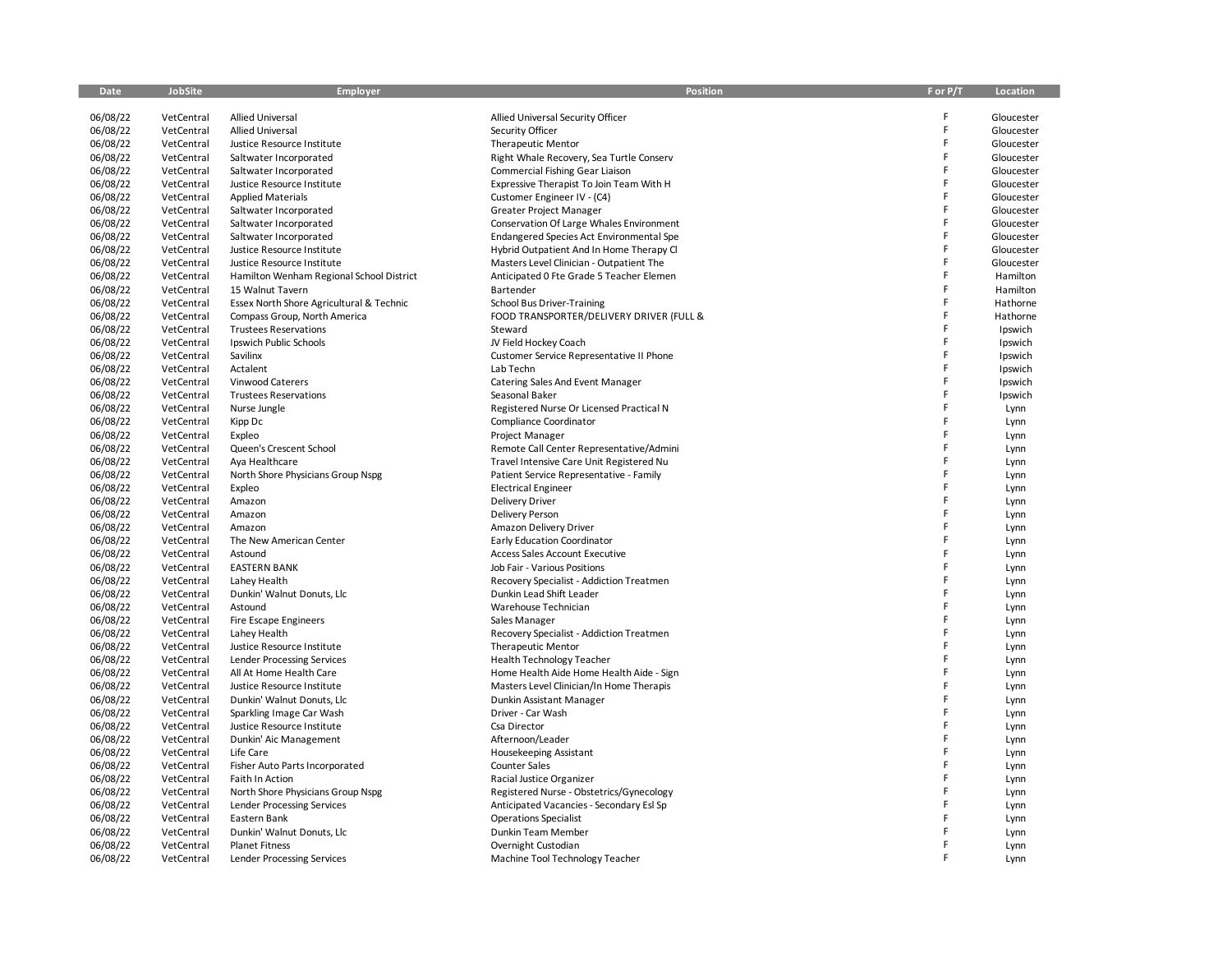| Date                 | JobSite    | <b>Employer</b>                          | <b>Position</b>                          | F or P/T | Location   |
|----------------------|------------|------------------------------------------|------------------------------------------|----------|------------|
|                      |            |                                          |                                          |          |            |
| 06/08/22             | VetCentral | Dunkin' Walnut Donuts, Llc               | Dunkin Shift Leader                      | F        | Lynn       |
| 06/08/22             | VetCentral | Lifebridge North Shore                   | <b>Residential Support Staff</b>         | F        | Lynn       |
| 06/08/22             | VetCentral | Dunkin' Walnut Donuts, Llc               | Dunkin Afternoon Team Member             | F        | Lynn       |
| 06/08/22             | VetCentral | North Shore Community College            | Wellness Mental Health Counselor         | F        | Lynn       |
| 06/08/22             | VetCentral | Justice Resource Institute               | Expressive Therapist/Op Clinician        | F        | Lynn       |
| 06/08/22             | VetCentral | Communitas Incorporated                  | Map Certified Direct Support Professiona | F        | Lynn       |
| 06/08/22             | VetCentral | Aspire Developmental Services            | Toddler Teacher At Aspire                | F        | Lynn       |
| 06/08/22             | VetCentral | Sevita                                   | Licensed Family Centered Clinician IHT.  | F        | Lynn       |
| 06/08/22             | VetCentral | Sevita                                   | Family Centered Clinician IHT            | F        | Lynn       |
| 06/08/22             | VetCentral | Life Care                                | <b>Activities Assistant</b>              | F        | Lynn       |
| 06/08/22             | VetCentral | Kipp Massachusetts                       | Speech Language Pathologist              | F        | Lynn       |
| 06/08/22             | VetCentral | Dunkin' Walnut Donuts, Llc               | Dunkin Store Manager                     | F        | Lynn       |
| 06/08/22             | VetCentral | Reading Co-Operative                     | Commercial Loan Officer                  | F        | Lynn       |
| 06/08/22             | VetCentral | Carter Roberts Construction, Essex, Ma 0 | Masonry Laborer                          | F        | Lynn       |
| 06/08/22             | VetCentral | Traincroft                               | <b>Material Expeditor</b>                | F        | Lynn       |
| 06/08/22             | VetCentral | <b>Lender Processing Services</b>        | Anticipated Vacancies - Esl Teacher Pre- | F        | Lynn       |
| 06/08/22             | VetCentral | <b>Element Care</b>                      | Human Resources Analyst                  | F        | Lynn       |
| 06/08/22             | VetCentral | <b>Applied Materials</b>                 | Customer Engineer IV - (C4)              | F        | Lynn       |
| 06/08/22             | VetCentral | Walmart                                  | Food & Grocery                           | F        | LYNN       |
| 06/08/22             | VetCentral | Shaw Industries                          | Class A Cdl Team Truck Driver            | F        | Lynn       |
| 06/08/22             | VetCentral | North Shore Community College            | Pt Peer Tutor                            | F        | Lynn       |
| 06/08/22             | VetCentral | Lahey Health                             | Recovery Specialist - Addiction Treatmen | F        | Lynn       |
| 06/08/22             | VetCentral | UnitedHealth Group                       | Nurse Practitioner- Holiday Break        | F        | Lynn       |
| 06/08/22             | VetCentral | Capgemini                                | Desktop Analyst Desktop Support, Tse, Un | F        | Lynn       |
| 06/08/22             | VetCentral | St Jeans Credit Union                    | Teller - St Jeans Credit Union           | F        | Lynn       |
| 06/08/22             | VetCentral | Justice Resource Institute               | Intensive Care Coordinator               | F        | Lynn       |
| 06/08/22             | VetCentral | North Shore Community College            | Pt Professional Tutor - Reading, Writing | F        | Lynn       |
| 06/08/22             | VetCentral | Nurse Jungle                             | School Nurse Registered Nurse - , - Scho | F        | Lynnfield  |
| 06/08/22             | VetCentral | La Gallina                               | Restaurant Chef                          | F        | Lynnfield  |
| 06/08/22             | VetCentral | Amazon                                   | Amazon Delivery Driver - Cdl             | F        | Lynnfield  |
| 06/08/22             | VetCentral | Amazon                                   | <b>Delivery Driver</b>                   | F        | Lynnfield  |
| 06/08/22             | VetCentral | Amazon                                   | Delivery Person                          | F        | Lynnfield  |
| 06/08/22             | VetCentral | Amazon                                   | Amazon Delivery Driver                   | F        | Lynnfield  |
| 06/08/22             | VetCentral | Amazon                                   | Delivery Van Driver                      | F        | Lynnfield  |
| 06/08/22             | VetCentral | Lahey Health                             | APP (NP/PA) Cardiology Lynnfield         | F        | Lynnfield  |
| 06/08/22             | VetCentral | Nissan North America Incorporated        | Appointment Scheduler                    | F        | Lynnfield  |
| 06/08/22             | VetCentral | Beth Israel Lahey Health                 | Nurse Practitioner Primary Care          | F        | Lynnfield  |
| 06/08/22             | VetCentral | Lifestance Health                        | Psychologist-Annual Stock Award          | F        | Lynnfield  |
| 06/08/22             | VetCentral | Lahey Health                             | *** Nurse Practitioner Lynnfield Primary | F        | Lynnfield  |
|                      | VetCentral | <b>Allied Universal</b>                  | Security Officer Technology              | F        | Lynnfield  |
| 06/08/22             | VetCentral | Herb Chambers Porsche Of Burlington      |                                          | F        | Lynnfield  |
| 06/08/22<br>06/08/22 | VetCentral | Lifestance Health                        | Automotive Porsche Service Technician    | F        | Lynnfield  |
|                      | VetCentral |                                          | Psychologist                             | F        | Lynnfield  |
| 06/08/22             |            | Cisco Systems Incorporated               | Spa Manager                              | F        |            |
| 06/08/22             | VetCentral | Lynnfield Public Schools                 | 2022 Esy Tutor                           | F        | Lynnfield  |
| 06/08/22             | VetCentral | Community Resources For Justice          | Community Corrections Specialist Entry L | F        | Manchester |
| 06/08/22             | VetCentral | Amazon                                   | Amazon Dsp Driver                        | F        | Marblehead |
| 06/08/22             | VetCentral | Corinthian Yacht Club                    | Dishwasher                               | F        | Marblehead |
| 06/08/22             | VetCentral | <b>YMCA</b>                              | Squash Coordinator - Ymca                | F        | Marblehead |
| 06/08/22             | VetCentral | JP Landscapes & Design Llc               | General Laborer                          | F        | Middleton  |
| 06/08/22             | VetCentral | <b>Ativo Fitness</b>                     | Head Coach/General Manager               | F        | Middleton  |
| 06/08/22             | VetCentral | Parks                                    | Senior Manager, Brand Merchandising Seni | F        | Middleton  |
| 06/08/22             | VetCentral | Amazon                                   | Software Development Engineer, Robotics  | F        | Middleton  |
| 06/08/22             | VetCentral | Salem Metal, Inc.                        | Painter/Powder Coater                    |          | Middleton  |
| 06/08/22             | VetCentral | UnitedHealth Group                       | Nurse Practitioner- Holiday Break        | F        | Middleton  |
| 06/08/22             | VetCentral | Innovive Health                          | Registered Nurse Case Manager - Sign     | F        | Middleton  |
| 06/08/22             | VetCentral | Amazon                                   | Amazon Delivery Driver - Home Daily      | F        | Middleton  |
| 06/08/22             | VetCentral | <b>Allied Collision Center</b>           | Auto Body Damage Appraiser               | F        | Middleton  |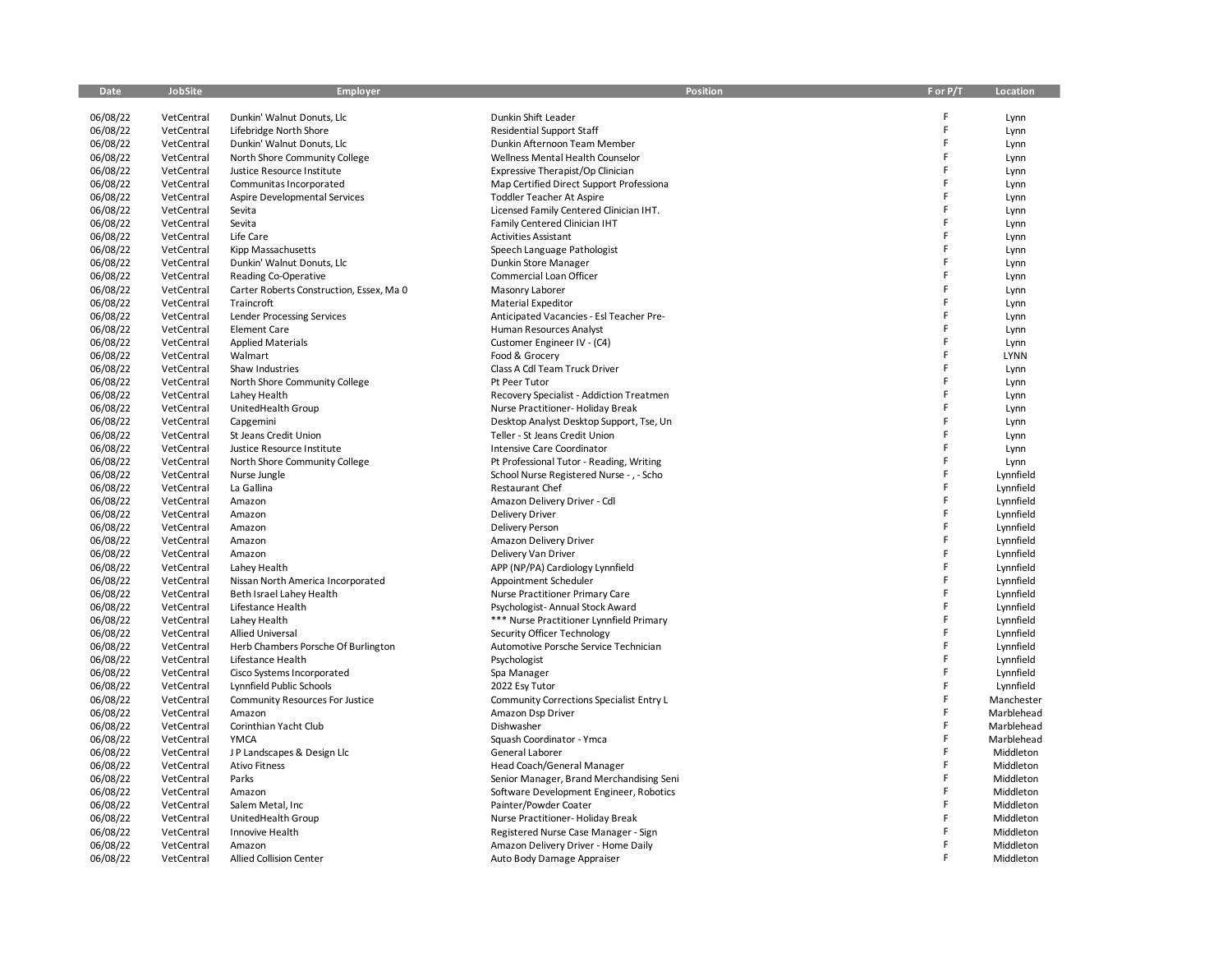| Date                 | <b>JobSite</b>           | <b>Employer</b>                                | <b>Position</b>                          | For P/T | Location           |
|----------------------|--------------------------|------------------------------------------------|------------------------------------------|---------|--------------------|
|                      |                          |                                                |                                          |         |                    |
| 06/08/22             | VetCentral               | Connectrn                                      | <b>Certified Nursing Assistant</b>       | F       | Nahant             |
| 06/08/22             | VetCentral               | Amazon                                         | <b>Delivery Person</b>                   | F       | Nahant             |
| 06/08/22             | VetCentral               | Amazon                                         | <b>Delivery Driver</b>                   | F       | Nahant             |
| 06/08/22             | VetCentral               | Herb Chambers Cadillac Of Lynnfield            | Automotive Technician                    | F       | Nahant             |
| 06/08/22             | VetCentral               | Nurse Jungle                                   | Registered Nurse Or Licensed Practical N | F       | Peabody            |
| 06/08/22             | VetCentral               | Bridgewelal                                    | Accounts Payable Coordinator             | F       | Peabody            |
| 06/08/22             | VetCentral               | Amazon                                         | <b>Delivery Driver</b>                   | F       | Peabody            |
| 06/08/22             | VetCentral               | <b>Baymark Health Services</b>                 | Dispensing Nurse Licensed Practical Nurs | F       | Peabody            |
| 06/08/22             | VetCentral               | TJX Companies, Inc.                            | <b>Retail Department Supervisor</b>      | F       | Peabody            |
| 06/08/22             | VetCentral               | Salem Country Club                             | Food/Beverage Manager                    | F       | Peabody            |
| 06/08/22             | VetCentral               | Hamel Eye Associates                           | Optometrist                              | F       | Peabody            |
| 06/08/22             | VetCentral               | Tmc                                            | Maintenance Assistant                    | F       | Peabody            |
| 06/08/22             | VetCentral               | Nurse Jungle                                   | Registered Nurse Or Licensed Practical N | F       | Peabody            |
| 06/08/22             | VetCentral               | Baymark Health Services                        | Temporary Nurse Opportunity (24- Week As | F       | Peabody            |
| 06/08/22             | VetCentral               | <b>Baymark Health Services</b>                 | <b>Certified Medical Assistant</b>       | F       | Peabody            |
| 06/08/22             | VetCentral               | <b>Bishop Fenwick High</b>                     | Campus Ministry Director And Theology Te | F       | Peabody            |
| 06/08/22             | VetCentral               | Bertolino Foods, Inc.                          | <b>Production Handler</b>                | F       | Peabody            |
| 06/08/22             | VetCentral               | <b>Erickson Senior Living</b>                  | <b>Executive Chef</b>                    | F       | Peabody            |
| 06/08/22             | VetCentral               | Peabody Public Schools                         | Teacher Grade 1                          | F       | Peabody            |
| 06/08/22             | VetCentral               | Lahey Health                                   | Clinical Procedures Tech - Endoscopy - P | F       | Peabody            |
| 06/08/22             | VetCentral               | Peabody Public Schools                         | Special Education Teacher                | F       | Peabody            |
| 06/08/22             | VetCentral               | Amazon                                         | Software Development Engineer, Manufactu | F       | Peabody            |
| 06/08/22             | VetCentral               | Dunkin' Donuts                                 | Crew Member                              | F       | Peabody            |
| 06/08/22             | VetCentral               | Bertolino Foods, Inc                           | <b>Production Sanitation</b>             | F       | Peabody            |
| 06/08/22             | VetCentral               | Ametek Incorporated                            | Buyer/Planner, Tmc                       | F       | Peabody            |
| 06/08/22             | VetCentral               | TD Bank                                        | Store Customer Experience Coordinator (U | F       | Peabody            |
| 06/08/22             | VetCentral               | Riverside Community Care                       | Residential Counselor - Multiple Schedul | F       | Peabody            |
| 06/08/22             | VetCentral               | <b>General Dynamics Information Technology</b> | TSS ServiceNow Senior Operations/System  | F<br>F  | Peabody            |
| 06/08/22             | VetCentral               | <b>General Dynamics Information Technology</b> | <b>TSS ServiceNow Senior Advisor</b>     | F       | Peabody            |
| 06/08/22             | VetCentral               | <b>General Dynamics Information Technology</b> | ServiceNow Developer Advisor - REMOTE    |         | Peabody            |
| 06/08/22             | VetCentral               | <b>General Dynamics Information Technology</b> | ServiceNow Developer - REMOTE            | F<br>F  | Peabody            |
| 06/08/22             | VetCentral               | Group 1 Automotive                             | Automotive Parts Counter Person - Audi P | F       | Peabody            |
| 06/08/22             | VetCentral               | Pilgrim Rehab And Nursing Center               | Mmg Nurse Rehabilitation & Skilled Nursi | F       | Peabody            |
| 06/08/22             | VetCentral               | <b>General Dynamics Information Technology</b> | <b>REMOTE Subcontracts Administrator</b> | F       | Peabody            |
| 06/08/22             | VetCentral               | Knarrtek Inc                                   | Director Of Business Development         | F       | Peabody            |
| 06/08/22             | VetCentral               | Amazon                                         | Software Development Engineer, Robotics  | F       | Peabody            |
| 06/08/22             | VetCentral               | Bridgewell                                     | Accounts Payable Coordinator             | F       | Peabody            |
| 06/08/22             | VetCentral               | Nordstrom                                      | Retail Sales - Accessories               | F       | Peabody            |
| 06/08/22             | VetCentral               | UnitedHealth Group                             | Nurse Practitioner- Holiday Break        | F       | Peabody            |
| 06/08/22             | VetCentral               | Bertolino Foods, Inc                           | Night Warehouse Selector                 | F       | Peabody            |
| 06/08/22             | VetCentral               | Amazon                                         | Senior Software Development Engineer - A | F       | Peabody            |
| 06/08/22             | VetCentral               | Analogic Corporation                           | Materials Supervisor                     | F       | Peabody            |
| 06/08/22             | VetCentral               | Metrocare                                      | Spanish Speaking Adult Care Registered N | F       | Peabody            |
| 06/08/22             | VetCentral               | J Jill                                         | Sales Associate                          | F       | Peabody            |
| 06/08/22             | VetCentral               | Peabody Public Schools                         | Science Teacher Grade 7                  | F       | Peabody            |
| 06/08/22             | VetCentral               | Peabody Public Schools                         | Speech Language Pathologist              | F       | Peabody            |
| 06/08/22<br>06/08/22 | VetCentral               | Access                                         | Supervisor-Transportation-Us             | F       | Peabody            |
|                      | VetCentral               | <b>Bishop Fenwick High</b>                     | Visual Arts Teacher Grades 9-1           | F       | Peabody            |
| 06/08/22             | VetCentral               | Sephora                                        | Sales And Service Coordinator            | F       | Peabody            |
| 06/08/22<br>06/08/22 | VetCentral<br>VetCentral | Dunkin' Donuts<br>The Cheesecake Factory       | Night Crew Member<br><b>Busser</b>       | F       | Peabody<br>Peabody |
|                      |                          |                                                | Warehouse Selector                       | F       |                    |
| 06/08/22<br>06/08/22 | VetCentral<br>VetCentral | Bertolino Foods, Inc<br>Life Time              | Lifespa Coordinator                      | F       | Peabody            |
| 06/08/22             | VetCentral               | Aspen Dental                                   | <b>Assistant Office Manager</b>          | F       | Peabody<br>Peabody |
| 06/08/22             | VetCentral               | Group 1 Automotive                             | Auto Parts Counter Person - Audi         | F       | Peabody            |
| 06/08/22             | VetCentral               | <b>Allied Universal</b>                        | Security Officer Technology              | F       |                    |
| 06/08/22             | VetCentral               | Parks                                          | Senior Manager, Product Design - Apparel | E       | Peabody<br>Peabody |
|                      |                          |                                                |                                          |         |                    |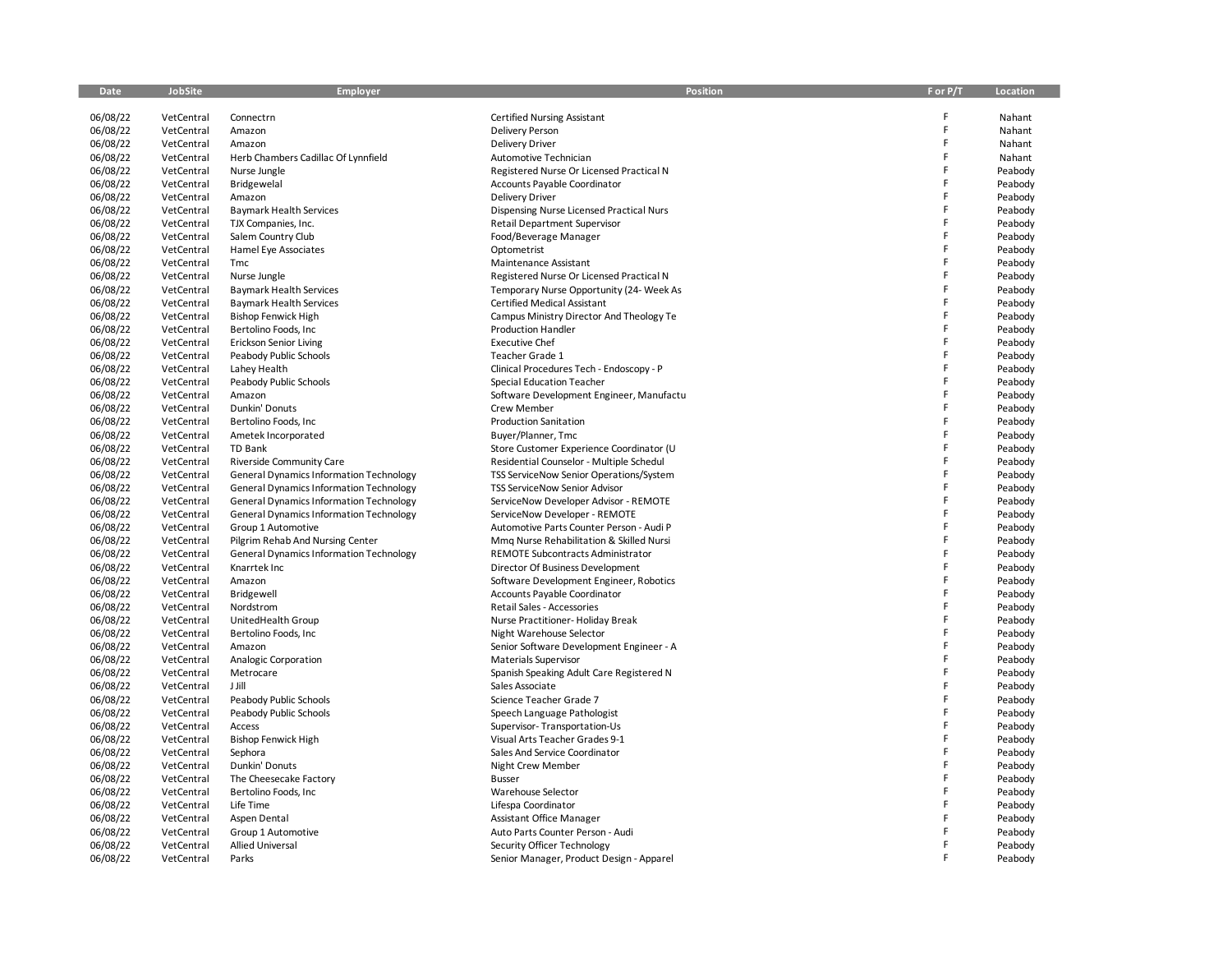| Date     | JobSite    | Employer                                | Position                                        | F or P/T | Location |
|----------|------------|-----------------------------------------|-------------------------------------------------|----------|----------|
|          |            |                                         |                                                 |          |          |
| 06/08/22 | VetCentral | Macy's                                  | Retail Sales Associate - Flex                   | F        | Peabody  |
| 06/08/22 | VetCentral | Pavlo Orthodontics                      | Orthodontic Assistant                           | F        | Peabody  |
| 06/08/22 | VetCentral | <b>Bluegreen Vacations</b>              | Sales Representative                            | F        | Peabody  |
| 06/08/22 | VetCentral | Department of Conservation & Recreation | Forest & Park Supervisor 1                      | F        | Rockport |
| 06/08/22 | VetCentral | State of Massachusetts                  | 22-Seasonal Forest And Park Supervisor I        | F        | Rockport |
| 06/08/22 | VetCentral | Partners Healthcare                     | Licensed Social Worker Case Manager -32         | F        | Salem    |
| 06/08/22 | VetCentral | Partners Healthcare                     | Administrative Assistant III                    | F        | Salem    |
| 06/08/22 | VetCentral | Salem Hospital                          | Pharmacy Technician Certified                   | F        | Salem    |
| 06/08/22 | VetCentral | Salem Hospital                          | Crisis Team Specialist                          | F        | Salem    |
|          | VetCentral |                                         |                                                 | F        |          |
| 06/08/22 |            | Year Up                                 | Entry Level Software Development Role           | F        | Salem    |
| 06/08/22 | VetCentral | Amazon                                  | Amazon Delivery Driver                          | F        | Salem    |
| 06/08/22 | VetCentral | Eastern Bank                            | Service Associate I Float                       |          | Salem    |
| 06/08/22 | VetCentral | Partners Healthcare                     | Patient Care Associate (Nursing Assistan        | F        | Salem    |
| 06/08/22 | VetCentral | Salem Hospital                          | Histology Technician                            | F        | Salem    |
| 06/08/22 | VetCentral | Amazon                                  | Amazon Delivery Driver - Home Daily             | F        | Salem    |
| 06/08/22 | VetCentral | Winncompanies                           | Property Manager III Pequot                     | F        | Salem    |
| 06/08/22 | VetCentral | Eastern Bank                            | <b>Teller Float</b>                             | F        | Salem    |
| 06/08/22 | VetCentral | Salem State University Bookstore        | Store Manager II - Bookstore                    | F        | Salem    |
| 06/08/22 | VetCentral | Beth Israel Lahey Health                | Service Coordinator                             | F        | Salem    |
| 06/08/22 | VetCentral | American Surgical Company               | Marketing Coordinator                           | F        | Salem    |
| 06/08/22 | VetCentral | Salem Public Schools                    | Special Education Teacher Severe Disabil        | F        | Salem    |
| 06/08/22 | VetCentral | Lahey Health                            | Service Coordinator - Salem MA                  | F        | Salem    |
| 06/08/22 | VetCentral | <b>City Cruises</b>                     | Bartender - The At                              | F        | Salem    |
| 06/08/22 | VetCentral | Kaplan Household                        | Personal Care Assistant - Back Up For We        | F        | Salem    |
| 06/08/22 | VetCentral | Village Tavern                          | Bartender                                       | F        | Salem    |
| 06/08/22 | VetCentral | Village Tavern                          | Dishwasher                                      | F        | Salem    |
| 06/08/22 | VetCentral | <b>Emerald Health Services</b>          | Travel Nurse - Registered Nurse - Er - E        | F        | Salem    |
| 06/08/22 | VetCentral | Salem Hospital                          | <b>Business Manager, Nursing Administration</b> | F        | Salem    |
| 06/08/22 | VetCentral | Salem Hospital                          | Registered Nurse - Rates - Rotator Ed Ac        | F        | Salem    |
| 06/08/22 | VetCentral | Justice Resource Institute              | In Home Therapy Program Manager                 | F        | Salem    |
| 06/08/22 | VetCentral | Justice Resource Institute              | Masters Level Therapist/Clinician               | F        | Salem    |
| 06/08/22 | VetCentral | Digistream New England, Inc.            | <b>Account Manager</b>                          | F        | Salem    |
| 06/08/22 | VetCentral | Club Pilates Salem                      | Pilates Instructor                              | F        | Salem    |
| 06/08/22 | VetCentral | Partners Healthcare                     | Clinical Therapist - Substance Use Disor        | F        | Salem    |
| 06/08/22 | VetCentral | Village Tavern                          | Host/Hostess                                    | F        | Salem    |
| 06/08/22 | VetCentral | Winer Brothers Incorporated             | Sales Associate                                 | F        | Salem    |
| 06/08/22 | VetCentral | <b>City Experiences</b>                 | Busser - The At Wharf                           | F        | Salem    |
|          | VetCentral | Partners Healthcare                     |                                                 | F        | Salem    |
| 06/08/22 |            |                                         | Sonographer                                     | F        |          |
| 06/08/22 | VetCentral | Leap For Education, Inc.                | English Learner/Multilingual Learner Pro        | F        | Salem    |
| 06/08/22 | VetCentral | Salem Hospital                          | Interventional Radiology Oncology Naviga        | F        | Salem    |
| 06/08/22 | VetCentral | Salem Hospital                          | Patient Care Associate Per Diem                 | F        | Salem    |
| 06/08/22 | VetCentral | Village Tavern                          | Server                                          | F        | Salem    |
| 06/08/22 | VetCentral | Justice Resource Institute              | Expressive Therapist To Join Team With H        | F        | Salem    |
| 06/08/22 | VetCentral | Connectm Technology Solutions Inc       | Solar Consultant                                | F        | Salem    |
| 06/08/22 | VetCentral | Sevita                                  | Licensed Family Centered Clinician              |          | Salem    |
| 06/08/22 | VetCentral | Village Tavern                          | Security Staff                                  | F        | Salem    |
| 06/08/22 | VetCentral | North Shore Community Health            | Recruiter                                       | F        | Salem    |
| 06/08/22 | VetCentral | Salem Hospital                          | Virtual Monitor Technician                      | F        | Salem    |
| 06/08/22 | VetCentral | Salem Public Schools                    | Special Education Teacher, Therapeutic S        | F        | Salem    |
| 06/08/22 | VetCentral | Club Pilates Salem                      | Membership Representative                       | F        | Salem    |
| 06/08/22 | VetCentral | Salem Public Schools                    | Special Education Inclusion/Co-Teacher -        | F        | Salem    |
| 06/08/22 | VetCentral | Salem Public Schools                    | 6 School Psychologist - Public Schools          | F        | Salem    |
| 06/08/22 | VetCentral | Roehl Transport                         | Driver - Van Northeast Regional Fleet           | F        | Salem    |
| 06/08/22 | VetCentral | Walmart                                 | Food & Grocery                                  | F        | Salem    |
| 06/08/22 | VetCentral | Salem State University                  | Dir. Orientation & Student Life Communic        | F        | Salem    |
| 06/08/22 | VetCentral | Syneos Health Commercial Solutions      | Specialty Sales Representative                  | F        | Salem    |
| 06/08/22 | VetCentral | <b>Allied Universal</b>                 | Security Officer Technology                     |          | Salem    |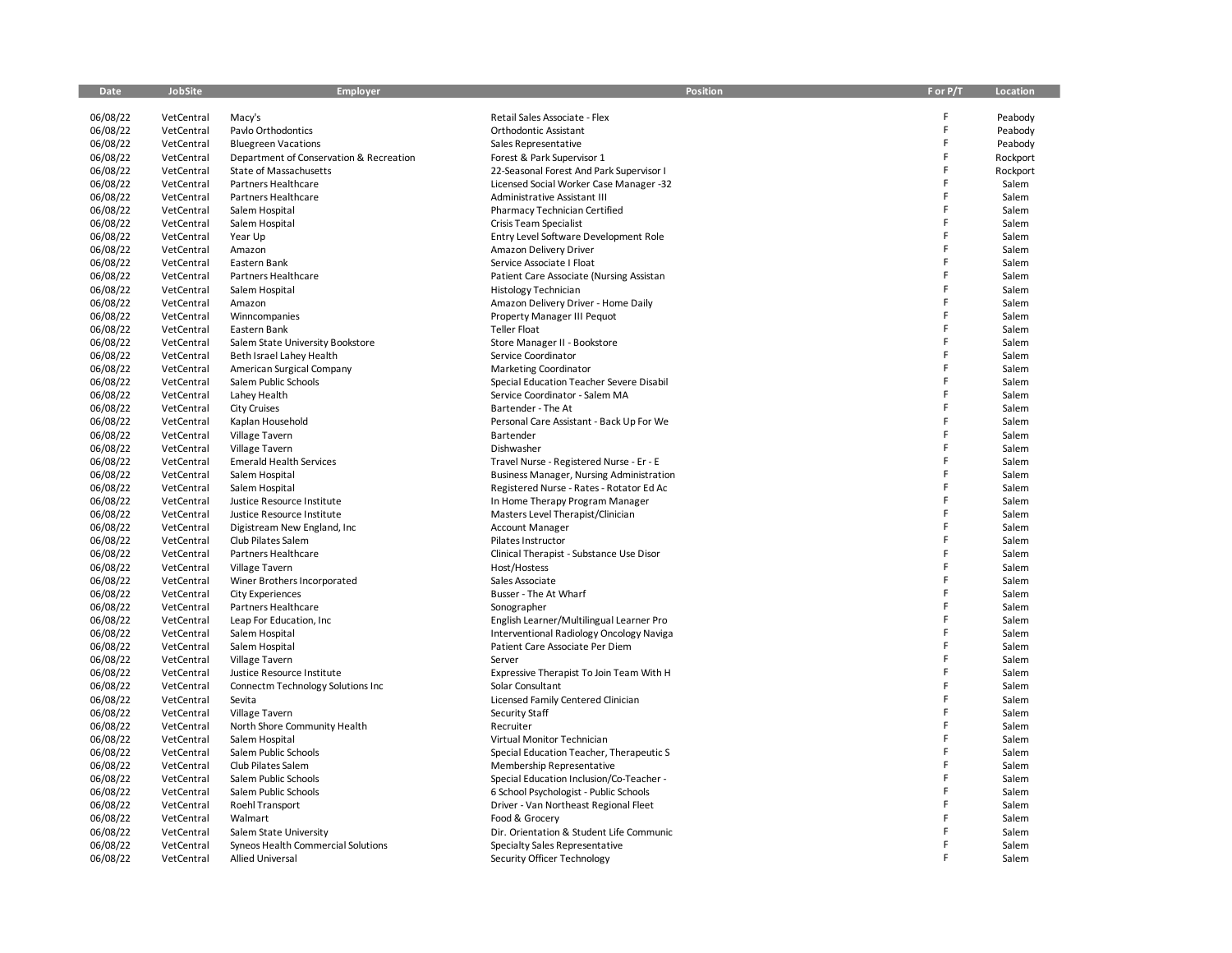| Date                 | <b>JobSite</b>           | <b>Employer</b>                                              | <b>Position</b>                                                                     | For P/T | Location                 |
|----------------------|--------------------------|--------------------------------------------------------------|-------------------------------------------------------------------------------------|---------|--------------------------|
|                      |                          |                                                              |                                                                                     |         |                          |
| 06/08/22             | VetCentral               | Astound                                                      | Warehouse Technician                                                                | F       | Salem                    |
| 06/08/22             | VetCentral               | Hampton Inn                                                  | <b>Night Auditor</b>                                                                | F       | Salem                    |
| 06/08/22             | VetCentral               | Justice Resource Institute                                   | Masters Level Clinician/In Home Therapis                                            | F       | Salem                    |
| 06/08/22             | VetCentral               | Village Tavern                                               | Floor Manager                                                                       | F       | Salem                    |
| 06/08/22             | VetCentral               | Amazon                                                       | Amazon Delivery Driver - Cdl                                                        | F       | Saugus                   |
| 06/08/22             | VetCentral               | Amazon                                                       | Amazon Dsp Driver                                                                   | F       | Saugus                   |
| 06/08/22             | VetCentral               | Colarussos Bakery                                            | Kitchen Cleaner                                                                     | F       | Saugus                   |
| 06/08/22             | VetCentral               | Ocean State Job Lot                                          | Area Team Leader Retail Store Assistant                                             | F       | Saugus                   |
| 06/08/22             | VetCentral               | Greater Boston Design And Build                              | Secretary/Assistant                                                                 | F       | Saugus                   |
| 06/08/22             | VetCentral               | Amazon Corporate LLC                                         | Amazon Fresh Kitchen & Prepared Food Zon                                            | F       | Saugus                   |
| 06/08/22             | VetCentral               | Connectm Technology Solutions Inc                            | Solar Consultant                                                                    | F       | Saugus                   |
| 06/08/22             | VetCentral               | American Greetings Corporation, Inc.                         | Newly Opened - Merchandiser                                                         | F       | Saugus                   |
| 06/08/22             | VetCentral               | <b>Winston Retail Solutions</b>                              | Junior Merchandiser - Toys R Us                                                     | F       | Saugus                   |
| 06/08/22             | VetCentral               | Sunrun                                                       | Clean Energy Ambassador                                                             | F       | Saugus                   |
| 06/08/22             | VetCentral               | Miss Rina's Little Rascals Child Care Ce                     | Pre-School Teacher                                                                  | F       | Saugus                   |
| 06/08/22             | VetCentral               | Transcore                                                    | Customer Service Representative On-Site                                             | F       | Saugus                   |
| 06/08/22             | VetCentral               | Amazon                                                       | Software Development Manager, Amazon Rob                                            | F       | Saugus                   |
| 06/08/22             | VetCentral               | <b>Blufox Mobile</b>                                         | Xfinity Sales Associate                                                             | F       | Saugus                   |
| 06/08/22             | VetCentral               | LA Fitness                                                   | Lead Janitor                                                                        | F       | Saugus                   |
| 06/08/22             | VetCentral               | Aspen Dental                                                 | Patient Services Representative                                                     | F       | Saugus                   |
| 06/08/22             | VetCentral               | Bob's Discount Furniture                                     | Sales Support Manager                                                               | F       | Saugus                   |
| 06/08/22             | VetCentral               | Miss Rina's Little Rascals Child Care Ce                     | Infant/Toddler Teacher                                                              | F<br>F  | Saugus                   |
| 06/08/22             | VetCentral               | Iron Town Diner                                              | Server/Waitstaff                                                                    | F       | Saugus                   |
| 06/08/22             | VetCentral               | <b>Winston Retail</b>                                        | Junior Merchandiser - Toys R Us                                                     |         | Saugus                   |
| 06/08/22             | VetCentral               | Ocean State Job Lot                                          | Retail Stock Associate                                                              | F<br>F  | Saugus                   |
| 06/08/22             | VetCentral               | Macy's                                                       | Retail Sales Associate                                                              | F       | Saugus                   |
| 06/08/22             | VetCentral               | Bob's Discount Furniture                                     | <b>Retail Sales Specialist</b>                                                      |         | Saugus                   |
| 06/08/22             | VetCentral               | Alexandria Moulding Incorporated                             | Field Merchandiser/Stocker                                                          | F<br>F  | Saugus                   |
| 06/08/22             | VetCentral               | Saugus Public Schools                                        | Public Schools Certified Nursing Assista                                            | F       | Saugus                   |
| 06/08/22             | VetCentral               | <b>Balfour Company</b>                                       | Assistant - Trainee Photographer - Gradu                                            | F       | South Hamilton           |
| 06/08/22             | VetCentral               | Community House                                              | Before And After-School Teacher                                                     | F       | South Hamilton           |
| 06/08/22             | VetCentral               | Kestrel Educational Adventures                               | Nature Program Instructor                                                           | F       | South Hamilton           |
| 06/08/22             | VetCentral               | <b>Community House</b>                                       | Eec Qualified Teacher                                                               | F       | South Hamilton           |
| 06/08/22             | VetCentral               | Community House                                              | Kindergarten After-School Teacher                                                   | F       | South Hamilton           |
| 06/08/22             | VetCentral               | Amazon                                                       | Delivery Van Driver                                                                 | F       | Swampscott               |
| 06/08/22             | VetCentral               | Amazon                                                       | <b>Delivery Driver</b>                                                              | F       | Swampscott               |
| 06/08/22             | VetCentral               | Global Partners LP                                           | Guest Service Supervisor                                                            | F       | Swampscott               |
| 06/08/22             | VetCentral               | Shirat Hayam Center For Early Education                      | Infant/Toddler Teacher And Assistant                                                | F       | Swampscott               |
| 06/08/22             | VetCentral               | <b>Lcb Senior Living</b><br>The Pooch Pawlor                 | Licensed Practical Nurse - The Residence                                            | F       | Swampscott               |
| 06/08/22             | VetCentral<br>VetCentral |                                                              | Dog Grooming Assistant/Brusher-Bather                                               | F       | Swampscott               |
| 06/08/22             | VetCentral               | <b>First Realty Management</b><br>North Shore Medical Center | Lifeguard Seasonal                                                                  | F       | Swampscott               |
| 06/08/22<br>06/08/22 | VetCentral               | Bertram House Swampscott                                     | Medical Assistant - Obstetrics/Gynecolog                                            | F       | Swampscott               |
|                      |                          |                                                              | Memory Care Activities Assistant                                                    | F       | Swampscott               |
| 06/08/22<br>06/08/22 | VetCentral<br>VetCentral | Whole Foods Market<br>Jersey Mike's                          | Overnight Grocery Team Member (Stocker,<br>Join A Winning Team With Mikes Subs - Sh | F       | Swampscott<br>Swampscott |
| 06/08/22             | VetCentral               | Amazon                                                       |                                                                                     | F       | Topsfield                |
| 06/08/22             | VetCentral               | <b>TD Bank</b>                                               | Amazon Delivery Driver - Cdl<br>Teller I (US)                                       | F       | Topsfield                |
| 06/08/22             | VetCentral               | Apex Systems, Inc.                                           | Application Security Tester (1269184)                                               | F       | Boston                   |
| 06/08/22             | VetCentral               | <b>Harvard University</b>                                    | Event Services Coordinator, Operations                                              | F       | Boston                   |
| 06/08/22             | VetCentral               | Medline Industries, Inc.                                     | Regional Sales Manager - Northeast Regio                                            | F       | Boston                   |
| 06/08/22             | VetCentral               | Picis Clinical Solutions Inc.                                | Vice President of Sales & Marketing-R001                                            | F       | Boston                   |
| 06/08/22             | VetCentral               | <b>Haemonetics Corporation</b>                               | Principal Mechanical Design Engineering                                             | F       | Boston                   |
| 06/08/22             | VetCentral               | Capital One Services II, LLC                                 | Senior Manager, Software Engineering, Mo                                            | F       | Boston                   |
| 06/08/22             | VetCentral               | Partners Healthcare                                          | STAFF NURSE / 36 HOURS / VARIABLE NIGHTS                                            | F       | Boston                   |
| 06/08/22             | VetCentral               | Partners Healthcare                                          | Patient/Family Relations Manager                                                    | F       | Boston                   |
| 06/08/22             | VetCentral               | Apex Systems, Inc.                                           | Sr. IT Analyst - 1220201                                                            | F       | boston                   |
| 06/08/22             | VetCentral               | Apex Systems, Inc.                                           | Sr. API Engineer - 1244722                                                          | F       | boston                   |
|                      |                          |                                                              |                                                                                     |         |                          |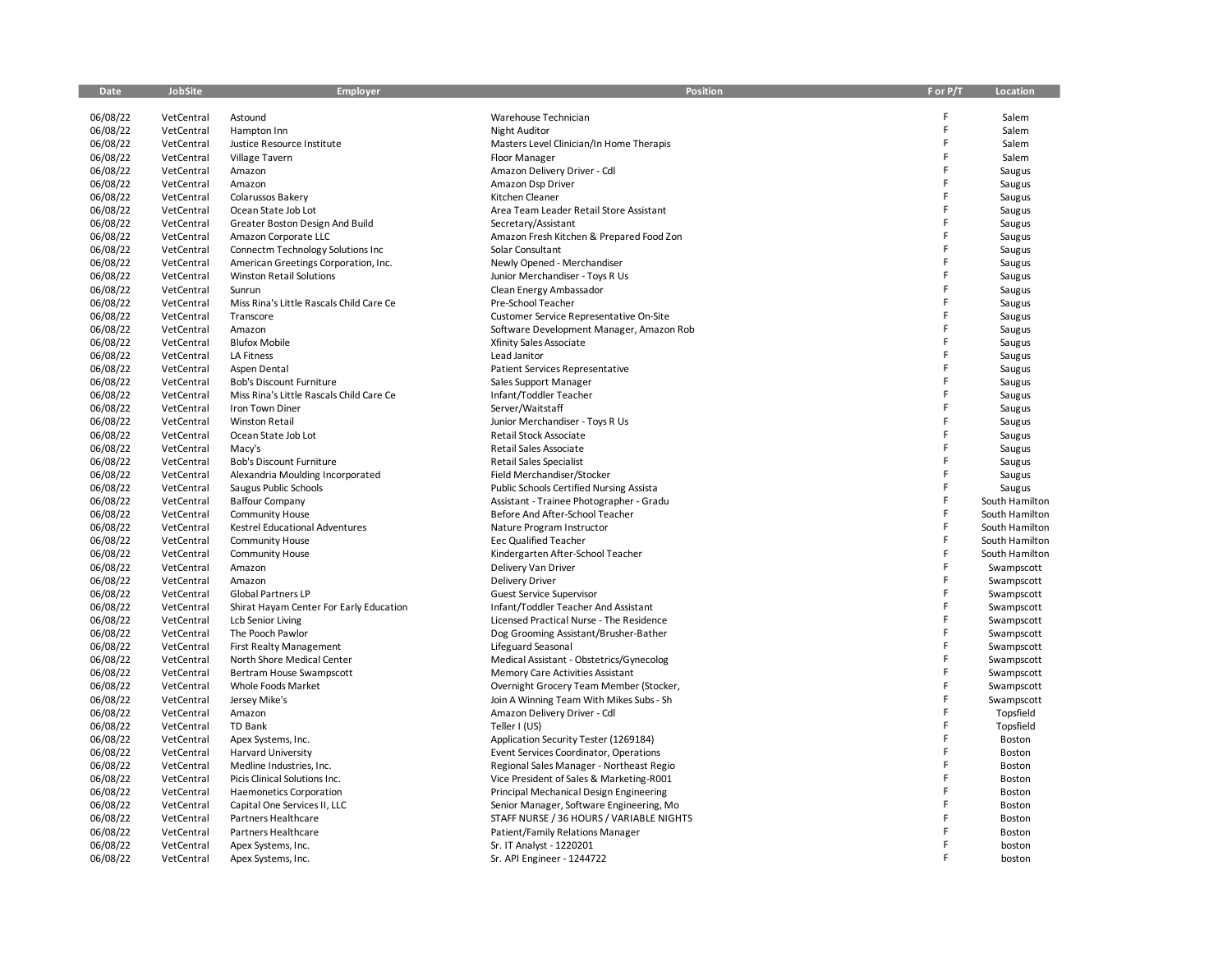| <b>Date</b> | JobSite    | Employer                                | Position                                    | F or P/T | Location |
|-------------|------------|-----------------------------------------|---------------------------------------------|----------|----------|
|             |            |                                         |                                             |          |          |
| 06/08/22    | VetCentral | <b>Harvard University</b>               | MBA Classroom Scribe                        | F        | Boston   |
| 06/08/22    | VetCentral | Morgan Lewis & Bockius, LLP             | Workday Analyst (Can sit in most US offi    | F        | Boston   |
| 06/08/22    | VetCentral | Partners Healthcare                     | Food Service Assistant, 16 hrs/wk           | F        | Boston   |
| 06/08/22    | VetCentral | Partners Healthcare                     | Clinical Investigation Technician I Rota    | F        | Boston   |
| 06/08/22    | VetCentral | Roche Holdings Inc.                     | Field Support Technician - NY/PA            | F        | Boston   |
| 06/08/22    | VetCentral | MILLENNIUM PHARMACEUTICALS, INC.        | Clinical Trial Associate-R0068609           | F        | Boston   |
| 06/08/22    | VetCentral | CSG System Inc.                         | Senior Solutions Architect                  | F        | Boston   |
| 06/08/22    | VetCentral | CSG System Inc.                         | Salesforce/Conga Analyst                    | F        | Boston   |
| 06/08/22    | VetCentral | Patriot Energy Group DBA Mantis Innovat | Senior Energy Advisor                       | F        | Boston   |
| 06/08/22    | VetCentral | Apex Systems, Inc.                      | InfoSec Project Manager - 1261299           | F        | boston   |
| 06/08/22    | VetCentral | <b>Harvard University</b>               | Custodian A                                 | F        | Boston   |
| 06/08/22    | VetCentral | John Hancock                            | Actuarial Director-JR22052104               | F        | Boston   |
| 06/08/22    | VetCentral | MILLENNIUM PHARMACEUTICALS, INC.        | Senior Manager GRA Marketed Products Gro    | F        | Boston   |
| 06/08/22    | VetCentral | MILLENNIUM PHARMACEUTICALS, INC.        | Manager/GRA Marketed Products Growth and    | F        | Boston   |
| 06/08/22    | VetCentral | Apex Systems, Inc.                      | Cloud Architect - 1267123                   | F        | boston   |
| 06/08/22    | VetCentral | Capital One Services II, LLC            | Manager, Software Engineering, Back End     | F        | Boston   |
| 06/08/22    | VetCentral | Morgan Lewis & Bockius, LLP             | Manager, HRBP                               | F        | Boston   |
| 06/08/22    | VetCentral | Morgan Lewis & Bockius, LLP             | Senior Paralegal - Litigation (Hybrid)      | F        | Boston   |
| 06/08/22    | VetCentral | Capital One Services II, LLC            | Senior Machine Learning Engineer (Remote    | F        | Boston   |
| 06/08/22    | VetCentral | Morgan Lewis & Bockius, LLP             | <b>Technical Specialist - Life Sciences</b> | F        | Boston   |
| 06/08/22    | VetCentral | PPG Industries, Inc.                    | Territory Manager - Boston, MA-180007142    | F        | Boston   |
| 06/08/22    | VetCentral | CSG System Inc.                         | <b>Technical Support Analyst I</b>          | F        | Boston   |
| 06/08/22    | VetCentral | TAKEDA PHARMACEUTICALS U.S.A., INC.     | Executive Coordinator-R0068887              | F        | Boston   |
| 06/08/22    | VetCentral | Partners Healthcare                     | RN LACTATION CONSULT/ PER DIEM / ROTATIN    | F        | Boston   |
| 06/08/22    | VetCentral | Partners Healthcare                     | Research Project Manager, Pathology BWH     | F        | Boston   |
| 06/08/22    | VetCentral | Partners Healthcare                     | <b>Technical Project Manager</b>            | F        | Boston   |
| 06/08/22    | VetCentral | Morgan Lewis & Bockius, LLP             | Legal Practice Assistant - Corporate Bus    | F        | Boston   |
| 06/08/22    | VetCentral | Partners Healthcare                     | STAFF NURSE / 36 HOURS / VARIABLE NIGHTS    | F        | Boston   |
| 06/08/22    | VetCentral | CSG System Inc.                         | Software Developer II                       | F        |          |
|             | VetCentral |                                         |                                             | F        | Boston   |
| 06/08/22    |            | CSG System Inc.                         | Partner & Alliances Project Mgr             | F        | Boston   |
| 06/08/22    | VetCentral | CSG System Inc.                         | Data Scientist                              | F        | Boston   |
| 06/08/22    | VetCentral | CSG System Inc.                         | Sales Compensation Program Lead             | F        | Boston   |
| 06/08/22    | VetCentral | Partners Healthcare                     | Systems Administrator I BWH Department O    | F        | Boston   |
| 06/08/22    | VetCentral | Morgan Lewis & Bockius, LLP             | Systems Infrastructure Engineer             | F        | Boston   |
| 06/08/22    | VetCentral | Partners Healthcare                     | STAFF NURSE- PRIMARY CARE/40 HRS-VARIA      | F        | Boston   |
| 06/08/22    | VetCentral | Capital One Services II, LLC            | Software Engineer, Back End (Remote Elig    | F        | Boston   |
| 06/08/22    | VetCentral | Capital One Services II, LLC            | Lead Software Engineer, Full Stack (Remo    | F        | Boston   |
| 06/08/22    | VetCentral | Morgan Lewis & Bockius, LLP             | 3091 - Trademark/Copyright Alternative T    | F        | Boston   |
| 06/08/22    | VetCentral | Capital One Services II, LLC            | Senior Director, Software Engineering-C     |          | Boston   |
| 06/08/22    | VetCentral | Morgan Lewis & Bockius, LLP             | Billing Coordinator (Hybrid)                | F        | Boston   |
| 06/08/22    | VetCentral | Capital One Services II, LLC            | Senior Manager, Software Engineering, Fu    | F        | Boston   |
| 06/08/22    | VetCentral | Cabot Corporation                       | Supply Chain Analyst-Battery Materials      | F        | Boston   |
| 06/08/22    | VetCentral | Partners Healthcare                     | Food Service Assistant, 24 hrs/wk           | F        | Boston   |
| 06/08/22    | VetCentral | Capital One Services II, LLC            | Lead, Software Engineer (Remote Eligible    | F        | Boston   |
| 06/08/22    | VetCentral | Partners Healthcare                     | Patient Care Associate (CNA), 32 hr, Nig    | F        | Boston   |
| 06/08/22    | VetCentral | CBIZ                                    | Risk Advisory Intern - Summer 2023          | F        | Boston   |
| 06/08/22    | VetCentral | Morgan Lewis & Bockius, LLP             | Legal Practice Assistant - Asbestos Liti    | F        | Boston   |
| 06/08/22    | VetCentral | Apex Systems, Inc.                      | Sr. Copy Editor - 1261743                   | F        | boston   |
| 06/08/22    | VetCentral | Jazz Pharmaceuticals                    | Director, Sleep Patient Support Services    | F        | Boston   |
| 06/08/22    | VetCentral | Roche Holdings Inc.                     | <b>Field Project Manager</b>                | F        | Boston   |
| 06/08/22    | VetCentral | MILLENNIUM PHARMACEUTICALS, INC.        | Associate Director - Project Management     | F        | Boston   |
| 06/08/22    | VetCentral | CSG System Inc.                         | Software Development Engineer II            | F        | Boston   |
| 06/08/22    | VetCentral | CSG System Inc.                         | Paid Search Specialist                      | F        | Boston   |
| 06/08/22    | VetCentral | Partners Healthcare                     | Systems Administrator II BWH CDNM           | F        | Boston   |
| 06/08/22    | VetCentral | <b>INC Research</b>                     | <b>District Manager</b>                     |          | Boston   |
| 06/08/22    | VetCentral | MILLENNIUM PHARMACEUTICALS, INC.        | Associate Director GRA Marketed Products    | F        | Boston   |
| 06/08/22    | VetCentral | <b>Harvard University</b>               | Assistant Coach - Men's Basketball          | F        | Boston   |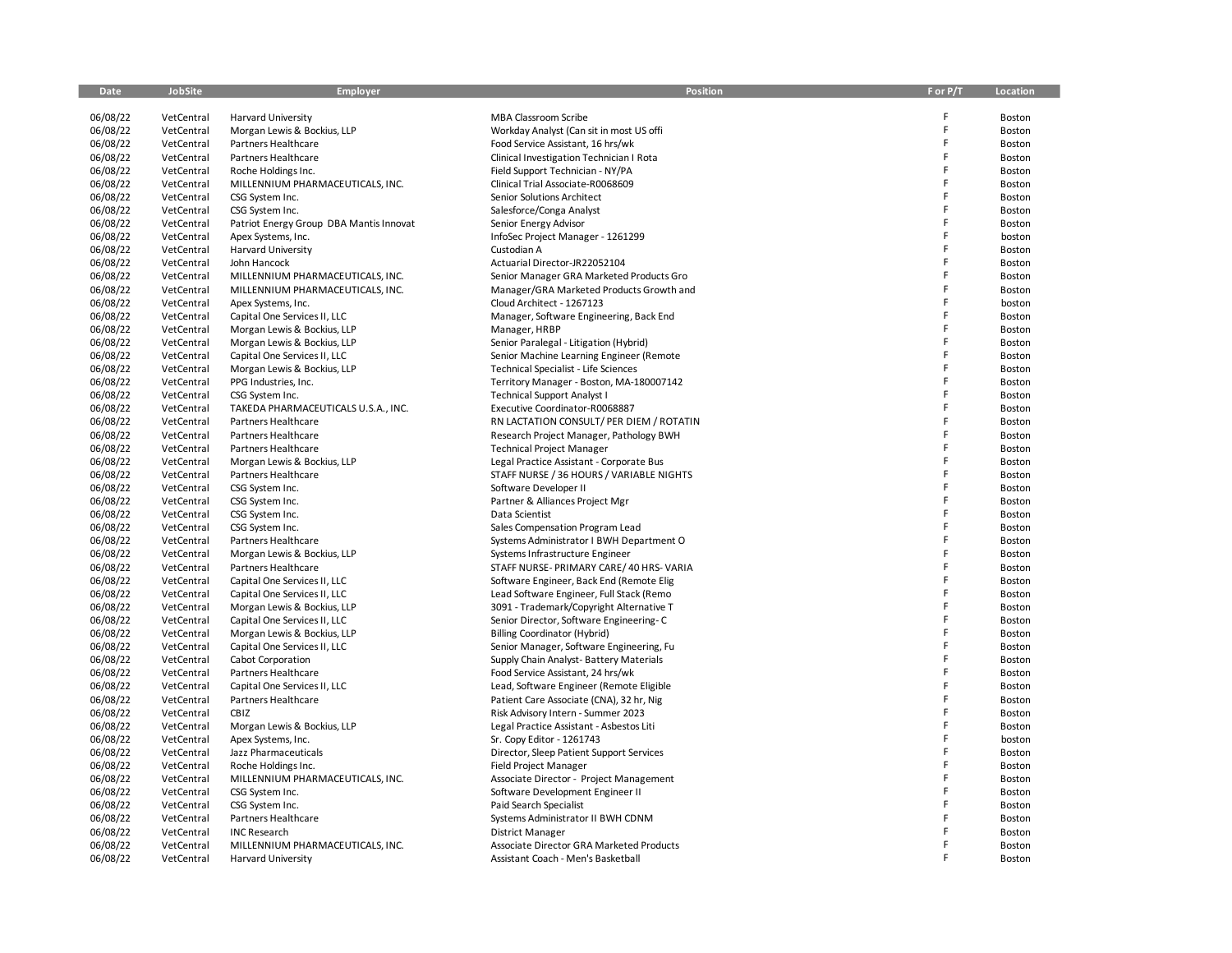| Date                 | <b>JobSite</b>           | <b>Employer</b>                                       | Position                                                                             | F or P/T | Location         |
|----------------------|--------------------------|-------------------------------------------------------|--------------------------------------------------------------------------------------|----------|------------------|
|                      |                          |                                                       |                                                                                      |          |                  |
| 06/08/22             | VetCentral               | <b>Harvard University</b>                             | Human Resources Compliance Specialist                                                | F        | Boston           |
| 06/08/22             | VetCentral               | <b>Harvard University</b>                             | Research Associate                                                                   | F        | Boston           |
| 06/08/22             | VetCentral               | Jones Lang LaSalle                                    | <b>Product Manager</b>                                                               | F        | Boston           |
| 06/08/22             | VetCentral               | Brown Brothers Harriman                               | IT Risk Management Lead                                                              | F<br>F   | Boston           |
| 06/08/22             | VetCentral               | Jack Henry & Associates, Inc.                         | Staff Software Engineer (NodeJS)                                                     |          | Boston           |
| 06/08/22             | VetCentral               | ABM Industries, Inc.                                  | CLEANER (H)                                                                          | F        | Boston           |
| 06/08/22             | VetCentral               | McKinsey & Company                                    | <b>Communications Specialist</b>                                                     | F<br>F   | Boston           |
| 06/08/22             | VetCentral               | Picis Clinical Solutions Inc.                         | Customer Success Manager-R0014146                                                    | F        | Boston           |
| 06/08/22             | VetCentral               | MILLENNIUM PHARMACEUTICALS, INC.                      | Project Coordinator II - PTS-R0068889                                                |          | Boston           |
| 06/08/22             | VetCentral               | Global Payment Holding Company                        | Call Center Rep - Inbound - Remote - \$15                                            | F<br>F   | Boston           |
| 06/08/22             | VetCentral               | Massachusetts General Hospital                        | Research Technician II --- Cancer Center                                             | F        | Boston           |
| 06/08/22             | VetCentral               | CSG System Inc.                                       | <b>Customer Success Manager</b>                                                      | F        | Boston           |
| 06/08/22             | VetCentral               | Wellington Management Company                         | Fund Treasury & Custody Analyst R86809                                               | F        | Boston           |
| 06/08/22             | VetCentral               | CSG System Inc.                                       | Vice President, People Experience & Work                                             | E        | Boston           |
| 06/08/22             | VetCentral               | Partners Healthcare                                   | Technical Specialist, Hematology, Pathol                                             | E        | Boston           |
| 06/08/22             | VetCentral               | Global Payment Holding Company                        | <b>Technical Support Associate</b>                                                   | F        | Boston           |
| 06/08/22             | VetCentral               | Partners Healthcare                                   | Senior Project Manager Dept. of Dermatol                                             | F        | Boston           |
| 06/08/22             | VetCentral               | Ecolab                                                | Account Manager, Life Sciences                                                       | F        | Boston           |
| 06/08/22             | VetCentral               | Partners Healthcare                                   | Cook, Per Diem, Rotating Shifts                                                      | E        | Boston           |
| 06/08/22             | VetCentral               | Enterprise Community Partners, Inc.                   | Program Officer, Equitable Economic Deve                                             | F        | Boston           |
| 06/08/22             | VetCentral               | Alexion Pharmaceuticals Inc<br>Pfizer Inc.            | Associate Director, US Market                                                        | F        | Boston           |
| 06/08/22             | VetCentral               |                                                       | Senior Manager, Digital Communications                                               | F        | Boston           |
| 06/08/22             | VetCentral               | Partners Healthcare<br>Partners Healthcare            | Clinical Supervisor, Cytogenetics, Patho                                             | F        | Boston           |
| 06/08/22<br>06/08/22 | VetCentral<br>VetCentral | Partners Healthcare                                   | STAFF NURSE / 36 HOURS / NIGHTS / VARIAB<br>OPERATIONS SUPERVISOR / 40 HOURS / DAY / | F        | Boston<br>Boston |
| 06/08/22             |                          |                                                       |                                                                                      | F        |                  |
| 06/08/22             | VetCentral<br>VetCentral | Partners Healthcare<br>Massachusetts General Hospital | Applications Analyst I Department Of Med<br>Research Technician -- Cancer Center     | E        | Boston<br>Boston |
| 06/08/22             | VetCentral               | Nixon Peabody LLP                                     | 3608 - Managing Clerk                                                                | F        | Boston           |
| 06/08/22             | VetCentral               | Massachusetts General Hospital                        | Bioinformatics Specialist I --- Cancer C                                             | F        | Boston           |
| 06/08/22             | VetCentral               | <b>Acara Solutions</b>                                | Lead Business Analyst - Trade Mgmt                                                   | F        | Boston           |
| 06/08/22             | VetCentral               | Massachusetts General Hospital                        | Patient Services Coord II/Front Desk                                                 | F        | Boston           |
| 06/08/22             | VetCentral               | Massachusetts General Hospital                        | Infusion Nurse For The Medical Infusion                                              | F        | Boston           |
| 06/08/22             | VetCentral               | Massachusetts General Hospital                        | Environmental Services Aide III                                                      | F        | Boston           |
| 06/08/22             | VetCentral               | Massachusetts General Hospital                        | <b>Medical Technologist</b>                                                          | F        | Boston           |
| 06/08/22             | VetCentral               | Nurse Jungle                                          | Registered Nurse Opportunity  ,   Summe                                              | F        | Boston           |
| 06/08/22             | VetCentral               | Beth Israel Deaconess Medical Center                  | Interventional Radiology Tech II                                                     | F        | Boston           |
| 06/08/22             | VetCentral               | Industrial Staffing Services Inc.                     | Clinical Practice Assistant (Medical Ass                                             | F        | Boston           |
| 06/08/22             | VetCentral               | Planet Professional                                   | Manager, Global Specialized Accounting                                               | F        | Boston           |
| 06/08/22             | VetCentral               | Beth Israel Deaconess Medical Center                  | Clinical Nurse II - Interventional Radio                                             | F        | Boston           |
| 06/08/22             | VetCentral               | <b>Emerson College</b>                                | Deputy Director, Polling Center College                                              | E        | Boston           |
| 06/08/22             | VetCentral               | Massachusetts General Hospital                        | App Mgh Cancer Center At Hospital                                                    | F        | Boston           |
| 06/08/22             | VetCentral               | Beth Israel Deaconess Medical Center                  | Interventional Radiology Tech II                                                     | F        | Boston           |
| 06/08/22             | VetCentral               | Partners Healthcare                                   | Patient Care Associate, 32 hrs/wk, Night                                             | F        | Boston           |
| 06/08/22             | VetCentral               | Roxbury Community College                             | Recruitment And Career Development Manag                                             | F        | Boston           |
| 06/08/22             | VetCentral               | Partners Healthcare                                   | Patient Care Associate, 40 hrs/wk, Night                                             | F        | Boston           |
| 06/08/22             | VetCentral               | Department of Veterans Affairs                        | <b>Nursing Assistant</b>                                                             | F        | Boston           |
| 06/08/22             | VetCentral               | <b>Mcphs University</b>                               | Faculty-Program Director, Physician's As                                             | F        | Boston           |
| 06/08/22             | VetCentral               | United States Coast Guard                             | Marine Inspector Senior Verifying Office                                             | F        | Boston           |
| 06/08/22             | VetCentral               | Department of Veterans Affairs                        | Physician's Assistant General Internal M                                             | E        | Boston           |
| 06/08/22             | VetCentral               | Massachusetts General Hospital                        | Licensed Practical Nurse//Mgh                                                        | F        | Boston           |
| 06/08/22             | VetCentral               | Suffolk University                                    | Head Men's Ice Hockey Coach University                                               | E        | Boston           |
| 06/08/22             | VetCentral               | Beth Israel Deaconess Medical Center                  | Clinical Nurse II                                                                    | E        | Boston           |
| 06/08/22             | VetCentral               | Beth Israel Deaconess Medical Center                  | Surgical Services Coordinator                                                        | F        | Boston           |
| 06/08/22             | VetCentral               | Cambridge Associates Llc                              | <b>Operational Due Diligence Analyst</b>                                             | F        | Boston           |
| 06/08/22             | VetCentral               | Beth Israel Deaconess Medical Center                  | Medical Asst - Surgery                                                               |          | Boston           |
| 06/08/22             | VetCentral               | Beth Israel Deaconess Medical Center                  | Patient Service Representative                                                       | F        | Boston           |
| 06/08/22             | VetCentral               | Workman Publishing Company                            | Compliance Manager                                                                   |          | Boston           |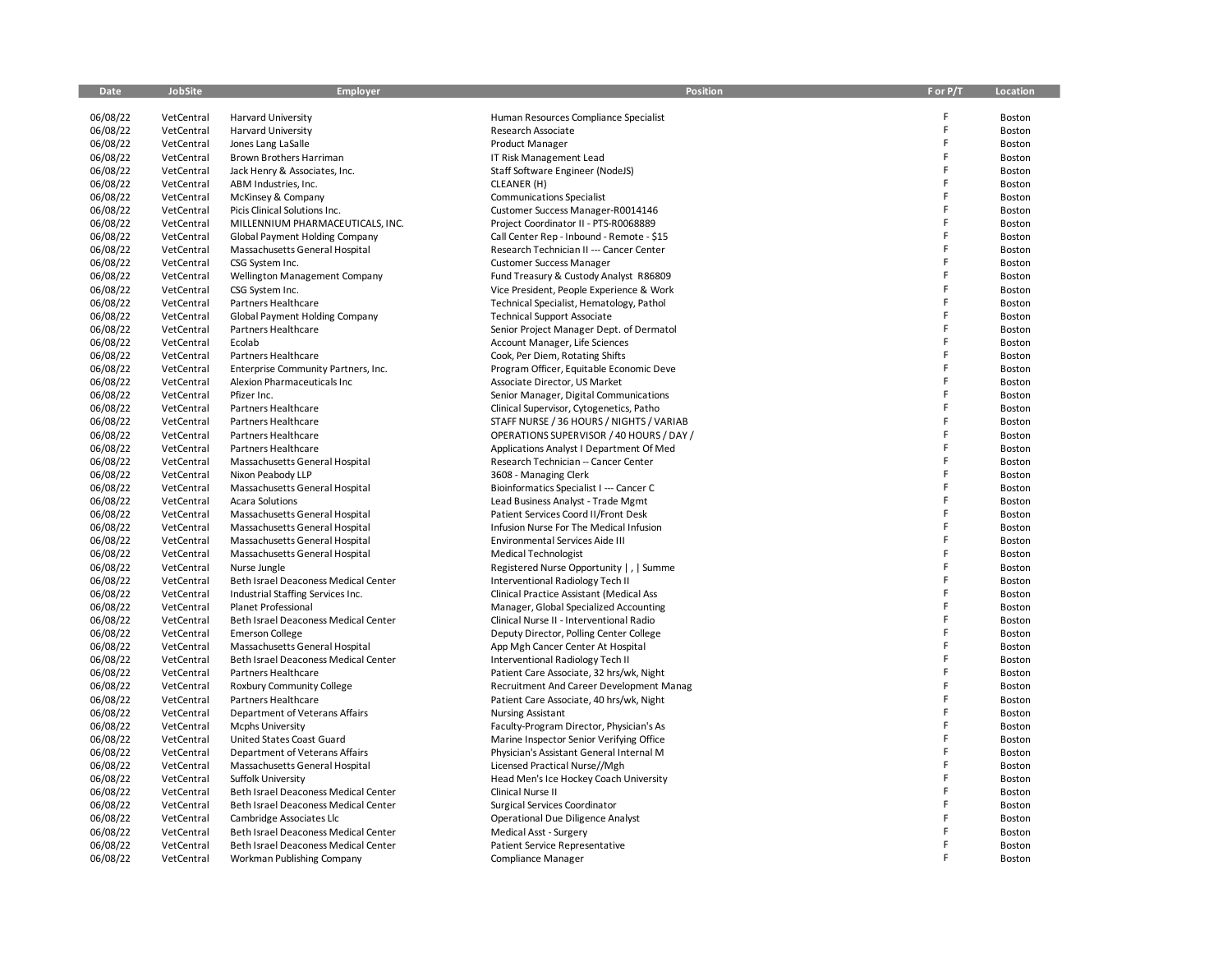| <b>Date</b>          | <b>JobSite</b>           | Employer                                                                   | Position                                                | F or P/T | Location         |
|----------------------|--------------------------|----------------------------------------------------------------------------|---------------------------------------------------------|----------|------------------|
|                      |                          |                                                                            |                                                         |          |                  |
| 06/08/22             | VetCentral               | <b>Acara Solutions</b>                                                     | Ops Specialist-CA Income (BOS)                          | F        | Boston           |
| 06/08/22             | VetCentral               | Partners Healthcare                                                        | STAFF NURSE / 36 HOURS / NIGHTS / VARIAB                | F        | Boston           |
| 06/08/22             | VetCentral               | New Balance                                                                | Senior Visual Merchandiser Communication                | F        | Boston           |
| 06/08/22             | VetCentral               | Nurse Jungle                                                               | School Registered Nurse Summer Program                  | F        | Boston           |
| 06/08/22             | VetCentral               | New Balance                                                                | E-Commerce Site Experience Associate - P                | Ë        | Boston           |
| 06/08/22             | VetCentral               | Partners Healthcare                                                        | Operations Project Coordinator / OR/CSS                 | Ë        | Boston           |
| 06/08/22<br>06/08/22 | VetCentral               | Partners Healthcare                                                        | Patient Escort/Messenger / 40 Hours rota                | Ë        | Boston           |
| 06/08/22             | VetCentral<br>VetCentral | Beth Israel Deaconess Medical Center<br>Massachusetts General Hospital Mgh | Patient Care Technician<br>Bft - Curriculum Coordinator | Ë        | Boston<br>Boston |
| 06/08/22             | VetCentral               | Beth Israel Deaconess Medical Center                                       | Clinical Nurse I - Cardiology Unit                      | F        | Boston           |
| 06/08/22             | VetCentral               | Massachusetts General Hospital                                             | Patient Care Associate/Certified Nursing                | F        | Boston           |
| 06/08/22             | VetCentral               | Massachusetts General Hospital                                             | Administrative Manager, Thoracic Surgery                | E        | Boston           |
| 06/08/22             | VetCentral               | Partners Healthcare                                                        | Postdoctotal Research Fellow/Trainee                    | Ë        | Boston           |
| 06/08/22             | VetCentral               | Partners Healthcare                                                        | Bwh Security Officer////Bwh Police & Sec                | F        | Boston           |
| 06/08/22             | VetCentral               | Massachusetts General Hospital Mgh                                         | Nurse Practitioner - Trauma Nurse Servic                | Ë        | Boston           |
| 06/08/22             | VetCentral               | Beacon Hill Staffing Group                                                 | <b>Brand Strategist</b>                                 | Ë        | Boston           |
| 06/08/22             | VetCentral               | Massachusetts General Hospital Mgh                                         | Pharmacy Financial Analyst                              | Ë        | Boston           |
| 06/08/22             | VetCentral               | Nurse Jungle                                                               | Registered Nurse Or Licensed Practical N                | F        | Boston           |
| 06/08/22             | VetCentral               | Riverside Research                                                         | Geoint Data Scientist                                   | Ė        | Boston           |
| 06/08/22             | VetCentral               | Beacon Hill Staffing Group                                                 | Procurement Operations Associate                        | F        | Boston           |
| 06/08/22             | VetCentral               | Johnson & Johnson                                                          | Outreach Manager                                        | Ė        | Boston           |
| 06/08/22             | VetCentral               | Inquilinos Boricuas En Accion                                              | Controller                                              | F        | Boston           |
| 06/08/22             | VetCentral               | State Street Bank & Trust Co.                                              | Operations Client Service, SrAssc-R-7055                | E        | Boston           |
| 06/08/22             | VetCentral               | State Street Bank & Trust Co.                                              | Business / Operational Auditor, Officer,                | Ë        | Boston           |
| 06/08/22             | VetCentral               | State Street Bank & Trust Co.                                              | Financial Reporting, Officer-R-705319                   | F        | Boston           |
| 06/08/22             | VetCentral               | Inquilinos Boricuas En Accion                                              | Human Resources Director                                | Ë        | Boston           |
| 06/08/22             | VetCentral               | Beacon Hill Staffing Group                                                 | <b>Grants Manager</b>                                   | F        | Boston           |
| 06/08/22             | VetCentral               | Riverside Research                                                         | Cost/Budget Analyst                                     | F        | Boston           |
| 06/08/22             | VetCentral               | Rent-A-Center                                                              | Sales Assistant Manager                                 | F        | Boston           |
| 06/08/22             | VetCentral               | Berklee College Music                                                      | Electrician Berklee College Of Music                    | F        | Boston           |
| 06/08/22             | VetCentral               | Ramy Infotech                                                              | Product Owner/Business Analyst                          | F        | Boston           |
| 06/08/22             | VetCentral               | Nbbj                                                                       | Intermediate Architectural Designer - Co                | F        | Boston           |
| 06/08/22             | VetCentral               | <b>Berklee College Music</b>                                               | <b>Executive Assistant And Project Coordina</b>         | Ë        | Boston           |
| 06/08/22             | VetCentral               | Suffolk University                                                         | Head Women's Tennis Coach University                    | Ë        | Boston           |
| 06/08/22             | VetCentral               | Boston Consulting Group Incorporated                                       | Namr Commercial Director                                | Ë        | Boston           |
| 06/08/22             | VetCentral               | Ko Business Solutions                                                      | <b>Event Director</b>                                   | E        | Boston           |
| 06/08/22             | VetCentral               | Amazon Corporate LLC                                                       | Sr Mgr, Software Development-AWS DataSy                 | F        | Boston           |
| 06/08/22             | VetCentral               | Partners Healthcare                                                        | Special Procedures Technologist/Bwh Radi                | Ë        | Boston           |
| 06/08/22             | VetCentral               | Csg                                                                        | Paid Search Specialist                                  | F        | Boston           |
| 06/08/22             | VetCentral               | Amazon Corporate LLC                                                       | Software Development Engineer                           | Ë        | Boston           |
| 06/08/22             | VetCentral               | Partners Healthcare                                                        | Clinical Research Coordinator/Per Diem//                | Ë        | Boston           |
| 06/08/22             | VetCentral               | JP Morgan Chase Company                                                    | Analyst - Accounting Control Group Audit                | Ë        | Boston           |
| 06/08/22             | VetCentral               | Partners Healthcare                                                        | Medical Technologist I, Hematology Patho                | Ë        | Boston           |
| 06/08/22             | VetCentral               | Partners Healthcare                                                        | Nurse In Charge/Variable//Shapiro 9W 10E                | F        | Boston           |
| 06/08/22             | VetCentral               | Commonwealth Dental                                                        | <b>Practice Manager</b>                                 | Ë        | Boston           |
| 06/08/22             | VetCentral               | Lsf Copley Square Llc                                                      | Servers In Copley Square                                | Ë        | Boston           |
| 06/08/22             | VetCentral               | New Balance                                                                | Sports Research Engineer                                | F        | Boston           |
| 06/08/22             | VetCentral               | Driven                                                                     | <b>Accounting Manager - Remote</b>                      | Ë        | Boston           |
| 06/08/22             | VetCentral               | Massachusetts General Hospital                                             | Clinical Research Coordinator - Cancer C                | Ë        | Boston           |
| 06/08/22             | VetCentral               | New Balance                                                                | Product Manager Sports Licensed Apparel                 | F        | Boston           |
| 06/08/22             | VetCentral               | BJ's Wholesale Club, Inc.                                                  | Membership Growth Ambassador                            | F        | Boston           |
| 06/08/22             | VetCentral               | Massachusetts General Hospital                                             | Nurse Practitioner Pediatrics Hematology                | F<br>Ë   | Boston           |
| 06/08/22             | VetCentral               | Insource Services Incorporated                                             | Senior It Engineer                                      | F        | Boston           |
| 06/08/22             | VetCentral               | Shc                                                                        | Gift Processing And Data Entry Coordinat                | Ë        | Boston           |
| 06/08/22             | VetCentral               | Amazon Corporate LLC                                                       | AWS Migration Services - Software Develo                | F        | Boston           |
| 06/08/22             | VetCentral               | Csg                                                                        | Vice President, People Experience & Work                | F        | Boston           |
| 06/08/22             | VetCentral               | Eurest                                                                     | Cafe Supervisor &                                       |          | Boston           |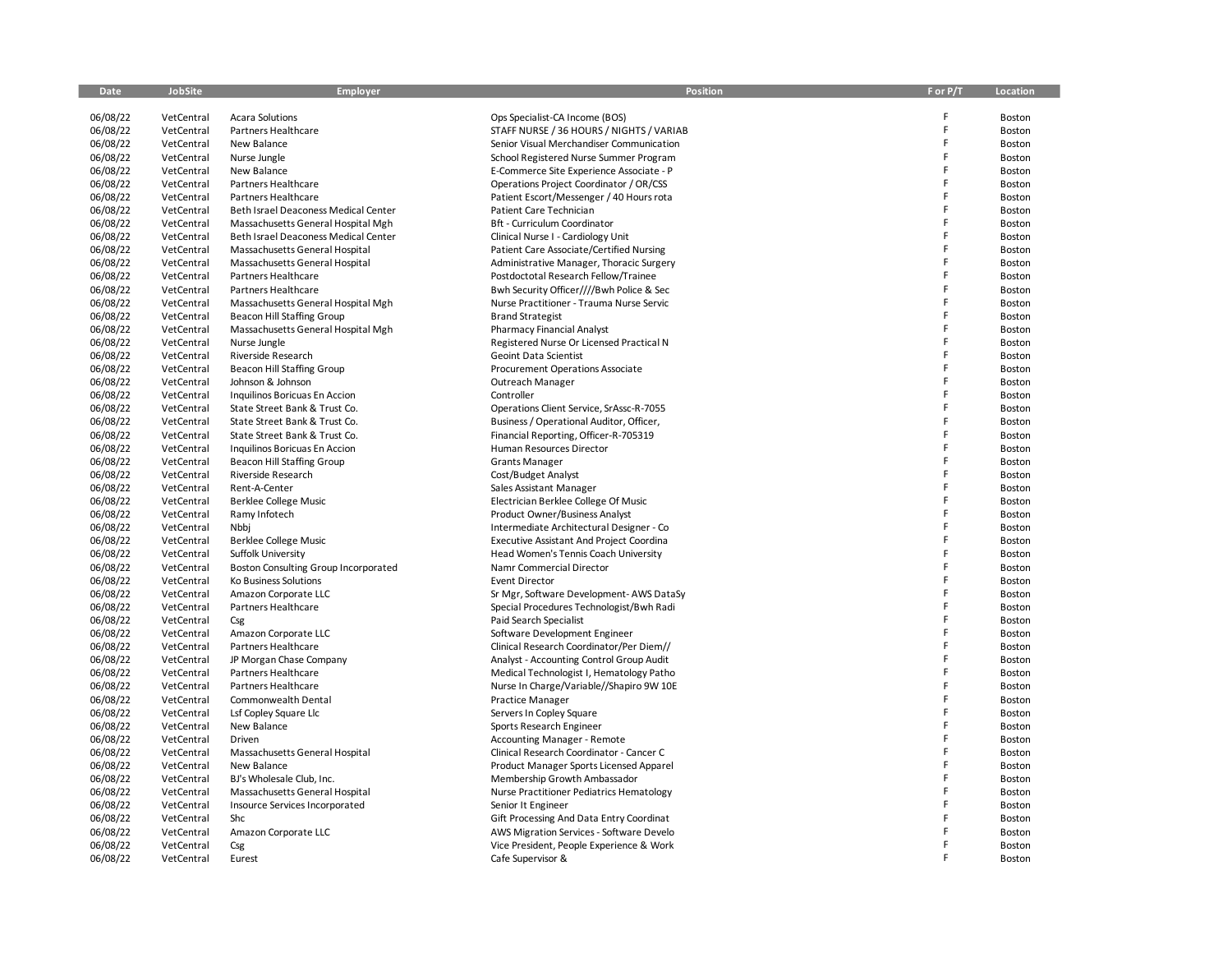| Date     | JobSite    | Employer                             | Position                                 | F or P/T | Location         |
|----------|------------|--------------------------------------|------------------------------------------|----------|------------------|
|          |            |                                      |                                          |          |                  |
| 06/08/22 | VetCentral | Massachusetts General Hospital Mgh   | <b>Bft - Explorations Grp Leader</b>     | F        | Boston           |
| 06/08/22 | VetCentral | Boston Consulting Group Incorporated | It Data Migration Senior Manager - Finan | F        | Boston           |
| 06/08/22 | VetCentral | Fields Auto                          | Liveaboard Boat Mate                     | F        | Boston           |
| 06/08/22 | VetCentral | Thermo Fisher Scientific Inc         | Director, Business Management Production | F        | Boston           |
| 06/08/22 | VetCentral | Spartan Race Inc                     | Festival Lead                            | F        | Boston           |
| 06/08/22 | VetCentral | Adler Pollock Sheehan                | Legal Secretary                          | F        | Boston           |
| 06/08/22 | VetCentral | Epig Systems Incorporated            | Site Supervisor                          | F        | Boston           |
| 06/08/22 | VetCentral | <b>Partners Healthcare</b>           | Nurse Sign On                            | F        | Boston           |
| 06/08/22 | VetCentral | Allscripts                           | Expert Product Manager - Remote          | F        | Boston           |
| 06/08/22 | VetCentral | Mori                                 | Food Scientist, Confectionery            | F        | Boston           |
| 06/08/22 | VetCentral | Jack Henry & Associates, Inc.        | Software Engineer Apprentice             | F        | Boston           |
| 06/08/22 | VetCentral | Jack Henry & Associates, Inc.        | Implementation Coordinator, Card Process | F        | Boston           |
| 06/08/22 | VetCentral | Amazon Corporate LLC                 | Senior Software Development Engineer - A | F        | Boston           |
| 06/08/22 | VetCentral | Amazon Corporate LLC                 | Front End Engineer - Boston              | F        | Boston           |
| 06/08/22 | VetCentral | Amazon Corporate LLC                 | Senior Financial Analyst, Data Transfer  | F        | Boston           |
| 06/08/22 | VetCentral | Worldwide Express                    | <b>Account Executive</b>                 | F        | Boston           |
| 06/08/22 | VetCentral | Amazon Corporate LLC                 | Software Development Manager, AWS Roboti | F        | Boston           |
| 06/08/22 | VetCentral | <b>Eckert Seamans Cherin Mellott</b> | Litigation Associate                     | F        | Boston           |
| 06/08/22 | VetCentral | Deloitte                             | Bcm - Analytics & Cognitive Manager      | F        | Boston           |
| 06/08/22 | VetCentral | Amazon Corporate LLC                 | Sr Sales Acct Manager, Adapt, Adapt      | F        | Boston           |
| 06/08/22 | VetCentral | Advantage Sales U0026 Marketing      | Retail Sales Merchandiser                | F        | Boston           |
| 06/08/22 | VetCentral | Amazon Corporate LLC                 | Software Development Manager, Alexa Heal | F        | Boston           |
| 06/08/22 | VetCentral | Csg                                  | <b>Customer Success Manager</b>          | F        | Boston           |
| 06/08/22 | VetCentral | Amazon Corporate LLC                 | Software Development Engineer in Test (S | F        | Boston           |
| 06/08/22 | VetCentral | <b>Bay Cove Human Services</b>       | Residential Counselor L - House          | F        | Boston           |
| 06/08/22 | VetCentral | Amazon Corporate LLC                 | Sr. Manager of Business Development and  | F        | Boston           |
| 06/08/22 | VetCentral | Csg                                  | <b>Technical Support Analyst I</b>       | F        | Boston           |
| 06/08/22 | VetCentral | <b>Planned Companies</b>             | Porter/Janitor                           | F        | Boston           |
| 06/08/22 | VetCentral | Csg                                  | Manager, Systems Administration          | F        | Boston           |
| 06/08/22 | VetCentral | Amazon Corporate LLC                 | Program Partnership Operations Manager,  | F        | Boston           |
| 06/08/22 | VetCentral | It'sugar                             | <b>Store Manager</b>                     | F        | Boston           |
| 06/08/22 | VetCentral | Office For Civil Rights              | Supervisory Equal Opportunity Specialist | F        | Boston           |
| 06/08/22 | VetCentral | Old Navy                             | Asset Protection Service Representative  | F        | Boston           |
| 06/08/22 | VetCentral | Iberdrola S A                        | Join The Off- Challenge Us               | F        | Boston           |
| 06/08/22 | VetCentral | Massachusetts General Hospital       | Patient Care Associate/Certified Nursing | F        | Boston           |
| 06/08/22 | VetCentral | Alimentiv Discoverey Accelerated     | Team Lead, Statistics                    | F        | Boston           |
| 06/08/22 | VetCentral | Jack Henry & Associates, Inc.        | Software Support Representative (General | F        | Boston           |
| 06/08/22 | VetCentral | Spartan Race Inc                     | Vice President Finance And Accounting    | F        | Boston           |
| 06/08/22 | VetCentral | Keolis Commuter Services             | Locomotive Engineer Trainee              | F        | Boston           |
| 06/08/22 | VetCentral | Partners Healthcare                  | Behavioral Health- Mental Health Worker  | F        | Boston           |
| 06/08/22 | VetCentral | Datadog, Inc                         | Senior Software Engineer - CI Platform   | F        | Boston           |
| 06/08/22 | VetCentral | Datadog, Inc                         | Manager, Engineering - Dashboards        | F        | Boston           |
| 06/08/22 | VetCentral |                                      | Manager, Deal Desk (US)                  | F        | Boston           |
| 06/08/22 | VetCentral | Datadog, Inc                         | Office Administrator                     | F        |                  |
|          | VetCentral | Epiq                                 | Data Scientist                           | F        | Boston<br>Boston |
| 06/08/22 |            | Csg                                  |                                          | F        |                  |
| 06/08/22 | VetCentral | Amazon Corporate LLC                 | Sr Software Development Engineer - Amazo | F        | Boston           |
| 06/08/22 | VetCentral | Franciscan Children's Hospital       | <b>Orientation And Mobility Services</b> | F        | Boston           |
| 06/08/22 | VetCentral | Massachusetts General Hospital       | Staff Nurse - Pediatric Gi Endoscopy     | F        | Boston           |
| 06/08/22 | VetCentral | Massachusetts General Hospital       | Bft Summer Unit Service Associate Usas A | F        | Boston           |
| 06/08/22 | VetCentral | Delta Defense Incorporated           | <b>Regional Sales Manager</b>            | F        | Boston           |
| 06/08/22 | VetCentral | Astria Therapeutics, Inc.            | Senior/Director, Translational Research  | F        | Boston           |
| 06/08/22 | VetCentral | Hornblower Cruises and Events, LLC   | Regional Account Manager - Boston Harbor | F        | Boston           |
| 06/08/22 | VetCentral | Amazon Corporate LLC                 | Software Dev Engineer, Aurora PostgreSQL | F        | Boston           |
| 06/08/22 | VetCentral | Wendy's Restaurants                  | <b>General Manager</b>                   |          | Boston           |
| 06/08/22 | VetCentral | Deloitte                             | Mid Oracle Database Administrator - Remo | F<br>F   | Boston           |
| 06/08/22 | VetCentral | Amazon Corporate LLC                 | Data Specialist, Japanese, Alexa Skills  |          | Boston           |
| 06/08/22 | VetCentral | Lsg Sky Chefs                        | <b>Inventory Specialist</b>              | F        | Boston           |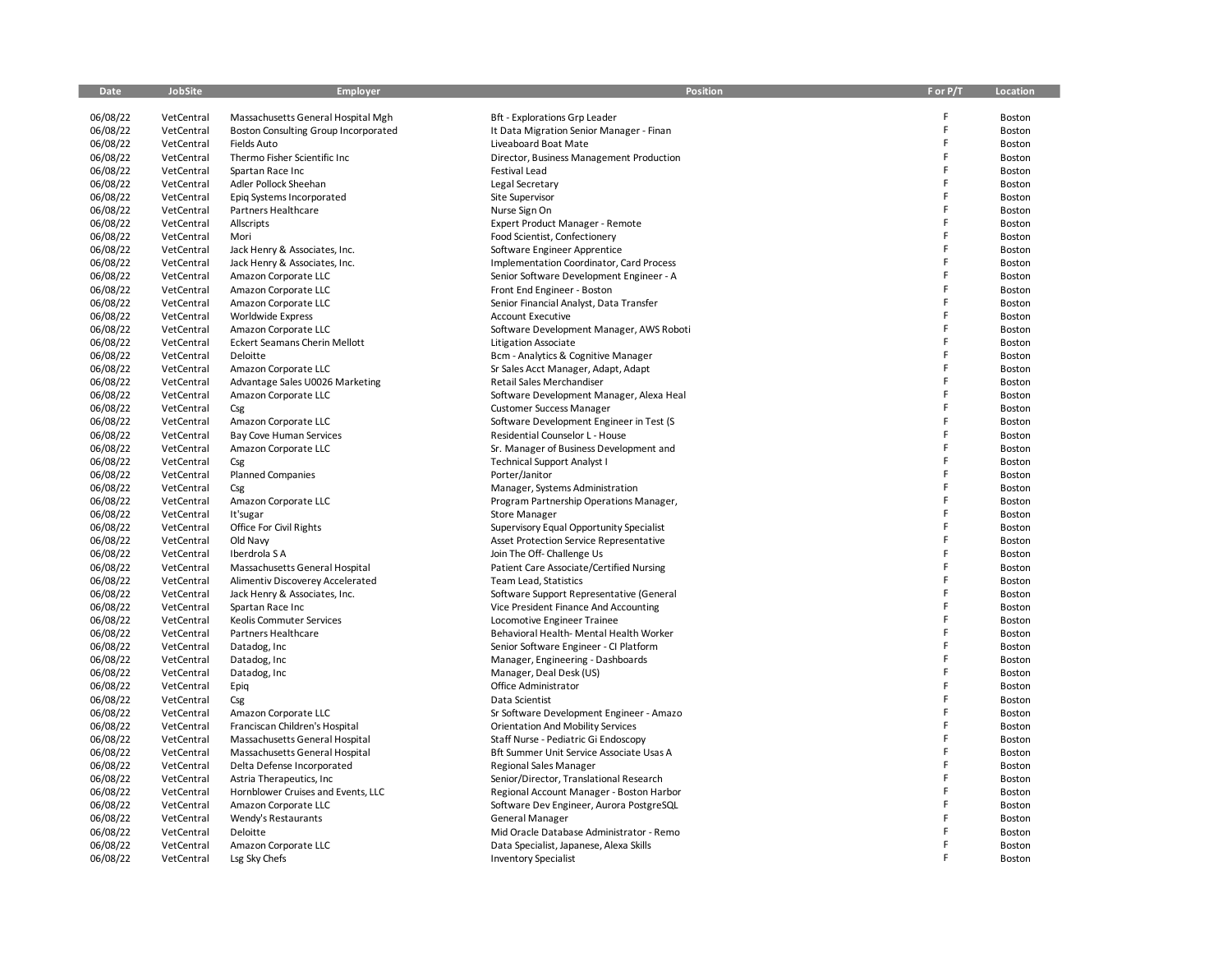| Date                 | <b>JobSite</b>           | <b>Employer</b>                                    | <b>Position</b>                                                                           | For P/T | Location         |
|----------------------|--------------------------|----------------------------------------------------|-------------------------------------------------------------------------------------------|---------|------------------|
|                      |                          |                                                    |                                                                                           |         |                  |
| 06/08/22             | VetCentral               | <b>Reprise Corporation</b>                         | <b>Business Development Manager</b>                                                       | F       | Boston           |
| 06/08/22             | VetCentral               | Deloitte                                           | Elastic Search Developer                                                                  | F       | Boston           |
| 06/08/22             | VetCentral               | Mack Weldon                                        | Full Time - Brand Experience Associate                                                    | F       | Boston           |
| 06/08/22             | VetCentral               | Jack Henry & Associates, Inc.                      | Senior Financial Analyst                                                                  | F       | Boston           |
| 06/08/22             | VetCentral               | Amazon                                             | <b>Delivery Driver</b>                                                                    | F       | Boston           |
| 06/08/22             | VetCentral               | Santander                                          | Associate - Financial Planning & Analysi                                                  | F       | Boston           |
| 06/08/22             | VetCentral               | Bullhorn, Inc.                                     | Manager, Software Development                                                             | F       | Boston           |
| 06/08/22             | VetCentral               | Deloitte                                           | Google Cloud Security Manager                                                             | F       | Boston           |
| 06/08/22             | VetCentral               | Massachusetts General Hospital                     | Patient Services Coord III - Transgender                                                  | F       | Boston           |
| 06/08/22             | VetCentral               | <b>Bc Forward</b>                                  | Telephone Surveyor                                                                        | F       | Boston           |
| 06/08/22             | VetCentral               | Khi Medical                                        | Khi Medical Construction Superintendent                                                   | F       | Boston           |
| 06/08/22             | VetCentral               | Amazon Corporate LLC                               | Software Dev Engineer                                                                     | F       | Boston           |
| 06/08/22             | VetCentral               | Amazon Corporate LLC                               | Finance Manager, AWS Customer Incentives                                                  | F       | Boston           |
| 06/08/22             | VetCentral               | Mass Eye And Ear Mee                               | Mri Technical Assistant, Per Diem                                                         | F<br>F  | Boston           |
| 06/08/22             | VetCentral               | Amazon                                             | <b>Delivery Person</b>                                                                    |         | Boston           |
| 06/08/22             | VetCentral               | Lawson Weitzen                                     | Associate Attorney                                                                        | F       | Boston           |
| 06/08/22             | VetCentral               | Epsilon                                            | <b>Lead Marketing Business Analyst</b>                                                    | F       | Boston           |
| 06/08/22             | VetCentral               | Suffolk University                                 | Instructional And Curriculum Specialist                                                   | F       | Boston           |
| 06/08/22             | VetCentral               | Amazon Corporate LLC                               | <b>Applied Scientist</b>                                                                  | F<br>F  | Boston           |
| 06/08/22             | VetCentral               | Deloitte                                           | Sem Supervisor                                                                            | F       | Boston           |
| 06/08/22             | VetCentral               | Amazon Corporate LLC                               | Analytics Sales Specialist, Public Secto                                                  |         | Boston           |
| 06/08/22             | VetCentral               | Massachusetts General Hospital                     | Patient Service Coordinator Lead                                                          | F<br>F  | Boston           |
| 06/08/22             | VetCentral               | Amazon Corporate LLC                               | Sr Recruiter, Academic Recruiting                                                         | F       | Boston           |
| 06/08/22             | VetCentral               | Wayfair LLC                                        | Bus Intel Anlyst 2 (Multi Pos)                                                            | F       | Boston           |
| 06/08/22             | VetCentral               | Partners Healthcare                                | Research Program Coordinator - Center Of                                                  | F       | Boston           |
| 06/08/22             | VetCentral               | Partners Healthcare                                | Mammographer, Per Diem                                                                    | F       | Boston           |
| 06/08/22             | VetCentral               | Porch                                              | Permit Puller Coordinator                                                                 | F       | Boston           |
| 06/08/22             | VetCentral               | Western Alliance Bank                              | Senior Fx Advisor                                                                         | F       | Boston           |
| 06/08/22             | VetCentral               | New Balance                                        | Maintenance Technician II                                                                 | F       | Boston           |
| 06/08/22             | VetCentral               | Pluralsight Llc                                    | Senior Software Engineer Node Js/React                                                    | F       | Boston           |
| 06/08/22             | VetCentral               | Deloitte                                           | Technology Services Optimization - Servi                                                  | F       | Boston           |
| 06/08/22             | VetCentral               | Pluralsight Llc                                    | Senior Manager - Laboratory Development/                                                  | F       | Boston           |
| 06/08/22             | VetCentral               | Pluralsight Llc                                    | <b>Product Designer</b>                                                                   | F       | Boston           |
| 06/08/22             | VetCentral               | Massachusetts General Hospital Mgh                 | Dental Hygienist//Mgh                                                                     | F       | Boston           |
| 06/08/22<br>06/08/22 | VetCentral<br>VetCentral | Bay Cove Human Services Inc<br>Partners Healthcare | <b>Emergency Department Clinician-- BONUS</b><br>Research Section Administrator Bwh Rheum | F       | Boston<br>Boston |
| 06/08/22             | VetCentral               | Qtc Management Incorporated                        | Software Engineer V                                                                       | F       | Boston           |
| 06/08/22             | VetCentral               | Partners Healthcare                                | Ultrasound Technologist/Bwh Radiology/Pe                                                  | F       | Boston           |
| 06/08/22             | VetCentral               | Scampo                                             | Host/Hostess                                                                              | F       | Boston           |
| 06/08/22             | VetCentral               | Bay Cove Human Services Inc                        | Clinician - Outpatient Therapist                                                          | F       | Boston           |
| 06/08/22             | VetCentral               | Partners Healthcare                                | Senior Nutritionist///Bwh Nutritional Se                                                  | F       | Boston           |
| 06/08/22             | VetCentral               | Bridge Boston Charter School                       | Music Associate Teacher                                                                   | E       | Boston           |
| 06/08/22             | VetCentral               | The Langham                                        | Private Kitchen Ordertaker                                                                | F       | Boston           |
| 06/08/22             | VetCentral               | <b>Boston Globe Media</b>                          | Business Reporter, Technology & Innovati                                                  | F       | Boston           |
| 06/08/22             | VetCentral               | <b>Labor Services</b>                              | Over The Road Class A Driver                                                              | F       | Boston           |
| 06/08/22             | VetCentral               | Partners Healthcare                                | Technical Research Assistant II Hematolo                                                  | F       | Boston           |
| 06/08/22             | VetCentral               | Massachusetts General Hospital                     | Histology Specialist, Clinical Dermatolo                                                  | F       | Boston           |
| 06/08/22             | VetCentral               | Massachusetts General Hospital                     | New Grad Staff Nurse - Bigelow 9 / 13                                                     | F       | Boston           |
| 06/08/22             | VetCentral               | Massachusetts General Hospital                     | Research Engineering Technician                                                           | E       | Boston           |
| 06/08/22             | VetCentral               | <b>Acara Solutions</b>                             | Ops Lead Specialist-CA Reorg                                                              | F       | Boston           |
| 06/08/22             | VetCentral               | New Balance                                        | Manager, Business Systems Global Plannin                                                  | F       | Boston           |
| 06/08/22             | VetCentral               | New Balance                                        | Manager, Business Systems Nbil - Remote                                                   | F       | Boston           |
| 06/08/22             | VetCentral               | New Balance                                        | Senior Manager, Global Communications                                                     | E       | Boston           |
| 06/08/22             | VetCentral               | Partners Healthcare                                | Senior Clinical Research Manager Dept. o                                                  | F       | Boston           |
| 06/08/22             | VetCentral               | Jack Henry & Associates, Inc.                      | Software Engineering Manager                                                              | F       | Boston           |
| 06/08/22             | VetCentral               | Jack Henry & Associates, Inc.                      | Senior Software Engineer                                                                  | F       | Boston           |
| 06/08/22             | VetCentral               | <b>Harvard University</b>                          | Research Associate                                                                        | F       | Boston           |
|                      |                          |                                                    |                                                                                           |         |                  |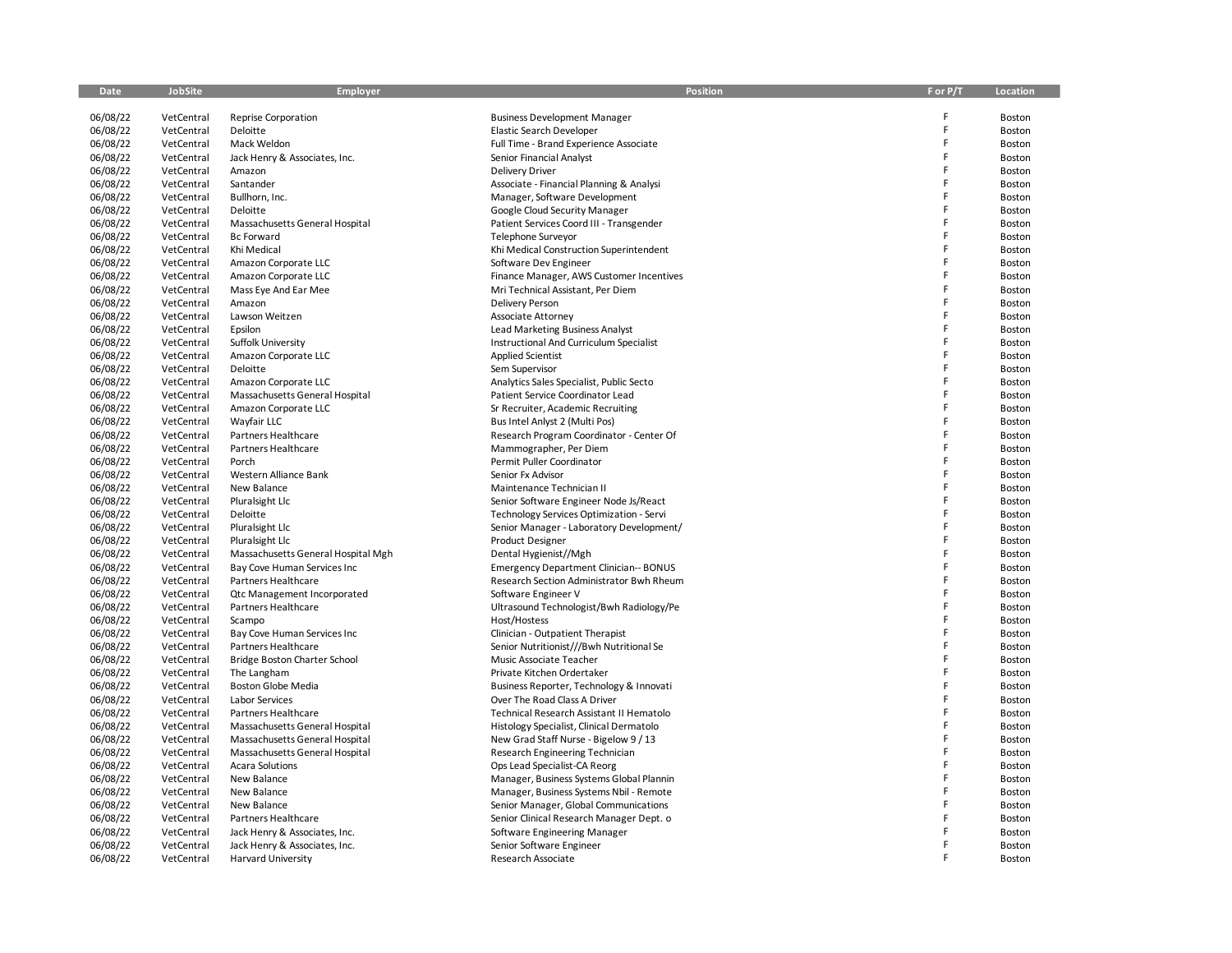| Date     | <b>JobSite</b> | Employer                                 | Position                                 | F or P/T | Location |
|----------|----------------|------------------------------------------|------------------------------------------|----------|----------|
|          |                |                                          |                                          |          |          |
| 06/08/22 | VetCentral     | Carr Properties                          | Customer Care Lead                       | F        | Boston   |
| 06/08/22 | VetCentral     | <b>Harvard University</b>                | CE Education Program Manager             | F        | Boston   |
| 06/08/22 | VetCentral     | <b>Harvard University</b>                | <b>Content Developer</b>                 | F        | Boston   |
| 06/08/22 | VetCentral     | Pfizer Inc.                              | IM CARD Health & Science Professional (H | F        | Boston   |
| 06/08/22 | VetCentral     | Massachusetts General Hospital           | Staff Assistant II                       | F        | Boston   |
| 06/08/22 | VetCentral     | Wellington Management Company            | Writer, Short Form R86555                | F        | Boston   |
| 06/08/22 | VetCentral     | GlaxoSmithKline                          | Account Specialist - Renal-Daprodustat ( | F        | Boston   |
|          |                |                                          |                                          | F        |          |
| 06/08/22 | VetCentral     | Partners Healthcare                      | Research Fellow Kaye Laboratory BWH      | F        | Boston   |
| 06/08/22 | VetCentral     | Jack Henry & Associates, Inc.            | C# Software Engineer II                  | F        | Boston   |
| 06/08/22 | VetCentral     | <b>Harvard University</b>                | Coordinator, Joint Degree MBA Programs   | F        | Boston   |
| 06/08/22 | VetCentral     | <b>PTC</b>                               | Senior Technical Support Engineer        |          | Boston   |
| 06/08/22 | VetCentral     | Harvard University                       | <b>Communications Manager</b>            | F        | Boston   |
| 06/08/22 | VetCentral     | Jones Lang LaSalle                       | Accounts Receivable Specialist           | F        | Boston   |
| 06/08/22 | VetCentral     | Brown Brothers Harriman                  | Credit Analyst - Private Banking         | F        | Boston   |
| 06/08/22 | VetCentral     | Brown Brothers Harriman                  | <b>Business Analyst II InServ</b>        | F        | Boston   |
| 06/08/22 | VetCentral     | Global Payment Holding Company           | Technical Support Specialist-Tier 1      | F        | Boston   |
| 06/08/22 | VetCentral     | Massachusetts General Hospital           | Research Technician                      | F        | Boston   |
| 06/08/22 | VetCentral     | Massachusetts General Hospital           | Senior Grant Administrator - Hybrid - Ra | F        | Boston   |
| 06/08/22 | VetCentral     | Massachusetts General Hospital           | Infusion Nurse For Medical Infusion Unit | F        | Boston   |
| 06/08/22 | VetCentral     | Securities Exchange Commission           | General Attorney                         | F        | Boston   |
| 06/08/22 | VetCentral     | <b>Federal Aviation Administration</b>   | Electronics Engineer Surveillance        | F        | Boston   |
| 06/08/22 | VetCentral     | Occupational Safety And Health Administr | Economist                                | F        | Boston   |
| 06/08/22 | VetCentral     | Humanity                                 | Account Executive Omni Solutions Us Remo |          | Boston   |
| 06/08/22 | VetCentral     | Csg                                      | Partner & Alliances Project Manager      | F        | Boston   |
| 06/08/22 | VetCentral     | Amazon Corporate LLC                     | Software Development Engineer - II       | F        | Boston   |
| 06/08/22 | VetCentral     | Amazon Corporate LLC                     | Principal Product Manager - Technical -  | F        | Boston   |
| 06/08/22 | VetCentral     | Amazon Corporate LLC                     | Software Development Engineer            | F        | Boston   |
|          |                |                                          |                                          | F        |          |
| 06/08/22 | VetCentral     | Spartan Race Inc                         | <b>Staff Support Manager</b>             | F        | Boston   |
| 06/08/22 | VetCentral     | Deloitte                                 | Encore Human Capital Consultant Strategy | F        | Boston   |
| 06/08/22 | VetCentral     | Amazon Corporate LLC                     | Software Development Engineer in Test    |          | Boston   |
| 06/08/22 | VetCentral     | Amazon Corporate LLC                     | Training Program Manager, AWS Monetizati | F        | Boston   |
| 06/08/22 | VetCentral     | Brighton House Rehabilitation & Nursing  | Admissions Director - Nursing Center     | F        | Boston   |
| 06/08/22 | VetCentral     | <b>Boston University</b>                 | Laboratory Manager, Center For Regenerat | F        | Boston   |
| 06/08/22 | VetCentral     | Amazon                                   | Amazon Seasonal Delivery Driver          | F        | Boston   |
| 06/08/22 | VetCentral     | <b>Boston University</b>                 | Academic Program Administrator, School O | F        | Boston   |
| 06/08/22 | VetCentral     | Amazon Corporate LLC                     | Principal, Sports Industry Specialist Bu | F        | Boston   |
| 06/08/22 | VetCentral     | Talenttech                               | Customer Success Manager/Technical Accou | F        | Boston   |
| 06/08/22 | VetCentral     | Partners Healthcare                      | Vascular Technician II- Sign On//Bwh     |          | Boston   |
| 06/08/22 | VetCentral     | Massachusetts General Hospital           | Patient Services Coord II                | F        | Boston   |
| 06/08/22 | VetCentral     | Paperless Parts                          | Senior Full Stack Engineer               | F        | Boston   |
| 06/08/22 | VetCentral     | Kroll                                    | Senior Associate, Compliance Consulting  | F        | Boston   |
| 06/08/22 | VetCentral     | Massachusetts General Hospital           | <b>Technical Assistant</b>               | F        | Boston   |
| 06/08/22 | VetCentral     | PTC Inc.                                 | <b>Product Manager</b>                   | F        | Boston   |
| 06/08/22 | VetCentral     | <b>Qtc Management Incorporated</b>       | Software Engineer III                    | F        | Boston   |
| 06/08/22 | VetCentral     | Bay Cove Human Services Inc              | Lead Clinician - PACT (SIGN ON BONUS)    | F        | Boston   |
| 06/08/22 | VetCentral     | The Moody Street Group, Llc              | Financial Services Professional          | F        | Boston   |
| 06/08/22 | VetCentral     | Year Up                                  | Entry Level Software Development Role    | F        | Boston   |
| 06/08/22 | VetCentral     | Cd Projekt Red                           | Human Resources Manager                  | F        | Boston   |
| 06/08/22 | VetCentral     |                                          |                                          |          | Boston   |
|          |                | Boston Consulting Group Incorporated     | Knowledge Analyst - Center For Chief Fin | F        |          |
| 06/08/22 | VetCentral     | PTC Inc                                  | <b>Financial Planning And Analysis</b>   | F        | Boston   |
| 06/08/22 | VetCentral     | Starbucks Coffee Company                 | <b>Lead Architect</b>                    | F        | Boston   |
| 06/08/22 | VetCentral     | Partners Healthcare                      | Physician's Assistant II/Inpatient Vascu |          | Boston   |
| 06/08/22 | VetCentral     | ABM Industries, Inc.                     | CLEANER (H)                              |          | Boston   |
| 06/08/22 | VetCentral     | Partners Healthcare                      | Nurse Practitioner - Geriatric Psychiatr | F        | Boston   |
| 06/08/22 | VetCentral     | Jack Henry & Associates, Inc.            | Senior Software Engineer (C#)            |          | Boston   |
| 06/08/22 | VetCentral     | Partners Healthcare                      | Ultrasound Assistant Clinical Director/B | F        | Boston   |
| 06/08/22 | VetCentral     | Mass Convention Centerauthority          | Assistant Public Safety Manager - Event  |          | Boston   |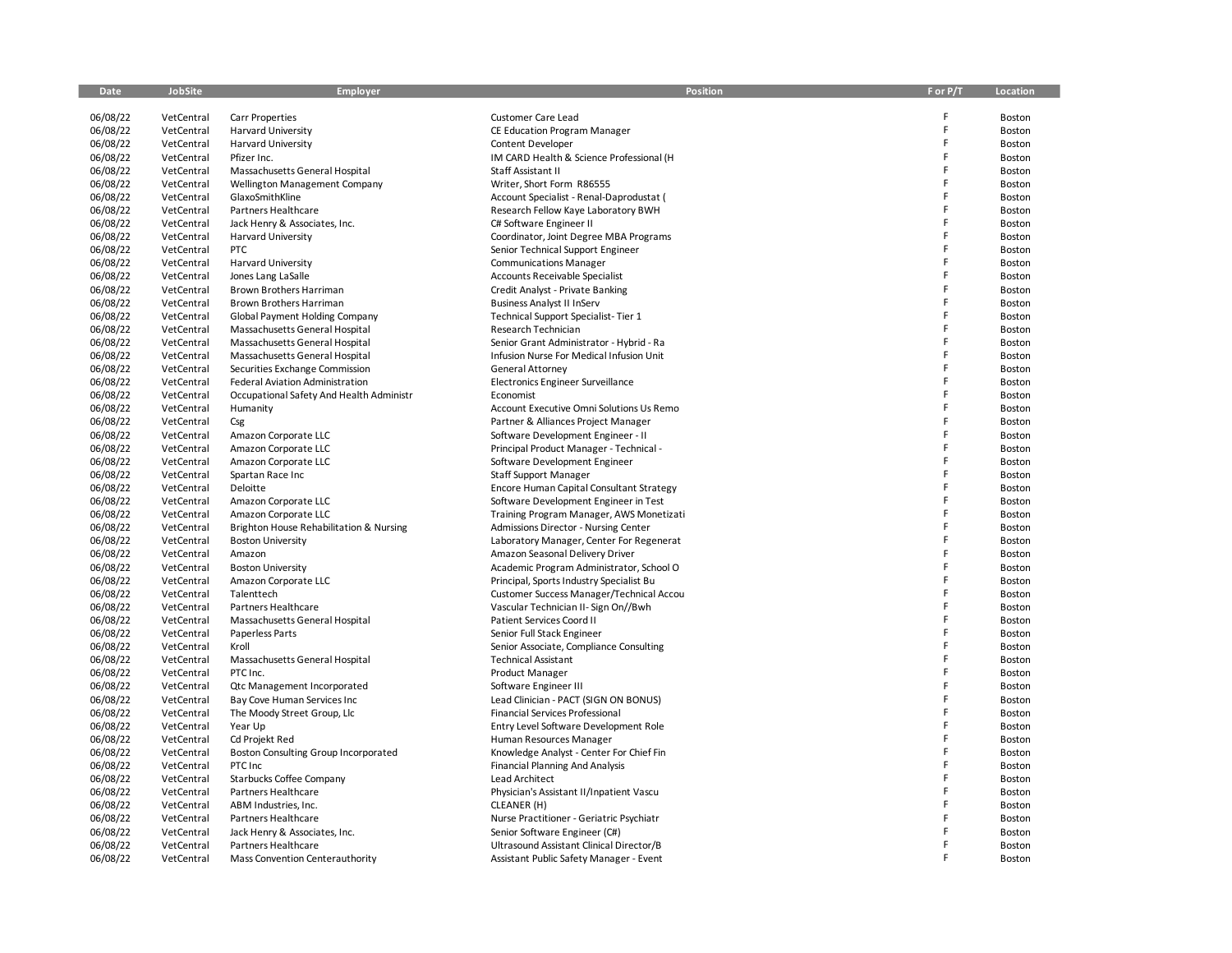| Date                 | <b>JobSite</b>           | <b>Employer</b>                                                                    | <b>Position</b>                                                                 | F or P/T    | Location                 |
|----------------------|--------------------------|------------------------------------------------------------------------------------|---------------------------------------------------------------------------------|-------------|--------------------------|
|                      |                          |                                                                                    |                                                                                 |             |                          |
| 06/08/22             | VetCentral               | Mass Eye And Ear Mee                                                               | Physician's Assistant, Sinus Center                                             | F           | Boston                   |
| 06/08/22             | VetCentral               | Aitworks                                                                           | Area Manager                                                                    | F           | Boston                   |
| 06/08/22             | VetCentral               | Jack Henry & Associates, Inc.                                                      | Customer Service Representative - Bank/C                                        | F           | Boston                   |
| 06/08/22             | VetCentral               | Suffolk University                                                                 | Senior Assistant Director Of Enrollment                                         | F           | Boston                   |
| 06/08/22             | VetCentral               | Beth Israel Deaconess Medical Center                                               | Clinical Nurse II - Interventional Radio                                        | F           | Boston                   |
| 06/08/22             | VetCentral               | Beth Israel Deaconess Medical Center                                               | Material Handler III                                                            | F           | Boston                   |
| 06/08/22             | VetCentral               | <b>Boston University</b>                                                           | Visiting Assistant Professor, School Of                                         | F           | Boston                   |
| 06/08/22             | VetCentral               | Mass Eye And Ear Mee                                                               | Pharmacy Technician, Team Lead                                                  | F           | Boston                   |
| 06/08/22             | VetCentral               | Spartan Race Inc                                                                   | Camp Manager                                                                    | F           | Boston                   |
| 06/08/22             | VetCentral               | Schneider Electric                                                                 | Strategic Intelligence Analyst                                                  | F           | Boston                   |
| 06/08/22             | VetCentral               | Csg                                                                                | Sales Compensation Program Lead                                                 | F           | Boston                   |
| 06/08/22             | VetCentral               | Law Offices Of Rachel L Rado                                                       | Trilingual English/Spanish/Portuguese Im                                        | F           | Boston                   |
| 06/08/22             | VetCentral               | Amazon Corporate LLC                                                               | Sr Analytics Integration Specialist Solu                                        | E           | Boston                   |
| 06/08/22             | VetCentral               | Amazon Corporate LLC                                                               | Principal Product, Cloud RAN, EC2 Edge                                          | F           | Boston                   |
| 06/08/22             | VetCentral               | Biolink360                                                                         | Associate Director Of Product Marketing                                         | F           | Boston                   |
| 06/08/22             | VetCentral               | Datadog, Inc                                                                       | Manager, Deal Desk (US)                                                         | F<br>F      | Boston                   |
| 06/08/22             | VetCentral               | Thompson Hospitality Corporation                                                   | <b>Marketing Manager</b>                                                        | E           | Boston                   |
| 06/08/22             | VetCentral               | Datadog, Inc                                                                       | GTM Operations Associate, Sales Engineer                                        | F           | <b>Boston</b>            |
| 06/08/22             | VetCentral               | Datadog, Inc                                                                       | Team Lead, Security Engineering - IAM Se                                        | F           | Boston                   |
| 06/08/22             | VetCentral               | Omni Hotels Management Company                                                     | Nail Technician Part Time                                                       | F           | Boston                   |
| 06/08/22             | VetCentral               | Omni Hotels Management Company                                                     | <b>Executive Assistant</b>                                                      | F           | Boston                   |
| 06/08/22             | VetCentral               | Omni Hotels Management Company                                                     | Massage Therapist Part Time                                                     | F           | Boston                   |
| 06/08/22             | VetCentral               | Millipore Sigma dba Sigma Aldrich, Inc.                                            | Regional Director, Northeast Pharma                                             | F           | Burlington               |
| 06/08/22             | VetCentral               | Millipore Sigma dba Sigma Aldrich, Inc.                                            | Market HRBP US, Life Science                                                    | F           | Burlington               |
| 06/08/22             | VetCentral               | Millipore Sigma dba Sigma Aldrich, Inc.                                            | <b>Production Scheduler</b>                                                     | F           | Burlington               |
| 06/08/22             | VetCentral               | Millipore Sigma dba Sigma Aldrich, Inc.                                            | Senior Manager, Strategy Development & A                                        | F           | Burlington               |
| 06/08/22             | VetCentral               | Millipore Sigma dba Sigma Aldrich, Inc.                                            | Senior Business Analyst - Data Analytics                                        | F           | Burlington               |
| 06/08/22             | VetCentral<br>VetCentral | Partners Healthcare                                                                | Patient Experience Navigator - Primary C<br>Postdoctoral Scientist - Proteomics | F           | Burlington               |
| 06/08/22<br>06/08/22 | VetCentral               | Millipore Sigma dba Sigma Aldrich, Inc.<br>Millipore Sigma dba Sigma Aldrich, Inc. | PKDX Research Associate, In Vivo                                                | F           | Burlington<br>Burlington |
| 06/08/22             | VetCentral               | Millipore Sigma dba Sigma Aldrich, Inc.                                            | Digital Category Manager                                                        | F           | Burlington               |
| 06/08/22             | VetCentral               | Millipore Sigma dba Sigma Aldrich, Inc.                                            | Market HRBP US, Life Science                                                    | F           | Burlington               |
| 06/08/22             | VetCentral               | State Street Bank & Trust Co.                                                      | Senior Financial Analyst, Finance Operat                                        | $\mathsf F$ | Burlington               |
| 06/08/22             | VetCentral               | State Street Bank & Trust Co.                                                      | Systems Analyst - Scripting, SQL - Charl                                        | F           | Burlington               |
| 06/08/22             | VetCentral               | Golftec Intellectual Property, Llc                                                 | Certified Club Fitter                                                           | F           | Burlington               |
| 06/08/22             | VetCentral               | Zimmer Biomet                                                                      | Warehouse Driver                                                                | F           | Burlington               |
| 06/08/22             | VetCentral               | Primrose School Of Burlington                                                      | Early Childhood Teacher                                                         | F           | Burlington               |
| 06/08/22             | VetCentral               | <b>Five Below</b>                                                                  | <b>Store Manager</b>                                                            | F           | Burlington               |
| 06/08/22             | VetCentral               | Millipore Sigma dba Sigma Aldrich, Inc.                                            | Product Development Technician                                                  | F           | Burlington               |
| 06/08/22             | VetCentral               | Millipore Sigma dba Sigma Aldrich, Inc.                                            | <b>Engineering Technician Supervisor</b>                                        | F           | Burlington               |
| 06/08/22             | VetCentral               | <b>Brixmor</b>                                                                     | <b>Property Manager</b>                                                         | F           | Burlington               |
| 06/08/22             | VetCentral               | N-able Technologies Inc.                                                           | Senior Director, Operations Engineering                                         | F           | Burlington               |
| 06/08/22             | VetCentral               | Life Time                                                                          | Kids Team Member                                                                | F           | Burlington               |
| 06/08/22             | VetCentral               | Kindercare                                                                         | Teacher At Mall Knowledge Beginings                                             | F           | Burlington               |
| 06/08/22             | VetCentral               | Davita Incorporated                                                                | <b>Registered Nurse</b>                                                         | F           | Burlington               |
| 06/08/22             | VetCentral               | State Street Bank & Trust Co.                                                      | Director, Asset Management Product Strat                                        | F           | Burlington               |
| 06/08/22             | VetCentral               | Abbott Laboratories                                                                | Analyst I, Postmarket Surveillance                                              | F           | Burlington               |
| 06/08/22             | VetCentral               | Nordstrom                                                                          | Line & Prep Cook - Bazille                                                      | F           | Burlington               |
| 06/08/22             | VetCentral               | Life Time                                                                          | Kids Instructor                                                                 | F           | Burlington               |
| 06/08/22             | VetCentral               | Partners Healthcare                                                                | Per Diem Medical Assistant - Family Medi                                        | F           | Burlington               |
| 06/08/22             | VetCentral               | Partners Healthcare                                                                | RN - Family Medicine (Burlington)                                               | F           | Burlington               |
| 06/08/22             | VetCentral               | Millipore Sigma dba Sigma Aldrich, Inc.                                            | E-shift Manufacturing Compliance Superv                                         | F           | Burlington               |
| 06/08/22             | VetCentral               | Millipore Sigma dba Sigma Aldrich, Inc.                                            | Global Strategic Account Director                                               | F           | Burlington               |
| 06/08/22             | VetCentral               | Millipore Sigma dba Sigma Aldrich, Inc.                                            | Shipper/Receiver I                                                              | F           | Burlington               |
| 06/08/22             | VetCentral               | Sonesta International Hotels Corporation                                           | Night Auditor - Part Time-2-R-0039541                                           | F           | Burlington               |
| 06/08/22             | VetCentral               | <b>Tufts Medicine</b>                                                              | It Training Coordinator                                                         | F           | Burlington               |
| 06/08/22             | VetCentral               | State Street Bank & Trust Co.                                                      | Senior Consultant, Technical Implementat                                        | E           | Burlington               |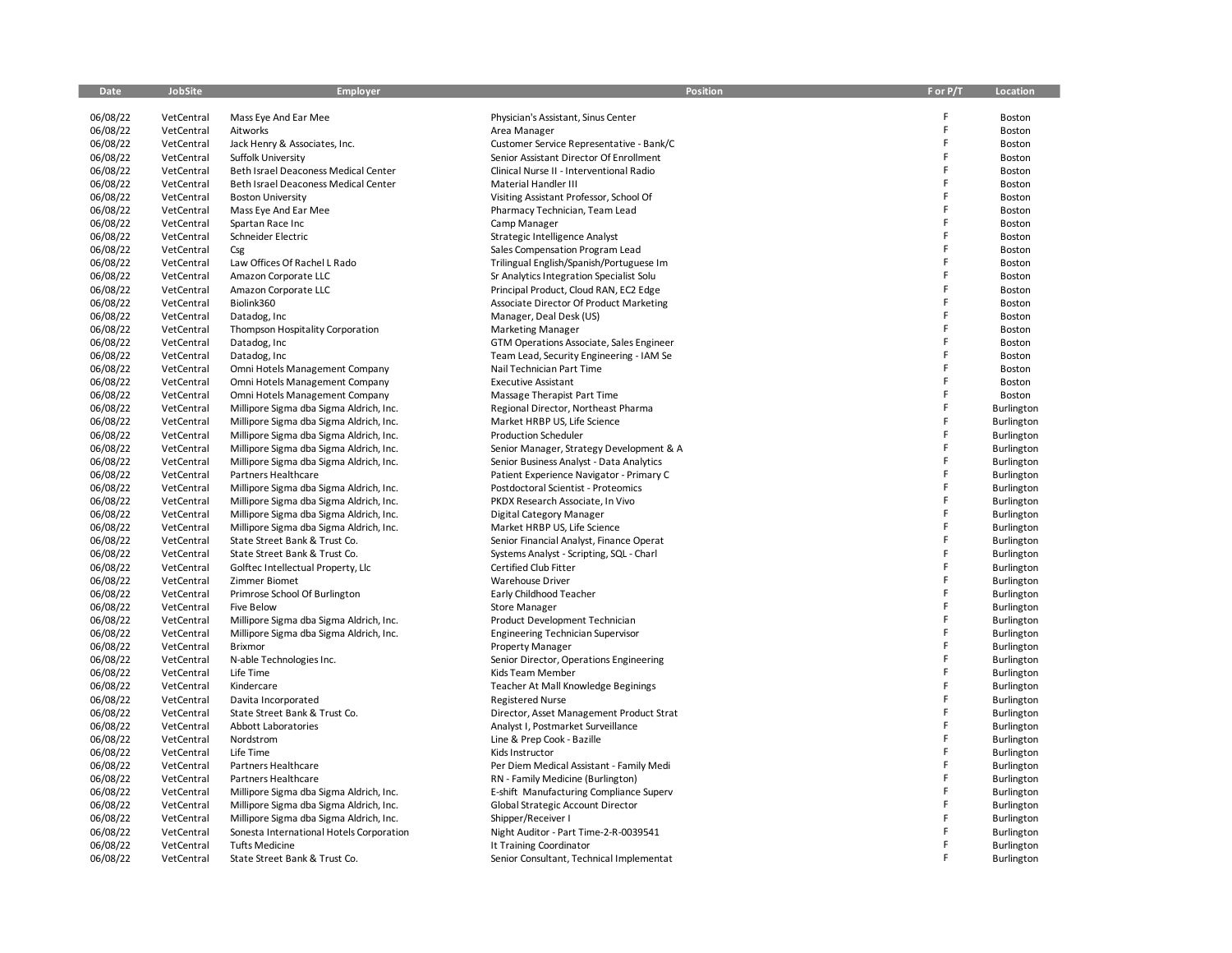| Date     | <b>JobSite</b> | <b>Employer</b>                          | Position                                        | F or P/T | Location   |
|----------|----------------|------------------------------------------|-------------------------------------------------|----------|------------|
|          |                |                                          |                                                 |          |            |
| 06/08/22 | VetCentral     | State Street Bank & Trust Co.            | Systems Analyst - Scripting, SQL - Charl        | F        | Burlington |
| 06/08/22 | VetCentral     | State Street Bank & Trust Co.            | Systems Analyst - Scripting, T-SQL - Cha        | F        | Burlington |
| 06/08/22 | VetCentral     | Nurse Jungle                             | School Nurse Registered Nurse - , - Scho        | F        | Burlington |
| 06/08/22 | VetCentral     | <b>Cybertech Recruiting and Staffing</b> | Material Master Data Specialist                 | F        | Burlington |
| 06/08/22 | VetCentral     | Amazon                                   | Delivery Van Driver                             | F        | Burlington |
| 06/08/22 | VetCentral     | <b>Tufts Medicine</b>                    | Manager Of Reimbursement                        | F        | Burlington |
| 06/08/22 | VetCentral     | Chipotle Mexican Grill                   | Kitchen Manager                                 | F        | Burlington |
| 06/08/22 | VetCentral     | <b>Brixmor Property Group</b>            | <b>Property Manager</b>                         | F        | Burlington |
| 06/08/22 | VetCentral     |                                          | <b>Technical Project Manager Software</b>       | F        | Burlington |
|          |                | Capgemini                                |                                                 | F        |            |
| 06/08/22 | VetCentral     | California Closets                       | Design Showroom Liaison                         | F        | Burlington |
| 06/08/22 | VetCentral     | Moderna Therapeutics                     | Sr. Bioinformatics Engineer                     | F        | Cambridge  |
| 06/08/22 | VetCentral     | Moderna Therapeutics                     | (Contract) Business Analyst, Clinical La        | F        | Cambridge  |
| 06/08/22 | VetCentral     | Moderna Therapeutics                     | Associate Director, Drug Product Operati        |          | Cambridge  |
| 06/08/22 | VetCentral     | Alnylam Pharmaceuticals, Inc.            | Clinical Supply Chain Planner-210787            | F        | Cambridge  |
| 06/08/22 | VetCentral     | Capital One Services II, LLC             | Sr. Manager, Software Engineering, DevOp        | F        | Cambridge  |
| 06/08/22 | VetCentral     | Capital One Services II, LLC             | Senior Software Engineer, Android (Remot        | F        | Cambridge  |
| 06/08/22 | VetCentral     | Capital One Services II, LLC             | Senior Manager, Software Engineering (Re        | F        | Cambridge  |
| 06/08/22 | VetCentral     | Alnylam Pharmaceuticals, Inc.            | Director, PV Science-220460                     | F        | Cambridge  |
| 06/08/22 | VetCentral     | Sonesta International Hotels Corporation | Housekeeping Attendant-R-0039593                | F        | Cambridge  |
| 06/08/22 | VetCentral     | Capital One Services II, LLC             | Lead Software Engineer, iOS (Remote-Elig        | F        | Cambridge  |
| 06/08/22 | VetCentral     | Moderna Therapeutics                     | Associate Director, Global University an        | F        | Cambridge  |
| 06/08/22 | VetCentral     | Capital One Services II, LLC             | Senior Manager, Machine Learning Enginee        | F        | Cambridge  |
| 06/08/22 | VetCentral     | Capital One Services II, LLC             | Software Engineer, Android (Remote-Eligi        | F        | Cambridge  |
| 06/08/22 | VetCentral     | Capital One Services II, LLC             | Manager, Risk Remediation (Remote Eligib        | F        | Cambridge  |
| 06/08/22 | VetCentral     | Moderna Therapeutics                     | Principal Research Associate, Protein Sc        | F        | Cambridge  |
| 06/08/22 | VetCentral     | Moderna Therapeutics                     | Sr. Specialist, CMC Regulatory Science          | F        | Cambridge  |
| 06/08/22 | VetCentral     | Sarepta Therapeutics                     | Sr Manager, IT - Commercial                     | F        | Cambridge  |
| 06/08/22 | VetCentral     | Pfizer Inc.                              | Senior Scientist, Biotherapeutic Protein        | F        | Cambridge  |
| 06/08/22 | VetCentral     | Alnylam Pharmaceuticals, Inc.            | <b>Business Account Executive, Rare: Upstat</b> | F        | Cambridge  |
| 06/08/22 | VetCentral     | Moderna Therapeutics                     | Sr. Scientist, Bioinformatics                   | F        | Cambridge  |
| 06/08/22 | VetCentral     | <b>Acara Solutions</b>                   | Laboratory Technician (On-site)                 | F        | Cambridge  |
| 06/08/22 | VetCentral     | Massachusetts General Hospital           | <b>Genetic Counseling</b>                       | F        | Cambridge  |
| 06/08/22 | VetCentral     | <b>Harvard University</b>                | Irb Administrator University                    | F        | Cambridge  |
| 06/08/22 | VetCentral     | <b>Harvard University</b>                | <b>Assistant Manager University</b>             | F        | Cambridge  |
| 06/08/22 | VetCentral     | <b>Harvard University</b>                | <b>Grants Manager University</b>                | F        | Cambridge  |
| 06/08/22 | VetCentral     | <b>Harvard University</b>                | Program Coordinator II University               | F        | Cambridge  |
|          | VetCentral     |                                          |                                                 | F        |            |
| 06/08/22 |                | <b>Harvard University</b>                | Senior Director Of Development, Principa        | F        | Cambridge  |
| 06/08/22 | VetCentral     | Partners Healthcare                      | Patient Care Associate (CNA) 32 Hour e          | F        | Cambridge  |
| 06/08/22 | VetCentral     | Trinetx                                  | Senior Rwe Programmer/Analyst, Remote Us        | F        | Cambridge  |
| 06/08/22 | VetCentral     | Courtyard Boston Cambridge               | Assistant Front Office Manager                  | F        | Cambridge  |
| 06/08/22 | VetCentral     | <b>Editas Medicine</b>                   | Sra, Analytical Chemistry                       |          | Cambridge  |
| 06/08/22 | VetCentral     | Amazon Corporate LLC                     | <b>Applied Scientist</b>                        | F        | Cambridge  |
| 06/08/22 | VetCentral     | <b>Harvard University</b>                | Coordinator, Data And Communications, Hb        | F        | Cambridge  |
| 06/08/22 | VetCentral     | <b>Harvard University</b>                | Research Assistant                              | F        | Cambridge  |
| 06/08/22 | VetCentral     | Roll Barresi & Associates                | Bookkeeper/Office Manager                       | F        | Cambridge  |
| 06/08/22 | VetCentral     | Amazon Corporate LLC                     | Software Development Manager                    | F        | Cambridge  |
| 06/08/22 | VetCentral     | <b>Harvard University</b>                | Executive Assistant To The Dean Universi        | F        | Cambridge  |
| 06/08/22 | VetCentral     | Amazon Corporate LLC                     | <b>Principal Applied Scientist</b>              | F        | Cambridge  |
| 06/08/22 | VetCentral     | Abercrombie & Fitch                      | Key Holder                                      | F        | Cambridge  |
| 06/08/22 | VetCentral     | Amazon Corporate LLC                     | Software Development Engineer, AMC Partn        | F        | Cambridge  |
| 06/08/22 | VetCentral     | <b>Takeda Vaccines</b>                   | Manager, Regulatory Operations, Labeling        | F        | Cambridge  |
| 06/08/22 | VetCentral     | <b>Foundation Medicine</b>               | Senior Project Manager, Portfolio and Pr        | F        | Cambridge  |
| 06/08/22 | VetCentral     | <b>Foundation Medicine</b>               | Senior Financial Analyst-101957                 | F        | Cambridge  |
| 06/08/22 | VetCentral     | <b>Foundation Medicine</b>               | Bioinformatics Scientist I-101938               | F        | Cambridge  |
| 06/08/22 | VetCentral     | Charles River Laboratories               | Central Services Technician                     | F        | Cambridge  |
| 06/08/22 | VetCentral     | Amazon Corporate LLC                     | Software Engineer-Alexa, Alexa Al               | F        | Cambridge  |
| 06/08/22 | VetCentral     | <b>Moderna Therapeutics</b>              | Chief of Staff & Sr. Director, Legal Ope        | F        | Cambridge  |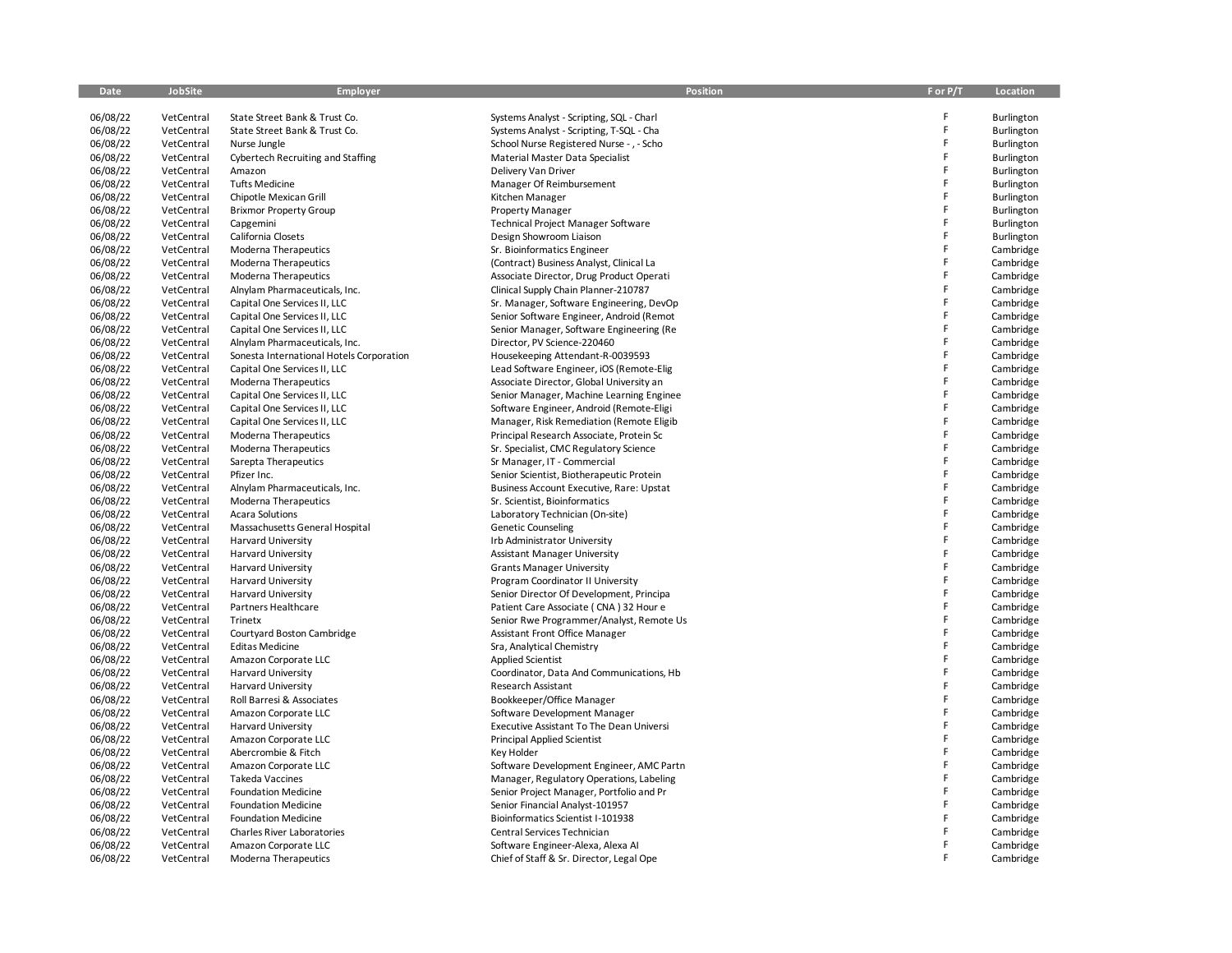| Date                 | JobSite                  | Employer                                 | <b>Position</b>                                      | F or P/T | Location               |
|----------------------|--------------------------|------------------------------------------|------------------------------------------------------|----------|------------------------|
| 06/08/22             | VetCentral               | Sarepta Therapeutics                     | Senior Manager, Gene Therapy External Ma             |          | Cambridge              |
| 06/08/22             | VetCentral               | Moderna Therapeutics                     | VP, Clinical Development, Rare Disease               | F        | Cambridge              |
| 06/08/22             | VetCentral               | Massachusetts Institute of Technology    | Financial Coordinator Massachusetts Inst             | F        | Cambridge              |
| 06/08/22             | VetCentral               | <b>Toyota Motors</b>                     | Automotive Express Technician                        | F        | Cambridge              |
| 06/08/22             | VetCentral               | <b>Harvard University</b>                | Research Assistant II University                     |          | Cambridge              |
| 06/08/22             | VetCentral               | Trinetx                                  | Director Of Medical Writing And Publicat             | F        | Cambridge              |
| 06/08/22             | VetCentral               | Trinetx                                  | Product Manager - Data Focus, Remote Us              | F        | Cambridge              |
| 06/08/22             | VetCentral               | Shc                                      | Patient Care Associate - Shc - Eow                   | F        | Cambridge              |
| 06/08/22             | VetCentral               | Trinetx                                  | Junior Devops Engineer, Remote Us                    | F        | Cambridge              |
| 06/08/22             | VetCentral               | <b>Ribon Therapeutics</b>                | Senior Research Associate/Principal Rese             | F        | Cambridge              |
| 06/08/22             | VetCentral               | Amazon Corporate LLC                     | Senior WW GTM Storage Specialist - AWS B             | F        | Cambridge              |
| 06/08/22             | VetCentral               | Amazon Corporate LLC                     | Software Development Engineer, Kindle Ma             | F        | Cambridge              |
| 06/08/22             | VetCentral               | Partners Healthcare                      | Unit Service Aide, 32 hrs/wk, Evening Sh             | F        | Cambridge              |
| 06/08/22             | VetCentral               | Connectrn                                | Certified Nursing Assistant Certified Nu             | F        | Cambridge              |
| 06/08/22             | VetCentral               | <b>Harvard University</b>                | Associate Director Of Financial Aid Univ             | F        | Cambridge              |
| 06/08/22             | VetCentral               | <b>Harvard University</b>                | Research Associate - Bioinformatics Anal             | F        | Cambridge              |
| 06/08/22             | VetCentral               | <b>Harvard University</b>                | Senior Associate Director, Priorities An             |          | Cambridge              |
| 06/08/22             | VetCentral               | <b>Ribon Therapeutics</b>                | Research Associate/Senior Research Assoc             | F        | Cambridge              |
| 06/08/22             | VetCentral               | Philips Electronics North America Corp   | Campaign Performance Analytics Manager -             | E        | Cambridge              |
| 06/08/22             | VetCentral               | <b>Foundation Medicine</b>               | Biostatistician II-101939                            |          | Cambridge              |
| 06/08/22             | VetCentral               | Novartis Institutes for BioMedical Resea | Senior Scientists I                                  | F        | Cambridge              |
| 06/08/22             | VetCentral               | Expleo                                   | <b>Electrical Engineer</b>                           | F        | Cambridge              |
| 06/08/22             | VetCentral               | GlaxoSmithKline                          | AI/ML Embedded Engineer-2                            | E        | Cambridge              |
| 06/08/22             | VetCentral               | InterSystems                             | <b>Application Security Engineer</b>                 |          | Cambridge              |
| 06/08/22             | VetCentral               | Sartorius North America, Inc.            | <b>Product Manager</b>                               | F        | Cambridge              |
| 06/08/22             | VetCentral               | Alnylam Pharmaceuticals, Inc.            | Director, Procurement-210811                         |          | Cambridge              |
| 06/08/22             | VetCentral               | Alnylam Pharmaceuticals, Inc.            | Talent Planning & Development Associate-             |          | Cambridge              |
| 06/08/22             | VetCentral               | Sonesta International Hotels Corporation | Restaurant Chef-R-0038965                            |          | Cambridge              |
| 06/08/22             | VetCentral               | Moderna Therapeutics                     | Scientist, Clinical Biomarker Laboratory             | F        | Cambridge              |
| 06/08/22             | VetCentral               | Moderna Therapeutics                     | Associate Director, Product Owner, Bioma             | F        | Cambridge              |
| 06/08/22             | VetCentral               | Moderna Therapeutics                     | Systems Engineer, Digital Lab & Automati             | F        | Cambridge              |
| 06/08/22             | VetCentral               | Moderna Therapeutics                     | Vice President, Commercial Legal                     | E        | Cambridge              |
| 06/08/22             | VetCentral               | Massachusetts Institute of Technology    | Administrative Associate Massachusetts I             | F        | Cambridge              |
| 06/08/22             | VetCentral<br>VetCentral | Massachusetts Institute of Technology    | Administrative Assistant, External Relat             | F        | Cambridge<br>Cambridge |
| 06/08/22<br>06/08/22 | VetCentral               | Amazon Corporate LLC<br>Expleo           | <b>Security Engineer Services</b><br>Project Manager | F        | Cambridge              |
| 06/08/22             | VetCentral               | <b>Harvard University</b>                | Custodian A University                               | E        | Cambridge              |
| 06/08/22             | VetCentral               | Partners Healthcare                      | Retention & Community Engagement Project             | F        | Cambridge              |
| 06/08/22             | VetCentral               | Novartis Pharmaceuticals Corporation     | Global Program Regulatory Manager                    | E        | Cambridge              |
| 06/08/22             | VetCentral               | <b>Foundation Medicine</b>               | Senior Manager, Franchise Development-10             | F        | Cambridge              |
| 06/08/22             | VetCentral               | <b>Gro Biosciences</b>                   | <b>Business Development Associate</b>                | E        | Cambridge              |
| 06/08/22             | VetCentral               | Verizon Communications Incorporated      | Retail Sales Representative                          | F        | Cambridge              |
| 06/08/22             | VetCentral               | <b>Harvard University</b>                | Executive Coordinator And Group Lead                 | E        | Cambridge              |
| 06/08/22             | VetCentral               | Massachusetts Institute of Technology    | Manager Of Contracts Massachusetts Insti             |          | Cambridge              |
| 06/08/22             | VetCentral               | Chipotle Mexican Grill                   | Restaurant Team Member - Crew Square                 | E        | Cambridge              |
| 06/08/22             | VetCentral               | Nurse Jungle                             | School Based Registered Nurse                        | E        | Cambridge              |
| 06/08/22             | VetCentral               | Cielo                                    | <b>Campus Relations Manager</b>                      |          | Cambridge              |
| 06/08/22             | VetCentral               | <b>Harvard University</b>                | Diversity, Equity, Inclusion And Belongi             | E        | Cambridge              |
| 06/08/22             | VetCentral               | <b>Harvard University</b>                | Coordinator, Joint Degree Mba Programs               |          | Cambridge              |
| 06/08/22             | VetCentral               | Intersystems Corporation                 | Network Engineer                                     | E        | Cambridge              |
| 06/08/22             | VetCentral               | Shc                                      | Patient Care Associate, Eow                          |          | Cambridge              |
| 06/08/22             | VetCentral               | Safety Partners Limited                  | Scientific Environmental Health & Safety             |          | Cambridge              |
| 06/08/22             | VetCentral               | Amazon Corporate LLC                     | World Wide Public Sector Business Operat             |          | Cambridge              |
| 06/08/22             | VetCentral               | Amazon Corporate LLC                     | Sr. SDE - Alexa AI (NLU), Alexa AI                   |          | Cambridge              |
| 06/08/22             | VetCentral               | Beth Israel Deaconess Medical Center     | Practice Representative                              |          | Cambridge              |
| 06/08/22             | VetCentral               | Sanofi Aventis                           | Head Of Innovation, Strategy And Operati             | F        | Cambridge              |
| 06/08/22             | VetCentral               | Massachusetts Institute of Technology    | Administrative Assistant II, Repair And              | E        | Cambridge              |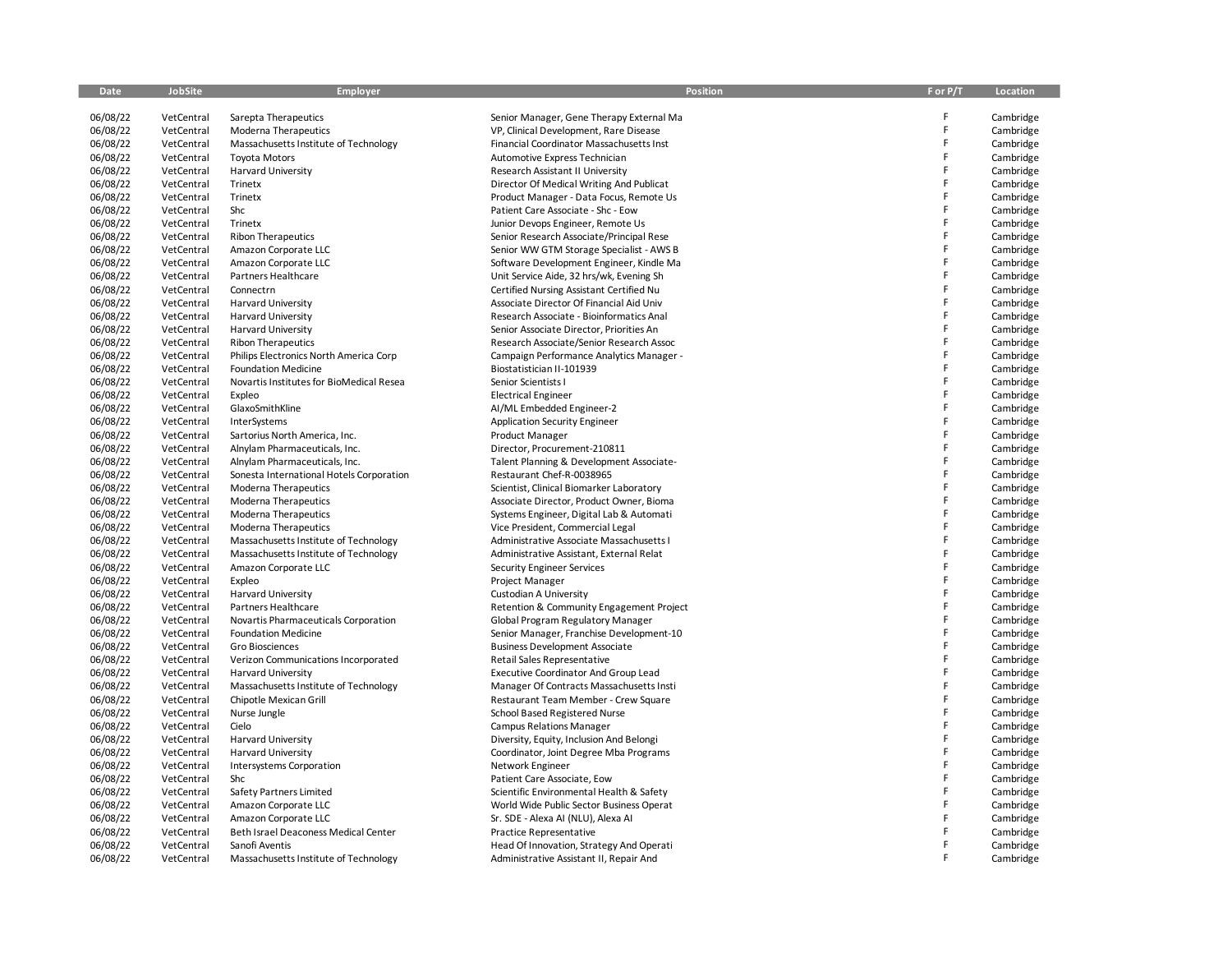| Date     | <b>JobSite</b> | Employer                                | <b>Position</b>                                 | F or P/T | Location  |
|----------|----------------|-----------------------------------------|-------------------------------------------------|----------|-----------|
|          |                |                                         |                                                 | F        |           |
| 06/08/22 | VetCentral     | <b>Harvard University</b>               | Staff Assistant III - Financial Aid Unive       | F.       | Cambridge |
| 06/08/22 | VetCentral     | <b>Harvard University</b>               | Admissions Administrator University             | F        | Cambridge |
| 06/08/22 | VetCentral     | American Academy Of Arts & Sciences     | Hellman Fellow American Of Arts & Scienc        | F        | Cambridge |
| 06/08/22 | VetCentral     | <b>Harvard University</b>               | <b>Assistant Manager Floating University</b>    | F        | Cambridge |
| 06/08/22 | VetCentral     | Sana Biotechnology, Inc.                | Principal Research Associate                    | F        | Cambridge |
| 06/08/22 | VetCentral     | Partners Healthcare                     | Patient Care Associate, 32 Hour Night Sh        | F.       | Cambridge |
| 06/08/22 | VetCentral     | Partners Healthcare                     | Patient Care Associate - 16-hour Night S        | F        | Cambridge |
| 06/08/22 | VetCentral     | Firstpro Incorporated                   | Customer Experience Lead Human Factors/U        | F        | Cambridge |
| 06/08/22 | VetCentral     | The Charles Stark Draper Laboratory Inc | <b>Cybersecurity Engineer Isse</b>              | F.       | Cambridge |
| 06/08/22 | VetCentral     | The Charles Stark Draper Laboratory Inc | Systems Administrator                           | F.       | Cambridge |
| 06/08/22 | VetCentral     | <b>Toyota Motors</b>                    | Workplace Coordinator                           | F        | Cambridge |
| 06/08/22 | VetCentral     | Harvard Law School                      | <b>Building Operations Manager</b>              |          | Cambridge |
| 06/08/22 | VetCentral     | Harvard Business School                 | Senior Data Analyst                             | F        | Cambridge |
| 06/08/22 | VetCentral     | <b>Harvard Law School</b>               | Research Associate                              | F.       | Cambridge |
| 06/08/22 | VetCentral     | Harvard Law School                      | Visual Materials Cataloger                      | F        | Cambridge |
| 06/08/22 | VetCentral     | Russell Tobin & Associates              | <b>Talent Acquisition Coordinator</b>           | F        | Cambridge |
| 06/08/22 | VetCentral     | Codemoji Inc                            | Summer Camp Teacher                             | F.       | Cambridge |
| 06/08/22 | VetCentral     | Kindercare                              | Two Teacher Join Our Team                       | F.       | Cambridge |
| 06/08/22 | VetCentral     | Eden                                    | Power Engineer                                  | F        | Cambridge |
| 06/08/22 | VetCentral     | Hult International Business School      | <b>Global Communication And Analytics Manag</b> | F        | Cambridge |
| 06/08/22 | VetCentral     | Harvard Law School                      | Staff Assistant                                 | F        | Cambridge |
| 06/08/22 | VetCentral     | <b>Harvard Law School</b>               | Program Coordinator II                          | F        | Cambridge |
| 06/08/22 | VetCentral     | Harvard Law School                      | Research Software Engineer                      | F        | Cambridge |
| 06/08/22 | VetCentral     | <b>Repertoire Immune Medicines</b>      | Research Associate II                           | F        | Cambridge |
| 06/08/22 | VetCentral     | Vinfen                                  | Outreach Specialist Brain Injury                | F        | Cambridge |
| 06/08/22 | VetCentral     | Biogen                                  | Patient Advocacy Lead U S                       | F        | Cambridge |
| 06/08/22 | VetCentral     | Philo Company Incorporated              | Tv React Developer Samsung Tizen Smart T        | F        | Cambridge |
| 06/08/22 | VetCentral     | Harvard Law School                      | Research Assistant I                            | Ë        | Cambridge |
| 06/08/22 | VetCentral     | Harvard Law School                      | Program Coordinator                             | F        | Cambridge |
| 06/08/22 | VetCentral     | Harvard Law School                      | Laboratory Manager                              | F        | Cambridge |
| 06/08/22 | VetCentral     | Multicultural Arts Center               | Artistic Director                               | F        | Cambridge |
| 06/08/22 | VetCentral     | Harvard Law School                      | Oracle Apex Developer                           | F        | Cambridge |
| 06/08/22 | VetCentral     | Harvard Business School                 | Research Associate                              | F        | Cambridge |
| 06/08/22 | VetCentral     | Microsoft Corporation                   | Customer & Partner Strategy Director - I        | F.       | Cambridge |
| 06/08/22 | VetCentral     | <b>Microsoft Corporation</b>            | Modeling, Simulation, Serious Gaming Arc        | F        | Cambridge |
| 06/08/22 | VetCentral     | Microsoft Corporation                   | Azure Infrastructure Sr Consultant              | F        | Cambridge |
| 06/08/22 | VetCentral     | Microsoft Corporation                   | Strategic Customer Enablement Lead              | F.       | Cambridge |
| 06/08/22 | VetCentral     | Microsoft Corporation                   | Head of Business Architecture, Automotiv        | F        | Cambridge |
| 06/08/22 | VetCentral     | Microsoft Corporation                   | <b>Onboarding Management IC4</b>                | F        | Cambridge |
| 06/08/22 | VetCentral     | Sancta Maria Nursing Facility           | Supervisor                                      | F        | Cambridge |
| 06/08/22 | VetCentral     | Harvard Law School                      | <b>Grants Manager</b>                           | F        | Cambridge |
| 06/08/22 | VetCentral     | Harvard Law School                      | <b>Faculty Assistant</b>                        | F.       | Cambridge |
| 06/08/22 | VetCentral     | Mass General Brigham Phs                | Innovation And Business Development Mana        | F.       | Cambridge |
| 06/08/22 | VetCentral     | <b>Harvard University</b>               | Custodian                                       | F        | Cambridge |
| 06/08/22 | VetCentral     | <b>Harvard University</b>               | Fellowship Program Assistant                    | F.       | Cambridge |
| 06/08/22 | VetCentral     | <b>Harvard University</b>               | University Research Data Officer                | F        | Cambridge |
| 06/08/22 | VetCentral     | <b>Harvard University</b>               | Custodian B                                     | F        | Cambridge |
| 06/08/22 | VetCentral     | <b>Harvard University</b>               | Administrative Assistant for Dance              | F        | Cambridge |
| 06/08/22 | VetCentral     | <b>Harvard University</b>               | Senior Systems Engineer (DevOps)                | F.       | Cambridge |
| 06/08/22 | VetCentral     | <b>Harvard University</b>               | Systems Engineer (DevOps)                       | F.       | Cambridge |
| 06/08/22 | VetCentral     | <b>Harvard University</b>               | Custodian A                                     | F.       | Cambridge |
| 06/08/22 | VetCentral     | <b>Harvard University</b>               | <b>Applications Analyst</b>                     | F        | Cambridge |
| 06/08/22 | VetCentral     | <b>Harvard University</b>               | <b>Staff Writer</b>                             | F.       | Cambridge |
| 06/08/22 | VetCentral     | <b>Harvard University</b>               | Staff Assistant III                             | F.       | Cambridge |
| 06/08/22 | VetCentral     | <b>Harvard University</b>               | <b>Business Analyst</b>                         | F        | Cambridge |
| 06/08/22 | VetCentral     | <b>Harvard University</b>               | Multimedia Producer                             | F        | Cambridge |
| 06/08/22 | VetCentral     | <b>Harvard University</b>               | Chef de Cuisine Dunster                         | F.       |           |
|          |                |                                         |                                                 |          | Cambridge |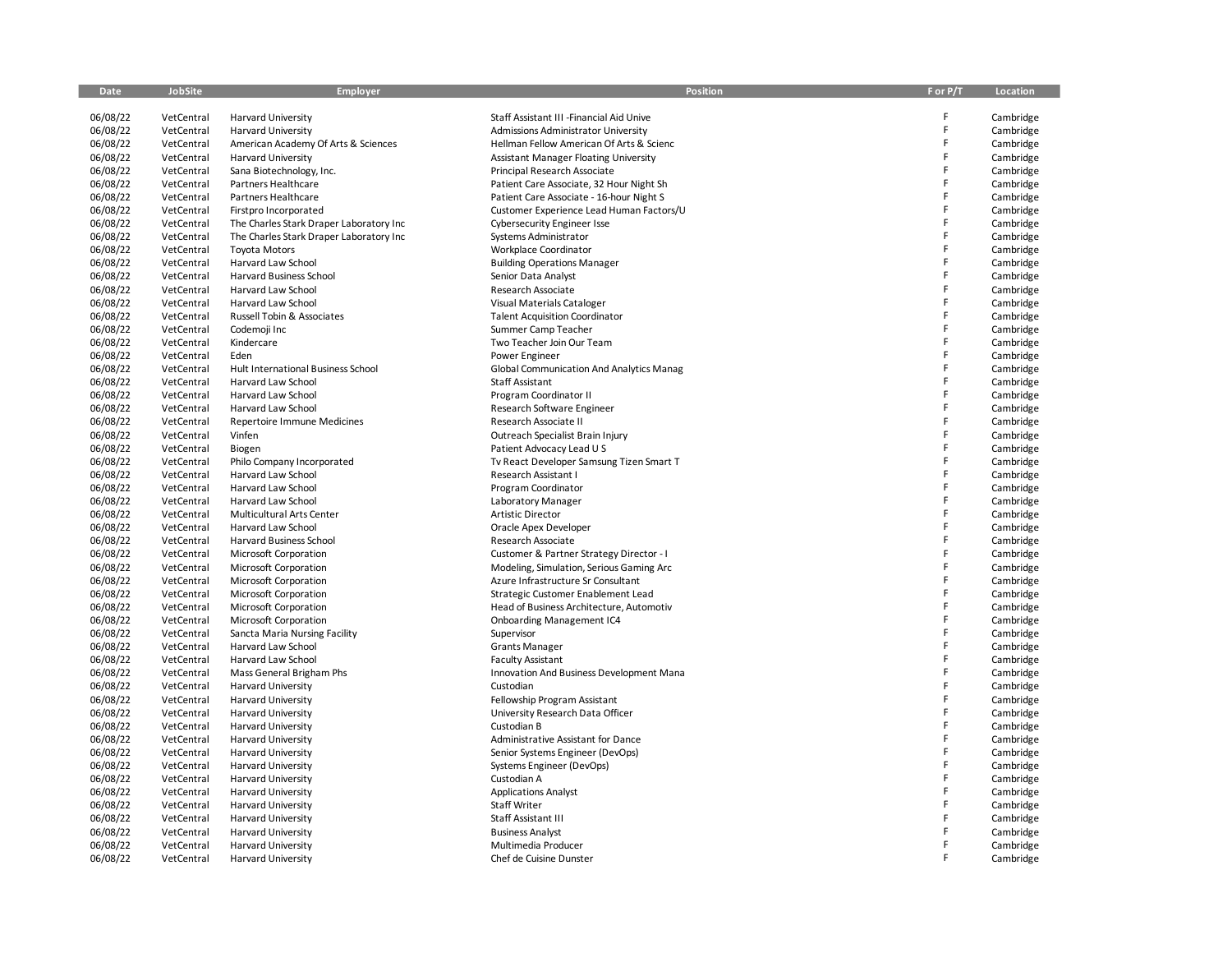| Date     | JobSite    | Employer                        | Position                                 | F or P/T | Location    |
|----------|------------|---------------------------------|------------------------------------------|----------|-------------|
|          |            |                                 |                                          |          |             |
| 06/08/22 | VetCentral | <b>Harvard University</b>       | Middle School Content Lead               | F        | Cambridge   |
| 06/08/22 | VetCentral | Harvard University              | <b>Talent Acquisition Consultant</b>     | F        | Cambridge   |
| 06/08/22 | VetCentral | <b>Harvard University</b>       | Lead Cybersecurity Engineer              | F        | Cambridge   |
| 06/08/22 | VetCentral | <b>Harvard University</b>       | <b>Integrated Producer</b>               | F        | Cambridge   |
| 06/08/22 | VetCentral | <b>Harvard University</b>       | Research Assistant I Lab                 | F        | Cambridge   |
| 06/08/22 | VetCentral | <b>Harvard University</b>       | Senior Payroll Coordinator               | F        | Cambridge   |
| 06/08/22 | VetCentral | <b>Harvard University</b>       | Executive Coordinator and Group Lead     | F        | Cambridge   |
| 06/08/22 | VetCentral | <b>Harvard University</b>       | Administrative Coordinator               | F        | Cambridge   |
| 06/08/22 | VetCentral | <b>UMass Medical School</b>     | Associate II                             | F        | Charlestown |
| 06/08/22 | VetCentral | Massachusetts General Hospital  | MRI Technologist, Chelsea Outpatient     | F        | Chelsea     |
| 06/08/22 | VetCentral | Dollar Tree                     | Merchandise Assistant Manager            | F        | Chelsea     |
| 06/08/22 | VetCentral | Amazon                          | Amazon Dsp Driver                        | F        | Chelsea     |
| 06/08/22 | VetCentral | Nurse Jungle                    | School Based Registered Nurse            | F        | Chelsea     |
| 06/08/22 | VetCentral | <b>Baymark Health Services</b>  | Float Nurse                              | F        | Chelsea     |
| 06/08/22 | VetCentral | Rose International, Inc.        | QA Analyst                               | F        | Chelsea     |
| 06/08/22 | VetCentral | Amazon                          | Amazon Delivery Driver - Cdl             | F        | Chelsea     |
| 06/08/22 | VetCentral | Bay Cove Human Services         | Residential Counselor L - Place Resident | F        | Chelsea     |
| 06/08/22 | VetCentral | Craft Massachusetts             | <b>Beer Sales Trainee</b>                | F        | Chelsea     |
| 06/08/22 | VetCentral | Massachusetts General Hospital  | MRI Technologist, Chelsea (34 hrs - week | F        | Chelsea     |
| 06/08/22 | VetCentral | Chelsea Public Schools          | Outreach Worker - Student Advocate Brown | F        | Chelsea     |
| 06/08/22 | VetCentral | Massachusetts General Hospital  | Portuguese Medical Interpreter//Mgh-Com  | F        | Chelsea     |
| 06/08/22 | VetCentral | <b>Modern Pest Services</b>     | Pest Control Technician                  | F        | Chelsea     |
| 06/08/22 | VetCentral | Rose International, Inc.        | .Net Developer                           | F        | Chelsea     |
| 06/08/22 | VetCentral | Guardian Healthcare Llc         | <b>Registered Nurse</b>                  | F        | Chelsea     |
| 06/08/22 | VetCentral | <b>Fairfield Residential</b>    | Assistant Maintenance Supervisor         | F        | Chelsea     |
| 06/08/22 | VetCentral | Amazon                          | Amazon Delivery Driver - Home Daily      | F        | Chelsea     |
| 06/08/22 | VetCentral | <b>Baymark Health Services</b>  | Nurse Practitioner For Mat Clinic        | F        | Chelsea     |
|          |            |                                 |                                          | F        |             |
| 06/08/22 | VetCentral | <b>Baymark Health Services</b>  | Dispensing Nurse-Licensed Practical Nur  | F        | Chelsea     |
| 06/08/22 | VetCentral | <b>Baymark Health Services</b>  | Nurse Practitioner For Mat Clinics       | F        | Chelsea     |
| 06/08/22 | VetCentral | Baymark Health Services         | Dispensing Nurse Licensed Practical Nurs | F        | Chelsea     |
| 06/08/22 | VetCentral | Chelsea Public Schools          | Paraprofessional                         | F        | Chelsea     |
| 06/08/22 | VetCentral | <b>Towneplace Suites Boston</b> | Complimentary Am Attendant               | F        | Chelsea     |
| 06/08/22 | VetCentral | <b>Towneplace Suites Boston</b> | Bartender                                | F        | Chelsea     |
| 06/08/22 | VetCentral | Chelsea Public Schools          | Office Clerk - Special Education         | F        | Chelsea     |
| 06/08/22 | VetCentral | <b>Towneplace Suites Boston</b> | Houseperson                              |          | Chelsea     |
| 06/08/22 | VetCentral | Amazon                          | Amazon Delivery Driver                   | F        | Everett     |
| 06/08/22 | VetCentral | Panera Bread                    | <b>Team Member</b>                       | F        | Everett     |
| 06/08/22 | VetCentral | KinderCare Education LLC        | Site Director-220002WI                   | F        | Everett     |
| 06/08/22 | VetCentral | United Health Services          | Mental Health Technician Mht - Sign-On V | F        | Everett     |
| 06/08/22 | VetCentral | Amazon                          | Amazon Delivery Driver - Cdl             | F        | Everett     |
| 06/08/22 | VetCentral | Amazon                          | Amazon Dsp Driver                        | F        | Everett     |
| 06/08/22 | VetCentral | Amazon                          | Delivery Driver                          | F        | Everett     |
| 06/08/22 | VetCentral | Nurse Jungle                    | School Based Registered Nurse            | F        | Everett     |
| 06/08/22 | VetCentral | The Bank of New York Mellon     | Senior Analyst, Client Service           | F        | Everett     |
| 06/08/22 | VetCentral | Amedisys Holding, LLC           | Personal Care Line Home Health Aide      | F        | Malden      |
| 06/08/22 | VetCentral | Nurse Jungle                    | School Nurse Registered Nurse - , - Scho | F        | Malden      |
| 06/08/22 | VetCentral | KinderCare Education LLC        | Teacher-220002WK                         | F        | Malden      |
| 06/08/22 | VetCentral | Amazon                          | Amazon Delivery Driver - Home Daily      | F        | Malden      |
| 06/08/22 | VetCentral | Winncompanies                   | Maintenance Technician II Quarrystone At | F        | Malden      |
| 06/08/22 | VetCentral | Nurse Jungle                    | Summer Assignment School Registered Nurs | F        | Malden      |
| 06/08/22 | VetCentral | Avantor                         | Laboratory And Production Services Site  | F        | Malden      |
| 06/08/22 | VetCentral | Connectrn                       | <b>Certified Nursing Assistant</b>       | F        | Malden      |
| 06/08/22 | VetCentral | Avantor                         | Site Scientific Services Supervisor      | F        | Malden      |
| 06/08/22 | VetCentral | Sas Retail Services             | Sas In Walmart - Retail Accounts Data Co | F        | Malden      |
| 06/08/22 | VetCentral | <b>Tufts University</b>         | Research Technician - Microbiology, Scho | F        | Medford     |
| 06/08/22 | VetCentral | Aspen Dental                    | Dental Assistant                         | F        | Medford     |
| 06/08/22 | VetCentral | Chipotle Mexican Grill          | Restaurant Team Member - Crew            | F        | Medford     |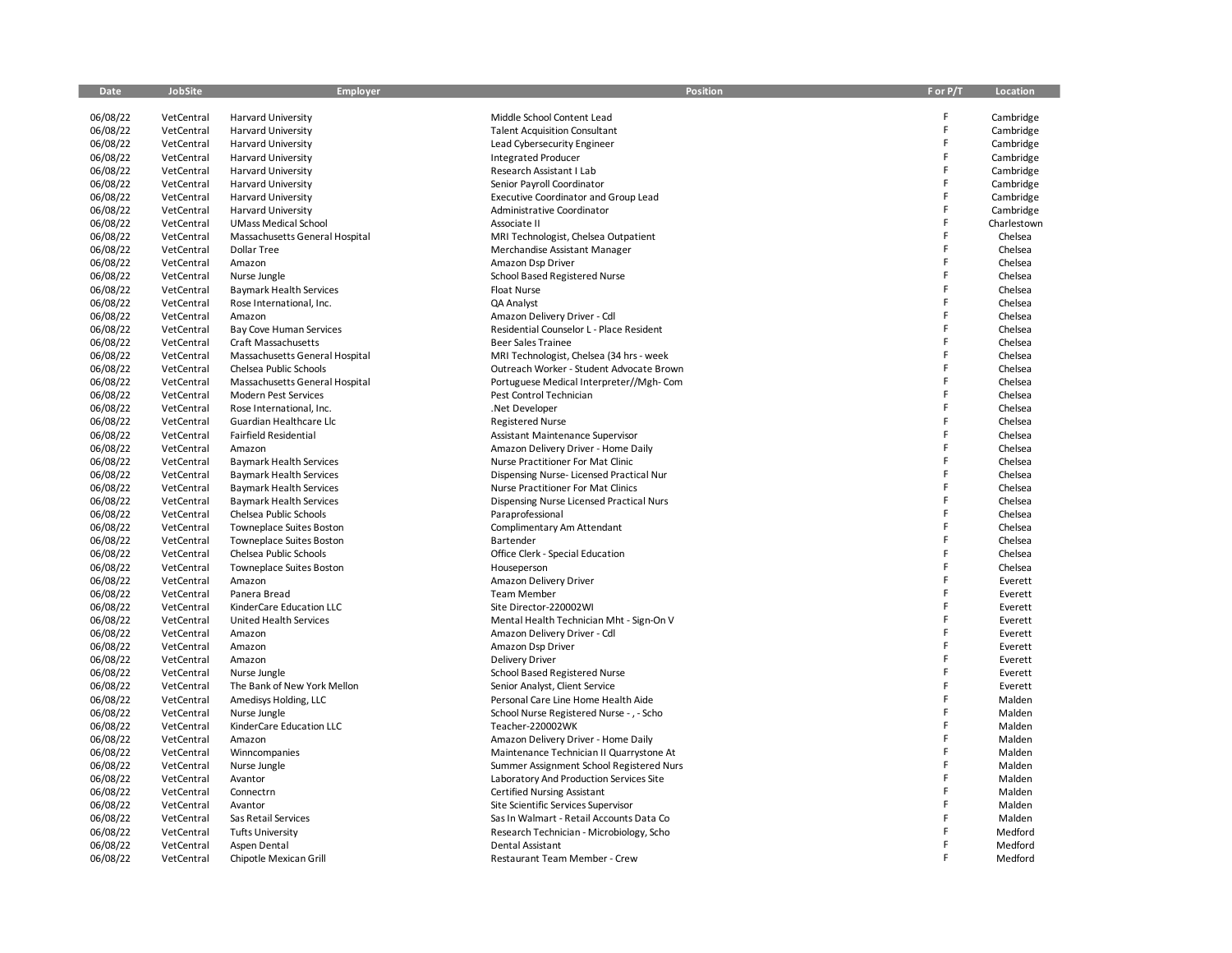| Date     | JobSite    | Employer                                 | <b>Position</b>                                               | F or P/T | Location      |
|----------|------------|------------------------------------------|---------------------------------------------------------------|----------|---------------|
|          |            |                                          |                                                               |          |               |
| 06/08/22 | VetCentral | Aspen Dental                             | Dental Laboratory Technician                                  | F        | Medford       |
| 06/08/22 | VetCentral | <b>Tufts University</b>                  | <b>President Tufts University</b>                             | F        | Medford       |
| 06/08/22 | VetCentral | Amazon                                   | <b>Delivery Driver</b>                                        | F        | Medford       |
| 06/08/22 | VetCentral | Dnv Gl Usa, Inc.                         | Esg Sales & Delivery Manager                                  | F        | Medford       |
| 06/08/22 | VetCentral | Amazon                                   | Amazon Delivery Driver                                        | Ë        | Medford       |
| 06/08/22 | VetCentral | <b>Tufts University</b>                  | Post-Doctoral In Environmental Epidemiol                      | F        | Medford       |
| 06/08/22 | VetCentral | Nurse Jungle                             | School Based Registered Nurse                                 | F        | Medford       |
| 06/08/22 | VetCentral | <b>Tufts University</b>                  | Post-Doctoral In Race, Colonialism, And                       | F        | Medford       |
| 06/08/22 | VetCentral | Aspen Dental                             | Dental Laboratory Technician - Dentures                       | F        | Medford       |
| 06/08/22 | VetCentral | Abc Supply Company Incorporated          | Inside Sales Representative                                   | F        | Medford       |
| 06/08/22 | VetCentral | Craft Massachusetts                      | <b>Beer Sales Trainee</b>                                     | F        | Medford       |
| 06/08/22 | VetCentral | BJ's Wholesale Club, Inc.                | Membership Growth Ambassador                                  | F        | Medford       |
| 06/08/22 | VetCentral | Shalhoub Law Group                       | Legal Receptionist/Office Assistant                           | F        | Medford       |
| 06/08/22 | VetCentral | Medford Rehabilitation U0026 Nursing Cen |                                                               | F        | Medford       |
| 06/08/22 | VetCentral | Middlesex Sheriffs Office                | Certified Nursing Assistant Certified Nu<br>Payroll Assistant | F        | Medford       |
|          | VetCentral |                                          |                                                               | F        |               |
| 06/08/22 |            | Amazon Corporate LLC                     | Financial Analyst, Physical Stores Techn                      | F        | North Reading |
| 06/08/22 | VetCentral | Amazon Corporate LLC                     | Principal PM - Investment, Amazon Roboti                      | F.       | North Reading |
| 06/08/22 | VetCentral | Amazon Corporate LLC                     | AMAZON ROBOTICS - Software Development E                      |          | North Reading |
| 06/08/22 | VetCentral | Amazon Corporate LLC                     | Financial Analyst II, Amazon Robotics Fi                      | F.       | North Reading |
| 06/08/22 | VetCentral | Amazon Corporate LLC                     | SW Development Engineer - Test                                | F<br>Ė.  | North Reading |
| 06/08/22 | VetCentral | Amazon                                   | <b>Delivery Driver</b>                                        |          | North Reading |
| 06/08/22 | VetCentral | Santander                                | Relationship Banker, Center                                   | F        | North Reading |
| 06/08/22 | VetCentral | Amazon                                   | Delivery Van Driver                                           | F        | North Reading |
| 06/08/22 | VetCentral | Amazon                                   | Amazon Delivery Driver - Home Daily                           | F        | Reading       |
| 06/08/22 | VetCentral | Lowell House Addiction Treatment And Rec | Registered Nurse/Licensed Practical Nurs                      | F        | Reading       |
| 06/08/22 | VetCentral | Avnet                                    | Supply Chain Area Business Development L                      | F        | Reading       |
| 06/08/22 | VetCentral | Amazon                                   | <b>Delivery Person</b>                                        | F        | Reading       |
| 06/08/22 | VetCentral | Millenniumsoft                           | Material Handler Forklift & Pallet Jack                       | F        | Reading       |
| 06/08/22 | VetCentral | Dunkin' West Street Donuts, Inc.         | Dunkin Nighttime Team Member                                  | F        | Reading       |
| 06/08/22 | VetCentral | Amazon                                   | Amazon Delivery Driver                                        | F        | Revere        |
| 06/08/22 | VetCentral | Craft Massachusetts                      | <b>Beer Sales Trainee</b>                                     | F        | Revere        |
| 06/08/22 | VetCentral | North Shore Cleaning Solutions           | Commercial Cleaner                                            | Ë        | Revere        |
| 06/08/22 | VetCentral | Craft Ma                                 | Warehouse Order Selector                                      | F        | Revere        |
| 06/08/22 | VetCentral | Massachusetts General Hospital Mgh       | Parent Educator//Mgh-Healthcare Center                        | F        | Revere        |
| 06/08/22 | VetCentral | Holiday Inn                              | Night Auditor                                                 | F        | Revere        |
| 06/08/22 | VetCentral | Rent-A-Center                            | <b>Assistant Manager-Sales</b>                                | F        | Revere        |
| 06/08/22 | VetCentral | Beidt Health                             | Director Of Nursing Don                                       | F        | Revere        |
| 06/08/22 | VetCentral | DH Pace Company, Inc.                    | Outside Entry Door Commercial Sales Repr                      | F        | South Boston  |
| 06/08/22 | VetCentral | Bear Hill Rehabilitation and Nursing Cen | <b>Certified Nursing Assistance</b>                           | F        | Stoneham      |
| 06/08/22 | VetCentral | Stoneham Public Schools                  | Accounts Payable Clerk                                        | F        | Stoneham      |
| 06/08/22 | VetCentral | <b>Odyssey Systems Consulting Group</b>  | Senior Program Manager                                        | F        | Wakefield     |
| 06/08/22 | VetCentral | Milliman, Inc.                           | Technical Solutions Analyst - IntelliScr                      | F        | Wakefield     |
| 06/08/22 | VetCentral | Milliman, Inc.                           | Quality Assurance Analyst - IntelliScrip                      | F        | Wakefield     |
| 06/08/22 | VetCentral | Amazon                                   | Amazon Delivery Driver                                        | F        | Wakefield     |
| 06/08/22 | VetCentral | Epsilon                                  | Manager Of Product Security                                   | F        | Wakefield     |
| 06/08/22 | VetCentral | Kuehne & Nagel International             | Sea Logistics Import Specialist                               | F        | Wakefield     |
| 06/08/22 | VetCentral | Amazon                                   | Delivery Van Driver                                           | F        | Wakefield     |
| 06/08/22 | VetCentral | K1 Speed                                 | Food And Beverage Manager                                     | F        | Wakefield     |
| 06/08/22 | VetCentral | Advanced Mircro Devices, Inc.            | Inside Sales Operations Manager - NA                          | F        | Wakefield     |
| 06/08/22 | VetCentral | Bear Hill Rehabilitation and Nursing Cen | <b>Certified Nursing Assistance</b>                           | F        | Wakefield     |
| 06/08/22 | VetCentral | Bear Hill Rehabilitation and Nursing Cen | <b>Certified Nursing Assistance</b>                           | F        | Wakefield     |
| 06/08/22 | VetCentral | Bear Hill Rehabilitation and Nursing Cen | <b>Licensed Practical Nurse</b>                               | F        | Wakefield     |
| 06/08/22 | VetCentral | Bear Hill Rehabilitation and Nursing Cen | <b>Licensed Practical Nurse</b>                               | F        | Wakefield     |
| 06/08/22 | VetCentral | Sentinel Benefits U0026 Financial Group  | Service Center Representative                                 | F        | Wakefield     |
| 06/08/22 | VetCentral | Sevita                                   | Licensed Behavior Management Therapist                        | F        | Wakefield     |
| 06/08/22 | VetCentral | Apex Systems, Inc.                       | IT Systems Analyst III-US                                     | F        | Waltham       |
| 06/08/22 | VetCentral | Apex Systems, Inc.                       | Technical Lead II-US                                          | E        | Waltham       |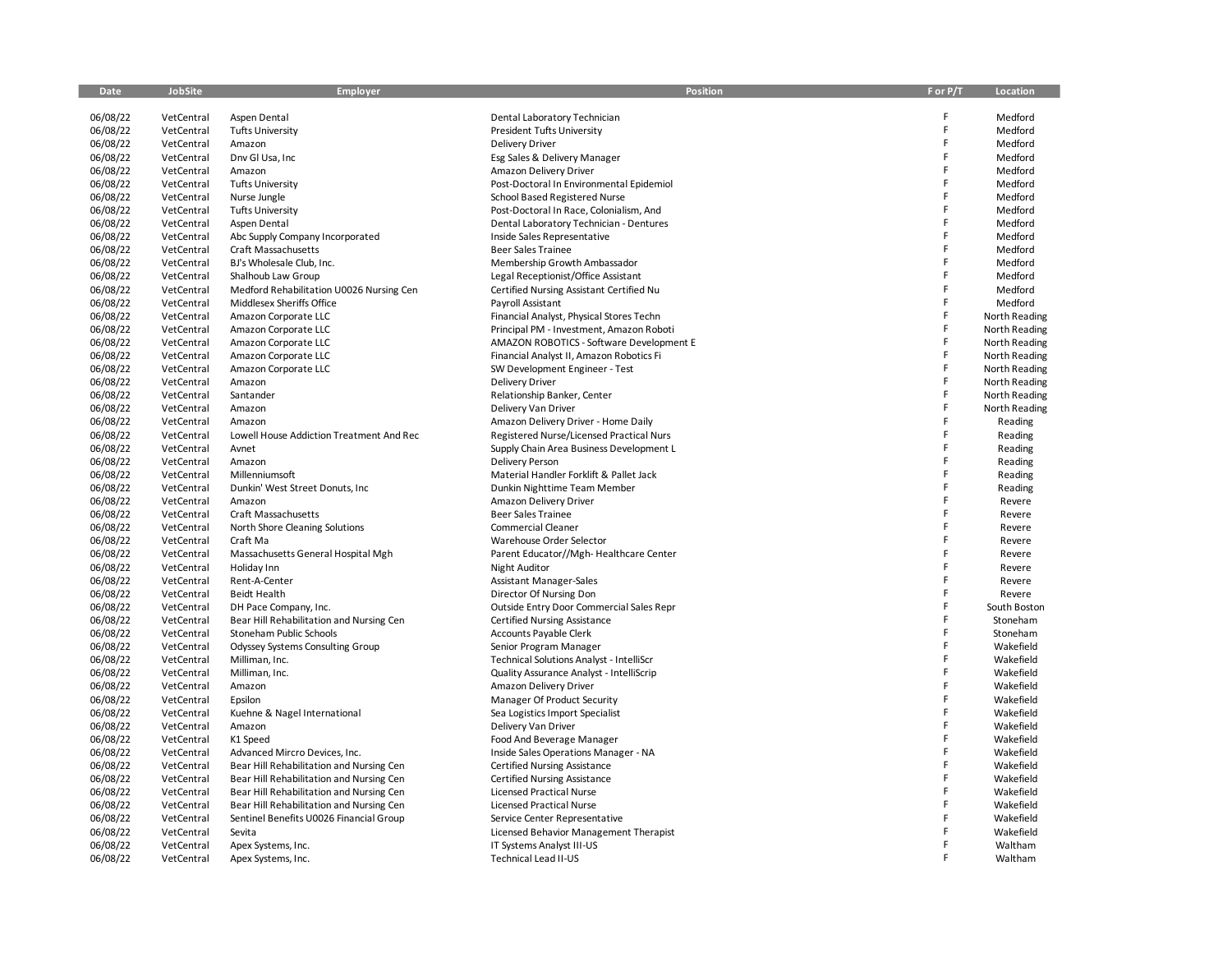| Date     | <b>JobSite</b>           | <b>Employer</b>                          | <b>Position</b>                                 | F or P/T | Location   |
|----------|--------------------------|------------------------------------------|-------------------------------------------------|----------|------------|
|          |                          |                                          |                                                 |          |            |
| 06/08/22 | VetCentral               | Partners Healthcare                      | Clinical Social Worker - Watertown              | F        | Watertown  |
| 06/08/22 | VetCentral               | Olympia Moving & Storage                 | Warehouse Worker                                | F        | Watertown  |
| 06/08/22 | VetCentral               | Lexus                                    | Lexus Concierge/Greeter                         | F        | Watertown  |
| 06/08/22 | VetCentral               | Amazon                                   | Amazon Delivery Van Driver                      | F        | Watertown  |
| 06/08/22 | VetCentral               | Amazon                                   | <b>Delivery Person</b>                          | F        | Watertown  |
| 06/08/22 | VetCentral               | Amazon                                   | Amazon Dsp Driver                               | F        | Watertown  |
| 06/08/22 | VetCentral               | Nurse Jungle                             | Summer Assignment School Registered Nurs        | F        | Watertown  |
| 06/08/22 | VetCentral               | Lexus                                    | Lexus Service Cashier                           | F        | Watertown  |
| 06/08/22 | VetCentral               | Vanasse Hangen Brustin, Inc.             | Senior Transit and Rail Analyst                 | F        | Watertown  |
| 06/08/22 | VetCentral               | Watertown Public Schools                 | Interpreter                                     | F        | Watertown  |
| 06/08/22 | VetCentral               | <b>Toyota Motors</b>                     | Receptionist                                    | F        | Watertown  |
| 06/08/22 | VetCentral               | Armenian Cultural And Educational Center | Administrative Assistant/Office Manager         | E        | Watertown  |
| 06/08/22 | VetCentral               | Industrial Staffing Services Inc.        | Checker Loader                                  | F        | Wilmington |
| 06/08/22 | VetCentral               | Watson Marlow Fluid Technology Group     | <b>Customer Service Supervisor</b>              | F        | Wilmington |
| 06/08/22 | VetCentral               | K1 Speed                                 | Entry Level Technician                          | F        | Wilmington |
| 06/08/22 | VetCentral               | <b>CVS Health</b>                        | <b>Operations Manager</b>                       | F        | Wilmington |
| 06/08/22 | VetCentral               | Charles River Laboratories               | Digitalization Co-Op - - Remote                 | F        | Wilmington |
| 06/08/22 | VetCentral               | <b>Charles River Laboratories</b>        | Product Manager, Cell And Gene Therapy -        | F        | Wilmington |
| 06/08/22 | VetCentral               | Monogram Food Solutions                  | <b>Plant Cost Accountant</b>                    | F        | Wilmington |
| 06/08/22 | VetCentral               | Symbotic                                 | University Recruiter                            | F        | Wilmington |
| 06/08/22 | VetCentral               | Solution IT Inc.                         | Software Application Developer                  | F        | Wilmington |
| 06/08/22 | VetCentral               | Mcgovern Automotive Group                | Automotive Sales Bdc Representative             | F        | Wilmington |
| 06/08/22 | VetCentral               | Parts Authority Llc                      | <b>Stock Manager</b>                            | F        | Wilmington |
| 06/08/22 | VetCentral               | Sg Torrice Company                       | Warehouse Associate                             | F        | Wilmington |
| 06/08/22 | VetCentral               | Amazon                                   | Delivery Van Driver                             | F        | Winchester |
| 06/08/22 | VetCentral               | Town Winchester                          | Group Leader I Child Care Program School        | F        | Winchester |
| 06/08/22 | VetCentral               | United Parcel Service Incorporated       | Warehouse Worker - Package Handler              | F        | Winchester |
| 06/08/22 | VetCentral               | Lahey Health                             | Diet Technician - 40 Hours, up to \$4,000       | F        | Winchester |
| 06/08/22 | VetCentral               | Muraco Elementary School                 | Educational Support Professional Esp Par        | F        | Winchester |
| 06/08/22 | VetCentral               | <b>Baymark Health Services</b>           | Float Nurse                                     | F        | Woburn     |
| 06/08/22 | VetCentral               | <b>Boyd Corporation</b>                  | Manufacturing Production Supervisor             | F        | Woburn     |
| 06/08/22 | VetCentral               | <b>Boyd Corporation</b>                  | Senior Manufacturing Engineer                   | F        | Woburn     |
| 06/08/22 | VetCentral               | <b>Baymark Health Services</b>           | Substance Abuse Counselor                       | F        | Woburn     |
| 06/08/22 | VetCentral               | <b>Bisco Industries</b>                  | Warehouse Associate                             | F        | Woburn     |
| 06/08/22 | VetCentral               | American Tower Corporation               | Manager, Account Marketing-220000C7             | F        | Woburn     |
| 06/08/22 | VetCentral               | American Tower Corporation               | Analyst, Services Operations                    | F        | Woburn     |
| 06/08/22 | VetCentral               | Abc Supply Company                       | Cdl Delivery Truck Driver                       | F        | Woburn     |
| 06/08/22 | VetCentral               | <b>Baymark Health Services</b>           | <b>Medical Assistant</b>                        | F        | Woburn     |
| 06/08/22 | VetCentral               | Micross                                  | <b>Production Associate</b>                     | F        | Woburn     |
| 06/08/22 | VetCentral               | American Tower Corporation               | Manager, Account Marketing-220000C6             | F        | Woburn     |
| 06/08/22 | VetCentral               | Amazon                                   | Delivery Van Driver                             | F        | Woburn     |
| 06/08/22 | VetCentral               | New England Lifecare                     | Compounding Technician                          | F        | Woburn     |
| 06/08/22 | VetCentral               | Cabot Risk Strategies Llc                | Marketing & Placement Specialist - Insur        | F        | Woburn     |
| 06/08/22 | VetCentral               | American Tower Corporation               | Analyst, Services Operations-2200006L           | F        | Woburn     |
| 06/08/22 | VetCentral               | <b>Studentcity Company</b>               | <b>Regional Sales Manager</b>                   | F        | Woburn     |
| 06/08/22 | VetCentral               | <b>Gas Surveys</b>                       | Gas Leak Survey Technician                      | F        | Woburn     |
| 06/08/22 | VetCentral               | Dunkin' 305 Mishawum Road, Llc           | Dunkin Afternoon Team Member                    | F        | Woburn     |
| 06/08/22 | VetCentral               | Kayem Foods                              | <b>Warehouse Receiver</b>                       | F        | Woburn     |
| 06/08/22 | VetCentral               | On The Border Mexican Grill And Cantina  | Server                                          | F        | Woburn     |
| 06/08/22 | VetCentral               | Shaw Industries                          | Cdl A Truck Driver                              | F        | Woburn     |
| 06/08/22 | etCenteachhchachr Amazon |                                          | <b>Delivery Driver</b>                          | F        | Woburn     |
| 06/08/22 | VetCentral               | Family Dollar Stores Incorporated        | Merchandise Assistant Manager                   | F        | Woburn     |
| 06/08/22 | VetCentral               | Cava                                     | <b>Team Member</b>                              | F        | Woburn     |
| 06/08/22 | MaxOutreach              | PepsiCo Corp                             | Local Truck Driver w/ CDL A (\$29.10/hr.)       | F        | Wilmington |
| 06/08/22 | MaxOutreach              | PepsiCo Corp                             | Warehouse Person - Loader- Nights (\$25.30/hr.) | F        | Wilmington |
| 06/08/22 | MaxOutreach              | Talascend                                | Principal Java Software Engineer                | F        | Boston     |
| 06/08/22 | MaxOutreach              | Ajulia Executive Search                  | Warehouse Manager                               | E        | Woburn     |
|          |                          |                                          |                                                 |          |            |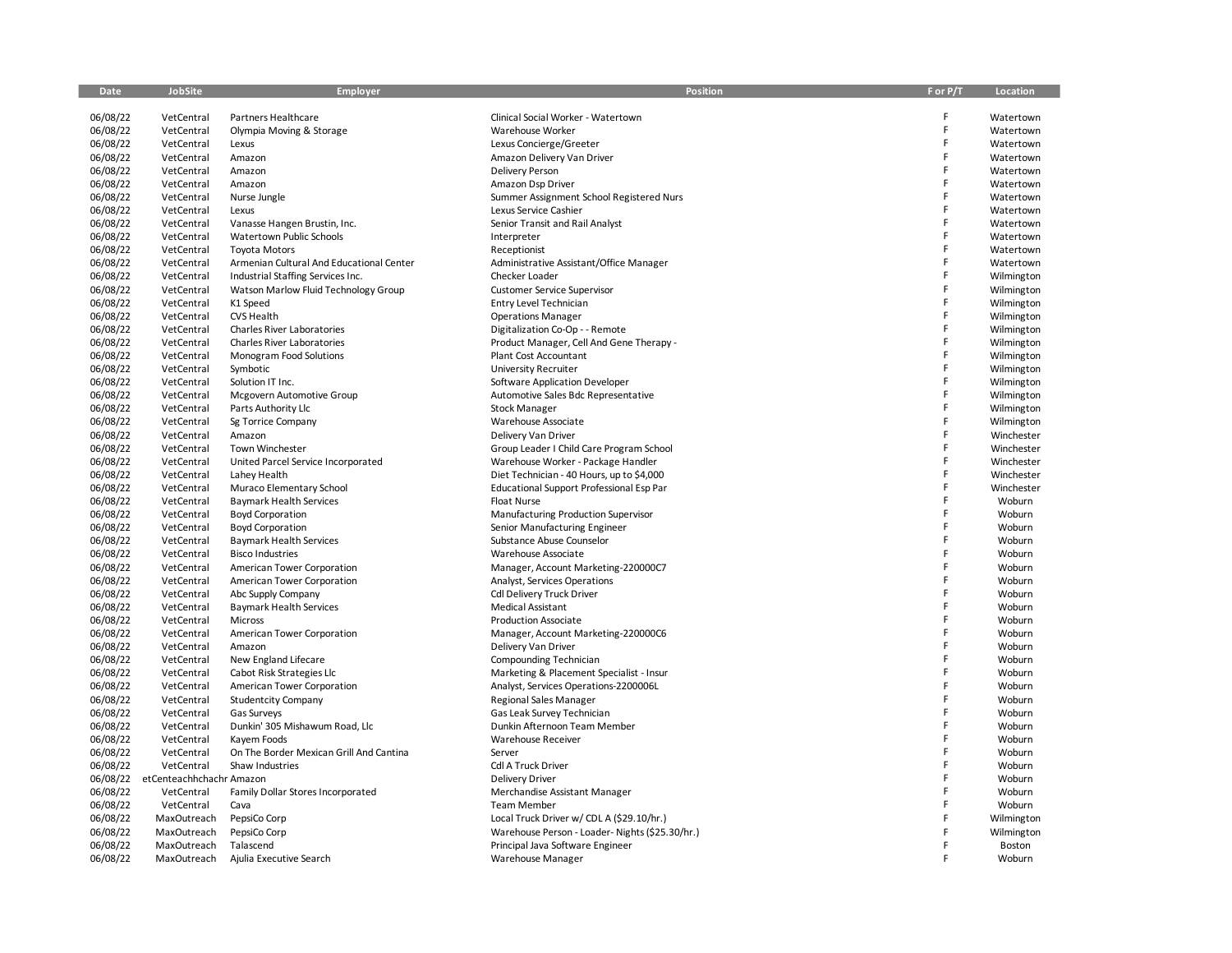| Date     | JobSite      | <b>Employer</b>                             | <b>Position</b>                                                              | F or P/T | Location      |
|----------|--------------|---------------------------------------------|------------------------------------------------------------------------------|----------|---------------|
|          |              |                                             |                                                                              |          |               |
| 06/08/22 | MaxOutreach  | Avnet                                       | Supply Chain Area Business Development Leader                                | F        | North Reading |
| 06/08/22 | MaxOutreach  | BCforward                                   | Recent Graduates with Finance/Accounts - (Entry Level -Initial REMOTE)       | F        | Boston        |
| 06/08/22 | MaxOutreach  | Behavior Health Network                     | Recovery Specialist - Dorchester Family Center                               | F        | Boston        |
| 06/08/22 | MaxOutreach  | Biotechcrossing                             | Director, Medical Affairs                                                    | F        | Lexington     |
| 06/08/22 | MaxOutreach  | Boston Health Care for the Homeless Program | AmeriCorps Member -- OneCare Housing Specialist/Transitions Care Coordinator | F        | Boston        |
| 06/08/22 | MaxOutreach  | C. Winchell Agency, Inc.                    | New Jersey Workers Compensation Unit Claim Manager - Remote                  | F        | Boston        |
| 06/08/22 | MaxOutreach  | CK Group                                    | Process Development Engineer                                                 | F        | Wlatham       |
| 06/08/22 | MaxOutreach  | <b>Coast Medical Service</b>                | Travel Nurse RN - ED - Emergency Department - \$3,289 per week, Nights       | F        | Methuen       |
| 06/08/22 | MaxOutreach  | E4H - Environments for Health, LLC          | Senior Project Architect - Health Science Technology                         | F        | Boston        |
| 06/08/22 | MaxOutreach  | Herb Chambers Audi of Burlington            | Automotive Sales Consultant                                                  | F        | Wilmington    |
| 06/08/22 | MaxOutreach  | Herb Chambers Audi of Burlington            | Automotive Sales Consultant                                                  | F        | Everett       |
| 06/08/22 | MaxOutreach  | Immersive Labs                              | Senior Customer Success Manager - East                                       | F        | Boston        |
| 06/08/22 | MaxOutreach  | Just Fitness Staffing                       | Elite Mobile Personal Trainer up to \$100,000.00 + Benefits                  | F        | Boston        |
| 06/08/22 | MaxOutreach  | Liberty Mutual Insurance                    | Principal Software Engineer                                                  | F        | Somerville    |
| 06/08/22 | MaxOutreach  | MarineMax                                   | Digital Marketing Intern                                                     | F        | Boston        |
| 06/08/22 | MaxOutreach  | Merrimack College                           | Assistant Professor of Practice (NTT)                                        | F        | North Andover |
| 06/08/22 | MaxOutreach  | <b>MFS Investments</b>                      | Sr Fund Administrator                                                        | F        | Boston        |
| 06/08/22 | MaxOutreach  | Omnicell                                    | Sr Fullstack Software Engineer/Architect-Angular, Microservices, Cloud       | F        | Bost0n        |
| 06/08/22 | MaxOutreach  | Randstad Life Sciences                      | <b>Bench Scientist</b>                                                       | F        | Andover       |
| 06/08/22 | MaxOutreach  | Sunrise Systems Inc                         | Validation Engineer (Pharmaceutical)                                         | F        | Lexington     |
| 06/08/22 | MaxOutreach  | Trellis                                     | Shopify eCommerce Tech Lead                                                  | F        | Malden        |
| 06/08/22 | ZipRecruiter | <b>TRA360</b>                               | Senior Technical Writer                                                      | F        | Watertown     |
| 06/08/22 | ZipRecruiter | TetraScience                                | Senior Technical Communicator/Writer                                         | F        | Boston        |
| 06/08/22 | ZipRecruiter | Klaviyo                                     | Principal Technical Writer - Integrations                                    | F        | Boston        |
| 06/08/22 | ZipRecruiter | Armory                                      | Technical Writer (Remote- West)                                              | F        | Boston        |
| 06/08/22 | ZipRecruiter | <b>Hire Digital</b>                         | B2B Technical Writer (Freelance, Remote)                                     | F        | Boston        |
| 06/08/22 | ZipRecruiter | Exelixis                                    | Senior Medical Writer II (Remote Option)                                     | F        | Boston        |
| 06/08/22 | ZipRecruiter | Meet                                        | Senior Medical Writer- Medical Communications- Remote                        | F        | Boston        |
| 06/08/22 | ZipRecruiter | Gardner Resources Consulting, LLC           | <b>Medical Writer</b>                                                        | F        | Boston        |
| 06/08/22 | ZipRecruiter | <b>Entrada Therapeutics</b>                 | Senior Technical Writer, Nonclinical                                         | F        | Boston        |
| 06/09/22 | VetCentral   | Anthem, Inc                                 | Physician                                                                    | F        | Andover       |
| 06/09/22 | VetCentral   | Anthem, Inc.                                | Learning Infrastructure Designer (Learning Technologies)                     | F        | Andover       |
| 06/09/22 | VetCentral   | Compass Group, North America                | WAREHOUSE ATTENDANT (FULL-TIME)                                              | F        | Andover       |
| 06/09/22 | VetCentral   | Anthem, Inc                                 | Behav Hlth/EAP Consultant II                                                 | F        | Andover       |
| 06/09/22 | VetCentral   | Anthem, Inc.                                | Medical Director - Remote Opportunity                                        | F        | Andover       |
| 06/09/22 | VetCentral   | Anthem, Inc                                 | Behav Hlth/EAP Consultant II                                                 | F        | Andover       |
| 06/09/22 | VetCentral   | Anthem, Inc                                 | Behav Hlth/EAP Consultant II                                                 | F        | Andover       |
| 06/09/22 | VetCentral   | Anthem, Inc                                 | ServiceNow Systems Analyst II, Sr - Job Family                               | F        | Andover       |
| 06/09/22 | VetCentral   | Anthem, Inc.                                | Behav Hlth/EAP Consultant II                                                 | F        | Andover       |
| 06/09/22 | VetCentral   | Anthem, Inc                                 | Behav Hlth/EAP Consultant II                                                 | F        | Andover       |
|          |              |                                             |                                                                              | F        |               |
| 06/09/22 | VetCentral   | Anthem, Inc                                 | Behav Hlth/EAP Consultant II                                                 | F        | Andover       |
| 06/09/22 | VetCentral   | Anthem, Inc.                                | <b>BH Care Manager II</b>                                                    |          | Andover       |
| 06/09/22 | VetCentral   | Anthem, Inc                                 | Behav Hlth/EAP Consultant II                                                 | F        | Andover       |
| 06/09/22 | VetCentral   | Anthem, Inc                                 | Behav Hlth/EAP Consultant II                                                 | F        | Andover       |
| 06/09/22 | VetCentral   | Robert Half                                 | Paralegal                                                                    | F        | Andover       |
| 06/09/22 | VetCentral   | Robert Half                                 | Recruiter                                                                    | F        | Andover       |
| 06/09/22 | VetCentral   | ManpowerGroup                               | <b>Production Worker</b>                                                     | F        | Andover       |
| 06/09/22 | VetCentral   | Lahey Health                                | Clinician (LICSW/LMHC), Primary Care Integration                             | F        | Andover       |
| 06/09/22 | VetCentral   | Anthem, Inc.                                | Wellness & Recovery Specialist/Peer Specialist (CERTIFICATION REQUIRED)      | F        | Andover       |
| 06/09/22 | VetCentral   | Anthem, Inc                                 | Senior Director, Site Reliability Engineering                                | F        | Andover       |
| 06/09/22 | VetCentral   | Anthem, Inc                                 | <b>Bus Info Developer</b>                                                    | F        | Andover       |
| 06/09/22 | VetCentral   | Anthem, Inc                                 | Process Improvement Manager Senior                                           | F        | Andover       |
| 06/09/22 | VetCentral   | Anthem, Inc                                 | Process Improvement Manager                                                  | F        | Andover       |
| 06/09/22 | VetCentral   | Anthem, Inc.                                | Project Manager Senior                                                       | F        | Andover       |
| 06/09/22 | VetCentral   | Anthem, Inc.                                | Project Manager                                                              | E        | Andover       |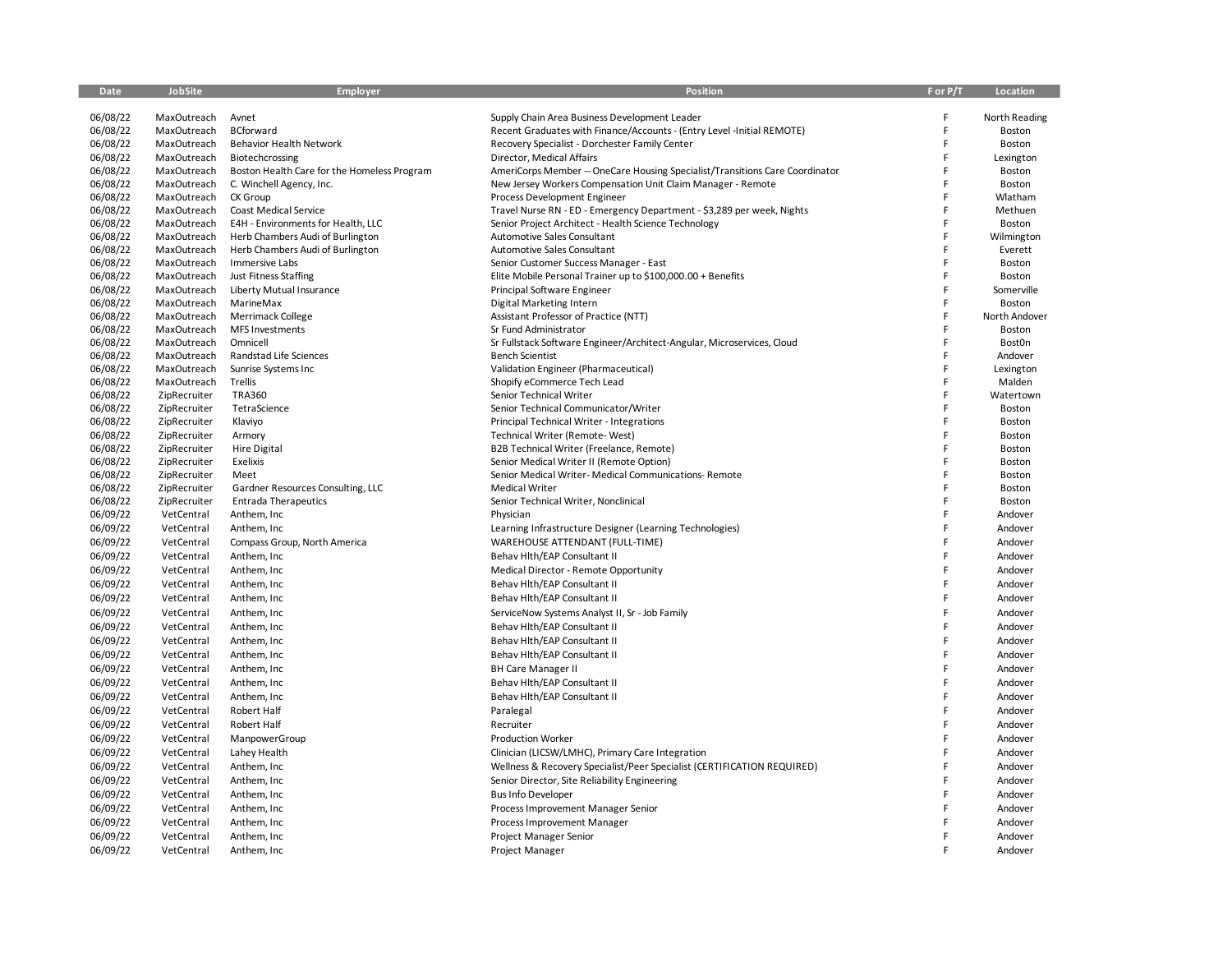| Date     | JobSite    | Employer                 | Position                                                                       | F or P/T | Location         |
|----------|------------|--------------------------|--------------------------------------------------------------------------------|----------|------------------|
|          |            |                          |                                                                                |          |                  |
| 06/09/22 | VetCentral | Anthem, Inc              | Behav Hlth/EAP Consultant II                                                   | F        | Andover          |
| 06/09/22 | VetCentral | Pfizer                   | People Leader                                                                  | F        | Andover          |
| 06/09/22 | VetCentral | Pfizer                   | Sr. Operations Manager                                                         | F        | Andover          |
| 06/09/22 | VetCentral | Pfizer                   | Cell Line Development Scientist                                                | F        | Andover          |
| 06/09/22 | VetCentral | Pfizer                   | Warehouse Inventory Coordinator                                                | F        | Andover          |
| 06/09/22 | VetCentral | Pfizer                   | Sr. MES Manager                                                                | F        | Andover          |
| 06/09/22 | VetCentral | Pfizer                   | Manager Lab Operations, Microbiology                                           | F        | Andover          |
| 06/09/22 | VetCentral | Pfizer                   | <b>Quality Assurance Manager</b>                                               | F        | Andover          |
| 06/09/22 | VetCentral | Raytheon Technologies    | Sr Logistics Manager                                                           | F        | Andover          |
| 06/09/22 | VetCentral | Randstad US              | recruiter                                                                      | F        | Andover          |
| 06/09/22 | VetCentral | Randstad US              | analytical chemist                                                             | F        | Andover          |
| 06/09/22 | VetCentral | Randstad US              | warehouse associate                                                            | F        | Andover          |
| 06/09/22 | VetCentral | Randstad US              | organizational change lead                                                     | F        | Andover          |
| 06/09/22 | VetCentral | Randstad US              | integration project manager                                                    | F        | Andover          |
| 06/09/22 | VetCentral | Randstad US              | project manager                                                                | F        | Andover          |
| 06/09/22 | VetCentral | Thermo Fisher Scientific | <b>Quality Compliance Engineer III</b>                                         | F        | Bedford          |
| 06/09/22 | VetCentral | Aerotek                  | Clean Room Assembly                                                            | F        | Beverly          |
| 06/09/22 | VetCentral |                          | Physician Hospitalist - Beverly Hospital                                       | F        |                  |
| 06/09/22 | VetCentral | Lahey Health<br>Actalent |                                                                                | F        | Beverly          |
|          |            |                          | (Hybrid Remote) Embedded Software Engineer                                     | F        | <b>Billerica</b> |
| 06/09/22 | VetCentral | Randstad US              | general labor                                                                  | F        | <b>Billerica</b> |
| 06/09/22 | VetCentral | <b>IQVIA</b>             | Virtual Sales Representative - Infectious Disease (HIV) - Northeast - ZXA49554 |          | Boston           |
| 06/09/22 | VetCentral | IQVIA                    | Software Engineer (Remote)                                                     | F        | Boston           |
| 06/09/22 | VetCentral | <b>KPMG</b>              | Senior Associate, People, Learning and Talent Solutions                        | F        | Boston           |
| 06/09/22 | VetCentral | <b>KPMG</b>              | Associate/Senior Associate, Modeling & Valuation-Modeling                      | F        | Boston           |
| 06/09/22 | VetCentral | <b>KPMG</b>              | Manager, Infrastructure and Projects Advisory - ESG Services                   | F        | Boston           |
| 06/09/22 | VetCentral | <b>KPMG</b>              | Associate/Senior Associate, Modeling & Valuation-Climate Risk                  | F        | Boston           |
| 06/09/22 | VetCentral | <b>KPMG</b>              | Associate/ Senior Associate, Modeling & Valuation-Modeling                     | F        | Boston           |
| 06/09/22 | VetCentral | <b>KPMG</b>              | Senior Associate, GRC Technology - Workday                                     | F        | Boston           |
| 06/09/22 | VetCentral | <b>KPMG</b>              | Director, SAP Plan to Produce                                                  | F        | Boston           |
| 06/09/22 | VetCentral | <b>KPMG</b>              | Sr. Associate, Infrastructure and Projects Advisory - ESG Services             | F        | Boston           |
| 06/09/22 | VetCentral | <b>KPMG</b>              | Associate/Senior Associate, Modeling & Valuation-Climate Risk                  | F        | Boston           |
| 06/09/22 | VetCentral | <b>KPMG</b>              | Associate/ Senior Associate, Modeling & Valuation-Modeling                     | F        | Boston           |
| 06/09/22 | VetCentral | <b>KPMG</b>              | Associate/Senior Associate, Modeling & Valuation-Climate Risk                  | F        | Boston           |
| 06/09/22 | VetCentral | <b>KPMG</b>              | Manager/Director, Modeling & Valuation-Modeling                                | F        | Boston           |
| 06/09/22 | VetCentral | <b>KPMG</b>              | Manager, SAP MDG                                                               | F        | Boston           |
| 06/09/22 | VetCentral | <b>KPMG</b>              | Associate Director, Corporate Strategy                                         | F        | Boston           |
| 06/09/22 | VetCentral | <b>KPMG</b>              | Associate/Senior Associate, Modeling & Valuation-Climate Risk                  | F        | Boston           |
| 06/09/22 | VetCentral | <b>KPMG</b>              | Tax Associate, Business Tax Services                                           | F        | Boston           |
| 06/09/22 | VetCentral | Accenture                | Responsible Supply Chain Operations Offering Lead                              | F        | Boston           |
| 06/09/22 | VetCentral | Accenture                | Cloud Data Transformation Engineer                                             | F        | Boston           |
| 06/09/22 | VetCentral | Accenture                | Analytics Strategy Manager                                                     | F        | Boston           |
| 06/09/22 | VetCentral | Accenture                | Android Developer - 4325567                                                    | F        | Boston           |
| 06/09/22 | VetCentral | Accenture                | High Tech Consulting Senior Manager                                            | F        | Boston           |
| 06/09/22 | VetCentral | Accenture                | Java Backend Developer - 4325570                                               | F        | Boston           |
| 06/09/22 | VetCentral | Accenture                | Energy & Natural Resources Transition Tech Innovation Strategy Manager         | F        | Boston           |
| 06/09/22 | VetCentral | Accenture                | Platform Transformation Senior Manager                                         | F        | Boston           |
| 06/09/22 | VetCentral | Accenture                | Blue Horseshoe Dell Boomi Consultant                                           | F        | Boston           |
| 06/09/22 | VetCentral | Accenture                | Blue Horseshoe D365 Technical Support Consultant                               | F        | Boston           |
| 06/09/22 | VetCentral | Accenture                | Java Front End Developer - 4325569                                             | F        | Boston           |
| 06/09/22 | VetCentral | Accenture                | Data Management Consultant                                                     | F        | Boston           |
| 06/09/22 | VetCentral | Accenture                | Defense Simulation and Metaverse Solution Lead                                 | F        | Boston           |
| 06/09/22 | VetCentral | TEKsystems               | Network Security Engineer                                                      | F        | Boston           |
| 06/09/22 | VetCentral | Deloitte                 | Strategic Growth Manager - Strategy & Analytics                                | F        | Boston           |
| 06/09/22 | VetCentral | Deloitte                 | Salesforce CPQ Specialist Master                                               | F        | Boston           |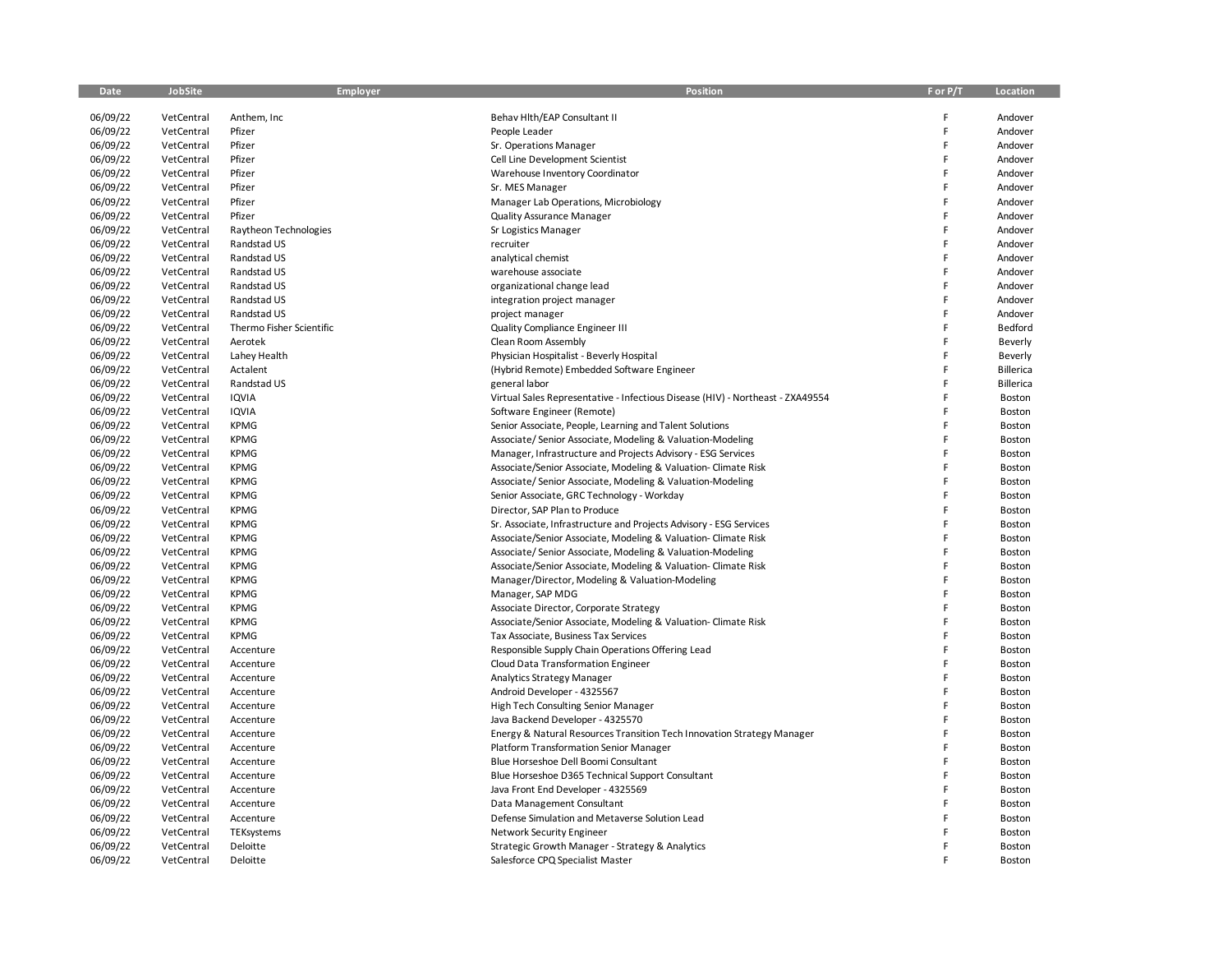| Date                 | JobSite    | <b>Employer</b>              | <b>Position</b>                                                                                            | F or P/T | Location |
|----------------------|------------|------------------------------|------------------------------------------------------------------------------------------------------------|----------|----------|
|                      | VetCentral | Deloitte                     |                                                                                                            |          | Boston   |
| 06/09/22             | VetCentral | Deloitte                     | Lead Business Program Specialist<br>Consultant, BGS Operations   Businesses, Global and Strategic Services | F        | Boston   |
| 06/09/22<br>06/09/22 | VetCentral | Deloitte                     | Salesforce CPQ Specialist Leader                                                                           |          | Boston   |
| 06/09/22             | VetCentral | Deloitte                     | Talent Services Delivery Manager, Learning & Development                                                   | F        | Boston   |
| 06/09/22             | VetCentral | Deloitte                     | Cloud Security Senior Consultant - Active Director (AAD/AD)                                                |          | Boston   |
| 06/09/22             | VetCentral | Deloitte                     | Lead, Business Project Management Specialist: Diversity, Equity, and Inclusion (DEI) Institute             |          | Boston   |
| 06/09/22             | VetCentral | CDM Smith                    | Structural Engineer 4                                                                                      |          | Boston   |
| 06/09/22             | VetCentral | Deloitte                     | Full Stack Senior Developer - Location Open                                                                |          | Boston   |
| 06/09/22             | VetCentral | Deloitte                     | Modern Workplace - Specialist Master                                                                       |          | Boston   |
| 06/09/22             | VetCentral | Deloitte                     | Semiconductor Core Industry Solutions Senior Consultant                                                    | F        | Boston   |
| 06/09/22             | VetCentral | Deloitte                     | Cyber Cloud Security Senior Consultant (nationwide)                                                        | F        | Boston   |
| 06/09/22             | VetCentral | Deloitte                     | Manager, Cloud Security Engineer                                                                           |          | Boston   |
| 06/09/22             | VetCentral | CDM Smith                    | Subcontracts Administrator                                                                                 | F        | Boston   |
| 06/09/22             | VetCentral | Amazon Web Services          | GM, Sales Engagement Platform                                                                              |          | Boston   |
| 06/09/22             | VetCentral | Amazon Web Services          | Software Development Engineer, AWS Security, AWS Security                                                  |          | Boston   |
| 06/09/22             | VetCentral | PwC                          | Talent Architecture - Senior Manager                                                                       | F        | Boston   |
| 06/09/22             | VetCentral | Amazon Web Services          | Software Development Engineer, FSx for OpenZFS                                                             |          | Boston   |
| 06/09/22             | VetCentral | Amazon Web Services          | Senior Solutions Architect, NE HCLS                                                                        |          | Boston   |
| 06/09/22             | VetCentral | Danaher Corporation          | Service Senior Financial Analyst - Remote                                                                  | F        | Boston   |
| 06/09/22             | VetCentral | PwC                          | PwC Technology - Java Microservices Cloud Architect/Lead                                                   |          | Boston   |
| 06/09/22             | VetCentral | Amazon Web Services          | Partner Development Manager, Global Strategic Partners                                                     |          | Boston   |
| 06/09/22             | VetCentral | PwC                          | Information Governance & Privacy - Data Protection Senior Associate                                        | F        | Boston   |
| 06/09/22             | VetCentral | PwC                          | Operations Consulting - Sourcing & Procurement - Senior Assoc - Coupa                                      |          | Boston   |
| 06/09/22             | VetCentral | Danaher Corporation          | Senior Product Manager                                                                                     | F        | Boston   |
| 06/09/22             | VetCentral | PwC                          | Info Governance & Privacy - Program Delivery Manager                                                       | F        | Boston   |
| 06/09/22             | VetCentral | PwC                          | US Tech- Full Stack . Net Tech Lead (Remote)                                                               |          | Boston   |
| 06/09/22             | VetCentral | Amazon Web Services          | Principal Product Manager Tech, Amazon New Analytics                                                       |          | Boston   |
| 06/09/22             | VetCentral | PwC                          | Info Governance and Privacy - Data Encryption Sr Associate                                                 | F        | Boston   |
| 06/09/22             | VetCentral | PwC                          | Transformation Risk & Delivery - Senior Associate                                                          |          | Boston   |
| 06/09/22             | VetCentral | PwC                          | Client Strategy Sr. Associate - Pharma                                                                     | F        | Boston   |
| 06/09/22             | VetCentral | PwC                          | Product Owner - Healthcare - Senior Associate                                                              | F        | Boston   |
| 06/09/22             | VetCentral | PwC                          | Strategy& Pharma and MedTech Operations Strategy - Manager                                                 |          | Boston   |
| 06/09/22             | VetCentral | PwC                          | Strategy& Pharma and MedTech Operations Strategy - Director                                                |          | Boston   |
| 06/09/22             | VetCentral | PwC                          | Strategy& Pharma and MedTech Operations Strategy - Senior Manager                                          |          | Boston   |
| 06/09/22             | VetCentral | Danaher Corporation          | Systems and Cloud Engineer - Hybrid/Remote                                                                 |          | Boston   |
| 06/09/22             | VetCentral | Amazon Web Services          | Enterprise Sales Representative - Boston, MA                                                               |          | Boston   |
| 06/09/22             | VetCentral | PwC                          | Strategy& Pharma and MedTech Operations Strategy - Manager                                                 | E        | Boston   |
| 06/09/22             | VetCentral | PwC                          | SAP Risk & Regulatory-Experienced Associate                                                                | F        | Boston   |
| 06/09/22             | VetCentral | PwC                          | Strategy& Pharma and MedTech Operations Strategy - Senior Manager                                          |          | Boston   |
| 06/09/22             | VetCentral | PwC                          | GRC/IRM Technology Solutions Consultant-Exp Associate                                                      |          | Boston   |
| 06/09/22             | VetCentral | PwC                          | Talent Identification Recruiter - Experienced Hires                                                        | E        | Boston   |
| 06/09/22             | VetCentral | <b>Aston Carter</b>          | <b>Financial Reporting Specialist</b>                                                                      | F        | Boston   |
| 06/09/22             | VetCentral | <b>Aston Carter</b>          | <b>Financial Reporting Specialist</b>                                                                      | E        | Boston   |
| 06/09/22             | VetCentral | <b>Aston Carter</b>          | <b>Financial Reporting Specialist</b>                                                                      | F        | Boston   |
| 06/09/22             | VetCentral | Compass Group, North America | ANALYST, FINANCIAL                                                                                         |          | Boston   |
| 06/09/22             | VetCentral | Compass Group, North America | CATERING ATTENDANT (FULL-TIME)                                                                             |          | Boston   |
| 06/09/22             | VetCentral | Compass Group, North America | TECHNICIAN, AUDIO VISUAL (ON-CALL)                                                                         | E        | Boston   |
| 06/09/22             | VetCentral | Compass Group, North America | <b>CAFE MANAGER</b>                                                                                        |          | Boston   |
| 06/09/22             | VetCentral | Compass Group, North America | <b>EXECUTIVE CHEF</b>                                                                                      | E        | Boston   |
| 06/09/22             | VetCentral | <b>Aston Carter</b>          | Program Manager                                                                                            | F        | Boston   |
| 06/09/22             | VetCentral | PwC                          | Integration Developer - Senior Associate                                                                   |          | Boston   |
| 06/09/22             | VetCentral | PwC                          | Concierge Services Manager                                                                                 |          | Boston   |
| 06/09/22             | VetCentral | PwC                          | Info Governance & Privacy - Program Delivery Manager                                                       | E        | Boston   |
| 06/09/22             | VetCentral | PwC                          | Full Stack . Net Senior Developer with Salesforce (Remote)                                                 |          | Boston   |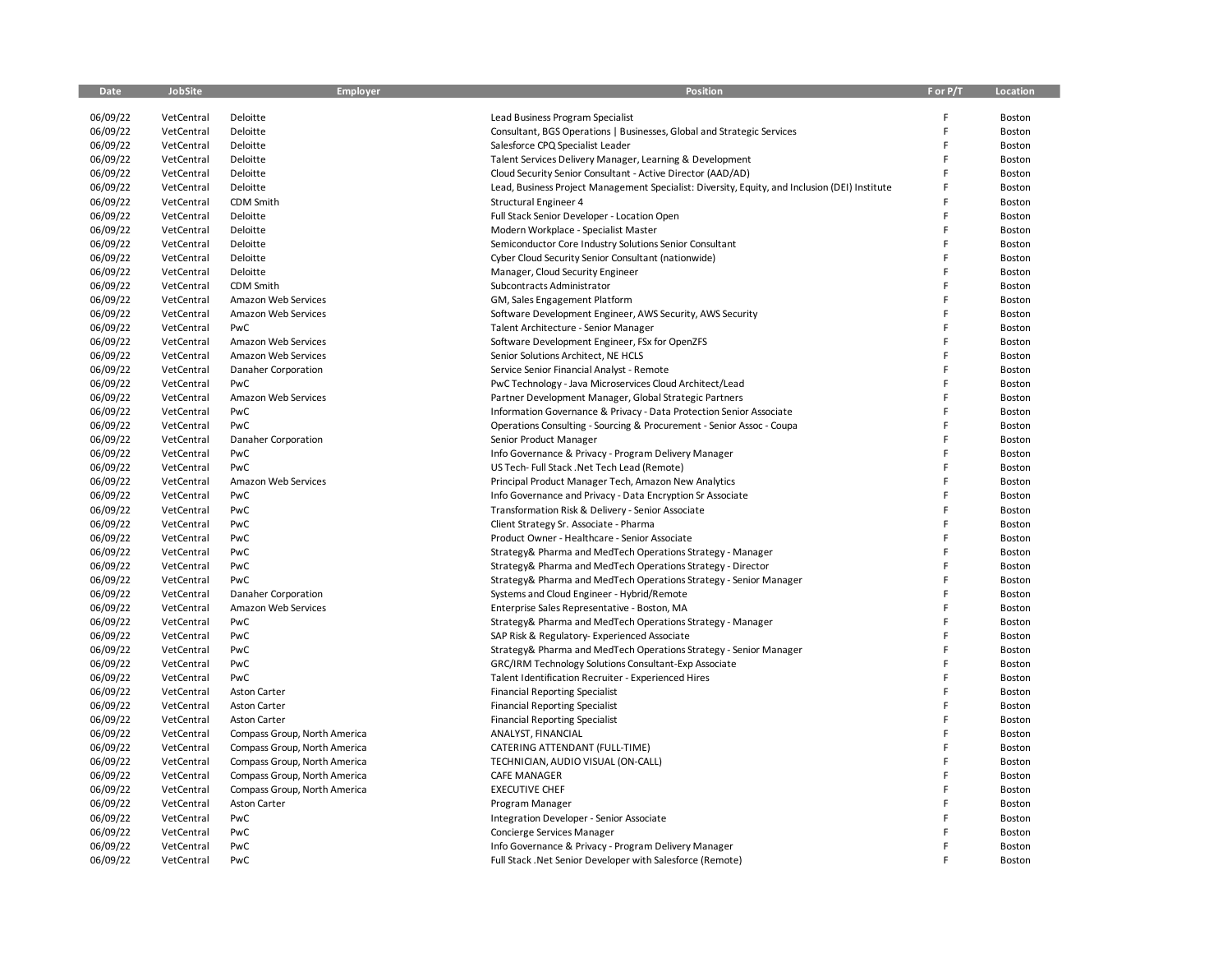| <b>Date</b>          | JobSite                  | Employer                               | Position                                                                       | F or P/T | Location         |
|----------------------|--------------------------|----------------------------------------|--------------------------------------------------------------------------------|----------|------------------|
|                      |                          |                                        |                                                                                | F        |                  |
| 06/09/22             | VetCentral               | PwC                                    | US Tech - Sr. Developer                                                        | E        | Boston           |
| 06/09/22<br>06/09/22 | VetCentral<br>VetCentral | PwC<br>PwC                             | SAP Risk & Regulatory Sr Associate<br>US CDO - Enterprise Data Analyst         | E        | Boston<br>Boston |
| 06/09/22             | VetCentral               | PwC                                    | US CDO - Enterprise Data Architect                                             |          | Boston           |
| 06/09/22             | VetCentral               | PwC                                    | Talent Architecture - Senior Manager                                           | F        | Boston           |
| 06/09/22             | VetCentral               | PwC                                    | Talent Architecture - Senior Manager                                           |          | Boston           |
| 06/09/22             | VetCentral               | PwC                                    | Risk Modeling Services Climate Change Scientist - Senior Manager               |          | Boston           |
| 06/09/22             | VetCentral               | PwC                                    | Director - Climate Risk Modeling/Climate Scientist                             |          | Boston           |
| 06/09/22             | VetCentral               | PwC                                    | Info Governance and Privacy - Data Encryption Sr Associate                     |          | Boston           |
| 06/09/22             | VetCentral               | PwC                                    | Info Governance & Privacy - Program Delivery Manager                           |          | Boston           |
| 06/09/22             | VetCentral               | PwC                                    | Clinical R&D Senior Manager                                                    | E        | Boston           |
| 06/09/22             | VetCentral               | PwC                                    | Info Governance and Privacy - Data Encryption Sr Associate                     |          | Boston           |
| 06/09/22             | VetCentral               | PwC                                    | Strategy& Pharma and MedTech Operations Strategy - Director                    |          | Boston           |
| 06/09/22             | VetCentral               | PwC                                    | Strategy& Pharma and MedTech Operations Strategy - Senior Manager              | F        | Boston           |
| 06/09/22             | VetCentral               | PwC                                    | Strategy& Pharma and MedTech Operations Strategy - Manager                     |          | Boston           |
| 06/09/22             | VetCentral               | PwC                                    | Strategy& Pharma and MedTech Operations Strategy - Director                    |          | Boston           |
| 06/09/22             | VetCentral               | <b>iCIMS</b>                           | Sales Development Representative, Customer                                     | E        | Boston           |
| 06/09/22             | VetCentral               | Conduent                               | Pharmaceutical Rebate Lead                                                     |          | Boston           |
| 06/09/22             | VetCentral               | EY                                     | Global FAAS Managed Services Strategy & Comms Leader                           |          | Boston           |
| 06/09/22             | VetCentral               | EY                                     | Managed Services Proposition Development Manager                               | E        | Boston           |
| 06/09/22             | VetCentral               | <b>Motion Recruitment Partners</b>     | <b>MSP Program Coordinator</b>                                                 |          | Boston           |
| 06/09/22             | VetCentral               | <b>Public Consulting Group</b>         | Site Reviewer - HCBS                                                           |          | Boston           |
| 06/09/22             | VetCentral               | Concentrix                             | Systems Coordinator                                                            | Е        | Boston           |
| 06/09/22             | VetCentral               | Concentrix                             | Analyst, WFM Reporting                                                         |          | Boston           |
| 06/09/22             | VetCentral               | Huron Consulting Group                 | Higher Education Consulting Associate, Student Life Cycle Solutions-Advancemen |          | Boston           |
| 06/09/22             | VetCentral               | Iron Mountain                          | SVP Global Industries                                                          |          | Boston           |
| 06/09/22             | VetCentral               | Zurich NA                              | Reinsurance Financial Analyst                                                  |          | Boston           |
| 06/09/22             | VetCentral               | Zurich NA                              | IT Messaging and Collaboration Specialist                                      |          | Boston           |
| 06/09/22             | VetCentral               | CBRE                                   | Real Estate AS Trans Leader                                                    |          | Boston           |
| 06/09/22             | VetCentral               | CBRE                                   | <b>Account Operations Manager</b>                                              |          | Boston           |
| 06/09/22             | VetCentral               | CBRE                                   | Sr. HR / People Business Partner - Remote                                      |          | Boston           |
| 06/09/22             | VetCentral               | CBRE                                   | <b>Transaction Management Director</b>                                         |          | Boston           |
| 06/09/22             | VetCentral               | Pearson                                | Specialist General Attorney                                                    |          | Boston           |
| 06/09/22             | VetCentral               | Pearson                                | Paralegal                                                                      |          | Boston           |
| 06/09/22             | VetCentral               | Pearson                                | Operations Assistant, Temporary                                                | Е        | Boston           |
| 06/09/22             | VetCentral               | Iron Mountain                          | Senior Recruiter, Commercial Sales                                             |          | Boston           |
| 06/09/22             | VetCentral               | Iron Mountain                          | Senior Recruiter, Commercial Sales                                             |          | Boston           |
| 06/09/22             | VetCentral               | Iron Mountain                          | <b>Executive Search Consultant</b>                                             |          | Boston           |
| 06/09/22             | VetCentral               | Iron Mountain                          | Program Coordinator (Supervisor Development Program)                           |          | Boston           |
| 06/09/22             | VetCentral               | Iron Mountain                          | <b>Solutions Architect</b>                                                     |          | Boston           |
| 06/09/22             | VetCentral               | Zurich NA                              | <b>Head of Digital Marketing</b>                                               |          | Boston           |
| 06/09/22             | VetCentral               | Robert Half                            | <b>Marketing Associate</b>                                                     |          | Boston           |
| 06/09/22             | VetCentral               | Dell                                   | Global Commodity Manager - Google, VMware                                      |          | Boston           |
| 06/09/22             | VetCentral               | Robert Half                            | Compliance Manager, Program Governance                                         |          | Boston           |
| 06/09/22             | VetCentral               | Robert Half                            | Accounts Payable Clerk                                                         |          | Boston           |
| 06/09/22             | VetCentral               | <b>Allied Universal</b>                | Security Officer Financial Corp                                                |          | Boston           |
| 06/09/22<br>06/09/22 | VetCentral<br>VetCentral | Robert Half<br><b>Allied Universal</b> | Staff Accountant<br>Security Officer FT                                        |          | Boston<br>Boston |
| 06/09/22             | VetCentral               | Siemens                                | Buyer - Russelectric, A Siemens Business - Hingham MA                          |          | Boston           |
| 06/09/22             | VetCentral               | <b>Allied Universal</b>                | Security Guard School                                                          |          | Boston           |
| 06/09/22             | VetCentral               | Siemens                                | Senior Consultant - Digital Grid                                               |          | Boston           |
| 06/09/22             | VetCentral               | Robert Half                            | Senior Financial Analyst - Management Consulting Firm!                         |          | Boston           |
| 06/09/22             | VetCentral               | Robert Half                            | Payroll Supervisor                                                             |          | Boston           |
| 06/09/22             | VetCentral               | Robert Half                            | Software Engineer                                                              |          | Boston           |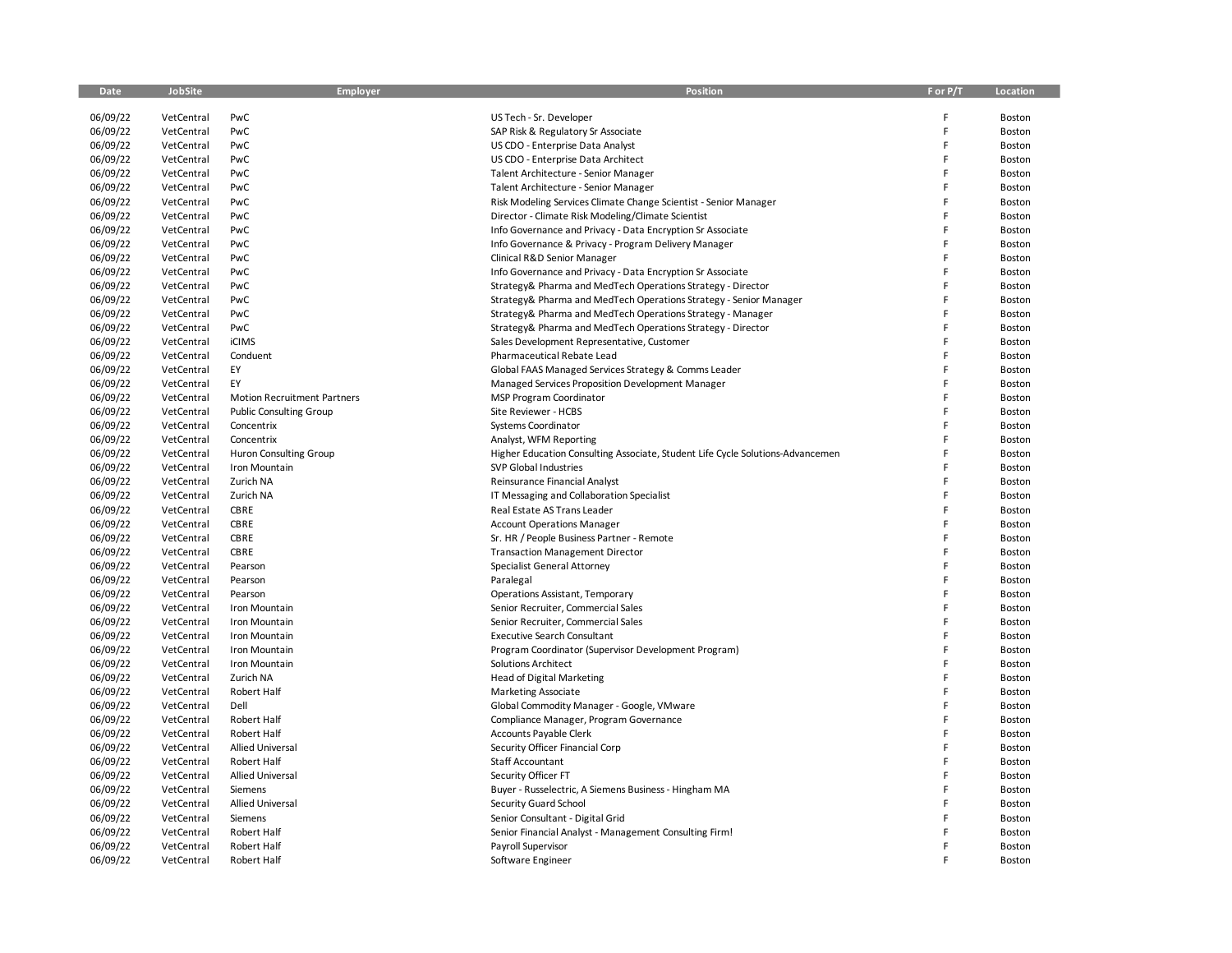| Date                 | JobSite                  | Employer                    | Position                                                                                         | F or P/T | Location         |
|----------------------|--------------------------|-----------------------------|--------------------------------------------------------------------------------------------------|----------|------------------|
|                      |                          | ICF                         |                                                                                                  | Ë        |                  |
| 06/09/22             | VetCentral               | ICF                         | Senior Mitigation and Resilience Analyst - Remote                                                | F        | Boston           |
| 06/09/22<br>06/09/22 | VetCentral<br>VetCentral | ICF                         | Financial Specialist - Tribal Victim Services (REMOTE ROLE)                                      | F        | Boston<br>Boston |
| 06/09/22             | VetCentral               | ICF                         | <b>Business Analyst (Remote)</b><br>Microsoft Dynamics Developer                                 |          | Boston           |
| 06/09/22             | VetCentral               | <b>Edwards Lifesciences</b> | Senior Clinical Implant Specialist - Forecasted Opportunity                                      | F        | Boston           |
| 06/09/22             | VetCentral               | ICF                         | RPA Developer (Remote, UiPath)                                                                   |          | Boston           |
| 06/09/22             | VetCentral               | ICF                         | Project Manager - Remote                                                                         |          | Boston           |
| 06/09/22             | VetCentral               | ICF                         | Database Administrator/Migration Lead - Remote                                                   | E        | Boston           |
| 06/09/22             | VetCentral               | Robert Half                 | Software Engineer                                                                                |          | Boston           |
| 06/09/22             | VetCentral               | Robert Half                 | Help Desk Analyst II                                                                             |          | Boston           |
| 06/09/22             | VetCentral               | ICF                         | <b>GIS Data Analyst</b>                                                                          | F        | Boston           |
| 06/09/22             | VetCentral               | ICF                         | Communications Specialist-Child Welfare, Remote                                                  |          | Boston           |
| 06/09/22             | VetCentral               | ICF                         | <b>Cybersecurity Support Specialist</b>                                                          |          | Boston           |
| 06/09/22             | VetCentral               | Robert Half                 | Software Engineer                                                                                | F        | Boston           |
| 06/09/22             | VetCentral               | ICF                         | Appian Developer - Remote                                                                        |          | Boston           |
| 06/09/22             | VetCentral               | ICF                         | Lead Appian Developer - Remote                                                                   |          | Boston           |
| 06/09/22             | VetCentral               | Robert Half                 | Desktop Support Analyst                                                                          | E        | Boston           |
| 06/09/22             | VetCentral               | Kiewit Corporation          | Distribution Manager - Electrical Supplies                                                       |          | Boston           |
| 06/09/22             | VetCentral               | Starbucks Coffee Company    | barista - Store# 28796, EAST BROADWAY, SOUTH BOSTON                                              |          | Boston           |
| 06/09/22             | VetCentral               | <b>Ryder System</b>         | Continuous Improvement Lead/Industrial Engineer -Remote/Travel                                   | E        | Boston           |
| 06/09/22             | VetCentral               | <b>Ryder System</b>         | Azure Cloud Security Engineer - Remote                                                           |          | Boston           |
| 06/09/22             | VetCentral               | EY                          | Forensic and Integrity Services - Investigations and Compliance Manager - Multiple Cities        |          | Boston           |
| 06/09/22             | VetCentral               | EY                          | Forensic and Integrity Services - Government Contract Services Staff - Multiple Cities           |          | Boston           |
| 06/09/22             | VetCentral               | EY                          | BI Consultant 2 - Multiple Positions                                                             |          | Boston           |
| 06/09/22             | VetCentral               | EY                          | Tax Services Senior Analyst - FSO - FTTS - International Tax Services                            |          | Boston           |
| 06/09/22             | VetCentral               | EY                          | Tax Services Associate Analyst - FSO - Fiduciary Trust Tax Services - International Tax Services |          | Boston           |
| 06/09/22             | VetCentral               | EY                          | Forensic and Integrity Services - Investigations and Compliance Senior - Multiple Cities         |          | Boston           |
| 06/09/22             | VetCentral               | EY                          | Business Consulting - Business Transformation - FSO - Digital Asset - Capital Markets - Senior   |          | Boston           |
| 06/09/22             | VetCentral               | EY                          | Forensic and Integrity Services - Transactions - Sales and Purchase Agreements (SPA) Manager     | F        | Boston           |
| 06/09/22             | VetCentral               | EY                          | Business Consulting - Business Transformation - FSO - Digital Asset - Capital Markets - Manager  |          | Boston           |
| 06/09/22             | VetCentral               | EY                          | Forensic and Integrity Services - Government Contract Services Senior - Multiple Cities          |          | Boston           |
| 06/09/22             | VetCentral               | EY                          | Forensic and Integrity Services - Transactions - Sales and Purchase Agreements (SPA) Senior      |          | Boston           |
| 06/09/22             | VetCentral               | EY                          | Payroll Systems Administration Associate -EST or CST cities                                      |          | Boston           |
| 06/09/22             | VetCentral               | EY                          | Forensic and Integrity Services - Investigations and Compliance Staff - Multiple Cities          |          | Boston           |
| 06/09/22             | VetCentral               | EY                          | Microsoft Alliance Campaign Leader, Associate Director                                           |          | Boston           |
| 06/09/22             | VetCentral               | EY                          | Tax Services Manager - Financial Services Organizations - Private Client Services - EDGE         |          | Boston           |
| 06/09/22             | VetCentral               | Chenega Corporation         | <b>Financial Analyst</b>                                                                         |          | Boston           |
| 06/09/22             | VetCentral               | Deloitte                    | <b>Business Solution Advisor</b>                                                                 |          | Boston           |
| 06/09/22             | VetCentral               | Deloitte                    | Demand Generation Data Analytics & Insights Manager                                              |          | Boston           |
| 06/09/22             | VetCentral               | Deloitte                    | Catalyst Strategy & Operations Consultant NBI_US                                                 |          | Boston           |
| 06/09/22             | VetCentral               | Deloitte                    | SAP PP Manager                                                                                   |          | Boston           |
| 06/09/22             | VetCentral               | Deloitte                    | Real Estate Location Strategy Consultant                                                         |          | Boston           |
| 06/09/22             | VetCentral               | Deloitte                    | Discovery Intern (Sophomore) Risk & Financial Advisory - Summer 2023                             |          | Boston           |
| 06/09/22             | VetCentral               | Deloitte                    | SAP S/4 HANA Process Controls Senior Consultant                                                  |          | Boston           |
| 06/09/22             | VetCentral               | Deloitte                    | <b>Accounts Receivable Analyst</b>                                                               |          | Boston           |
| 06/09/22             | VetCentral               | Deloitte                    | <b>HRST Digital Enablement Manager</b>                                                           |          | Boston           |
| 06/09/22             | VetCentral               | Encore                      | Event Technical Supervisor Audio Visual - The Langham, Boston                                    |          | Boston           |
| 06/09/22             | VetCentral               | Encore                      | Event Technical Lead Audio Visual - Boston Harbor Hotel                                          |          | Boston           |
| 06/09/22             | VetCentral               | <b>General Electric</b>     | Sr. Global Indirect Sourcing Initiatives Leader                                                  |          | Boston           |
| 06/09/22             | VetCentral               | <b>CTG</b>                  | Software QA                                                                                      |          | Boston           |
| 06/09/22             | VetCentral               | <b>General Electric</b>     | Services Project Manager                                                                         |          | Boston           |
| 06/09/22             | VetCentral               | <b>CTG</b>                  | Epic Security & Access Management Analyst                                                        | F        | Boston           |
| 06/09/22             | VetCentral               | <b>CTG</b>                  | Epic Hospital Billing Analyst                                                                    |          | Boston           |
| 06/09/22             | VetCentral               | <b>PNC</b>                  | Mortgage Area Sales Manager-Boston, MA                                                           |          | Boston           |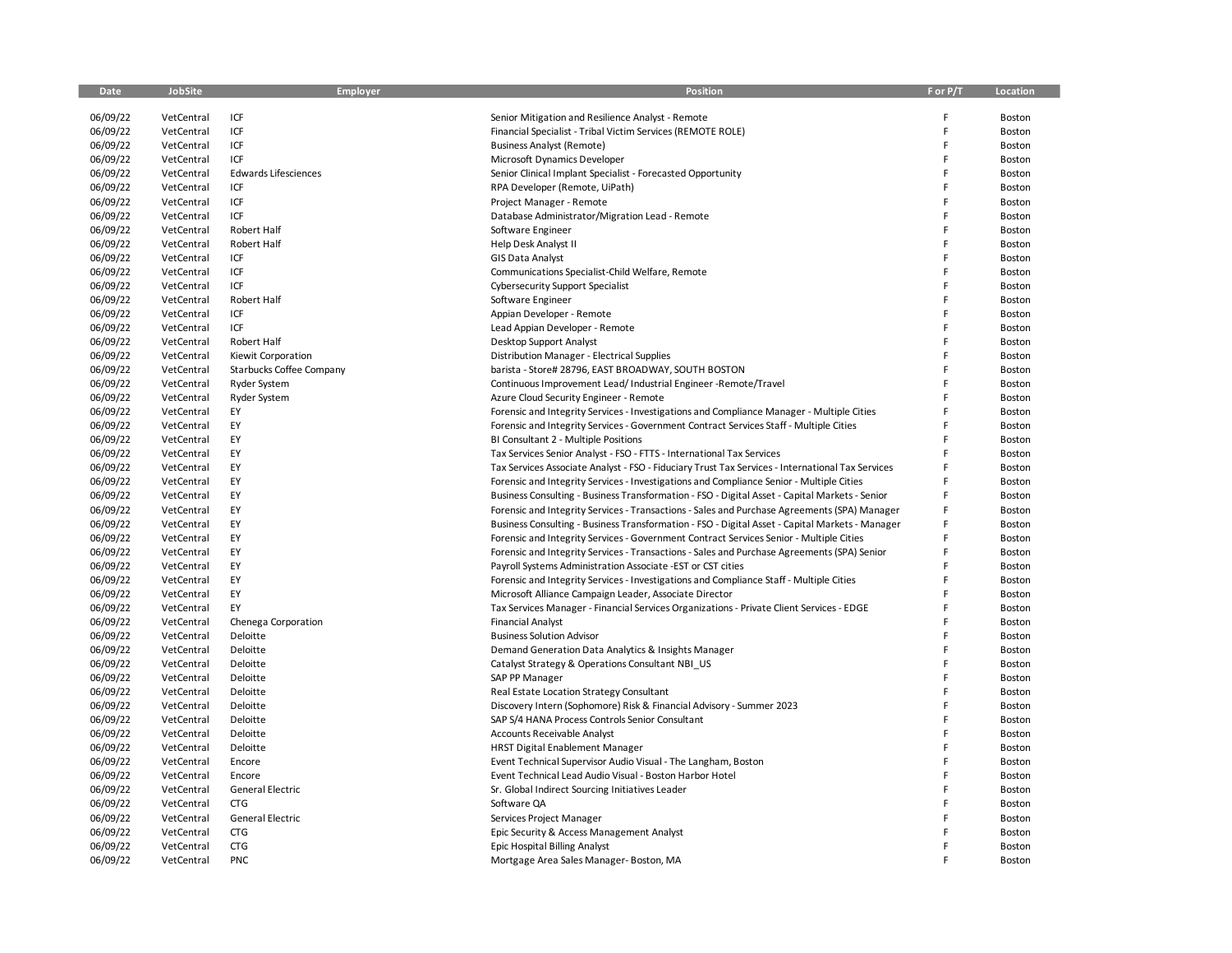| Date     | <b>JobSite</b> | Employer                     | <b>Position</b>                                                                       | F or P/T | Location |
|----------|----------------|------------------------------|---------------------------------------------------------------------------------------|----------|----------|
|          |                |                              |                                                                                       |          |          |
| 06/09/22 | VetCentral     | <b>FREEMAN</b>               | <b>Client Solutions Manager</b>                                                       | F        | Boston   |
| 06/09/22 | VetCentral     | VMware                       | Staff Architect - Customer Experience & Success (CXS) Portfolio - Cyber/Security Focu | F        | Boston   |
| 06/09/22 | VetCentral     | Hilton                       | Part Time Driver (AM Schedule) - DoubleTree Suites by Hilton Boston-Cambridge         | F        | Boston   |
| 06/09/22 | VetCentral     | VMware                       | <b>Finance Analyst</b>                                                                | F        | Boston   |
| 06/09/22 | VetCentral     | Cardinal Health              | Senior Analyst, Transportation                                                        | F        | Boston   |
| 06/09/22 | VetCentral     | Cardinal Health              | Inside Sales Representative - Pharmaceuticals (Remote)                                | F        | Boston   |
| 06/09/22 | VetCentral     | Celestica                    | Analyst, Material Costing and Awards                                                  | F        | Boston   |
| 06/09/22 | VetCentral     | Zoom                         | Sr. IT Delivery Manager (CPQ)                                                         | F        | Boston   |
| 06/09/22 | VetCentral     | Verint Systems, Inc.         | Senior Director of Product Marketing and Go-to-Market, Conversational Al              | Ë        | Boston   |
| 06/09/22 | VetCentral     | Procter & Gamble             | <b>Purchasing Team Member</b>                                                         | F        | Boston   |
| 06/09/22 | VetCentral     | Zoom                         | Marketing Ops Systems Manager                                                         | F        | Boston   |
| 06/09/22 | VetCentral     | <b>IQVIA</b>                 | Pediatric Endocrinology Sales Specialist - Boston, MA - 2878911                       | F        | Boston   |
| 06/09/22 | VetCentral     | TEKsystems                   | <b>Technical Support Specialist</b>                                                   | F        | Boston   |
| 06/09/22 | VetCentral     | Compass Group, North America | Resource Dietitian - Travel Required - Northeast                                      | F        | Boston   |
| 06/09/22 | VetCentral     | <b>KPMG</b>                  | Senior Associate, Cyber Security - Privacy                                            | F        | Boston   |
| 06/09/22 | VetCentral     | Compass Group, North America | Director of Banquets, Boston Convention and Exhibition Center                         | F        | Boston   |
| 06/09/22 | VetCentral     | <b>KPMG</b>                  | Director, Life Sciences, Digital & Data Solutions - Regulatory & Quality              | F        | Boston   |
| 06/09/22 | VetCentral     | SitusAMC                     | Assistant Vice President, Client Services, Collateral                                 | F        | Boston   |
| 06/09/22 | VetCentral     | <b>KPMG</b>                  | Associate Director, Lead Partner Elevation and Partner Enablement                     | F        | Boston   |
| 06/09/22 | VetCentral     | <b>KPMG</b>                  | Audit Manager                                                                         | F        | Boston   |
| 06/09/22 | VetCentral     | <b>KPMG</b>                  | Associate, Independence                                                               | F        | Boston   |
| 06/09/22 | VetCentral     | <b>KPMG</b>                  | Senior Associate, Data Capabilities                                                   | F        | Boston   |
| 06/09/22 | VetCentral     | <b>KPMG</b>                  | Director, SAP Group Reporting & SAC                                                   | F        | Boston   |
| 06/09/22 | VetCentral     | <b>KPMG</b>                  | Manager, SAP SAC/S4 Group Reporting                                                   | F        | Boston   |
| 06/09/22 | VetCentral     | <b>KPMG</b>                  | Director, Financial Services Solutions                                                | F        | Boston   |
| 06/09/22 | VetCentral     | <b>KPMG</b>                  | Director, Financial Services Capital Markets Digital Transformation                   | F        | Boston   |
| 06/09/22 | VetCentral     | <b>WTW</b>                   | Client Manager                                                                        | Ë        | Boston   |
| 06/09/22 | VetCentral     | <b>WTW</b>                   | Lead Associate Client Service Manager                                                 | F        | Boston   |
| 06/09/22 | VetCentral     | Centene Corporation          | Finance Lead, Strategic Initiatives-Remote                                            | F        | Boston   |
| 06/09/22 | VetCentral     | Centene Corporation          | Senior Product Manager (Software)                                                     | F        | Boston   |
| 06/09/22 | VetCentral     | Centene Corporation          | Senior ETL Engineer - remote                                                          | F        | Boston   |
| 06/09/22 | VetCentral     | Centene Corporation          | Director, Finance-Remote                                                              | F        | Boston   |
| 06/09/22 | VetCentral     | Marriott                     | <b>Building Engineer II</b>                                                           | F        | Boston   |
| 06/09/22 | VetCentral     | Marriott                     | <b>Reservations Clerk</b>                                                             | F        | Boston   |
| 06/09/22 | VetCentral     | Marriott                     | <b>Building Engineer II</b>                                                           | F        | Boston   |
| 06/09/22 | VetCentral     | Marriott                     | <b>Expeditor In Room Dining</b>                                                       | Ë        | Boston   |
| 06/09/22 | VetCentral     | Marriott                     | Director of Loss Prevention                                                           | F        | Boston   |
| 06/09/22 | VetCentral     | Oracle                       | Managing Principal Consultant - Shared Resource Team - NetSuite Services              | F        | Boston   |
| 06/09/22 | VetCentral     | Oracle                       | Sales Representative OD Prime IV                                                      | F        | Boston   |
| 06/09/22 | VetCentral     | Oracle                       | Practice Manager - Shared Resource Team - NetSuite Services                           | F        | Boston   |
| 06/09/22 | VetCentral     | Oracle                       | Account Executive Cloud, Commercial                                                   | F        | Boston   |
| 06/09/22 | VetCentral     | Oracle                       | NetSuite Account Executive                                                            | F        | Boston   |
| 06/09/22 | VetCentral     | Wells Fargo                  | Control Management Senior Manager-Global Treasury Management/RCSA                     | F        | Boston   |
| 06/09/22 | VetCentral     | Intermountain Healthcare     | Data Analyst-Technical-Senior                                                         | F        | Boston   |
| 06/09/22 | VetCentral     | Intermountain Healthcare     | Care Manager -SelectHealth                                                            | F        | Boston   |
| 06/09/22 | VetCentral     | Intermountain Healthcare     | Analytics Senior Product Manager                                                      | F        | Boston   |
| 06/09/22 | VetCentral     | Intermountain Healthcare     | Care Manager I-SelectHealth                                                           | F        | Boston   |
|          |                |                              |                                                                                       | F        |          |
| 06/09/22 | VetCentral     | The Walt Disney Company      | <b>Automation Engineer</b>                                                            | F        | Boston   |
| 06/09/22 | VetCentral     | Oracle                       | NetSuite Account Manager                                                              | F        | Boston   |
| 06/09/22 | VetCentral     | Oracle                       | Site Reliability Developer 3                                                          | F        | Boston   |
| 06/09/22 | VetCentral     | Oracle                       | IT Senior Consultant, OAL                                                             | F        | Boston   |
| 06/09/22 | VetCentral     | Oracle                       | Product Manager/Strategy 4-ProdDev                                                    | F        | Boston   |
| 06/09/22 | VetCentral     | <b>Regions Bank</b>          | Ascentium Vendor Origination Consultant                                               | F        | Boston   |
| 06/09/22 | VetCentral     | CBRE                         | Sr Contract Administrator - (Remote)                                                  |          | Boston   |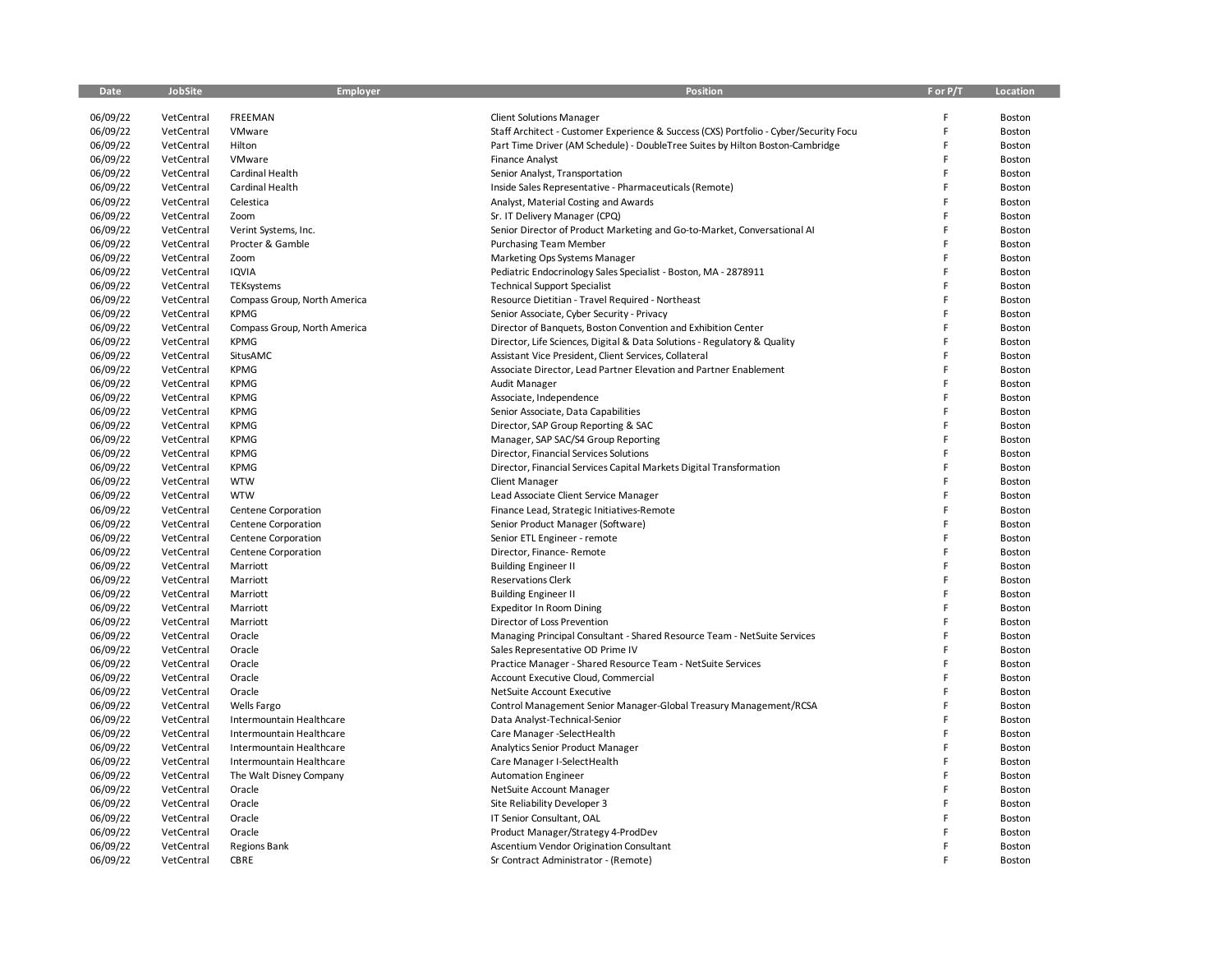| Date     | <b>JobSite</b> | <b>Employer</b>                       | Position                                                       | F or P/T | Location |
|----------|----------------|---------------------------------------|----------------------------------------------------------------|----------|----------|
|          |                |                                       |                                                                |          |          |
| 06/09/22 | VetCentral     | CBRE                                  | Lease Admininistration Manager                                 | F        | Boston   |
| 06/09/22 | VetCentral     | CBRE                                  | <b>Transaction Manager</b>                                     | F        | Boston   |
| 06/09/22 | VetCentral     | CBRE                                  | <b>Transaction Manager</b>                                     | F        | Boston   |
| 06/09/22 | VetCentral     | CBRE                                  | <b>Transaction Manager</b>                                     | F        | Boston   |
| 06/09/22 | VetCentral     | Sevita                                | Mental Health Counselor - Licensed                             | F        | Boston   |
| 06/09/22 | VetCentral     | Sevita                                | Community Based Direct Support                                 | F        | Boston   |
| 06/09/22 | VetCentral     | Sevita                                | Mergers and Acquisitions Analyst (Remote)                      | F        | Boston   |
| 06/09/22 | VetCentral     | Sevita                                | RN Case Manager - Adult Foster Care                            | F        | Boston   |
| 06/09/22 | VetCentral     | <b>Evolent Health</b>                 | Associate Data Analyst, Integrated Quality                     | F        | Boston   |
| 06/09/22 | VetCentral     | Sevita                                | Clinical Social Worker                                         | F        | Boston   |
| 06/09/22 | VetCentral     | Sevita                                | Clinical Social Worker - Licensed                              | F        | Boston   |
| 06/09/22 | VetCentral     | <b>Evolent Health</b>                 | Manager, Customer Service Domain & Implementation              | F        | Boston   |
| 06/09/22 | VetCentral     | Sevita                                | Mental Health Counselor                                        | F        | Boston   |
| 06/09/22 | VetCentral     | <b>Evolent Health</b>                 | VP, Implementation                                             | F        | Boston   |
| 06/09/22 | VetCentral     | Pacific Northwest National Laboratory | HVAC Test & Evaluation Research Engineer                       | F        | Boston   |
| 06/09/22 | VetCentral     | <b>Evolent Health</b>                 | Sr Software Engineer                                           | F        | Boston   |
| 06/09/22 | VetCentral     | Pacific Northwest National Laboratory | Senior Associate Building Energy & Sustainability Engineer     | F        | Boston   |
| 06/09/22 | VetCentral     | Pacific Northwest National Laboratory | Senior HVAC Test & Evaluation Research Engineer                | F        | Boston   |
| 06/09/22 | VetCentral     | Danaher Corporation                   | Senior Mechanical Engineer - Relocation Assistance Available   | F        | Boston   |
| 06/09/22 | VetCentral     | <b>General Motors</b>                 | Counsel, BrightDrop                                            | F        | Boston   |
| 06/09/22 | VetCentral     | <b>General Motors</b>                 | Software Engineer Linux / Android - SDV                        | F        | Boston   |
| 06/09/22 | VetCentral     | Black & Veatch                        | <b>Distribution Engineer</b>                                   | F        | Boston   |
| 06/09/22 | VetCentral     | Black & Veatch                        | Engineering Technician 6 - Substation Design                   | F        | Boston   |
| 06/09/22 | VetCentral     | Black & Veatch                        | Mechanical Engineer 4 - Rotating Engineer                      | F        | Boston   |
| 06/09/22 | VetCentral     | JPMorgan Chase                        | JPMorgan Advisors - Supervisory Manager - Boston, MA           | F        | Boston   |
| 06/09/22 | VetCentral     | JPMorgan Chase                        | Business Banking-Business Development Manager GNP              | F        | Boston   |
| 06/09/22 | VetCentral     | Thermo Fisher Scientific              | Director, Product Management, Pharma Services Group            | F        | Boston   |
| 06/09/22 | VetCentral     | Thermo Fisher Scientific              | Field Sales Representative- Eastern Massachusetts              | F        | Boston   |
| 06/09/22 | VetCentral     | Thermo Fisher Scientific              | Sr. Sales Representative- Eastern Massachusetts                | F        | Boston   |
| 06/09/22 | VetCentral     | JPMorgan Chase                        | Analyst - Fund Accounting                                      | F        | Boston   |
| 06/09/22 | VetCentral     | Deloitte                              | Blockchain & Digital Assets Senior                             | F        | Boston   |
| 06/09/22 | VetCentral     | Deloitte                              | Audit & Assurance Manager                                      | F        | Boston   |
| 06/09/22 | VetCentral     | Deloitte                              | Tax - Product Support Analyst - Consultant - TTO               | F        | Boston   |
| 06/09/22 | VetCentral     | Deloitte                              | Direct Materials Sourcing Manager                              | F        | Boston   |
| 06/09/22 | VetCentral     | Deloitte                              | Workday Compensation Certified Senior Consultant               | F        | Boston   |
| 06/09/22 | VetCentral     | Deloitte                              | Cyber Integrated Risk Management Archer/Service Now Consultant | F        | Boston   |
| 06/09/22 | VetCentral     | Deloitte                              | Workday HR Testing Manager                                     | F        | Boston   |
| 06/09/22 | VetCentral     | Deloitte                              | QA Engineering Lead (Product)                                  | F        | Boston   |
| 06/09/22 | VetCentral     | Deloitte                              | TMT/TM&E-Broadcast/Media Cloud Strategy Specialist Leader      | F        | Boston   |
| 06/09/22 | VetCentral     | Deloitte                              | Product Engineering Lead                                       | F        | Boston   |
| 06/09/22 | VetCentral     | JPMorgan Chase                        | Vice President - ETF Operations                                | F        | Boston   |
| 06/09/22 | VetCentral     | Deloitte                              | Senior Government Public Sector Accounts Receivable Analyst    | F        | Boston   |
| 06/09/22 | VetCentral     | Randstad US                           | Sr. Director, MSP Operational Excellence                       | F        | Boston   |
| 06/09/22 | VetCentral     | Randstad US                           | <b>Technical Recruiter</b>                                     | F        | Boston   |
| 06/09/22 | VetCentral     | Randstad US                           | <b>MSP Operational Excellence Manager</b>                      | F        | Boston   |
| 06/09/22 | VetCentral     | Randstad US                           | <b>Employment Specialist</b>                                   | F        | Boston   |
| 06/09/22 | VetCentral     | Cornerstone onDemand                  | Senior Product Manager (United States)                         | F        | Boston   |
| 06/09/22 | VetCentral     | Cornerstone onDemand                  | Product Marketing Manager (United States)                      | F        | Boston   |
| 06/09/22 | VetCentral     | Cengage Group                         | LMS Specialist Technical Reviewer                              | F        | Boston   |
| 06/09/22 | VetCentral     | Cengage Group                         | Temporary Multimedia Designer - Remote - US                    | F        | Boston   |
| 06/09/22 | VetCentral     | System One                            | Clinical Trial Protocol Coordinator                            | F        | Boston   |
| 06/09/22 | VetCentral     | Merck                                 | Senior Infrastructure Engineer, LAN Connectivity SME           | F        | Boston   |
| 06/09/22 | VetCentral     | Oracle                                | Applications Sales Representative                              | F        | Boston   |
| 06/09/22 |                |                                       |                                                                | F        |          |
|          | VetCentral     | Oracle                                | <b>Account Manager- NetSuite</b>                               |          | Boston   |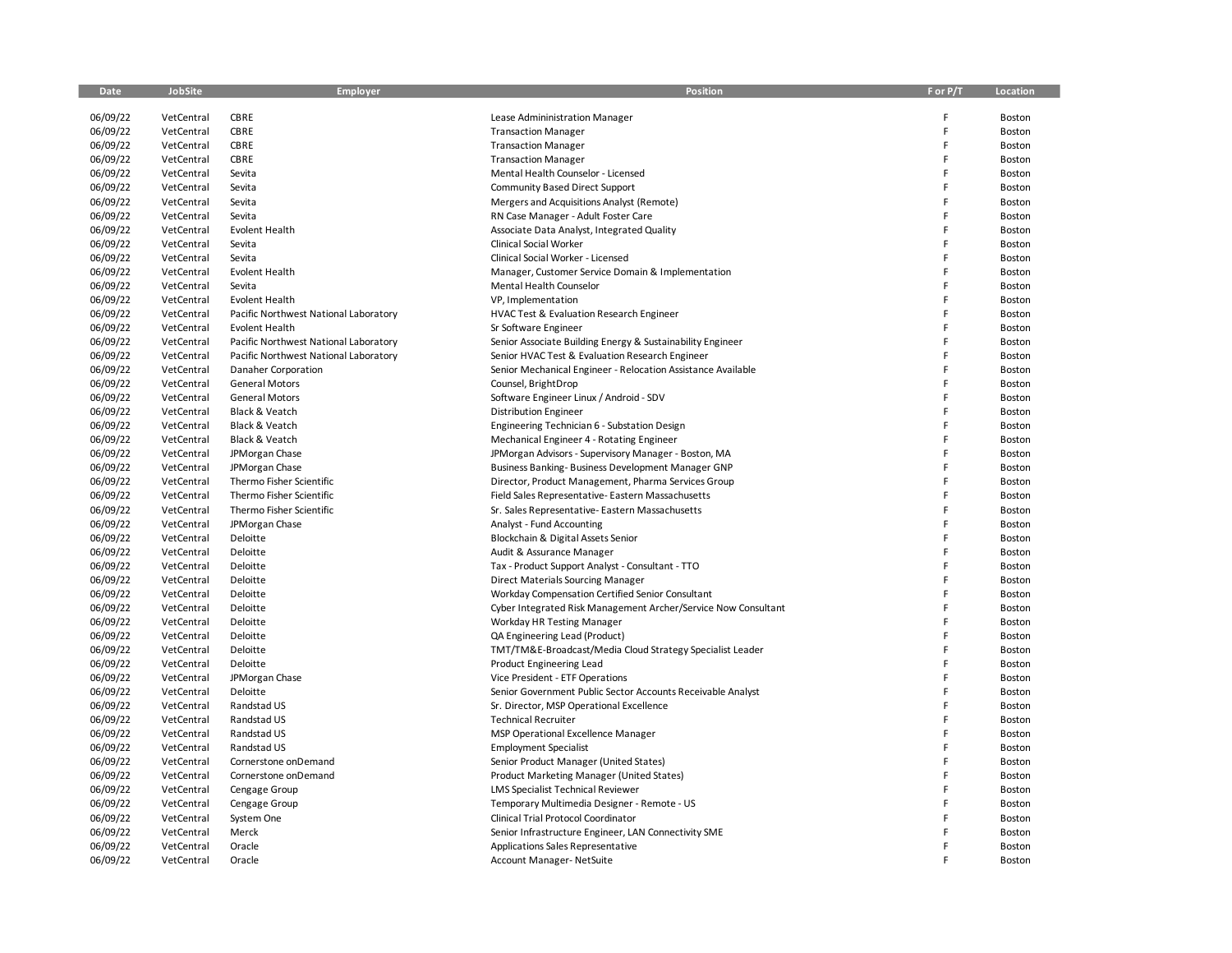| Date     | JobSite    | Employer                     | Position                                                           | F or P/T | Location |
|----------|------------|------------------------------|--------------------------------------------------------------------|----------|----------|
|          |            |                              |                                                                    |          |          |
| 06/09/22 | VetCentral | Oracle                       | Regional Sales Vice President, Machine Learning                    | F        | Boston   |
| 06/09/22 | VetCentral | Kimpton Hotels & Restaurants | Accounting Manager - Kimpton Nine Zero Hotel                       | F        | Boston   |
| 06/09/22 | VetCentral | Oracle                       | Developer Evangelist                                               | F        | Boston   |
| 06/09/22 | VetCentral | Oracle                       | Software Development Manager - US/REMOTE                           | F        | Boston   |
| 06/09/22 | VetCentral | Oracle                       | Software Developer 4                                               | F        | Boston   |
| 06/09/22 | VetCentral | Kimpton Hotels & Restaurants | Director of Finance - Kimpton Nine Zero Hotel                      | F        | Boston   |
| 06/09/22 | VetCentral | Oracle                       | ERP Regional Sales Manager - Construction and Engineering Vertical | F        | Boston   |
| 06/09/22 | VetCentral | Lincoln Financial Group      | New Business Associate Coding Team                                 | F        | Boston   |
| 06/09/22 | VetCentral | <b>Aston Carter</b>          | <b>Crisis Intervention Specialist</b>                              | F        | Boston   |
| 06/09/22 | VetCentral | <b>Aston Carter</b>          | Senior Compensation Analyst                                        | F        | Boston   |
| 06/09/22 | VetCentral | <b>Aston Carter</b>          | <b>AVP Financial Reporting Specialist</b>                          | F        | Boston   |
| 06/09/22 | VetCentral | Aston Carter                 | Senior Accounts Payable Specialist                                 | F        | Boston   |
| 06/09/22 | VetCentral | <b>Aston Carter</b>          | <b>Accounts Payable Specialist</b>                                 | F        | Boston   |
| 06/09/22 | VetCentral | <b>CVS Health</b>            | Digital Product Owner                                              | F        | Boston   |
| 06/09/22 | VetCentral | <b>CVS Health</b>            | Digital Product Owner                                              | F        | Boston   |
| 06/09/22 | VetCentral | Autodesk                     | Principal Software Engineer, Developer Enablement (US/Remote)      | F        | Boston   |
| 06/09/22 | VetCentral | <b>CVS Health</b>            | Senior Content Strategist / UX Writer                              | F        | Boston   |
| 06/09/22 | VetCentral | <b>CVS Health</b>            | Senior Content Strategist                                          | F        | Boston   |
| 06/09/22 | VetCentral | <b>CVS Health</b>            | Senior Content Strategist                                          | F        | Boston   |
| 06/09/22 | VetCentral | <b>American Express</b>      | Director - Business Development                                    | F        | Boston   |
| 06/09/22 | VetCentral | <b>American Express</b>      | Analyst-Marketing                                                  | F        | Boston   |
| 06/09/22 | VetCentral | Randstad US                  | STAR Academy Training Program                                      | F        | Boston   |
| 06/09/22 | VetCentral | Randstad US                  | Recruiter                                                          | F        | Boston   |
| 06/09/22 | VetCentral | Paycom Online                | Senior Recruiter - Boston                                          | F        | Boston   |
| 06/09/22 | VetCentral | Randstad US                  | Sr. Director, MSP Operational Excellence                           | F        | Boston   |
| 06/09/22 | VetCentral | Randstad US                  | <b>MSP Operational Excellence Manager</b>                          | F        | Boston   |
| 06/09/22 | VetCentral | GAF                          | Maintenance Services Manager                                       | F        | Boston   |
| 06/09/22 | VetCentral | GAF                          | Senior Compensation Analyst                                        | F        | Boston   |
| 06/09/22 | VetCentral | Citizens                     | Card Payment Consultant                                            | F        | Boston   |
| 06/09/22 | VetCentral | Citizens                     | Senior CML Loan Closer                                             | F        | Boston   |
| 06/09/22 | VetCentral | Red Hat                      | Associate Manager, Software Engineering                            | F        | Boston   |
| 06/09/22 | VetCentral | Change Healthcare            | Consultant - Sales Associate                                       | F        | Boston   |
| 06/09/22 | VetCentral | Change Healthcare            | TECHNICAL IMPLEM ENGINEER 3                                        | F        | Boston   |
| 06/09/22 | VetCentral | Change Healthcare            | Executive Director, Revenue Cycle Operations                       | F        | Boston   |
| 06/09/22 | VetCentral | Change Healthcare            | <b>Product Manager</b>                                             | F        | Boston   |
| 06/09/22 | VetCentral | Change Healthcare            | Product Owner                                                      | F        | Boston   |
| 06/09/22 | VetCentral | Change Healthcare            | Senior Software Engineer                                           | F        | Boston   |
| 06/09/22 | VetCentral | Change Healthcare            | VP, Product Management                                             | F        | Boston   |
| 06/09/22 | VetCentral | Change Healthcare            | Software/DevOps Engineer (Terraform, Python, Ansible & Gitlab)     | F        | Boston   |
| 06/09/22 | VetCentral | Change Healthcare            | <b>Business Systems Analyst</b>                                    | F        | Boston   |
| 06/09/22 | VetCentral | Change Healthcare            | <b>Business Systems Analyst</b>                                    | F        | Boston   |
| 06/09/22 | VetCentral | Change Healthcare            | <b>Financial Analyst</b>                                           | F        | Boston   |
| 06/09/22 | VetCentral | Change Healthcare            | Senior Software Engineer (Cloud, Full Stack)                       | F        | Boston   |
| 06/09/22 | VetCentral | Change Healthcare            | Principal Software Engineer, Lead                                  | F        | Boston   |
| 06/09/22 | VetCentral | Change Healthcare            | Account Receivable Specialist                                      | F        | Boston   |
| 06/09/22 | VetCentral | Change Healthcare            | Director, Client Management - Physician Revenue Cycle Services     | F        | Boston   |
| 06/09/22 | VetCentral | Xylem                        | Senior Software Engineer (Remote)                                  | F        | Boston   |
| 06/09/22 | VetCentral | Change Healthcare            | <b>Clinical Pharmacist</b>                                         | F        | Boston   |
| 06/09/22 | VetCentral | C&A Industries, LLC          | MAMMOGRAPHER / MAMMOGRAPHY TECHNOLOGIST                            | F        | Boston   |
| 06/09/22 | VetCentral | C&A Industries, LLC          | X-RAY TECH / RAD TECH / RADIOLOGIC TECHNOLOGIST                    | F        | Boston   |
| 06/09/22 | VetCentral | C&A Industries, LLC          | CT TECH / COMPUTED TOMOGRAPHY TECHNOLOGIST                         | F        | Boston   |
| 06/09/22 | VetCentral | C&A Industries, LLC          | RN / REGISTERED NURSE / ICU RN / INTENSIVE CARE NURSE              | F        | Boston   |
| 06/09/22 | VetCentral | C&A Industries, LLC          | MT / MLT / MEDICAL LABORATORY TECHNICIAN / MICROBIOLOGY            | F        | Boston   |
| 06/09/22 | VetCentral | C&A Industries, LLC          | RN / REGISTERED NURSE / ER RN / EMERGENCY ROOM NURSE               | F        | Boston   |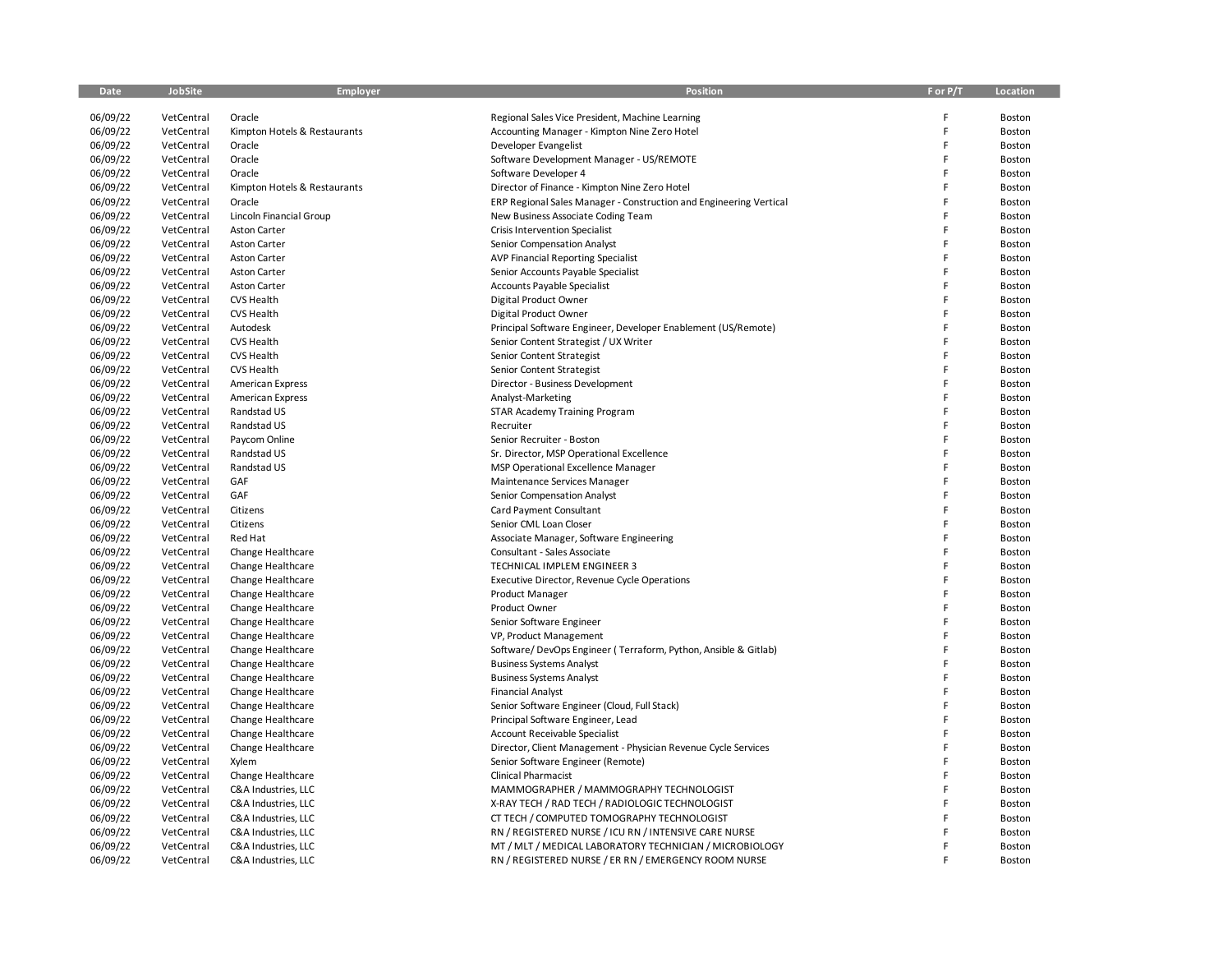| Date                 | JobSite                  | Employer                       | <b>Position</b>                                                           | F or P/T | Location         |
|----------------------|--------------------------|--------------------------------|---------------------------------------------------------------------------|----------|------------------|
|                      |                          |                                |                                                                           |          |                  |
| 06/09/22             | VetCentral               | Nelnet                         | IT Software Engineer II                                                   | F        | Boston           |
| 06/09/22             | VetCentral               | Guidehouse                     | SAP Manager                                                               | F        | Boston           |
| 06/09/22             | VetCentral               | Guidehouse                     | Workday Engagement Manager                                                | F        | Boston           |
| 06/09/22             | VetCentral               | <b>TD Bank</b>                 | Credit Analyst III (US)                                                   | F        | Boston           |
| 06/09/22             | VetCentral               | Vontier                        | Field Service Technician (Level 1) - Des Moines, IA                       | F        | Boston           |
| 06/09/22             | VetCentral               | Staples                        | Sr Cloud Application Architect                                            | F        | Boston           |
| 06/09/22             | VetCentral               | <b>Bank of America</b>         | Audit Manager - Global Markets / Equities                                 | F        | Boston           |
| 06/09/22             | VetCentral               | <b>Bank of America</b>         | Sr. Relationship Manager - Technology Group - Boston                      | F        | Boston           |
| 06/09/22             | VetCentral               | <b>Bank of America</b>         | North America Trade Product Sales Specialist                              | F        | Boston           |
| 06/09/22             | VetCentral               | <b>Bank of America</b>         | Small Business Strategy Reporting Analyst - Customer Segment Consultant I | F        | Boston           |
| 06/09/22             | VetCentral               | <b>Bank of America</b>         | Merrill Private Wealth Client Relationship Manager - Boston, MA           | F        | Boston           |
| 06/09/22             | VetCentral               | <b>Bank of America</b>         | Sr. Product Specialist - NQ/DC                                            | F        | Boston           |
| 06/09/22             | VetCentral               | Vontier                        | Corporate Paralegal                                                       | F        | Boston           |
| 06/09/22             | VetCentral               | Bank of America                | Small Business Strategy Reporting Analyst -Customer Segment Consultant 1  | F        | Boston           |
| 06/09/22             | VetCentral               | <b>Bank of America</b>         | <b>Communication Manager</b>                                              | F        | Boston           |
| 06/09/22             | VetCentral               | <b>Bank of America</b>         | <b>Business Support Manager II</b>                                        | F        | Boston           |
| 06/09/22             | VetCentral               | Guidehouse                     | Remote Pro Fee Coder- Ortho                                               | F        | Boston           |
| 06/09/22             | VetCentral               | Splunk                         | Security Partner Program Manager                                          | F        | Boston           |
| 06/09/22             | VetCentral               | Splunk                         | Employee Relations Consultant (Remote, US OK)                             | F        | Boston           |
| 06/09/22             | VetCentral               | Splunk                         | Cloud Sales Specialist - (Eastern Region)                                 | F        | Boston           |
| 06/09/22             | VetCentral               | Splunk                         | Manager, Observability (US Remote Available)                              | F        | Boston           |
| 06/09/22             | VetCentral               | Splunk                         | Observability Sales Engineer, Enterprise East                             | Ë        | Boston           |
| 06/09/22             | VetCentral               | Under Armour, Inc.             | VP, Global Ecommerce and Digital Products                                 | F        | Boston           |
| 06/09/22             | VetCentral               | Oracle                         | Account Executive Cloud, Commercial                                       | F        | Boston           |
| 06/09/22             | VetCentral               | Oracle                         | NetSuite Account Manager                                                  | F        | Boston           |
| 06/09/22             | VetCentral               | Oracle                         | NetSuite Account Executive                                                | F        | Boston           |
| 06/09/22             | VetCentral               | Oracle                         | Program Manager 4-ProdDev                                                 | F        | Boston           |
| 06/09/22             | VetCentral               | Oracle                         | Manager, Solution Engineering                                             | F        | Boston           |
| 06/09/22             | VetCentral               | Oracle                         | NetSuite Account Manager                                                  | F        | Boston           |
| 06/09/22             | VetCentral               | Oracle                         | NetSuite Account Executive                                                | Ë        | Boston           |
| 06/09/22             | VetCentral               | Oracle                         | OD Applications Sales Representives                                       | F        | Boston           |
| 06/09/22             | VetCentral               | UKG (Ultimate Kronos Group)    | Senior Principal Data Scientist                                           | F        | Boston           |
| 06/09/22             | VetCentral               | UKG (Ultimate Kronos Group)    | <b>Lead Solution Consultant</b>                                           | F        | Boston           |
| 06/09/22             | VetCentral               | UKG (Ultimate Kronos Group)    | Presales - Mid-Market Strategist                                          | F        | Boston           |
| 06/09/22             | VetCentral               | UKG (Ultimate Kronos Group)    | <b>Implementation Manager</b>                                             | F        | Boston           |
| 06/09/22             | VetCentral               | UKG (Ultimate Kronos Group)    | <b>Customer Success Consultant</b>                                        | Ë        | Boston           |
| 06/09/22             | VetCentral               | UKG (Ultimate Kronos Group)    | Payroll Tax Support Specialist                                            | F        | Boston           |
| 06/09/22             | VetCentral               | <b>Public Consulting Group</b> | <b>Claims Analyst</b>                                                     | F        | Boston           |
| 06/09/22             | VetCentral               | <b>Public Consulting Group</b> | Client Success Partner                                                    | F        | Boston           |
| 06/09/22             | VetCentral               | <b>Public Consulting Group</b> | <b>Client Success Partner</b>                                             | F        | Boston           |
| 06/09/22             |                          |                                |                                                                           | F        |                  |
|                      | VetCentral<br>VetCentral | <b>Public Consulting Group</b> | Operations Analyst 1 - Healthcare<br>Senior Market Finance Professional   | F        | Boston<br>Boston |
| 06/09/22<br>06/09/22 | VetCentral               | Humana                         | Research Administrator (REMOTE Flexibility)                               | F        |                  |
|                      |                          | Actalent                       |                                                                           | F        | Boston           |
| 06/09/22             | VetCentral               | Actalent                       | Sr. Clinical Trial Manager                                                | F        | Boston           |
| 06/09/22             | VetCentral               | Actalent                       | <b>Electrical Engineer</b>                                                | F        | Boston           |
| 06/09/22             | VetCentral               | Actalent                       | <b>Electrical Engineer</b>                                                | F        | Boston           |
| 06/09/22             | VetCentral               | Actalent                       | Senior Research Administrator (REMOTE Flexibility)                        |          | Boston           |
| 06/09/22             | VetCentral               | Charles River Laboratories     | Associate Director, Business Optimization                                 | F        | Boston           |
| 06/09/22             | VetCentral               | Keurig Dr Pepper               | Project Manager                                                           | F<br>Ë   | Boston           |
| 06/09/22             | VetCentral               | <b>Walden Security</b>         | Court Security Officer (USMS): Boston, MA (FSD)                           |          | Boston           |
| 06/09/22             | VetCentral               | Pegasystems                    | <b>Technical Support Engineer</b>                                         | F        | Boston           |
| 06/09/22             | VetCentral               | Teleperformance USA            | Sr Manager Government Pricing & Business Development Analytics            | F        | Boston           |
| 06/09/22             | VetCentral               | Teleperformance USA            | Sr Citrix Engineer                                                        | F        | Boston           |
| 06/09/22             | VetCentral               | Teleperformance USA            | <b>Environmental Management Specialist</b>                                |          | Boston           |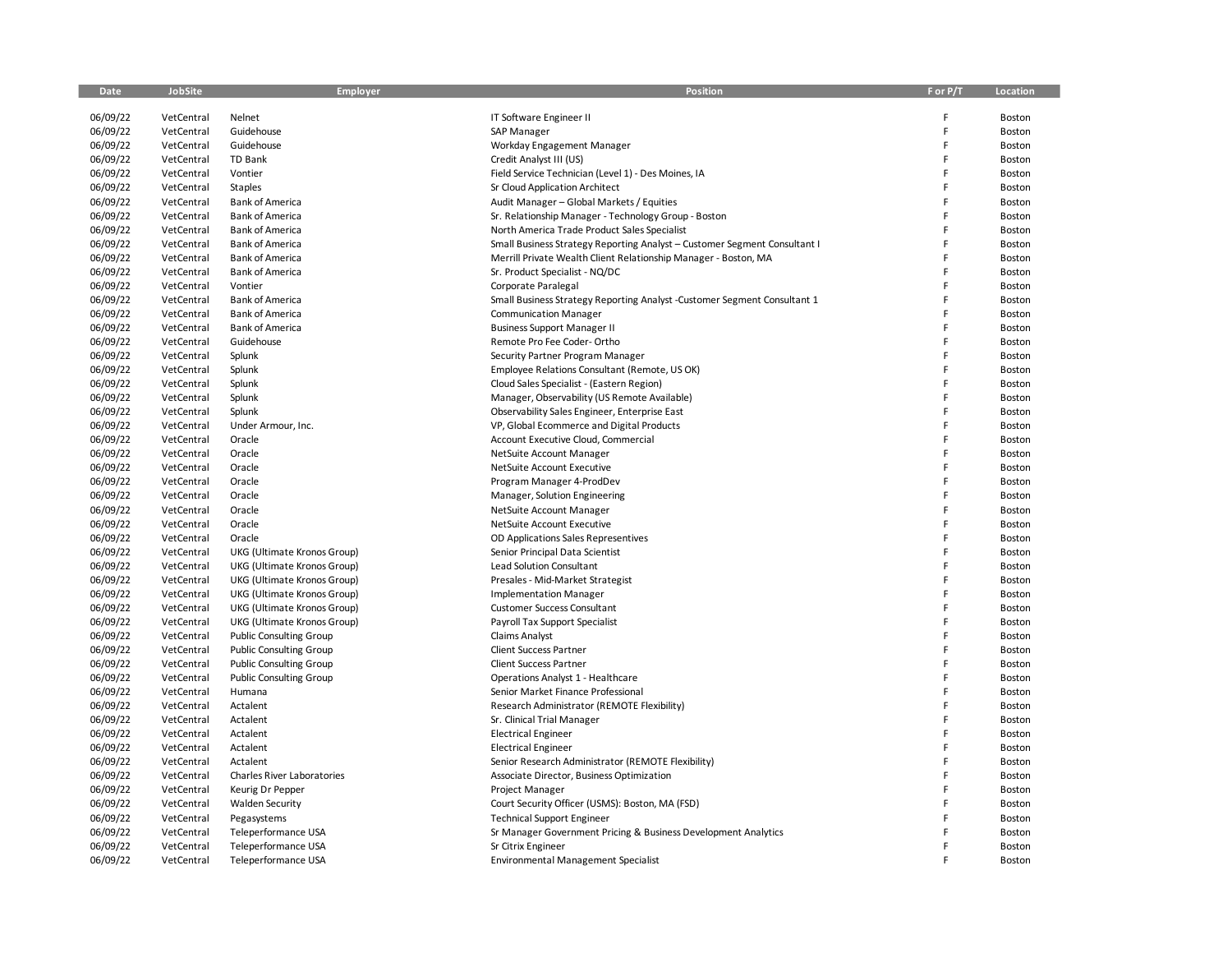| Date     | JobSite    | Employer                         | <b>Position</b>                                              | F or P/T | Location |
|----------|------------|----------------------------------|--------------------------------------------------------------|----------|----------|
|          |            |                                  |                                                              |          |          |
| 06/09/22 | VetCentral | Teleperformance USA              | Director, Client Solutions                                   | F        | Boston   |
| 06/09/22 | VetCentral | Teleperformance USA              | Vice President Business Development                          | F        | Boston   |
| 06/09/22 | VetCentral | Teleperformance USA              | <b>Solutions Architect</b>                                   | F        | Boston   |
| 06/09/22 | VetCentral | Teleperformance USA              | Azure Data Developer                                         | F        | Boston   |
| 06/09/22 | VetCentral | Teleperformance USA              | Sr Data Engineer                                             | F        | Boston   |
| 06/09/22 | VetCentral | Teleperformance USA              | Executive VP Business Development - Retail & e commerce      | F        | Boston   |
| 06/09/22 | VetCentral | Teleperformance USA              | Director, Digital Transformation - Travel                    | F        | Boston   |
| 06/09/22 | VetCentral | Teleperformance USA              | General Consideration (USA)                                  | F        | Boston   |
| 06/09/22 | VetCentral | Teleperformance USA              | Associate Corporate Counsel                                  | F        | Boston   |
| 06/09/22 | VetCentral | Teleperformance USA              | Sr Director of Training & Quality                            | F        | Boston   |
| 06/09/22 | VetCentral | Teleperformance USA              | <b>Director Client Services</b>                              | F        | Boston   |
| 06/09/22 | VetCentral | Teleperformance USA              | Director, Procurement                                        | F        | Boston   |
| 06/09/22 | VetCentral | Oracle                           | Account Executive Cloud, Commercial                          | F        | Boston   |
| 06/09/22 | VetCentral | Teleperformance USA              | Senior Global Auditor                                        | F        | Boston   |
| 06/09/22 | VetCentral | Oracle                           | Sales Representative (French Speaking)                       | F        | Boston   |
| 06/09/22 | VetCentral | Oracle                           | Sales Representative OD Prime II                             | F        | Boston   |
| 06/09/22 | VetCentral | Oracle                           | Senior O2C eCommerce Project Manager                         | F        | Boston   |
| 06/09/22 | VetCentral | Oracle                           | Software Development Manager                                 | F        | Boston   |
| 06/09/22 | VetCentral | Teleperformance USA              | <b>Citrix Engineer</b>                                       | F        | Boston   |
| 06/09/22 | VetCentral | Teleperformance USA              | Vice President, Client Solutions                             | F        | Boston   |
| 06/09/22 | VetCentral | Teleperformance USA              | Sr Network Engineer                                          | F        | Boston   |
| 06/09/22 | VetCentral | Teleperformance USA              | Global Administrator Microsoft 365                           | F        | Boston   |
| 06/09/22 | VetCentral | Teleperformance USA              | Jr Citrix Engineer                                           | F        | Boston   |
| 06/09/22 | VetCentral | Teleperformance USA              | VDI Citrix Netscaler ADC Engineer                            | F        | Boston   |
| 06/09/22 | VetCentral | Teleperformance USA              | Recruiter (Remote)                                           | F        | Boston   |
| 06/09/22 | VetCentral | Teleperformance USA              | Global Lead Virtualization Automation Engineer - DevSecOps   | F        | Boston   |
| 06/09/22 | VetCentral | Teleperformance USA              | Director, Training & Quality                                 | Ë        | Boston   |
| 06/09/22 | VetCentral | Oracle                           | NetSuite Account Executive                                   | F        | Boston   |
| 06/09/22 | VetCentral | Oracle                           | NetSuite Account Executive                                   | F        | Boston   |
| 06/09/22 | VetCentral | Oracle                           | Project Manager 1 - Ops                                      | F        | Boston   |
| 06/09/22 | VetCentral | Teleperformance USA              | Global ServiceNow System Administrator                       | F        | Boston   |
| 06/09/22 | VetCentral | Teleperformance USA              | Virtualization Engineer                                      | F        | Boston   |
| 06/09/22 | VetCentral | Teleperformance USA              | <b>Director Client Solutions</b>                             | Ë        | Boston   |
| 06/09/22 | VetCentral | Teleperformance USA              | <b>Global Operations Director</b>                            | F        | Boston   |
| 06/09/22 | VetCentral | Oracle                           | Global Group Manager, Performance Analytics - REMOTE         | F        | Boston   |
| 06/09/22 | VetCentral | Oracle                           | License Platform Sales, State and Local - Northwest          | Ë        | Boston   |
| 06/09/22 | VetCentral | Oracle                           | Senior DevOps Engineer - US/Remote - EASTERN TIME ZONE       | F        | Boston   |
| 06/09/22 | VetCentral | Oracle                           | Principal Cloud Architect - ETL Specialist                   | F        | Boston   |
| 06/09/22 | VetCentral | Oracle                           | NetSuite Account Manager                                     | F        | Boston   |
| 06/09/22 | VetCentral | Peloton Interactive, Inc.        | Senior Analytics Engineer                                    | F        | Boston   |
| 06/09/22 | VetCentral | <b>Applied Materials</b>         | Global Talent Acquisition Program Manager V (B5) - US Remote | F        | Boston   |
| 06/09/22 | VetCentral | <b>Applied Materials</b>         | Recruiter III - (B3)                                         | F        | Boston   |
| 06/09/22 | VetCentral | Definitive Logic                 | Application Modernization Architect - REMOTE                 | F        | Boston   |
| 06/09/22 | VetCentral | Medtronic                        | Sr Remote Sales Rep - Boston                                 | F        | Boston   |
| 06/09/22 | VetCentral | Sirius Computer Solutions        | Analyst, Sirius Academy - Digital Solutions                  | Ë        | Boston   |
| 06/09/22 | VetCentral | Meta                             | Director, Compensation Business Partner                      | F        | Boston   |
| 06/09/22 | VetCentral | Meta                             | Software Engineer (Test 96)                                  | F        | Boston   |
| 06/09/22 | VetCentral | Meta                             | Production Engineer (Products)                               | F        | Boston   |
| 06/09/22 | VetCentral | Meta                             | Data Engineering Manager, BPE                                | F        | Boston   |
| 06/09/22 | VetCentral | <b>Sirius Computer Solutions</b> | Sirius Consultant, DevOps Engineer                           | F        | Boston   |
| 06/09/22 | VetCentral | Meta                             | Product Experience Analyst                                   | F        | Boston   |
| 06/09/22 | VetCentral | Meta                             | Product Marketing Manager, Small Business Advertising        | F        | Boston   |
| 06/09/22 | VetCentral | Meta                             | Program Manager, Strategic Response                          | F        | Boston   |
| 06/09/22 | VetCentral | <b>Sirius Computer Solutions</b> | Sirius Consultant, DevOps Engineer                           | F        | Boston   |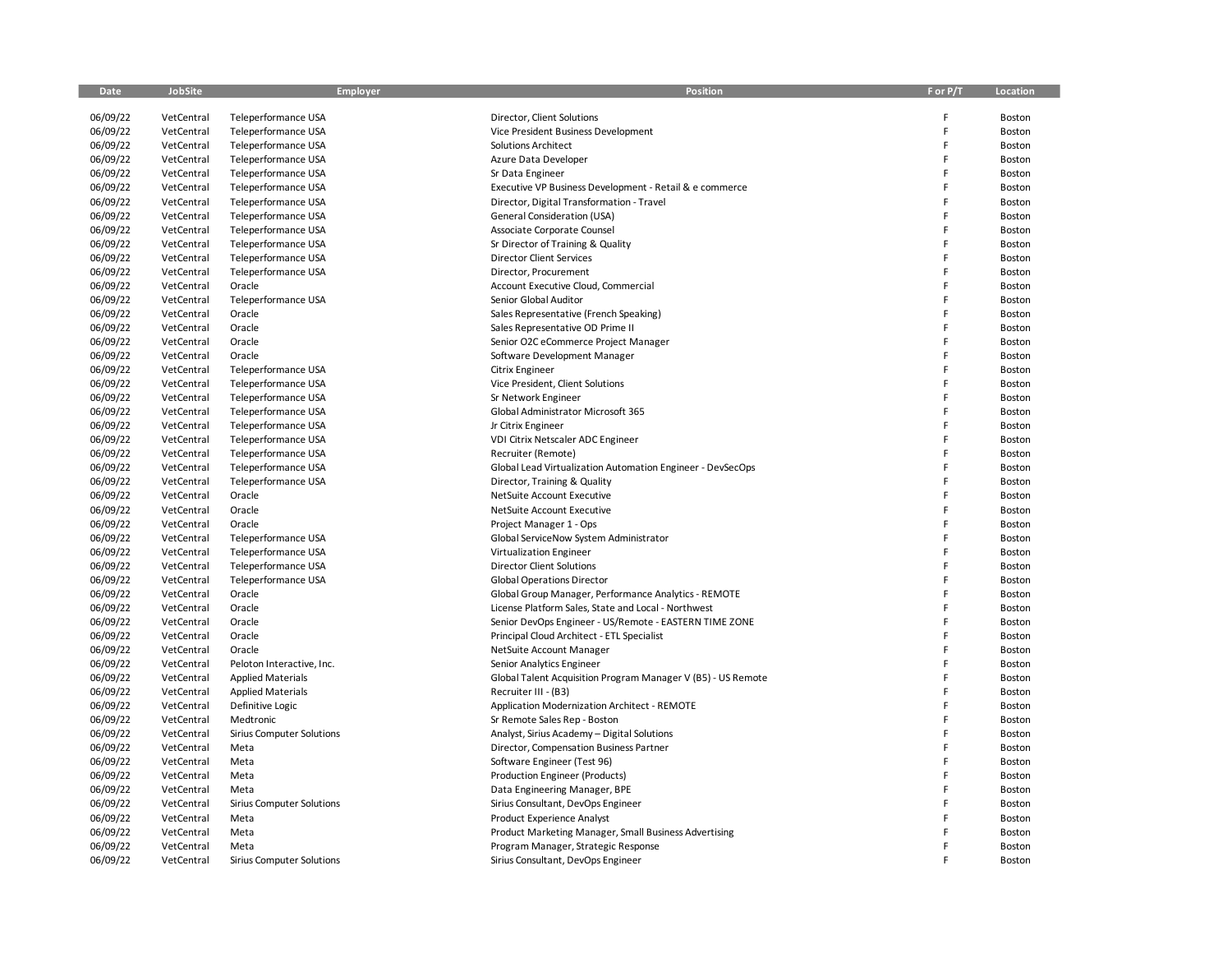| Date     | <b>JobSite</b> | Employer                         | Position                                                                     | F or P/T | Location |
|----------|----------------|----------------------------------|------------------------------------------------------------------------------|----------|----------|
|          |                |                                  |                                                                              |          |          |
| 06/09/22 | VetCentral     | Meta                             | Director, Product Operations                                                 | F        | Boston   |
| 06/09/22 | VetCentral     | Meta                             | Systems Program Manager, Business Integrity                                  | F        | Boston   |
| 06/09/22 | VetCentral     | Meta                             | Software Engineer (Test 98)                                                  | F        | Boston   |
| 06/09/22 | VetCentral     | Meta                             | HR Business Partner - Communications                                         | F        | Boston   |
| 06/09/22 | VetCentral     | Meta                             | Associate General Counsel, Privacy (AI)                                      | F        | Boston   |
| 06/09/22 | VetCentral     | Meta                             | Director of Product Operations                                               | F        | Boston   |
| 06/09/22 | VetCentral     | Meta                             | Associate General Counsel, Reality Labs (Product)                            | F        | Boston   |
| 06/09/22 | VetCentral     | <b>Sirius Computer Solutions</b> | Business Analyst, Inscape Operations Specialist                              | F        | Boston   |
| 06/09/22 | VetCentral     | Meta                             | Program Manager, Strategic Process & Programs                                | F        | Boston   |
| 06/09/22 | VetCentral     | Meta                             | Manager, Enterprise Operations (Telecom)                                     | F        | Boston   |
| 06/09/22 | VetCentral     | Meta                             | Learning Experience Designer                                                 | F        | Boston   |
| 06/09/22 | VetCentral     | Travelers                        | Sr. Director, IndustryEdge                                                   | F        | Boston   |
| 06/09/22 | VetCentral     | Travelers                        | Chief Underwriting Officer, Northfield                                       | F        | Boston   |
| 06/09/22 | VetCentral     | Sedgwick                         | <b>Estimate Review Specialist Sr</b>                                         | F        | Boston   |
| 06/09/22 | VetCentral     | Sedgwick                         | <b>Medical Bill Processor</b>                                                | F        | Boston   |
| 06/09/22 | VetCentral     | PwC                              | State & Local Tax Financial Services Sr Manager                              | F        | Boston   |
| 06/09/22 | VetCentral     | PwC                              | Azure Cloud Security / SOC Manager                                           | F        | Boston   |
| 06/09/22 | VetCentral     | Sodexo                           | <b>Applications Architect</b>                                                | F        | Boston   |
| 06/09/22 | VetCentral     | Sodexo                           | Manager, Move Add Change (MAC)                                               | F        | Boston   |
| 06/09/22 | VetCentral     | <b>Red River</b>                 | Azure Architect                                                              | F        | Boston   |
| 06/09/22 | VetCentral     | PwC                              | IST National Tax Controversy and Regulatory Services - Director              | F        | Boston   |
| 06/09/22 | VetCentral     | Sodexo                           | Operations Manager 2, Multi-Service                                          | F        | Boston   |
| 06/09/22 | VetCentral     | PwC                              | Full Stack . Net Tech Lead                                                   | F        | Boston   |
| 06/09/22 | VetCentral     | PwC                              | Full Stack . Net Tech Lead                                                   | F        | Boston   |
| 06/09/22 | VetCentral     | PwC                              | Oracle HCM - Senior Manager                                                  | F        | Boston   |
| 06/09/22 | VetCentral     | <b>PwC</b>                       | US TECH: IT Business Enablement Manager - Global Acceleration Centers        | F        | Boston   |
| 06/09/22 | VetCentral     | Sodexo                           | Senior Applications Architect                                                | F        | Boston   |
| 06/09/22 | VetCentral     | Rubrik                           | SLED Account Executive - New England                                         | F        | Boston   |
| 06/09/22 | VetCentral     | Zebra Technologies               | Senior Sales Operations Project Manager (Remote)                             | F        | Boston   |
| 06/09/22 | VetCentral     | PwC                              | Full Stack . Net Senior Developer                                            | F        | Boston   |
| 06/09/22 | VetCentral     | Boehringer Ingelheim             | Area Business Director, Biosimilars - North-East                             | F        | Boston   |
| 06/09/22 | VetCentral     | EPAM Systems, Inc.               | Director of Salesforce Digital Engagement (CMT) - Remote                     | F        | Boston   |
| 06/09/22 | VetCentral     | EPAM Systems, Inc.               | Senior Account Manager Of Insurance - Remote                                 | F        | Boston   |
| 06/09/22 | VetCentral     | EPAM Systems, Inc.               | Director of Salesforce Digital Engagement (MAE) - Remote                     | F        | Boston   |
| 06/09/22 | VetCentral     | EPAM Systems, Inc.               | Director of Salesforce Digital Engagement (RCG) - Remote                     | F        | Boston   |
| 06/09/22 | VetCentral     | EPAM Systems, Inc.               | Director of Salesforce Digital Engagement (FINS) - Remote                    | F        | Boston   |
| 06/09/22 | VetCentral     | Randstad US                      | airline customer service agent                                               | F        | Boston   |
| 06/09/22 | VetCentral     | Randstad US                      | full stack engineer - ruby on rails (remote)                                 | F        | Boston   |
| 06/09/22 | VetCentral     | Highmark Health                  | Dir Performance Media and Marketing                                          | F        | Boston   |
| 06/09/22 | VetCentral     | <b>Highmark Health</b>           | Manager Program Performance                                                  | F        | Boston   |
| 06/09/22 | VetCentral     | Accenture                        | Test Automation Manager - Northeast                                          | F        | Boston   |
| 06/09/22 | VetCentral     | Accenture                        | SDET - 4358813                                                               | F        | Boston   |
| 06/09/22 | VetCentral     | Accenture                        | Public Service Management Consulting Senior Manager                          | F        | Boston   |
| 06/09/22 | VetCentral     | Accenture                        | SDET - 4358812                                                               | F        | Boston   |
| 06/09/22 | VetCentral     | Accenture                        | Security Automation Engineer - Location Negotiable                           | F        | Boston   |
| 06/09/22 | VetCentral     | Accenture                        | Energy Retail - SAP ISU Functional Consulting, Manager                       | F        | Boston   |
| 06/09/22 | VetCentral     | Accenture                        | Supply Chain & Operations Management Consultant                              | F        | Boston   |
| 06/09/22 | VetCentral     | Accenture                        | Sales Trainer WR JL                                                          | F        | Boston   |
| 06/09/22 | VetCentral     | Accenture                        | Supply Chain and Operations, Management Consulting Manager                   | F        | Boston   |
| 06/09/22 | VetCentral     | Accenture                        | Manager, Software Asset Management                                           | F        | Boston   |
| 06/09/22 | VetCentral     | Accenture                        | Customer Sales & Service: Sales Strategy - Consultant to Manager             | F        | Boston   |
| 06/09/22 | VetCentral     | Accenture                        | Customer Sales & Service: Strategy Service Manager                           | F        | Boston   |
| 06/09/22 | VetCentral     | Accenture                        | Customer Sales & Service: Capital Markets/Insurance Transformation - Manager | F        | Boston   |
| 06/09/22 | VetCentral     | Accenture                        | Customer Sales & Service: Banking Transformation - Consultant to Manager     | F        | Boston   |
|          |                |                                  |                                                                              |          |          |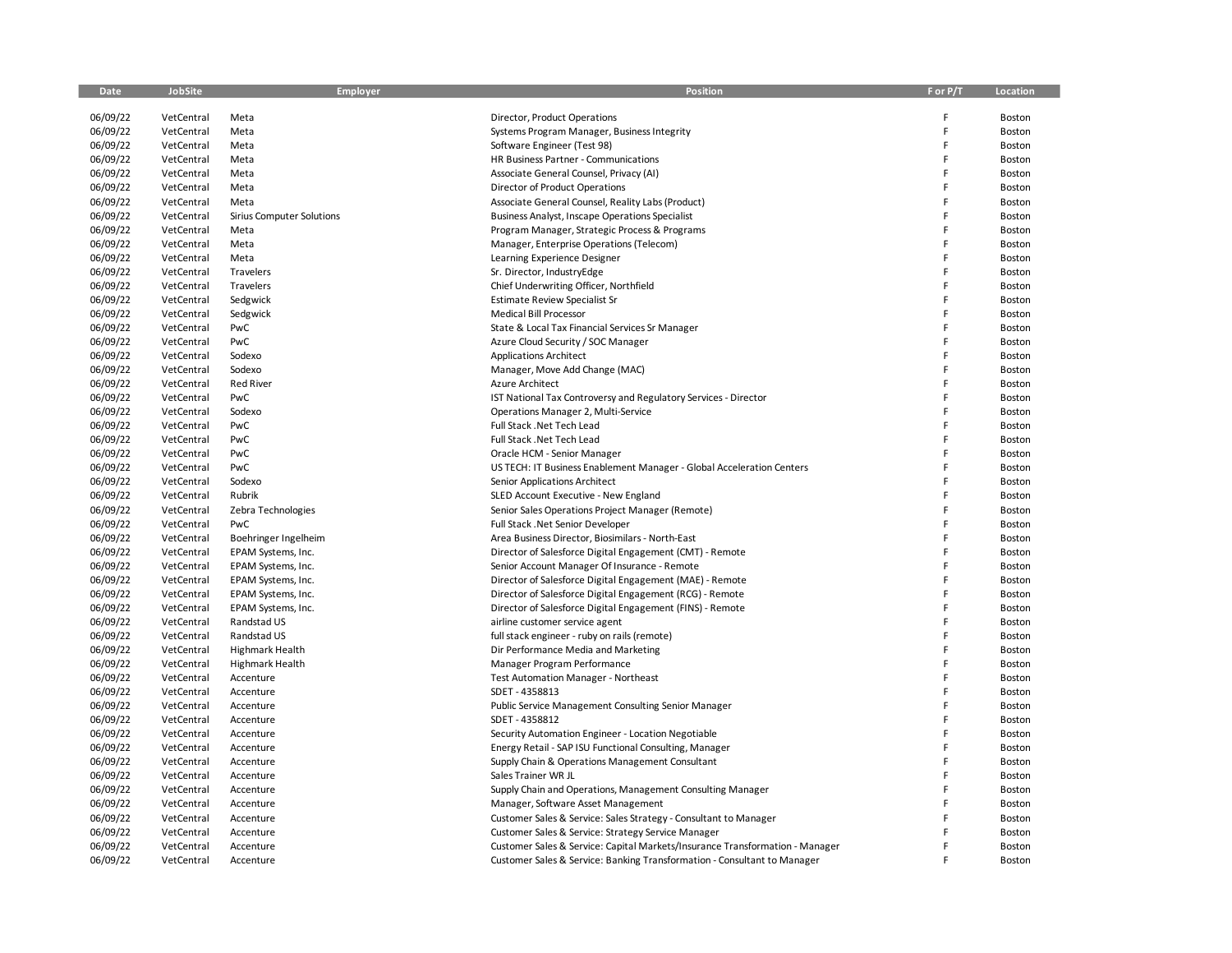| Date                 | JobSite                  | Employer                     | Position                                                              | F or P/T | Location         |
|----------------------|--------------------------|------------------------------|-----------------------------------------------------------------------|----------|------------------|
|                      |                          |                              |                                                                       | Ë        |                  |
| 06/09/22<br>06/09/22 | VetCentral               | Accenture                    | Marketing, Graphic Design, & Communications Coordinator               | F        | Boston           |
| 06/09/22             | VetCentral<br>VetCentral | Accenture                    | Sales Trainer                                                         | E        | Boston<br>Boston |
| 06/09/22             | VetCentral               | Accenture<br>Accenture       | <b>UKG Project Manager</b><br>ServiceNow Technical Architect          |          | Boston           |
| 06/09/22             | VetCentral               | Accenture                    | Director, Business Development - Healthcare                           |          | Boston           |
| 06/09/22             | VetCentral               | Accenture                    | Information Security Change Management Specialist                     |          | Boston           |
| 06/09/22             | VetCentral               | Accenture                    | Customer Sales & Service: Sales to Cash/CPQ - Consultant to Manager   |          | Boston           |
| 06/09/22             | VetCentral               | Deloitte                     | Blockchain & Digital Assets Senior Manager                            |          | Boston           |
| 06/09/22             | VetCentral               | Deloitte                     | <b>Automation Engineer SDET</b>                                       |          | Boston           |
| 06/09/22             | VetCentral               | Deloitte                     | .Net Developer                                                        |          | Boston           |
| 06/09/22             | VetCentral               | Deloitte                     | QA Engineering Lead                                                   |          | Boston           |
| 06/09/22             | VetCentral               | Deloitte                     | Cloud Change Management Senior Manager                                |          | Boston           |
| 06/09/22             | VetCentral               | Deloitte                     | Controls Manager ERP SGO                                              |          | Boston           |
| 06/09/22             | VetCentral               | Deloitte                     | Media & Entertainment Finance Transformation Specialist Leader        |          | Boston           |
| 06/09/22             | VetCentral               | Deloitte                     | Client Data and Analytics Manager                                     |          | Boston           |
| 06/09/22             | VetCentral               | Deloitte                     | Senior Consultant - Anti-Money Laundering (AML) - Analytics           |          | Boston           |
| 06/09/22             | VetCentral               | Deloitte                     | ConvergePROSPERITY - VP of Engineering & Architecture                 |          | Boston           |
| 06/09/22             | VetCentral               | Deloitte                     | Data Engineer Snowflake                                               |          | Boston           |
| 06/09/22             | VetCentral               | Deloitte                     | Oracle HCM Cloud AMS Senior Manager - Human Capital as a Service      |          | Boston           |
| 06/09/22             | VetCentral               | Deloitte                     | Cyber Integrated Risk Management Archer/Service Now Senior Consultant |          | Boston           |
| 06/09/22             | VetCentral               | Deloitte                     | Marketing Operations & Insights Specialist                            |          | Boston           |
| 06/09/22             | VetCentral               | Deloitte                     | Strategic Priorities and Analytics, Senior                            |          | Boston           |
| 06/09/22             | VetCentral               | Deloitte                     | Corporate Finance Business Development Analyst (Inside Sales)         | F        | Boston           |
| 06/09/22             | VetCentral               | Deloitte                     | Cyber Integrated Risk Management Archer/Service Now Manager           |          | Boston           |
| 06/09/22             | VetCentral               | Deloitte                     | Deloitte Risk & Financial Advisory Intern - Technology (Summer 2023)  |          | Boston           |
| 06/09/22             | VetCentral               | Deloitte                     | Manager, Business Systems Analyst                                     |          | Boston           |
| 06/09/22             | VetCentral               | Deloitte                     | VP of Science, Data & Insights - Customer Strategy                    |          | Boston           |
| 06/09/22             | VetCentral               | Deloitte                     | SAP/GRC Access Control Senior Consultant                              |          | Boston           |
| 06/09/22             | VetCentral               | Deloitte                     | Strategic Communications Consulting Senior Consultant                 |          | Boston           |
| 06/09/22             | VetCentral               | Deloitte                     | Real Estate & Location Strategy - Manager                             |          | Boston           |
| 06/09/22             | VetCentral               | Deloitte                     | ConvergePROSPERITY - UX Designer                                      |          | Boston           |
| 06/09/22             | VetCentral               | Deloitte                     | Google Cloud Developer                                                | E        | Boston           |
| 06/09/22             | VetCentral               | Deloitte                     | Job Architecture Operations Manager                                   |          | Boston           |
| 06/09/22             | VetCentral               | Microsoft Corporation        | Sales Leader - Startups                                               |          | Boston           |
| 06/09/22             | VetCentral               | Microsoft Corporation        | Senior UX Researcher, Developer Division                              |          | Boston           |
| 06/09/22             | VetCentral               | Microsoft Corporation        | Principal Software Engineer: GPU Compilers                            |          | Boston           |
| 06/09/22             | VetCentral               | Microsoft Corporation        | Software Engineering Lead, Customer Innovation Group                  |          | Boston           |
| 06/09/22             | VetCentral               | Microsoft Corporation        | Director HR Case Management, HR Solutions                             |          | Boston           |
| 06/09/22             | VetCentral               | Amazon Web Services          | Sr. Product Manager, Technical, AWS Resilience Hub                    |          | Boston           |
| 06/09/22             | VetCentral               | Microsoft Corporation        | Sales Excellence Manager - Cloud                                      |          | Boston           |
| 06/09/22             | VetCentral               | Amazon Web Services          | WW Business Intelligence Leader, Worldwide Revenue Operations         |          | Boston           |
| 06/09/22             | VetCentral               | Amazon Web Services          | Principal Program Mgr, Tech, AWS Cloud Storage                        |          | Boston           |
| 06/09/22             | VetCentral               | Microsoft Corporation        | Area Leader - Industry Solutions Delivery                             |          | Boston           |
| 06/09/22             | VetCentral               | Microsoft Corporation        | Customer and Partner Engagement Director                              |          | Boston           |
| 06/09/22             | VetCentral               | PwC                          | <b>Customer Pricing and Profitability Director</b>                    |          | Boston           |
| 06/09/22             | VetCentral               | PwC                          | AC National Ops Invoicing & Reconciliation Analyst - Sr Assoc         |          | Boston           |
| 06/09/22             | VetCentral               | <b>PwC</b>                   | Private Equity/Portcos Lead Analyst                                   |          | Boston           |
| 06/09/22             | VetCentral               | Amazon Web Services          | <b>Executive Assistant</b>                                            |          | Boston           |
| 06/09/22             | VetCentral               | Amazon Web Services          | Software Development Manager, Amazon Issue Management                 |          | Boston           |
| 06/09/22             | VetCentral               | Microsoft Corporation        | Customer Experience Program Management                                |          | Boston           |
| 06/09/22             | VetCentral               | PwC                          | <b>Valuation Senior Manager</b>                                       |          | Boston           |
| 06/09/22             | VetCentral               | Microsoft Corporation        | Industry Advisor, Banking and Payments, FSI                           |          | Boston           |
| 06/09/22             | VetCentral               | <b>Microsoft Corporation</b> | <b>ABM Marketing Manager</b>                                          |          | Boston           |
| 06/09/22             | VetCentral               | Microsoft Corporation        | Director, Digital Advisory-HR Service Delivery                        |          | Boston           |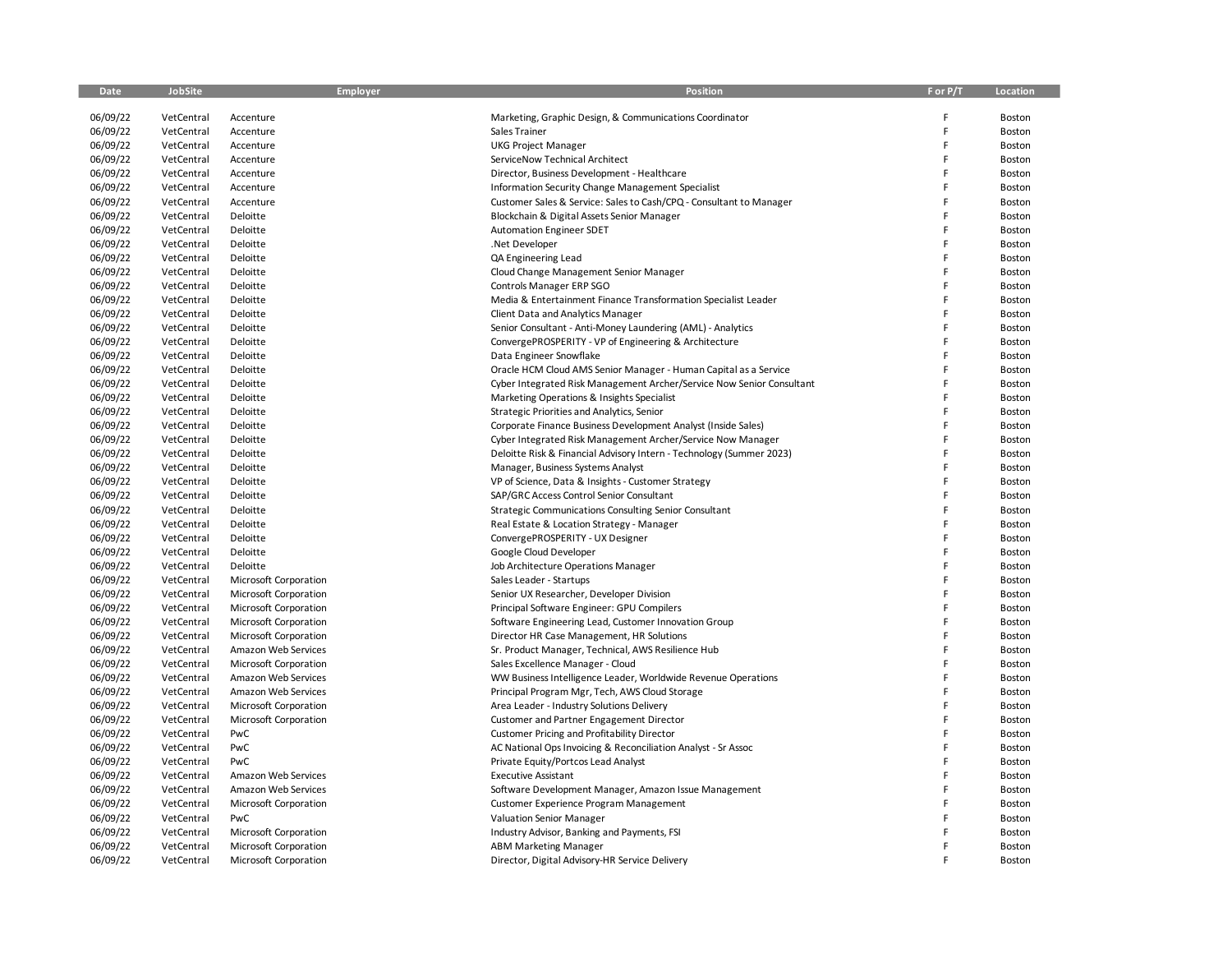| Date     | JobSite    | Employer                                       | Position                                                                                                | F or P/T | Location               |
|----------|------------|------------------------------------------------|---------------------------------------------------------------------------------------------------------|----------|------------------------|
|          |            |                                                |                                                                                                         |          |                        |
| 06/09/22 | VetCentral | Microsoft Corporation                          | Cybersecurity Platform Program Manager                                                                  | F        | Boston                 |
| 06/09/22 | VetCentral | <b>General Dynamics Information Technology</b> | Program Performance Data Analyst                                                                        | F        | Bourne                 |
| 06/09/22 | VetCentral | <b>General Dynamics Information Technology</b> | Software Developer                                                                                      | F        | Bourne                 |
| 06/09/22 | VetCentral | <b>General Dynamics Information Technology</b> | Business Process Analyst Advisor (secret, preferred) - 100% Remote                                      | F        | Bourne                 |
| 06/09/22 | VetCentral | <b>General Dynamics Information Technology</b> | Project Manager - Web Applications - REMOTE                                                             | F        | Bourne                 |
| 06/09/22 | VetCentral | HealthEdge Software Inc                        | DevOps Engineer                                                                                         | F        | Burlington             |
| 06/09/22 | VetCentral | <b>Allied Universal</b>                        | Security Officer Aerospace                                                                              | F        | Burlington             |
| 06/09/22 | VetCentral | CGI Technologies and Solutions, Inc.           | <b>Technical Analyst</b>                                                                                | F        | Burlington             |
| 06/09/22 | VetCentral | CGI Technologies and Solutions, Inc.           | Project Manager                                                                                         | F        | Burlington             |
| 06/09/22 | VetCentral | Starbucks Coffee Company                       | barista - Store# 21214, BURLINGTON MIDDLESEX TURNPIKE                                                   | F        | Burlington             |
| 06/09/22 | VetCentral | Comcast                                        | Xfinity Mobile Retail Sales Consultant                                                                  | F        | Burlington             |
| 06/09/22 | VetCentral | Lahey Health                                   | Physical Therapist I                                                                                    | F        | Burlington             |
| 06/09/22 | VetCentral | Lahey Health                                   | APP (NP/PA) Evening Float NeuroSurgery                                                                  | F        | Burlington             |
| 06/09/22 | VetCentral | Lahey Health                                   | Clinical Pharmacy Specialist - Solid Organ Transplant                                                   | F        | Burlington             |
| 06/09/22 | VetCentral | Lahey Health                                   | Pharm Tech Specialist-Allergy                                                                           | F        | Burlington             |
| 06/09/22 | VetCentral | Lahey Health                                   | <b>Clinical Pharmacist</b>                                                                              | F        | Burlington             |
| 06/09/22 | VetCentral | Lahey Health                                   | <b>Clinical Pharmacist</b>                                                                              | F        | Burlington             |
| 06/09/22 | VetCentral | <b>CVS Health</b>                              | Senior Software Development Engineer                                                                    | F        | Burlington             |
| 06/09/22 | VetCentral | Nuance                                         | Senior Director Clinical Consulting                                                                     | F        | Burlington             |
| 06/09/22 | VetCentral | Oracle                                         | <b>Applications Developer 3</b>                                                                         | F        | Burlington             |
| 06/09/22 | VetCentral | <b>IQVIA</b>                                   | PhD Consultant - 2023 Start Date                                                                        | F        | Cambridge              |
| 06/09/22 | VetCentral | Akamai Technologies, Inc.                      | Senior Site Reliability Engineer                                                                        | F        | Cambridge              |
| 06/09/22 | VetCentral | Akamai Technologies, Inc.                      | Senior Product Manager - Remote                                                                         | F        | Cambridge              |
| 06/09/22 | VetCentral | Akamai Technologies, Inc.                      | Senior Software Engineer - Remote                                                                       | F        | Cambridge              |
| 06/09/22 | VetCentral | Akamai Technologies, Inc.                      | Senior Strategic Account Executive, Existing Accounts - Remote                                          | F        | Cambridge              |
| 06/09/22 | VetCentral | Akamai Technologies, Inc.                      | Director of Product Management - Remote                                                                 | F        | Cambridge              |
| 06/09/22 | VetCentral | Akamai Technologies, Inc.                      | Product Manager - Remote                                                                                | F        | Cambridge              |
| 06/09/22 | VetCentral | Amazon Web Services                            | Software Development Engineer, AWS VPN                                                                  | F        | Cambridge              |
| 06/09/22 | VetCentral | Aston Carter                                   | Data Analytics                                                                                          | F        | Cambridge              |
| 06/09/22 | VetCentral | CBRE                                           | Real Estate AS Trans Leader                                                                             | F        | Cambridge              |
| 06/09/22 | VetCentral | CBRE                                           | <b>Transaction Management Director</b>                                                                  | F        | Cambridge              |
| 06/09/22 | VetCentral | CBRE                                           | Sr. HR / People Business Partner - Remote                                                               | F        | Cambridge              |
| 06/09/22 | VetCentral | CBRE                                           | <b>Account Operations Manager</b>                                                                       | F        | Cambridge              |
| 06/09/22 | VetCentral | Robert Half                                    | <b>HR Recruiter</b>                                                                                     | F        | Cambridge              |
| 06/09/22 | VetCentral | <b>Allied Universal</b>                        | Security Officer FT                                                                                     | F        | Cambridge              |
| 06/09/22 | VetCentral | <b>Allied Universal</b>                        | Security Officer Financial Corp                                                                         | F        | Cambridge              |
| 06/09/22 | VetCentral | <b>Allied Universal</b>                        | Security Shift Supervisor Corporate                                                                     | F        | Cambridge              |
| 06/09/22 | VetCentral | Sanofi Group                                   | Audit & Inspection Readiness Manager                                                                    | F        | Cambridge              |
| 06/09/22 | VetCentral | Sanofi Group                                   | Senior Manager, HCP Marketing, Gastroenterology (Hybrid)                                                | F        | Cambridge              |
| 06/09/22 | VetCentral | Sanofi Group                                   | Associate Director, Patient Support Services Training - Oncology (Hybrid)                               | F        | Cambridge              |
| 06/09/22 | VetCentral | Robert Half                                    | Senior Accountant - Public Biotech                                                                      | F        | Cambridge              |
| 06/09/22 | VetCentral | Sanofi Group                                   | Global Regulatory Team Lead                                                                             | F        | Cambridge              |
| 06/09/22 | VetCentral | Robert Half                                    | Front End Developer                                                                                     | F        | Cambridge              |
| 06/09/22 | VetCentral | <b>CTG</b>                                     | Software QA                                                                                             | F        | Cambridge              |
| 06/09/22 | VetCentral | <b>CTG</b>                                     | Epic Security & Access Management Analyst                                                               | F        | Cambridge              |
| 06/09/22 | VetCentral | <b>CTG</b>                                     | <b>Epic Hospital Billing Analyst</b>                                                                    | F        | Cambridge              |
| 06/09/22 | VetCentral | CBRE                                           | <b>Transaction Manager</b>                                                                              | F        | Cambridge              |
| 06/09/22 | VetCentral | CBRE                                           |                                                                                                         | F        |                        |
| 06/09/22 | VetCentral | CBRE                                           | <b>Transaction Manager</b><br><b>Transaction Manager</b>                                                | F        | Cambridge<br>Cambridge |
| 06/09/22 | VetCentral | CBRE                                           | Lease Admininistration Manager                                                                          | F        | Cambridge              |
| 06/09/22 | VetCentral | Mathematica                                    | Researcher/Senior Researcher and Project Leader for K-12 Mathematics Education                          | F        | Cambridge              |
| 06/09/22 | VetCentral | Mathematica                                    | Human Services Program Data Analyst                                                                     | F        | Cambridge              |
| 06/09/22 | VetCentral | Mathematica                                    |                                                                                                         | F        |                        |
|          | VetCentral | Thermo Fisher Scientific                       | Senior Director / Director - International Agriculture and Food Security<br>Lead Formulation Technician | F        | Cambridge              |
| 06/09/22 |            |                                                |                                                                                                         |          | Cambridge              |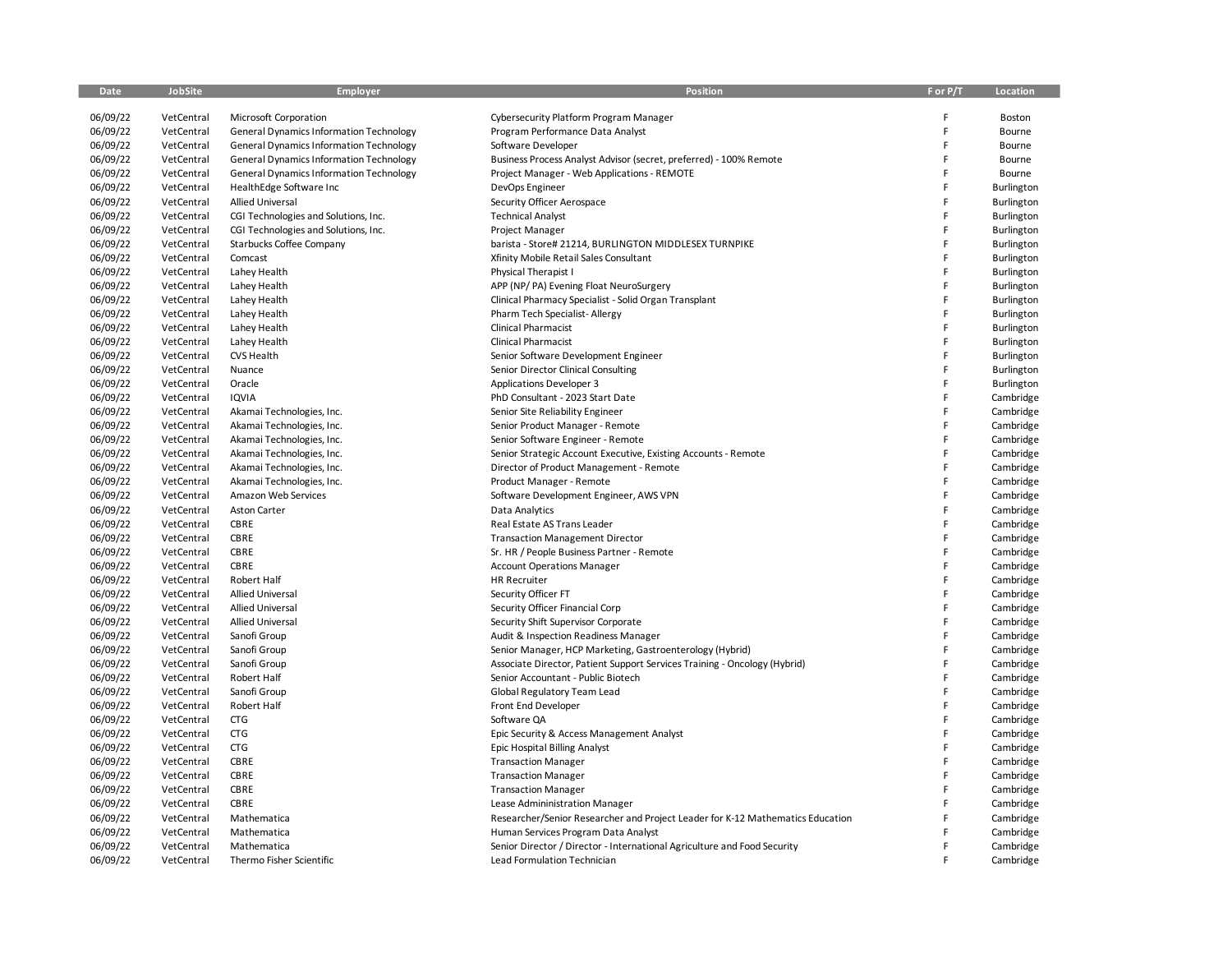| <b>Date</b>          | JobSite                  | <b>Employer</b>                                      | Position                                                                                             | F or P/T | Location               |
|----------------------|--------------------------|------------------------------------------------------|------------------------------------------------------------------------------------------------------|----------|------------------------|
|                      |                          |                                                      |                                                                                                      | F        |                        |
| 06/09/22             | VetCentral               | Thermo Fisher Scientific<br>Thermo Fisher Scientific | <b>Technical Writer 1</b>                                                                            | F        | Cambridge              |
| 06/09/22<br>06/09/22 | VetCentral<br>VetCentral | Thermo Fisher Scientific                             | Field Sales Representative- Eastern Massachusetts<br>Sr. Sales Representative- Eastern Massachusetts | F        | Cambridge<br>Cambridge |
| 06/09/22             | VetCentral               | Aston Carter                                         | Receptionist                                                                                         |          | Cambridge              |
| 06/09/22             | VetCentral               | Google                                               | Software Engineer III, Infrastructure, Google Cloud Networking                                       | E        | Cambridge              |
| 06/09/22             | VetCentral               | Google                                               | Software Engineer III, Infrastructure, Google Cloud Global Networking                                |          | Cambridge              |
| 06/09/22             | VetCentral               | GAF                                                  | Senior Compensation Analyst                                                                          |          | Cambridge              |
| 06/09/22             | VetCentral               | GAF                                                  | Maintenance Services Manager                                                                         | F        | Cambridge              |
| 06/09/22             | VetCentral               | Pfizer                                               | Senior Associate Scientist, Hematology/Rare Renal (non                                               |          | Cambridge              |
| 06/09/22             | VetCentral               | Pfizer                                               | Pharmacometrician (Director)                                                                         |          | Cambridge              |
| 06/09/22             | VetCentral               | Actalent                                             | Manufacturing Associate                                                                              | F        | Cambridge              |
| 06/09/22             | VetCentral               | Actalent                                             | Cell Culture Technician                                                                              |          | Cambridge              |
| 06/09/22             | VetCentral               | <b>Charles River Laboratories</b>                    | Technical Trainer 1 \$2K Sign-on Bonus                                                               |          | Cambridge              |
| 06/09/22             | VetCentral               | <b>Charles River Laboratories</b>                    | Veterinary Technician (\$2k Signing Bonus) 1                                                         | E        | Cambridge              |
| 06/09/22             | VetCentral               | Pegasystems                                          | <b>Technical Support Engineer</b>                                                                    |          | Cambridge              |
| 06/09/22             | VetCentral               | Raytheon Technologies                                | BBN Human Resources Director / Hybrid                                                                |          | Cambridge              |
| 06/09/22             | VetCentral               | <b>Applied Materials</b>                             | Global Talent Acquisition Program Manager V (B5) - US Remote                                         | E        | Cambridge              |
| 06/09/22             | VetCentral               | <b>Applied Materials</b>                             | Recruiter III - (B3)                                                                                 |          | Cambridge              |
| 06/09/22             | VetCentral               | PwC                                                  | Azure Cloud Security / SOC Manager                                                                   |          | Cambridge              |
| 06/09/22             | VetCentral               | AbbVie                                               | Scientist / Sr Scientist, Proteostasis                                                               | E        | Cambridge              |
| 06/09/22             | VetCentral               | Barnes & Noble Education                             | Harvard Coop - Sales Associate Clothing & Gift Shop (Temp)                                           |          | Cambridge              |
| 06/09/22             | VetCentral               | Randstad US                                          | field service technician                                                                             |          | Cambridge              |
| 06/09/22             | VetCentral               | Randstad US                                          | erp functional consultant #3824                                                                      | E        | Cambridge              |
| 06/09/22             | VetCentral               | Randstad US                                          | program administrator - remote/est                                                                   |          | Cambridge              |
| 06/09/22             | VetCentral               | Accenture                                            | Security Automation Engineer - Location Negotiable                                                   |          | Cambridge              |
| 06/09/22             | VetCentral               | Microsoft Corporation                                | Software Engineering Lead, Customer Innovation Group                                                 | E        | Cambridge              |
| 06/09/22             | VetCentral               | PwC                                                  | Azure Cloud Security / SOC Manager                                                                   |          | Cambridge              |
| 06/09/22             | VetCentral               | <b>Microsoft Corporation</b>                         | Director, Digital Advisory-HR Service Delivery                                                       |          | Cambridge              |
| 06/09/22             | VetCentral               | Microsoft Corporation                                | Director HR Case Management, HR Solutions                                                            | E        | Cambridge              |
| 06/09/22             | VetCentral               | PwC                                                  | Azure Cloud Security / SOC Manager                                                                   |          | Cambridge              |
| 06/09/22             | VetCentral               | Microsoft Corporation                                | Senior Software Engineer                                                                             |          | Cambridge              |
| 06/09/22             | VetCentral               | Amazon Web Services                                  | IT Support Eng I (ONS)                                                                               | E        | Cambridge              |
| 06/09/22             | VetCentral               | CDM Smith                                            | Subcontracts Administrator                                                                           |          | Chelmsford             |
| 06/09/22             | VetCentral               | CDM Smith                                            | Structural Engineer 4                                                                                |          | Chelmsford             |
| 06/09/22             | VetCentral               | <b>Aston Carter</b>                                  | Buyer II                                                                                             | E        | Chelmsford             |
| 06/09/22             | VetCentral               | C&S Wholesale Grocers, Inc.                          | Traveling Warehouse Order Selector                                                                   | F        | Chelmsford             |
| 06/09/22             | VetCentral               | Thermo Fisher Scientific                             | POROS Affinity Resin Manufacturing Supervisor                                                        |          | Chelmsford             |
| 06/09/22             | VetCentral               | Cintas                                               | Production Associate - Linen/Towel Folder - 2nd Shift                                                | E        | Chelmsford             |
| 06/09/22             | VetCentral               | Cintas                                               | Production Associate - Linen/Towel Folder - 2nd Shift                                                |          | Chelmsford             |
| 06/09/22             | VetCentral               | Cintas                                               | Production Associate - Linen/Towel Folder - 2nd Shift                                                |          | Chelmsford             |
| 06/09/22             | VetCentral               | Cintas                                               | Route Skipper (4-Day Workweek)                                                                       | E        | Chelmsford             |
| 06/09/22             | VetCentral               | Cadence Design Systems, Inc.                         | Principal Application Engineer (RF/Electromagnetic Analysis)                                         |          | Chelmsford             |
| 06/09/22             | VetCentral               | <b>Staples</b>                                       | <b>Print Production Lead</b>                                                                         |          | Chelmsford             |
| 06/09/22             | VetCentral               | Staples                                              | Retail Sales Technology Associate                                                                    | E        | Chelmsford             |
| 06/09/22             | VetCentral               | Robert Half                                          | <b>HR Recruiter</b>                                                                                  |          | Danvers                |
| 06/09/22             | VetCentral               | Robert Half                                          | Office Assistant                                                                                     |          | Danvers                |
| 06/09/22             | VetCentral               | Comcast                                              | Xfinity Mobile Retail Sales Consultant                                                               | E        | Danvers                |
| 06/09/22             | VetCentral               | Comcast                                              | Xfinity Mobile Retail Service Associate                                                              |          | Danvers                |
| 06/09/22             | VetCentral               | Comcast                                              | Xfinity Mobile Retail Sales Consultant                                                               |          | Danvers                |
| 06/09/22             | VetCentral               | Lahey Health                                         | Medical Assistant I                                                                                  | Е        | Danvers                |
| 06/09/22             | VetCentral               | Walgreens                                            | Shift Lead                                                                                           |          | Danvers                |
| 06/09/22             | VetCentral               | Walgreens                                            | <b>Customer Service Associate</b>                                                                    |          | Danvers                |
| 06/09/22             | VetCentral               | Walgreens                                            | <b>Inventory Specialist</b>                                                                          | E        | Danvers                |
| 06/09/22             | VetCentral               | <b>Applied Materials</b>                             | Recruiter III - (B3)                                                                                 |          | Gloucester             |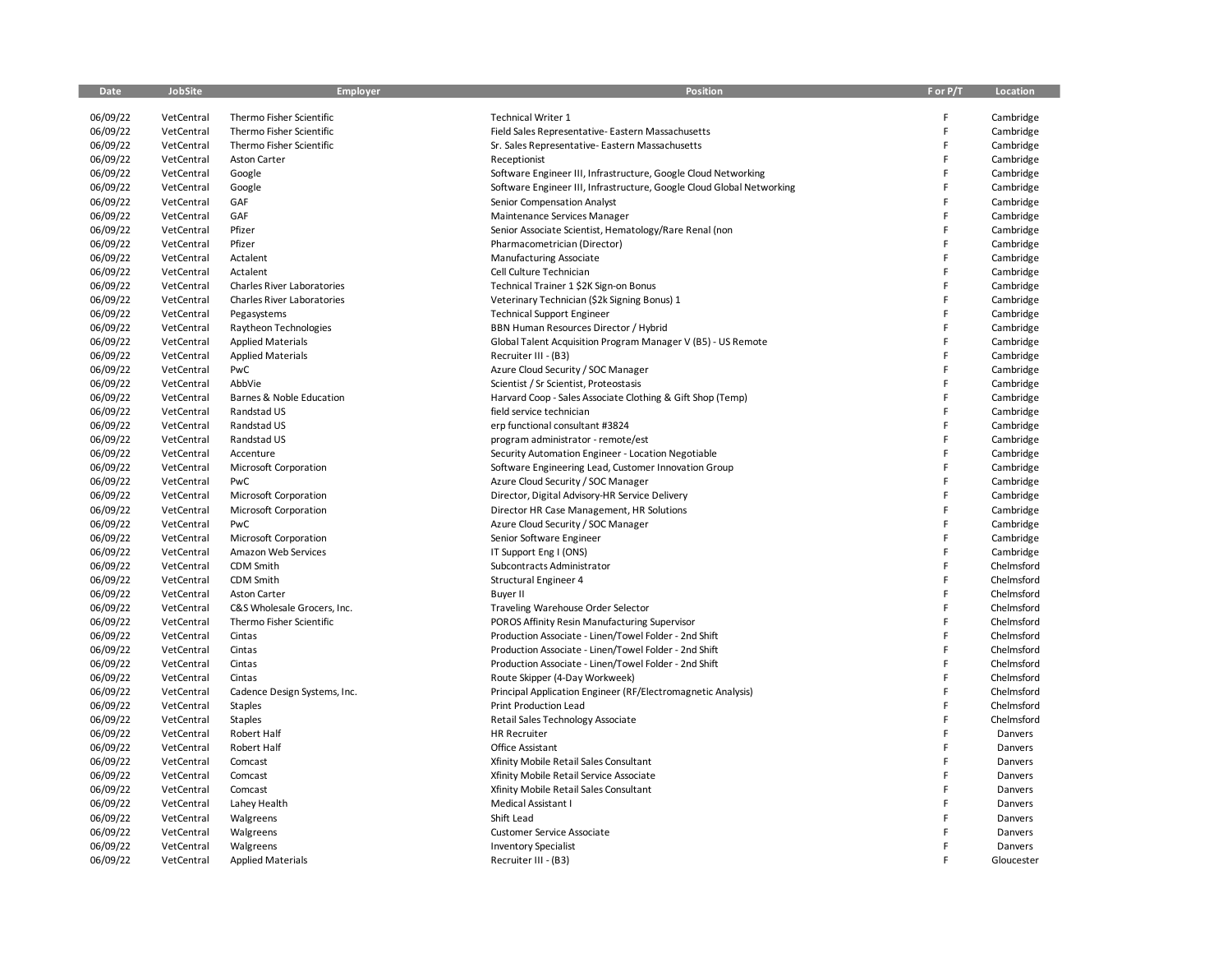| <b>Date</b> | <b>JobSite</b> | Employer                                       | Position                                                           | F or P/T | Location     |
|-------------|----------------|------------------------------------------------|--------------------------------------------------------------------|----------|--------------|
|             |                |                                                |                                                                    |          |              |
| 06/09/22    | VetCentral     | <b>Applied Materials</b>                       | Global Talent Acquisition Program Manager V (B5) - US Remote       | F        | Gloucester   |
| 06/09/22    | VetCentral     | <b>Taco Bell</b>                               | <b>Team Member</b>                                                 | F        | Haverhill    |
| 06/09/22    | VetCentral     | <b>Taco Bell</b>                               | <b>Assistant General Manager</b>                                   | F        | Haverhill-MA |
| 06/09/22    | VetCentral     | <b>Taco Bell</b>                               | Team Member: Food Champion                                         | F        | Haverhill    |
| 06/09/22    | VetCentral     | Sevita                                         | Mergers and Acquisitions Analyst (Remote)                          | F        | Haverhill    |
| 06/09/22    | VetCentral     | McDonald's                                     | General Manager                                                    | F        | Haverhill    |
| 06/09/22    | VetCentral     | McDonald's                                     | General Manager                                                    | F        | Haverhill    |
| 06/09/22    | VetCentral     | Bridgestone Americas, Inc.                     | Retail Salesperson                                                 | F        | Lawrence     |
| 06/09/22    | VetCentral     | Lahey Health                                   | Nurse Practitioner-Medication Clinic Lawrence                      | F        | Lawrence     |
| 06/09/22    | VetCentral     | C&A Industries, LLC                            | RN / REGISTERED NURSE / ICU RN / INTENSIVE CARE NURSE              | F        | Lawrence     |
| 06/09/22    | VetCentral     | McDonald's                                     | <b>General Manager</b>                                             | F        | Lawrence     |
| 06/09/22    | VetCentral     | McDonald's                                     | General Manager                                                    | F        | Lawrence     |
| 06/09/22    | VetCentral     | Randstad US                                    | mechanical assembler                                               | F        | Lawrence     |
| 06/09/22    | VetCentral     | <b>Digital Prospectors</b>                     | Systems Administrator                                              | F        | Lexington    |
| 06/09/22    | VetCentral     | Fresenius Medical Care North America           | Lead Data Warehouse Developer                                      | F        | Lexington    |
| 06/09/22    | VetCentral     | Actalent                                       | QA/QC Specialist II                                                | F        | Lexington    |
| 06/09/22    | VetCentral     | Sodexo                                         | <b>Utility Worker</b>                                              | F        | Lexington    |
| 06/09/22    | VetCentral     | Randstad US                                    | qa/qc specialist ii                                                | F        | Lexington    |
| 06/09/22    | VetCentral     | <b>General Dynamics Information Technology</b> | Project Manager - Web Applications - REMOTE                        | F        | Lincoln      |
| 06/09/22    | VetCentral     | <b>General Dynamics Information Technology</b> | Software Developer                                                 | F        | Lincoln      |
| 06/09/22    | VetCentral     | <b>General Dynamics Information Technology</b> | Business Process Analyst Advisor (secret, preferred) - 100% Remote | F        | Lincoln      |
| 06/09/22    | VetCentral     | <b>General Dynamics Information Technology</b> | Program Performance Data Analyst                                   | F        | Lincoln      |
| 06/09/22    | VetCentral     | CDM Smith                                      | Subcontracts Administrator                                         | F        | Lowell       |
| 06/09/22    | VetCentral     | CDM Smith                                      | Structural Engineer 4                                              | F        | Lowell       |
| 06/09/22    | VetCentral     | CBRE                                           | <b>Account Operations Manager</b>                                  | F        | Lowell       |
| 06/09/22    | VetCentral     | CBRE                                           | Real Estate AS Trans Leader                                        | F        | Lowell       |
| 06/09/22    | VetCentral     | <b>CBRE</b>                                    | Sr. HR / People Business Partner - Remote                          | F        | Lowell       |
| 06/09/22    | VetCentral     | CBRE                                           | <b>Transaction Management Director</b>                             | F        | Lowell       |
| 06/09/22    | VetCentral     | Robert Half                                    | Data Entry Clerk                                                   | F        | Lowell       |
| 06/09/22    | VetCentral     | <b>Allied Universal</b>                        | Security Officer Aerospace                                         | F        | Lowell       |
| 06/09/22    | VetCentral     | Robert Half                                    | Accountant                                                         | F        | Lowell       |
| 06/09/22    | VetCentral     | <b>CTG</b>                                     | Epic Security & Access Management Analyst                          | F        | Lowell       |
| 06/09/22    | VetCentral     | <b>CTG</b>                                     | Epic Hospital Billing Analyst                                      | F        | Lowell       |
| 06/09/22    | VetCentral     | <b>CTG</b>                                     | Software QA                                                        | F        | Lowell       |
| 06/09/22    | VetCentral     | CBRE                                           | <b>Transaction Manager</b>                                         | F        | Lowell       |
| 06/09/22    | VetCentral     | CBRE                                           | Lease Admininistration Manager                                     | F        | Lowell       |
| 06/09/22    | VetCentral     | CBRE                                           |                                                                    | F        |              |
| 06/09/22    | VetCentral     | CBRE                                           | <b>Transaction Manager</b>                                         | F        | Lowell       |
|             | VetCentral     |                                                | <b>Transaction Manager</b>                                         | F        | Lowell       |
| 06/09/22    |                | Sevita                                         | Program Services Coordinator - Adult Foster Care                   | F        | Lowell       |
| 06/09/22    | VetCentral     | Sevita                                         | RN Case Manager- Adult Foster Care                                 | F        | Lowell       |
| 06/09/22    | VetCentral     | Sevita                                         | Community Based Direct Support                                     | F        | Lowell       |
| 06/09/22    | VetCentral     | Aerotek                                        | Cleanroom Technician                                               |          | Lowell       |
| 06/09/22    | VetCentral     | GAF                                            | Senior Compensation Analyst                                        | F        | Lowell       |
| 06/09/22    | VetCentral     | GAF                                            | Maintenance Services Manager                                       | F        | Lowell       |
| 06/09/22    | VetCentral     | Walgreens                                      | Certified Pharmacy Technician                                      | F        | Lowell       |
| 06/09/22    | VetCentral     | C&A Industries, LLC                            | SURGICAL TECHNICIAN                                                | F        | Lowell       |
| 06/09/22    | VetCentral     | UKG (Ultimate Kronos Group)                    | Onsite Desktop Support Technician                                  | F        | Lowell       |
| 06/09/22    | VetCentral     | UKG (Ultimate Kronos Group)                    | Lead Services Project Manager                                      | F        | Lowell       |
| 06/09/22    | VetCentral     | <b>Applied Materials</b>                       | Recruiter III - (B3)                                               | F        | Lowell       |
| 06/09/22    | VetCentral     | <b>Applied Materials</b>                       | Global Talent Acquisition Program Manager V (B5) - US Remote       | F        | Lowell       |
| 06/09/22    | VetCentral     | Randstad US                                    | logistics analyst                                                  | F        | Lowell       |
| 06/09/22    | VetCentral     | General Electric                               | <b>Product Engineer</b>                                            | F        | Lynn         |
| 06/09/22    | VetCentral     | Walgreens                                      | Pharmacy Technician / Pharm Tech Apprenticeship                    | F        | Lynn         |
| 06/09/22    | VetCentral     | Labcorp                                        | Phlebotomist/Patient Service Technician                            | F        | Lynn         |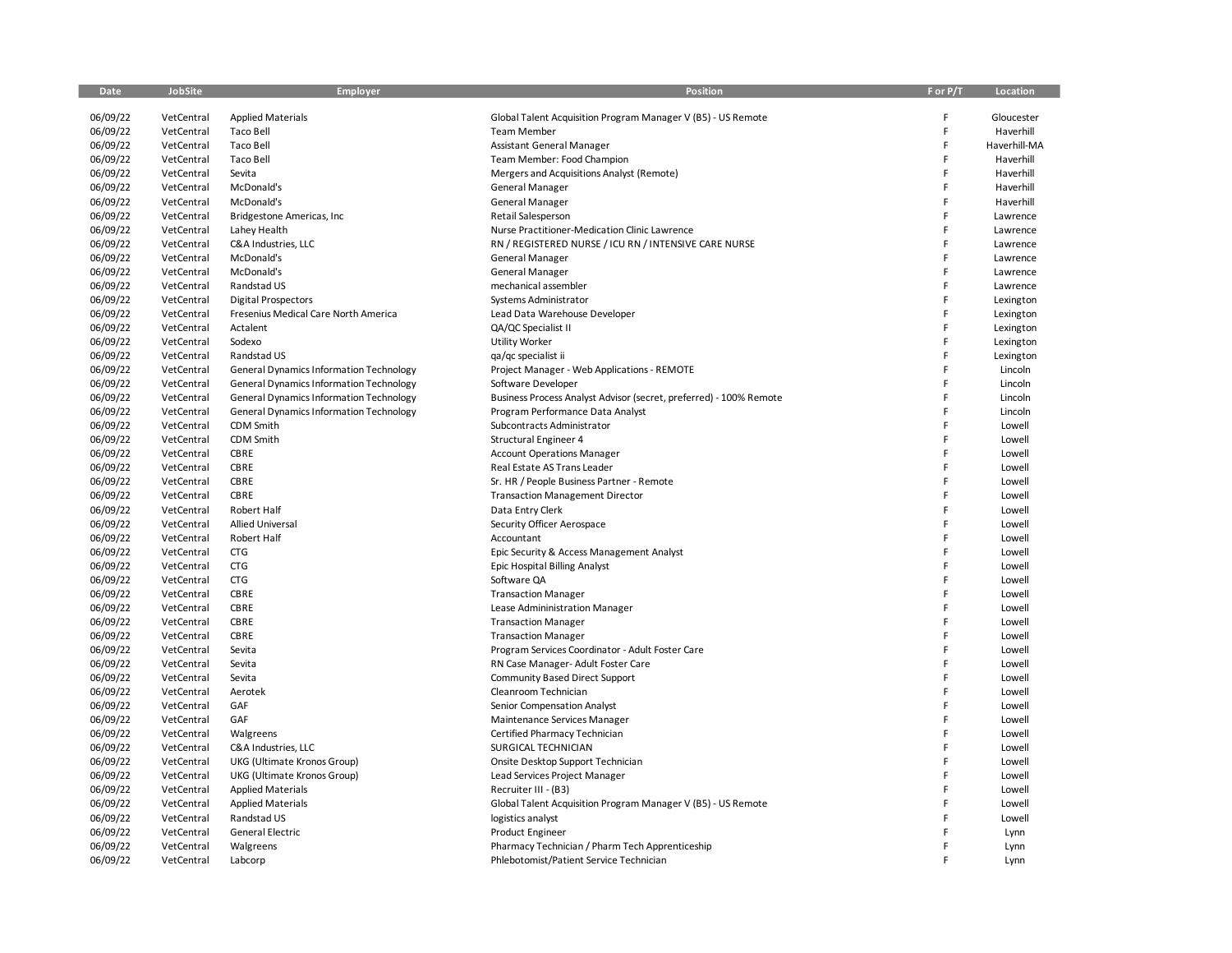| <b>Date</b> | JobSite    | <b>Employer</b>                                | Position                                                                                | F or P/T | Location      |
|-------------|------------|------------------------------------------------|-----------------------------------------------------------------------------------------|----------|---------------|
| 06/09/22    | VetCentral | The Goodyear Tire & Rubber Company             | Entry Level Automotive Technician - Lynn, MA                                            | F        | Lynn          |
| 06/09/22    | VetCentral | <b>Applied Materials</b>                       | Global Talent Acquisition Program Manager V (B5) - US Remote                            | F        | Lynn          |
| 06/09/22    | VetCentral | <b>Applied Materials</b>                       | Recruiter III - (B3)                                                                    | F        | Lynn          |
| 06/09/22    | VetCentral | Emerson                                        | <b>Manufacturing Engineer</b>                                                           | F        | Mansfield     |
| 06/09/22    | VetCentral | <b>Rexel USA</b>                               | CDL Class A Driver                                                                      | F        | Mansfield     |
| 06/09/22    | VetCentral | <b>Rexel USA</b>                               | Overnight Truck Driver                                                                  | F        | Mansfield     |
| 06/09/22    | VetCentral | Actalent                                       | CAD Drafter                                                                             | E        | Mansfield     |
| 06/09/22    | VetCentral | Actalent                                       | <b>CAD Drafter</b>                                                                      | F        | Mansfield     |
| 06/09/22    | VetCentral | <b>Aston Carter</b>                            | <b>Customer Service Representative</b>                                                  | F        | Medford       |
| 06/09/22    | VetCentral | <b>Allied Universal</b>                        | Security Officer FT                                                                     | E        | Medford       |
| 06/09/22    | VetCentral | Marriott                                       | Administrative Assistant Sales                                                          | F        | Medford       |
| 06/09/22    | VetCentral | Marriott                                       | Group and Catering Sales Leader                                                         | F        | Medford       |
| 06/09/22    | VetCentral | Marriott                                       | Sales Manager 2 E-Lead                                                                  | Ë        | Medford       |
| 06/09/22    | VetCentral | Robert Half                                    | Medical Customer Service Rep                                                            | F        | Methuen       |
| 06/09/22    | VetCentral | Sevita                                         | Mergers and Acquisitions Analyst (Remote)                                               | F        | Methuen       |
| 06/09/22    | VetCentral | Walgreens                                      | Shift Lead                                                                              | Ë        | Methuen       |
| 06/09/22    | VetCentral | C&A Industries, LLC                            | RN / REGISTERED NURSE / ER RN / EMERGENCY ROOM NURSE                                    | F        | Methuen       |
| 06/09/22    | VetCentral | McDonald's                                     | <b>General Manager</b>                                                                  | F        | Methuen       |
| 06/09/22    | VetCentral | McDonald's                                     | General Manager                                                                         | Ë        | Methuen       |
| 06/09/22    | VetCentral | McDonald's                                     | General Manager                                                                         | F        | Methuen       |
| 06/09/22    | VetCentral | McDonald's                                     | <b>General Manager</b>                                                                  | F        | Methuen       |
| 06/09/22    | VetCentral | Wellpath                                       | Licensed Practical or Vocational Nurse                                                  | F        | Middleton     |
| 06/09/22    | VetCentral | <b>Applied Materials</b>                       | Recruiter III - (B3)                                                                    | F        | Newburyport   |
| 06/09/22    | VetCentral | <b>Applied Materials</b>                       | Global Talent Acquisition Program Manager V (B5) - US Remote                            | F        | Newburyport   |
| 06/09/22    | VetCentral | Randstad US                                    | shipping coordinator                                                                    | F        | Newburyport   |
| 06/09/22    | VetCentral | Randstad US                                    | order stocker                                                                           | F        | Newburyport   |
| 06/09/22    | VetCentral | Starbucks Coffee Company                       | barista - Store# 07773, NORTH ANDOVER ROUTE 114                                         | F        | North Andover |
| 06/09/22    | VetCentral | TEKsystems                                     | Cable Technician                                                                        | F        | North Andover |
| 06/09/22    | VetCentral | Sevita                                         | Mergers and Acquisitions Analyst (Remote)                                               | F        | North Andover |
| 06/09/22    | VetCentral | Sevita                                         | Accounts Payable Specialist                                                             | F        | North Andover |
| 06/09/22    | VetCentral | TD Bank                                        | Teller I (US)                                                                           | F        | North Andover |
| 06/09/22    | VetCentral | <b>YRC</b> Freight                             | <b>Operations Manager</b>                                                               | F        | North Reading |
| 06/09/22    | VetCentral | TEKsystems                                     | <b>BI Engineer II</b>                                                                   | F        | North Reading |
| 06/09/22    | VetCentral | Teradyne                                       | Global Compensation                                                                     | E        | North Reading |
| 06/09/22    | VetCentral | Teradyne                                       | IP Protection & Enforcement Lead                                                        | F        | North Reading |
| 06/09/22    | VetCentral | Teradyne                                       | Process Development Engineer                                                            | F        | North Reading |
| 06/09/22    | VetCentral | <b>General Dynamics Information Technology</b> | Program Performance Data Analyst                                                        | F        | Peabody       |
| 06/09/22    | VetCentral | <b>General Dynamics Information Technology</b> | Project Manager - Web Applications - REMOTE                                             | F        | Peabody       |
| 06/09/22    | VetCentral | <b>General Dynamics Information Technology</b> | Software Developer                                                                      | F        | Peabody       |
| 06/09/22    | VetCentral | <b>General Dynamics Information Technology</b> | Business Process Analyst Advisor (secret, preferred) - 100% Remote                      | F        | Peabody       |
| 06/09/22    | VetCentral | <b>CVS Health</b>                              | Pharmacy Technician - Packaging Full Time                                               | F        | Peabody       |
| 06/09/22    | VetCentral | Sodexo                                         | Security Officer                                                                        | F        | Peabody       |
| 06/09/22    | VetCentral | Sevita                                         | Mental Health Counselor - Licensed                                                      | F        | Salem         |
| 06/09/22    | VetCentral | Sevita                                         | Mental Health Counselor - Bilingual Spanish                                             | F        | Salem         |
| 06/09/22    | VetCentral | Sevita                                         | Clinical Social Worker - Bilingual Spanish                                              | F        | Salem         |
| 06/09/22    | VetCentral | Sevita                                         | Clinical Social Worker                                                                  | E        | Salem         |
| 06/09/22    | VetCentral | Sevita                                         | Clinical Social Worker - Licensed                                                       | F        | Salem         |
| 06/09/22    | VetCentral | Sevita                                         | Mental Health Counselor                                                                 | E        | Salem         |
| 06/09/22    | VetCentral | Sodexo                                         | Now Hiring!! Full Benefits, Union Environment Cook - Grill- All Shifts \$16.20 Per Hour | F        | Salem         |
| 06/09/22    | VetCentral | Robert Half                                    | Accountant                                                                              | F        | Tewksbury     |
| 06/09/22    | VetCentral | Robert Half                                    | Senior Manager of Tax                                                                   | F        | Tewksbury     |
| 06/09/22    | VetCentral | Aston Carter                                   | Logistics Coordinator                                                                   | E        | Tewksbury     |
| 06/09/22    | VetCentral | Leidos                                         | Service Supply Chain Planner (Consumables)                                              | F        | Tewksbury     |
| 06/09/22    | VetCentral | Leidos                                         | Import/Export Administrator                                                             | F        | Tewksbury     |
|             |            |                                                |                                                                                         |          |               |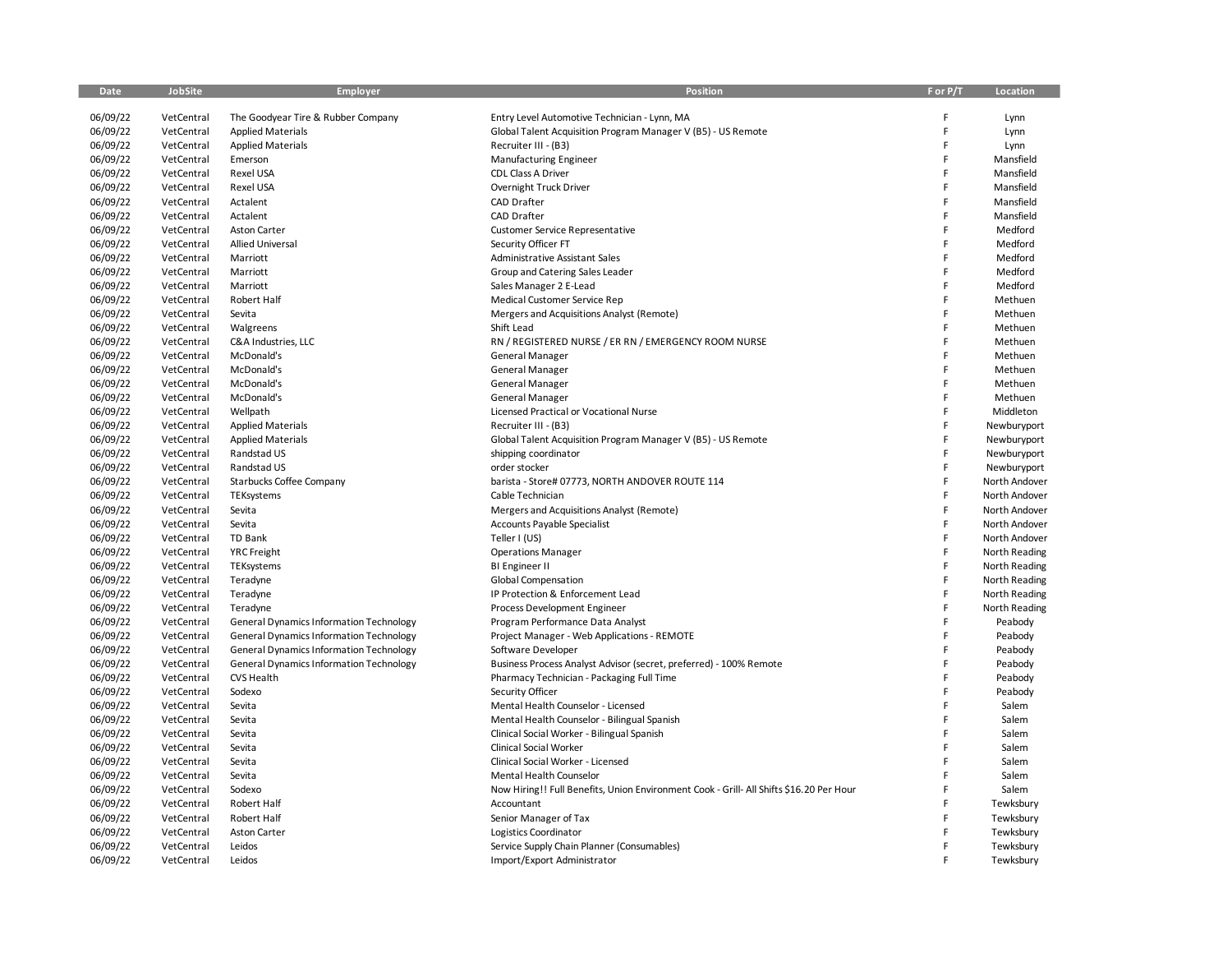| Date     | <b>JobSite</b> | <b>Employer</b>                      | Position                                                                             | For P/T | Location                 |
|----------|----------------|--------------------------------------|--------------------------------------------------------------------------------------|---------|--------------------------|
|          |                |                                      |                                                                                      |         |                          |
| 06/09/22 | VetCentral     | Leidos                               | Senior Buyer                                                                         | F       | Tewksbury                |
| 06/09/22 | VetCentral     | Leidos                               | Associate Buyer                                                                      | F       | Tewksbury                |
| 06/09/22 | VetCentral     | Leidos                               | Subcontracts Administrator                                                           | F       | Tewksbury                |
| 06/09/22 | VetCentral     | Leidos                               | Electronic Repair & Service Technician                                               | F       | Tewksbury                |
| 06/09/22 | VetCentral     | Raytheon Technologies                | Principal Specialist, Accounting and Controllership - NABA Conference Attendees Only | F       | Tewksbury                |
| 06/09/22 | VetCentral     | Raytheon Technologies                | Manager - Program Cost Controls; NABA Conference Attendees Only                      | F       | Tewksbury                |
| 06/09/22 | VetCentral     | Raytheon Technologies                | Manager, Program Cost Controls *HYBRID*                                              | F       | Tewksbury                |
| 06/09/22 | VetCentral     | Raytheon Technologies                | Estimating & Pricing - Early Professional - NABA Conference Attendees Only           | F       | Tewksbury                |
| 06/09/22 | VetCentral     | Raytheon Technologies                | Estimating and Pricing Analyst - NABA Conference Attendees Only                      | F       | Tewksbury                |
| 06/09/22 | VetCentral     | Raytheon Technologies                | Senior Manager, Contracts (International)                                            | F       | Tewksbury                |
| 06/09/22 | VetCentral     | Raytheon Technologies                | Principal Specialist - Estimating & Pricing - NABA Conference Attendees Only         | F       | Tewksbury                |
| 06/09/22 | VetCentral     | Raytheon Technologies                | Senior Manager, Program Cost Controls; NABA Conference Attendees Only                | F       | Tewksbury                |
| 06/09/22 | VetCentral     | Raytheon Technologies                | Program Cost Schedule & Controls Analyst *HYBRID*                                    | F       | Tewksbury                |
| 06/09/22 | VetCentral     | Raytheon Technologies                | Principal Specialist - Eng. Finance Analyst *HYBRID*                                 | F       | Tewksbury                |
| 06/09/22 | VetCentral     | Rocket Software, Inc.                | Contractor                                                                           | F       | Waltham                  |
| 06/09/22 | VetCentral     | Sanofi Group                         | Regulatory Site Officer                                                              | F       | Waltham                  |
| 06/09/22 | VetCentral     | Sanofi Group                         | mRNA - Scientist, Delivery and Formulation Development                               | F       | Waltham                  |
| 06/09/22 | VetCentral     | Robert Half                          | .Net Developer                                                                       | F       | Waltham                  |
| 06/09/22 | VetCentral     | Kiewit Corporation                   | Distribution Manager - Electrical Supplies                                           | F       | Waltham                  |
| 06/09/22 | VetCentral     | Thermo Fisher Scientific             | Lead Auditor - Remote                                                                | F       | Waltham                  |
| 06/09/22 | VetCentral     | Thermo Fisher Scientific             | Field Sales Representative-Eastern Massachusetts                                     | F       | Waltham                  |
| 06/09/22 | VetCentral     | Thermo Fisher Scientific             | Sr. Sales Representative- Eastern Massachusetts                                      | F       | Waltham                  |
| 06/09/22 | VetCentral     | ServiceNow, Inc.                     | Senior Business Data Analyst                                                         | F       | Waltham                  |
| 06/09/22 | VetCentral     | ServiceNow, Inc.                     | Manager, Strategic Planning and Analytics                                            | F       | Waltham                  |
| 06/09/22 | VetCentral     | ServiceNow, Inc.                     | Senior Sales Operations Specialist                                                   | F       | Waltham                  |
| 06/09/22 | VetCentral     | <b>Aston Carter</b>                  | Receptionist                                                                         | F       | Waltham                  |
| 06/09/22 | VetCentral     | <b>Bank of America</b>               | Digital Manager                                                                      | F       | Waltham                  |
| 06/09/22 | VetCentral     | <b>Bank of America</b>               | <b>Business Digital Solutions Integration Lead</b>                                   | F       | Waltham                  |
| 06/09/22 | VetCentral     | Fresenius Medical Care North America | Ntl Account Clinical Director - Remote                                               | F       | Waltham                  |
| 06/09/22 | VetCentral     | Fresenius Medical Care North America | Principal Systems Developer                                                          | F       | Waltham                  |
| 06/09/22 | VetCentral     | Actalent                             | REMOTE Principal Biostatistician                                                     | F       | Waltham                  |
| 06/09/22 | VetCentral     | Raytheon Technologies                | Senior Manager, Contracts Process Analyst (Remote)                                   | F       | Waltham                  |
| 06/09/22 | VetCentral     | Raytheon Technologies                | Program Cost Controls Analyst - Remote                                               | F       | Waltham                  |
| 06/09/22 | VetCentral     | Raytheon Technologies                | Technical Writer (Hybrid)                                                            | F       | Waltham                  |
| 06/09/22 | VetCentral     | Randstad US                          | service desk analyst                                                                 | F       | Waltham                  |
| 06/09/22 | VetCentral     | Randstad US                          | hr shared services specialist                                                        | F       | Waltham                  |
| 06/09/22 | VetCentral     | Randstad US                          | quality engineer                                                                     | F       | West Boxford             |
| 06/09/22 | VetCentral     | Compass Group, North America         | <b>CHEF MANAGER</b>                                                                  | F       | Wilmington               |
| 06/09/22 | VetCentral     | <b>Charles River Laboratories</b>    | Information Security Analyst (Threat Intelligence)                                   | F       | Wilmington               |
| 06/09/22 | VetCentral     | C&S Wholesale Grocers, Inc.          | Traveling Warehouse Order Selector                                                   | F       | Wilmington               |
| 06/09/22 | VetCentral     | <b>Trane Technologies</b>            | Controls Technician                                                                  | F       | Wilmington               |
| 06/09/22 | VetCentral     | Bridgestone Americas, Inc.           | Automotive Maintenance Technician                                                    | F       | Wilmington               |
| 06/09/22 | VetCentral     | Bridgestone Americas, Inc.           | Automotive Senior Technician                                                         | F       | Wilmington               |
| 06/09/22 | VetCentral     | <b>CVS Health</b>                    | Licensed Beauty Sales Consultant                                                     | F       | Wilmington               |
| 06/09/22 | VetCentral     | AeroVironment                        | Financial Analyst, Sr.                                                               | F       | Wilmington               |
| 06/09/22 | VetCentral     | Charles River Laboratories           | Animal Care Associate - Part-Time Weekends                                           | F       | Wilmington               |
| 06/09/22 | VetCentral     | <b>Charles River Laboratories</b>    |                                                                                      | F       |                          |
| 06/09/22 | VetCentral     | C&A Industries, LLC                  | Sr. Software Engineer<br>RN / REGISTERED NURSE / NEONATAL ICU RN / NICU NURSE        | F       | Wilmington<br>Winchester |
| 06/09/22 | VetCentral     |                                      | RN / REGISTERED NURSE / ICU RN / INTENSIVE CARE NURSE                                | F       |                          |
| 06/09/22 |                | C&A Industries, LLC                  |                                                                                      | F       | Winchester               |
|          | VetCentral     | TEKsystems                           | Cable Technician                                                                     | F       | Woburn                   |
| 06/09/22 | VetCentral     | Aston Carter                         | <b>Customer Solutions Representative</b>                                             |         | Woburn                   |
| 06/09/22 | VetCentral     | <b>Aston Carter</b>                  | <b>Customer Solutions Representative</b>                                             | F       | Woburn                   |
| 06/09/22 | VetCentral     | Pearson                              | Test Administrator - Woburn MA                                                       |         | Woburn                   |
| 06/09/22 | VetCentral     | <b>WTW</b>                           | Lead Associate Client Service Manager                                                | E       | Woburn                   |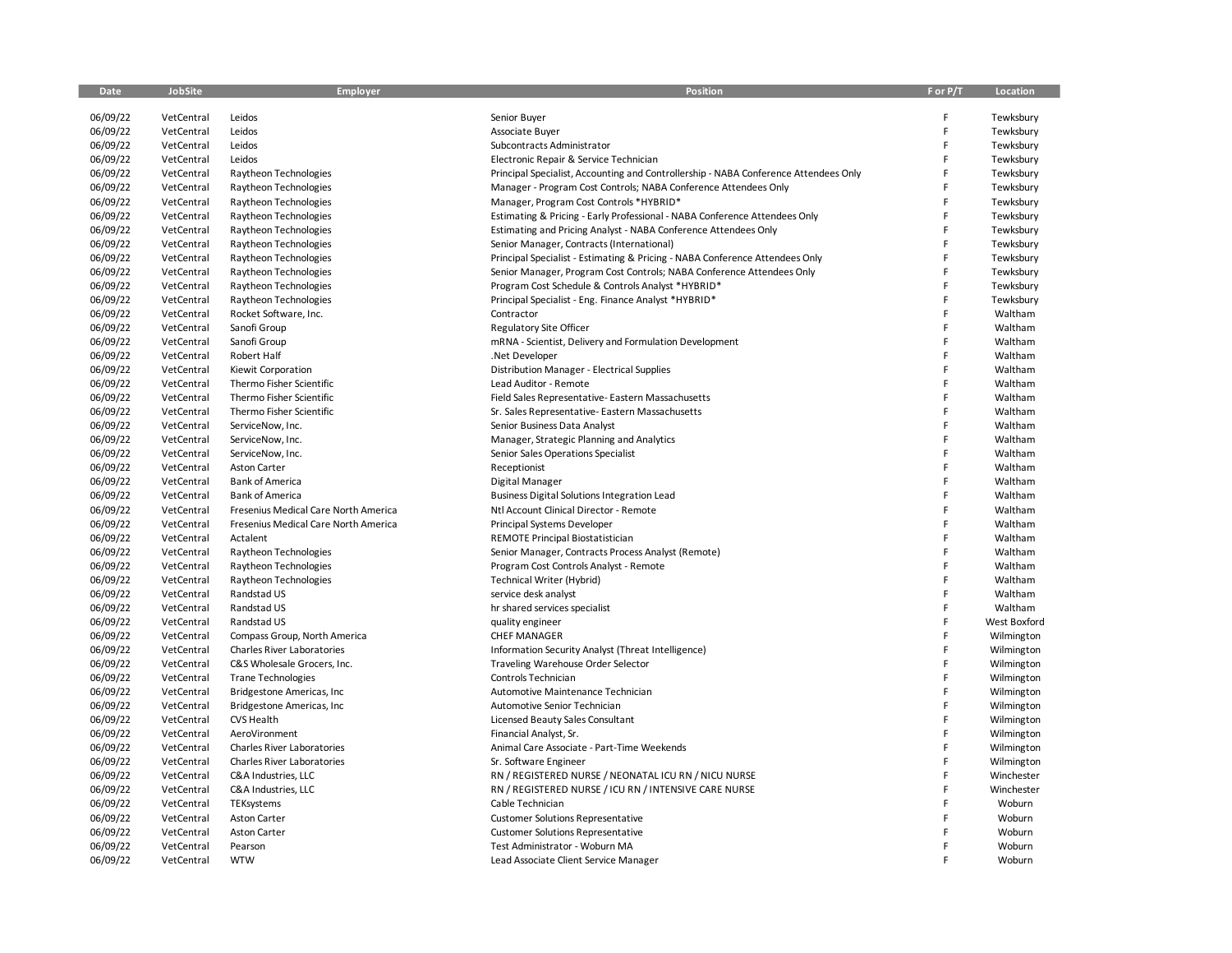| <b>Date</b>          | <b>JobSite</b>             | <b>Employer</b>                                | <b>Position</b>                                                                                        | F or P/T | Location         |
|----------------------|----------------------------|------------------------------------------------|--------------------------------------------------------------------------------------------------------|----------|------------------|
|                      |                            |                                                |                                                                                                        |          |                  |
| 06/09/22             | VetCentral                 | <b>American Tower</b>                          | Senior Accountant                                                                                      | F        | Woburn           |
| 06/09/22             | VetCentral                 | American Tower                                 | Paralegal                                                                                              | F        | Woburn           |
| 06/09/22             | VetCentral                 | TD Bank                                        | Assistant Store Manager (US)                                                                           | F        | Woburn           |
| 06/09/22             | VetCentral                 | Lowe's                                         | <b>Merchandising ASM</b>                                                                               | F        | Woburn           |
| 06/09/22             | VetCentral                 | Actalent                                       | Research Associate II                                                                                  | F        | Woburn           |
| 06/09/22             | VetCentral                 | Raytheon Technologies                          | Software Engineer C, C++                                                                               | F        | Woburn           |
| 06/09/22             | VetCentral                 | <b>General Dynamics Information Technology</b> | Business Process Analyst Advisor (secret, preferred) - 100% Remote                                     | F        | Woods Hole       |
| 06/09/22             | VetCentral                 | <b>General Dynamics Information Technology</b> | Program Performance Data Analyst                                                                       | F        | Woods Hole       |
| 06/09/22             | VetCentral                 | <b>General Dynamics Information Technology</b> | Software Developer                                                                                     | F        | Woods Hole       |
| 06/09/22             | VetCentral                 | <b>General Dynamics Information Technology</b> | Project Manager - Web Applications - REMOTE                                                            | F        | Woods Hole       |
| 06/09/22             | USAJobs.gov                | General Services Administration                | <b>Construction Control Representative</b>                                                             | F        | Worchester       |
| 06/09/22             | USAJobs.gov                | <b>General Services Administration</b>         | Construction Control Representative - Closing 06/22/22                                                 | F        | Springfield      |
| 06/09/22             | USAJobs.gov                | <b>General Services Administration</b>         | Construction Control Representative - Closing 06/22/22                                                 | F        | Boston           |
| 06/09/22             | USAJobs.gov                | Department of the Treasury                     | Actuary Direct Hire Month Register - Closing 06/08/22                                                  | F        | Southboroug      |
| 06/09/22             | USAJobs.gov                | Department of the Treasury                     | Actuary Direct Hire Month Register - Closing 06/08/22                                                  | F        | Brockton         |
| 06/09/22             | USAJobs.gov                | Department of the Treasury                     | Actuary Direct Hire Month Register - Closing 06/08/22                                                  | F        | Boston           |
| 06/09/22             | USAJobs.gov                | Department of the Treasury                     | Actuary Direct Hire Month Register - Closing 06/08/22                                                  | F        | Andover          |
| 06/09/22             | USAJobs.gov                | Department of the Army                         | Maintenance Administrative and Supply Technician - Closing 06/22/22                                    | F        | Ayer             |
| 06/09/22             | USAJobs.gov                | Department of Veterans Affairs                 | Electronics Technician - Closing 06/15/22                                                              | F        | Chelmsford       |
| 06/09/22             | USAJobs.gov                | Department of the Air Force                    | Detailed Inspector General - 06/30/22                                                                  | F        | Hanscom AFB      |
| 06/09/22             | USAJobs.gov                | Department of Veterans Affairs                 | Advanced Practice Nurse Primary Care Behavioral Health - 06/17/20                                      | F        | Bedford          |
| 06/09/22             | Indeed.com                 | City of Lawrence                               | City Clerk (\$95,000 - \$115,000/Year)                                                                 | F        | Lawrence         |
| 06/09/22             | Indeed.com                 | <b>4Front Ventures</b>                         | Cannabis Sales Account Executive (\$75,000/Year)                                                       | F        | Georgetown       |
| 06/09/22             | Indeed.com                 | Salem Academy Charter School                   | High School Principal                                                                                  | F        | Salem            |
| 06/09/22             | Indeed.com                 | Tia                                            | Virtual Care Coordinator II - East Coast Insurance Remote (\$20/hr.)                                   | F        | Boston           |
| 06/09/22             | Indeed.com                 | Aaron's                                        | Customer Accounts Representative- No prescreen Marijuana Testing (\$17/hr.)                            | F        | Lynn             |
| 06/09/22             | Indeed.com                 | Peabody Essex Museum                           | Accounts Payable Administrator                                                                         | F        | Salem            |
| 06/09/22             | Indeed.com                 | City of Salem                                  | Wire Inspector (\$1,130/Week)                                                                          | F        | Salem            |
| 06/09/22             | Indeed.com                 | Sadiebeer - Salem, MA                          | Dog Walker Pet Sitter (\$3,600/Month)                                                                  | F        | Salem            |
| 06/09/22             | Indeed.com                 | SLS Landscape Design & Development             | Office Support & Management                                                                            | F        | Rowley           |
| 06/09/22             | Indeed.com                 | Kernwood Country Club                          | Ladie's Locker Room Attendant (\$18 - \$24/hr.)                                                        | F        | Salem            |
| 06/09/22             | Indeed.com                 | Peabody Public School                          | P/T - Food Service District Floating Food Prep staff 18/Week (\$19.46/hr.)                             | P/T      | Peabody          |
| 06/09/22             | Indeed.com                 | <b>4Front Ventures</b>                         | Automated Packaging Associate (\$17/hr.)                                                               | F        | Georgetown       |
| 06/09/22             | Indeed.com                 | Salem State University                         | 4Front Ventures 3 - Georgetown, MA                                                                     | F        | Salem            |
|                      |                            |                                                |                                                                                                        | F        |                  |
| 06/09/22             | Indeed.com                 | Giant Cement Holdings, Inc.                    | Bulk Loader (\$24 - \$35/hr.)                                                                          | F        | Boston           |
| 06/09/22             | Indeed.com                 | Dunkin Washington St Donuts LLC                | Crew Member (\$14.50 - \$16.00/hr.)                                                                    | F        | Salem            |
| 06/09/22             | Indeed.com                 | Iron Mountain                                  | SVP Global Industries                                                                                  |          | Boston           |
| 06/09/22             | Indeed.com                 | Evergreen Technologies, LLC.                   | Cybersecurity Analyst - YuA21-03287                                                                    | F        | Salem            |
| 06/09/22             | Indeed.com                 | North Shore Physicians Group(NSPG)             | Patient Service Representative - Cardiology (Salem)                                                    | F        | Salem            |
| 06/09/22             | Indeed.com                 | <b>4Front Ventures</b>                         | Dispensary Floor Manager                                                                               | F        | Georgetown       |
| 06/09/22             | Indeed.com                 | <b>Ghost City Tours</b>                        | Salem Ghost Guides Needed! (\$50 - \$100/hr.)                                                          | F        | Salem            |
| 06/09/22             | Indeed.com                 | Salem Hospital(NSMC)                           | CNA - Patient Care Associate 1                                                                         | Ë        | Salem            |
| 06/09/22             | MaxOutreach                | Talascend                                      | <b>EPLAN Hardware Design</b>                                                                           | F        | Boston           |
| 06/09/22             | MaxOutreach                | Amalgamated Medical Care Management, Inc.      | Nurse Helpline (Triage) Contractor all shifts REMOTE                                                   | F        | Salem, NH        |
| 06/09/22             | MaxOutreach                | Bevi                                           | People Operations Manager                                                                              | F<br>F   | Boston           |
| 06/09/22             | MaxOutreach                | <b>Boston Digital</b>                          | Director of Experience Design                                                                          | F        | Charlestown      |
| 06/09/22             | MaxOutreach                | Clear Ballot Group                             | <b>Technical Writer</b>                                                                                | F        | Boston<br>Boston |
| 06/09/22             | MaxOutreach                | CyberArk<br>Dimagi                             | Senior Manager, Advanced Customer Escalations Engineering (Remote)<br>Product Marketing Manager, ICT4D |          | Cambridge        |
| 06/09/22             | MaxOutreach                | <b>Editas Medicine</b>                         | Training and Document Control Specialist                                                               |          | Cambridge        |
| 06/09/22             | MaxOutreach                | Eisai                                          | MSL/Senior Medical Science Liaison, Neurology (Alzheimer's Disease) - Field Based                      |          | Boston           |
| 06/09/22<br>06/09/22 | MaxOutreach<br>MaxOutreach | EverQuote - Boston, MA                         | Insurance Advisor (Remote)                                                                             |          | Boston           |
| 06/09/22             | MaxOutreach                | <b>GCR Technical Staffing</b>                  | Senior Quality Engineer                                                                                | F        | Danvers          |
| 06/09/22             | MaxOutreach                | Harvard University                             | Project Manager, Data Security and Compliance                                                          | F        | Cambridge        |
|                      |                            |                                                |                                                                                                        |          |                  |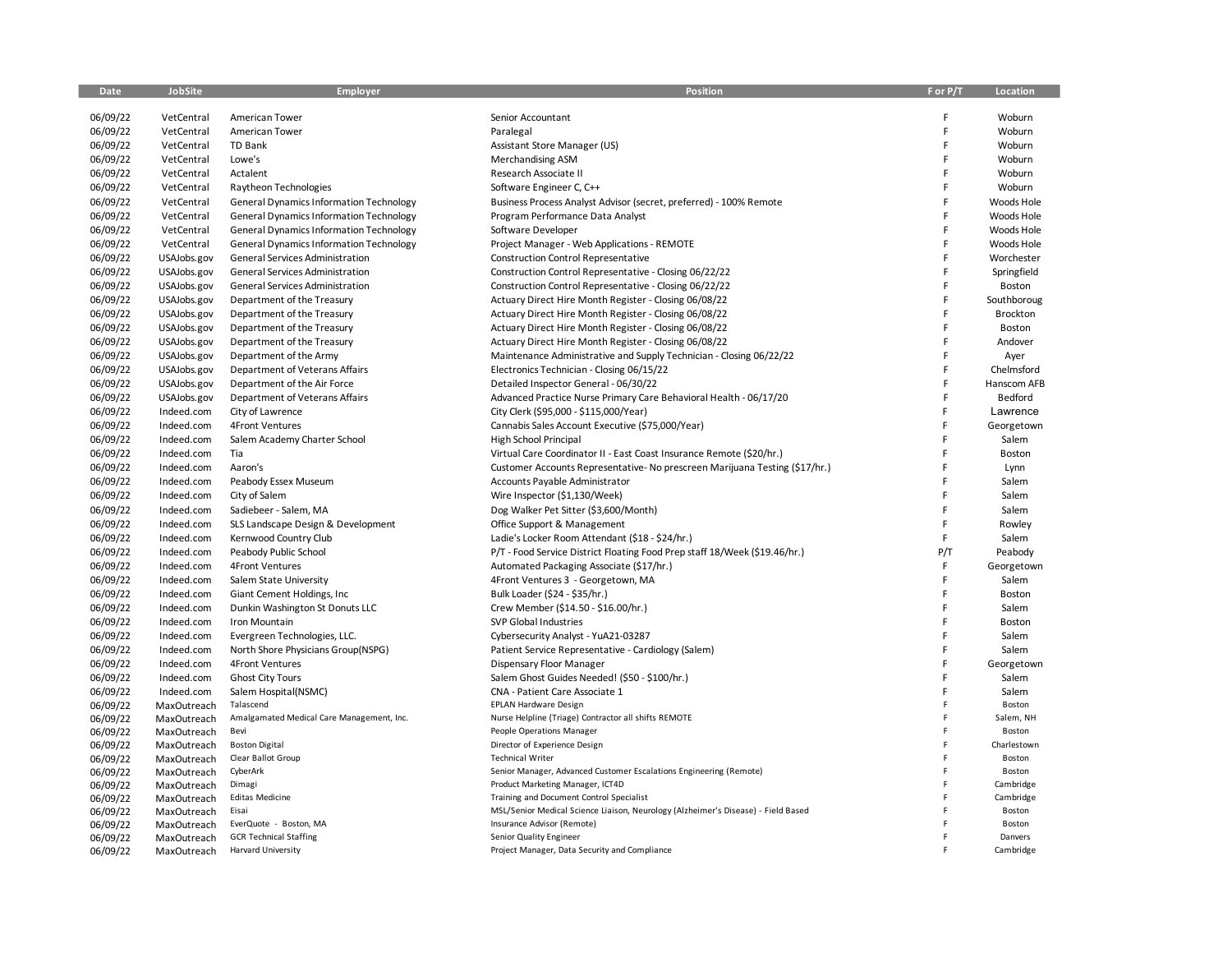| Date     | JobSite      | <b>Employer</b>                                    | Position                                                                           | F or P/T | Location     |
|----------|--------------|----------------------------------------------------|------------------------------------------------------------------------------------|----------|--------------|
|          |              |                                                    |                                                                                    |          |              |
| 06/09/22 | MaxOutreach  | <b>Hobson Associates</b>                           | <b>CAD Designer</b>                                                                | F        | Lowell       |
| 06/09/22 | MaxOutreach  | Human Services Research Institute                  | Data Quality Analyst                                                               | F        | Cambridge    |
| 06/09/22 | MaxOutreach  | Medical Staffing Services, Inc.                    | <b>Clinical Practice Assistant</b>                                                 | F        | Boston       |
| 06/09/22 | MaxOutreach  | MOORE STAFFING SERVICES                            | <b>Production Associate</b>                                                        | F        | Newburyport  |
| 06/09/22 | MaxOutreach  | OnePak Inc                                         | QA Analyst                                                                         | F        | Boston       |
| 06/09/22 | MaxOutreach  | Recorded Future                                    | Commercial Account Executive (Fraud Solutions)                                     | F        | Somererville |
| 06/09/22 | MaxOutreach  | RxVantage                                          | Product Owner                                                                      | F        | Boston       |
| 06/09/22 | MaxOutreach  | Secure Community Network                           | Regional Director (Region 12)                                                      | F        | Boston       |
| 06/09/22 | MaxOutreach  | <b>State Street Corporation</b>                    | Senior Database Administrator - Charles River - Assistant Vice President           | F        | Burlington   |
| 06/09/22 | MaxOutreach  | Top Group                                          | Restaurant Area Manager                                                            | F        | Boston       |
| 06/09/22 | MaxOutreach  | Verndale                                           | Senior Project Manager                                                             | F        | Boston       |
| 06/09/22 | MaxOutreach  | VIR Consultants Inc                                | Data Engineer with Snowflake                                                       | F        | Boston       |
| 06/09/22 | MaxOutreach  | <b>Wave Collective</b>                             | <b>Public Relations Account Executive</b>                                          | F        | Boston       |
| 06/09/22 | ZipRecruiter | Schneider                                          | Class A CDL - New hourly pay - Local Intermodal nighttime truck driver             | F        | Boston       |
| 06/09/22 | ZipRecruiter | Performance Foodservice - Dover, NH in Peabody, MA | CDL Truck Driver - Home Daily - Start at \$21.73/Hour + 1 Year EXP Req.            | F        | Peabody      |
| 06/09/22 | ZipRecruiter | Variant                                            | Need CDL Truck Driver, 06/09/2022, Earn 56-60 CPM                                  | F        | Peabody      |
| 06/09/22 | ZipRecruiter | <b>TMC Transportation</b>                          | Class A CDL Flatbed Drivers-- Regional Position Home Weekends (\$1350-\$1600/Week) | F        | Salem        |
| 06/09/22 | ZipRecruiter | CFI - CDL Truck Driver Dedicated                   | CDL Truck Driver - Choose your Home Time - Earn Up to \$95,000/Year                | F        | Peabody      |
| 06/09/22 | ZipRecruiter | <b>Hiring Drivers Now</b>                          | Class A CDL Truckers (Earn Up to \$98k /Yr) Apply Now!                             | F        | Bedford      |
| 06/09/22 | ZipRecruiter | Schneider                                          | Class A CDL - Regional Van Truckload truck driver                                  | F        | Boston       |
| 06/09/22 | ZipRecruiter | Sysco Foods                                        | CDL Local Truck Driver - Home Daily - Average \$75,000/Year + Benefits             | F        | Salem        |
| 06/09/22 | ZipRecruiter | <b>ABF</b> Freight                                 | ABF Driver Development Program - City - CDL Permit Required                        | F        | Rowley       |
| 06/09/22 | ZipRecruiter | Adecco                                             | Driver (\$15/hr.)                                                                  | F        | Boston       |
| 06/09/22 | ZipRecruiter | RITE-ROUTE TRANSPORTATION                          | Druvers (\$15/hr.)                                                                 | F        | Salem        |
| 06/09/22 | ZipRecruiter | Cambridge Rental Equipment Inc i                   | Driver (\$20 - \$25/hr.)                                                           | F        | Somerville   |
| 06/09/22 | ZipRecruiter | Comice Care, LLC                                   | Drivers (\$15 - \$18/hr.)                                                          | F        | Boston       |
| 06/09/22 | ZipRecruiter | American Classic Limousine                         | P/T - Driver/Chauffeur (\$16,000-\$45,000/Year)                                    | F        | Wilmington   |
| 06/09/22 | ZipRecruiter | The Portland Group Inc                             | <b>Delivery Driver</b>                                                             | F        | Boston       |
| 06/09/22 | ZipRecruiter | Annotate Global                                    | Part Time Online Gig Work - Researchers / Students / Writers (\$15 - \$20/hr.)     | F        | Boston       |
| 06/09/22 | ZipRecruiter | <b>Hire Digital</b>                                | B2B Technical Writer (Freelance, Remote)                                           | F        | Boston       |
| 06/09/22 | ZipRecruiter | <b>Uber Eats</b>                                   | Delivery Driver - Earn \$1600 with Uber Eats                                       | F        | Somerville   |
| 06/09/22 | ZipRecruiter | ALL YEAR INC.                                      | Medical Transportation (\$18 - \$209/hr.)                                          | F        | Billerica    |
| 06/09/22 | ZipRecruiter | LexisNexis Risk Solutions Group                    | <b>Remote Technical Writing Analyst</b>                                            | F        | Boston       |
| 06/09/22 | ZipRecruiter | Simplr                                             | Senior Tech Writer - Simplr                                                        | F        | Boston       |
| 06/09/22 | ZipRecruiter | Precision Medicine Group                           | Senior Medical Editor- FULLY REMOTE                                                | F        | Boston       |
| 06/09/22 | ZipRecruiter | Akorbi                                             | Technical Writer (\$62/hr.)                                                        | F        | Cambridge    |
| 06/09/22 | ZipRecruiter | <b>MAINSAIL Group</b>                              | Technical Writer, DoD Program                                                      | F        | Burlington   |
| 06/10/22 | VetCentral   | TAD PGS, Inc.                                      | Lab Technician                                                                     | F        | Andover      |
| 06/10/22 | VetCentral   | TAD PGS, Inc.                                      | Software Engineer                                                                  | F        | Andover      |
| 06/10/22 | VetCentral   | Robert Half                                        | Tax Associate 2                                                                    | F        | Andover      |
| 06/10/22 | VetCentral   | Robert Half                                        | Tax Associate 2                                                                    | F        | Andover      |
| 06/10/22 | VetCentral   | Robert Half                                        | Derivative accounting analyst                                                      | F        | Andover      |
| 06/10/22 | VetCentral   | Philips                                            | <b>Customer Project Manager</b>                                                    | F        | Andover      |
| 06/10/22 | VetCentral   | Philips                                            | Project Manager                                                                    | F        | Andover      |
| 06/10/22 | VetCentral   | Philips                                            | Project Manager II, AM&D Pharma                                                    | F        | Andover      |
| 06/10/22 | VetCentral   | Philips                                            | Sales Director- Digital & Computational Pathology (North America)                  | F        | Andover      |
| 06/10/22 | VetCentral   | Philips                                            | Inside Sales Account Manager (Remote)                                              | F        | Andover      |
| 06/10/22 | VetCentral   | Pfizer                                             | QC Scientist II                                                                    | F        | Andover      |
| 06/10/22 | VetCentral   | Pfizer                                             | Human Factors Engineer                                                             | F        | Andover      |
| 06/10/22 | VetCentral   | Pfizer                                             | Design Control Engineer III                                                        | F        | Andover      |
| 06/10/22 | VetCentral   | System One                                         | Analytical Chemist                                                                 | F        | Andover      |
| 06/10/22 | VetCentral   | Raytheon Technologies                              | R&C CA&A/CMX Executive Assistant                                                   | F        | Andover      |
| 06/10/22 | VetCentral   | Raytheon Technologies                              | Principle Special Procurement                                                      | F        | Andover      |
| 06/10/22 | VetCentral   | CareerStaff Unlimited                              | Registered Nursing-RN - Skilled Nursing Facility                                   | F        | Andover      |
| 06/10/22 | VetCentral   | Randstad US                                        | bench scientist                                                                    | F        | Andover      |
| 06/10/22 | VetCentral   | Anthem, Inc.                                       | Behav Hlth/EAP Consultant II                                                       | F        | Andover      |
| 06/10/22 | VetCentral   | Anthem, Inc.                                       | Behav Hlth/EAP Consultant II                                                       |          | Andover      |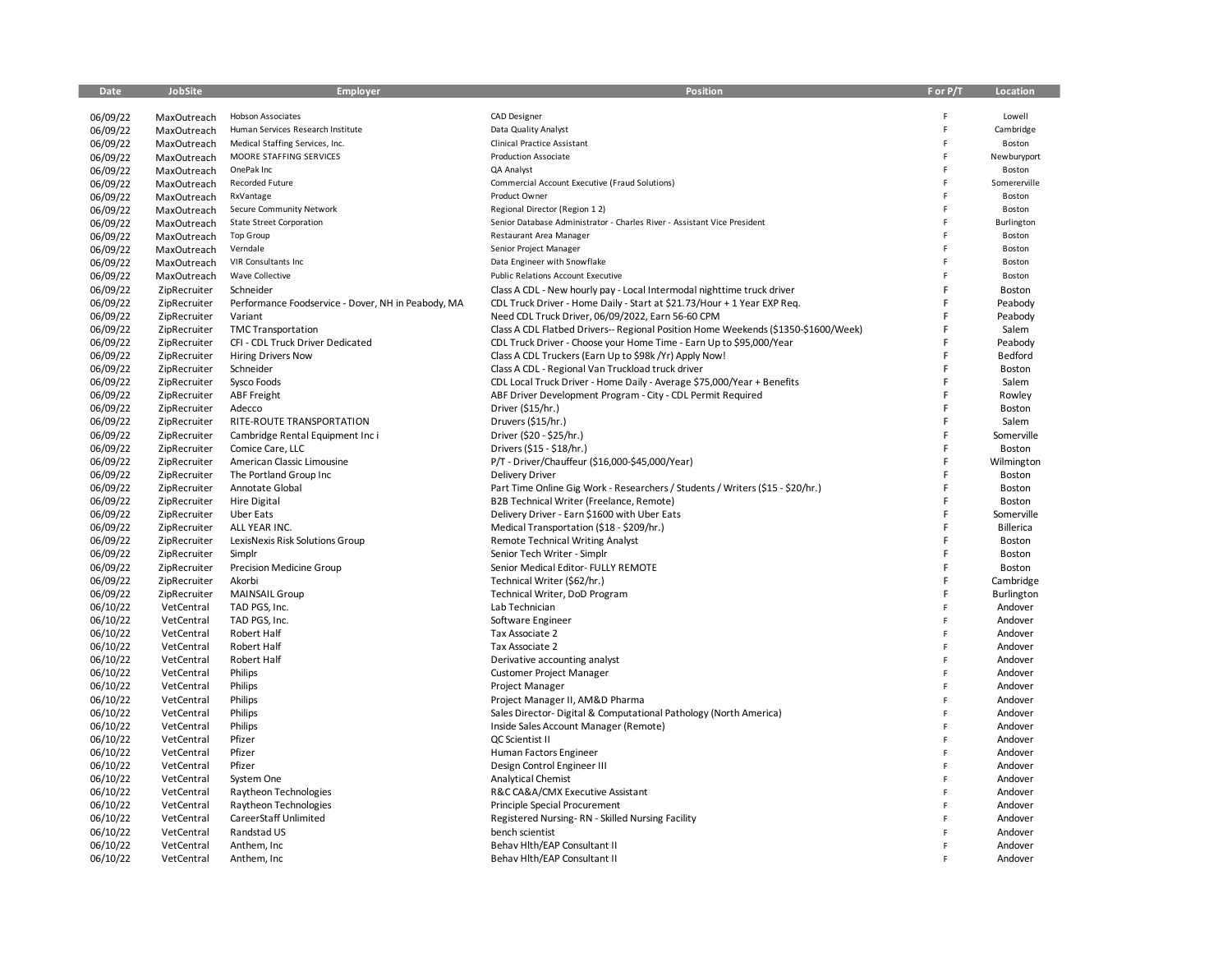| Date                 | JobSite                  | Employer                       | Position                                                                                                  | F or P/T | Location           |
|----------------------|--------------------------|--------------------------------|-----------------------------------------------------------------------------------------------------------|----------|--------------------|
|                      |                          |                                |                                                                                                           |          |                    |
| 06/10/22             | VetCentral               | Anthem, Inc.                   | <b>Pharmacist Consultant</b>                                                                              | F        | Andover            |
| 06/10/22<br>06/10/22 | VetCentral<br>VetCentral | Anthem, Inc.<br>Anthem, Inc.   | <b>Provider Resolution Manager Sr</b><br><b>Physical Therapist Reviewer</b>                               | F<br>F   | Andover<br>Andover |
| 06/10/22             | VetCentral               | Anthem, Inc                    | Medical Director - Behavioral Health                                                                      |          | Andover            |
| 06/10/22             | VetCentral               | Anthem, Inc.                   | Behav Hith/EAP Consultant II                                                                              | F        | Andover            |
| 06/10/22             | VetCentral               | Citizens                       | Citizens Banker                                                                                           | F        | Bedford            |
| 06/10/22             | VetCentral               | System One                     | Sr. QC Analyst                                                                                            | F        | Bedford            |
| 06/10/22             | VetCentral               | M&T Bank                       | Universal Banker                                                                                          |          | Beverly            |
| 06/10/22             | VetCentral               | M&T Bank                       | Universal Banker                                                                                          | F        | Beverly            |
| 06/10/22             | VetCentral               | Carrier                        | Shipping Associate                                                                                        | F        | Beverly            |
| 06/10/22             | VetCentral               | Carrier                        | Shipping Associate II                                                                                     | E        | Beverly            |
| 06/10/22             | VetCentral               | Carrier                        | Production Associate I                                                                                    | E        | Beverly            |
| 06/10/22             | VetCentral               | Lahey Health                   | Recovery Coach - High Risk Intervention                                                                   | F        | Beverly            |
| 06/10/22             | VetCentral               | Lahey Health                   | Beverly Location! Administrative Asst-Hospital Medicine                                                   | F        | Beverly            |
| 06/10/22             | VetCentral               | Lahey Health                   | Supv Phlebotomy                                                                                           | F        | Beverly            |
| 06/10/22             | VetCentral               | <b>Allied Universal</b>        | <b>Regional Trainer</b>                                                                                   | F        | <b>Billerica</b>   |
| 06/10/22             | VetCentral               | Compass Group, North America   | <b>GRILL COOK (FULL-TIME)</b>                                                                             | F        | <b>Billerica</b>   |
| 06/10/22             | VetCentral               | GoTo                           | Manager, Software Engineering                                                                             | F        | Boston             |
| 06/10/22             | VetCentral               | GoTo                           | Manager, SMB Sales                                                                                        |          | Boston             |
| 06/10/22             | VetCentral               | ManpowerGroup                  | Immediate Job Offer - Enrollment Agent 1 in MA Boston                                                     | F        | Boston             |
| 06/10/22             | VetCentral               | <b>Public Consulting Group</b> | Claims Analyst                                                                                            |          | Boston             |
| 06/10/22             | VetCentral               | <b>Public Consulting Group</b> | Operations Analyst 1 - Healthcare                                                                         |          | Boston             |
| 06/10/22             | VetCentral               | <b>Public Consulting Group</b> | <b>Client Success Partner</b>                                                                             | F        | Boston             |
| 06/10/22             | VetCentral               | <b>Public Consulting Group</b> | <b>Client Success Partner</b>                                                                             | F        | Boston             |
| 06/10/22             | VetCentral               | <b>Advantage Solutions</b>     | Full Time Retail Supervisor                                                                               |          | Boston             |
| 06/10/22             | VetCentral               | BrightView                     | Union Laborer                                                                                             |          | Boston             |
| 06/10/22             | VetCentral               | Sysco Corp                     | Outside Sales Representative - North Shore, Lynn, MA, Saugus, MA                                          |          | Boston             |
| 06/10/22             | VetCentral               | LinkedIn                       | Staff Software Engineer (Remote or Hybrid capable!)                                                       | F        | Boston             |
| 06/10/22             | VetCentral               | Anheuser-Busch                 | Brewery Sales Rep - Cisco Brewers                                                                         | F        | Boston             |
| 06/10/22             | VetCentral               | Paycom Online                  | <b>Transition Project Manager - Boston</b>                                                                | E        | Boston             |
| 06/10/22             | VetCentral               | Paycom Online                  | Outside Sales Representative - New England                                                                |          | Boston             |
| 06/10/22             | VetCentral               | Paycom Online                  | Outside Sales Representative - Boston                                                                     | F        | Boston             |
| 06/10/22             | VetCentral               | Paycom Online                  | Senior Recruiter - Boston                                                                                 | F        | Boston             |
| 06/10/22             | VetCentral               | Paycom Online                  | Recruiter II - Boston                                                                                     |          | Boston             |
| 06/10/22             | VetCentral               | Charles River Laboratories     | Associate Director, Business Optimization                                                                 |          | Boston             |
| 06/10/22             | VetCentral               | The Walsh Group                | <b>Construction Project Engineer II</b>                                                                   | F        | Boston             |
| 06/10/22             | VetCentral               | Zurich NA                      | Design and Development Specialist                                                                         | F        | Boston             |
| 06/10/22             | VetCentral               | Zurich NA                      | <b>Training Senior Specialist</b>                                                                         |          | Boston             |
| 06/10/22             | VetCentral               | Ryder System                   | <b>Environmental Reporting Manager-REMOTE</b>                                                             |          | Boston             |
| 06/10/22             | VetCentral               | Ryder System                   | HR Compliance Analyst - Leave of Absence and Workplace Accommodations-REMOTE                              |          | Boston             |
| 06/10/22             | VetCentral               | U.S. Bank                      | <b>Accessibility Engineering Program Manager</b>                                                          |          | Boston             |
| 06/10/22             | VetCentral               | U.S. Bank                      | Network Ops Center Analyst 2                                                                              |          | Boston             |
| 06/10/22             | VetCentral               | U.S. Bank                      | CDO Portfolio Administrator 2 - Boston, MA (Hybrid)                                                       | F        | Boston             |
| 06/10/22             | VetCentral               | U.S. Bank                      | Structured Fin Account Admin 2                                                                            | F        | Boston             |
| 06/10/22             | VetCentral               | U.S. Bank                      | Software Engineer 2                                                                                       |          | Boston             |
| 06/10/22<br>06/10/22 | VetCentral<br>VetCentral | U.S. Bank<br>U.S. Bank         | Agile Product Owner                                                                                       | F        | Boston<br>Boston   |
| 06/10/22             | VetCentral               | U.S. Bank                      | Project Risk Oversight Specialist - Technology and Information Security<br>Client Executive (Remote - US) |          | Boston             |
| 06/10/22             | VetCentral               | Iron Mountain                  | Supply Chain Manager - Data Center build                                                                  |          | Boston             |
| 06/10/22             | VetCentral               | Zurich NA                      | IT Service Delivery Consultant (Remote)                                                                   | F        | Boston             |
| 06/10/22             | VetCentral               | Zurich NA                      | Medical Professional Case Review Nurse                                                                    | F        | Boston             |
| 06/10/22             | VetCentral               | Robert Half                    | <b>Leasing Consultants</b>                                                                                |          | Boston             |
| 06/10/22             | VetCentral               | <b>Robert Half</b>             | Office Assistant                                                                                          |          | Boston             |
| 06/10/22             | VetCentral               | <b>Robert Half</b>             | Underwriting Administrative Assistant                                                                     | F        | Boston             |
| 06/10/22             | VetCentral               | Robert Half                    | HR Administrative Assistant                                                                               |          | Boston             |
| 06/10/22             | VetCentral               | Robert Half                    | Paid Social Media Manager                                                                                 |          | Boston             |
| 06/10/22             | VetCentral               | Robert Half                    | Marketing Communications Specialist                                                                       |          | Boston             |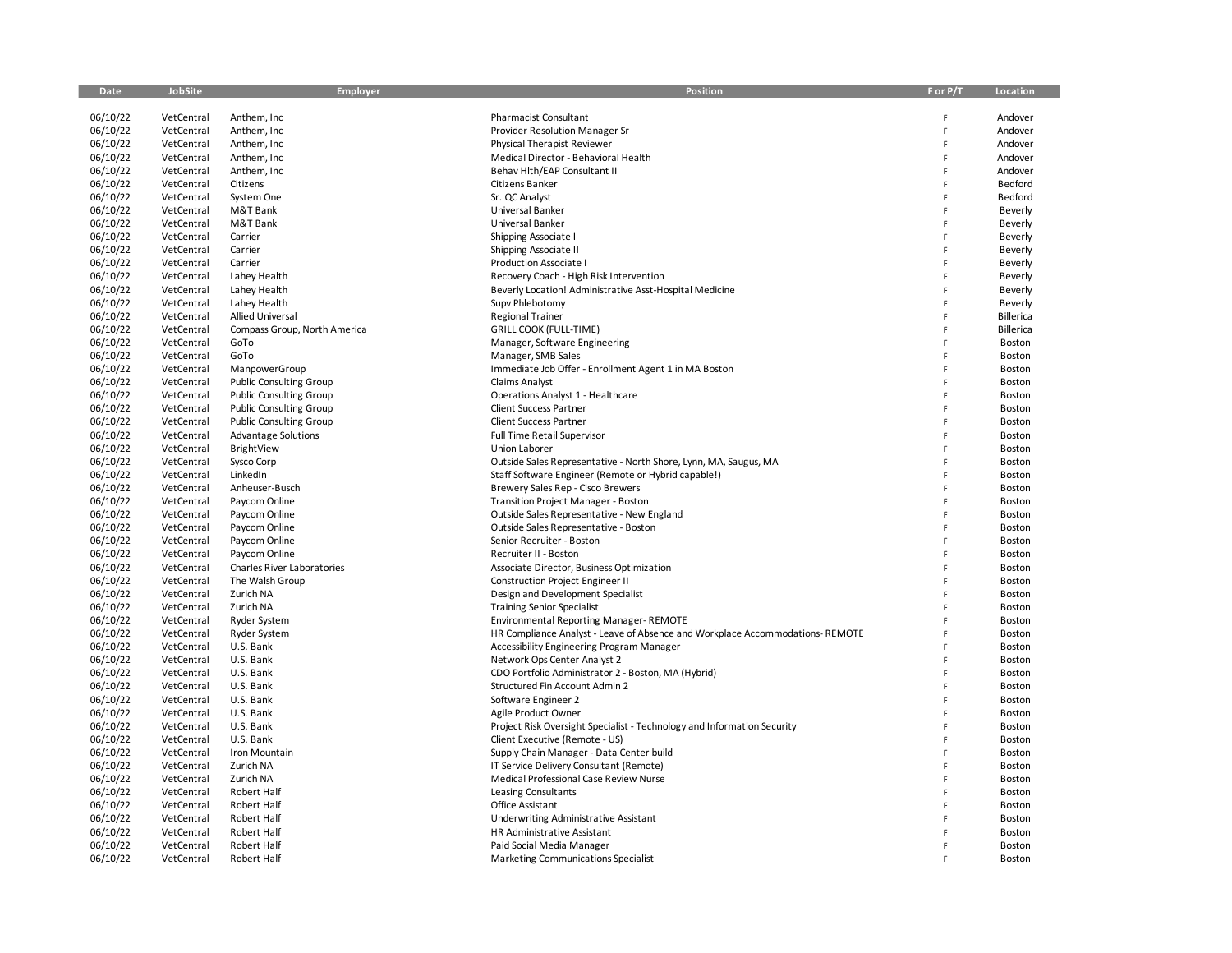| Date     | <b>JobSite</b> | Employer                       | Position                                                                | F or P/T | Location |
|----------|----------------|--------------------------------|-------------------------------------------------------------------------|----------|----------|
|          |                |                                |                                                                         |          |          |
| 06/10/22 | VetCentral     | Robert Half                    | Marketing/Communications Coordinator                                    | F        | Boston   |
| 06/10/22 | VetCentral     | Starbucks Coffee Company       | barista - Store# 23738, SEAPORT SQUARE                                  | F        | Boston   |
| 06/10/22 | VetCentral     | ICF                            | Manager - Remote                                                        | F        | Boston   |
| 06/10/22 | VetCentral     | ICF                            | Senior Statistician                                                     | F        | Boston   |
| 06/10/22 | VetCentral     | ICF                            | Technical Writer - Remote                                               | F        | Boston   |
| 06/10/22 | VetCentral     | ICF                            | Director - Program Manager                                              | F        | Boston   |
| 06/10/22 | VetCentral     | ICF                            | Security Operations Lead - Remote                                       | F        | Boston   |
| 06/10/22 | VetCentral     | ICF                            | Youth Support Lead                                                      | F        | Boston   |
| 06/10/22 | VetCentral     | ICF                            | Lead CDBG Financial Specialist (Remote)                                 | F        | Boston   |
| 06/10/22 | VetCentral     |                                | Project Controls Analyst - Electrical Construction                      | F        |          |
|          |                | Kiewit Corporation             |                                                                         |          | Boston   |
| 06/10/22 | VetCentral     | Dell                           | Dell Director of Alliances                                              | F<br>F   | Boston   |
| 06/10/22 | VetCentral     | Dell                           | University Relations Sales Campus Manager                               |          | Boston   |
| 06/10/22 | VetCentral     | Dell                           | Senior Advisor Project Program Management                               | F        | Boston   |
| 06/10/22 | VetCentral     | Dell                           | Software Senior Engineer                                                | F        | Boston   |
| 06/10/22 | VetCentral     | <b>Allied Universal</b>        | Private Investigator                                                    | F        | Boston   |
| 06/10/22 | VetCentral     | Pearson                        | School Liaison                                                          | F        | Boston   |
| 06/10/22 | VetCentral     | EY                             | InfoSec Security Consultant                                             | F        | Boston   |
| 06/10/22 | VetCentral     | EY                             | Service Delivery Manager                                                | F        | Boston   |
| 06/10/22 | VetCentral     | EY                             | Mercury Business Advisor Associate - limited duration -Boston           | F        | Boston   |
| 06/10/22 | VetCentral     | M&T Bank                       | Universal Banker                                                        | F        | Boston   |
| 06/10/22 | VetCentral     | AT&T                           | Lead Market Development Manager                                         | F        | Boston   |
| 06/10/22 | VetCentral     | Deloitte                       | Rotation Role-- Senior Manager, Talent Organizational Intiatives        | F        | Boston   |
| 06/10/22 | VetCentral     | Deloitte                       | Talent Services Senior Specialist, Learning & Development               | F        | Boston   |
| 06/10/22 | VetCentral     | Deloitte                       | TechOps Engineer Analyst - Location Open                                | F        | Boston   |
| 06/10/22 | VetCentral     | Deloitte                       | Information Technology Auditor - Senior Consultant (Multiple Locations) | F        | Boston   |
| 06/10/22 | VetCentral     | Deloitte                       | GPS Consulting Pension Calculation Consultant-Locations Open            | F        | Boston   |
| 06/10/22 | VetCentral     | Deloitte                       | Autonomous Vehicle Simulation Lead, Manager - Managed Al                | F        | Boston   |
| 06/10/22 | VetCentral     | Deloitte                       | Marketplace Intelligence Research Manager                               | F        | Boston   |
| 06/10/22 | VetCentral     | Deloitte                       | Data Engineer Spark                                                     | F        | Boston   |
| 06/10/22 | VetCentral     | Deloitte                       | <b>AWS Devops</b>                                                       | F        | Boston   |
| 06/10/22 | VetCentral     | Deloitte                       | Associate Software Engineer                                             | F        | Boston   |
| 06/10/22 | VetCentral     | Deloitte                       | <b>Conflicts Associate Analyst</b>                                      | F        | Boston   |
| 06/10/22 | VetCentral     | ManpowerGroup                  | Recruiter - IT                                                          | F        | Boston   |
| 06/10/22 | VetCentral     | Verint Systems, Inc.           | <b>Technical Support Engineer</b>                                       | F        | Boston   |
| 06/10/22 | VetCentral     | Definitive Logic               | Onestream Developer - Junior - REMOTE                                   | F        | Boston   |
| 06/10/22 | VetCentral     | Sharecare, Inc.                | Manager, Provider Sales - Remote                                        | F        | Boston   |
| 06/10/22 | VetCentral     | Stryker                        | Spine Strategic Sales Manager (Boston, MA)                              | F        | Boston   |
| 06/10/22 | VetCentral     | FREEMAN                        | Coordinator - Event Production                                          | F        | Boston   |
| 06/10/22 | VetCentral     | FREEMAN                        | <b>Exhibit Producer</b>                                                 | F        | Boston   |
| 06/10/22 | VetCentral     | GoTo                           | <b>Internal Communications Specialist</b>                               | F        | Boston   |
| 06/10/22 | VetCentral     | Concentrix                     | Consultant, Customer Experience (CX) Analytics                          | F        | Boston   |
| 06/10/22 | VetCentral     | Concentrix                     | Associate Accounts Receivable                                           | F        | Boston   |
| 06/10/22 | VetCentral     | Citizens                       |                                                                         | F        |          |
| 06/10/22 |                |                                | Associate Relationship Manager                                          | F        | Boston   |
| 06/10/22 | VetCentral     | Citizens                       | Sr Data Scientist-Advanced Analytics                                    | F        | Boston   |
|          | VetCentral     | SS&C Technologies              | Assistant Fund Controller                                               |          | Boston   |
| 06/10/22 | VetCentral     | SS&C Technologies              | <b>Implementation Consultant - Client Reporting</b>                     | F<br>F   | Boston   |
| 06/10/22 | VetCentral     | SS&C Technologies              | Sales Operations Analyst                                                |          | Boston   |
| 06/10/22 | VetCentral     | SS&C Technologies              | <b>Fund Accounting Manager</b>                                          | F        | Boston   |
| 06/10/22 | VetCentral     | SS&C Technologies              | Head of Implementation Delivery - North America & EMEA                  | F        | Boston   |
| 06/10/22 | VetCentral     | SS&C Technologies              | <b>Implementation Consultant - Client Reporting</b>                     | F        | Boston   |
| 06/10/22 | VetCentral     | SS&C Technologies              | Director of Marketing Automation                                        | F        | Boston   |
| 06/10/22 | VetCentral     | Conduent                       | <b>Talent Acquisition Sourcing Specialist</b>                           | F        | Boston   |
| 06/10/22 | VetCentral     | <b>Digital Prospectors</b>     | Software Developer                                                      | F        | Boston   |
| 06/10/22 | VetCentral     | <b>Public Consulting Group</b> | Consultant - Early Childhood                                            | F        | Boston   |
| 06/10/22 | VetCentral     | HealthEdge Software Inc        | Senior Business Analyst                                                 | F        | Boston   |
| 06/10/22 | VetCentral     | Splunk                         | Regional Sales Manager, Commercial                                      | F        | Boston   |
| 06/10/22 | VetCentral     | WelbeHealth                    | Welbe Advocate I                                                        |          | Boston   |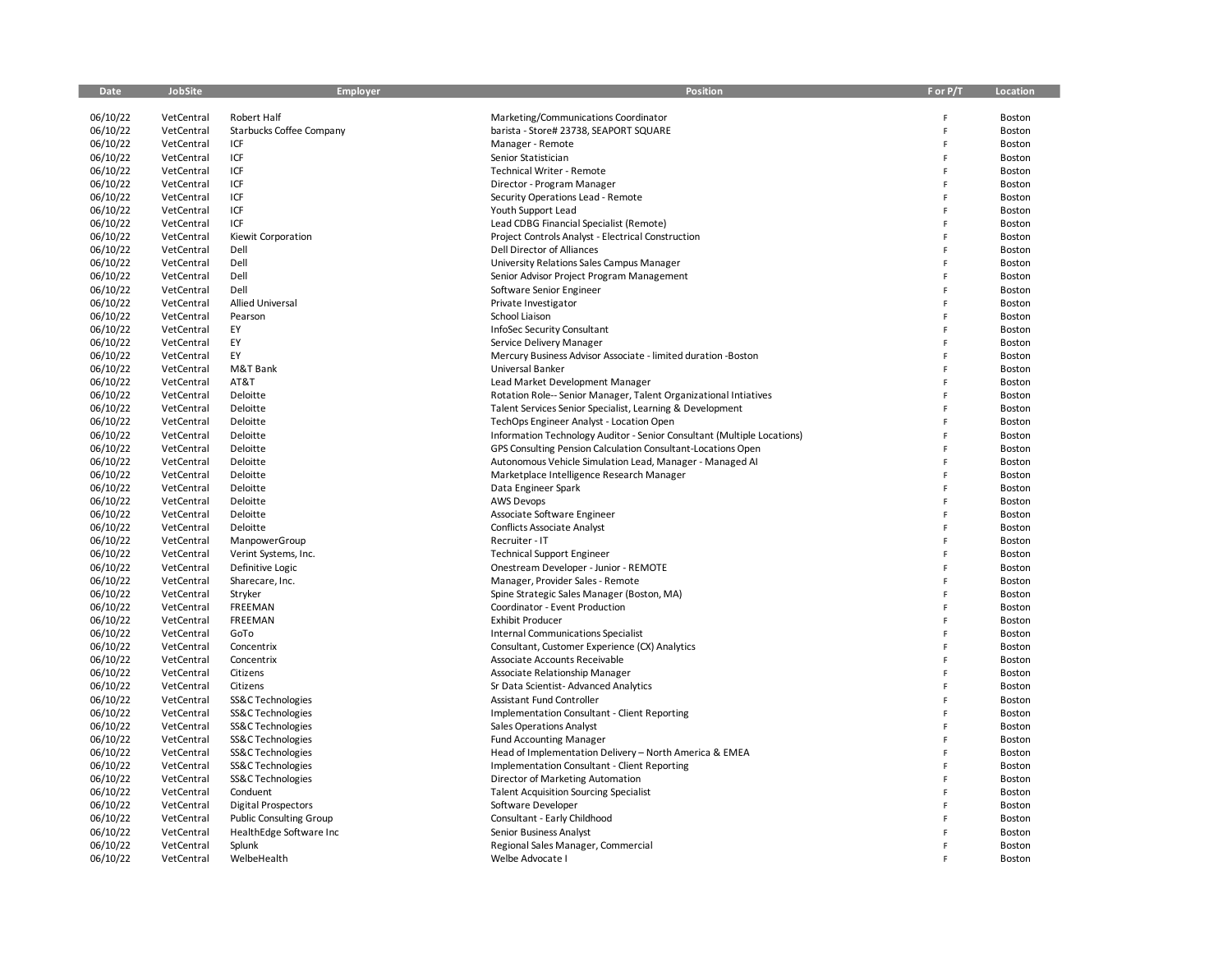| Date                 | JobSite                  | Employer                   | Position                                                                                                        | F or P/T | Location         |
|----------------------|--------------------------|----------------------------|-----------------------------------------------------------------------------------------------------------------|----------|------------------|
|                      |                          |                            |                                                                                                                 |          |                  |
| 06/10/22             | VetCentral               | Oracle                     | Enterprise Cloud Sales Representative - Retail                                                                  |          | Boston           |
| 06/10/22             | VetCentral               | Oracle                     | Partner Development Representative - Managed Service Providers (MSP)                                            | F        | Boston           |
| 06/10/22             | VetCentral               | Apria<br>Oracle            | Sleep Specialist                                                                                                | F        | Boston           |
| 06/10/22<br>06/10/22 | VetCentral<br>VetCentral | PwC                        | NetSuite Senior Sales Consultant - 2022A                                                                        | F        | Boston<br>Boston |
| 06/10/22             | VetCentral               | PwC                        | Data Reporting & Analytics - Data Analyst - Senior Manager<br>Workday HCM Functional Payroll - Senior Associate |          | Boston           |
| 06/10/22             | VetCentral               | Oracle                     | Software Developer - Architect                                                                                  |          | Boston           |
| 06/10/22             | VetCentral               | WelbeHealth                | Welbe Advocate Program Manager                                                                                  |          | Boston           |
| 06/10/22             | VetCentral               | PwC                        | Customer Service Training Strategy Senior Manager                                                               | F        | Boston           |
| 06/10/22             | VetCentral               | PwC                        | ITSCo - PwC Technology Product Manager                                                                          | F        | Boston           |
| 06/10/22             | VetCentral               | PwC                        | Governance, Privacy & Ethics - Data Governance - Sr Program Manager                                             |          | Boston           |
| 06/10/22             | VetCentral               | PwC                        | US Technology - Delivery Manager- Sr. Manager                                                                   |          | Boston           |
| 06/10/22             | VetCentral               | PwC                        | <b>Corporate Accounting Manager</b>                                                                             | F        | Boston           |
| 06/10/22             | VetCentral               | PwC                        | Global Tech - Data Transformation, Reporting & Analytics Leader                                                 | E        | Boston           |
| 06/10/22             | VetCentral               | PwC                        | Risk Modeling Services Life - Experienced Associate                                                             | F        | Boston           |
| 06/10/22             | VetCentral               | PwC                        | Risk Modeling Services P&C - Experienced Associate                                                              | F        | Boston           |
| 06/10/22             | VetCentral               | PwC                        | Oracle PMO - Project Sr. Manager                                                                                | F        | Boston           |
| 06/10/22             | VetCentral               | Oracle                     | Oracle NAA Sales Excellence, Launch Services Program Manager (remote)                                           |          | Boston           |
| 06/10/22             | VetCentral               | GAF                        | Carrier Sales Representative                                                                                    |          | Boston           |
| 06/10/22             | VetCentral               | GAF                        | Carrier Sales Representative                                                                                    |          | Boston           |
| 06/10/22             | VetCentral               | <b>KPMG</b>                | Senior Associate, eCommerce Consulting                                                                          |          | Boston           |
| 06/10/22             | VetCentral               | Change Healthcare          | .Net Developer                                                                                                  |          | Boston           |
| 06/10/22             | VetCentral               | <b>KPMG</b>                | Senior Associate, ES / SAP / FICO                                                                               | F        | Boston           |
| 06/10/22             | VetCentral               | Change Healthcare          | Java Software Developer                                                                                         |          | Boston           |
| 06/10/22             | VetCentral               | Change Healthcare          | Architect - Cloud Applications                                                                                  |          | Boston           |
| 06/10/22             | VetCentral               | Change Healthcare          | Outreach Supervisor                                                                                             |          | Boston           |
| 06/10/22             | VetCentral               | <b>KPMG</b>                | Senior Associate, Financial Services Banking Data                                                               | F        | Boston           |
| 06/10/22<br>06/10/22 | VetCentral<br>VetCentral | <b>KPMG</b><br><b>KPMG</b> | Vice President, Corporate Finance- Digital Media                                                                | F        | Boston<br>Boston |
| 06/10/22             | VetCentral               | Change Healthcare          | Senior Associate, ServiceNow<br>Senior Product Manager, Cloud Viewer - Cardiology                               | E        | Boston           |
| 06/10/22             | VetCentral               | <b>KPMG</b>                | Senior Associate, Change Management - Technology                                                                |          | Boston           |
| 06/10/22             | VetCentral               | <b>KPMG</b>                | Manager, ES / SAP / FICO                                                                                        | F        | Boston           |
| 06/10/22             | VetCentral               | <b>KPMG</b>                | Senior Associate, Oracle Cloud Procurement                                                                      | F        | Boston           |
| 06/10/22             | VetCentral               | <b>KPMG</b>                | Tax Associate, Mergers and Acquisitions Tax - JD/LLM   Boston Summer/Fall 2022                                  |          | Boston           |
| 06/10/22             | VetCentral               | <b>KPMG</b>                | Senior Associate, Corporate Finance- IT Services                                                                |          | Boston           |
| 06/10/22             | VetCentral               | <b>KPMG</b>                | Manager, Salesforce                                                                                             | F        | Boston           |
| 06/10/22             | VetCentral               | <b>KPMG</b>                | Director, Diversity Equity & Inclusion                                                                          | F        | Boston           |
| 06/10/22             | VetCentral               | <b>KPMG</b>                | Associate Director, Product Owner - Infrastructure                                                              |          | Boston           |
| 06/10/22             | VetCentral               | Change Healthcare          | Software Quality Engineer                                                                                       | F        | Boston           |
| 06/10/22             | VetCentral               | <b>KPMG</b>                | Director, Transformation Delivery - Financial Services                                                          |          | Boston           |
| 06/10/22             | VetCentral               | <b>KPMG</b>                | Director, ES / SAP / FICO                                                                                       | F        | Boston           |
| 06/10/22             | VetCentral               | Change Healthcare          | <b>Technical Production Support QA Analyst</b>                                                                  |          | Boston           |
| 06/10/22             | VetCentral               | <b>KPMG</b>                | Audit Associate   Boston Summer/Fall 2022                                                                       | F        | Boston           |
| 06/10/22             | VetCentral               | Change Healthcare          | SQL Database Engineer                                                                                           | F        | Boston           |
| 06/10/22             | VetCentral               | <b>Black &amp; Veatch</b>  | Architect/Sustainability Coordinator - Federal - Remote - United States                                         |          | Boston           |
| 06/10/22             | VetCentral               | Black & Veatch             | Electrical Engineer 4 - Substation Design - Remote                                                              |          | Boston           |
| 06/10/22             | VetCentral               | Black & Veatch             | Advanced Transportation Solutions Engineer - Remote                                                             | F        | Boston           |
| 06/10/22             | VetCentral               | <b>SMX</b>                 | Senior Cloud DevOps Engineer (1453)                                                                             |          | Boston           |
| 06/10/22             | VetCentral               | SMX                        | Project Manager (1379)                                                                                          |          | Boston           |
| 06/10/22             | VetCentral               | SMX                        | Cloud DevOps Engineer (1455)                                                                                    | F        | Boston           |
| 06/10/22             | VetCentral               | SMX                        | Junior Project Manager (1380)                                                                                   | F        | Boston           |
| 06/10/22<br>06/10/22 | VetCentral               | Aston Carter<br><b>SMX</b> | 100% Remote HR Accommodations Specialist                                                                        |          | Boston           |
| 06/10/22             | VetCentral<br>VetCentral | <b>Grant Thornton LLP</b>  | Cloud DevOps Engineer(1451)<br>Audit Manager                                                                    | F        | Boston<br>Boston |
| 06/10/22             | VetCentral               | <b>Grant Thornton LLP</b>  | <b>Accounting Advisory Senior Manager</b>                                                                       |          | Boston           |
| 06/10/22             | VetCentral               | <b>Grant Thornton LLP</b>  | IT Risk Senior Associate                                                                                        |          | Boston           |
| 06/10/22             | VetCentral               | <b>Grant Thornton LLP</b>  | <b>Accounting Advisory Senior Associate</b>                                                                     |          | Boston           |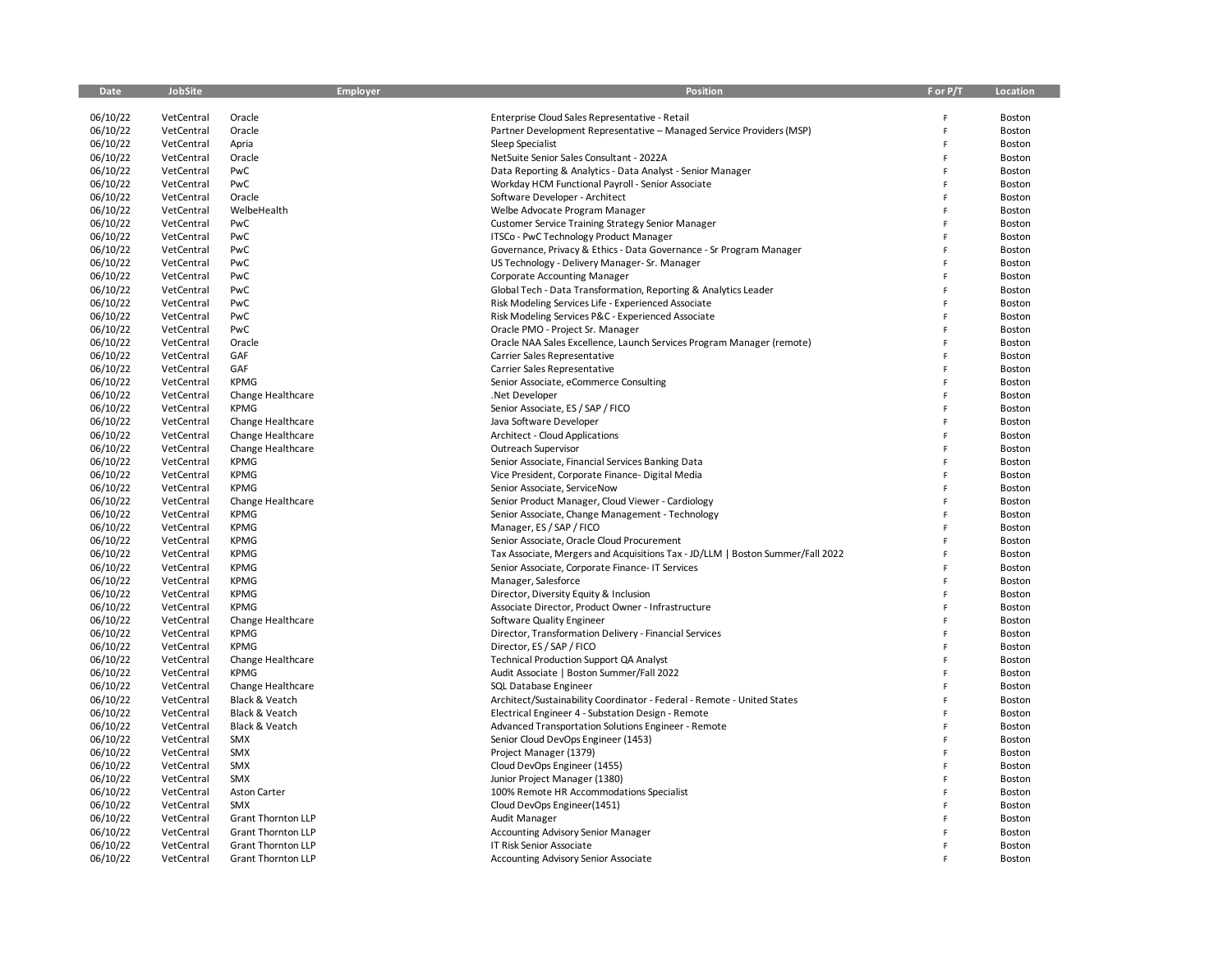| <b>Date</b>          | JobSite                  | Employer                             | Position                                                                      | F or P/T | Location         |
|----------------------|--------------------------|--------------------------------------|-------------------------------------------------------------------------------|----------|------------------|
|                      |                          |                                      |                                                                               |          |                  |
| 06/10/22             | VetCentral               | System One                           | Sr. Software Security Engineer                                                |          | Boston           |
| 06/10/22             | VetCentral               | System One                           | Sr. Medical Writer                                                            | F<br>F   | Boston           |
| 06/10/22<br>06/10/22 | VetCentral               | Apple                                | Data Plane Simulation Engineer - Cellular                                     |          | Boston<br>Boston |
| 06/10/22             | VetCentral<br>VetCentral | System One<br>System One             | Sr. Embedded Software Engineer<br>Level One - CRC - Warwick, RI               |          | Boston           |
| 06/10/22             | VetCentral               | System One                           | Principal Project Engineer - Reagent Chemist                                  | F        | Boston           |
| 06/10/22             | VetCentral               | System One                           | Principal Product Development Engineer                                        |          | Boston           |
| 06/10/22             | VetCentral               | System One                           | Clinical Trial Protocol Coordinator                                           |          | Boston           |
| 06/10/22             | VetCentral               | System One                           | Senior Clinical Research Associate                                            | F        | Boston           |
| 06/10/22             | VetCentral               | Apple                                | PHY Systems Engineer - Simulation                                             | F        | Boston           |
| 06/10/22             | VetCentral               | System One                           | Principal Mechanical Design Engineering Leader                                |          | Boston           |
| 06/10/22             | VetCentral               | System One                           | Sr. Program Manager R&D                                                       | E        | Boston           |
| 06/10/22             | VetCentral               | CBRE                                 | Compliance Director - Remote                                                  | F        | Boston           |
| 06/10/22             | VetCentral               | UnitedHealth Group                   | Sr Manager, Software Engineering - Telecommute                                | p        | Boston           |
| 06/10/22             | VetCentral               | CBRE                                 | Energy/Sustainability Performance Analyst - Remote                            |          | Boston           |
| 06/10/22             | VetCentral               | Oracle                               | Communications Applications - Consulting Sales Representative                 | E        | Boston           |
| 06/10/22             | VetCentral               | Oracle                               | Product Manager/Strategy 4-ProdDev                                            | F        | Boston           |
| 06/10/22             | VetCentral               | Oracle                               | Senior Cloud Applications Engineer                                            |          | Boston           |
| 06/10/22             | VetCentral               | Oracle                               | DevOps Engineer 3                                                             | F        | Boston           |
| 06/10/22             | VetCentral               | Oracle                               | ERP Area Vice President - Energy/O & G Vertical                               | F        | Boston           |
| 06/10/22             | VetCentral               | Oracle                               | Technology Sales Representative Enterprise                                    | F        | Boston           |
| 06/10/22             | VetCentral               | Oracle                               | Customer Insight Consultant - NetSuite Customer Success                       |          | Boston           |
| 06/10/22             | VetCentral               | Oracle                               | Oracle NAA Sales Excellence, Launch Services Program Manager (remote)         |          | Boston           |
| 06/10/22             | VetCentral               | Oracle                               | Sales Director - Healthcare Technology                                        |          | Boston           |
| 06/10/22             | VetCentral               | Oracle                               | Oracle NAA Sales Excellence, Launch Services Program Manager (remote)         |          | Boston           |
| 06/10/22             | VetCentral               | Oracle                               | <b>Principal Consultant</b>                                                   |          | Boston           |
| 06/10/22             | VetCentral               | Oracle                               | Technology Sales Representative IV                                            |          | Boston           |
| 06/10/22             | VetCentral               | Oracle                               | Site Reliability Engineering Manager                                          |          | Boston           |
| 06/10/22             | VetCentral               | Oracle                               | Programmer Analyst 4-IT                                                       |          | Boston           |
| 06/10/22             | VetCentral               | Oracle                               | <b>Strategic Advisor</b>                                                      |          | Boston           |
| 06/10/22             | VetCentral               | Oracle                               | Internet Sales Representative I                                               |          | Boston           |
| 06/10/22             | VetCentral               | C&A Industries, LLC                  | ULTRASOUND TECHNOLOGIST / SONOGRAPHER                                         | F        | Boston           |
| 06/10/22             | VetCentral               | C&A Industries, LLC                  | RN / REGISTERED NURSE / OBSTETRICS RN / OB/GYN NURSE                          | F        | Boston           |
| 06/10/22             | VetCentral               | C&A Industries, LLC                  | CT TECH / COMPUTED TOMOGRAPHY TECHNOLOGIST                                    | F        | Boston           |
| 06/10/22             | VetCentral               | <b>Bank of America</b>               | Client Service Representative                                                 |          | Boston           |
| 06/10/22             | VetCentral               | <b>CTG</b>                           | Application Development Lead                                                  | F        | Boston           |
| 06/10/22             | VetCentral               | <b>CTG</b>                           | <b>Solutions Training Specialist</b>                                          | F        | Boston           |
| 06/10/22             | VetCentral               | Fresenius Medical Care North America | <b>Biomedical Equipment Technician</b>                                        |          | Boston           |
| 06/10/22             | VetCentral               | Cordis                               | Cloud Engineer - Remote                                                       |          | Boston           |
| 06/10/22             | VetCentral               | <b>WTW</b>                           | Client Service & Delivery Analyst   Special Contingency Risks   North America | F        | Boston           |
| 06/10/22             | VetCentral               | Maxim Healthcare Staffing            | MRI Technologist                                                              | F<br>F   | Boston           |
| 06/10/22             | VetCentral               | Maxim Healthcare Staffing            | Interventional Radiology Technologist                                         |          | Boston           |
| 06/10/22             | VetCentral               | Maxim Healthcare Staffing            | Surgical Technologist                                                         | F<br>F   | Boston           |
| 06/10/22<br>06/10/22 | VetCentral<br>VetCentral | Maxim Healthcare Staffing            | Anesthesia Technician                                                         |          | Boston<br>Boston |
| 06/10/22             |                          | Maxim Healthcare Staffing            | Sterile Processing Technician Supervisor                                      |          |                  |
| 06/10/22             | VetCentral<br>VetCentral | Maxim Healthcare Staffing            | X-Ray Technician                                                              |          | Boston<br>Boston |
| 06/10/22             | VetCentral               | Keurig Dr Pepper<br>Marriott         | Merchandising Manager<br>Housekeeping                                         |          | Boston           |
| 06/10/22             | VetCentral               | Marriott                             | Housekeeping Aide                                                             |          | Boston           |
| 06/10/22             | VetCentral               | Marriott                             | Maintenance Technician I                                                      |          | Boston           |
| 06/10/22             | VetCentral               | Marriott                             | Food and Beverage Manager                                                     |          | Boston           |
| 06/10/22             | VetCentral               | Marriott                             | General Accountant                                                            |          | Boston           |
| 06/10/22             | VetCentral               | Illinois Tool Works, Inc.            | Associate Sales Engineer                                                      |          | Boston           |
| 06/10/22             | VetCentral               | <b>RES</b>                           | Survey Foreman                                                                | F        | Boston           |
| 06/10/22             | VetCentral               | Nelnet                               | <b>Customer Relationship Manager</b>                                          | F        | Boston           |
| 06/10/22             | VetCentral               | Nelnet                               | Customer Relationship Manager- Southwest Region                               |          | Boston           |
| 06/10/22             | VetCentral               | <b>HD Supply</b>                     | Warehouse II (Boston) - USABlueBook                                           | F        | Boston           |
|                      |                          |                                      |                                                                               |          |                  |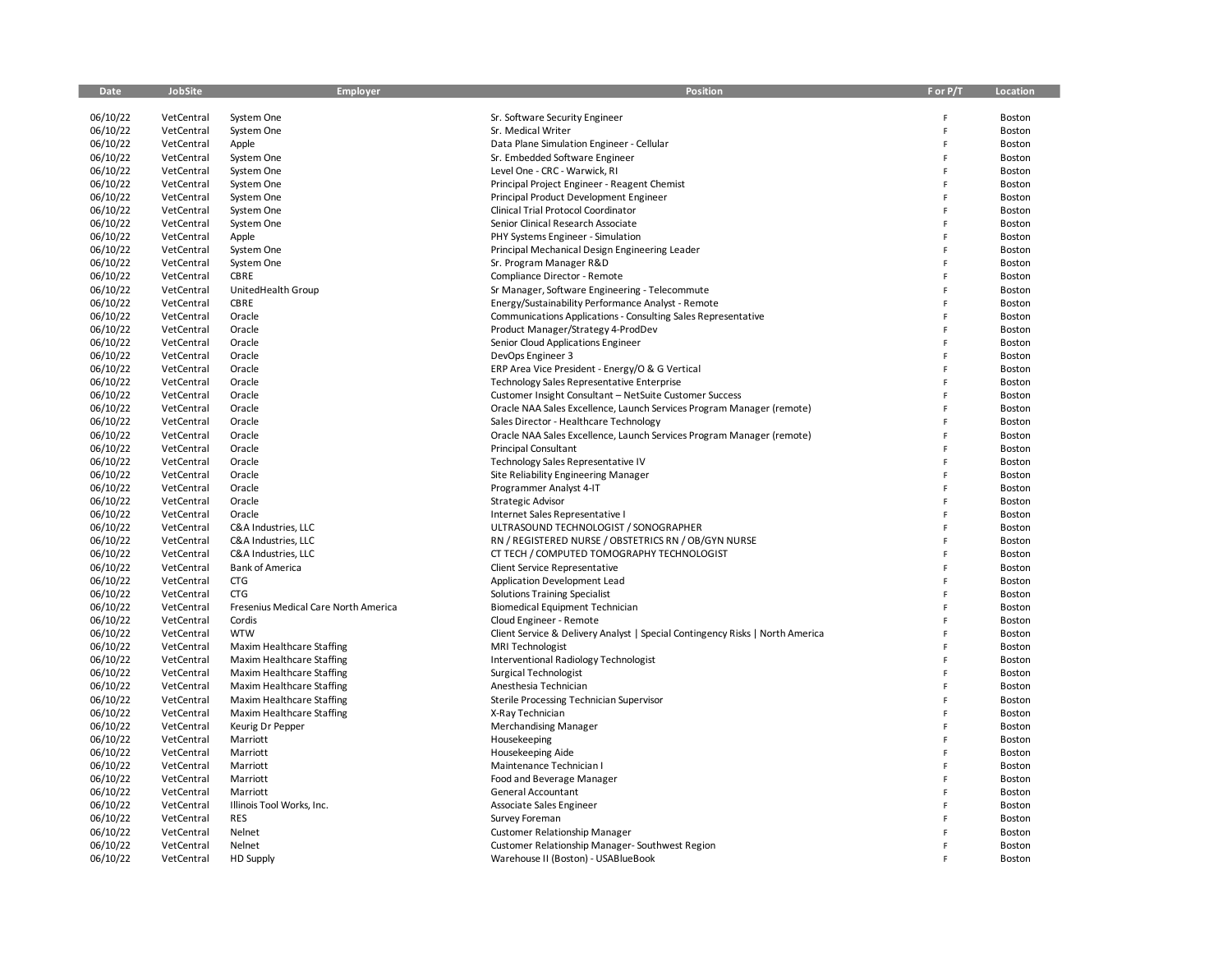| Date     | JobSite    | Employer                           | Position                                                                                       | F or P/T | Location         |
|----------|------------|------------------------------------|------------------------------------------------------------------------------------------------|----------|------------------|
|          |            |                                    |                                                                                                |          |                  |
| 06/10/22 | VetCentral | <b>TIBCO Software</b>              | Global Campaigns Manager                                                                       | F        | Boston           |
| 06/10/22 | VetCentral | <b>Motion Recruitment Partners</b> | Senior Service Designer                                                                        | F        | Boston           |
| 06/10/22 | VetCentral | <b>IHG</b>                         | Turndown Attendant - InterContinental Boston                                                   | F        | Boston           |
| 06/10/22 | VetCentral | Thermo Fisher Scientific           | Lab Support - Chemical Inventory Management - Boston, MA                                       | F        | Boston           |
| 06/10/22 | VetCentral | Thermo Fisher Scientific           | Manager, Application Scientists                                                                | F        | Boston           |
| 06/10/22 | VetCentral | Thermo Fisher Scientific           | Contracts Specialist III- Remote                                                               | F        | Boston           |
| 06/10/22 | VetCentral | Thermo Fisher Scientific           | Sr Financial Analyst-Remote                                                                    | F        | Boston           |
| 06/10/22 | VetCentral | Thermo Fisher Scientific           | Production Chemicals and Services - Inside Sales Representative                                | F        | Boston           |
| 06/10/22 | VetCentral | Deloitte                           | Google Cloud Developer                                                                         | F        | Boston           |
| 06/10/22 | VetCentral | Thermo Fisher Scientific           | Market Development Manager                                                                     | F        | Boston           |
| 06/10/22 | VetCentral | Deloitte                           | Salesforce Commerce Cloud Channel Sales Manager                                                | F        | Boston           |
| 06/10/22 | VetCentral | Thermo Fisher Scientific           | Channel Development Manager, Rapid Diagnostics Solutions                                       | F        | Boston           |
| 06/10/22 | VetCentral | Deloitte                           | Software Solutions Specialist - Asset Lifecycle Mgmt                                           | F        | Boston           |
| 06/10/22 | VetCentral | Deloitte                           | Talent Services Delivery Lead Manager, Learning & Development                                  | F        | Boston           |
| 06/10/22 | VetCentral | Deloitte                           | Information Technology Auditor - Manager (Multiple Locations)                                  | F        | Boston           |
| 06/10/22 | VetCentral | Deloitte                           | Ping - Senior Consultant                                                                       | F        | Boston           |
| 06/10/22 | VetCentral | Deloitte                           | Data Analytics Sr. Specialist - National Emerging Growth Company (EGC)                         | F        | Boston           |
| 06/10/22 | VetCentral | Deloitte                           | Software Tester                                                                                | F        | Boston           |
| 06/10/22 | VetCentral | Deloitte                           | Senior Consultant - CBO - Ops Transformation, Process Mining                                   | F        | Boston           |
| 06/10/22 | VetCentral | Deloitte                           | Autonomous Vehicle Infrastructure Systems Lead, Manager - Managed AI                           | F        | Boston           |
| 06/10/22 | VetCentral | Deloitte                           | Real Estate Transformation Manager                                                             | F        | Boston           |
| 06/10/22 | VetCentral | <b>Motion Recruitment Partners</b> | <b>Talent Acquisition Specialist - Fully Remote</b>                                            | F        | Boston           |
| 06/10/22 | VetCentral | Deloitte                           | Senior Consultant, International Tax                                                           | F        | Boston           |
| 06/10/22 | VetCentral | Deloitte                           | Autonomous Vehicle Systems Optimization Lead, Manager - Managed AI                             | F        | Boston           |
| 06/10/22 | VetCentral | Under Armour, Inc.                 | Sr. Professional, Digital Product Creator - Design                                             | F        | Boston           |
| 06/10/22 | VetCentral | Under Armour, Inc.                 | Sr. Financial Analyst (REMOTE)                                                                 | F        | Boston           |
| 06/10/22 | VetCentral | Under Armour, Inc.                 | Sr. Allocation Analyst (Remote)                                                                | F        | Boston           |
| 06/10/22 | VetCentral | Deloitte                           | Senior Manager, Talent Services Programs                                                       | F        | Boston           |
| 06/10/22 | VetCentral | Zebra Technologies                 | Global Strategic ISV/Alliance, Senior Advisor                                                  | F        | Boston           |
| 06/10/22 | VetCentral | Under Armour, Inc.                 | Sr. Professional, Digital Product Creator - Footwear                                           | F        | Boston           |
| 06/10/22 | VetCentral | Zebra Technologies                 | Senior Manager Software Engineering                                                            | F        | Boston           |
| 06/10/22 | VetCentral | Deloitte                           | Lead Learning and Development Specialist-A&A Curriculum Development & Innovation (CD&I)        | F        | Boston           |
| 06/10/22 | VetCentral | Zebra Technologies                 | Software QA Engineer, Senior                                                                   | F        | Boston           |
| 06/10/22 | VetCentral | Under Armour, Inc.                 | Sr. Planner, DTC Planning, Mexico Retail (Remote)                                              | F        | Boston           |
| 06/10/22 | VetCentral | UKG (Ultimate Kronos Group)        | Senior Solution Consultant - Public Sector                                                     | F        | Boston           |
| 06/10/22 | VetCentral | UKG (Ultimate Kronos Group)        | Lead Solution Consultant - Public Sector                                                       | F        | Boston           |
| 06/10/22 | VetCentral | Deloitte                           | Senior Consultant - CBO - Operations Transformation, OpenText Vendor Invoice Management for S. | F        | Boston           |
| 06/10/22 | VetCentral | UKG (Ultimate Kronos Group)        | <b>Product Operations Specialist</b>                                                           | F        | Boston           |
| 06/10/22 | VetCentral | Capgemini                          | Managing Consultant - ESG & Sustainability - Life Sciences Sector - Capgemini Invent           | F        | Boston           |
| 06/10/22 | VetCentral | TEKsystems                         | <b>VIP Support Engineer</b>                                                                    | F        | Boston           |
| 06/10/22 | VetCentral | Sedgwick                           | Claims Specialist Sr - Professional Liability                                                  | F        | Boston           |
| 06/10/22 | VetCentral | TEKsystems                         | Mobile Device Management Technician                                                            | F        | Boston           |
| 06/10/22 | VetCentral | Sedgwick                           | Claims Examiner - Workers Compensation                                                         | F        | Boston           |
| 06/10/22 | VetCentral |                                    |                                                                                                | F        |                  |
| 06/10/22 | VetCentral | Sedgwick<br>Sedgwick               | NY Claims Examiner - Workers Compensation<br>Claim Examiner Liability                          | F        | Boston<br>Boston |
|          |            |                                    |                                                                                                | F        |                  |
| 06/10/22 | VetCentral | Sedgwick                           | Claims Specialist Sr - Professional Liability                                                  |          | Boston           |
| 06/10/22 | VetCentral | <b>UPS</b>                         | Package Delivery Driver                                                                        | F        | Boston           |
| 06/10/22 | VetCentral | <b>UPS</b>                         | Warehouse Worker - Package Handler                                                             | F        | Boston           |
| 06/10/22 | VetCentral | Pegasystems                        | Senior Account Executive                                                                       | F        | Boston           |
| 06/10/22 | VetCentral | Carter's/OshKosh                   | District Manager, Boston South (Remote)                                                        | F        | Boston           |
| 06/10/22 | VetCentral | Oracle                             | Consulting Practice Manager - Navy                                                             | F        | Boston           |
| 06/10/22 | VetCentral | Oracle                             | Partner Development Representative - Managed Service Providers (MSP)                           | F        | Boston           |
| 06/10/22 | VetCentral | Oracle                             | Oracle NAA Sales Excellence, Launch Services Program Manager (remote)                          | F        | Boston           |
| 06/10/22 | VetCentral | Oracle                             | ERP Group Vice President - Energy/O & G Vertical                                               | F        | Boston           |
| 06/10/22 | VetCentral | Oracle                             | HCM Cloud Principal Consultant - CoreHR - Remote                                               | F        | Boston           |
| 06/10/22 | VetCentral | Oracle                             | ERP Applications Sales Representative - Healthcare Vertical, Northeast                         | F        | Boston           |
| 06/10/22 | VetCentral | Oracle                             | Consulting Practice Manager - Army                                                             | F        | Boston           |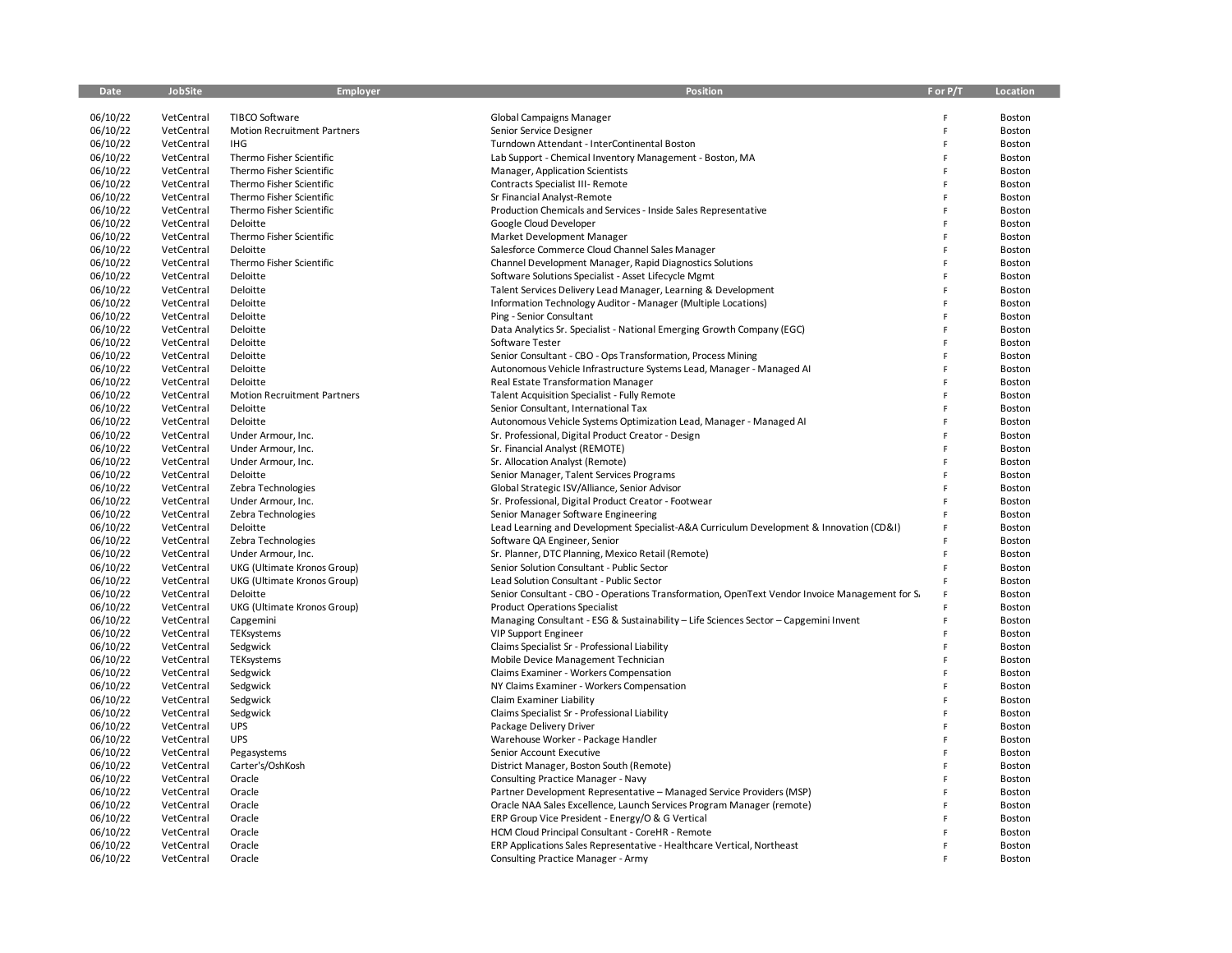| Date                 | JobSite                  | Employer                                   | <b>Position</b>                                                                                              | F or P/T | Location         |
|----------------------|--------------------------|--------------------------------------------|--------------------------------------------------------------------------------------------------------------|----------|------------------|
|                      |                          |                                            |                                                                                                              |          |                  |
| 06/10/22             | VetCentral               | Danaher Corporation                        | Senior Global Product Manager (Biopharma)                                                                    | F        | Boston           |
| 06/10/22             | VetCentral               | Danaher Corporation                        | Strategic Account Manager - Pharma and CRO                                                                   | F        | Boston           |
| 06/10/22             | VetCentral               | Oracle                                     | Sales Operations Analyst - NACT                                                                              | F        | Boston           |
| 06/10/22             | VetCentral               | Danaher Corporation                        | Field Service Engineer - Boston, MA                                                                          | F        | Boston           |
| 06/10/22             | VetCentral               | Danaher Corporation                        | Salesforce CPQ Developer - 100% USA Remote                                                                   | F        | Boston           |
| 06/10/22             | VetCentral               | Oracle                                     | Customer Experience Insights Manager                                                                         | F<br>F   | Boston           |
| 06/10/22             | VetCentral               | Oracle                                     | Senior Data Scientist/Machine Learning Engineer                                                              |          | Boston           |
| 06/10/22             | VetCentral<br>VetCentral | Danaher Corporation<br>Danaher Corporation | Senior Manager, IT Application Management Services - USA Remote                                              | F<br>F   | Boston<br>Boston |
| 06/10/22<br>06/10/22 | VetCentral               | Oracle                                     | Sr. Scientist - Drug Discovery HTS/ADME<br>Enterprise Cloud Sales Representative - Retail                    | F        | Boston           |
| 06/10/22             | VetCentral               | Deloitte                                   |                                                                                                              | F        | Boston           |
| 06/10/22             | VetCentral               | Deloitte                                   | Marketplace Intelligence Analytics & Data Quality Manager<br>Life Sciences Market Access Strategy Consultant | F        | Boston           |
| 06/10/22             | VetCentral               | Deloitte                                   | Modern Workplace - Specialist Senior                                                                         | F        | Boston           |
| 06/10/22             | VetCentral               | Deloitte                                   | Google Cloud Platform Architect                                                                              | F        | Boston           |
| 06/10/22             | VetCentral               | Deloitte                                   | Google Cloud Platform Architect                                                                              | F        | Boston           |
| 06/10/22             | VetCentral               | Deloitte                                   | Cyber Identity and Access Management - Senior Consultant                                                     | F        | Boston           |
| 06/10/22             | VetCentral               | Deloitte                                   | Senior Consultant - Securitization Capital Markets CLO                                                       | F        | Boston           |
| 06/10/22             | VetCentral               | Deloitte                                   | Software Intelligent Quality Engineering Testing - Consultant                                                | F        | Boston           |
| 06/10/22             | VetCentral               | Deloitte                                   | e-Procurement Senior Consultant (Ariba/Coupa)                                                                | F        | Boston           |
| 06/10/22             | VetCentral               | Deloitte                                   | Senior Consultant - CBO - Operations Transformation, OpenText Extended ECM for SAP, Digital Con              | F        | Boston           |
| 06/10/22             | VetCentral               | Deloitte                                   | M&A Integration & Divestiture Management Office Senior Consultant                                            |          | Boston           |
| 06/10/22             | VetCentral               | Deloitte                                   | AWS DevOps Cloud Engineer, Secret Clearance                                                                  | F        | Boston           |
| 06/10/22             | VetCentral               | Oracle                                     | Senior Quality Assurance Engineer - US (EASTERN TIME ZONE)                                                   | F        | Boston           |
| 06/10/22             | VetCentral               | Oracle                                     | Sales Director - Healthcare Technology                                                                       | F        | Boston           |
| 06/10/22             | VetCentral               | Oracle                                     | <b>Technical Support Analyst</b>                                                                             | F        | Boston           |
| 06/10/22             | VetCentral               | Oracle                                     | Vice President, Lead-Healthcare Transformation Team                                                          | F        | Boston           |
| 06/10/22             | VetCentral               | Oracle                                     | Principal Program Manager                                                                                    | F        | Boston           |
| 06/10/22             | VetCentral               | Oracle                                     | Network Developer                                                                                            | F        | Boston           |
| 06/10/22             | VetCentral               | Oracle                                     | Partner Development Representative - Managed Service Providers (MSP)                                         | F        | Boston           |
| 06/10/22             | VetCentral               | <b>Acxiom LLC</b>                          | Client Management Director - Tech & Telcom (Remote)                                                          | F        | Boston           |
| 06/10/22             | VetCentral               | Lahey Health                               | Psychiatrist - Collaborative Care                                                                            | F        | Boston           |
| 06/10/22             | VetCentral               | <b>CVS Health</b>                          | Senior Content Strategist / UX Writer                                                                        | F        | Boston           |
| 06/10/22             | VetCentral               | <b>CVS Health</b>                          | Director Digital Pharmacy Product Mgmt.                                                                      | F        | Boston           |
| 06/10/22             | VetCentral               | CVS Health                                 | Senior Content Strategist / UX Writer                                                                        | F        | Boston           |
| 06/10/22             | VetCentral               | <b>CVS Health</b>                          | Senior Web Designer: Design Systems                                                                          | F        | Boston           |
| 06/10/22             | VetCentral               | <b>CVS Health</b>                          | Senior Manager Digital UX Design                                                                             | F        | Boston           |
| 06/10/22             | VetCentral               | <b>CVS Health</b>                          | Lead Data Engineer - Application Development                                                                 | F        | Boston           |
| 06/10/22             | VetCentral               | <b>CVS Health</b>                          | Digital Product Owner - Customer Data Platform                                                               |          | Boston           |
| 06/10/22             | VetCentral               | Humana                                     | Grievances & Appeals Representative 3 (FULLY BILINGUAL English/Spanish) Remote, anywhere wit                 | F        | Boston           |
| 06/10/22             | VetCentral               | Humana                                     | Senior Technology Implementation Professional                                                                | F        | Boston           |
| 06/10/22             | VetCentral               | Humana                                     | Senior Cloud Architect / Salesforce Service & Health Cloud (Remote)                                          | F        | Boston           |
| 06/10/22             | VetCentral               | Humana                                     | Senior Portfolio Manager - Remote                                                                            | F        | Boston           |
| 06/10/22             | VetCentral               | Humana                                     | Lead Systems Engineer                                                                                        | F        | Boston           |
| 06/10/22             | VetCentral               | Humana                                     | Coding Educator 2                                                                                            | F        | Boston           |
| 06/10/22             | VetCentral               | Humana                                     | Referral Coordinator 2 (Humana Government Business)                                                          | F        | Boston           |
| 06/10/22             | VetCentral               | Humana                                     | Informaticist 2                                                                                              | F        | Boston           |
| 06/10/22             | VetCentral               | Pacific Northwest National Laboratory      | Robotics-based Reinforcement Learning Undergraduate Intern                                                   | F        | Boston           |
| 06/10/22             | VetCentral               | Humana                                     | Senior Network Engineer (VIRTUAL/REMOTE)                                                                     | F        | Boston           |
| 06/10/22             | VetCentral               | Actalent                                   | R&D Project Coordinator                                                                                      | F        | Boston           |
| 06/10/22             | VetCentral               | Redbox                                     | Field Support Rep (Merchandiser) - Boston, MA                                                                | F        | Boston           |
| 06/10/22             | VetCentral               | Stoneridge Software                        | Lead Senior Consultant                                                                                       | F        | Boston           |
| 06/10/22             | VetCentral               | Medtronic                                  | Sr Quality CAPA Specialist                                                                                   | F        | Boston           |
| 06/10/22             | VetCentral               | Medtronic                                  | Reliability Engineer I                                                                                       | F        | Boston           |
| 06/10/22             | VetCentral               | Medtronic                                  | Remote Sales Rep - GI                                                                                        | F        | Boston           |
| 06/10/22             | VetCentral               | Guidehouse                                 | Impact Evaluation Senior Consultant-ES&I Cross Practice Solutions                                            |          | Boston           |
| 06/10/22             | VetCentral               | Guidehouse                                 | Remote Pro Fee Coder-Ortho                                                                                   | F        | Boston           |
| 06/10/22             | VetCentral               | Guidehouse                                 | Data Engineer - ETL Developer                                                                                |          | Boston           |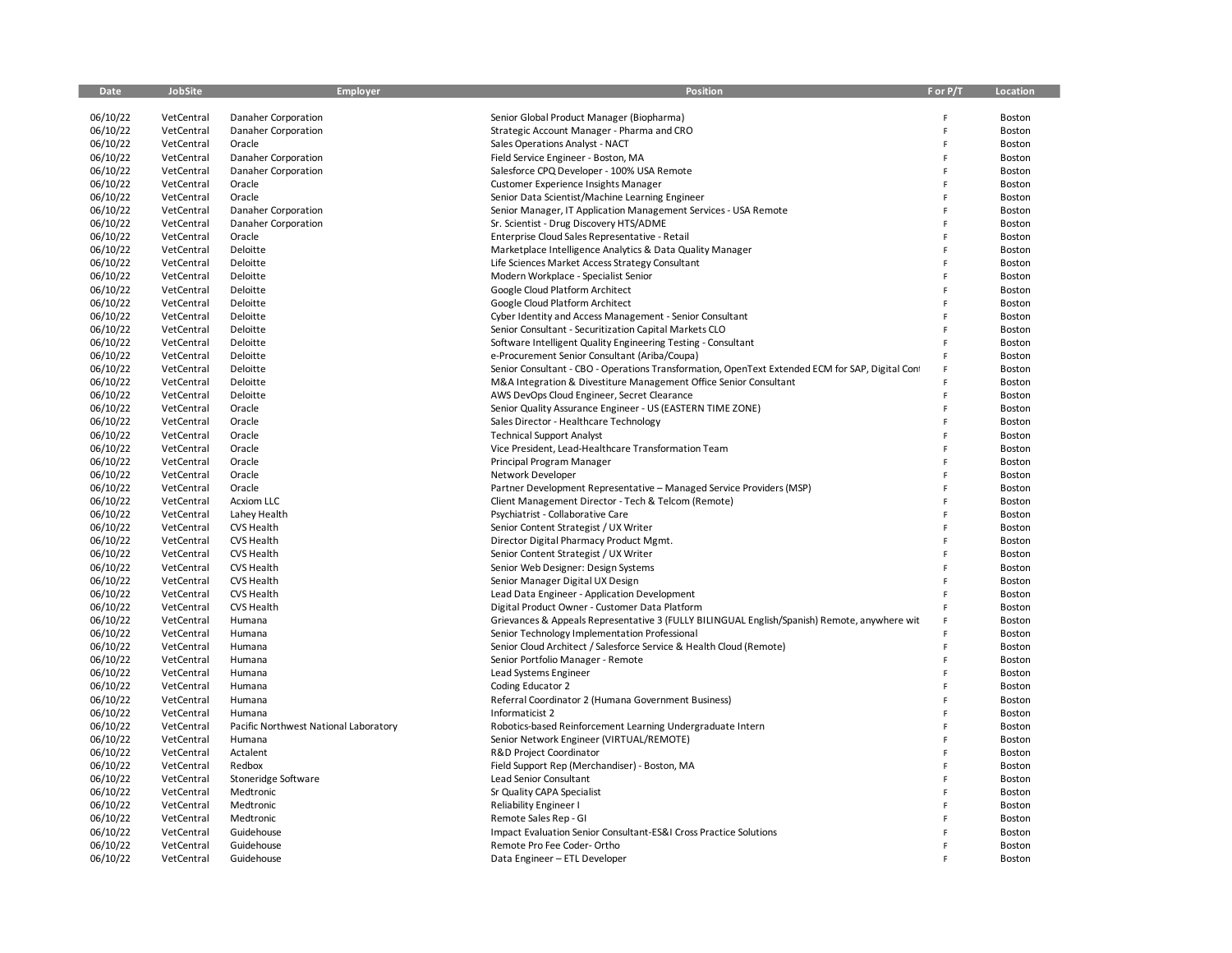| Date                 | <b>JobSite</b>           | <b>Employer</b>                            | <b>Position</b>                                                                      | For P/T | Location         |
|----------------------|--------------------------|--------------------------------------------|--------------------------------------------------------------------------------------|---------|------------------|
|                      |                          |                                            |                                                                                      |         |                  |
| 06/10/22             | VetCentral               | Compass Group, North America               | FOOD SERVICE UTILITY (FULL-TIME & PART-TIME)                                         | F       | Boston           |
| 06/10/22             | VetCentral               | Compass Group, North America               | COOK (FULL-TIME & PART-TIME)                                                         | F       | Boston           |
| 06/10/22             | VetCentral               | Compass Group, North America               | GRILL COOK (FULL-TIME & PART-TIME)                                                   | F<br>F  | Boston           |
| 06/10/22             | VetCentral               | Compass Group, North America               | FOOD SERVICE WORKER (FULL & PART-TIME)                                               |         | Boston           |
| 06/10/22<br>06/10/22 | VetCentral               | Guidehouse                                 | <b>Business Enterprise Architect</b>                                                 | F<br>F  | Boston           |
|                      | VetCentral               | Guidehouse                                 | <b>Task Order Analyst</b>                                                            | F       | Boston           |
| 06/10/22<br>06/10/22 | VetCentral               | Guidehouse<br>Compass Group, North America | Public Healthcare Senior Consultant<br>CATERING SUPERVISOR (FULL-TIME & PART-TIME)   | F       | Boston           |
| 06/10/22             | VetCentral<br>VetCentral | Compass Group, North America               | CATERING ATTENDANT (FULL-TIME & PART-TIME)                                           | F       | Boston<br>Boston |
| 06/10/22             | VetCentral               | Travelers                                  | Software Engineer (Integrated Risk Management Solution)                              | F       | Boston           |
| 06/10/22             | VetCentral               | Compass Group, North America               | CAMPUS MARKETING MANAGER - Northeastern University - Boston, MA                      | F       | Boston           |
| 06/10/22             | VetCentral               | CDM Smith                                  | Water Resources Engineer 4                                                           | F       | Boston           |
| 06/10/22             | VetCentral               | CDM Smith                                  | Senior Financial Analyst (Remote Options)                                            | F       | Boston           |
| 06/10/22             | VetCentral               | Travelers                                  | Software Engineer (.Net, Angular, AWS)                                               | F       | Boston           |
| 06/10/22             | VetCentral               | Travelers                                  | Software Engineer (Guidewire)                                                        | F       | Boston           |
| 06/10/22             | VetCentral               | CDM Smith                                  | Water Resources Engineer 4                                                           | F       | Boston           |
| 06/10/22             | VetCentral               | CDM Smith                                  | Electrical Engineer 8 (Substation-Remote Option)                                     | F       | Boston           |
| 06/10/22             | VetCentral               | CDM Smith                                  | Electrical Engineer 6 (Substation-Remote Option)                                     | F       | Boston           |
| 06/10/22             | VetCentral               | CDM Smith                                  | Architect 6(Industrial/Remote Options)                                               | F       | Boston           |
| 06/10/22             | VetCentral               | CDM Smith                                  | Water Resources Engineer 4                                                           | F       | Boston           |
| 06/10/22             | VetCentral               | Salesforce.com, Inc.                       | Sr Software Engineer, Mobile Build & Release - Slack                                 | F       | Boston           |
| 06/10/22             | VetCentral               | Salesforce.com, Inc                        | Software Engineer Cloud Infra-Slack (SWE II and SWE I levels)                        | F       | Boston           |
| 06/10/22             | VetCentral               | Travelers                                  | Senior Software Engineer (Guidewire)                                                 | F       | Boston           |
| 06/10/22             | VetCentral               | Travelers                                  | Software Engineer (Java)                                                             | F       | Boston           |
| 06/10/22             | VetCentral               | Travelers                                  | Data Engineer I (ETL, AbInitio, Talend, Informatica)                                 | F       | Boston           |
| 06/10/22             | VetCentral               | Sodexo                                     | Food Service Manager 2                                                               | F       | Boston           |
| 06/10/22             | VetCentral               | <b>NCR</b>                                 | Field Service Technician II - Boston, MA                                             | F       | Boston           |
| 06/10/22             | VetCentral               | VMware                                     | Staff Resident Engineer - Opportunity for Working Remotely                           | F       | Boston           |
| 06/10/22             | VetCentral               | VMware                                     | Senior Manager, Security Partner GTM - Opportunity for Working Remotely              | F       | Boston           |
| 06/10/22             | VetCentral               | VMware                                     | Events Insights Manager - Opportunity for Working Remotely                           | F       | Boston           |
| 06/10/22             | VetCentral               | VMware                                     | Partner Development Specialist - CM-CloudHealth - Opportunity for Working Remotely   | F       | Boston           |
| 06/10/22             | VetCentral               | Hilton                                     | Part Time Barback - Hilton Boston Logan Airport                                      | F       | Boston           |
| 06/10/22             | VetCentral               | Intermountain Healthcare                   | Network Engagement Rep, Senior Hybrid Boise, ID                                      | F       | Boston           |
| 06/10/22             | VetCentral               | Hilton                                     | Room Attendant - Full Time - DoubleTree by Hilton Boston Downtown \$300 Hiring Bonus | F       | Boston           |
| 06/10/22             | VetCentral               | Intermountain Healthcare                   | Patient Advocate-RN                                                                  | F       | Boston           |
| 06/10/22             | VetCentral               | Hilton                                     | Director - Hotel Operations                                                          | F       | Boston           |
| 06/10/22             | VetCentral               | Xerox                                      | Delivery Account Operations Associate - Boston, MA                                   | F       | Boston           |
| 06/10/22             | VetCentral               | Intermountain Healthcare                   | Evaluation and Implementation Manager                                                | F       | Boston           |
| 06/10/22             | VetCentral               | PwC                                        | <b>ITSCo Service Manager</b>                                                         | F       | Boston           |
| 06/10/22             | VetCentral               | PwC                                        | Strategic Alliance Sales Director (CRE): Adobe                                       | F       | Boston           |
| 06/10/22             | VetCentral               | PwC                                        | Risk Modeling Services Life - Manager                                                | F       | Boston           |
| 06/10/22             | VetCentral               | PwC                                        | <b>Corporate Accounting Manager</b>                                                  | F       | Boston           |
| 06/10/22             | VetCentral               | PwC                                        | Risk Modeling Services P&C - Manager                                                 | F       | Boston           |
| 06/10/22             | VetCentral               | PwC                                        | Digital Products-Senior Manager Sr. Solutions Architect                              | F       | Boston           |
| 06/10/22             | VetCentral               | PwC                                        | Global Human Capital Technology - Data Management Product Owner                      | F       | Boston           |
| 06/10/22             | VetCentral               | Lincoln Financial Group                    | Analyst, Audit                                                                       | F       | Boston           |
| 06/10/22             | VetCentral               | Lincoln Financial Group                    | Sr. Analyst Enterprise Network Services                                              | F       | Boston           |
| 06/10/22             | VetCentral               | Centene Corporation                        | Senior Application Software Engineer (Business Intelligence) - remote                | F       | Boston           |
| 06/10/22             | VetCentral               | Centene Corporation                        | JavaScript Project Lead-- Remote                                                     | F       | Boston           |
| 06/10/22             | VetCentral               | Lincoln Financial Group                    | Analyst, Accounting Systems                                                          | F       | Boston           |
| 06/10/22             | VetCentral               | Centene Corporation                        | <b>Business Technical Analyst - remote</b>                                           | F       | <b>Boston</b>    |
| 06/10/22             | VetCentral               | Lincoln Financial Group                    | LFN Customer Service & Operations Consultant, Premier Partner Program                | F       | Boston           |
| 06/10/22             | VetCentral               | Lincoln Financial Group                    | Analyst, Financial Analysis                                                          | F       | Boston           |
| 06/10/22             | VetCentral               | <b>ABM Industries</b>                      | Vice President, Electrical Power Solutions                                           | F       | Boston           |
| 06/10/22<br>06/10/22 | VetCentral               | <b>Wells Fargo</b>                         | <b>Principal Engineer</b>                                                            | F<br>F  | Boston           |
| 06/10/22             | VetCentral<br>VetCentral | <b>TD Bank</b><br>TD Bank                  | Sr Recruiter I (US) - Corporate<br>Data Scientist II (US)                            | F       | Boston<br>Boston |
|                      |                          |                                            |                                                                                      |         |                  |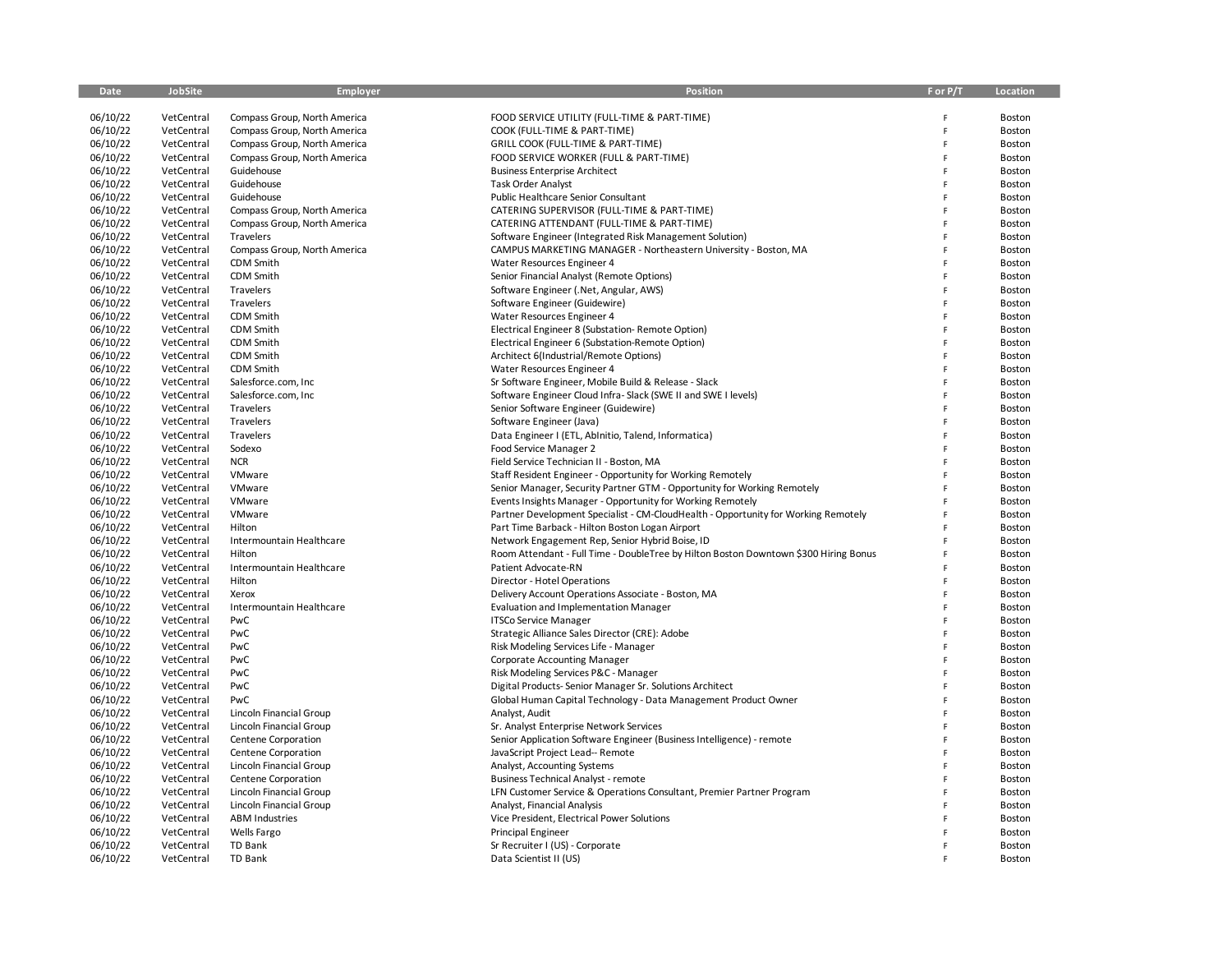| Date     | JobSite    | Employer                              | Position                                                                                        | F or P/T | Location |
|----------|------------|---------------------------------------|-------------------------------------------------------------------------------------------------|----------|----------|
|          |            |                                       |                                                                                                 |          |          |
| 06/10/22 | VetCentral | <b>Regions Bank</b>                   | Project Manager (REMOTE OPPORTUNITY)                                                            | F        | Boston   |
| 06/10/22 | VetCentral | Wells Fargo                           | Lead Information Security Engineer                                                              | Ë        | Boston   |
| 06/10/22 | VetCentral | Wells Fargo                           | Senior Information Security Engineer                                                            | F        | Boston   |
| 06/10/22 | VetCentral | <b>Wells Fargo</b>                    | Senior Information Security Engineer                                                            | Ë        | Boston   |
| 06/10/22 | VetCentral | <b>Wells Fargo</b>                    | Lead Cyber Security Research Consultant                                                         | F        | Boston   |
| 06/10/22 | VetCentral | Teleperformance USA                   | Director, Client Solutions                                                                      | Ë        | Boston   |
| 06/10/22 | VetCentral | <b>DLA Piper</b>                      | <b>Matter Information Specialist</b>                                                            | Ë        | Boston   |
| 06/10/22 | VetCentral | Wells Fargo                           | Senior Information Security Engineer                                                            | Ë        | Boston   |
| 06/10/22 | VetCentral | <b>Regions Bank</b>                   | EnerBank Customer Service Representative (Remote Opportunity)                                   | Ë        | Boston   |
| 06/10/22 | VetCentral | MassMutual                            | Forecast Liability Projections Leader                                                           | Ë        | Boston   |
| 06/10/22 | VetCentral | Lumen                                 | Principal Architect - Remote                                                                    | Ē        | Boston   |
| 06/10/22 | VetCentral |                                       |                                                                                                 | Ë        |          |
|          |            | <b>American Express</b>               | Relationship Lead, Global & Premium Merchant Experience                                         | Ė        | Boston   |
| 06/10/22 | VetCentral | <b>American Express</b>               | Virtual Customer Care Professional - Small Business Sales                                       |          | Boston   |
| 06/10/22 | VetCentral | <b>American Express</b>               | Manager, Client Success-Accertify/Fraud Risk                                                    | Ë<br>Ė   | Boston   |
| 06/10/22 | VetCentral | <b>American Express</b>               | Virtual Customer Care Professional                                                              |          | Boston   |
| 06/10/22 | VetCentral | <b>American Express</b>               | Manager, Account Development                                                                    | F        | Boston   |
| 06/10/22 | VetCentral | <b>NuAxis Innovations</b>             | Tier II Service Desk Specialist                                                                 | F        | Boston   |
| 06/10/22 | VetCentral | Nike                                  | Strategic Portfolio Planning & Inventory Analyst                                                | Ë        | Boston   |
| 06/10/22 | VetCentral | <b>General Motors</b>                 | Mechanical Systems Design Release Engineer                                                      | F        | Boston   |
| 06/10/22 | VetCentral | <b>General Motors</b>                 | Battery System Controls Hardware Design Release Engineer                                        | Ë        | Boston   |
| 06/10/22 | VetCentral | <b>General Motors</b>                 | Principal Software Engineer (Embedded) - SDV                                                    | Ë        | Boston   |
| 06/10/22 | VetCentral | Sirius Computer Solutions             | Sirius Principal Consultant, Business Continuity/Disaster Recovery - Data Center Transformation | F        | Boston   |
| 06/10/22 | VetCentral | <b>Sirius Computer Solutions</b>      | Project Manager, Deployment Services                                                            | Ë        | Boston   |
| 06/10/22 | VetCentral | Sirius Computer Solutions             | Project Manager, Security                                                                       | Ë        | Boston   |
| 06/10/22 | VetCentral | Zoom                                  | Product Marketing Manager, Growth                                                               | Ë        | Boston   |
| 06/10/22 | VetCentral | Zoom                                  | Fraud Analyst                                                                                   | Ė        | Boston   |
| 06/10/22 | VetCentral | <b>Broadridge Financial Solutions</b> | Benefit Analyst (Hybrid - Flexible Options)                                                     | Ë        | Boston   |
| 06/10/22 | VetCentral | Integra LifeSciences                  | Director, Quality Assurance - Boston                                                            | Ë        | Boston   |
| 06/10/22 | VetCentral | Canon USA & Affiliates                | Office Service Representative I                                                                 | Ë        | Boston   |
| 06/10/22 | VetCentral | Cengage Group                         | Program Manager                                                                                 | Ë        | Boston   |
| 06/10/22 | VetCentral | Cengage Group                         | Head of Americas Sales, Infosec (Remote)                                                        | Ë        | Boston   |
| 06/10/22 | VetCentral | Cengage Group                         | District Sales Manager (Remote)                                                                 | Ë        | Boston   |
| 06/10/22 | VetCentral | Cengage Group                         | District Sales Manager (Remote)                                                                 | Ë        | Boston   |
| 06/10/22 | VetCentral | Cengage Group                         | Program Manager                                                                                 | Ë        | Boston   |
| 06/10/22 | VetCentral | Cengage Group                         | Subject Matter Assurance Engineer (remote)                                                      | Ė        | Boston   |
| 06/10/22 | VetCentral | Randstad US                           | <b>Talent Advisor</b>                                                                           | Ë        | Boston   |
| 06/10/22 | VetCentral | <b>American Airlines</b>              | Fleet Service Agent                                                                             |          | Boston   |
| 06/10/22 | VetCentral | Merck                                 | Clinical Research Director - General Medicine/Primary Care                                      | Ë        | Boston   |
| 06/10/22 | VetCentral | Merck                                 | Associate Principal Scientist, Outcomes Research                                                | Ë        | Boston   |
| 06/10/22 | VetCentral | Merck                                 | Senior Clinical Research Associate-TN/KY (REMOTE)                                               | Ë        | Boston   |
| 06/10/22 | VetCentral | Randstad US                           | <b>Talent Sourcing Specialist</b>                                                               |          | Boston   |
| 06/10/22 | VetCentral | Randstad US                           | Recruiter                                                                                       | Ë        | Boston   |
| 06/10/22 | VetCentral | Merck                                 | Global Business Analyst - Pet Owner Platform & Database                                         | Ë        | Boston   |
| 06/10/22 | VetCentral | Organon & Co.                         | Senior Director, Regulatory Chemistry Manufacturing & Controls (CMC)                            | Ë        | Boston   |
| 06/10/22 | VetCentral | Randstad US                           | accounting clerk                                                                                | F        | Boston   |
| 06/10/22 | VetCentral | Randstad US                           | business analyst                                                                                | Ë        | Boston   |
| 06/10/22 | VetCentral | Randstad US                           | senior financial analyst                                                                        | F        | Boston   |
| 06/10/22 | VetCentral | Microsoft Corporation                 | Consulting Program Management Manager Healthcare Service Line US & Canada                       | Ë        | Boston   |
| 06/10/22 | VetCentral | Pearson                               | Senior Digital Analyst/Instrumentation                                                          | Ë        | Boston   |
| 06/10/22 | VetCentral | Meta                                  | Program Manager, Creative X                                                                     | Ë        | Boston   |
| 06/10/22 | VetCentral | Meta                                  | Regional Sales Manager, Small Business Group                                                    | Ë        | Boston   |
| 06/10/22 | VetCentral | Meta                                  | Product Marketing Manager, Creators                                                             |          | Boston   |
| 06/10/22 | VetCentral | Meta                                  | Program Manager, Supply Chain                                                                   | F        | Boston   |
| 06/10/22 | VetCentral | Meta                                  | Data Science Strategy Lead, Transparency                                                        |          | Boston   |
| 06/10/22 | VetCentral | Meta                                  | Global Mobility Relocation Manager, Americas Lead                                               |          | Boston   |
| 06/10/22 | VetCentral | Meta                                  | Security Program Manager                                                                        |          | Boston   |
| 06/10/22 | VetCentral | Meta                                  | Strategic Initiatives Program Manager, Customer Experience                                      |          | Boston   |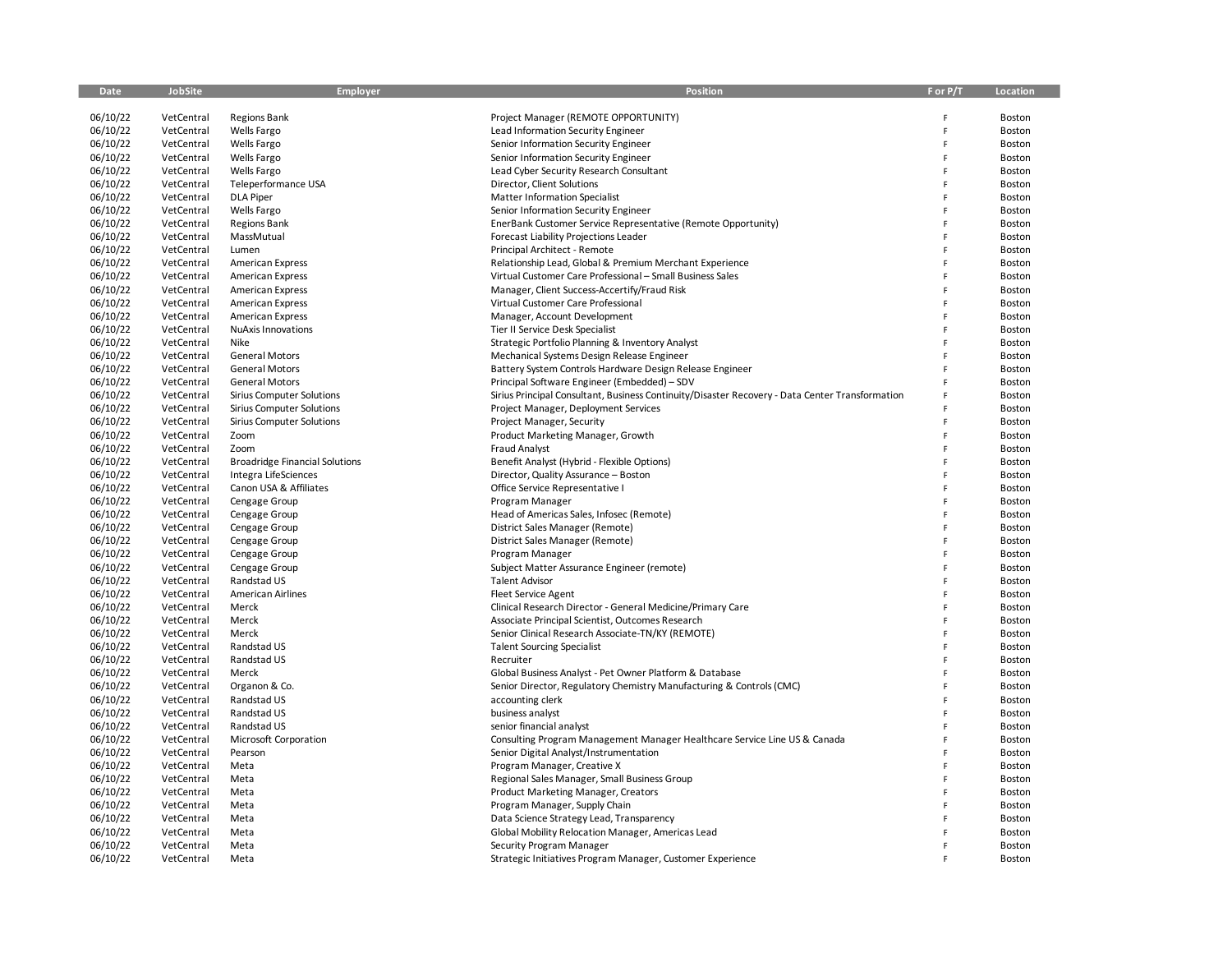| Date     | JobSite    | Employer                                       | <b>Position</b>                                                                             | For P/T | Location   |
|----------|------------|------------------------------------------------|---------------------------------------------------------------------------------------------|---------|------------|
| 06/10/22 | VetCentral | Meta                                           | <b>Localization Manager</b>                                                                 | F       | Boston     |
| 06/10/22 | VetCentral | Deloitte                                       | Senior Manager Learning and Development, Digital and Technology Leader -Development/Develor | F       | Boston     |
| 06/10/22 | VetCentral | Deloitte                                       | Manager, International Tax                                                                  | F       | Boston     |
| 06/10/22 | VetCentral | Deloitte                                       | Sales Executive - Senior Manager - Analytics & Cognitive - Data-as-a-Service (DaaS)         | F       | Boston     |
| 06/10/22 | VetCentral | Deloitte                                       | Learning and Development Senior Manager - A&A Curriculum Development & Innovation (CD&I)    | F       | Boston     |
| 06/10/22 | VetCentral | Deloitte                                       | Autonomous Vehicle Chief Solution Architect, Senior Manager - Managed AI                    | F       | Boston     |
| 06/10/22 | VetCentral | Deloitte                                       | Autonomous Vehicle MLOps Lead, Manager - Managed AI                                         | F       | Boston     |
| 06/10/22 | VetCentral | Deloitte                                       | Advisory - Consultant - Healthcare Regulatory                                               | F       | Boston     |
| 06/10/22 | VetCentral | Deloitte                                       | Hi-Tech industry - SAP Finance Senior Manager                                               | F       | Boston     |
| 06/10/22 | VetCentral | Deloitte                                       | Search Engine Optimization Editor - A&A Manager                                             | F       | Boston     |
| 06/10/22 | VetCentral | Deloitte                                       | Core Technology Operations - Core Solution Architect - Senior Consultant                    | F       | Boston     |
| 06/10/22 | VetCentral | Amazon Web Services                            | Senior Product Manager-Tech, New AWS Initiative                                             |         | Boston     |
| 06/10/22 | VetCentral | Amazon Web Services                            | Software Dev Engineer 1                                                                     | F       | Boston     |
| 06/10/22 | VetCentral | Amazon Web Services                            | Private Pricing Operations - Approvals Manager                                              | F       | Boston     |
| 06/10/22 | VetCentral | Amazon Web Services                            | Software Development Engineer 3, AWS Transfer Family                                        | F       | Boston     |
| 06/10/22 | VetCentral | Amazon Web Services                            | Enterprise Sales Rep. Boston, Northeast ISV and Digital Native Business                     | F       | Boston     |
| 06/10/22 | VetCentral | Amazon Web Services                            | Software Development Engineer 2, AWS Transfer Family                                        | F       | Boston     |
| 06/10/22 | VetCentral | Amazon Web Services                            | Senior Technical Product Manager, AWS Storage Gateway                                       | F       | Boston     |
| 06/10/22 | VetCentral | Amazon Web Services                            | Software Development Engineer 1, AWS Transfer Family                                        | F       | Boston     |
| 06/10/22 | VetCentral | Amazon Web Services                            | Software Development Engineer, Amazon Connect, AWS                                          | F       | Boston     |
| 06/10/22 | VetCentral | Amazon Web Services                            | Machine Learning Engineering Manager, Amazon Connect, AWS                                   | F       | Boston     |
| 06/10/22 | VetCentral | Accenture                                      | Oracle SCM Cloud Associate Manager - Order Management                                       | F       | Boston     |
| 06/10/22 | VetCentral | Accenture                                      | Retail Supply Chain Strategy Manager/Senior Manager                                         |         | Boston     |
| 06/10/22 | VetCentral | Accenture                                      | <b>Contract Specialist</b>                                                                  |         | Boston     |
| 06/10/22 | VetCentral | Accenture                                      | Data Science Insurance Consultant                                                           | F       | Boston     |
| 06/10/22 | VetCentral | Accenture                                      | Retail Strategy Consultant/Manager                                                          | F       | Boston     |
| 06/10/22 | VetCentral | Accenture                                      | Aerospace & Defense Consulting Senior Manager                                               |         | Boston     |
| 06/10/22 | VetCentral | Accenture                                      | Technology Strategy Manager, Northeast                                                      | F       | Boston     |
| 06/10/22 | VetCentral | Accenture                                      | Corporate Development - Post Merger Integration - Senior Manager                            | F       | Boston     |
| 06/10/22 | VetCentral | Accenture                                      | Aerospace & Defense Consulting Manager                                                      | E       | Boston     |
| 06/10/22 | VetCentral | Accenture                                      | UI Automation Developer - 4325571                                                           | F       | Boston     |
| 06/10/22 | VetCentral | Accenture                                      | Oracle HCM Cloud Consultant - Compensation                                                  | F       | Boston     |
| 06/10/22 | VetCentral | Accenture                                      | Technology Advisory / Transformation Excellence Manager, Northeast                          | F       | Boston     |
| 06/10/22 | VetCentral | <b>General Dynamics Information Technology</b> | Case Coordinator - Bilingual Spanish/English Social Worker - Greater Los Angeles            | F       | Bourne     |
| 06/10/22 | VetCentral | <b>General Dynamics Information Technology</b> | Senior Software Quality Assurance Tester / Scrum Master - RFMSS                             | F       | Bourne     |
| 06/10/22 | VetCentral | <b>General Dynamics Information Technology</b> | USARPAC MTCCS Lead Technician, Systems (PTOC) - Secret clearance required                   | F       | Bourne     |
| 06/10/22 | VetCentral | <b>General Dynamics Information Technology</b> | Oracle PL/SQL + Web Developer                                                               | F       | Bourne     |
| 06/10/22 | VetCentral | <b>General Dynamics Information Technology</b> | MBSE Engineer (secret, preferred) - 100% Remote                                             | F       | Bourne     |
| 06/10/22 | VetCentral | Robert Half                                    | Accounts Payable Clerk                                                                      | F       | Burlington |
| 06/10/22 | VetCentral | CGI Technologies and Solutions, Inc.           | Tibco Developer                                                                             | F       | Burlington |
| 06/10/22 | VetCentral | Nuance                                         | Senior Healthcare Communications Specialist                                                 |         | Burlington |
| 06/10/22 | VetCentral | Nuance                                         | Principal Cloud Infrastructure Architect                                                    | F       | Burlington |
| 06/10/22 | VetCentral | Nuance                                         | Senior Salesforce Business Analyst                                                          | F       | Burlington |
| 06/10/22 | VetCentral | System One                                     | Microbiology Technician                                                                     | F       | Burlington |
| 06/10/22 | VetCentral | System One                                     | Microbiologist                                                                              | F       | Burlington |
| 06/10/22 | VetCentral | TEKsystems                                     | Cable Technician (Entry Level)                                                              | F       | Burlington |
| 06/10/22 | VetCentral | Lahey Health                                   | Physicist, Radiology Department                                                             | F       | Burlington |
| 06/10/22 | VetCentral | Lahey Health                                   | Emergency Medical Technician (EMT), 36-hours                                                | F       | Burlington |
| 06/10/22 | VetCentral | Lahey Health                                   | Registered Nurse (RN) Electrophysiology 40 Hours Days                                       | F       | Burlington |
| 06/10/22 | VetCentral | Lahey Health                                   | New Position! Urology Dept-Administrative Asst.                                             | F       | Burlington |
| 06/10/22 | VetCentral | Lahey Health                                   | Emergency Medical Technician (EMT), 36-hours                                                | F       | Burlington |
| 06/10/22 | VetCentral | Lahey Health                                   | New Cook Position! Full Time                                                                | F       | Burlington |
| 06/10/22 | VetCentral | Lahey Health                                   | P/T 20hr Per Week-Food Service Worker                                                       |         | Burlington |
| 06/10/22 | VetCentral | Lahey Health                                   | Emergency Medical Technician (EMT), 36-hours                                                | F       | Burlington |
| 06/10/22 | VetCentral | Lahey Health                                   | Patient Access Representative - Full-Time/Days - SIGN ON BONUS ELIGIBLE & NEW RATES!        | F       | Burlington |
| 06/10/22 | VetCentral | Lahey Health                                   | Scheduler 2 - 40 hours, Day shift                                                           |         | Burlington |
| 06/10/22 | VetCentral | Lahey Health                                   | Emergency Medical Technician (EMT), 36-hours                                                |         | Burlington |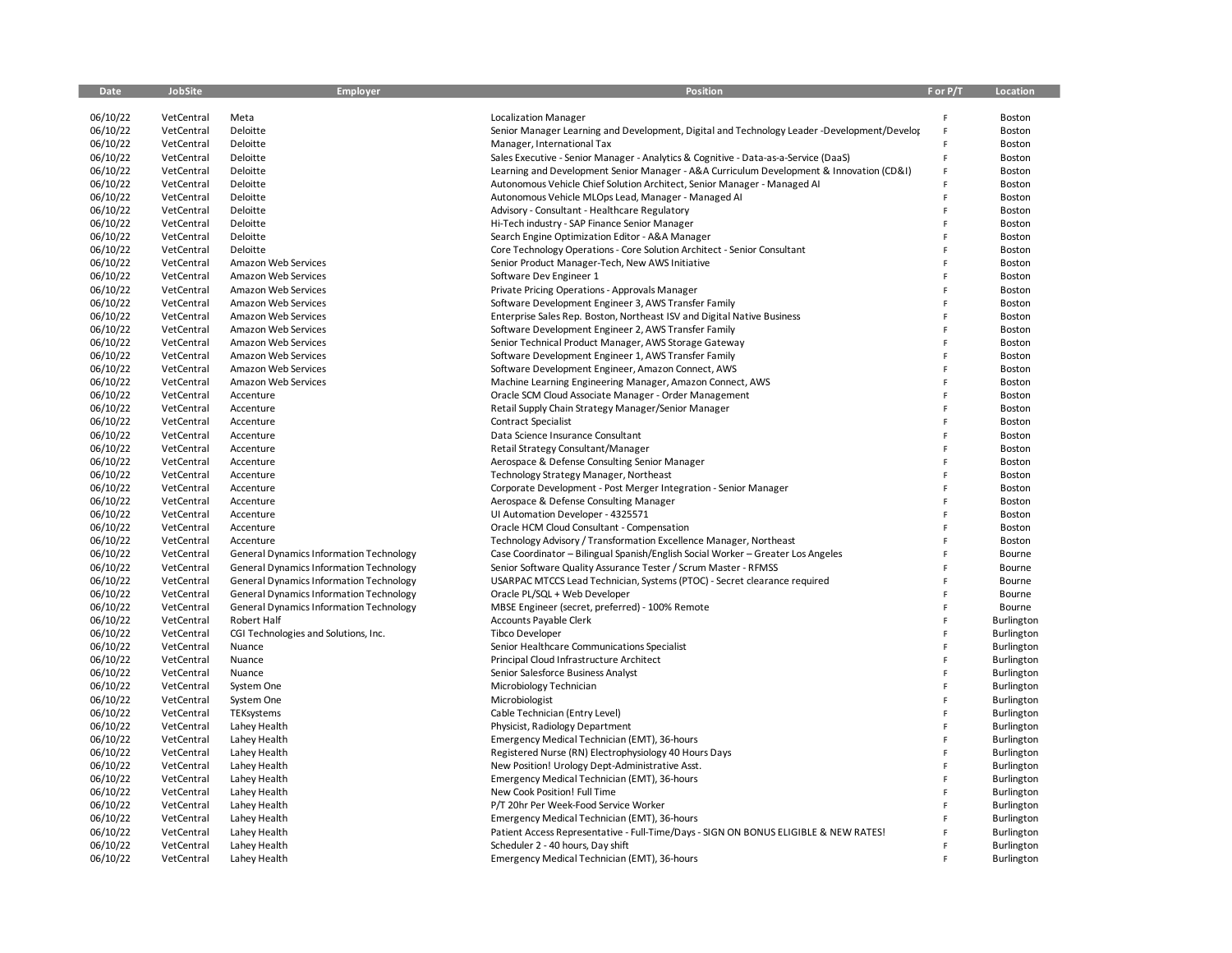| Date                 | JobSite    | Employer                          | <b>Position</b>                                                                                       | For P/T | Location    |
|----------------------|------------|-----------------------------------|-------------------------------------------------------------------------------------------------------|---------|-------------|
|                      |            |                                   |                                                                                                       |         |             |
| 06/10/22             | VetCentral | <b>CVS Health</b>                 | Software Development Engineer                                                                         | F       | Burlington  |
| 06/10/22             | VetCentral | <b>CVS Health</b>                 | Software Development Engineer                                                                         | F       | Burlington  |
| 06/10/22             | VetCentral | <b>CVS Health</b>                 | Lead Digital Software Architect - Aetna Health                                                        | F       | Burlington  |
| 06/10/22             | VetCentral | <b>CVS Health</b>                 | Full Stack Development Engineer                                                                       | F       | Burlington  |
| 06/10/22             | VetCentral | Lahey Health                      | Radiology Technologist - 36 hour, Day shift                                                           | F       | Burlington  |
| 06/10/22             | VetCentral | Lahey Health                      | Cardiac Sonographer - 40 hours, Day shift                                                             | F       | Burlington  |
| 06/10/22             | VetCentral | <b>CVS Health</b>                 | Senior Software Development Engineer                                                                  | F       | Burlington  |
| 06/10/22             | VetCentral | Lahey Health                      | <b>Clinical Pharmacist</b>                                                                            | Ë       | Burlington  |
| 06/10/22             | VetCentral | Lahey Health                      | Cardiac Sonographer - 40 hours, Day shift                                                             |         | Burlington  |
| 06/10/22             | VetCentral | Lahey Health                      | Nuclear Medicine Technologist - 40 hours, Day shift                                                   | Ë       | Burlington  |
| 06/10/22             | VetCentral | SAP                               | Sales Development Representative - Midmarket - French-speaking                                        | F       | Burlington  |
| 06/10/22             | VetCentral | <b>Staples</b>                    | Retail Sales Technology Supervisor                                                                    | Ë       | Burlington  |
| 06/10/22             | VetCentral | <b>Staples</b>                    | Retail Sales Technology Associate                                                                     | Ë       | Burlington  |
| 06/10/22             | VetCentral | <b>Staples</b>                    | TSA Customer Service Representative                                                                   | F       | Burlington  |
| 06/10/22             | VetCentral | Staples                           | Retail Sales Associate                                                                                | F       | Burlington  |
| 06/10/22             | VetCentral | Oracle                            | Program Manager 3-ProdDev                                                                             |         | Burlington  |
| 06/10/22             | VetCentral | Akamai Technologies, Inc.         | Technical Project Manager II - Remote                                                                 | Ë       | Cambridge   |
| 06/10/22             | VetCentral | Akamai Technologies, Inc.         | Software Engineer II - Remote                                                                         | F       | Cambridge   |
| 06/10/22             | VetCentral | Robert Half                       | Network Engineer                                                                                      | Ë       | Cambridge   |
| 06/10/22             | VetCentral | ICF                               | Energy Economist (Fairfax, VA or Cambridge, MA)                                                       |         | Cambridge   |
| 06/10/22             | VetCentral | <b>TIAA</b>                       | Wealth Management Advisor                                                                             | Ë       | Cambridge   |
| 06/10/22             | VetCentral | Philips                           | Sr. Regulatory Affairs Specialist                                                                     | F       | Cambridge   |
| 06/10/22             | VetCentral | EY                                | Service Delivery Manager                                                                              |         | Cambridge   |
| 06/10/22             | VetCentral | Pfizer                            | Associate Director, Clinician Medical Monitor, Vaccines                                               | Ë       | Cambridge   |
| 06/10/22             | VetCentral | Pfizer                            | Research Project Leader                                                                               | F       | Cambridge   |
| 06/10/22             | VetCentral | GAF                               | Carrier Sales Representative                                                                          | F       | Cambridge   |
| 06/10/22             | VetCentral | GAF                               | Carrier Sales Representative                                                                          |         | Cambridge   |
| 06/10/22             | VetCentral | Lilly                             | Sr. Principal Scientist, Preclinical Pharmacology                                                     | Ë       | Cambridge   |
| 06/10/22             | VetCentral | Lilly                             | Research Scientist, Nucleic Acid Delivery                                                             | F       | Cambridge   |
| 06/10/22             | VetCentral | System One                        | Medical Technologist/Sr. Medical Technologist                                                         |         | Cambridge   |
| 06/10/22             | VetCentral | CBRE                              | Compliance Director - Remote                                                                          |         | Cambridge   |
| 06/10/22             | VetCentral | CBRE                              | Energy/Sustainability Performance Analyst - Remote                                                    | F       | Cambridge   |
| 06/10/22             | VetCentral | <b>CTG</b>                        | Application Development Lead                                                                          | F       | Cambridge   |
|                      |            | <b>CTG</b>                        |                                                                                                       |         |             |
| 06/10/22<br>06/10/22 | VetCentral |                                   | <b>Solutions Training Specialist</b>                                                                  |         | Cambridge   |
| 06/10/22             | VetCentral | Marriott                          | Assistant Food and Beverage Operations Manager                                                        | F       | Cambridge   |
|                      | VetCentral | <b>Ricoh Americas Corporation</b> | Sr On-Site Services Specialist Hospitality ** This position offers a \$1000 SIGN-ON BONUS for new Ric | F       | Cambridge   |
| 06/10/22             | VetCentral | Thermo Fisher Scientific          | Manufacturing Compliance Specialist II                                                                |         | Cambridge   |
| 06/10/22             | VetCentral | Thermo Fisher Scientific          | Production Chemicals and Services - Inside Sales Representative                                       | F       | Cambridge   |
| 06/10/22             | VetCentral | Raytheon Technologies             | Senior Recruiter - Talent Acquisition                                                                 | F       | Cambridge   |
| 06/10/22             | VetCentral | <b>Bristol Myers Squibb</b>       | Senior Scientist, Bioinformatics                                                                      | F       | Cambridge   |
| 06/10/22             | VetCentral | Sodexo                            | Mailroom Clerk                                                                                        | Ė       | Cambridge   |
| 06/10/22             | VetCentral | Google                            | Partner Industry Analyst, Travel                                                                      |         | Cambridge   |
| 06/10/22             | VetCentral | Aerotek                           | <b>HVAC Technician</b>                                                                                | F       | Cambridge   |
| 06/10/22             | VetCentral | TD Bank                           | Teller I - 20 hours, Cambridge, MA - Fresh Pond                                                       |         | Cambridge   |
| 06/10/22             | VetCentral | Organon & Co.                     | Senior Director, Regulatory Chemistry Manufacturing & Controls (CMC)                                  |         | Cambridge   |
| 06/10/22             | VetCentral | Randstad US                       | business process analyst                                                                              |         | Cambridge   |
| 06/10/22             | VetCentral | Randstad US                       | sr administrative assistant                                                                           |         | Cambridge   |
| 06/10/22             | VetCentral | Randstad US                       | validation engineer                                                                                   | F       | Cambridge   |
| 06/10/22             | VetCentral | Randstad US                       | vendor management contract analyst i                                                                  |         | Cambridge   |
| 06/10/22             | VetCentral | Randstad US                       | bench scientist                                                                                       |         | Cambridge   |
| 06/10/22             | VetCentral | IQVIA                             | Senior Principal, East Coast Lead                                                                     |         | Cambridge   |
| 06/10/22             | VetCentral | System One                        | <b>Regulatory Affairs Specialist</b>                                                                  |         | Charlestown |
| 06/10/22             | VetCentral | System One                        | Sr Clinical Trial Manager                                                                             |         | Charlestown |
| 06/10/22             | VetCentral | System One                        | Manager, Clinical Data Analytics & Innovation                                                         | Ë       | Charlestown |
| 06/10/22             | VetCentral | Lockheed Martin                   | Microwave Assembler II/ Microelectronics / Chelmsford, MA                                             |         | Chelmsford  |
| 06/10/22             | VetCentral | Lockheed Martin                   | Quality Engineer Sr. / Microelectronics / Aerospace / Chelmsford, MA                                  |         | Chelmsford  |
| 06/10/22             | VetCentral | Lockheed Martin                   | Test Technician II / RF Microwave / Chelmsford, MA                                                    |         | Chelmsford  |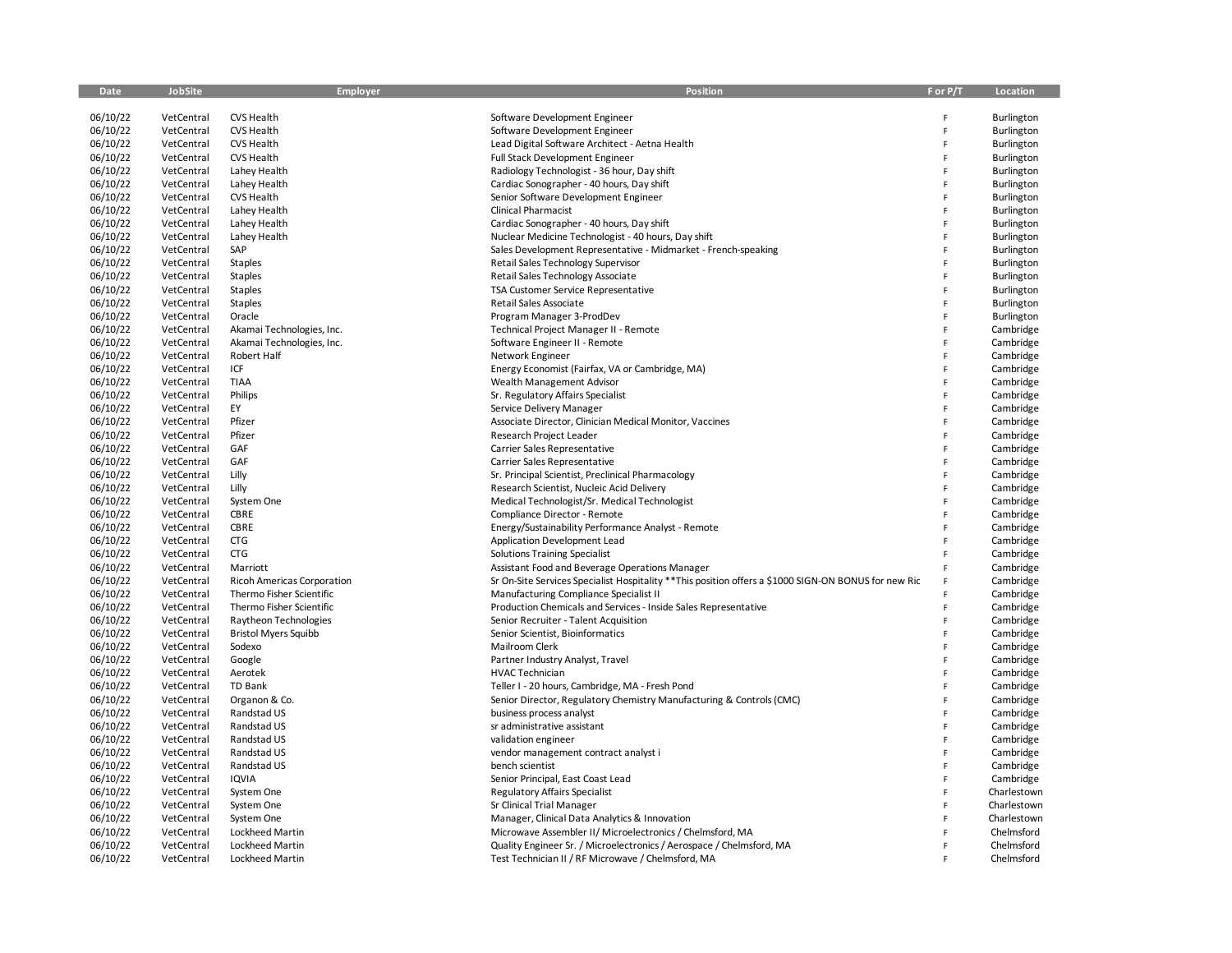| Date                 | JobSite                  | <b>Employer</b>                                       | <b>Position</b>                                                                  | F or P/T | Location             |
|----------------------|--------------------------|-------------------------------------------------------|----------------------------------------------------------------------------------|----------|----------------------|
|                      |                          |                                                       |                                                                                  |          |                      |
| 06/10/22             | VetCentral               | Lockheed Martin                                       | Microelectronics Inspector / Chelmsford, MA                                      | F        | Chelmsford           |
| 06/10/22             | VetCentral               | <b>FedEx Logistics</b>                                | Parcel Manifest Specialist - Warehouse Worker                                    | F        | Chelmsford           |
| 06/10/22             | VetCentral               | Compass Group, North America                          | CASHIER/FOOD SERVICE WORKER (FULL-TIME)                                          | F        | Chelmsford           |
| 06/10/22             | VetCentral               | <b>CDM Smith</b>                                      | Water Resources Engineer 4                                                       | F        | Chelmsford           |
| 06/10/22             | VetCentral               | CDM Smith                                             | Electrical Engineer 8 (Substation-Remote Option)                                 | F        | Chelmsford           |
| 06/10/22             | VetCentral               | CDM Smith                                             | Architect 6(Industrial/Remote Options)                                           | F        | Chelmsford           |
| 06/10/22             | VetCentral               | <b>CDM Smith</b>                                      | Water Resources Engineer 4                                                       | F        | Chelmsford           |
| 06/10/22             | VetCentral               | <b>CDM Smith</b>                                      | Electrical Engineer 6 (Substation-Remote Option)                                 | F        | Chelmsford           |
| 06/10/22             | VetCentral               | CDM Smith                                             | Water Resources Engineer 4                                                       | F        | Chelmsford           |
| 06/10/22             | VetCentral               | Walgreens                                             | Pharmacy Technician / Pharm Tech Apprenticeship                                  | F        | Chelmsford           |
| 06/10/22             | VetCentral               | System One                                            | Sr. Clinical Scientist                                                           | F        | Danvers              |
| 06/10/22             | VetCentral               | System One                                            | Sr. Clinical Trial Coordinator                                                   | F        | Danvers              |
| 06/10/22             | VetCentral               | Aerotek                                               | Clean Room Assembler                                                             | F        | Danvers              |
| 06/10/22             | VetCentral               | Lowe's                                                | FT-Merchandising Service Associate-Day                                           | F        | Danvers              |
| 06/10/22             | VetCentral               | Randstad US                                           | assembler                                                                        | F        | Danvers              |
| 06/10/22             | VetCentral               | Randstad US                                           | extrusion                                                                        |          | Danvers              |
| 06/10/22             | VetCentral               | Randstad US                                           | assembler                                                                        | F        | Danvers              |
| 06/10/22             | VetCentral               | Compass Group, North America                          | COOK (FULL-TIME)                                                                 | F        | Haverhill            |
| 06/10/22             | VetCentral               | Robert Half                                           | Payroll Administrator                                                            | F        | Lawrence             |
| 06/10/22             | VetCentral               | Fresenius Medical Care North America                  | <b>Quality Engineer II</b>                                                       |          | Lawrence             |
| 06/10/22             | VetCentral               | <b>Staples</b>                                        | <b>Delivery Driver</b>                                                           | F        | Lawrence             |
| 06/10/22             | VetCentral               | Huron Consulting Group                                | Manager                                                                          |          | Lexington            |
| 06/10/22             | VetCentral               | <b>Digital Prospectors</b>                            | RF/Microwave Design Engineer                                                     | F        | Lexington            |
| 06/10/22             | VetCentral               | <b>Digital Prospectors</b>                            | Systems Modeling, Simulation and Analysis Engineer                               | F        | Lexington            |
| 06/10/22             | VetCentral               | Fresenius Medical Care North America                  | Principal Systems Developer                                                      | F        | Lexington            |
| 06/10/22<br>06/10/22 | VetCentral               | Randstad US                                           | <b>Account Manager</b>                                                           |          | Lexington<br>Lincoln |
|                      | VetCentral               | <b>General Dynamics Information Technology</b>        | Case Coordinator - Bilingual Spanish/English Social Worker - Greater Los Angeles | F        |                      |
| 06/10/22             | VetCentral               | <b>General Dynamics Information Technology</b>        | USARPAC MTCCS Lead Technician, Systems (PTOC) - Secret clearance required        | F        | Lincoln              |
| 06/10/22             | VetCentral<br>VetCentral | <b>General Dynamics Information Technology</b>        | Oracle PL/SQL + Web Developer                                                    | F        | Lincoln<br>Lincoln   |
| 06/10/22             |                          | <b>General Dynamics Information Technology</b>        | Senior Software Quality Assurance Tester / Scrum Master - RFMSS                  | F        |                      |
| 06/10/22<br>06/10/22 | VetCentral<br>VetCentral | <b>General Dynamics Information Technology</b><br>GAF | MBSE Engineer (secret, preferred) - 100% Remote                                  | F        | Lincoln<br>Lowell    |
| 06/10/22             | VetCentral               | GAF                                                   | Carrier Sales Representative                                                     | F        | Lowell               |
| 06/10/22             | VetCentral               | CBRE                                                  | Carrier Sales Representative<br>Compliance Director - Remote                     |          | Lowell               |
| 06/10/22             | VetCentral               | CBRE                                                  | Energy/Sustainability Performance Analyst - Remote                               |          | Lowell               |
| 06/10/22             | VetCentral               | CTG                                                   | Application Development Lead                                                     |          | Lowell               |
| 06/10/22             | VetCentral               | <b>CTG</b>                                            | <b>Solutions Training Specialist</b>                                             | F        | Lowell               |
| 06/10/22             | VetCentral               | UKG (Ultimate Kronos Group)                           | <b>Product Operations Specialist</b>                                             | F        | Lowell               |
| 06/10/22             | VetCentral               | UKG (Ultimate Kronos Group)                           | Opportunity Review Intern - Part-Time                                            | F        | Lowell               |
| 06/10/22             | VetCentral               | UKG (Ultimate Kronos Group)                           | Senior Director, Cloud Engineering                                               | F        | Lowell               |
| 06/10/22             | VetCentral               | CDM Smith                                             | Water Resources Engineer 4                                                       |          | Lowell               |
| 06/10/22             | VetCentral               | CDM Smith                                             | Water Resources Engineer 4                                                       | F        | Lowell               |
| 06/10/22             | VetCentral               | CDM Smith                                             | Water Resources Engineer 4                                                       | F        | Lowell               |
| 06/10/22             | VetCentral               | CDM Smith                                             | Architect 6(Industrial/Remote Options)                                           | F        | Lowell               |
| 06/10/22             | VetCentral               | <b>CDM Smith</b>                                      | Electrical Engineer 8 (Substation-Remote Option)                                 | F        | Lowell               |
| 06/10/22             | VetCentral               | CDM Smith                                             | Electrical Engineer 6 (Substation-Remote Option)                                 | F        | Lowell               |
| 06/10/22             | VetCentral               | Aerotek                                               | <b>Material Handler</b>                                                          | F        | Lowell               |
| 06/10/22             | VetCentral               | Labcorp                                               | Medical Courier/Logistics Supervisor                                             | F        | Lowell               |
| 06/10/22             | VetCentral               | Organon & Co.                                         | Senior Director, Regulatory Chemistry Manufacturing & Controls (CMC)             |          | Lowell               |
| 06/10/22             | VetCentral               | Randstad US                                           | production associate                                                             |          | Lowell               |
| 06/10/22             | VetCentral               | General Electric                                      | Lead Design Engineer - Aircraft Engine & Test Hardware                           |          | Lynn                 |
| 06/10/22             | VetCentral               | Walgreens                                             | <b>Customer Service Associate</b>                                                |          | Lynn                 |
| 06/10/22             | VetCentral               | <b>UPS</b>                                            | Package Delivery Driver                                                          | F        | Lynnfield            |
| 06/10/22             | VetCentral               | Marriott                                              | Sales Manager 3                                                                  | F        | Medford              |
| 06/10/22             | VetCentral               | Walgreens                                             | Shift Lead                                                                       | F        | Medford              |
| 06/10/22             | VetCentral               | Labcorp                                               | Medical Courier/Logistics Supervisor                                             | F        | Methuen              |
| 06/10/22             | VetCentral               | M&T Bank                                              | Universal Banker                                                                 |          | Middleton            |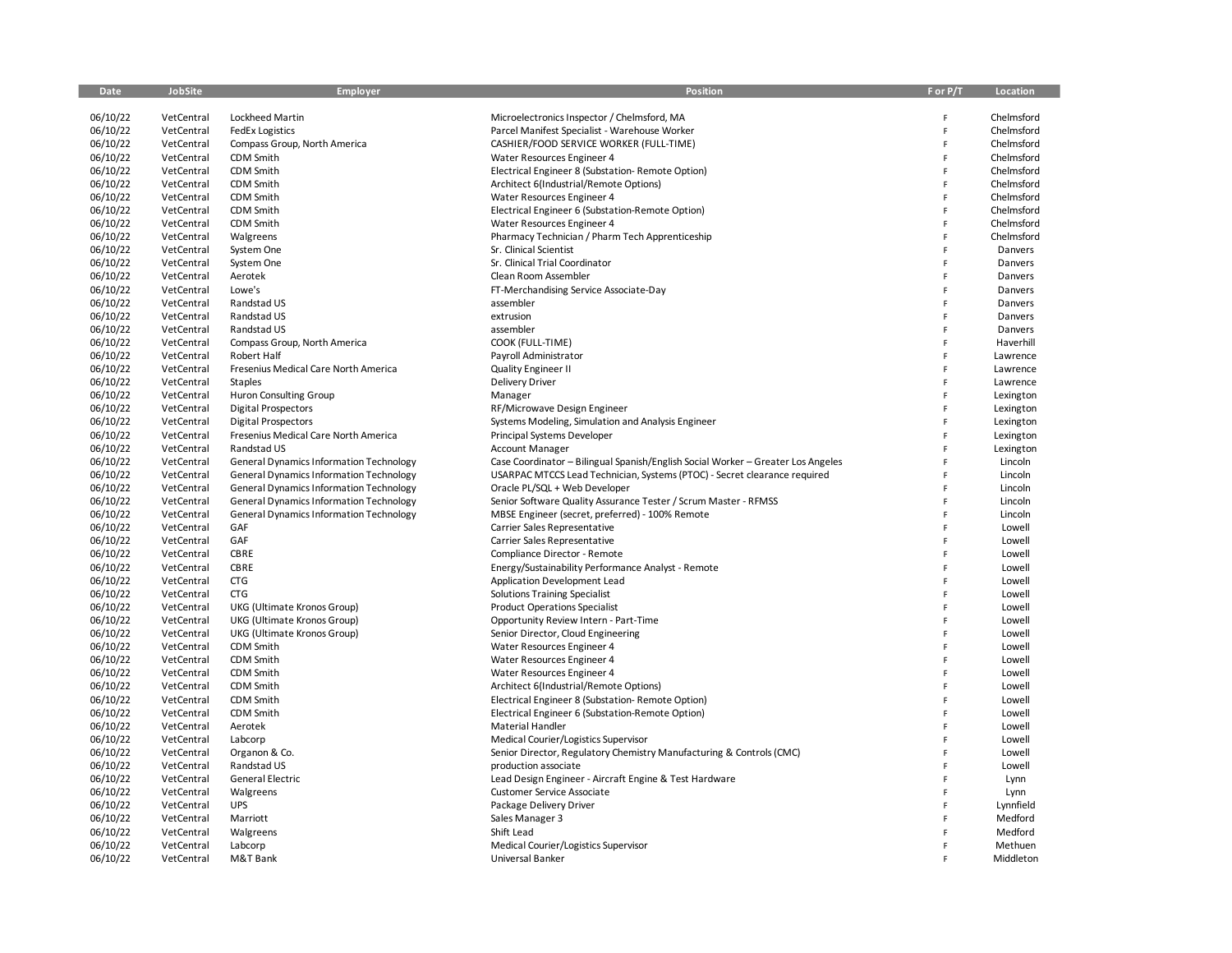| <b>Date</b> | <b>JobSite</b> | <b>Employer</b>                                | <b>Position</b>                                                                    | F or P/T | Location        |
|-------------|----------------|------------------------------------------------|------------------------------------------------------------------------------------|----------|-----------------|
|             |                |                                                |                                                                                    |          |                 |
| 06/10/22    | VetCentral     | Wellpath                                       | Mental Health Professional - PRN                                                   | F        | Middleton       |
| 06/10/22    | VetCentral     | TD Bank                                        | Teller I (US)                                                                      | Ë        | North Andover   |
| 06/10/22    | VetCentral     | TD Bank                                        | Teller Manager (US)                                                                | F        | North Andover   |
| 06/10/22    | VetCentral     | <b>CVS Health</b>                              | Staff Pharmacist Floater FT                                                        | F        | North Billerica |
| 06/10/22    | VetCentral     | <b>YRC</b> Freight                             | 3PL Corporate Account Exec                                                         | Ė.       | North Reading   |
| 06/10/22    | VetCentral     | Teradyne                                       | Financial Analyst/Accountant                                                       | Ē.       | North Reading   |
| 06/10/22    | VetCentral     | <b>General Dynamics Information Technology</b> | USARPAC MTCCS Lead Technician, Systems (PTOC) - Secret clearance required          | F        | Peabody         |
| 06/10/22    | VetCentral     | <b>General Dynamics Information Technology</b> | MBSE Engineer (secret, preferred) - 100% Remote                                    | Ė        | Peabody         |
| 06/10/22    | VetCentral     | <b>General Dynamics Information Technology</b> | Senior Software Quality Assurance Tester / Scrum Master - RFMSS                    |          | Peabody         |
| 06/10/22    | VetCentral     | <b>General Dynamics Information Technology</b> | Case Coordinator - Bilingual Spanish/English Social Worker - Greater Los Angeles   | F        | Peabody         |
| 06/10/22    | VetCentral     | General Dynamics Information Technology        | Oracle PL/SQL + Web Developer                                                      | Ë        | Peabody         |
| 06/10/22    | VetCentral     | Luxottica                                      | Sales Associate Sunglass Hut                                                       |          | Peabody         |
| 06/10/22    | VetCentral     | Luxottica                                      | Sales Associate Sunglass Hut                                                       |          | Peabody         |
| 06/10/22    | VetCentral     | <b>Bank of America</b>                         | Consumer Investments Financial Solutions Advisor Development Program - Reading, MA |          | Reading         |
| 06/10/22    | VetCentral     | <b>CVS Health</b>                              | <b>Operations Supervisor</b>                                                       |          | Salisbury       |
| 06/10/22    | VetCentral     | <b>CVS Health</b>                              | <b>Operations Manager</b>                                                          |          | Salisbury       |
| 06/10/22    | VetCentral     | Clean Harbors                                  | Material Handler                                                                   | Ė        | Salisbury       |
| 06/10/22    | VetCentral     | <b>Ryder System</b>                            | <b>Environmental Reporting Manager-REMOTE</b>                                      | F        | South Boston    |
| 06/10/22    | VetCentral     | <b>Ryder System</b>                            | HR Compliance Analyst - Leave of Absence and Workplace Accommodations-REMOTE       | Ë        | South Boston    |
| 06/10/22    | VetCentral     | Walgreens                                      | <b>Inventory Specialist</b>                                                        | Ë        | South Boston    |
| 06/10/22    | VetCentral     | Thermo Fisher Scientific                       | Developer III                                                                      | Ė        | Tewksbury       |
| 06/10/22    | VetCentral     | Raytheon Technologies                          | Principal Proposal Specialist - Remote                                             | F        | Tewksbury       |
| 06/10/22    | VetCentral     | Raytheon Technologies                          | R&C CA&A/CMX Executive Assistant                                                   |          | Tewksbury       |
| 06/10/22    | VetCentral     | Raytheon Technologies                          | Principle Special Procurement                                                      | F        | Tewksbury       |
| 06/10/22    | VetCentral     | Raytheon Technologies                          | Eng I, Mechanical Engineer                                                         | F        | Tewksbury       |
| 06/10/22    | VetCentral     | Leidos                                         | <b>Operations Supervisor</b>                                                       | F        | Tewksbury       |
| 06/10/22    | VetCentral     | <b>CVS Health</b>                              | <b>Retail Store Manager</b>                                                        | F        | Tewksbury       |
| 06/10/22    | VetCentral     | M&T Bank                                       | Universal Banker                                                                   | F        | Topsfield       |
| 06/10/22    | VetCentral     | Kiewit Corporation                             | Project Controls Analyst - Electrical Construction                                 | F        | Waltham         |
| 06/10/22    | VetCentral     | SS&C Technologies                              | Director of Marketing Automation                                                   | F        | Waltham         |
| 06/10/22    | VetCentral     | SS&C Technologies                              | Principle IAM Engineer (SS&C Intralinks)                                           | Ë        | Waltham         |
| 06/10/22    | VetCentral     | SS&C Technologies                              | Sales Operations Analyst                                                           | Ė        | Waltham         |
| 06/10/22    | VetCentral     | Molina Healthcare                              | Case Manager (RN)                                                                  | F        | Waltham         |
| 06/10/22    | VetCentral     | System One                                     | Manager, Clinical Data Management - REMOTE                                         | Ë        | Waltham         |
| 06/10/22    | VetCentral     | <b>Bank of America</b>                         | Marketing Product Manager                                                          | F        | Waltham         |
| 06/10/22    | VetCentral     | Fresenius Medical Care North America           | Product Manager 3 - (US) - Sr Pharmaceutical Marketing Mgr                         | F        | Waltham         |
| 06/10/22    | VetCentral     | Fresenius Medical Care North America           | Registered Nurse - RN - Dialysis Float Pool                                        | F        | Waltham         |
| 06/10/22    | VetCentral     | ServiceNow, Inc.                               | Sr. Database SRE - Federal                                                         |          | Waltham         |
| 06/10/22    | VetCentral     | ServiceNow, Inc.                               | Senior Business Analyst                                                            | F        | Waltham         |
| 06/10/22    | VetCentral     | ServiceNow, Inc.                               | Sales Operations Specialist                                                        | F        | Waltham         |
| 06/10/22    | VetCentral     | ServiceNow, Inc.                               | Senior Customer Success Manager                                                    | F        | Waltham         |
| 06/10/22    | VetCentral     | ServiceNow, Inc.                               | Sr Principal Industry Solution Lead or Architect                                   | F        | Waltham         |
| 06/10/22    | VetCentral     | Thermo Fisher Scientific                       | <b>HR Director</b>                                                                 | F        | Waltham         |
| 06/10/22    | VetCentral     | Thermo Fisher Scientific                       | Sr Manager, Finance                                                                | F        | Waltham         |
| 06/10/22    | VetCentral     | Thermo Fisher Scientific                       | Director Financial Systems & Consolidations                                        | Ë        | Waltham         |
| 06/10/22    | VetCentral     | Thermo Fisher Scientific                       | Production Chemicals and Services - Inside Sales Representative                    | F        | Waltham         |
| 06/10/22    | VetCentral     | Raytheon Technologies                          | Sr Analyst, Accounts Receivable REMOTE                                             | F        | Waltham         |
| 06/10/22    | VetCentral     | Raytheon Technologies                          | SharePoint Developer(Remote)                                                       | F        | Waltham         |
| 06/10/22    | VetCentral     | Compass Group, North America                   | MGR, DEPARTMENT - FACILITIES                                                       |          | Waltham         |
| 06/10/22    | VetCentral     | Rocket Software, Inc.                          | Information Developer                                                              | Ë        | Waltham         |
| 06/10/22    | VetCentral     | Siemens Digital Industries Software            | Software Engineer                                                                  | F        | Waltham         |
| 06/10/22    | VetCentral     | Walgreens                                      | Pharmacy Customer Associate - Designated Hitter                                    | F        | Waltham         |
| 06/10/22    | VetCentral     | Citizens                                       | <b>Citizens Teller</b>                                                             | Ë        | Watertown       |
| 06/10/22    | VetCentral     | Carter's/OshKosh                               | Sales Associate (SA)                                                               | F        | Watertown       |
| 06/10/22    | VetCentral     | <b>UPS</b>                                     | Package Delivery Driver                                                            | F        | Watertown       |
| 06/10/22    | VetCentral     | <b>UPS</b>                                     | Associate Sales Account Executive                                                  | F        | Watertown       |
| 06/10/22    | VetCentral     | Bosch                                          | <b>Events and Promotions Specialist</b>                                            | Ë        | Watertown       |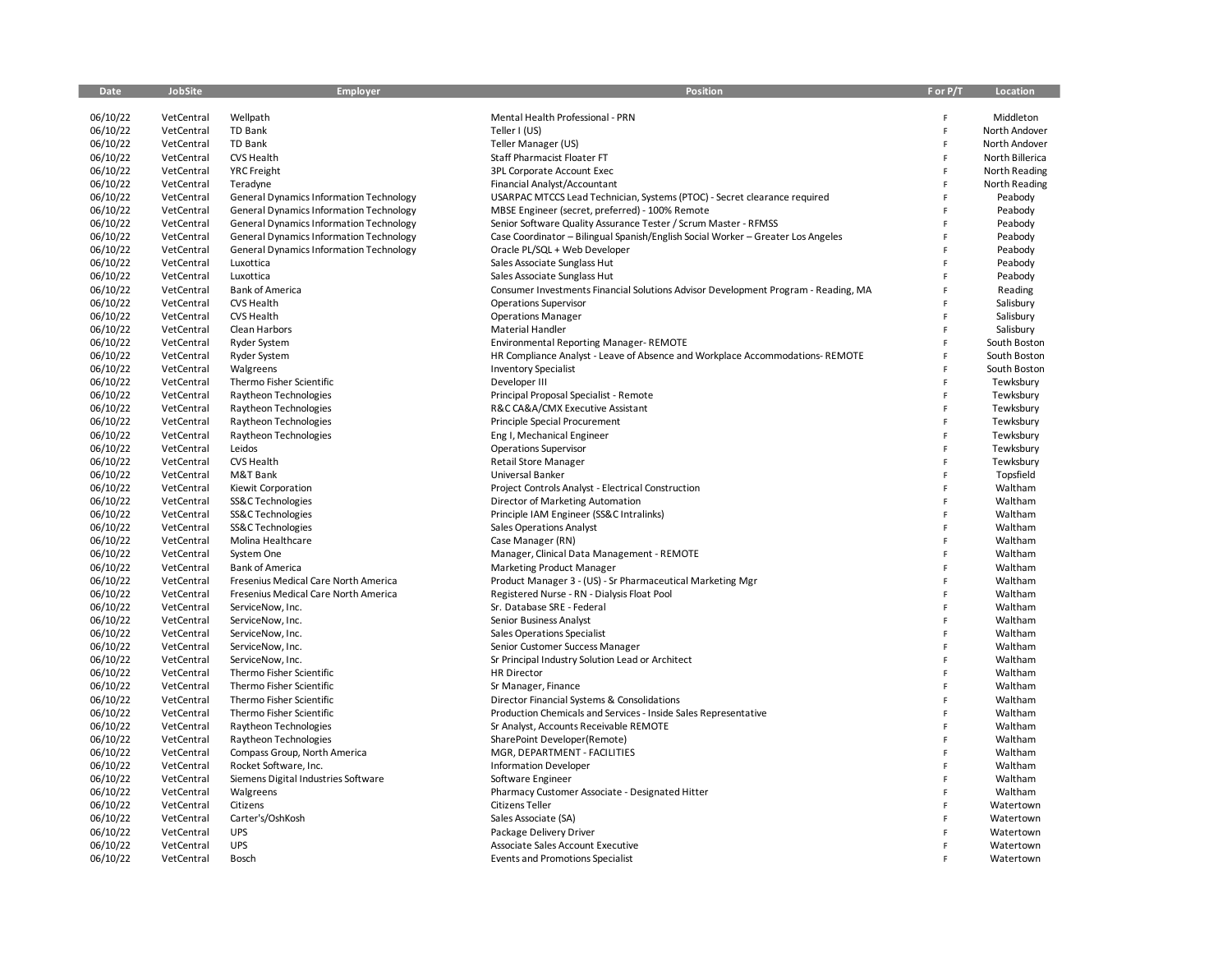| Date     | <b>JobSite</b> | <b>Employer</b>                                | <b>Position</b>                                                                      | F or P/T | Location   |
|----------|----------------|------------------------------------------------|--------------------------------------------------------------------------------------|----------|------------|
|          |                |                                                |                                                                                      |          |            |
| 06/10/22 | VetCentral     | Anthem. Inc.                                   | Behav Hith/EAP Consultant II                                                         | Ë        | Watertown  |
| 06/10/22 | VetCentral     | Anthem, Inc                                    | Behav Hlth/EAP Consultant II                                                         | Ë        | Watertown  |
| 06/10/22 | VetCentral     | Anthem, Inc.                                   | <b>Pharmacist Consultant</b>                                                         | F        | Watertown  |
| 06/10/22 | VetCentral     | Anthem, Inc                                    | Provider Resolution Manager Sr                                                       | Ë        | Watertown  |
| 06/10/22 | VetCentral     | Anthem, Inc                                    | Behav Hlth/EAP Consultant II                                                         | Ë        | Watertown  |
| 06/10/22 | VetCentral     | Anthem, Inc                                    | Medical Director - Behavioral Health                                                 | Ė        | Watertown  |
| 06/10/22 | VetCentral     | Anthem, Inc                                    | Physical Therapist Reviewer                                                          | Ë        | Watertown  |
| 06/10/22 | VetCentral     | <b>Charles River Laboratories</b>              | Sr. Software Engineer                                                                | Ë        | Wilmington |
| 06/10/22 | VetCentral     | UniFirst Corporation                           | <b>Environmental Engineer</b>                                                        | Ë        | Wilmington |
| 06/10/22 | VetCentral     | <b>Charles River Laboratories</b>              | Director, Compensation Projects and Programs (REMOTE)                                | F        | Wilmington |
| 06/10/22 | VetCentral     | Charles River Laboratories                     | Senior Manager, Global Compensation Partner (REMOTE)                                 | Ë        | Wilmington |
| 06/10/22 | VetCentral     | Paychex                                        | Front End Developer I - SurePayroll                                                  | F        | Wilmington |
| 06/10/22 | VetCentral     | <b>Charles River Laboratories</b>              | Accountant 1                                                                         | Ë        | Wilmington |
| 06/10/22 | VetCentral     | <b>Charles River Laboratories</b>              | Marketing Manager, Safety Assessment (REMOTE)                                        | F        | Wilmington |
| 06/10/22 | VetCentral     | Textron                                        | FPGA Design Engineer - Up to \$20k Sign-On Bonus!!                                   | F        | Wilmington |
| 06/10/22 | VetCentral     | Textron                                        | Subcontracts Specialist                                                              | Ë        | Wilmington |
|          |                |                                                |                                                                                      | Ë        |            |
| 06/10/22 | VetCentral     | L3Harris                                       | Proposal Mgmt D                                                                      | Ë        | Wilmington |
| 06/10/22 | VetCentral     | Randstad US                                    | shipper/receiver                                                                     | Ë        | Wilmington |
| 06/10/22 | VetCentral     | Robert Half                                    | AR Staff Accountant                                                                  |          | Woburn     |
| 06/10/22 | VetCentral     | <b>Robert Half</b>                             | <b>Credit Analyst</b>                                                                | Ë<br>Ė   | Woburn     |
| 06/10/22 | VetCentral     | BD (Becton, Dickinson and Company)             | Documentation Coordinator                                                            |          | Woburn     |
| 06/10/22 | VetCentral     | Banfield Pet Hospital                          | Veterinary Assistant - 001961                                                        | Ë        | Woburn     |
| 06/10/22 | VetCentral     | Raytheon Technologies                          | Principal System Administrator- Must have a active secret clearance- Boston area!!   | Ė        | Woburn     |
| 06/10/22 | VetCentral     | Lahey Health                                   | Nurse Coordinator, Breast Center - 40 Hours                                          | Ë        | Woburn     |
| 06/10/22 | VetCentral     | American Tower                                 | <b>Account Manager Recontracting</b>                                                 | Ë        | Woburn     |
| 06/10/22 | VetCentral     | Lowe's                                         | Merchandising Service Associate                                                      | Ë        | Woburn     |
| 06/10/22 | VetCentral     | Clean Harbors                                  | Driver, Class A Liquid                                                               | Ë        | Woburn     |
| 06/10/22 | VetCentral     | Randstad US                                    | quality inspector                                                                    | Ë        | Woburn     |
| 06/10/22 | VetCentral     | <b>General Dynamics Information Technology</b> | USARPAC MTCCS Lead Technician, Systems (PTOC) - Secret clearance required            | F        | Woods Hole |
| 06/10/22 | VetCentral     | <b>General Dynamics Information Technology</b> | MBSE Engineer (secret, preferred) - 100% Remote                                      | Ë        | Woods Hole |
| 06/10/22 | VetCentral     | <b>General Dynamics Information Technology</b> | Senior Software Quality Assurance Tester / Scrum Master - RFMSS                      | F        | Woods Hole |
| 06/10/22 | VetCentral     | <b>General Dynamics Information Technology</b> | Oracle PL/SQL + Web Developer                                                        | Ë        | Woods Hole |
| 06/10/22 | VetCentral     | <b>General Dynamics Information Technology</b> | Case Coordinator - Bilingual Spanish/English Social Worker - Greater Los Angeles     | Ë        | Woods Hole |
| 06/10/22 | Glassdoor      | St. Cyr's Pool And SpaD1A1:D2A1:DA1:D19        | Customer Service Representative (\$18 - \$20/hr.)                                    | Ë        | Middleton  |
| 06/10/22 | Glassdoor      | Disney Parks, Parks, Experiences and Products  | Public Relations Assistant Manager, CPGP                                             | Ë        | Boston     |
| 06/10/22 | Glassdoor      | <b>Masis Staffing</b>                          | Assistant Marketing Manager (\$25 - \$30/hr.)                                        | Ë        | Boston     |
| 06/10/22 | Glassdoor      | The Atrium At Faxon Woods                      | Community Administrative Assistant (\$16/hr>0                                        | Ë        | Boston     |
| 06/10/22 | Glassdoor      | Neighborhood Villages                          | <b>External Relations Assistant</b>                                                  |          | Boston     |
| 06/10/22 | Glassdoor      | Human Services Research Institute              | Communications Assistant (remote)                                                    | Ë        | Cambridge  |
| 06/10/22 | Glassdoor      | <b>Harvard University</b>                      | Communications / Graduate Program Assistant                                          | Ė        | Cambridge  |
| 06/10/22 | Glassdoor      | Matter                                         | Public Relations Assistant Account Executive, Healthcare                             | F        | Boston     |
| 06/10/22 | Glassdoor      | <b>Harvard University</b>                      | Assistant Director, External Relations                                               | Ë        | Cambridge  |
| 06/10/22 | Glassdoor      | The Trustees of Tufts College                  | Staff Assistant - Government and Community Relations                                 | Ë        | Medford    |
| 06/10/22 | Glassdoor      | The Trustees of Tufts College                  | Assistant Director, Health Sciences, Media Relations                                 | Ë        | Boston     |
| 06/10/22 | Glassdoor      | <b>Harvard University</b>                      | Assistant Director, Strategic Communications                                         | Ë        | Cambridge  |
| 06/10/22 | Glassdoor      | <b>Harvard University</b>                      | Communications & Engagement Manager, Office of Undergraduate Education               | Ë        | Cambridge  |
| 06/10/22 | Glassdoor      | MA Dept of Environmental Protection            | Deputy Press Secretary (\$41K - \$123K/Year)                                         | Ë        | Boston     |
| 06/10/22 | Glassdoor      | Veolia                                         | VIE/PANGEO Digital Communications Assistant M/W                                      | F        | Boston     |
| 06/10/22 | Glassdoor      | University of Massachusetts Lowell             | P/T - Athletic Marketing and Promotions Assistant                                    | Ė        | Lowell     |
| 06/10/22 | Glassdoor      | First Church in Wenham                         | P/T - Communications/Tech Assistant (\$20/hr.)                                       | F        | Wenham     |
| 06/10/22 | Glassdoor      | Cambridge College                              | Director of Communication and PR/Special Assistant to the President                  | Ë        | Boston     |
| 06/10/22 | Glassdoor      | Wellesley College                              | Assistant Basketball Coach/Athletic Communications Assistant                         | Ë        | Boston     |
| 06/10/22 | Glassdoor      | Agri-Mark, Inc.                                | Manager, Program and Public Relations (Andover, MA corporate office)                 |          | Andover    |
| 06/10/22 | Glassdoor      | <b>Celebrity Series</b>                        | Assistant Manager of Individual Giving and Donor Communications (\$48K - \$53K/Year) | Ë        | Boston     |
| 06/10/22 | Glassdoor      | <b>Boston University</b>                       | Assistant Director, Strategic Communications - Athletics, Marketing & Communications | Ë        | Boston     |
| 06/10/22 | Glassdoor      | Wilson Farm, Inc.                              | Assistant Marketing Manager - Event Marketing and Graphic Designer (\$20 - \$30/hr.) | F        | Lexington  |
| 06/10/22 | Glassdoor      | <b>State Street</b>                            | Internal Communications, Assistant Vice President                                    | Ė        | Boston     |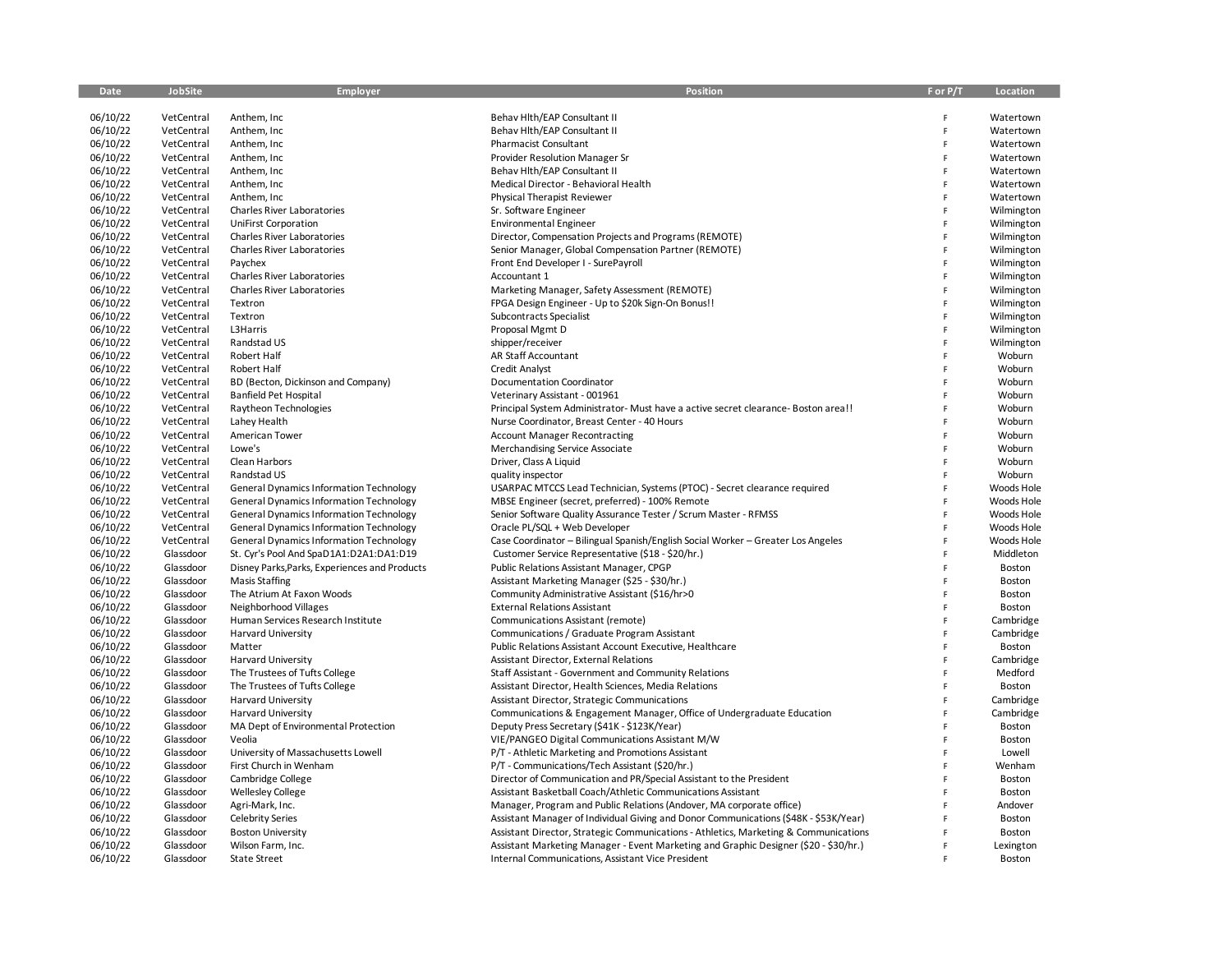| Date     | JobSite   | <b>Employer</b>                                | <b>Position</b>                                                                  | F or P/T | Location      |
|----------|-----------|------------------------------------------------|----------------------------------------------------------------------------------|----------|---------------|
|          |           |                                                |                                                                                  |          |               |
| 06/10/22 | Glassdoor | Northeastern University                        | Senior Assistant Director - Athletics Communications                             | F        | Boston        |
| 06/10/22 | Glassdoor | <b>Harvard University</b>                      | Assistant Director of Communications and Event Services                          | F        | Boston        |
| 06/10/22 | Glassdoor | Combined Jewish Philanthrophies                | Project and Communications Coordinator I (\$54K - \$64K/Year)                    | F        | Boston        |
| 06/10/22 | Glassdoor | Merrimack College                              | Assistant to the VP of Marketing Communications & CMO                            | F        | North Andover |
| 06/10/22 | Glassdoor | Merrimack College                              | Open-Rank Assist/Associate Professor, Communication & Media                      | F        | North Andover |
| 06/10/22 | Glassdoor | <b>Boston University</b>                       | Programs & Communications Manager - CDS, Office of the Provost                   | F        | Boston        |
| 06/10/22 | Glassdoor | <b>High-Tech Conversions</b>                   | <b>Marketing Specialist</b>                                                      | F        | Lynn          |
| 06/10/22 | Glassdoor | Cataldo Ambulance Service, Inc.                | <b>Communications Specialist</b>                                                 | F        | Malden        |
| 06/10/22 | Glassdoor | <b>Trinity Solar Careers</b>                   | Entry Level Sales (\$60K - \$70K/Year)                                           | F        | Melrose       |
| 06/10/22 | Glassdoor | <b>Barton Associates Careers</b>               | Customer Service Representative - Entry Level (\$45K - \$65K/Year)               | F        | Peabody       |
| 06/10/22 | Glassdoor | Community Bank System, Inc.                    | Administrative Assistant                                                         | F        | Wakefield     |
| 06/10/22 | Glassdoor | Iron Tree Service                              | Customer Support Representative (\$21/hr.)                                       |          | Beverly       |
| 06/10/22 | Glassdoor | Avantor                                        | Lab and Production Services Site Manager - \$5,000 Sign on Bonus!                | F        | Revere        |
| 06/10/22 | Glassdoor | Avantor                                        | Site Scientific Services Supervisor \$2500 Sign on Bonus                         |          | Revere        |
| 06/10/22 | Glassdoor | Control Technologies, Inc.                     | Electrical Apprentice (Level 1-Level 4)                                          |          | Peabody       |
| 06/10/22 | Glassdoor | Vital Insurance Pro                            | Insurance Customer Service Representative                                        |          | MA            |
| 06/10/22 | Glassdoor | OnBrand24                                      | Call Center Representative (Flexible Schedule)                                   | F        | Beverly       |
| 06/10/22 | Glassdoor | <b>Extra Space Storage</b>                     | Assistant Store Manager (\$500 Sign-on Bonus!)                                   | Ė        | Danvers       |
| 06/10/22 | Glassdoor | <b>General Dynamics Information Technology</b> | P/T - Lead Firearms Instructor                                                   | F        | Peabody       |
| 06/10/22 | Glassdoor | Beth Israel Lahey Health                       | Reg & Scheduling Specialist                                                      |          | Manchester    |
| 06/10/22 | Glassdoor | OnBrand24                                      | Customer Service Representative   Flexible Scheduling                            | F        | Beverly       |
| 06/10/22 | Glassdoor | ScanScape                                      | In Store Merchandise Scanner                                                     | F        | Peabody       |
| 06/10/22 |           |                                                |                                                                                  | F        |               |
|          | Glassdoor | Liberty Mutual Insurance                       | Insurance Agent (\$65K - \$85K/Year + \$5K licensed bonus)                       | F        | Danvers       |
| 06/10/22 | Glassdoor | Northeast Nursery, Inc.                        | Cashier & Customer Service Representative                                        | F        | Peabody       |
| 06/10/22 | Glassdoor | Apria Healthcare                               | Diabetes Specialty Representative                                                |          | Boston        |
| 06/10/22 | Glassdoor | OnBrand24                                      | Sales Representative (Full-Time & Part-Time)                                     | F & P/T  | Beverly       |
| 06/10/22 | Glassdoor | OnBrand24                                      | Customer Care Representative                                                     | F.       | Beverly       |
| 06/10/22 | Glassdoor | OnBrand24                                      | Customer Care Representative II (Experienced)                                    | F        | Beverly       |
| 06/10/22 | Glassdoor | OnBrand24                                      | Call Center Sales Representative I (Entry-Level)                                 | F        | Beverly       |
| 06/10/22 | Glassdoor | OnBrand24                                      | P/T - Technical Support Representative                                           | P/T      | Beverly       |
| 06/10/22 | Glassdoor | Hertz                                          | Car Sales Representative (\$17/hr.)                                              | F        | Lynn          |
| 06/10/22 | Glassdoor | OnBrand24                                      | Tech Support Representative   Beverly, MA                                        | F        | Beverly       |
| 06/10/22 | Glassdoor | OnBrand24                                      | Full-Time Customer Care Agent                                                    | F        | Bevderly      |
| 06/10/22 | Glassdoor | PLS Financial Services, Inc.                   | <b>Customer Service Representative</b>                                           |          | Revere        |
| 06/10/22 | Glassdoor | <b>Atrius Health</b>                           | Patient Service Representative I - Remote                                        |          | Beverly       |
| 06/10/22 | Glassdoor | Professional Staffing Group                    | CNA - Immediate Opening - Multiple Shifts Available (\$18 - \$23/hr.)            | F        | Danvers       |
| 06/10/22 | Glassdoor | Residence Inn                                  | Maintenance Attendant                                                            | F        | MA            |
| 06/10/22 | Glassdoor | Avantor                                        | Lab and Production Services Site Manager - \$5,000 Sign on Bonus!                |          | Revere        |
| 06/10/22 | Glassdoor | OnBrand24                                      | Customer Service Representative (Nights)                                         | F        | Beverly       |
| 06/10/22 | Glassdoor | Vital Insurance Pro                            | Insurance Customer Service Representative                                        | F        | MA            |
| 06/10/22 | Glassdoor | <b>Extra Space Storage</b>                     | Assistant Store Manager (\$500 Sign On Bonus!)                                   | F        | Saugus        |
| 06/10/22 | Glassdoor | Beth Israel Lahey Health                       | Reg & Scheduling Specialist                                                      | F        | Hamilton      |
| 06/10/22 | Glassdoor | Northeast Nursery, Inc.                        | Cashier & Customer Service Representative                                        | F        | Peabody       |
| 06/10/22 | Glassdoor | Wolf & Company PC                              | WolfPAC Inside Sales Representative                                              | F        | MA            |
| 06/10/22 | Glassdoor | Robert Half                                    | Customer Service Representative (\$17 - \$20/hr.)                                | F        | Peabody       |
| 06/10/22 | Glassdoor | Randstad Engineering                           | Inside Sales Engineer (\$50K - \$55K/Year)                                       | F        | Beverly       |
| 06/10/22 | Glassdoor | Beth Israel Lahey Health                       | Patient Service Representative                                                   | F        | Beverly       |
| 06/10/22 | Glassdoor | Salem Academy Charter School                   | Dean of Students (\$75K - \$95K/Year)                                            | F        | Salem         |
| 06/10/22 | Glassdoor | Delta Electronics Mfg Corp                     | <b>Customer Service Representative</b>                                           | F        | Beverly       |
| 06/10/22 | Glassdoor | Wesco                                          | Representative - Customer Service                                                | F        | Peabody       |
| 06/10/22 | Glassdoor | U-Haul                                         | Customer Service Representative                                                  | F        | Salem         |
| 06/10/22 | Glassdoor | North Shore Community Health Inc               | P/T - Provider Scheduling Assistant                                              | P/T      | Salem         |
| 06/10/22 | Glassdoor | Beth Israel Lahey Health                       | Guest Services Representative - Food Services                                    | F        | Beverly       |
| 06/10/22 | Glassdoor | Aaron's                                        | Customer Accounts Representative- No prescreen Marijuana Drug Testing (\$17/hr.) |          | Lynn          |
| 06/10/22 | Glassdoor | Beth Israel Lahey Health                       | Receptionist                                                                     |          | Danvers       |
|          | Glassdoor |                                                |                                                                                  |          | Danvers       |
| 06/10/22 | Glassdoor | <b>Staples Stores</b>                          | TSA Customer Service Representative                                              | F        |               |
| 06/10/22 |           | Avantor                                        | Site Scientific Services Supervisor \$2500 Sign on Bonus                         |          | Revere        |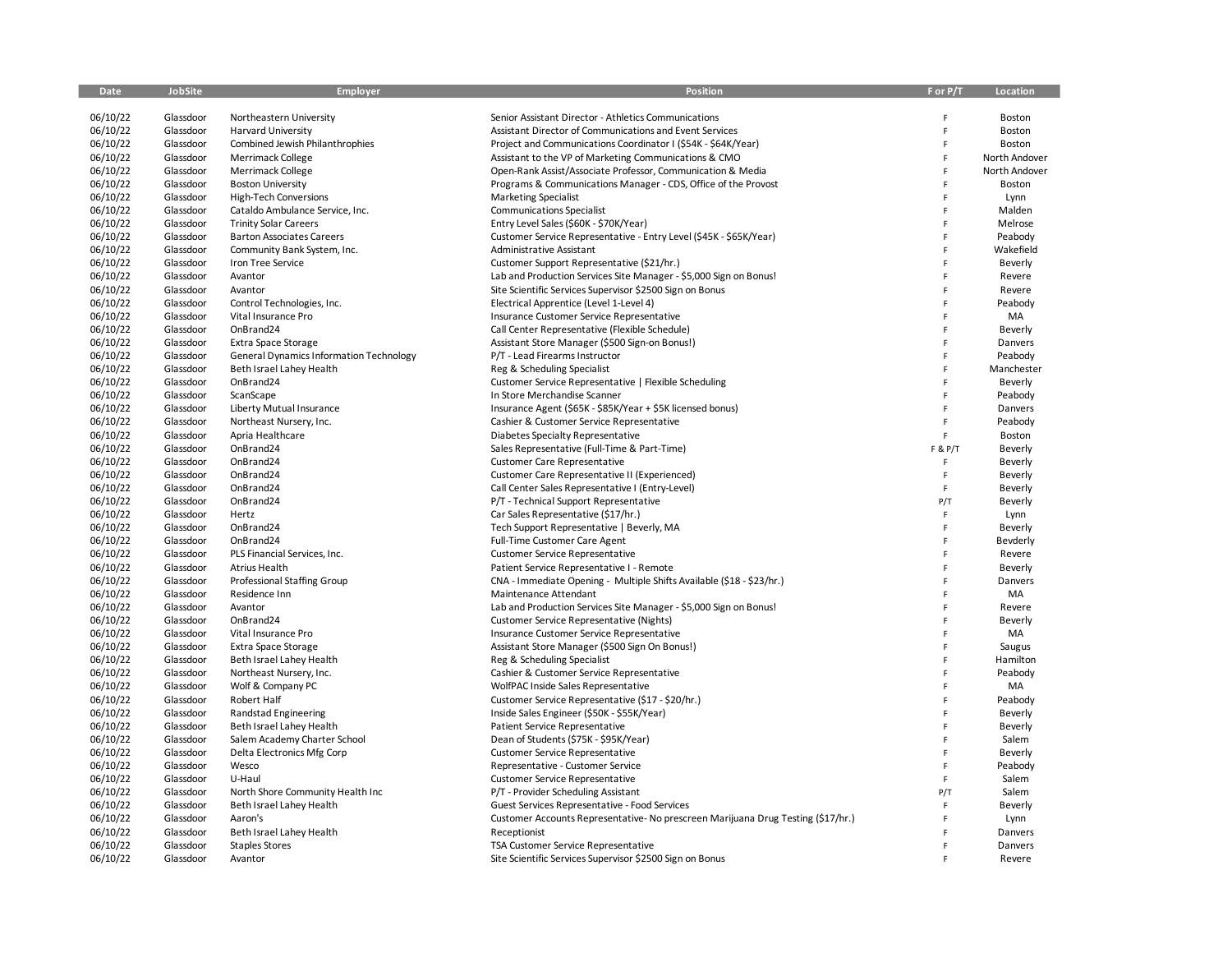| Date     | <b>JobSite</b>    | Employer                                                 | Position                                                            | F or P/T | Location            |
|----------|-------------------|----------------------------------------------------------|---------------------------------------------------------------------|----------|---------------------|
|          |                   |                                                          |                                                                     |          |                     |
| 06/10/22 | Glassdoor         | Avantor                                                  | Lab and Production Services Site Manager - \$5,000 Sign on Bonus!   | F        | Revere              |
| 06/10/22 | Glassdoor         | Beth Israel Lahey Health                                 | Reg & Scheduling Specialist                                         | F        | Boston              |
| 06/10/22 | Glassdoor         | NFI Massachusetts, Inc.                                  | Program Director - Floating (\$70K - \$75K/Year)                    | F        | Danvers             |
| 06/10/22 | Glassdoor         | Connolly Brothers, Inc.                                  | Project Manager                                                     | F        | Danvers             |
| 06/10/22 | Glassdoor         | ASML                                                     | Team Leader 1st Shift - Guaranteed sign on bonus and relocation     | F        | MA                  |
| 06/10/22 | Glassdoor         | New Balance                                              | Sr. Visual Merchandising Communications Associate                   | F        | Brighton            |
| 06/10/22 | Glassdoor         | <b>Beacon Hill Staffing Group</b>                        | Investor Relations Operations Associate (\$65K - \$70K/Year)        | F        | Boston              |
| 06/10/22 | Glassdoor         | Flagship Pioneering, Inc.                                | <b>Communications and Public Affairs Associate</b>                  | F        | Cambridge           |
| 06/10/22 | Glassdoor         | Hydrow, Inc.                                             | Associate Producer                                                  | F        | Boston              |
| 06/10/22 | Glassdoor         | Allen & Gerritsen                                        | Associate, Public Relations                                         | F        | Boston              |
| 06/10/22 | Glassdoor         | <b>Boston Medical Center</b>                             | Development Communications Associate                                | F        | Boston              |
| 06/10/22 | Glassdoor         | Price Waterhouse Cooper                                  | NQO Communications Senior Associate                                 | F        | Boston              |
| 06/10/22 | Glassdoor         | Information Technology Systems                           | Online Gaming Industry Associate Editor                             | F        | Newton              |
| 06/10/22 | Glassdoor         | <b>Expect Miracles Foundation</b>                        | Social Media & Marketing Associate                                  | F        | Boston              |
| 06/10/22 | Glassdoor         | <b>BondLink</b>                                          | Issuer Success Team Investor Relations Associate                    | F        | Boston              |
| 06/10/22 | USAJobs.gov       | General Services Administration                          | Realty Specialist - Closing 06/21/22                                | F        | Boston              |
| 06/10/22 | USAJobs.gov       | Department of the Army                                   | Food and Beverage Attendant Na - 06/16/22                           | F        | Natcik              |
| 06/10/22 | USAJobs.gov       | Department of the Air Force                              | Recreation Assistant - 06/21/22                                     | F        | <b>Westover AFB</b> |
| 06/10/22 | USAJobs.gov       | Department of Education                                  | Supervisory Equal Opportunity Specialist Fpl De -06/21/22           | F        | Boston              |
| 06/10/22 | USAJobs.gov       | Department of the Army                                   | Military and Family Readiness Specialist - Closing 07/09/22         | F        | Wellseley           |
| 06/10/22 | USAJobs.gov       | Smithsonian Institution                                  | Engineering Technician Lab Coordinator - Closing 07/08/22           | F        | Cambridge           |
| 06/10/22 | <b>CircaWorks</b> | 32-Hour Medical Assistant - Cardiology/Internal Medicine |                                                                     | F        | Melrose             |
| 06/10/22 | <b>CircaWorks</b> | ABIOMED Inc.                                             | Sr Corporate Recruiter                                              | F        | Danvers             |
| 06/10/22 | <b>CircaWorks</b> | ABIOMED Inc.                                             | Product Development Engineer II                                     | F        | Danvers             |
| 06/10/22 | <b>CircaWorks</b> | ABIOMED Inc.                                             | <b>Product Security Analyst</b>                                     | F        | Danvers             |
| 06/10/22 | <b>CircaWorks</b> | ABIOMED Inc.                                             | Per Diem Clinical Educator - New England                            | F        | Danvers             |
| 06/10/22 | <b>CircaWorks</b> | ABIOMED Inc.                                             | Supplier Engineer II                                                | F        | Danvers             |
| 06/10/22 | <b>CircaWorks</b> | ABIOMED Inc.                                             | Production Engineer I                                               | F        | Danvers             |
| 06/10/22 | <b>CircaWorks</b> | <b>Advanced Clinical</b>                                 | Manufacturing Equipment Technician                                  | F        | Danvers             |
| 06/10/22 | <b>CircaWorks</b> | <b>Allegiance Trucks</b>                                 | Non-CDL Parts Delivery Driver                                       | F        | Middleton           |
| 06/10/22 | <b>CircaWorks</b> | Altice USA                                               | Senior Sales Engineer                                               | F        | Wakefield           |
| 06/10/22 | <b>CircaWorks</b> | Amazon.com Services Inc.                                 | Sr. HR Business Partner                                             | F        | North Reading       |
| 06/10/22 | <b>CircaWorks</b> | Amedisys, Inc.                                           | Document Control Specialist Personal Care Line                      | F        | Beverly             |
| 06/10/22 | <b>CircaWorks</b> | Anderson Merchandisers LLC                               | P/T - Retail Merchandiser - Lynn, MA                                | P/T      | Luynn               |
| 06/10/22 | <b>CircaWorks</b> | Anderson Merchandisers LLC                               | Full-Time Territory Retail Lead Trainee - Saugus, MA                | F        | Saugus              |
| 06/10/22 | <b>CircaWorks</b> | Arkema Inc                                               | Project & Facilities Engineer Job                                   | F        | Middleton           |
| 06/10/22 | <b>CircaWorks</b> | Arkema Inc                                               | *Maintenance Mechanic \$5,000 Sign On Bonus!* Job                   | F        | Middleton           |
| 06/10/22 | <b>CircaWorks</b> | <b>Baker Commodities</b>                                 | Grease Driver - ABP (MA, Lynn)                                      | F        | Salem               |
| 06/10/22 | <b>CircaWorks</b> | <b>BARNES</b>                                            | Cost Accountant                                                     | F        | Peabody             |
| 06/10/22 | <b>CircaWorks</b> | <b>BAYADA Home Health Care</b>                           | Per Diem HHA - Day Shifts                                           | F        | Danvers             |
| 06/10/22 | <b>CircaWorks</b> | <b>BAYADA Home Health Care</b>                           | Homemaker / Personal Care Caregiver                                 | F        | Peabody             |
| 06/10/22 | <b>CircaWorks</b> | ]]]];nn, MA                                              | Avionics Software Engineer                                          | F        | Lynn                |
| 06/10/22 | <b>CircaWorks</b> | <b>Brightview Senior Living</b>                          | Certified Nursing Assistant (CNA)                                   | F        | Wakefield           |
| 06/10/22 | <b>CircaWorks</b> | Cell Signal Technology                                   | <b>Marketing Manager</b>                                            | F        | Danvers             |
| 06/10/22 | <b>CircaWorks</b> | Cell Signal Technology                                   | Desktop Support Specialist I (Temp)                                 | F        | Danvers             |
| 06/10/22 | <b>CircaWorks</b> | Cell Signal Technology                                   | Principal Software Engineer                                         | F        | Danvers             |
| 06/10/22 | <b>CircaWorks</b> | Cell Signal Technology                                   | Senior Automation Engineer                                          | F        | Danvers             |
| 06/10/22 | <b>CircaWorks</b> | Ceva Logistics                                           | Supply Chain Operations Specialist IV                               | F        | Peabody             |
| 06/10/22 | <b>CircaWorks</b> | Chelsea Jewish Lifecare                                  | Wait Staff / Server                                                 | F        | Peabody             |
| 06/10/22 | <b>CircaWorks</b> | Chelsea Jewish Lifecare                                  | Unit Manager, RN or LPN                                             | F        | Peabody             |
| 06/10/22 | <b>CircaWorks</b> | Chelsea Jewish Lifecare                                  | Trained Nursing Assistant - Become a CNA!                           | F        | Peabody             |
| 06/10/22 | <b>CircaWorks</b> | Chelsea Jewish Lifecare                                  | Traditional Unit Resident Care Assistant \$2,000 Sign-On Bonus      | F        | Peabody             |
| 06/10/22 | <b>CircaWorks</b> | Chelsea Jewish Lifecare                                  | RN - Registered Nurse                                               | F        | Peabody             |
| 06/10/22 | <b>CircaWorks</b> | Collaborative for Educational Services                   | DYS Northeast Region - Anticipated Openings Fall 2022               | F        | Middleton           |
| 06/10/22 | <b>CircaWorks</b> | Collaborative for Educational Services                   | Anticipated Fall Opening-Teaching Coordinator-Math/Science Notheast | F        | Middleton           |
| 06/10/22 | <b>CircaWorks</b> | Communications & Power Industries LLC                    | QA Electronic Inspector                                             | F        | Beverly             |
| 06/10/22 | <b>CircaWorks</b> | Communications & Power Industries LLC                    | Final Mechanical Inspector                                          | F        | Beverly             |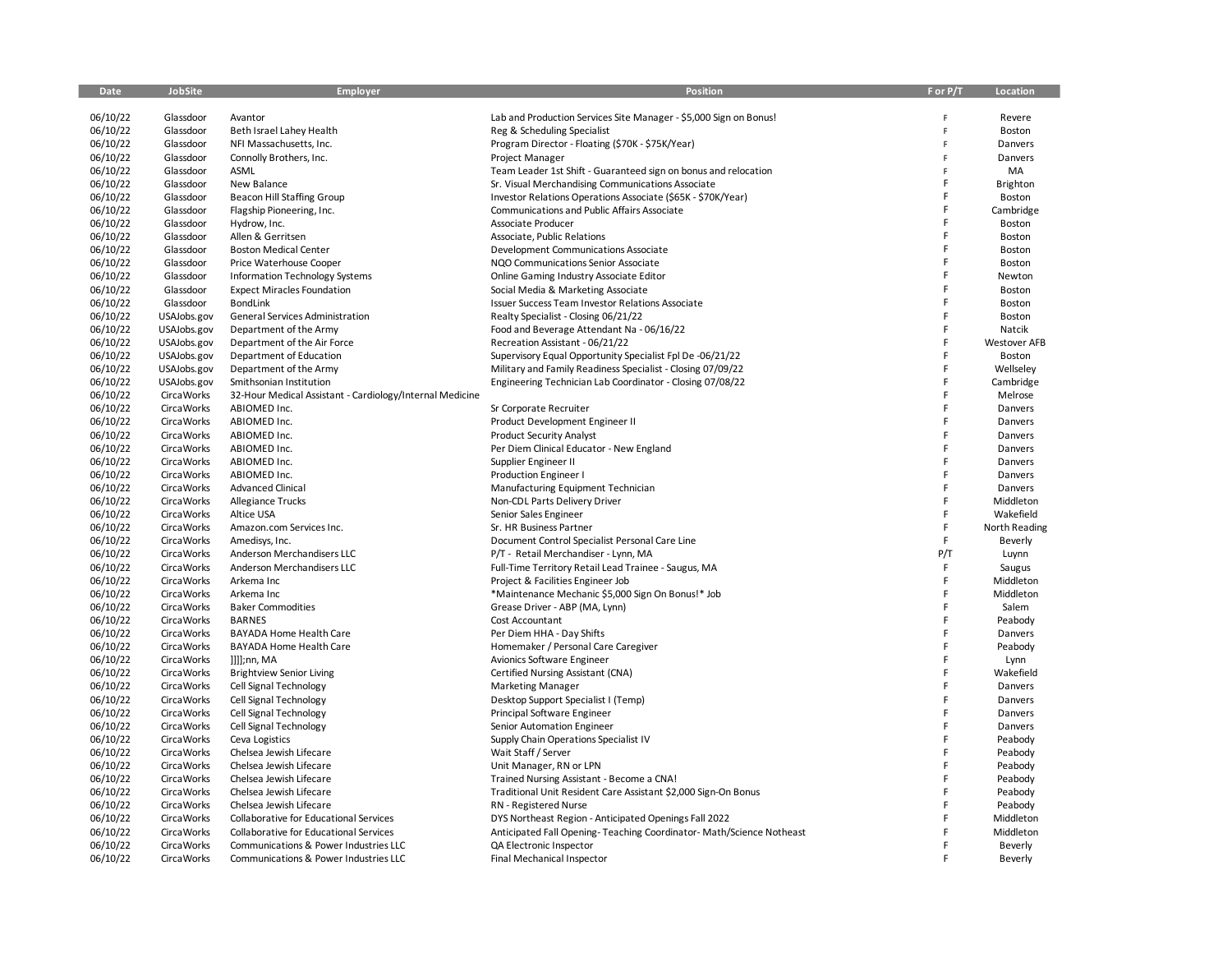| Date                 | JobSite                         | <b>Employer</b>                         | <b>Position</b>                                               | F or P/T | Location                    |
|----------------------|---------------------------------|-----------------------------------------|---------------------------------------------------------------|----------|-----------------------------|
|                      |                                 |                                         |                                                               |          |                             |
| 06/10/22             | CircaWorks                      | Community Bank System, Inc.             | <b>Business Risk Specialist</b>                               | F        | Wakefield                   |
| 06/10/22             | CircaWorks                      | Covanta                                 | <b>Transfer Station Operator</b>                              | F        | Danvers                     |
| 06/10/22             | CircaWorks                      | Darling Ingredients                     | Cost Accountant                                               | F<br>F   | Peabody                     |
| 06/10/22             | CircaWorks                      | Darling Ingredients                     | Industrial Maintenance Mechanic                               | F        | Peabody                     |
| 06/10/22             | CircaWorks                      | Davita Inc.                             | Biomed Service Specialist - Field Technician                  | F        | Salem                       |
| 06/10/22             | CircaWorks                      | <b>DHL Global Forwarding</b>            | Air Export Manager                                            | F        | Peabody                     |
| 06/10/22             | CircaWorks                      | DoodyCalls                              | <b>Field Technician</b>                                       | F        | North Reading               |
| 06/10/22             | CircaWorks                      | DoodyCalls                              | <b>Field Technician</b>                                       | F        | Wilmington<br>W oburn       |
| 06/10/22             | CircaWorks                      | DoodyCalls                              | Field Technician                                              | F        |                             |
| 06/10/22             | CircaWorks<br><b>CircaWorks</b> | DoodyCalls                              | <b>Field Technician</b><br><b>Field Technician</b>            | F        | Reading                     |
| 06/10/22             | CircaWorks                      | DoodyCalls                              | <b>Field Technician</b>                                       | F        | North Reading<br>Wakewfield |
| 06/10/22             | CircaWorks                      | DoodyCalls                              |                                                               | F        |                             |
| 06/10/22<br>06/10/22 | CircaWorks                      | ECOLAB<br><b>ECOLAB</b>                 | Route Service Specialist<br>Route Service Specialist          | Ë        | Peabody<br>Waltham          |
| 06/10/22             | CircaWorks                      | Ellucian                                | <b>Banner ERP Appplications Director</b>                      | F        | Danvers                     |
| 06/10/22             | CircaWorks                      | Esri                                    | Account Manager - Infrastructure                              | F        | Middleton                   |
| 06/10/22             | CircaWorks                      | Esri                                    | Senior Partner Manager - Natural Resources                    | F        | Middleton                   |
| 06/10/22             | CircaWorks                      | Esri                                    | Senior Sales Consultant - Training Solutions, Defense & Intel | F        | Middleton                   |
| 06/10/22             | <b>CircaWorks</b>               | Excelitas Technologies Corp.            | SAP IT Sr Business Systems Analyst - FICO                     | F        | Salem                       |
| 06/10/22             | CircaWorks                      | Freudenberg Group                       | Entry Level Technician - 2nd Shift - 3:00 pm to 11:30 pm      | F        | Beverly                     |
| 06/10/22             | CircaWorks                      | Frontier Technology Inc.                | Cloud Developer                                               | F        | Beverly                     |
| 06/10/22             | CircaWorks                      | General Mills, Inc.                     | P/T - Retail Sales Associate, Blue Buffalo                    | F        | Salem                       |
| 06/10/22             | CircaWorks                      | Guitar Center Stores, Inc.              | <b>Educational Sales Representative</b>                       | F        | Peabody                     |
| 06/10/22             | CircaWorks                      | <b>HB Fuller</b>                        | Supervisor II, Packaging                                      | F        | Peabody                     |
| 06/10/22             | CircaWorks                      | HP Hood                                 | <b>Accounts Payable Specialist</b>                            | Ë        | Lynnfield                   |
| 06/10/22             | CircaWorks                      | HP Hood                                 | Accounts payable Specialist                                   | F        | Danvers                     |
| 06/10/22             | <b>CircaWorks</b>               | Insurance Services Office, Inc.         | Data Entry Specialist                                         | F        | North Reading               |
| 06/10/22             | CircaWorks                      | Johnson Controls, Inc.                  | HVAC Truck Based Mechanic (union)                             | F        | Lynnfield                   |
| 06/10/22             | <b>Circa Works</b>              | Johnson Controls, Inc.                  | Controls Systems Engineer II                                  | F        | Lynnfield                   |
| 06/10/22             | <b>CircaWorks</b>               | La-Z-Boy                                | Senior Sales Associate                                        | F        | Saugus                      |
| 06/10/22             | CircaWorks                      | Leisure Care LLC                        | Sales Advisor                                                 | F        | Danvers                     |
| 06/10/22             | CircaWorks                      | Mainline Information Systems Inc.       | <b>Systems Engineer</b>                                       | F        | Lowell                      |
| 06/10/22             | <b>CircaWorks</b>               | Mainline Information Systems Inc.       | Systems Engineer                                              | F        | Lynn                        |
| 06/10/22             | CircaWorks                      | Mass General Brigham                    | Mental Health Worker-Senior Psych-24 hours -Evenings-eow/eoh  | F        | Salem                       |
| 06/10/22             | CircaWorks                      | <b>Mattress Firm</b>                    | Full Time Sales Associate - Sleep Expert                      | F        | Revere                      |
| 06/10/22             | CircaWorks                      | Microchip Technology Inc                | <b>Technician III-Production Test</b>                         | Ë        | Beverly                     |
| 06/10/22             | <b>CircaWorks</b>               | Microchip Technology Inc                | <b>Production Specialist</b>                                  | Ë        | Beverly                     |
| 06/10/22             | CircaWorks                      | Microchip Technology Inc                | Administrator III-Repair Coordinator                          | F        | Beverly                     |
| 06/10/22             | CircaWorks                      | Microchip Technology Inc                | Intern - Engineering                                          | F        | Beverly                     |
| 06/10/22             | <b>CircaWorks</b>               | Milliman, Inc                           | Jira Support Engineer - IntelliScript                         | F        | Wakefield                   |
| 06/10/22             | CircaWorks                      | Milliman, Inc                           | Client Relationship Manager, Curv - IntelliScript             | F        | Wakefield                   |
| 06/10/22             | CircaWorks                      | Milliman, Inc                           | Quality Assurance Analyst - IntelliScript                     | F        | Wakefield                   |
| 06/10/22             | CircaWorks                      | Milliman, Inc                           | Technical Solutions Analyst - IntelliScript                   | F        | Wakefield                   |
| 06/10/22             | CircaWorks                      | Milliman, Inc                           | Property & Casualty Actuarial Intern - Summer 2022            | F        | Wakefield                   |
| 06/10/22             | CircaWorks                      | Milliman, Inc                           | Actuarial Analyst - Property & Casualty                       | F        | Wakefield                   |
| 06/10/22             | CircaWorks                      | <b>Milton CAT</b>                       | <b>Business Support Analyst</b>                               | F        | North Reading               |
| 06/10/22             | CircaWorks                      | N-Able -                                | Vulnerability Management Lead                                 | Ë        | Wakefield                   |
| 06/10/22             | <b>CircaWorks</b>               | Northshore Medical Center               | RN - Internal Medicine (Danvers)                              | F        | Danvers                     |
| 06/10/22             | CircaWorks                      | Northshore Medical Center               | Medical Assistant - Internal Medicine (Danvers)               | F        | Danvers                     |
| 06/10/22             | CircaWorks                      | Northshore Medical Center               | Patient Service Representative - Internal Medicine (Lynn)     | F        | Lynn                        |
| 06/10/22             | <b>CircaWorks</b>               | Northshore Medical Center               | Registered Dietician (Multiple Sites)                         | F        | Peabody                     |
| 06/10/22             | CircaWorks                      | Northshore Medical Center               | Patient Service Representative - Cardiology (Salem)           | F        | Salem                       |
| 06/10/22             | CircaWorks                      | Northshore Medical Center               | Clinical Social Worker - NSPG Internal Medicine (Salem)       | F<br>Ë   | Salem                       |
| 06/10/22             | CircaWorks                      | Northshore Medical Center               | Clinical Supervisor - Family Doctors (Swampscott)             | F        | Salem                       |
| 06/10/22             | CircaWorks                      | NTT DATA, Inc.                          | SAP Project Manager                                           | Ë        | Peabody                     |
| 06/10/22<br>06/10/22 | CircaWorks<br>CircaWorks        | <b>Odyssey Systems Consulting Group</b> | Cost Analyst                                                  |          | Wakefield                   |
|                      |                                 | <b>Odyssey Systems Consulting Group</b> | Senior Software Developer                                     |          | Wakefield                   |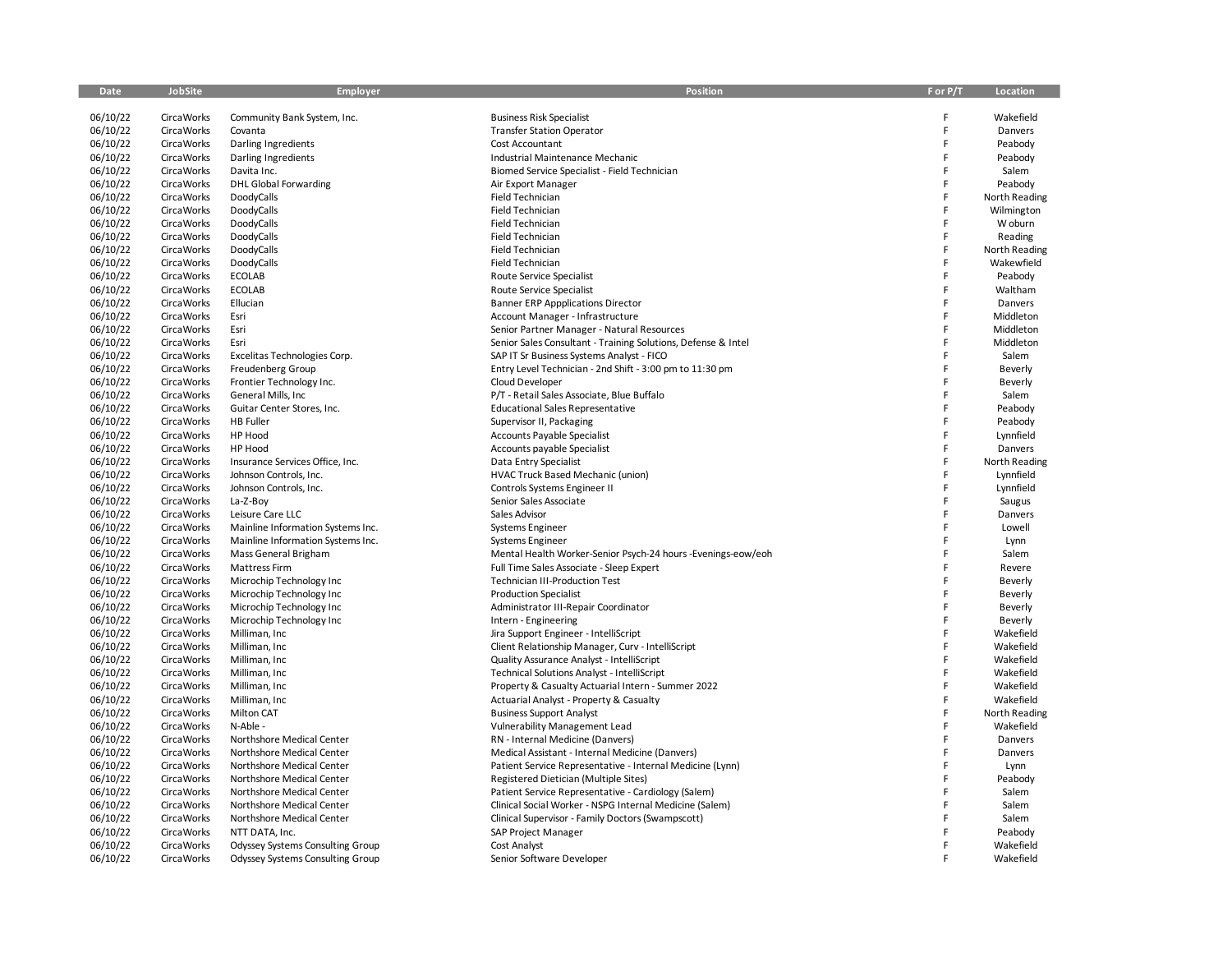| Date     | JobSite           | Employer                                   | <b>Position</b>                                                                  | F or P/T | Location       |
|----------|-------------------|--------------------------------------------|----------------------------------------------------------------------------------|----------|----------------|
|          |                   |                                            |                                                                                  |          |                |
| 06/10/22 | <b>CircaWorks</b> | <b>Odyssey Systems Consulting Group</b>    | Senior Analyst, Teamcenter Administrator                                         | F        | Wakefield      |
| 06/10/22 | <b>CircaWorks</b> | <b>Odyssey Systems Consulting Group</b>    | <b>Cybersecurity Specialist</b>                                                  | E.       | Wakefield      |
| 06/10/22 | <b>CircaWorks</b> | <b>Odyssey Systems Consulting Group</b>    | <b>Communication Systems Architect</b>                                           | F        | Wakefield      |
| 06/10/22 | <b>CircaWorks</b> | <b>Odyssey Systems Consulting Group</b>    | Ground System Network Engineer                                                   | F        | Wakefield      |
| 06/10/22 | <b>CircaWorks</b> | <b>Odyssey Systems Consulting Group</b>    | Senior Program Manager                                                           | F        | Wakefield      |
| 06/10/22 | <b>CircaWorks</b> | Ohio Transmission Corporation              | <b>Account Manager</b>                                                           | F        | Lynn           |
| 06/10/22 | <b>CircaWorks</b> | Peabody Essex Museum                       | Accounts Payable Administrator                                                   | F        | Peabody        |
|          |                   |                                            |                                                                                  | F        |                |
| 06/10/22 | <b>CircaWorks</b> | Peabody Essex Museum                       | HVAC Maintenance Mechanic II                                                     | F        | Salem<br>Salem |
| 06/10/22 | <b>CircaWorks</b> | Peabody Essex Museum                       | <b>Gallery Security Officer</b>                                                  |          |                |
| 06/10/22 | <b>CircaWorks</b> | Pep Boys                                   | Store Manager of Service                                                         | F        | Salem          |
| 06/10/22 | <b>CircaWorks</b> | Primrose School                            | Assistant Director/Family and Client Services Coordinator                        | F        | Danvers        |
| 06/10/22 | CircaWorks        | QIAGEN                                     | <b>Technician I Quality Control</b>                                              | F        | Beverly        |
| 06/10/22 | <b>CircaWorks</b> | Red Wing Shoe Company                      | P/T - Retail Associate                                                           | P/T      | Danvers        |
| 06/10/22 | <b>CircaWorks</b> | ScanScape                                  | In Store Merchandise Scanner                                                     | F        | Peabody        |
| 06/10/22 | <b>CircaWorks</b> | SDL                                        | Project Manager                                                                  | F.       | Wakefield      |
| 06/10/22 | <b>CircaWorks</b> | SDL                                        | Senior Account Manager - Life Sciences & Localization                            | F        | Wakefield      |
| 06/10/22 | <b>CircaWorks</b> | <b>Simplify Compliance</b>                 | Marketing Manager (Technology)                                                   | F        | Middleton      |
| 06/10/22 | <b>CircaWorks</b> | Spaulding Hospital North Shore             | Medical Service Associate, Salem Outpatient Center (36 hrs.)                     | F        | Wakefield      |
| 06/10/22 | <b>CircaWorks</b> | Staffmark                                  | Warehouse Merchandiser 3rd shift-Start June 12th!                                | F        | Salem          |
| 06/10/22 | <b>CircaWorks</b> | T-MOBILE USA, Inc.                         | Mobile Associate - Retail Sales                                                  | F        | Peabody        |
| 06/10/22 | <b>CircaWorks</b> | <b>TCC</b>                                 | Sales Associate                                                                  | F        | Swampscott     |
| 06/10/22 | <b>CircaWorks</b> | Tesla Motors, Inc.                         | Service Technician - Peabody, MA (2pm-11pm shift)                                | F        | Peabody        |
| 06/10/22 | <b>CircaWorks</b> | The May Institute Inc.                     | Adult Services Clinician - Eastern MA                                            | Ë        | Boxford        |
| 06/10/22 | <b>CircaWorks</b> | The May Institute Inc.                     | Adult Services Clinician - Eastern MA                                            | F        | Gloucester     |
| 06/10/22 | <b>CircaWorks</b> | The May Institute Inc.                     | Adult Services Clinician - Eastern MA                                            | F        | Revere         |
| 06/10/22 | <b>CircaWorks</b> | The Sherwin-Williams Company               | Sales Associate                                                                  | F        | Danvers        |
| 06/10/22 | <b>CircaWorks</b> | TriMedX                                    | Clinical Engineering Supervisor                                                  | F        | Melrose        |
| 06/10/22 | <b>CircaWorks</b> | <b>TUV SUD America</b>                     | Human Resources Assistant (Temporary)                                            | F        | Wakefield      |
| 06/10/22 | <b>CircaWorks</b> | <b>WESCO Distribution</b>                  | Representative - Customer Service                                                | F        | Peabody        |
| 06/10/22 | <b>CircaWorks</b> |                                            |                                                                                  | F.       |                |
|          |                   | Wheelabrator Technologies Inc.             | <b>Utility Operator</b>                                                          | F        | Saugus         |
| 06/10/22 | <b>CircaWorks</b> | YMCA of the North Shore                    | Associate Head Coach - Competitive Aquatics                                      |          | Beverly        |
| 06/10/22 | <b>CircaWorks</b> | YMCA of the North Shore                    | P/T - Personal Trainer Marblehead YMCA                                           | P/T      | Marblehead     |
| 06/10/22 | <b>CircaWorks</b> | YMCA of the North Shore                    | Site coordinator FTH                                                             | F        | Salem          |
| 06/10/22 | <b>CircaWorks</b> | YMCA of the North Shore                    | Salem Summer Enrichment Instructors                                              | F        | Salem          |
| 06/10/22 | Indeed.com        | <b>Beverly Public Schools</b>              | Tutors needed throughout the 2022/2023 school year                               | F        | <b>Beverly</b> |
| 06/10/22 | Indeed.com        | Amazon DSP                                 | Delivery Associate (\$18 - \$22/hr.)                                             | F        | Salem          |
| 06/10/22 | Indeed.com        | Brooksby Village by Erickson Senior Living | Painter - Full Time and Year Round                                               | F        | Peabody        |
| 06/10/22 | Indeed.com        | JagWear Apparel                            | Administrative/Graphic Design (\$42,000 - \$50,000/Year)                         | F        | Middleton      |
| 06/10/22 | Indeed.com        | Salem Hospital(NSMC)                       | <b>Staffing Office Coordinator</b>                                               | F        | Salem          |
| 06/10/22 | Indeed.com        | Salem Hospital(NSMC)                       | Unit Secretary                                                                   | F        | Salem          |
| 06/10/22 | Indeed.com        | PepsiCo Beverages North America            | Operations Technician - MEM (\$25.80/hr.)                                        | F        | Haverhill      |
| 06/10/22 | Indeed.com        | Analogic Corporation                       | Shipper Receiver 2                                                               | F        | Peabody        |
| 06/10/22 | Indeed.com        | Amazon DSP                                 | Delivery Package Associate. (\$19.50 - \$20.50/hr.)                              | Ë        | Lynn           |
| 06/10/22 | Indeed.com        | Hornblower Cruises and Events, LLC 3.      | Host - The Landing at Salem - Boston Harbor City Cruises                         | F        | Salem          |
| 06/10/22 | Indeed.com        | YMCA of the North Shore                    | Site coordinator FTH                                                             | F        | Salem          |
| 06/10/22 | Indeed.com        | PuzzleHR -                                 | ASL Interpreter (\$40 - \$43/hr.)                                                | F        | Merrimac       |
| 06/10/22 | Indeed.com        | City of Salem                              | Wire Inspector (\$1,130/Week)                                                    | F        | Salem          |
| 06/10/22 | Indeed.com        | Salem Hospital(NSMC)                       | Cafe Cashier/Attend - 20 Hours Rotating Shift                                    | F        | Salem          |
| 06/10/22 | Indeed.com        | Aaron's                                    | Customer Accounts Representative- No prescreen Marijuana Drug Testing (\$17/hr.) | Ë        | Lynn           |
| 06/10/22 | Indeed.com        | North Shore Physicians Group               | Patient Service Representative - Cardiology (Salem)                              | E        | Salem          |
| 06/10/22 | ZipRecruiter      | The Mom Project                            | Technical Writer - Remote )\$%49.24/hr.)                                         | F        | Boston         |
| 06/10/22 | ZipRecruiter      | Insight Global                             | Technical Writer (\$90,000/Year)                                                 | F        | South Boston   |
| 06/10/22 | ZipRecruiter      | Archibus + Serraview Job Board             | <b>Technical Writer</b>                                                          | F        | Boston         |
| 06/10/22 | ZipRecruiter      | Platinum Resource Group                    | <b>Technical Writer</b>                                                          | F        | Bedford        |
| 06/10/22 |                   |                                            | <b>Technical Writer</b>                                                          | F        | Tewksbury      |
| 06/10/22 | ZipRecruiter      | Corning Incorporated                       |                                                                                  | F        |                |
|          | ZipRecruiter      | Diversant LLC                              | <b>Technical Writer III</b>                                                      |          | Cambridge      |
| 06/10/22 | ZipRecruiter      | eResearch Technology Inc                   | <b>Technical Writer, Engineering</b>                                             |          | Boston         |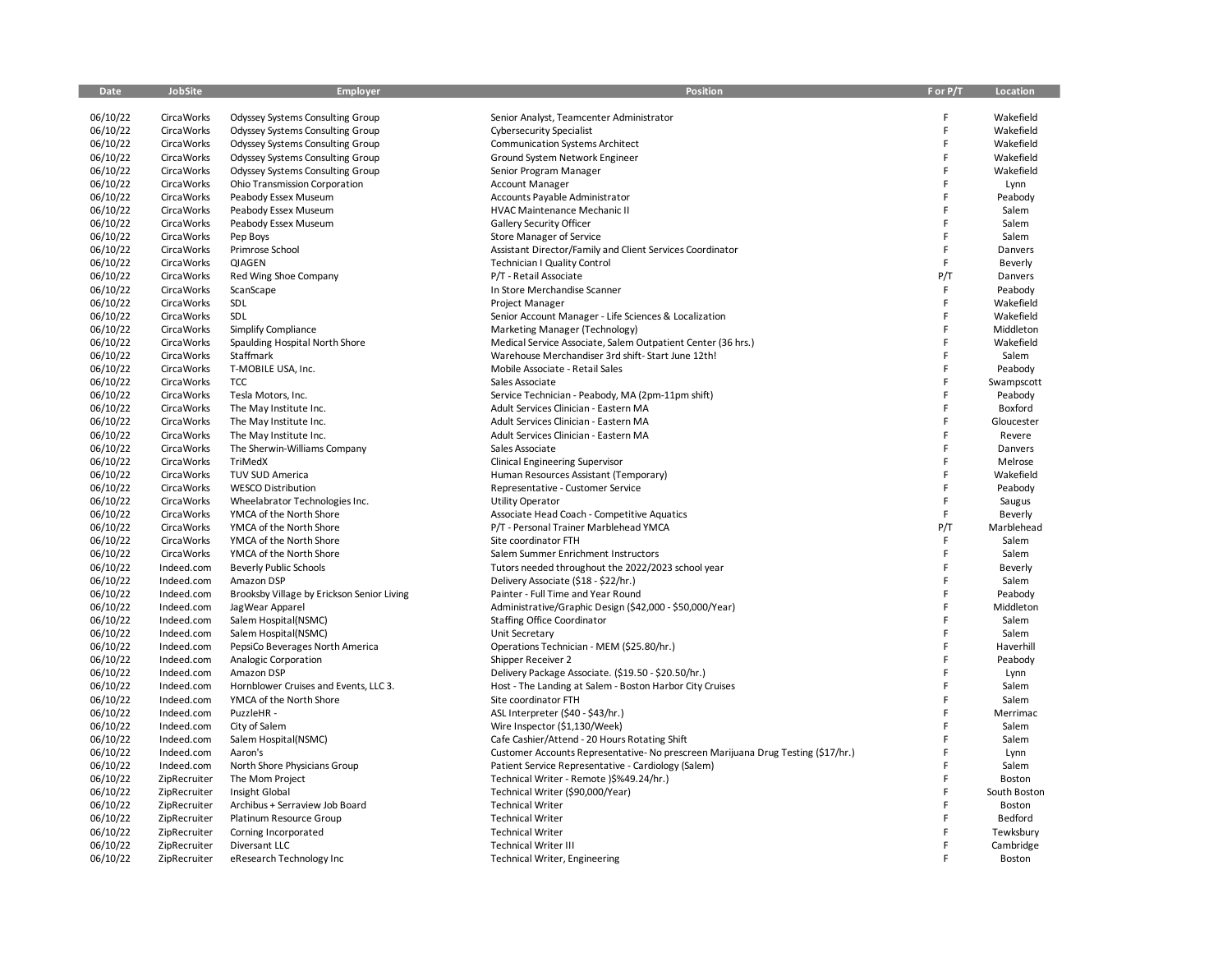| Date                 | JobSite                 | Employer                                                                                       | Position                                                                                    | F or P/T | Location        |
|----------------------|-------------------------|------------------------------------------------------------------------------------------------|---------------------------------------------------------------------------------------------|----------|-----------------|
| 06/10/22             | ZipRecruiter            | Federal Aviation Administration                                                                | Lead Technical Writer-editor (\$85,000-\$132,000/Year)                                      |          | Burlington      |
| 06/10/22             | ZipRecruiter            | TEKsystems                                                                                     | Technical Writer - Non-IT (\$30.00-\$40.00/hr.)                                             | F        | Boston          |
| 06/10/22             | ZipRecruiter            | Microsoft Corporation                                                                          | Principal Technical Writer (Azure Platform)                                                 |          | Boston          |
| 06/10/22             | ZipRecruiter            | Salesforce.com, Inc                                                                            | Staff/Lead Technical Writer (\$65,000/Year)                                                 |          | Boston          |
| 06/10/22             | ZipRecruiter            | <b>MAINSAIL Group</b>                                                                          | Technical Writer, DoD Program                                                               |          | Burlington      |
| 06/10/22             | ZipRecruiter            | ICONMA, LLC                                                                                    | <b>Technical Writer</b>                                                                     |          | Cambridge       |
| 06/10/22             | ZipRecruiter            | Indotronix International Corporation i                                                         | <b>Technical Writer</b>                                                                     |          | Cambridge       |
| 06/10/22             | ZipRecruiter            | Metasys Technologies                                                                           | <b>Technical Writer</b>                                                                     | E        | Boston          |
| 06/10/22             | ZipRecruiter            | Integra LifeSciences                                                                           | Quality Technical Writer.US-BOS.001                                                         | F        | Boston          |
| 06/10/22             | ZipRecruiter            | Axcelis                                                                                        | <b>Product Tech Trainer</b>                                                                 | E        | Beverly         |
| 06/10/22             | ZipRecruiter            | Abt Associates                                                                                 | Technical/Medical Writer (\$70,000-\$110,000/Year)                                          |          | Cambridge       |
| 06/10/22             | ZipRecruiter            | Phantom Auto                                                                                   | Engineering Technical Writer (NW Denver or Remote U.S.)                                     | E        | Boston          |
| 06/10/22             | ZipRecruiter            | Akorbi Workforce Solutions                                                                     | Technical Writer III (\$58.00-\$65.00/hr.)                                                  | F        | Cambridge       |
| 06/10/22             | ZipRecruiter            | NxStage Medical, Inc.                                                                          | <b>Technical Writer</b>                                                                     | E        | Lawrence        |
| 06/10/22             | ZipRecruiter            | NxStage Medical, Inc.                                                                          | Sr. Technical Writer                                                                        |          | Lawrence        |
| 06/10/22             | ZipRecruiter            | RQMIS Inc                                                                                      | Technical Writer (Experienced with Medical Device Products)                                 | F        | Woburn          |
| 06/10/22             | ZipRecruiter            | LexisNexis Risk Solutions Group                                                                | Remote Technical Writer                                                                     |          | Boston          |
| 06/10/22             | ZipRecruiter            | <b>TRA360</b>                                                                                  | Senior Technical Writer                                                                     |          | Watertown       |
| 06/10/22             |                         | Broadbeam.com Thornton Tomasetti, Inc.                                                         | Senior Engineer - Construction Engineering                                                  |          | Boston          |
| 06/10/22             |                         | Broadbeam.com Thornton Tomasetti, Inc.                                                         | Senior Engineer - Construction Engineering                                                  |          | Boston          |
| 06/10/22             |                         | Broadbeam.com Teleflex Incorporated                                                            | <b>Documentation Control Specialist</b>                                                     | F        | Chelmsford      |
| 06/10/22             |                         | Broadbeam.com Teleflex Incorporated                                                            | Molding Operator- 3rd Shift                                                                 |          | Chelmsford      |
| 06/10/22             |                         | Broadbeam.com Teleflex Incorporated                                                            | <b>Ballooning Operator</b>                                                                  |          | Chelmsford      |
| 06/10/22             |                         | Broadbeam.com Teleflex Incorporated                                                            | <b>MDR Project Manager</b>                                                                  |          | Chelmsford      |
| 06/10/22             | Broadbeam.com Spencer's |                                                                                                | <b>District Sales Manager</b>                                                               |          | Cambridge       |
| 06/10/22             | Broadbeam.com Spencer's |                                                                                                | <b>District Sales Manager</b>                                                               |          | Haverhill       |
| 06/10/22             | Broadbeam.com Spencer's |                                                                                                | <b>District Sales Manager</b>                                                               |          | Danvers         |
| 06/10/22             | Broadbeam.com Spencer's |                                                                                                | <b>District Sales Manager</b>                                                               |          | Boston          |
| 06/10/22             | Broadbeam.com Spencer's |                                                                                                | <b>District Sales Manager</b>                                                               | E        | Woburn          |
| 06/10/22             | Broadbeam.com Spencer's |                                                                                                | <b>District Sales Manager</b>                                                               |          | Boston          |
| 06/10/22             | Broadbeam.com Spencer's |                                                                                                | <b>District Sales Manager</b>                                                               | E        | Chelsea         |
| 06/10/22             | Broadbeam.com Slalom    |                                                                                                | Marketing Automation Engagement Lead                                                        | F        | Boston          |
| 06/10/22             | Broadbeam.com Terminix  |                                                                                                | Outside Sales Representative                                                                | F        | Woburn          |
| 06/10/22             |                         | Broadbeam.com Securitas Security Services USA                                                  | <b>Customer Service Security Officers</b>                                                   |          | Wilmington      |
| 06/10/22             |                         | Broadbeam.com Partners HealthCare System Inc.                                                  | Per Diem Medical Assistant - Substance Use Disorder Bridge Clinic                           |          | Haverhill       |
| 06/10/22             |                         | Broadbeam.com Partners HealthCare System Inc.                                                  | Clinical Lab Assistant, Day Shift-HLA Lab                                                   |          | Boston          |
| 06/10/22             |                         | Broadbeam.com Partners HealthCare System Inc.                                                  | HR Business Partner, Mass Eye and Ear                                                       |          | Boston          |
| 06/10/22             |                         | Broadbeam.com Partners HealthCare System Inc.                                                  | Medical Technologist, Dayshift - HLA                                                        |          | Boston          |
| 06/10/22             |                         | Broadbeam.com Partners HealthCare System Inc.                                                  | LPN, Float - Multispecialty (Lawrence)                                                      |          | Lawrence        |
| 06/10/22             |                         | Broadbeam.com Partners HealthCare System Inc.                                                  | Medical Assistant, Float - Multispecialty (Lawrence)                                        |          | Lawrence        |
| 06/10/22             |                         | Broadbeam.com Partners HealthCare System Inc.                                                  | Per Diem RN Care Manager - Substance Use Disorder Bridge Clinic                             |          | Haverhill       |
| 06/10/22             |                         | Broadbeam.com Partners HealthCare System Inc.                                                  | RN Care Manager - Substance Use Disorder Bridge Clinic                                      |          | Haverhill       |
| 06/10/22             |                         | Broadbeam.com Partners HealthCare System Inc.                                                  | Patient Service Representative - Internal Medicine (Salem)                                  |          | Saalem          |
| 06/10/22             |                         | Broadbeam.com Partners HealthCare System Inc.                                                  | Medical Assistant - Internal Medicine (Salem)                                               |          | Salem           |
| 06/10/22             |                         | Broadbeam.com Partners HealthCare System Inc.                                                  | Medical Assistant - Internal Medicine (Danvers)                                             |          | Danvers         |
| 06/10/22             |                         | Broadbeam.com Partners HealthCare System Inc.                                                  | RN - Internal Medicine (Danvers)                                                            |          | Danvers         |
| 06/10/22             |                         | Broadbeam.com Partners HealthCare System Inc.                                                  | Medical Assistant - NSPG Float Pool                                                         |          | Peabody         |
| 06/10/22             |                         | Broadbeam.com Partners HealthCare System Inc.                                                  | RN/LPN - NSPG Float Pool                                                                    |          | Peabody         |
| 06/10/22             |                         | Broadbeam.com Partners HealthCare System Inc.                                                  | Patient Service Representative - Internal Medicine (Lynn)                                   | F        | Lynn            |
| 06/10/22             |                         | Broadbeam.com Partners HealthCare System Inc.                                                  | Patient Care Associate (36hrs, Days/Nights) Acute Medical-White 11                          |          | Boston          |
| 06/10/22             |                         | Broadbeam.com Partners HealthCare System Inc.                                                  | Patient Care Associate/CNA (36hr, rotating) Medical Intensive Care Unit                     | Е        | Boston          |
| 06/10/22<br>06/10/22 |                         | Broadbeam.com Partners HealthCare System Inc.                                                  | Patient Care Associate (32hrs, Night, Flexible) White 10- Medical Unit                      |          | Boston          |
| 06/10/22             |                         | Broadbeam.com Partners HealthCare System Inc.<br>Broadbeam.com Partners HealthCare System Inc. | Birth Registrar - per diem<br>STAFF NURSE / 40 Hours/Variable/Rotation BWH- Operating Room- |          | Salem<br>Boston |
| 06/10/22             |                         | Broadbeam.com Partners HealthCare System Inc.                                                  | STAFF NURSE / 40 Hours/Variable/Rotation BWH- Operating Room-                               |          | Boston          |
| 06/10/22             |                         | Broadbeam.com Partners HealthCare System Inc.                                                  | BFT Work Order Associate for MGH Buildings and Grounds                                      |          | Boston          |
| 06/10/22             |                         | Broadbeam.com Partners HealthCare System Inc.                                                  | Nurse, Research Study                                                                       |          | Boston          |
|                      |                         |                                                                                                |                                                                                             |          |                 |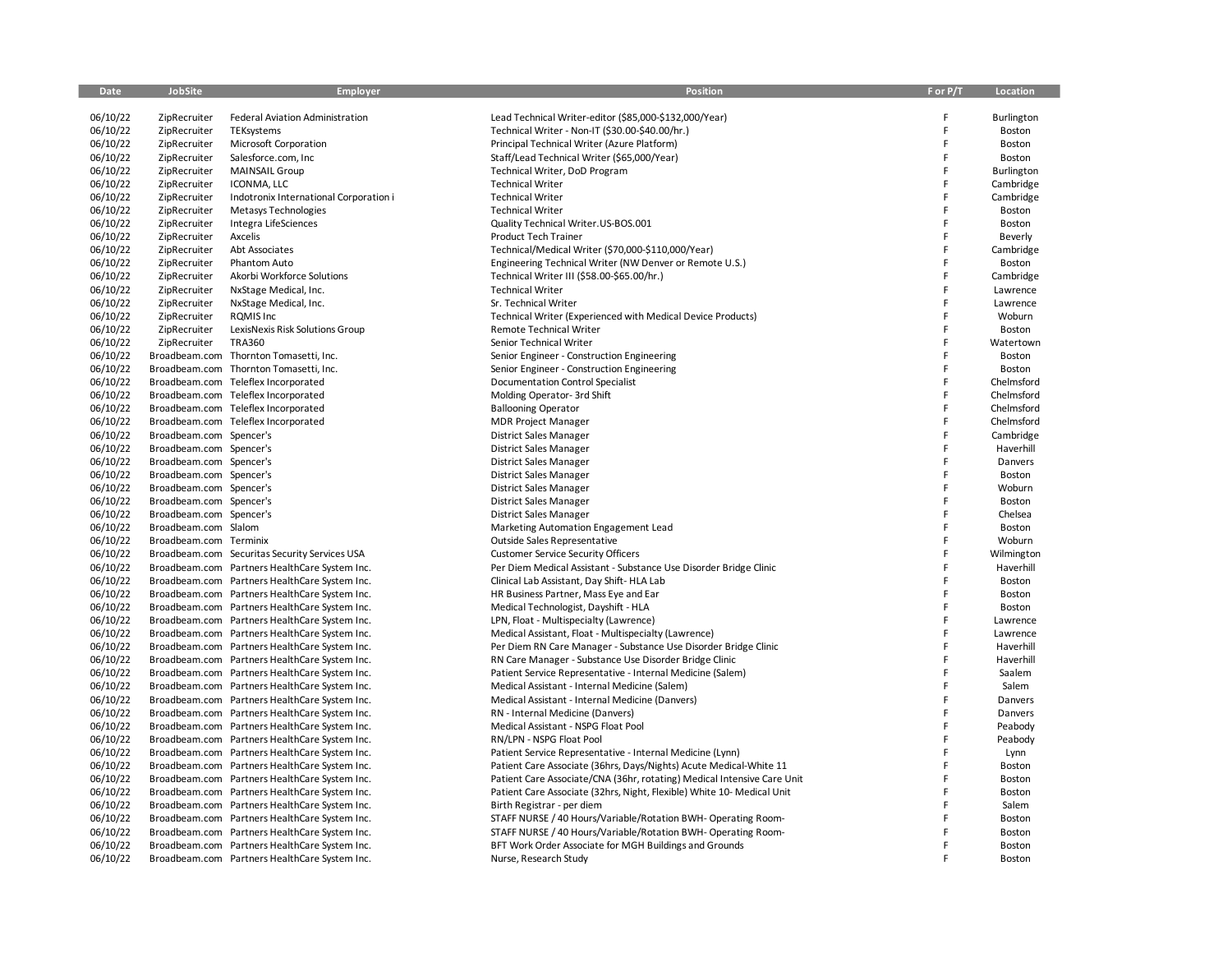| Date                 | <b>JobSite</b>               | Employer                                                                                       | <b>Position</b>                                                            | F or P/T | Location          |
|----------------------|------------------------------|------------------------------------------------------------------------------------------------|----------------------------------------------------------------------------|----------|-------------------|
| 06/10/22             |                              | Broadbeam.com Partners HealthCare System Inc.                                                  | Administrative Director, Neurosciences Clinical Trials Office              | F        | Boston            |
| 06/10/22             |                              | Broadbeam.com Partners HealthCare System Inc.                                                  | Senior Administrative Assistant OBGYN                                      | F        | Boston            |
| 06/10/22             |                              | Broadbeam.com Partners HealthCare System Inc.                                                  | Director, Finance NEUROLOGY                                                | E        | Boston            |
| 06/10/22             |                              | Broadbeam.com Partners HealthCare System Inc.                                                  | Per Diem Advanced Practice Provider - Virtual Urgent Care                  | F        | Boston            |
| 06/10/22             |                              | Broadbeam.com Partners HealthCare System Inc.                                                  | Senior Technical Research Assistant                                        |          | Boston            |
| 06/10/22             |                              | Broadbeam.com Partners HealthCare System Inc.                                                  | Nursing Project Coordinator                                                |          | Boston            |
| 06/10/22             |                              | Broadbeam.com Partners HealthCare System Inc.                                                  | Mental Health Specialist - NEW RATES!! 32 hours Evenings - Epstein 4       |          | Salem             |
| 06/10/22             |                              | Broadbeam.com Partners HealthCare System Inc.                                                  | <b>Research Fellow BE</b>                                                  |          | Boston            |
| 06/10/22             |                              | Broadbeam.com Partners HealthCare System Inc.                                                  | Research Enrollment Coordinator BWH ALL OF US PROGRAM - 21 Hours           |          | Boston            |
| 06/10/22             |                              | Broadbeam.com Partners HealthCare System Inc.                                                  | Research Enrollment Coordinator BWH ALL OF US PROGRAM                      |          | Boston            |
| 06/10/22             |                              | Broadbeam.com Partners HealthCare System Inc.                                                  | PACU Nurse (Waltham, MA) Part-Time AND Full-Time Available!!!              |          | Waltham           |
| 06/10/22             |                              | Broadbeam.com Partners HealthCare System Inc.                                                  | Weekend Cafeteria Worker                                                   |          | Boston            |
| 06/10/22             |                              | Broadbeam.com Partners HealthCare System Inc.                                                  | STAFF NURSE / 36 HOURS / VARIABLE NIGHTS / - BWH 9CD                       |          | Boston            |
| 06/10/22             |                              | Broadbeam.com Partners HealthCare System Inc.                                                  | STAFF NURSE / 36 HOURS / VARIABLE NIGHTS / - BWH 9CD                       |          | Boston            |
| 06/10/22             |                              | Broadbeam.com Partners HealthCare System Inc.                                                  | Sr. HR Director for Salem Hospital, Mass General Brigham                   |          | Salem             |
| 06/10/22             |                              | Broadbeam.com Partners HealthCare System Inc.                                                  | <b>Research Engineer</b>                                                   |          | Boston            |
| 06/10/22             |                              | Broadbeam.com Partners HealthCare System Inc.                                                  | Biostatistician                                                            |          | Boston            |
| 06/10/22             |                              | Broadbeam.com Partners HealthCare System Inc.                                                  | Patient Services Coordinat II                                              |          | Beverly           |
| 06/10/22             |                              | Broadbeam.com Partners HealthCare System Inc.                                                  | Patient Care Associate/CNA (36hrs., Night, 7p-7a) - Cardiac Step Down      |          | Boston            |
| 06/10/22<br>06/10/22 |                              | Broadbeam.com Partners HealthCare System Inc.                                                  | Patient Services Coordinat II<br>Clinical Research Coordinator             |          | Beverly<br>Boston |
| 06/10/22             |                              | Broadbeam.com Partners HealthCare System Inc.<br>Broadbeam.com Partners HealthCare System Inc. | Phlebotomist/EKG (Per Diem)                                                |          | Boston            |
| 06/10/22             |                              | Broadbeam.com Partners HealthCare System Inc.                                                  | Paramedic, Mobile Healthcare (Per Diem)                                    |          | Cambridge         |
| 06/10/22             |                              | Broadbeam.com Partners HealthCare System Inc.                                                  | STAFF NURSE / 36 HOURS / VARIABLE / NIGHTS - BWH HEM/ONC 6B                |          | Boston            |
| 06/10/22             |                              | Broadbeam.com Partners HealthCare System Inc.                                                  | <b>BFT Professional</b>                                                    | E        | Boston            |
| 06/10/22             |                              | Broadbeam.com Partners HealthCare System Inc.                                                  | CT Technologist (days)                                                     |          | Boston            |
| 06/10/22             |                              | Broadbeam.com Partners HealthCare System Inc.                                                  | PET Radiopharmaceutical Chemist I                                          | F        | Boston            |
| 06/10/22             |                              | Broadbeam.com Partners HealthCare System Inc.                                                  | Pharmacy Student, Per Diem                                                 | F        | Boston            |
| 06/10/22             |                              | Broadbeam.com Partners HealthCare System Inc.                                                  | Cardiovascular Technologist/Radiology Technologist                         | E        | Boston            |
| 06/10/22             |                              | Broadbeam.com Partners HealthCare System Inc.                                                  | Unit Secretary, Full-time, Day Shift (M-F 7am-3:30pm holidays)             |          | Cambridge         |
| 06/10/22             |                              | Broadbeam.com Partners HealthCare System Inc.                                                  | Clinical Research Coordinator                                              |          | Boston            |
| 06/10/22             |                              | Broadbeam.com Partners HealthCare System Inc.                                                  | MRI Technologist - Danvers                                                 |          | Danvers           |
| 06/10/22             |                              | Broadbeam.com Partners HealthCare System Inc.                                                  | Clinical Research Coordinator                                              |          | Boston            |
| 06/10/22             |                              | Broadbeam.com Partners HealthCare System Inc.                                                  | Mammographer, Danvers                                                      |          | Danvers           |
| 06/10/22             |                              | Broadbeam.com Partners HealthCare System Inc.                                                  | Nuclear Medicine PET/CT Tech                                               |          | Danvers           |
| 06/10/22             |                              | Broadbeam.com Partners HealthCare System Inc.                                                  | Overnight Cafeteria Worker                                                 |          | Boston            |
| 06/10/22             |                              | Broadbeam.com Partners HealthCare System Inc.                                                  | Patient Care Associate-32-hour Day/Evening Rotating Shift - EOW - 3 South  |          | Cambridge         |
| 06/10/22             |                              | Broadbeam.com Partners HealthCare System Inc.                                                  | Patient Care Associate-40-hour Day/Evening Rotating Shift - EOW - 3 South  |          | Cambridge         |
| 06/11/22             | USAJobs.gov                  | U+B9358AJobs.gov                                                                               | Tools and Parts Attendant - Closing 06/265/22                              |          | Taunton           |
| 06/11/22             | USAJobs.gov                  | Department of the Army                                                                         | Education Services Specialist -= Closing 06/17/22                          |          | Ayer              |
| 06/11/22             | USAJobs.gov                  | Department of the Air Force                                                                    | Student Trainee Recreation Aid Mini Camp - 08/02/22                        |          | Hanscom AFB       |
| 06/11/22             | ZipRecruiter                 | Creative Circle                                                                                | Copywriter (\$40/hr)                                                       |          | Boston<br>Boston  |
| 06/11/22<br>06/11/22 | ZipRecruiter                 | Curaytor i                                                                                     | Copywriter<br>Content Writer (\$80,000-\$120,000/Year)                     |          | Boston            |
| 06/11/22             | ZipRecruiter<br>ZipRecruiter | <b>Contemporary Staffing Solutions</b><br>Robert Half                                          | Copywriter                                                                 |          | Boston            |
| 06/11/22             | ZipRecruiter                 | <b>Boston Globe Media</b>                                                                      | Boston.com - Sports Writer                                                 |          | Boston            |
| 06/11/22             | ZipRecruiter                 | Hire Digital i                                                                                 | <b>Technology Writer</b>                                                   |          | Boston            |
| 06/11/22             | ZipRecruiter                 | Creative Circle i                                                                              | Copywriter (REMOTE)                                                        |          | MA                |
| 06/11/22             | ZipRecruiter                 | Wellington Management Company, LLP                                                             | Writer, Short Form                                                         |          | Boston            |
| 06/11/22             | ZipRecruiter                 | <b>Crossover for Work</b>                                                                      | Content Writer, Aurea Software (Remote) - \$100,000/year USD               | F        | Boston            |
| 06/11/22             | ZipRecruiter                 | <b>Boston Globe Media</b>                                                                      | Lead Writer: Boston Local                                                  | F        | Boston            |
| 06/11/22             | ZipRecruiter                 | Meet                                                                                           | Senior Copywriter-Healthcare Advertising-Remote                            | E        | Boston            |
| 06/11/22             | ZipRecruiter                 | ThinkArgus                                                                                     | Senior Copywriter                                                          |          | Boston            |
| 06/11/22             | ZipRecruiter                 | TransForce                                                                                     | Truck Driver CDL A - Local (\$26/hr.)                                      |          | Boston            |
| 06/11/22             | ZipRecruiter                 | Lyft                                                                                           | Lyft Driver - Earn Extra Income on Your Own Schedule                       |          | Salem             |
| 06/11/22             | ZipRecruiter                 | Schneider                                                                                      | Class A CDL - Dedicated truck driver - Dollar General (\$1530-\$1700/Week) |          | Boston            |
| 06/11/22             | ZipRecruiter                 | Elior                                                                                          | Driver-Boston Commissary-WEEKLY PAY-MON thru FRI-                          |          | Woburn            |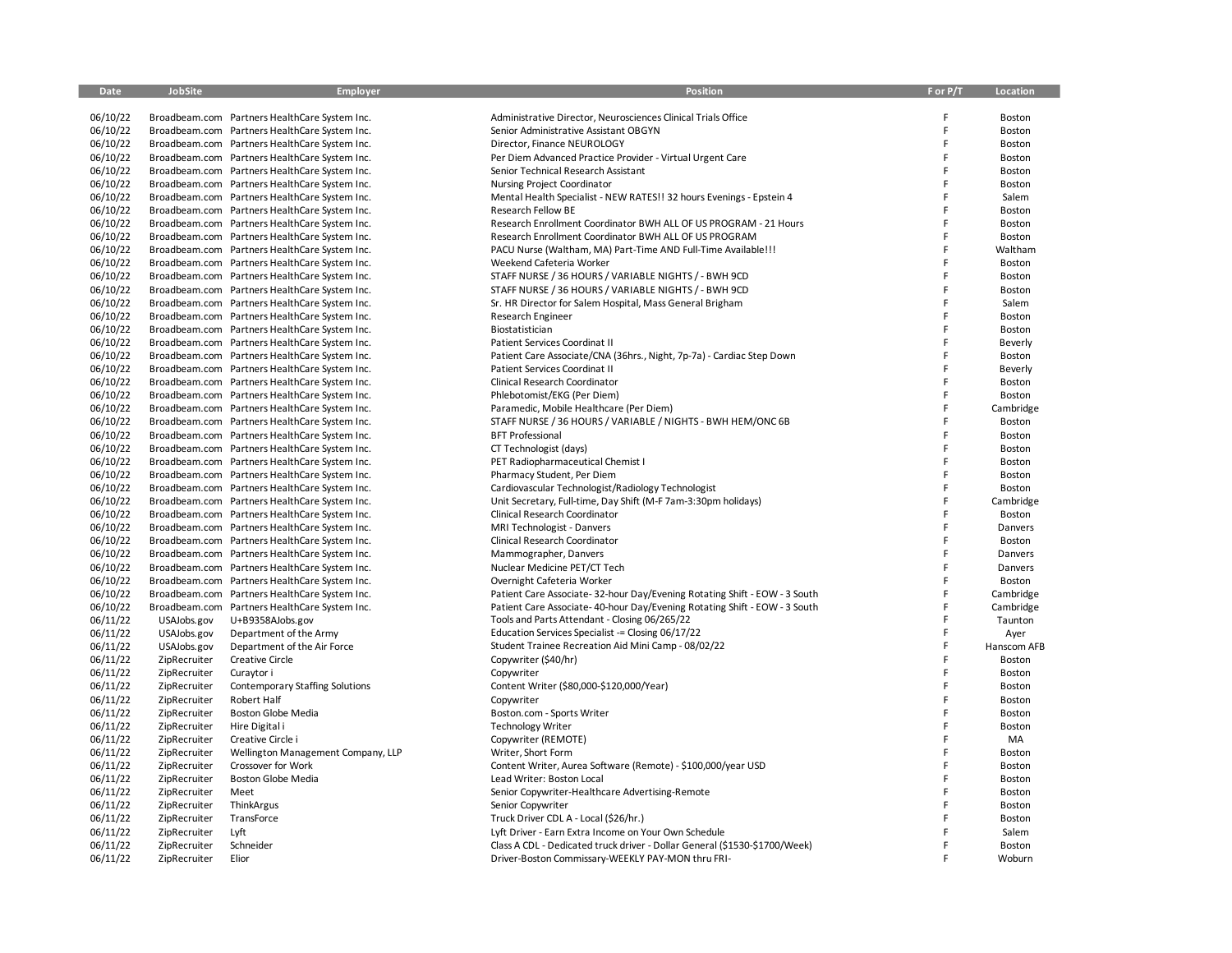| Date                 | JobSite              | <b>Employer</b>                                      | <b>Position</b>                                                                   | F or P/T    | Location           |
|----------------------|----------------------|------------------------------------------------------|-----------------------------------------------------------------------------------|-------------|--------------------|
|                      |                      |                                                      |                                                                                   |             |                    |
| 06/11/22             | ZipRecruiter         | <b>Cardinal Logistics</b>                            | Class A Truck Driver (\$78,000 - \$95,000/Year + \$5k-\$6k Sign On Bonus)         | E           | Boston             |
| 06/11/22             | ZipRecruiter         | The Mom Project                                      | Technical Writer - Remote (\$49.24/hr.)                                           | F           | Boston             |
| 06/11/22             | ZipRecruiter         | <b>ABF</b> Freight                                   | ABF Driver Development Program - City                                             | E           | Rowley             |
| 06/11/22             | ZipRecruiter         | Adecco                                               | Driver (\$15/hr.)                                                                 | F           | Boston             |
| 06/11/22             | ZipRecruiter         | Indotronix International Corporation                 | <b>Technical Writer</b>                                                           | F           | Boston             |
| 06/11/22             | ZipRecruiter         | Amazon Delivery Service Partners                     | Delivery Driver (\$17.50/hr.)                                                     | F           | Salem              |
| 06/11/22             | ZipRecruiter         | Archibus + Serraview Job Board                       | <b>Technical Writer</b>                                                           | F           | Boston             |
| 06/11/22             | Indeed.com           | Peabody Municipal Light Plant                        | Executive Assistant to Manager and Assistant Managerm (\$74,199 - \$92,191/Yerar) | F           | Peabody            |
| 06/11/22             | Indeed.com           | Kelly Nissan of Lynnfield                            | Appointment Scheduler (\$50,000 - \$100,000/Year)                                 | F<br>E      | Lynnfield          |
| 06/11/22             | Indeed.com           | <b>Beverly Public Schools</b>                        | Tutors needed throughout the 2022/2023 school year                                |             | Beverly            |
| 06/11/22             | Indeed.com           | WC Gurrisi & Sons Truck Service Ilc                  | Office Support Clerk (\$18 - \$322/hr.)                                           | F           | Peabody            |
| 06/11/22             | Indeed.com           | Dealer Specialties 3 3/5 rating                      | Field Service Vehicle Inspector and Photographer (\$17 - \$18/hr.)                | F<br>F      | Danvers            |
| 06/11/22             | Indeed.com           | Adelynrood Retreat & Conference Center               | Communications Coordinator (\$26/hr.)                                             | F           | <b>Byfiled</b>     |
| 06/11/22             | Indeed.com           | <b>Crimson Logistics</b>                             | Delivery Transporter--NO THC TEST (\$19.50hr.)                                    |             | Lynn               |
| 06/11/22             | Indeed.com           | The Salem Wax Museum -                               | Tour Guide (\$20/hr.)                                                             | F<br>F      | Salem              |
| 06/11/22             | Indeed.com           | <b>Crimson Logistics</b>                             | Delivery Associate-- NO THC TEST (\$19.50/hr.)                                    |             | Lynn               |
| 06/11/22             | Indeed.com           | Marblehead Community Charter Public School           | School Nurse (\$60,000/Year)                                                      | F           | Marblehead         |
| 06/11/22             | Indeed.com           | Abiomed                                              | <b>HR Operations Specialist</b>                                                   | F<br>F.     | Danvers            |
| 06/11/22             | Indeed.com           | Confidential -                                       | Office Manager - Pay up to \$95,000                                               | F           | Newburyport        |
| 06/11/22             | Indeed.com           | Nordstrom Rack                                       | Seasonal Retail Stock and Fulfillment (\$16.25 - \$16.90/hr.)                     | F           | Peabody            |
| 06/12/22             | JobQuest             | Oxford Global Resources                              | Jr. Clinical Research Associate                                                   | F           | Beverly            |
| 06/12/22             | JobQuest             | Oxford Global Resources                              | Sr Validation Engineer                                                            | F.          | Beverly            |
| 06/12/22<br>06/12/22 | JobQuest             | <b>Oxford Global Resources</b>                       | SR Medical Writer                                                                 | F           | Beverly            |
| 06/12/22             | JobQuest             | Seacoast Nursing And Rehabilitation Cent             | Physical Therapist Assistant                                                      | F           | Beverly            |
| 06/12/22             | JobQuest             | Partners Healthcare                                  | Clinical Scheduler - Temporary Summer He                                          | $\mathsf F$ | Beverly            |
| 06/12/22             | JobQuest             | <b>Endicott College</b>                              | Front Desk Agent, Inn & Conference Cente                                          | F           | Beverly            |
| 06/12/22             | JobQuest<br>JobQuest | <b>Endicott College</b><br><b>Endicott College</b>   | Director, Ice Arena Operations                                                    | F           | Beverly<br>Beverly |
|                      |                      |                                                      | Chair, Family Nurse Practitioner Program                                          | F           |                    |
| 06/12/22<br>06/12/22 | JobQuest<br>JobQuest | <b>Endicott College</b><br>Alcanza Clinical Research | <b>Banquet Server</b><br>Medical Assistant/Patient Recruiter                      | F           | Beverly<br>Beverly |
| 06/12/22             | JobQuest             | Amedisys Holding, LLC                                | Document Control Specialist Personal Car                                          | F           | Beverly            |
| 06/12/22             | JobQuest             | <b>Endicott College</b>                              | Director, Annual Giving And Alumni Engag                                          | F           | Beverly            |
| 06/12/22             | JobQuest             | <b>Endicott College</b>                              | Network/Communication Technician                                                  | F           | Beverly            |
| 06/12/22             | JobQuest             | <b>Endicott College</b>                              | Banquet Setup, Inn & Conference Center A                                          | F           | Beverly            |
| 06/12/22             | JobQuest             | Mci World                                            | <b>Bilingual Call Center Representative</b>                                       | F           | Beverly            |
| 06/12/22             | JobQuest             | Beverly                                              | School Custodian/Maintenance Nec2023A                                             | F           | Beverly            |
| 06/12/22             | JobQuest             | <b>Total Health</b>                                  | <b>Insurance Billing Specialist</b>                                               | $\mathsf F$ | Beverly            |
| 06/12/22             | JobQuest             | Communications & Power Industries, LLC               | <b>Equipment Maintenance Supervisor</b>                                           | F           | Beverly            |
| 06/12/22             | JobQuest             | Amazon                                               | Amazon Seasonal Delivery Driver                                                   | F           | Beverly            |
| 06/12/22             | JobQuest             | <b>Endicott College</b>                              | Title Ix Coordinator                                                              | F           | Beverly            |
| 06/12/22             | JobQuest             | <b>Cornell Orthotics Prosthetics</b>                 | Scheduling/Registration Coordinator                                               | F           | Beverly            |
| 06/12/22             | JobQuest             | <b>Endicott College</b>                              | Assistant Coach, Women's Track & Field                                            | F           | Beverly            |
| 06/12/22             | JobQuest             | Whole Foods Market                                   | Produce Associate Team Leader (Assistant                                          | F           | Beverly            |
| 06/12/22             | JobQuest             | May Institute                                        | Direct Support Professional - North Shor                                          | F           | Beverly            |
| 06/12/22             | JobQuest             | Northeast Dermatology Associates                     | Medical Assistant I-Float                                                         | E           | Beverly            |
| 06/12/22             | JobQuest             | YMCA of the North Shore                              | Fitness/Aqua Fitness                                                              | E           | Beverly            |
| 06/12/22             | JobQuest             | <b>Planet Group</b>                                  | <b>Benefits Coordinator</b>                                                       | F           | Beverly            |
| 06/12/22             | JobQuest             | <b>Endicott College</b>                              | Assistant Banquet Manager, Inn & Confere                                          | F           | Beverly            |
| 06/12/22             | JobQuest             | Goddard Company                                      | Copywriter & Marketing Coordinator                                                | E           | Beverly            |
| 06/12/22             | JobQuest             | <b>Endicott College</b>                              | Residence Director Rd                                                             | F           | Beverly            |
| 06/12/22             | JobQuest             | <b>Endicott College</b>                              | Cook, Benefits Included                                                           | F           | Beverly            |
| 06/12/22             | JobQuest             | Microchip Technology Inc.                            | Engineer II-Quality                                                               | F           | Beverly            |
| 06/12/22             | JobQuest             | <b>Bridgeton Properties Llc</b>                      | <b>Leasing Agent</b>                                                              | F           | Beverly            |
| 06/12/22             | JobQuest             | <b>Wards Florist</b>                                 | Floral Designer/Customer Service                                                  | F           | Beverly            |
| 06/12/22             | JobQuest             | May Institute                                        | Direct Support Professional                                                       | F           | Beverly            |
| 06/12/22             | JobQuest             | Lahey Health                                         | Supv Phlebotomy                                                                   | F           | Beverly            |
| 06/12/22             | JobQuest             | Lahey Health                                         | Beverly Location! Administrative Asst-Ho                                          | F           | Beverly            |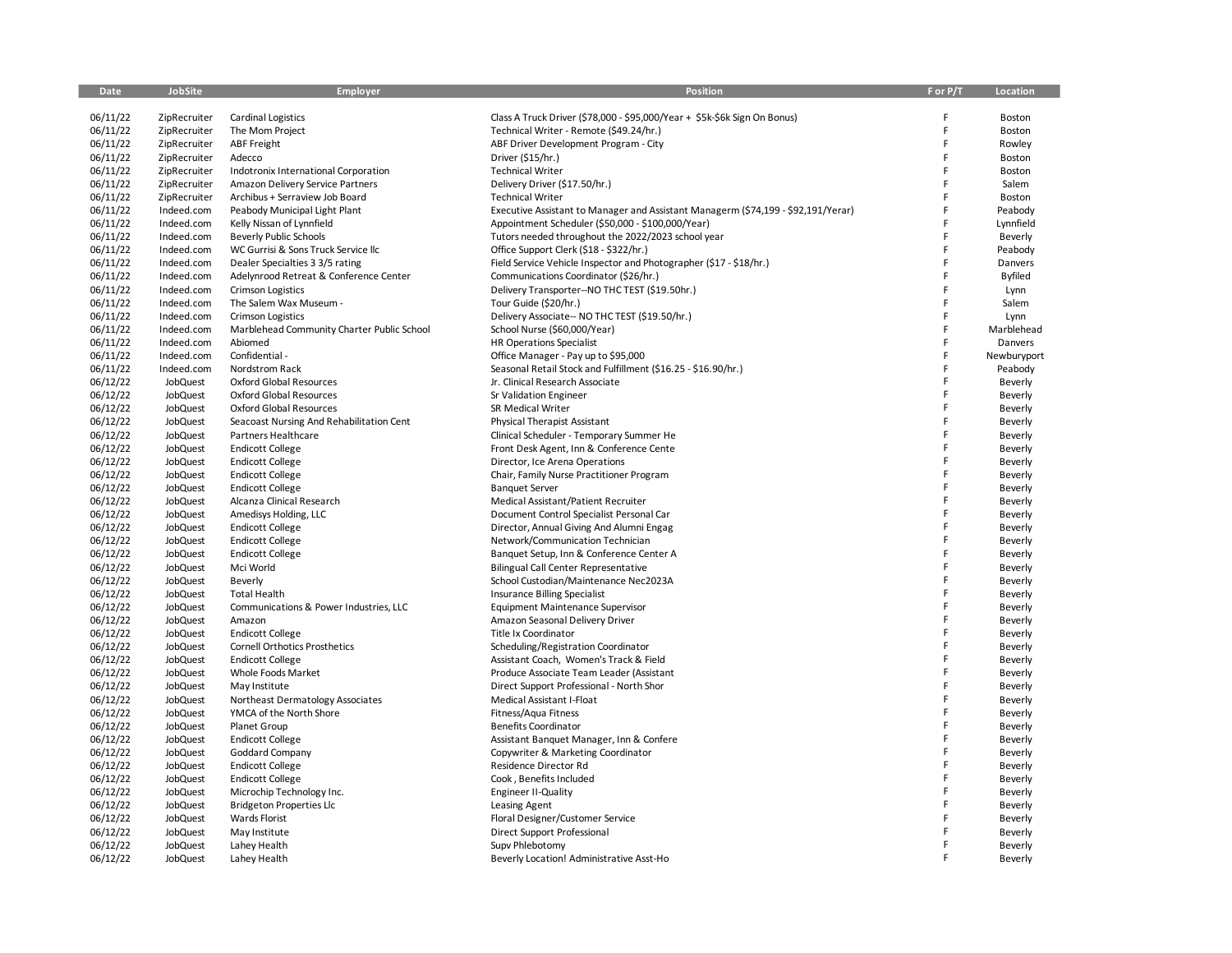| Date     | JobSite         | <b>Employer</b>                          | <b>Position</b>                          | F or P/T | Location       |
|----------|-----------------|------------------------------------------|------------------------------------------|----------|----------------|
|          |                 |                                          |                                          |          |                |
| 06/12/22 | JobQuest        | Works By Jesse Debenedictis              | Sales Representative                     | F        | Beverly        |
| 06/12/22 | JobQuest        | North Shore Medical Center               | Patient Services Coordinat II            | Ë        | Beverly        |
| 06/12/22 | JobQuest        | Marblehead Bank                          | Bank Teller To                           | F        | Beverly        |
| 06/12/22 | JobQuest        | <b>Endicott College</b>                  | Title IX Coordinator                     | F        | Beverly        |
| 06/12/22 | JobQuest        | Carrier                                  | Production Associate I                   | Ë        | Beverly        |
| 06/12/22 | JobQuest        | Carrier                                  | Shipping Associate I                     | F        | Beverly        |
|          | JobQuest        |                                          |                                          | Ë        |                |
| 06/12/22 |                 | Northeast Dermatology Associates         | Medical Assistant II-Mohs                | F        | Beverly        |
| 06/12/22 | JobQuest        | Integrated It                            | <b>Client Service Coordinator</b>        | Ë        | Beverly        |
| 06/12/22 | JobQuest        | M&T Bank                                 | Universal Banker                         |          | Beverly        |
| 06/12/22 | JobQuest        | Integrated It Solutions                  | Client Service Coordinator               | Ë        | Beverly        |
| 06/12/22 | JobQuest        | Mci World                                | <b>Technical Support Representative</b>  | F        | Beverly        |
| 06/12/22 | JobQuest        | Carrier                                  | Shipping Associate II                    | Ë        | Beverly        |
| 06/12/22 | JobQuest        | <b>Oxford Global Resources</b>           | Recruiter Associate                      | Ë        | Beverly        |
| 06/12/22 | JobQuest        | <b>Oxford Global Resources</b>           | Mechanical Design Engineer               | Ë        | Beverly        |
| 06/12/22 | JobQuest        | <b>Endicott College</b>                  | Medical Director, Physician's Assistant  | F        | Beverly        |
| 06/12/22 | JobQuest        | <b>Endicott College</b>                  | Custodian                                | Ë        | Beverly        |
| 06/12/22 | JobQuest        | <b>Endicott College</b>                  | Associate Dean Graduate Nursing Programs | F        | Beverly        |
| 06/12/22 | JobQuest        | <b>Endicott College</b>                  | Associate Dean, School Of Social Science | F        | Beverly        |
| 06/12/22 | JobQuest        | <b>Endicott College</b>                  | Assistant Coach, Women's Track And Field | Ë        | Beverly        |
| 06/12/22 | JobQuest        | <b>Endicott College</b>                  | Night Auditor, Inn & Conference Center A | Ë        | Beverly        |
| 06/12/22 | JobQuest        | Amazon                                   | Amazon Delivery Van Driver               | F        | Beverly        |
| 06/12/22 | JobQuest        | Lahey Health                             | Recovery Coach - High Risk Intervention  | Ë        | Beverly        |
| 06/12/22 | JobQuest        | M&T Bank                                 | Universal Banker                         | F        | Beverly        |
| 06/12/22 | JobQuest        | <b>HighRes Biosolutions</b>              | Senior Systems Engineer, Robotics        | F        | Beverly        |
|          |                 |                                          |                                          | F        |                |
| 06/12/22 | JobQuest        | Springhill Suites                        | Server - Mesero                          | F        | Danvers        |
| 06/12/22 | JobQuest        | Springhill Suites                        | Engineer-Groundskeeper                   |          | Danvers        |
| 06/12/22 | <b>JobQuest</b> | <b>Napa Auto Parts</b>                   | <b>Engineering Co-Op</b>                 |          | <b>Danvers</b> |
| 06/12/22 | JobQuest        | Springhill Suites                        | Sales Administrative                     | F        | Danvers        |
| 06/12/22 | JobQuest        | Springhill Suites                        | Cook - Cosinero                          | F        | Danvers        |
| 06/12/22 | JobQuest        | Spencer Gifts                            | <b>District Sales Manager</b>            | F        | Danvers        |
| 06/12/22 | JobQuest        | Revive Counseling Services Llc           | <b>Outpatient Clinician</b>              | Ė        | Danvers        |
| 06/12/22 | JobQuest        | Medtronic                                | Supplier Quality Engineering Manager     | F        | Danvers        |
| 06/12/22 | JobQuest        | St John's Preparatory                    | Spanish Teacher, High School             | F        | Danvers        |
| 06/12/22 | JobQuest        | The Brentwood Rehabilitation And Healthc | Nurse Staff Educator/Sdc Sign On         | Ë        | Danvers        |
| 06/12/22 | JobQuest        | Aimbridge Hospitality                    | Waterpark Lifeguard                      | F        | Danvers        |
| 06/12/22 | JobQuest        | State of Massachusetts                   | Registered Nurse I                       | Ë        | Danvers        |
| 06/12/22 | JobQuest        | Aimbridge Hospitality                    | Director Front Office                    | F        | Danvers        |
| 06/12/22 | JobQuest        | Group 1 Automotive                       | Automotive Parts Counter Person - Ira Le | F        | Danvers        |
| 06/12/22 | JobQuest        | Walgreens Boots Alliance Inc             | <b>Inventory Specialist</b>              | F        | Danvers        |
| 06/12/22 | JobQuest        | Dunkin Jar Ventura Corp                  | Crew Member                              | F        | Danvers        |
| 06/12/22 | JobQuest        | Abiomed, Inc.                            | Senior Regulatory Affairs Specialist - S | F        | Danvers        |
| 06/12/22 | JobQuest        | Santander                                | Senior Analyst, Business Control & Risk  | Ë        | Danvers        |
| 06/12/22 | JobQuest        | Cell Signaling Technology                | Desktop Support Specialist I             | F        | Danvers        |
| 06/12/22 | JobQuest        | Motion Industries, Inc.                  | <b>Quality Engineer</b>                  | Ë        | <b>DANVERS</b> |
|          |                 |                                          |                                          | F        |                |
| 06/12/22 | JobQuest        | Capital One                              | Senior Manager, Software Engineering, Ba | F        | Danvers        |
| 06/12/22 | JobQuest        | Springhill Suites                        | <b>F&amp;B Supervisor</b>                | F        | Danvers        |
| 06/12/22 | JobQuest        | Napa Auto Parts                          | <b>Mechanical Systems Engineer</b>       |          | Danvers        |
| 06/12/22 | JobQuest        | Old Navy                                 | Assistant Manager, Customer Operations - | F        | Danvers        |
| 06/12/22 | JobQuest        | Essex North Shore Agricultural & Technic | Animal Science Teacher                   | F        | Danvers        |
| 06/12/22 | JobQuest        | State of Massachusetts                   | Registered Nurse I                       | F        | Danvers        |
| 06/12/22 | JobQuest        | Aerotek                                  | Clean Room Assembler                     | F        | Danvers        |
| 06/12/22 | JobQuest        | The MedServ Group                        | Podiatrist                               | F        | Danvers        |
| 06/12/22 | JobQuest        | Elder Services Of The Merrimack Valley,  | Director Of Behavioral Health Integratio | F        | Danvers        |
| 06/12/22 | JobQuest        | Essex North Shore Agricultural & Technic | Arboriculture Teacher Sy                 | F        | Danvers        |
| 06/12/22 | JobQuest        | J Masterson Construction Corporation     | Estimator                                | F        | Danvers        |
| 06/12/22 | JobQuest        | Group 1 Automotive                       | P/T - Cashier - Ira Toyota of Danver     | P/T      | Danvers        |
| 06/12/22 | JobQuest        | Salem Five                               | Universal Banker III                     | F        | Danvers        |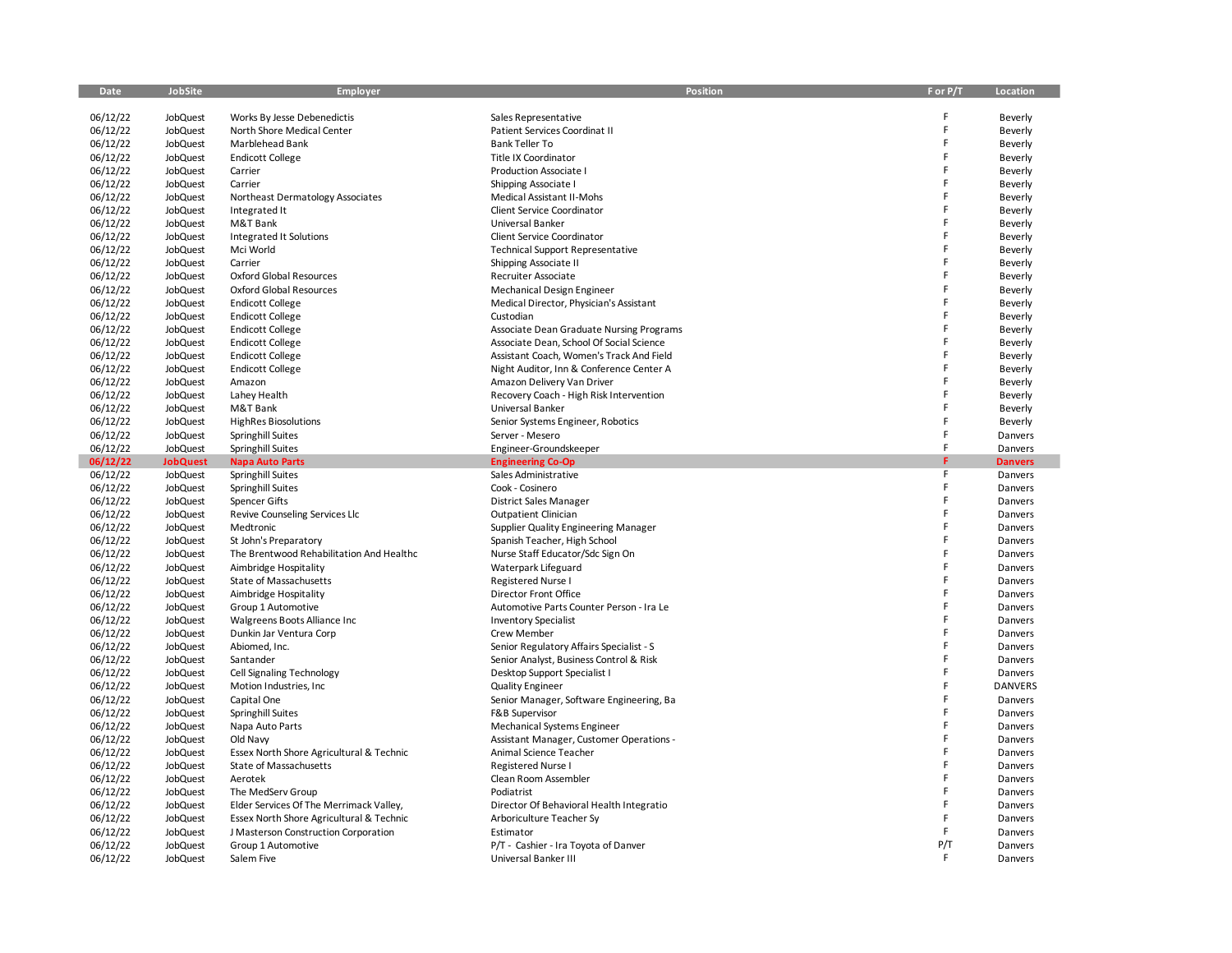| Date                 | JobSite              | Employer                                                 | Position                                                                   | F or P/T | Location                 |
|----------------------|----------------------|----------------------------------------------------------|----------------------------------------------------------------------------|----------|--------------------------|
|                      |                      |                                                          |                                                                            |          |                          |
| 06/12/22             | JobQuest             | Care Dimensions Incorporated                             | <b>Registered Nurse Triage</b>                                             | F        | Danvers                  |
| 06/12/22             | JobQuest             | Aimbridge Hospitality                                    | Party Host Person - Waterpark                                              | F        | Danvers                  |
| 06/12/22             | JobQuest             | System One                                               | Sr. Clinical Scientist                                                     | F        | Danvers                  |
| 06/12/22             | JobQuest             | Randstad US                                              | assembler                                                                  | F        | danvers                  |
| 06/12/22             | JobQuest             | Randstad US                                              | assembler                                                                  | F        | danvers                  |
| 06/12/22             | JobQuest             | Randstad US                                              | extrusion                                                                  | F        | danvers                  |
| 06/12/22             | JobQuest             | GPC - Genuine Parts Company                              | <b>Quality Engineer</b>                                                    | F        | <b>DANVERS</b>           |
| 06/12/22             | JobQuest             | Elder Services Of The Merrimack Valley,                  | Care Manager                                                               | F        | Danvers                  |
| 06/12/22             | JobQuest             | Amazon                                                   | Amazon Delivery Station Warehouse Associ                                   | F        | Danvers                  |
| 06/12/22             | JobQuest             | Elder Services Of The Merrimack Valley,                  | Geriatric Support Services Coordinator B                                   | F        | Danvers                  |
| 06/12/22             | JobQuest             | Medtronic                                                | Technician III                                                             | F        | Danvers                  |
| 06/12/22             | JobQuest             | Elder Services Of The Merrimack Valley,                  | Site Supervisor                                                            | F        | Danvers                  |
| 06/12/22             | JobQuest             | Elder Services Of The Merrimack Valley,                  | Help Desk Specialist Bilingual In Spanis                                   | F        | Danvers                  |
| 06/12/22             | JobQuest             | Medtronic                                                | Plant Maintenance Mechanic III                                             | F        | Danvers                  |
| 06/12/22             | JobQuest             | Genesis Rehab Services                                   | Speech Language Pathologist - In-Home Ou                                   | F        | Danvers                  |
| 06/12/22             | JobQuest             | Amazon                                                   | Amazon Delivery Van Driver                                                 | F        | Danvers                  |
| 06/12/22             | JobQuest             | Amazon                                                   | Amazon Seasonal Delivery Driver                                            | F        | Danvers                  |
| 06/12/22             | JobQuest             | <b>Springhill Suites</b>                                 | Director Front Office                                                      | F        | Danvers                  |
| 06/12/22             | JobQuest             | Springhill Suites                                        | Business Travel Sales Manager Oem                                          | F        | Danvers                  |
| 06/12/22             | JobQuest             | Radancy                                                  | Senior Software Engineer                                                   | F        | Danvers                  |
| 06/12/22             | JobQuest             | Springhill Suites                                        | F&B Manager                                                                | F        | Danvers                  |
| 06/12/22             | JobQuest             | Springhill Suites                                        | Bartender - Mixologist                                                     | F        | Danvers                  |
| 06/12/22             | JobQuest             | Amazon                                                   | Amazon Order Filler - Hire                                                 | F        | Danvers                  |
| 06/12/22             | JobQuest             | Dealer.com                                               | Mobile Diesel Technician                                                   | F        | Danvers                  |
| 06/12/22             | JobQuest             | Intelycare                                               | Registered Nurse, Same                                                     | F        | Danvers                  |
| 06/12/22             | JobQuest             | Nhoms Pllc                                               | Call Center Representative                                                 | F        | Danvers                  |
| 06/12/22             | JobQuest             | Abiomed, Inc.                                            | Associate Product Manager                                                  | F        | Danvers                  |
| 06/12/22             | JobQuest             | Beth Israel Lahey Health                                 | Medical Assistant I                                                        | F        | Danvers                  |
| 06/12/22             | JobQuest             | Lowe's                                                   | FT-Merchandising Service Associate-Day                                     | F        | Danvers                  |
| 06/12/22             | JobQuest             | Abiomed Incorporated                                     | Associate Director, Health Policy & Reim                                   | F        | Danvers                  |
| 06/12/22             | JobQuest             | Aimbridge Hospitality                                    | Property Safety & Security Officer - Thu                                   | F        | Danvers                  |
| 06/12/22             | JobQuest             | Aimbridge Hospitality                                    | <b>Business Travel Sales Manager OEM</b>                                   | F        | Danvers                  |
| 06/12/22             | JobQuest             | Spirit Halloween                                         | District Sales Manager                                                     | F        | Danvers                  |
| 06/12/22             | JobQuest             | Robert Half                                              | Accounts Payable Clerk                                                     | F        | Danvers                  |
| 06/12/22             | JobQuest             | System One                                               | Sr. Clinical Trial Coordinator                                             | F        | Danvers                  |
| 06/12/22             | JobQuest             | Walgreens                                                | <b>Inventory Specialist</b>                                                | F        | <b>DANVERS</b>           |
| 06/12/22             | JobQuest             | Lowe's Companies, Inc                                    | Cashier                                                                    | F<br>F   | Danvers                  |
| 06/12/22             | JobQuest             | Walgreens                                                | <b>Customer Service Associate</b>                                          | F        | <b>DANVERS</b>           |
| 06/12/22             | JobQuest             | <b>Essex Elementary School</b>                           | Elementary Adjustment Counselor                                            | F        | Essex                    |
| 06/12/22             | JobQuest             | YMCA of the North Shore                                  | Cape Ann Property Manager                                                  | F        | Gloucester               |
| 06/12/22             | JobQuest             | <b>Brookline Bank</b>                                    | Teller                                                                     | F        | Gloucester               |
| 06/12/22             | JobQuest             | <b>Beauport Hotel Gloucester</b>                         | Pool Attendant - Hotel                                                     | F        | Gloucester               |
| 06/12/22             | JobQuest             | <b>ABM Industries</b>                                    | Lead Cleaner                                                               | F        | Gloucester               |
| 06/12/22             | JobQuest             | Locum Life                                               | <b>General Dentist</b>                                                     | F        | Gloucester               |
| 06/12/22             | JobQuest             | Planet Group                                             | Human Resources Associate Manager                                          | F        | Gloucester               |
| 06/12/22             | JobQuest             | <b>Beauport Hotel Gloucester</b>                         | Pm Front Desk Supervisor - Beauport Hote                                   | F        | Gloucester               |
| 06/12/22<br>06/12/22 | JobQuest<br>JobQuest | <b>Yoh Services</b><br>IEH Auto Parts LLC                | Electrical Engineer Manufacturing & Prod<br>Parts Specialist               | F        | Gloucester<br>Gloucester |
|                      |                      | <b>Element Care</b>                                      |                                                                            | F        |                          |
| 06/12/22             | JobQuest             |                                                          | Interpreter I - Albanian Interpeter<br>Student Security Team Member School | F        | Gloucester               |
| 06/12/22<br>06/12/22 | JobQuest<br>JobQuest | Essex North Shore Agricultural & Technic<br>Ipswich High | Jv Field Hockey Coach                                                      | F        | Hathorne<br>Ipswich      |
| 06/12/22             | JobQuest             | New England Biolabs, Inc.                                | Clinical Laboratory Technician                                             | F        | Ipswich                  |
| 06/12/22             | JobQuest             | Ipswich Public Schools                                   | <b>Teaching Assistant</b>                                                  | F        | Ipswich                  |
| 06/12/22             | JobQuest             | New England Biolabs                                      | Clinical Laboratory Technician                                             | F        | Ipswich                  |
| 06/12/22             | JobQuest             | Ipswich Public Schools                                   | <b>BRYT</b>                                                                | F        | Ipswich                  |
| 06/12/22             | JobQuest             | Ipswich Public Schools                                   | Jv Field Hockey Coach                                                      | F        | Ipswich                  |
| 06/12/22             | JobQuest             | Adult Day Health Center                                  | Bilingual English/Khmer Registered Nurse                                   | F        | Lynn                     |
|                      |                      |                                                          |                                                                            |          |                          |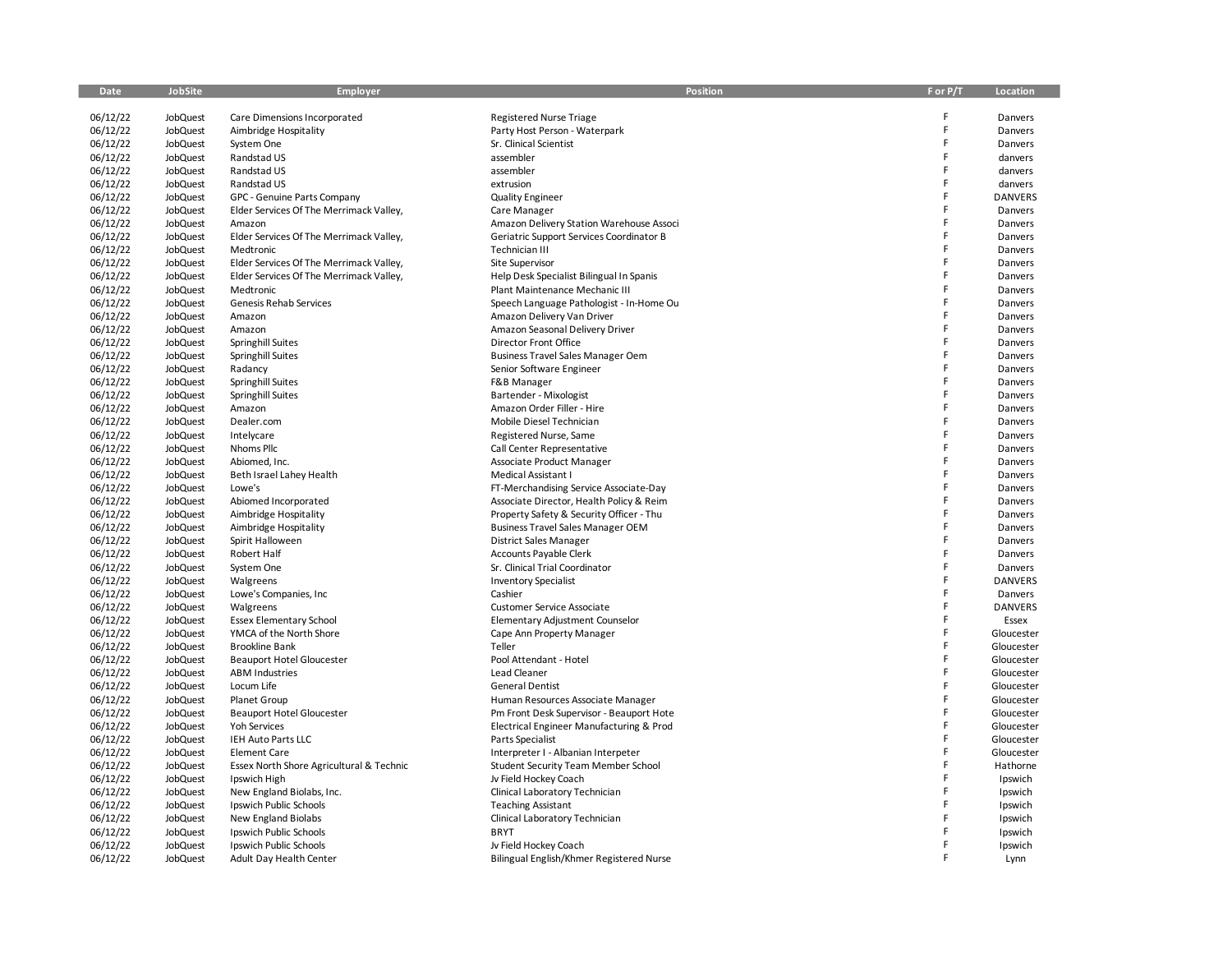| Date     | <b>JobSite</b>  | <b>Employer</b>                          | <b>Position</b>                          | F or P/T | Location          |
|----------|-----------------|------------------------------------------|------------------------------------------|----------|-------------------|
|          |                 |                                          |                                          |          |                   |
| 06/12/22 | JobQuest        | Amazon                                   | Amazon Seasonal Delivery Driver          | F        | Lynn              |
| 06/12/22 | JobQuest        | <b>Building Audacity</b>                 | Pre-School Teacher                       | F        | Lynn              |
| 06/12/22 | JobQuest        | Lender Processing Services               | Itinerant Elementary Instructional Techn | F        | Lynn              |
| 06/12/22 | JobQuest        | <b>Lender Processing Services</b>        | The Video/Tv/Film Production Teacher     | F        | Lynn              |
| 06/12/22 | JobQuest        | <b>Family Childrens Services</b>         | Director Of Advancement And External Com | F        | Lynn              |
| 06/12/22 | JobQuest        | <b>Fgc Sourcing</b>                      | Assistant Clinical Director Licsw        | F        | Lynn              |
| 06/12/22 | JobQuest        | Eliot Community Human Services           | Mobile Crisis Clinician Esp              | F        | Lynn              |
| 06/12/22 | JobQuest        | Adult Day Health Center                  | Bilingual Service Coordinator/Social Wor | F        | Lynn              |
| 06/12/22 | JobQuest        | Connectrn                                | Massachusetts - Certified Nursing Assist | F        | Lynn              |
| 06/12/22 | JobQuest        | <b>General Electric Company</b>          | Leader                                   | F        | Lynn              |
| 06/12/22 | JobQuest        | May Institute                            | Direct Support Professional              | F        | Lynn              |
| 06/12/22 | JobQuest        | May Institute                            | Developmental Specialist                 | F        | Lynn              |
| 06/12/22 | JobQuest        | Walgreens Boots Alliance Inc             | Impacting Communities And Impacting      | F        | Lynn              |
| 06/12/22 | JobQuest        | <b>General Electric Company</b>          | Senior Quality Specialist - Engine Test  | F        | Lynn              |
| 06/12/22 | JobQuest        | North Shore Physicians Group Nspg        | Patient Service Representative - Interna | F        | Lynn              |
| 06/12/22 | JobQuest        | <b>Lender Processing Services</b>        | Middle School Math Teacher               | F        | Lynn              |
| 06/12/22 | JobQuest        | <b>Lender Processing Services</b>        | English Language Arts - Intervention/Tie | F        | Lynn              |
| 06/12/22 | JobQuest        | Pollo Campero                            | Cashier                                  | F        | Lynn              |
| 06/12/22 | JobQuest        | <b>Lender Processing Services</b>        | Elementary School General Music Teacher  | F        | Lynn              |
| 06/12/22 |                 |                                          |                                          | F        |                   |
|          | JobQuest        | <b>Lender Processing Services</b>        | Special Education Teacher Science - Inte | F        | Lynn              |
| 06/12/22 | JobQuest        | <b>Lender Processing Services</b>        | High School Resource Inclusion Teacher   | F        | Lynn              |
| 06/12/22 | JobQuest        | Lender Processing Services               | Elementary Physical Education Teacher -  | F        | Lynn              |
| 06/12/22 | JobQuest        | <b>Lender Processing Services</b>        | Automotive Technology                    | F        | Lynn              |
| 06/12/22 | JobQuest        | <b>Lender Processing Services</b>        | Special Education Teacher For A Dd K - 2 |          | Lynn              |
| 06/12/22 | JobQuest        | <b>Lender Processing Services</b>        | Special Education Teacher - Math         | F        | Lynn              |
| 06/12/22 | JobQuest        | <b>Lender Processing Services</b>        | High School Teacher - Chemistry          | F        | Lynn              |
| 06/12/22 | JobQuest        | <b>Lender Processing Services</b>        | Middle School Social Studies Teacher     | F        | Lynn              |
| 06/12/22 | JobQuest        | <b>General Electric Company</b>          | Lean                                     | F        | Lynn              |
| 06/12/22 | JobQuest        | Trisearch                                | Amazon Marketplace Manager               | F        | Lynn              |
| 06/12/22 | JobQuest        | Nonotuck Resource Associates             | <b>Bilingual Adult Care Manager</b>      | F        | Lynn              |
| 06/12/22 | JobQuest        | Pizza Hut                                | <b>Restaurant Shift Manager</b>          | F        | LYNN              |
| 06/12/22 | JobQuest        | Eastern Bank                             | <b>Business Systems Analyst III</b>      | F        | Lynn              |
| 06/12/22 | JobQuest        | General Electric Company                 | Lean Leader                              | F        | Lynn              |
| 06/12/22 | JobQuest        | Pickup                                   | Team Up With Pickup Delivery             | F        | Lynn              |
| 06/12/22 | JobQuest        | <b>Lender Processing Services</b>        | Coach- Creating Opportunities For Autist | F        | Lynn              |
| 06/12/22 | JobQuest        | Partners Community Physicians Organizati | Advanced Practice Provider - Lynn Urgent | F        | Lynn              |
| 06/12/22 | JobQuest        | <b>Lender Processing Services</b>        | Middle School General Science Teacher    | F        | Lynn              |
| 06/12/22 | JobQuest        | <b>Lender Processing Services</b>        | Automotive Collision - Repair And Refini | F        | Lynn              |
| 06/12/22 | JobQuest        | Amazon                                   | Amazon Delivery Van Driver               | F        | Lynn              |
| 06/12/22 | JobQuest        | <b>Baker Commodities</b>                 | Grease Driver - Abp                      | F        | Lynn              |
| 06/12/22 | JobQuest        | <b>Lender Processing Services</b>        | Instructional Technology Teacher         | F        | Lynn              |
| 06/12/22 | JobQuest        | <b>Lender Processing Services</b>        | Vacancies - Elementary Reading Specialis | F        | Lynn              |
| 06/12/22 | JobQuest        | Lender Processing Services               | High School Teacher - Earth Science      | F        | Lynn              |
| 06/12/22 | JobQuest        | <b>Baker Commodities</b>                 | Customer Relations Representative - Abp  | F        | Lynn              |
| 06/12/22 | JobQuest        | <b>Lender Processing Services</b>        | Special Education Teacher For A Dd Pre-K | F        | Lynn              |
| 06/12/22 | JobQuest        | <b>Lender Processing Services</b>        | High School Teacher - Biology            | F        | Lynn              |
| 06/12/22 | JobQuest        | <b>Lender Processing Services</b>        | Middle School Science Teacher            | F        | Lynn              |
| 06/12/22 | JobQuest        | Connery Elementary School                | Spanish Dual Language Kindergarten Teach | F        | Lynn              |
| 06/12/22 | JobQuest        | <b>General Electric</b>                  | Lead Design Engineer - Aircraft Engine & | F        | Lynn              |
| 06/12/22 | JobQuest        | Dell                                     | Lead Research Scientist, Cybersecurity   | F        | Lynn              |
| 06/12/22 | JobQuest        | <b>Lender Processing Services</b>        | School Social Worker/Clinical Director   | F        | Lynn              |
| 06/12/22 | JobQuest        | Specialty Pharmacy Nursing Network, Inc  | Prn Specialty Infusion Nurse             | F        | Lynn              |
| 06/12/22 | JobQuest        | <b>General Electric Company</b>          | Lead Quality Specialist- Engine Test     | F        | Lynn              |
| 06/12/22 | JobQuest        | General Electric Company                 | Senior Production Program Manager- Manuf | F        |                   |
| 06/12/22 |                 |                                          |                                          |          | Lynn<br>Lynnfield |
|          | JobQuest        | Commscope                                | Staff Embedded Software Engineer - Linux | F        |                   |
| 06/12/22 | JobQuest        | Johnson Controls                         | HVAC Truck Based Mechanic (union)        | F        | Lynnfield         |
| 06/12/22 | <b>JobQuest</b> | Amazon                                   | Amazon Seasonal Delivery Driver          |          | Lynnfield         |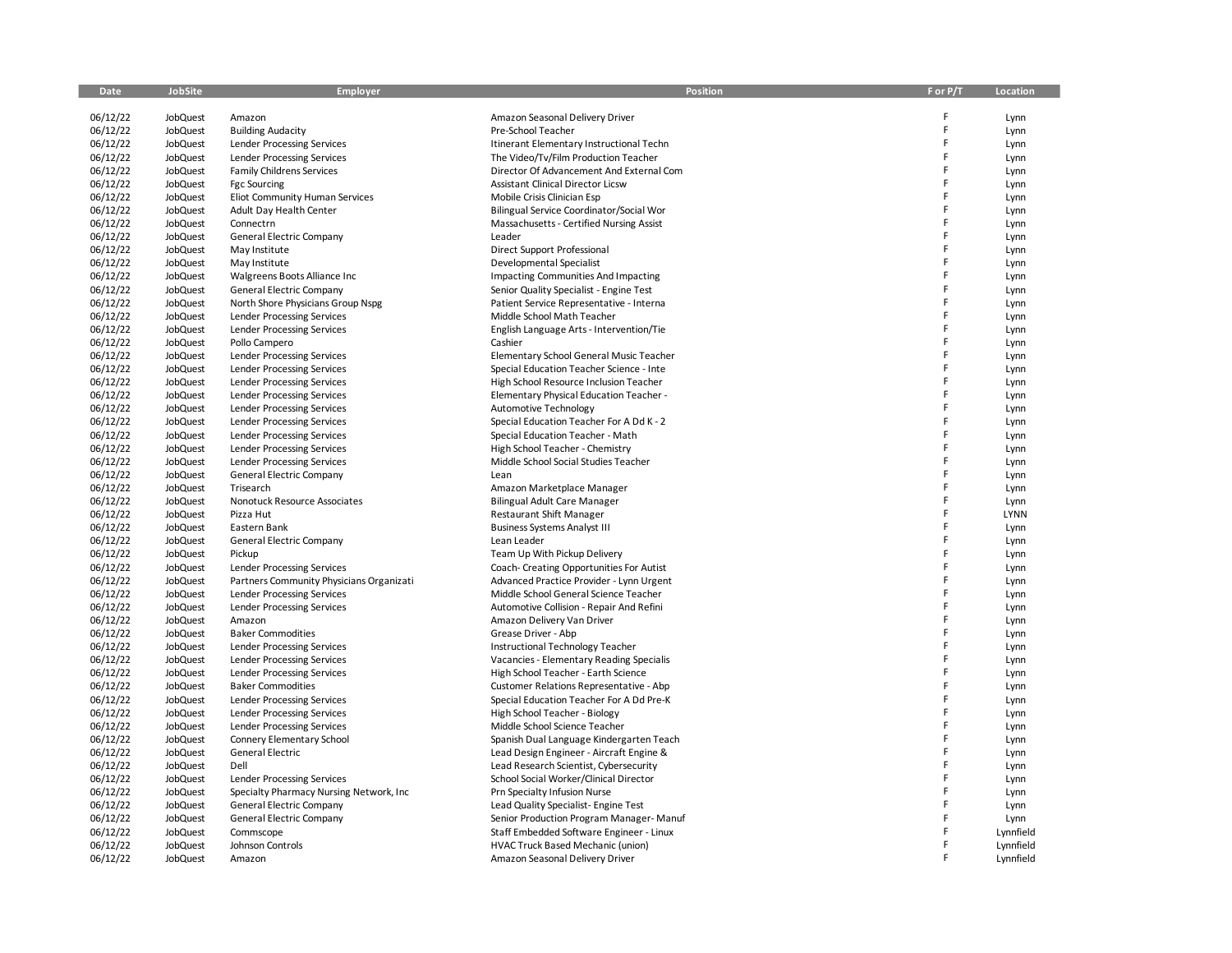| Date     | <b>JobSite</b> | <b>Employer</b>                                | Position                                 | F or P/T | Location   |
|----------|----------------|------------------------------------------------|------------------------------------------|----------|------------|
|          |                |                                                |                                          |          |            |
| 06/12/22 | JobQuest       | Lynnfield Public Schools                       | Esl Paraprofessional High School         | F        | Lynnfield  |
| 06/12/22 | JobQuest       | Amazon                                         | Amazon Delivery Van Driver               | F        | Lynnfield  |
| 06/12/22 | JobQuest       | PTC Therapeutics                               | Associate Director, Regulatory Affairs - | F        | Lynnfield  |
| 06/12/22 | JobQuest       | <b>UPS</b>                                     | Package Delivery Driver                  | F        | Lynnfield  |
| 06/12/22 | JobQuest       | <b>Purple Mattress</b>                         | Showroom Manager                         | F        | Lynnfield  |
| 06/12/22 | JobQuest       | Whole Foods Market, Inc.                       | Grocery Order Writer Buyer/Inventory Rep | F        | Lynnfield  |
| 06/12/22 | JobQuest       | <b>FIS</b>                                     | Platform Software Engineer Specialist    | F        | Lynnfield  |
| 06/12/22 | JobQuest       | Dell                                           | Lead Research Scientist, Cybersecurity   | F        | Manchester |
| 06/12/22 | JobQuest       | Allens Pharmacy                                | Retail Merchandise Manager               | F        | Manchester |
| 06/12/22 | JobQuest       | Parexel                                        | Principal Biostatistician                | F        | Marblehead |
| 06/12/22 | JobQuest       | Amazon                                         | Amazon Seasonal Delivery Driver          | F        | Marblehead |
| 06/12/22 | JobQuest       | Marblehead Public Lucretia & Joseph Scho       | Grade 1 Classroom Teacher                | F        | Marblehead |
| 06/12/22 | JobQuest       | YMCA of the North Shore                        | Lifeguard Coordinator                    | F        | Marblehead |
| 06/12/22 | JobQuest       | Amazon                                         | Amazon Delivery Van Driver               | F        | Marblehead |
| 06/12/22 | JobQuest       | Marblehead Public Schools                      | It Support Specialist                    | F        | Marblehead |
| 06/12/22 | JobQuest       | <b>QBE The Americas</b>                        | Senior Auditor                           | F        | Marblehead |
| 06/12/22 | JobQuest       | United Parcel Service Incorporated             | Warehouse Worker                         | F        | Middleton  |
| 06/12/22 | JobQuest       | Simplify Compliance                            | Marketing Manager (Technology)           | F        | Middleton  |
| 06/12/22 | JobQuest       | State of Massachusetts                         | Muslim Chaplain Part Time                | F        | Middleton  |
| 06/12/22 | JobQuest       | M&T Bank                                       | Universal Banker                         | F        | Middleton  |
| 06/12/22 | JobQuest       | Wellpath                                       | Nurse Practitioner, Psychiatric Mental H | F        | Middleton  |
| 06/12/22 | JobQuest       | H <sub>2</sub> O Care, Inc                     | Water Filtration Service Technician S Re | F        | Middleton  |
| 06/12/22 | JobQuest       | Wellpath                                       | Mental Health Professional - PRN         | F        | Middleton  |
| 06/12/22 | JobQuest       | Amazon                                         | Amazon Seasonal Delivery Driver          | F        | Middleton  |
| 06/12/22 | JobQuest       | United Parcel Service Incorporated             | Warehouse Worker - Package Handler       | F        | Middleton  |
| 06/12/22 | JobQuest       | Amazon                                         | Amazon Delivery Van Driver               | F        | Middleton  |
| 06/12/22 | JobQuest       | State of Massachusetts                         | P/T - Collections Specialist             | P/T      | Middleton  |
| 06/12/22 | JobQuest       | Abercrombie & Fitch                            | Manager In Training                      | F        | Peabody    |
| 06/12/22 | JobQuest       | Amazon                                         | Amazon Seasonal Delivery Driver          | F        | Peabody    |
| 06/12/22 | JobQuest       | North Shore Bank                               | Commercial Portfolio Manager - Hybrid    | F        | Peabody    |
| 06/12/22 | JobQuest       | <b>Cell Signaling Technology</b>               | Senior Research Associate                | F        | Peabody    |
| 06/12/22 | JobQuest       | 1967 Incorporated                              | Dental Front Office Receptionist - Full  | F        | Peabody    |
| 06/12/22 | JobQuest       | Amazon                                         | Amazon Delivery Van Driver               | F        | Peabody    |
| 06/12/22 | JobQuest       | District                                       | Biology Teacher - High School            | F        | Peabody    |
| 06/12/22 | JobQuest       | <b>General Dynamics Information Technology</b> | USARPAC MTCCS Lead Technician, Systems ( | F        | Peabody    |
| 06/12/22 | JobQuest       | <b>General Dynamics Information Technology</b> | MBSE Engineer (secret, preferred) - 100% | F        | Peabody    |
| 06/12/22 | JobQuest       | Abercrombie U0026 Fitch Co                     | Manager In Training                      | F        | Peabody    |
| 06/12/22 | JobQuest       | <b>General Dynamics Information Technology</b> | IT Project Manager Sr                    | F        | Peabody    |
| 06/12/22 | JobQuest       | Brooksby Village By Erickson Senior Livi       | Security Officer                         | F        | Peabody    |
| 06/12/22 | JobQuest       | Riverdog Daycare                               | Dog Daycare Attendant                    | F        | Peabody    |
| 06/12/22 | JobQuest       | Misha & Puff                                   | Retail Sales Associate                   | F        | Peabody    |
| 06/12/22 | JobQuest       | Sodexo                                         | Security Officer                         | F        | Peabody    |
| 06/12/22 | JobQuest       | Partners Healthcare                            | <b>PAS Supervisor</b>                    | F        | Peabody    |
| 06/12/22 | JobQuest       | Spirit Halloween                               | District Sales Manager-Seasonal          | F        | Peabody    |
| 06/12/22 | JobQuest       | Salem Hospital                                 | Mri Technologist- Per Diem- High Differe | F        | Peabody    |
| 06/12/22 | JobQuest       | <b>General Dynamics Information Technology</b> | Oracle PL/SQL + Web Developer            | F        | Peabody    |
| 06/12/22 | JobQuest       | <b>General Dynamics Information Technology</b> | Case Coordinator - Bilingual Spanish/Eng | F        | Peabody    |
| 06/12/22 | JobQuest       | Erickson Living                                | Painter - Full Time and Year Round       | F        | Peabody    |
| 06/12/22 | JobQuest       | Abbott Construction And Landscaping            | Landscaping Foreman                      | F        | Peabody    |
| 06/12/22 | JobQuest       | Cell Signaling Technology                      | Buyer                                    | F        | Peabody    |
| 06/12/22 | JobQuest       | The Container Store                            | In-Home Design Specialist                | F        | Peabody    |
| 06/12/22 | JobQuest       | Luxottica                                      | Sales Associate Sunglass Hut             | F        | Peabody    |
| 06/12/22 | JobQuest       | <b>General Dynamics Information Technology</b> | Senior Software Quality Assurance Tester | F        | Peabody    |
| 06/12/22 | JobQuest       | Amazon                                         | Package Delivery Driver                  | F        | Peabody    |
| 06/12/22 | JobQuest       | Hannoush Jewelers                              | Jewelry Sales Associate                  | F        | Peabody    |
| 06/12/22 | JobQuest       | Men's Wearhouse                                | Retail Sales Associate                   | F        | Peabody    |
| 06/12/22 | JobQuest       | Apc                                            | Warehouse Associate/Forklift Operator    | F        | Peabody    |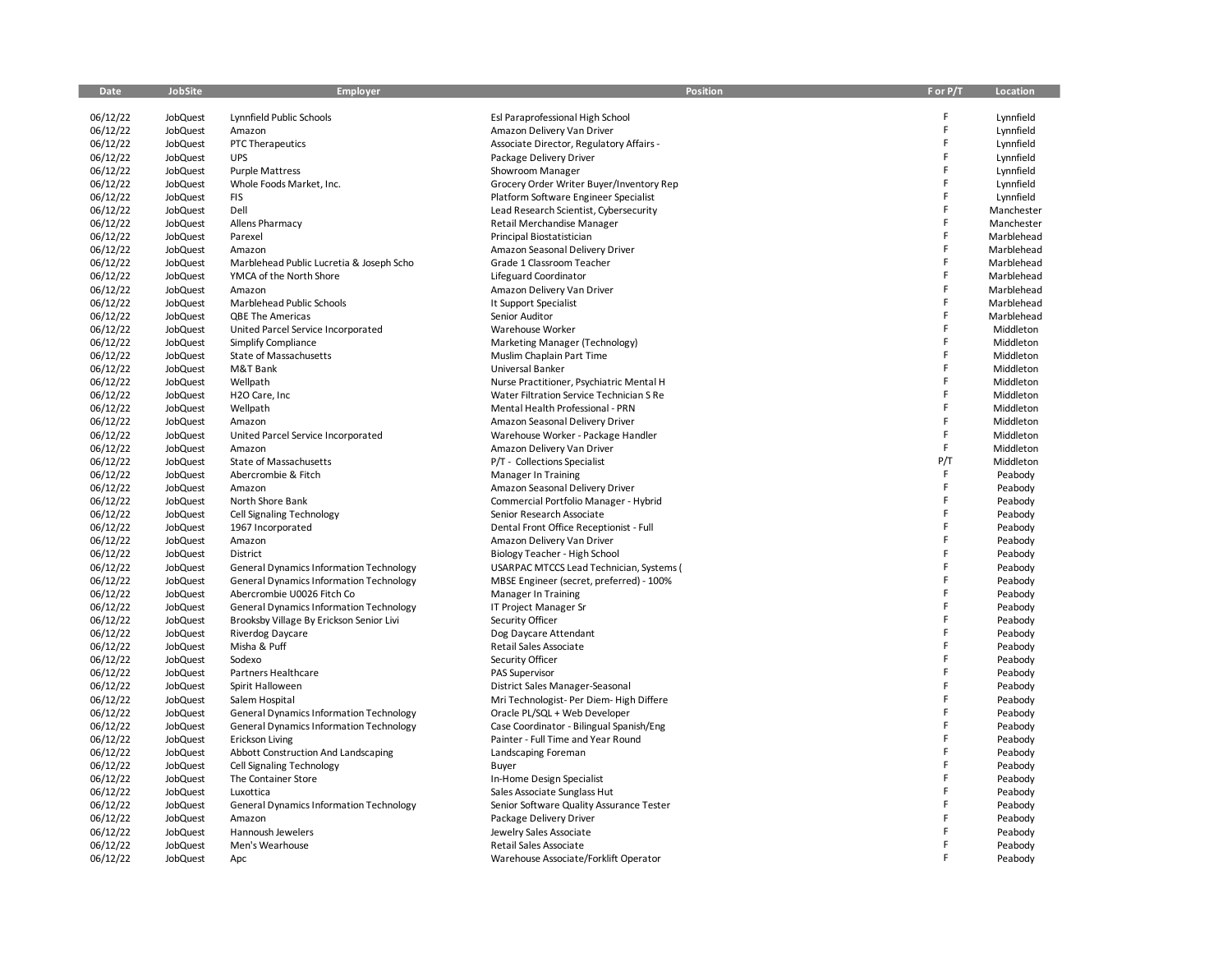| Date     | JobSite  | Employer                                 | Position                                 | F or P/T | Location |
|----------|----------|------------------------------------------|------------------------------------------|----------|----------|
|          |          |                                          |                                          |          |          |
| 06/12/22 | JobQuest | <b>Eks Corporation</b>                   | Accounting And Administrative Assistant  | F        | Peabody  |
| 06/12/22 | JobQuest | UnitedHealth Group                       | Physician's Assistant - Home Visits      | F        | Peabody  |
| 06/12/22 | JobQuest | <b>Hb Fuller</b>                         | Production Supervisor/Manager            | F        | Peabody  |
| 06/12/22 | JobQuest | A Mom's Village                          | Summer Theatre Program                   | F        | Peabody  |
| 06/12/22 | JobQuest | Luxottica                                | Sales Associate Sunglass Hut             | F        | Peabody  |
| 06/12/22 | JobQuest | Hilti Incorporated                       | Sales Account Associate                  | F        | Peabody  |
| 06/12/22 | JobQuest | Crack'd Kitchen & Coffee                 | Cashier/Coffee Barista                   | F        | Peabody  |
| 06/12/22 | JobQuest | Tesla                                    | Vehicle Movement Specialist              | F        | Peabody  |
| 06/12/22 | JobQuest | Rockport Middle School                   | Middle School Math Teacher               | F        | Rockport |
| 06/12/22 | JobQuest | State of Massachusetts                   | 22-Seasonal Recreation Facilities Supv I | F        | Rockport |
| 06/12/22 | JobQuest | Hometown Ace Smithace Whistlestop Market | Hardware And Lumber Cashier Associate    | F        | Rockport |
| 06/12/22 | JobQuest | State of Massachusetts                   | 22-Seasonal Laborer I (Halibut Point)    | F        | Rockport |
| 06/12/22 | JobQuest | Partners Healthcare                      | Security Officer - Per Diem, Rotating Sh | F        | Salem    |
| 06/12/22 | JobQuest | Partners Healthcare                      | Phlebotomy Manager                       | F        | Salem    |
| 06/12/22 | JobQuest | Partners Healthcare                      | Mental Health Specialist-Epstein 5 Adult | F        | Salem    |
| 06/12/22 | JobQuest | Partners Healthcare                      | Cook - 40 Hours Rotating Shift           | F        | Salem    |
| 06/12/22 | JobQuest | Partners Healthcare                      | Pathology Prep Tech Full Time Days       | F        | Salem    |
| 06/12/22 | JobQuest | Salem State University                   | Program Manager, Community Of Inclusive  | F        | Salem    |
| 06/12/22 | JobQuest | Elara Caring                             | Licensed Practical Nurse Home Health     | F        | Salem    |
| 06/12/22 | JobQuest | Partners Healthcare                      | Patient Care Associate (Nursing Assistan | F        | Salem    |
| 06/12/22 | JobQuest | Partners Healthcare                      | Mental Health Specialist - NEW RATES!! 3 | F        | Salem    |
| 06/12/22 | JobQuest | Partners Healthcare                      | Mental Health Specialist - NEW RATES!! 2 | F        | Salem    |
| 06/12/22 | JobQuest | Partners Healthcare                      | Mental Health Specialist - NEW RATES!! 3 | F        | Salem    |
| 06/12/22 | JobQuest | North Shore Physicians Group Nspg        | Medical Assistant - Internal Medicine    | F        | Salem    |
| 06/12/22 | JobQuest | Partners Healthcare                      | Sterile Processing Technician II         | F        | Salem    |
| 06/12/22 | JobQuest | Partners Healthcare                      | Nutrition Assistant - Per Diem           | F        | Salem    |
| 06/12/22 | JobQuest | Partners Healthcare                      | Registered Nurse (RN), PACU / 36 Hours/  | F        | Salem    |
|          |          |                                          |                                          | F        |          |
| 06/12/22 | JobQuest | Partners Healthcare                      | Authorization Specialist - 40 Hour Days  | F        | Salem    |
| 06/12/22 | JobQuest | Partners Healthcare                      | Phlebotomist                             | F        | Salem    |
| 06/12/22 | JobQuest | Partners Healthcare                      | Crisis Team Specialist-fulltime-Mon.-Fri | F        | Salem    |
| 06/12/22 | JobQuest | Partners Healthcare                      | REGISTERED NURSE -NEW RATES!-36 HOUR-(3  | F        | Salem    |
| 06/12/22 | JobQuest | Partners Healthcare                      | REGISTERED NURSE -NEW RATES!-36 HOUR-(3  | F        | Salem    |
| 06/12/22 | JobQuest | Renewal Rehab                            | Physical Therapist (PT) SIGN ON BONUS!   | F        | Salem    |
| 06/12/22 | JobQuest | Partners Healthcare                      | Outpatient Therapist - part and full tim | F        | Salem    |
| 06/12/22 | JobQuest | Partners Healthcare                      | Unit Secretary - Birthplace - 32 Hrs. Ev |          | Salem    |
| 06/12/22 | JobQuest | Witchcraft Heights Elementary School     | K - 8 Math Tutor - Witchcraft Heights El | F        | Salem    |
| 06/12/22 | JobQuest | Partners Healthcare                      | Registered Nurse (RN), Emergency Service | F        | Salem    |
| 06/12/22 | JobQuest | Partners Healthcare                      | Registered Nurse (RN), Emergency Service | F        | Salem    |
| 06/12/22 | JobQuest | Cell Signaling Technology                | Pim Data Steward                         | F        | Salem    |
| 06/12/22 | JobQuest | Amazon                                   | Amazon Delivery Van Driver               | F        | Salem    |
| 06/12/22 | JobQuest | Spirit Halloween                         | District Sales Manager-Seasonal          | F        | Salem    |
| 06/12/22 | JobQuest | Partners Healthcare                      | Mental Health Specialist-Epstein 5 Adult | F        | Salem    |
| 06/12/22 | JobQuest | Partners Healthcare                      | Registered Nurse, Emergency Services - 3 | F        | Salem    |
| 06/12/22 | JobQuest | Partners Healthcare                      | Registered Nurse (RN), Medical Telemetry | F        | Salem    |
| 06/12/22 | JobQuest | Salem Hospital                           | Patient Services Coordinator II          | F        | Salem    |
| 06/12/22 | JobQuest | Partners Healthcare                      | Patient Care Associate 3 (per diem)      | F        | Salem    |
| 06/12/22 | JobQuest | The Home Depot Incorporated              | Retail Sales Associate                   | F        | Salem    |
| 06/12/22 | JobQuest | Partners Healthcare                      | Staff Clinician Case Manager Inpatient A | F        | Salem    |
| 06/12/22 | JobQuest | Mike And Dad& X27 S Hauling              | Driver                                   | F        | Salem    |
| 06/12/22 | JobQuest | Partners Healthcare                      | Mental Health Specialist - NEW RATES!! 2 | F        | Salem    |
| 06/12/22 | JobQuest | Partners Healthcare                      | Staff Clinician, Mental Health-Adult Par | F        | Salem    |
| 06/12/22 | JobQuest | Dunkin Washington St Donuts              | <b>Crew Member</b>                       | F        | Salem    |
| 06/12/22 | JobQuest | Partners Healthcare                      | Catering Associate - 20 Hours Evening    | F        | Salem    |
| 06/12/22 | JobQuest | <b>Rich Products Corporation</b>         | Operator - Mixer                         | F        | Salem    |
| 06/12/22 | JobQuest | State of Massachusetts                   | Area Program Manager - Salem             | F        | Salem    |
| 06/12/22 | JobQuest | Partners Healthcare                      | Senior Social Worker LICSW-Inpatient Sen | F        | Salem    |
| 06/12/22 | JobQuest | Abercrombie & Fitch                      | Manager In Training                      |          | Salem    |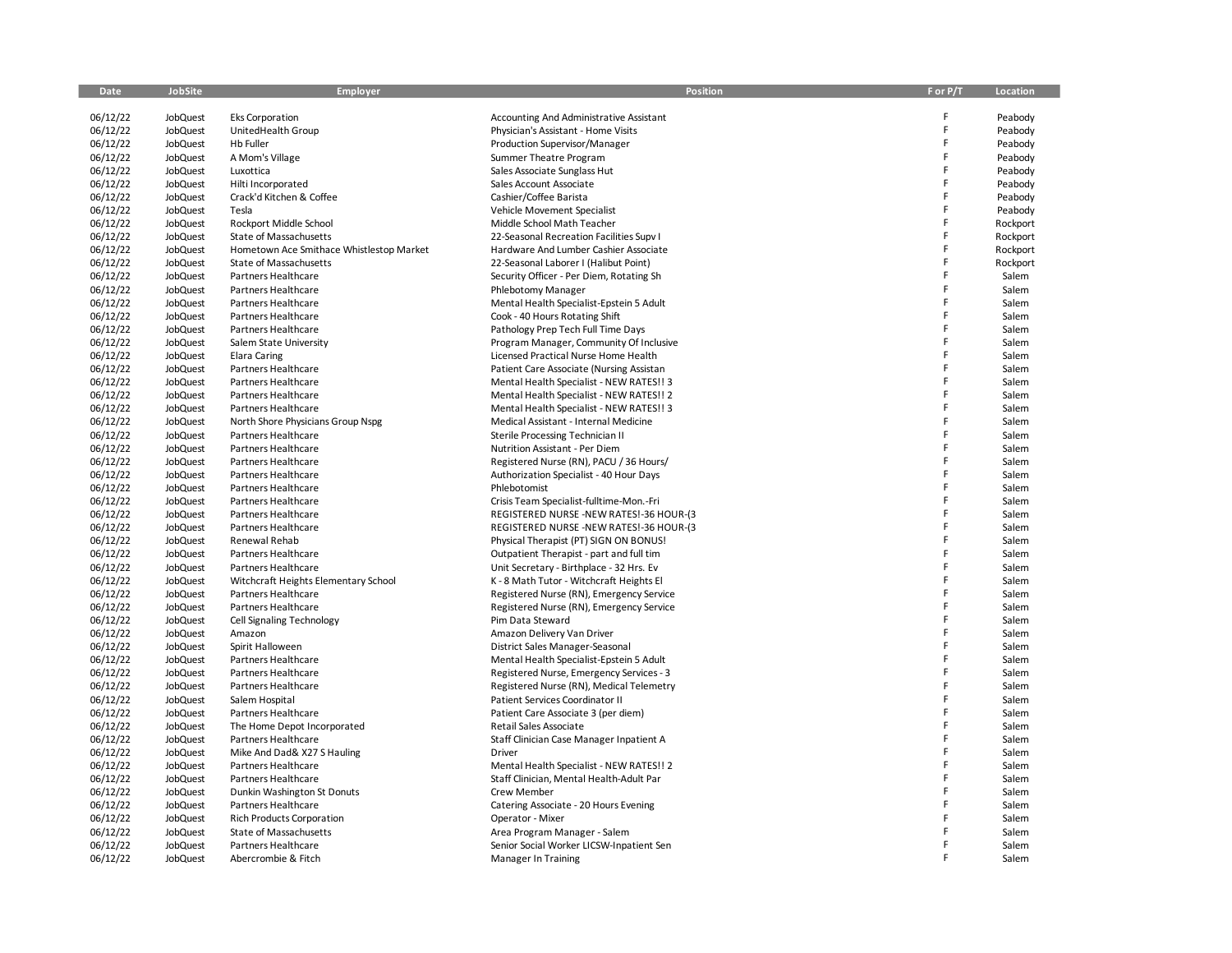| Date                 | JobSite              | Employer                                              | Position                                                                             | F or P/T | Location         |
|----------------------|----------------------|-------------------------------------------------------|--------------------------------------------------------------------------------------|----------|------------------|
|                      |                      |                                                       |                                                                                      |          |                  |
| 06/12/22             | JobQuest             | Partners Healthcare                                   | Security Officer - 40 Hours Evening                                                  | F        | Salem            |
| 06/12/22             | JobQuest             | Partners Healthcare                                   | Mental Health Specialist - Adult - Epste                                             | F<br>E   | Salem            |
| 06/12/22             | JobQuest             | Partners Healthcare                                   | Case Manager, RN-32 hours per week                                                   | F        | Salem            |
| 06/12/22             | JobQuest             | Hampton Inn                                           | Housekeeping Supervisor/Inspector                                                    | F        | Salem            |
| 06/12/22<br>06/12/22 | JobQuest<br>JobQuest | Partners Healthcare<br>North Shore Physicians Limited | Radiology Technologist FT Evenings<br>Patient Service Representative - Cardiol       | F        | Salem<br>Salem   |
| 06/12/22             | JobQuest             | Partners Healthcare                                   | Senior Social Worker LICSW-Inpatient Adu                                             |          | Salem            |
| 06/12/22             | JobQuest             | Partners Healthcare                                   | Registered Nurse (RN) 32 hour day/rotato                                             | F        | Salem            |
| 06/12/22             | JobQuest             | Amazon                                                | Amazon Seasonal Delivery Driver                                                      |          | Salem            |
| 06/12/22             | JobQuest             | Partners Healthcare                                   | <b>Staffing Office Coordinator</b>                                                   |          | Salem            |
| 06/12/22             | JobQuest             | Partners Healthcare                                   | Unit Secretary                                                                       |          | Salem            |
| 06/12/22             | JobQuest             | Salem Hospital                                        | Birth Registrar - Per Diem                                                           |          | Salem            |
| 06/12/22             | JobQuest             | Salem Hospital                                        | Float Registered Nurse - Night, Eow/Eoh                                              |          | Salem            |
| 06/12/22             | JobQuest             | Salem State University                                | Public Health Educator and Outreach Coor                                             |          | Salem            |
| 06/12/22             | JobQuest             | Partners Healthcare                                   | Catering Associate - 40 Hour, Rotating S                                             |          | Salem            |
| 06/12/22             | JobQuest             | Partners Healthcare                                   | Radiology Technologist Full time days 73                                             | E        | Salem            |
| 06/12/22             | JobQuest             | Partners Healthcare                                   | Registered Nurse (RN), PACU / 32 Hours/                                              |          | Salem            |
| 06/12/22             | JobQuest             | Partners Healthcare                                   | Case Manager, LCSW-Salem Hospital per di                                             | E        | Salem            |
| 06/12/22             | JobQuest             | Partners Healthcare                                   | Registered Nurse (RN), Birthplace - 32 e                                             | F        | Salem            |
| 06/12/22             | JobQuest             | Mass General Brigham Phs                              | Senior Human Resources Director For Hosp                                             | E        | Salem            |
| 06/12/22             | JobQuest             | Salem Hospital                                        | Registered Nurse, Interventional Radiolo                                             | F        | Salem            |
| 06/12/22             | JobQuest             | Partners Healthcare                                   | Birth Registrar - per diem                                                           | E        | Salem            |
| 06/12/22             | JobQuest             | Pep Boys                                              | <b>Store Manager Of Service</b>                                                      | E        | Salem            |
| 06/12/22             | JobQuest             | Sperling Interactive                                  | Search Engine Optimization Associate                                                 | F        | Salem            |
| 06/12/22             | JobQuest             | Winncompanies                                         | Maintenance Technician I Pequot                                                      |          | Salem            |
| 06/12/22<br>06/12/22 | JobQuest<br>JobQuest | Northeast Animal Shelter<br>District Wide             | Veterinary Technician/Assistant - Shelte<br>Director Of Finance, Public Schools - An |          | Salem<br>Salem   |
| 06/12/22             | JobQuest             | Peabody Essex Museum                                  | Accounts Payable Administrator                                                       |          | Salem            |
| 06/12/22             | JobQuest             | Salem Five                                            | Records Management Specialist, Daily Li                                              | F        | Salem            |
| 06/12/22             | JobQuest             | Walgreens Boots Alliance Inc                          | <b>Inventory Specialist</b>                                                          |          | Salem            |
| 06/12/22             | JobQuest             | Salem Hospital                                        | Registered Nurse - Rates - Ed Acute Ment                                             |          | Salem            |
| 06/12/22             | JobQuest             | Salem Hospital                                        | Security Officer - Per Diem                                                          | F        | Salem            |
| 06/12/22             | JobQuest             | Partners Healthcare                                   | Patient Care Associate (Nursing Assistan                                             | F        | Salem            |
| 06/12/22             | JobQuest             | Partners Healthcare                                   | P/T - Cafe Cashier/Attend - 20 Hours Rotating                                        | P/T      | Salem            |
| 06/12/22             | JobQuest             | Partners Healthcare                                   | Registered Nurse - Operating Room                                                    | F        | Salem            |
| 06/12/22             | JobQuest             | Partners Healthcare                                   | Catering Associate - 40 Rotating Shift                                               | E        | Salem            |
| 06/12/22             | JobQuest             | Ultimate                                              | <b>Procurement Analyst</b>                                                           | E        | Saugus           |
| 06/12/22             | JobQuest             | Amazon                                                | Amazon Seasonal Delivery Driver                                                      |          | Saugus           |
| 06/12/22             | JobQuest             | Eastern Bank                                          | Assistant Branch Manager I                                                           | E        | Saugus           |
| 06/12/22             | JobQuest             | Disney                                                | Senior Manager, Menu Planning And Develo                                             | E        | Saugus           |
| 06/12/22             | JobQuest             | Amazon                                                | Amazon Delivery Van Driver                                                           | E        | Saugus           |
| 06/12/22             | JobQuest             | F45                                                   | Trainer/Coach                                                                        | E        | Saugus           |
| 06/12/22             | JobQuest             | Covalx                                                | Entry Level Biotechnology Sales, Marketi                                             | F        | Saugus           |
| 06/12/22             | JobQuest             | Veterans Early Learning Center                        | Veterans Early Learning Center Pre-Kinde                                             | F<br>E   | Saugus           |
| 06/12/22             | JobQuest             | Napa Auto Parts                                       | Auto Parts Counter Sales                                                             | E        | Saugus           |
| 06/12/22             | JobQuest             | Dell                                                  | Lead Research Scientist, Cybersecurity                                               | E        | Saugus           |
| 06/12/22             | JobQuest             | Veterans Early Learning Center                        | Veterans Early Learning Center Grade 1 T                                             | P/T      | Saugus           |
| 06/12/22<br>06/12/22 | JobQuest<br>JobQuest | North Shore Bank                                      | P/T - Personal Banker (Saugus, MA)<br>T-Mobile Cell Phone Repair Technician          | F        | Saugus           |
| 06/12/22             |                      | Assurant                                              |                                                                                      | E        | Saugus           |
| 06/12/22             | JobQuest<br>JobQuest | Anderson Merchandisers LP<br>Saugus Physical Therapy  | Full-Time Retail Merchandiser - Saugus,<br>Chiropractic Assistant/Receptionist       |          | Saugus<br>Saugus |
| 06/12/22             | JobQuest             | Eliot Community Human Services                        | Intensive Case Manager Accs Bachelors                                                |          | Saugus           |
| 06/12/22             | JobQuest             | United Parcel Service Incorporated                    | Package Delivery Driver                                                              |          | Saugus           |
| 06/12/22             | JobQuest             | <b>Veterans Early Learning Center</b>                 | Veterans Lower Elementary School Special                                             |          | Saugus           |
| 06/12/22             | JobQuest             | Amazon                                                | Package Delivery Driver                                                              |          | Saugus           |
| 06/12/22             | JobQuest             | <b>Best Buy</b>                                       | Inventory/Merchandising/Shipping Special                                             |          | Saugus           |
| 06/12/22             | JobQuest             | Connectrn                                             | Licensed Practical Nurse - , In                                                      | E        | Saugus           |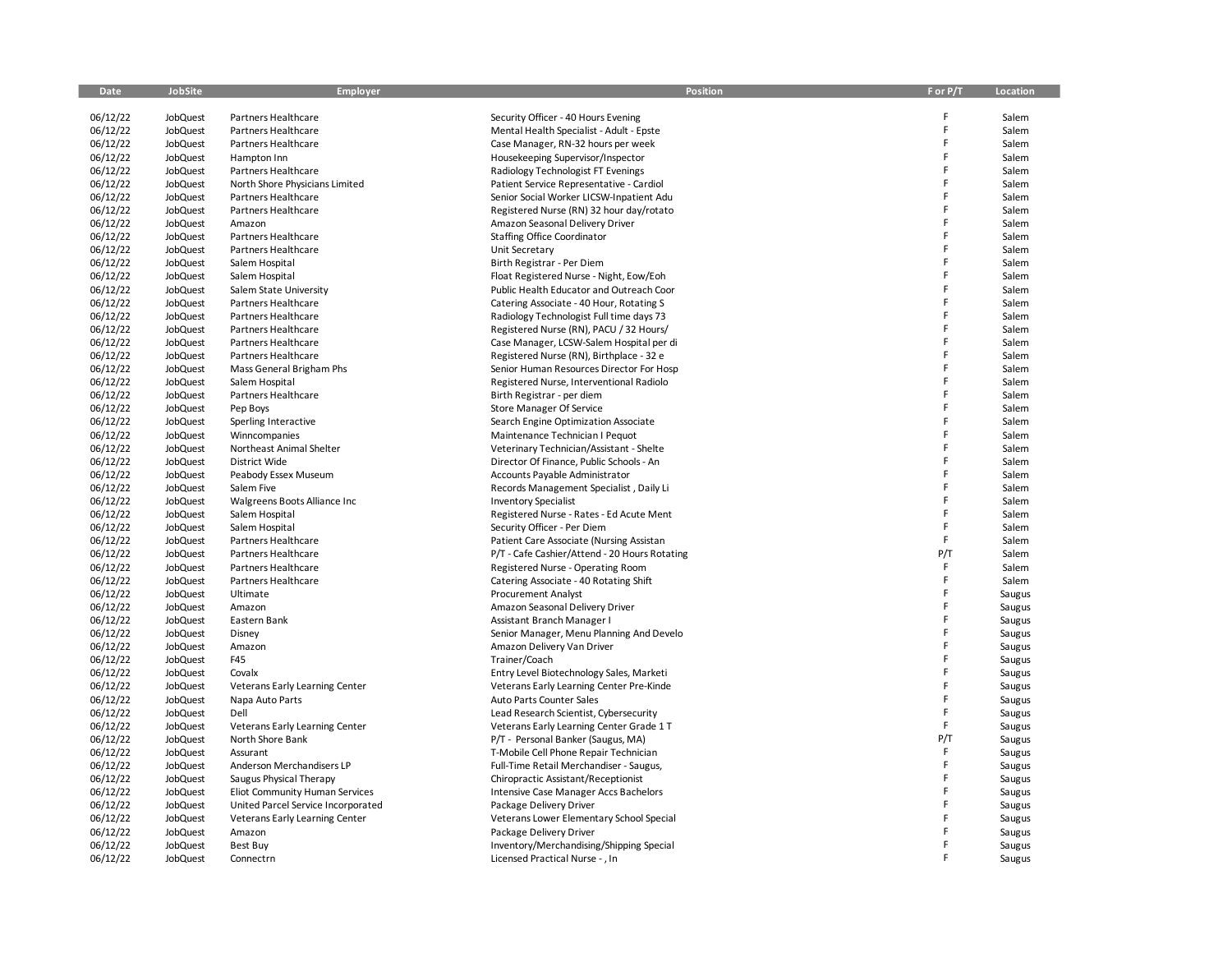| Date     | <b>JobSite</b> | <b>Employer</b>                      | <b>Position</b>                          | F or P/T | Location   |
|----------|----------------|--------------------------------------|------------------------------------------|----------|------------|
|          |                |                                      |                                          |          |            |
| 06/12/22 | JobQuest       | <b>Red Roof Plus</b>                 | <b>Hotel Auditor</b>                     | F        | Saugus     |
| 06/12/22 | JobQuest       | Harbor Freight Tools                 | T-Store Assc Seasonal                    | F        | Saugus     |
| 06/12/22 | JobQuest       | Prince Pizzeria                      | Server/Waitstaff                         | F        | Saugus     |
| 06/12/22 | JobQuest       | Lowe's Companies, Inc.               | Merchandising                            | F        | Saugus     |
| 06/12/22 | JobQuest       | Lowe's Companies, Inc.               | Merchandising Service Manager            | F        | Saugus     |
| 06/12/22 | JobQuest       | Amazon                               | Amazon Seasonal Delivery Driver          | F        | Swampscott |
| 06/12/22 | JobQuest       | Northshore Medical Center            | Medical Assistant - Family Doctors, Swam | F        | Swampscott |
| 06/12/22 | JobQuest       | Radancy                              | Software Engineer                        | F        | Swampscott |
| 06/12/22 | JobQuest       | North Shore Physicians Limited       | <b>Medical Assistant</b>                 | F        | Swampscott |
| 06/12/22 | JobQuest       | Amazon                               | Amazon Delivery Van Driver               | F        | Swampscott |
| 06/12/22 | JobQuest       | Dell                                 | Lead Research Scientist, Cybersecurity   | F        | Swampscott |
| 06/12/22 | JobQuest       | Walgreens Boots Alliance Inc         | Pharmacy Technician/Pharm Technician App | F        | Topsfield  |
| 06/12/22 | JobQuest       | M&T Bank                             | Universal Banker                         | F        | Topsfield  |
| 06/12/22 | JobQuest       | Robert Half                          | <b>Accounts Payable Clerk</b>            | F        | Topsfield  |
| 06/12/22 | JobQuest       | Commscope                            | Staff Embedded Software Engineer - Linux | F        | Topsfield  |
| 06/12/22 | JobQuest       | Amazon                               | Amazon Delivery Van Driver               | F        | Topsfield  |
| 06/12/22 | JobQuest       | Dell                                 | Lead Research Scientist, Cybersecurity   | F        | Topsfield  |
| 06/12/22 | JobQuest       | Walgreens Boots Alliance Inc         | Hero Emerging Store Manager Military And | F        | Topsfield  |
| 06/12/22 | JobQuest       | Amazon                               | Amazon Seasonal Delivery Driver          | F        | Topsfield  |
| 06/12/22 | JobQuest       | Amazon                               | Amazon Order Filler - Hire               | F        | Topsfield  |
| 06/12/22 | JobQuest       | Town Of Wenham                       | <b>Accounting Assistant</b>              | F        | Wenham     |
| 06/12/22 | JobQuest       | <b>Harvard University</b>            | Administrative Coordinator               | F        | Boston     |
| 06/12/22 | JobQuest       | Partners Healthcare                  | Security Concierge / 40 hrs / Evenings / | F        | Boston     |
| 06/12/22 | JobQuest       | Partners Healthcare                  | Technical Research Assistant I / 40 Hour | F        | Boston     |
| 06/12/22 | JobQuest       | Partners Healthcare                  | Guest Room Attendant / Per Diem / BWH Fo | F        | Boston     |
| 06/12/22 | JobQuest       | MILLENNIUM PHARMACEUTICALS, INC.     | Director, Clinical Operations-R0069268   | F        | Boston     |
| 06/12/22 | JobQuest       | John Hancock                         | Controller, Sr Debt-JR22052009           | F        | Boston     |
| 06/12/22 | JobQuest       | Massachusetts General Hospital       | Patient Care Associate/CNA (40 hours, Ro | F        | Boston     |
| 06/12/22 | JobQuest       | Massachusetts General Hospital       | Staff Assistant I                        | F        | Boston     |
| 06/12/22 | JobQuest       | Massachusetts General Hospital       | Medical Assistant I                      | F        | Boston     |
| 06/12/22 | JobQuest       | Massachusetts General Hospital       | P/T - Mammographer, 32 hours             | P/T      | Boston     |
| 06/12/22 | JobQuest       | Massachusetts General Hospital       | Mammographer                             | F        | Boston     |
| 06/12/22 | JobQuest       | Massachusetts General Hospital       | Phlebotomist - 40 hours                  | F        | Boston     |
| 06/12/22 | JobQuest       | ERM Consulting and Engineering, Inc. | Project Coordinator (Entry Level)-R00014 | F        | Boston     |
| 06/12/22 | JobQuest       | Partners Healthcare                  | NURSE PRACTITIONER- COMMUNITY HEALTH 22  | F        | Boston     |
| 06/12/22 | JobQuest       | Partners Healthcare                  | Administrative Assistant I DOM Endocrino | F        | Boston     |
| 06/12/22 | JobQuest       | Partners Healthcare                  | CLINICAL RESEARCH ASSISTANT / 40 HOURS / | F        | Boston     |
| 06/12/22 | JobQuest       | Partners Healthcare                  | Senior Technical Research Assistant I BW | F        | Boston     |
| 06/12/22 | JobQuest       | Crown Castle                         | Manager Engineering, Integration - Opera | F        | Boston     |
| 06/12/22 | JobQuest       | <b>Harvard University</b>            | Statistical Programmer/Analyst           | F        | Boston     |
| 06/12/22 | JobQuest       | John Hancock                         | Assistant Manager, Financial Planning &  | F        | Boston     |
| 06/12/22 | JobQuest       | <b>Harvard University</b>            | Research Associate                       | F        | Boston     |
| 06/12/22 | JobQuest       | <b>Harvard University</b>            | Custodian A                              | F        | Boston     |
| 06/12/22 | JobQuest       | CSG System Inc.                      | Software Development Engineer II         | F        | Boston     |
| 06/12/22 | JobQuest       | John Hancock                         | Senior Product Owner-JR22060177          | F        | Boston     |
| 06/12/22 | JobQuest       | Partners Healthcare                  | Neurosurgery Customer Service Representa | F        | Boston     |
| 06/12/22 | JobQuest       | <b>Boston Children's Hospital</b>    | Development Assistant                    | F        | Boston     |
| 06/12/22 | JobQuest       | Amazon Corporate LLC                 | Senior Cloud Application Architect - Nat | F        | Boston     |
| 06/12/22 | JobQuest       | CSG System Inc.                      | DevOps Engineer II                       | F        | Boston     |
| 06/12/22 | JobQuest       | <b>Partners Healthcare</b>           | IS Programmer/Analyst I--Located in Gall | F        | Boston     |
| 06/12/22 | JobQuest       | <b>Partners Healthcare</b>           | Cardiovascular Physiology Core Associate | F        | Boston     |
| 06/12/22 | JobQuest       | Partners Healthcare                  | Technical Research Assistant I BWH Neuro | F        | Boston     |
| 06/12/22 | JobQuest       | Massachusetts General Hospital       | Physical Therapy Assistant               | F        | Boston     |
| 06/12/22 | JobQuest       | Massachusetts General Hospital       | Phlebotomist - 40 hours                  | F        | Boston     |
| 06/12/22 | JobQuest       | Partners Healthcare                  | Administrative Assistant II, 40hrs, TIMI |          | Boston     |
| 06/12/22 | JobQuest       | Massachusetts General Hospital       | Medical Assistant I                      | F        | Boston     |
| 06/12/22 | JobQuest       | John Hancock                         | Sustainability Analyst-JR22052708        |          | Boston     |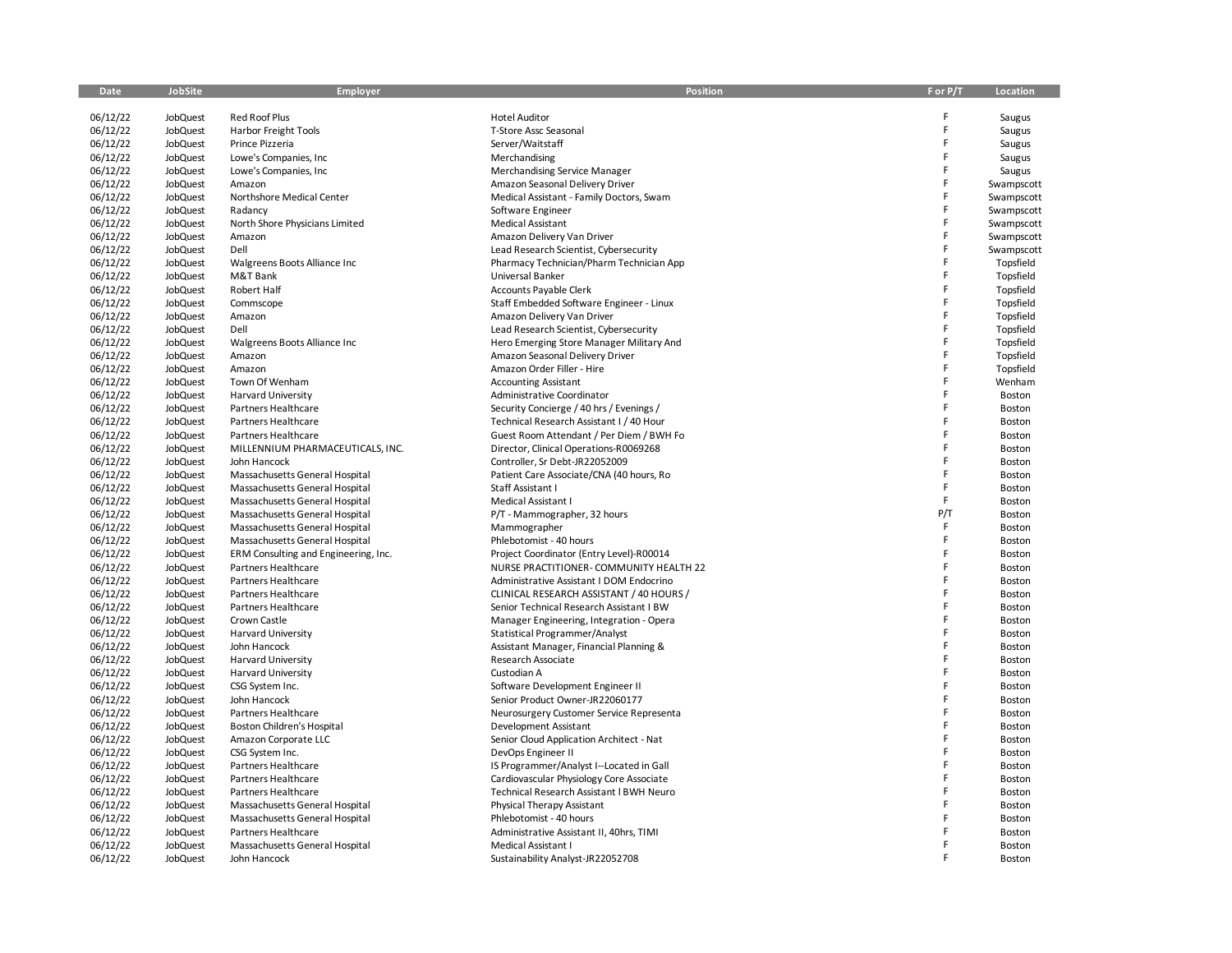| Date                 | <b>JobSite</b>       | Employer                                          | <b>Position</b>                                                                      | F or P/T  | Location         |
|----------------------|----------------------|---------------------------------------------------|--------------------------------------------------------------------------------------|-----------|------------------|
|                      |                      |                                                   |                                                                                      |           |                  |
| 06/12/22             | JobQuest             | <b>Harvard University</b>                         | Senior Researcher I                                                                  | F         | Boston           |
| 06/12/22             | JobQuest             | <b>Harvard University</b>                         | <b>Financial Analyst</b>                                                             | F         | Boston           |
| 06/12/22             | JobQuest             | Partners Healthcare                               | STAFF NURSE / 36 HOURS / VARIABLE NIGHTS                                             | F         | Boston           |
| 06/12/22             | JobQuest             | Amazon Corporate LLC                              | Senior Manager of Solutions Architecture                                             | F         | Boston           |
| 06/12/22             | JobQuest             | Partners Healthcare                               | Liaison Representative, Per Diem                                                     | Ë         | Boston           |
| 06/12/22             | JobQuest             | Partners Healthcare                               | Food Service Assistant, Per Diem, Rotati                                             | Ë         | Boston           |
| 06/12/22<br>06/12/22 | JobQuest             | <b>Brown Brothers Harriman</b>                    | Systems Development Life Cycle (SDLC) Ma                                             | E         | Boston           |
| 06/12/22             | JobQuest<br>JobQuest | Partners Healthcare<br>Boston Children's Hospital | Embryologist I                                                                       | F         | Boston<br>Boston |
| 06/12/22             | JobQuest             | Boston Children's Hospital                        | Registered Nurse, Cardiac ICU, Permanent<br>Patient Experience Representative (E/O W | F         | Boston           |
| 06/12/22             | JobQuest             | <b>Harvard University</b>                         | Research Assistant II Non-Lab                                                        | F         | Boston           |
| 06/12/22             | JobQuest             | Dana-Farber Cancer Institute                      | Supervisor, Security - 1st Shift                                                     | F         | Boston           |
| 06/12/22             | JobQuest             | Dana-Farber Cancer Institute                      | NP/PA - Stem Cell Transplant Program                                                 | F         | Boston           |
| 06/12/22             | JobQuest             | Joslin Diabetes Center, Inc.                      | Research Assistant (Genetics & Epidemiol                                             | F         | Boston           |
| 06/12/22             | JobQuest             | <b>Carr Properties</b>                            | <b>Building Engineer I</b>                                                           | F         | Boston           |
| 06/12/22             | JobQuest             | TAKEDA PHARMACEUTICALS U.S.A., INC.               | HAE Strategic Planning and Operations-RO                                             | F         | Boston           |
| 06/12/22             | JobQuest             | Boston Children's Hospital                        | <b>Staff Scientist</b>                                                               | Ë         | Boston           |
| 06/12/22             | JobQuest             | Boston Children's Hospital                        | Clinical Assistant, Ortho/Surg (36hrs)                                               | F         | Boston           |
| 06/12/22             | JobQuest             | Boston Children's Hospital                        | Administrative Assistant III                                                         | Ė         | Boston           |
| 06/12/22             | JobQuest             | <b>Boston Children's Hospital</b>                 | Laboratory Processing Technician I: Lab                                              | F         | Boston           |
| 06/12/22             | JobQuest             | <b>Harvard University</b>                         | Staff Scientist - Neuroscience                                                       | E         | Boston           |
| 06/12/22             | JobQuest             | <b>Harvard University</b>                         | Senior Director of IT Finance                                                        | E         | Boston           |
| 06/12/22             | JobQuest             | Massachusetts General Hospital                    | Patient Care Associate/CNA - Respiratory                                             |           | Boston           |
| 06/12/22             | JobQuest             | Boston Children's Hospital                        | <b>Operations Assistant</b>                                                          | Ë         | Boston           |
| 06/12/22             | JobQuest             | John Hancock                                      | Client Reporting Analyst-JR22042622                                                  | F         | Boston           |
| 06/12/22             | JobQuest             | Apex Systems, Inc.                                | Python Developer - 1243231                                                           | Ë         | boston           |
| 06/12/22             | JobQuest             | CSG System Inc.                                   | Sales Compensation Program Lead                                                      | F         | Boston           |
| 06/12/22             | JobQuest             | Dana-Farber Cancer Institute                      | CCG Single-Cell/-Nucleus Sequencing Grou                                             | F         | Boston           |
| 06/12/22             | JobQuest             | Boston Children's Hospital                        | Clinical Assistant I, Solid Organ Transp                                             | F         | Boston           |
| 06/12/22             | JobQuest             | Boston Children's Hospital                        | Pharmacy Technician II/ Evenings                                                     | F         | Boston           |
| 06/12/22             | JobQuest             | Massachusetts General Hospital                    | Nurse - Per Diem (Psychiatry)                                                        | E         | Boston           |
| 06/12/22             | JobQuest             | <b>Boston Children's Hospital</b>                 | Registered Nurse, Neurology (20-36 hrs N                                             | F & P/T   | Boston           |
| 06/12/22             | JobQuest             | Morgan Lewis & Bockius, LLP                       | Global Travel Manager                                                                | F.        | Boston           |
| 06/12/22             | JobQuest             | Medline Industries                                | <b>Customer Service Representative</b>                                               | E         | Boston           |
| 06/12/22             | JobQuest             | McDermott Will & Emery LLP                        | <b>Intellectual Property Specialist</b>                                              | Ë<br>F    | Boston           |
| 06/12/22             | JobQuest             | Stefanini                                         | Technical Project Manager - Servicenow                                               |           | Boston           |
| 06/12/22             | JobQuest             | Beth Israel Deaconess Medical Center              | Administrative Assistant II - Ophthalmol                                             | F.<br>P/T | Boston           |
| 06/12/22             | JobQuest             | Partners Healthcare                               | P/T - RN ACCESS FLOW MANAGER / 24 HR - ROTATIN                                       | F         | Boston           |
| 06/12/22             | JobQuest             | The Dimock Center                                 | Css Recovery Specialist, Female Over                                                 | F         | Boston           |
| 06/12/22<br>06/12/22 | JobQuest<br>JobQuest | Massachusetts General Hospital                    | Nurse - 40 Hours Per Week (Psychiatry)                                               | F         | Boston<br>Boston |
| 06/12/22             | JobQuest             | Firstpro Incorporated<br>Partners Healthcare      | Customer Service Representative - & Over<br>RN ACCESS FLOW MANAGER / 36 HR - ROTATIN | F         | Boston           |
| 06/12/22             | JobQuest             | Boston Children's Hospital                        | Intake Coordinator (Orthopedic Oncology)                                             | F         | Boston           |
| 06/12/22             | JobQuest             | Boston Children's Hospital                        | Nurse Practitioner or Physician Assistan                                             | F         | Boston           |
| 06/12/22             | JobQuest             | Omni Hotels Management Company                    | Security Officer                                                                     | F         | Boston           |
| 06/12/22             | JobQuest             | Help At Home                                      | Remote Manager, Revenue Cycle Management                                             | F         | Boston           |
| 06/12/22             | JobQuest             | <b>Fidelity Brokerage Services</b>                | Leader, Guest                                                                        | Ë         | Boston           |
| 06/12/22             | JobQuest             | Partners Healthcare                               | Project Coordinator, Infectious Disease                                              | F         | Boston           |
| 06/12/22             | JobQuest             | Ciena                                             | Virtualized Edge End-to-End Solutions Ar                                             | Ë         | Boston           |
| 06/12/22             | JobQuest             | <b>Boston Children's Hospital</b>                 | Patient Experience Representative (E/O W                                             | F         | Boston           |
| 06/12/22             | JobQuest             | Oasis Systems Llc                                 | <b>Product Designer</b>                                                              | Ë         | Boston           |
| 06/12/22             | JobQuest             | <b>Bose Corporation</b>                           | Senior Hardware Ux Designer                                                          | E         | Boston           |
| 06/12/22             | JobQuest             | Nielsenig                                         | Manager, Analytics - Price & Promotion R                                             | Ë         | Boston           |
| 06/12/22             | JobQuest             | Boston Children's Hospital                        | Payment Policy & Advocacy Sr. Advisor (G                                             | Ë         | Boston           |
| 06/12/22             | JobQuest             | Rich Asap Transportation                          | Monitor                                                                              | Ë         | Boston           |
| 06/12/22             | JobQuest             | Brookline Bancorp Incorporated                    | Project Coordinator                                                                  | F         | Boston           |
| 06/12/22             | JobQuest             | Boston Children's Hospital                        | Clinical Nursing Assistant, Intermediate                                             | F         | Boston           |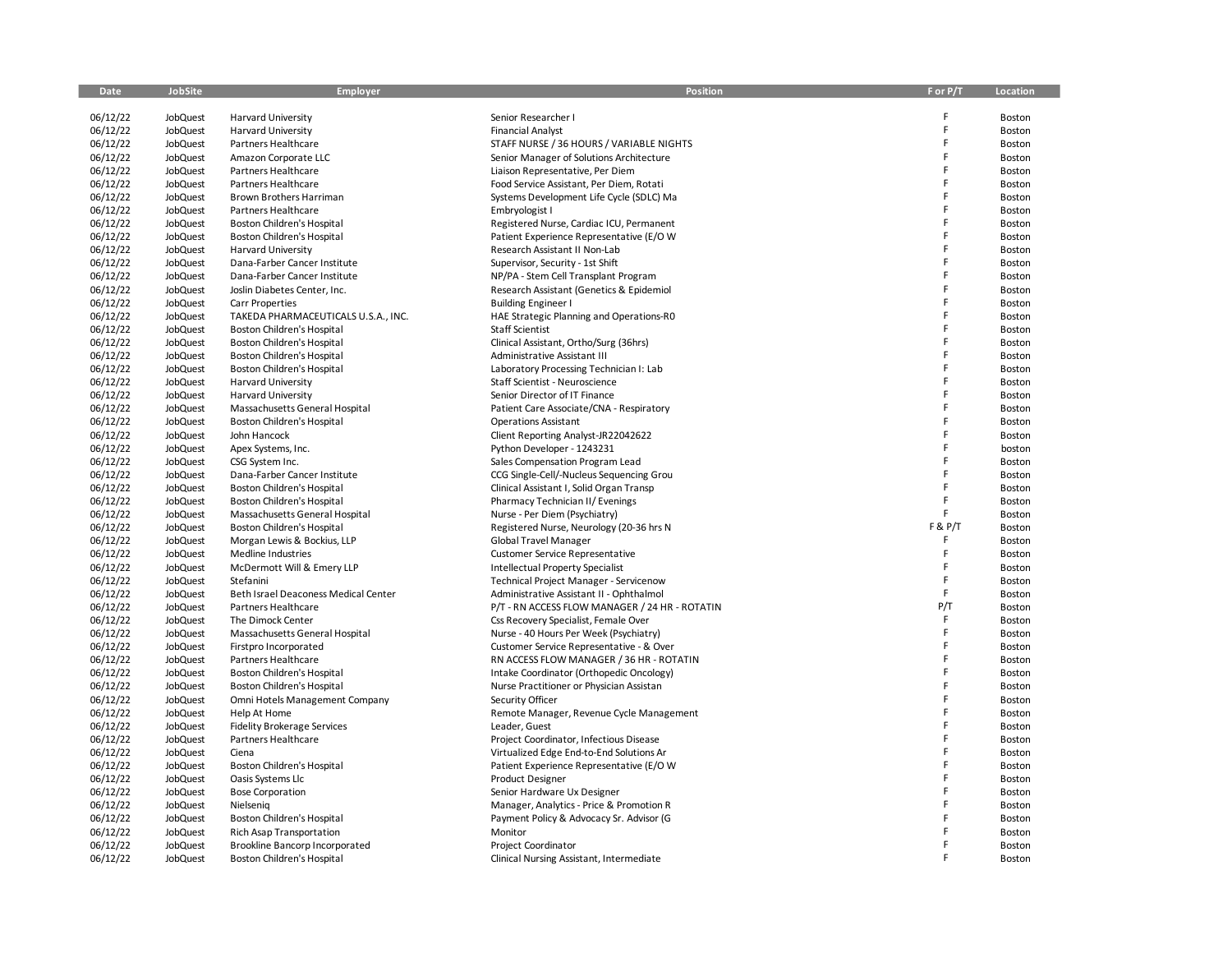| Date     | <b>JobSite</b> | <b>Employer</b>                      | <b>Position</b>                          | F or P/T | Location |
|----------|----------------|--------------------------------------|------------------------------------------|----------|----------|
|          |                |                                      |                                          |          |          |
| 06/12/22 | JobQuest       | Wellington Management Company        | Lead Software Engineer                   | E        | Boston   |
| 06/12/22 | JobQuest       | Safety Insurance Group Incorporated  | <b>Billing Representative</b>            | F        | Boston   |
| 06/12/22 | JobQuest       | Ankura                               | Senior Associate, Ediscovery Remote      | F        | Boston   |
| 06/12/22 | JobQuest       | W.B. Mason Company, Inc.             | Human Resources Representative           | F        | Boston   |
| 06/12/22 | JobQuest       | Partners Healthcare                  | Patient Care Associate, 40 hrs/wk, Eveni | F        | Boston   |
| 06/12/22 | JobQuest       | <b>Boston Medical Center</b>         | Ophthalmic Assistant                     | F        | Boston   |
| 06/12/22 | JobQuest       | Apple Inc.                           | VIsi Cad Engineer Timing For Gate-Level  | F        | Boston   |
| 06/12/22 | JobQuest       | Amtrak                               | General Foreman II - 90036540 - Boston   | F        | Boston   |
| 06/12/22 | JobQuest       | Asurion                              | Lead Retail Associate, Electronics Repai | F        | Boston   |
| 06/12/22 | JobQuest       | <b>Partners Healthcare</b>           | Summer RN Student Patient Care Associate | F        | Boston   |
| 06/12/22 | JobQuest       | Amazon Corporate LLC                 | Software Development Engineer, Amazon FS | F        | Boston   |
| 06/12/22 | JobQuest       | Shogun                               | Manager, Quality Engineering             | F        | Boston   |
| 06/12/22 | JobQuest       | Above The Bar                        | Tax Attorney   Low Billables   Remote    | F        | Boston   |
| 06/12/22 | JobQuest       | Massachusetts Mutual Life Insurance  | Forecast Liability Projections Leader    | F        | Boston   |
| 06/12/22 | JobQuest       | Partners Healthcare                  | Food Service Assistant, Per Diem, Rotati | F        | Boston   |
| 06/12/22 | JobQuest       | Help At Home                         | Remote Billing Representative            | F        | Boston   |
| 06/12/22 | JobQuest       | Amazon                               | Senior Software Engineer, Resilience Hub | E        | Boston   |
| 06/12/22 | JobQuest       | Litchfield Cavo Llp                  | Associate Attorney                       | F        | Boston   |
| 06/12/22 | JobQuest       | Amazon                               | Aws Migration Services - Software Develo | F        | Boston   |
| 06/12/22 | JobQuest       | Partners Healthcare                  | Registered Nurse, 24 hours Night Shift E | F        | Boston   |
| 06/12/22 | JobQuest       | Beth Israel Deaconess Medical Center | Clinical Nurse II                        | F        | Boston   |
| 06/12/22 | JobQuest       | Crossover For Work                   | Digital Marketing Manager, Gt School Rem | F        | Boston   |
| 06/12/22 | JobQuest       | Global Payment Holding Company       | DevOps Engineer Staff                    | F        | Boston   |
| 06/12/22 | JobQuest       | Akkodis                              | Resource Development Manager             | E        | Boston   |
| 06/12/22 | JobQuest       | Beth Israel Deaconess Medical Center | Medical Lab Scientist I, Chemistry Lab - | F        | Boston   |
| 06/12/22 | JobQuest       | Day & Zimmermann                     | Remote Recruiting Team Lead (Food Scienc | F        | Boston   |
| 06/12/22 | JobQuest       | Morrison Living                      | Resource Dietitian                       | F        | Boston   |
| 06/12/22 | JobQuest       | Symmetry Financial Group             | Licensed Insurance Agent - Remote        | F        | Boston   |
| 06/12/22 | JobQuest       | VWR International, LLC               | Sr Manager, Operations                   | F        | Boston   |
| 06/12/22 | JobQuest       | Off Of Cons Affairs & Bus Regs       | Home Improvement Contractor Registration | F        | Boston   |
| 06/12/22 | JobQuest       | Lhh Incorporated                     | <b>Attorney Recruiting Manager</b>       | F        | Boston   |
| 06/12/22 | JobQuest       | Boston Children's Hospital           | Clinical Research Assistant I            | F        | Boston   |
| 06/12/22 | JobQuest       | Flexprofessionals Boston             | Human Resources Information Systems Anal | F        | Boston   |
| 06/12/22 | JobQuest       | Brown Brothers Harriman              | Associate Counsel                        | F        | Boston   |
| 06/12/22 | JobQuest       | Chipotle Mexican Grill               | <b>Crew Member</b>                       | F        | Boston   |
| 06/12/22 | JobQuest       | Boston Children's Hospital           | Research Nurse, Department of Anesthesia | F        | Boston   |
| 06/12/22 | JobQuest       | Community Rowing Incorporated        | <b>Grants Manager</b>                    | F        | Boston   |
| 06/12/22 | JobQuest       | <b>Boston Medical Center</b>         | Ophthalmic Assistant                     | F        | Boston   |
| 06/12/22 | JobQuest       | Goldman Sachs & Company              | Global Investment Research, Equity Resea | F        | Boston   |
| 06/12/22 | JobQuest       | Match Education                      | Match Associate Teacher                  | E        | Boston   |
| 06/12/22 | JobQuest       | Accenture                            | Supply Chain & Operations Management Con | F        | Boston   |
| 06/12/22 | JobQuest       | <b>Baptist Hospital</b>              | Unit Secretary                           | F        | Boston   |
| 06/12/22 | JobQuest       | Harley Ellis Devereaux               | Laboratory Planner                       | F        | Boston   |
| 06/12/22 | JobQuest       | Louis Vuitton Malletier              | Greeter - Copley                         | F        | Boston   |
| 06/12/22 | JobQuest       | Amazon Corporate LLC                 | Software Development Engineer            | F        | Boston   |
| 06/12/22 | JobQuest       | C&W Services                         | Assistant Foreman                        | F        | Boston   |
| 06/12/22 | JobQuest       | Precision Medicine Group             | Senior Investigator Grants Associate - R | F        | Boston   |
| 06/12/22 | JobQuest       | Rubin And Rudman Llp                 | <b>Employment And Labor Law Attorney</b> | F        | Boston   |
| 06/12/22 | JobQuest       | <b>Baptist Hospital</b>              | Telephone Page Operator                  | F        | Boston   |
| 06/12/22 | JobQuest       | Palo Alto Networks                   | Global Technical Sales Enablement Engine | E        | Boston   |
| 06/12/22 | JobQuest       | Beth Israel Deaconess Medical Center | Clinical Supervisor - Radiology          | F        | Boston   |
| 06/12/22 | JobQuest       | <b>Potbelly Sandwich Works</b>       | Restaurant Shift Leader                  | F        | Boston   |
| 06/12/22 | JobQuest       | <b>Globalization Partners</b>        | Director Of Employee Success             | F        | Boston   |
| 06/12/22 | JobQuest       | Dodge Data & Analytics               | Vice President Sales Operations          | F        | Boston   |
| 06/12/22 | JobQuest       | Walgreens Boots Alliance Inc         | <b>Pharmacy Cashier</b>                  |          | Boston   |
| 06/12/22 | JobQuest       | Amazon Corporate LLC                 | Software Engineer III                    | F        | Boston   |
| 06/12/22 | JobQuest       | Astria Therapeutics, Inc.            | Director/Senior Director, Global Regulat | E        | Boston   |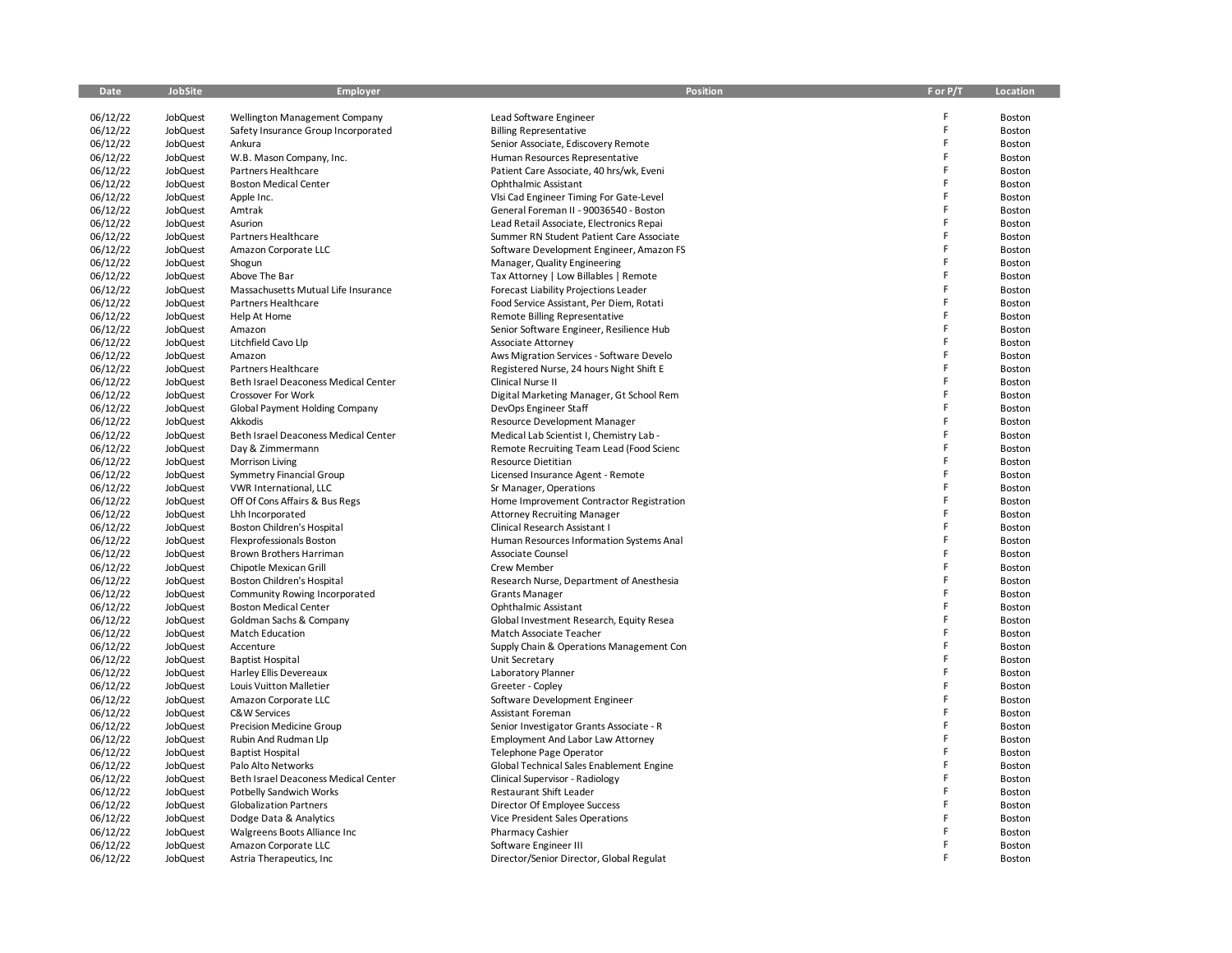| Date     | <b>JobSite</b>       | Employer                                 | Position                                 | F or P/T | Location |
|----------|----------------------|------------------------------------------|------------------------------------------|----------|----------|
|          |                      |                                          |                                          |          |          |
| 06/12/22 | JobQuest             | Dentsu Media                             | Back End Software Engineer Remote        | F        | Boston   |
| 06/12/22 | JobQuest             | Jw Michaels U0026 Co                     | Director Of Compliance                   | F        | Boston   |
| 06/12/22 | JobQuest             | Partners Healthcare                      | Food Service Assistant, 24 hrs/wk        | F        | Boston   |
| 06/12/22 | JobQuest             | Amazon Corporate LLC                     | Sr. Software Development Engineer - Mobi | F        | Boston   |
| 06/12/22 | JobQuest             | Beacon Hill Staffing Group               | Administrative Assistant                 | F        | Boston   |
| 06/12/22 | JobQuest             | City of Hope                             | Specialized Nurse Recruiter              | F        | Boston   |
| 06/12/22 | <b>JobQuest</b>      | Amazon Corporate LLC                     | Applied Science Manager, Amazon Dash Car | F        | Boston   |
| 06/12/22 | JobQuest             | <b>Primeflight Aviation Services</b>     | Manager Of Deicing                       | F        | Boston   |
| 06/12/22 | JobQuest             | Verasafe Incorporated                    | Senior Privacy Counsel                   | F        | Boston   |
| 06/12/22 | JobQuest             | <b>Yoh Services</b>                      | <b>GMP Quality Auditor Life Science</b>  | F        | Boston   |
| 06/12/22 | JobQuest             | Amazon Corporate LLC                     | Sr Software Development Engineer - Bosto | F        | Boston   |
| 06/12/22 | JobQuest             | State Street Bank & Trust Co.            | Head of Investment Strategy and Operatio | F        | Boston   |
| 06/12/22 | JobQuest             | Corvus Insurance Agency, Llc             | <b>Technical Product Manager</b>         | F        | Boston   |
| 06/12/22 | JobQuest             | Partners Healthcare                      | Technical Research Assistant I           | F        | Boston   |
| 06/12/22 | JobQuest             | Goodpath                                 | <b>Head Of Product Design</b>            | F        | Boston   |
| 06/12/22 | JobQuest             | <b>Boston Medical Center</b>             | Certified Nursing Assistant, Med Surg (4 | F        | Boston   |
| 06/12/22 | JobQuest             | Jack Henry & Associates, Inc.            | Systems Administrator (SAN)              | F        | Boston   |
| 06/12/22 | JobQuest             | <b>Boston Medical Center</b>             | Staff Nurse, Med Surg (36 Hour Day/Night | F        | Boston   |
| 06/12/22 | JobQuest             | Lhh Incorporated                         | <b>Patent Prosecution Associate</b>      | F        | Boston   |
| 06/12/22 | JobQuest             | Hornblower Cruises and Events, LLC       | Deckhand - Entry Level on the water posi | F        | Boston   |
| 06/12/22 | JobQuest             | State Street Bank & Trust Co.            | Alpha Platform Management Investment Ac  | F        | Boston   |
| 06/12/22 | JobQuest             | Nobull                                   | Copywriter                               | F        | Boston   |
| 06/12/22 | JobQuest             | <b>Berkshire Residential Investments</b> | <b>Hris Analyst</b>                      | F        | Boston   |
| 06/12/22 | JobQuest             | Tufts Medical Center, Inc.               | Clinical Social Worker - LCSW - Clinical | F        | Boston   |
| 06/12/22 | JobQuest             | Amazon Corporate LLC                     | Enterprise Sales Representative - Boston | F        | Boston   |
| 06/12/22 | JobQuest             | Partners Healthcare                      | Clinical Research Assistant I / 40 hrs / | F        | Boston   |
| 06/12/22 | JobQuest             | Massachusetts General Hospital           | Patient Care Associate/CNA (40 hrs., Day | F        | Boston   |
| 06/12/22 |                      | Partners Healthcare                      | Grants Administrator (HYBRID) Infectious | F        | Boston   |
| 06/12/22 | JobQuest<br>JobQuest | Partners Healthcare                      | Senior Practice Assistant 850 Boylston S | F        | Boston   |
| 06/12/22 |                      | Dentsu Media                             |                                          | F        |          |
|          | JobQuest             |                                          | Full - Stack Engineer Remote - Usa       | F        | Boston   |
| 06/12/22 | JobQuest             | Partners Healthcare                      | Material Handler / 40 Hour / Evening / B | F        | Boston   |
| 06/12/22 | JobQuest             | Turnitin                                 | Senior Ux Researcher                     | F        | Boston   |
| 06/12/22 | JobQuest             | Wissen Infotech                          | Ab Initio Etl Developer Ab Initio - Dire | F        | Boston   |
| 06/12/22 | JobQuest             | Partners Healthcare                      | Research Assistant I BWH Neurology       | F        | Boston   |
| 06/12/22 | JobQuest             | Goulston U0026 Storrs                    | Senior Technical Trainer                 | F        | Boston   |
| 06/12/22 | JobQuest             | Partners Healthcare                      | Research Program Coordinator / 40 Hours  | F        | Boston   |
| 06/12/22 | <b>JobQuest</b>      | Foley & Lardner LLP                      | Patent Paralegal                         | F        | Boston   |
| 06/12/22 | JobQuest             | Partners Healthcare                      | Research Student Rheumatology Per Diem   | F        | Boston   |
| 06/12/22 | JobQuest             | Kronos Incorporated                      | Senior Principal Data Scientist          |          | Boston   |
| 06/12/22 | JobQuest             | <b>Trillium Brewing Company</b>          | <b>Restaurant Barback</b>                | F        | Boston   |
| 06/12/22 | JobQuest             | <b>Hornblower Cruises Events</b>         | Deckhand - Odyssey/Spirit                | F        | Boston   |
| 06/12/22 | JobQuest             | John Hancock                             | Us Ifrs Chief Actuary                    | F        | Boston   |
| 06/12/22 | JobQuest             | <b>Emerson College</b>                   | Advanced Practice Clinician              | F        | Boston   |
| 06/12/22 | JobQuest             | Newport                                  | Client Service Manager Remote            | F        | Boston   |
| 06/12/22 | JobQuest             | Pareto Usa                               | Entry Level Sales Development Representa | F        | Boston   |
| 06/12/22 | JobQuest             | Marsh & McLennan Companies               | Senior Sustainable Investment Consultant | F        | Boston   |
| 06/12/22 | JobQuest             | <b>BDO</b> International                 | Alternative Investments Tax Senior       | F        | Boston   |
| 06/12/22 | JobQuest             | Eyp                                      | Project Executive - Healthcare           | F        | Boston   |
| 06/12/22 | JobQuest             | Harbor Freight Tools                     | Senior Data Analytics Engineer - Sql - R | F        | Boston   |
| 06/12/22 | JobQuest             | Google Inc.                              | Senior Product Manager                   |          | Boston   |
| 06/12/22 | JobQuest             | Goodwill                                 | Thrift Store Sales Associate             | F        | Boston   |
| 06/12/22 | <b>JobQuest</b>      | <b>Beacon Hill Staffing Group</b>        | Household Manager / Personal Assistant   | F        | Boston   |
| 06/12/22 | JobQuest             | Partners Healthcare                      | Activities Assistant, Brighton Inpatient |          | Boston   |
| 06/12/22 | JobQuest             | Partners Healthcare                      | Research Assistant I Temporary Per Diem  |          | Boston   |
| 06/12/22 | JobQuest             | <b>Ascend Technologies</b>               | Senior Salesforce Administrator Remote   |          | Boston   |
| 06/12/22 | JobQuest             | Partners Healthcare                      | Remote Grants Administrator Men's Health |          | Boston   |
| 06/12/22 | <b>JobQuest</b>      | Sig Sauer                                | Manager, It Infrastructure               | F        | Boston   |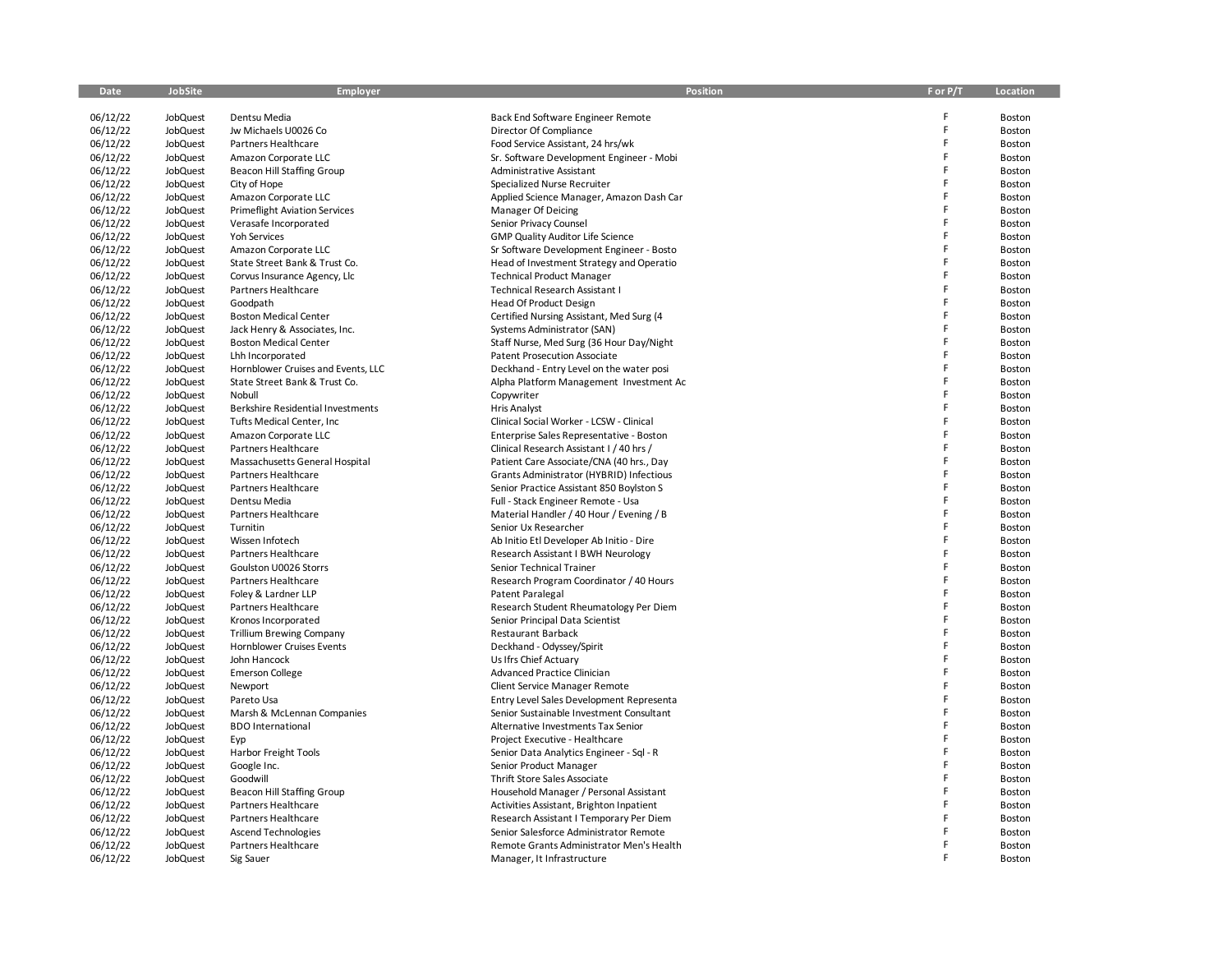| Date                 | <b>JobSite</b>       | Employer                             | Position                                                            | F or P/T | Location         |
|----------------------|----------------------|--------------------------------------|---------------------------------------------------------------------|----------|------------------|
|                      |                      |                                      |                                                                     |          |                  |
| 06/12/22             | JobQuest             | Massachusetts General Hospital       | Patient Care Associate/CNA (32-40 hours,                            | F        | Boston           |
| 06/12/22             | JobQuest             | <b>Partners Healthcare</b>           | CLINICAL RESEARCH ASSISTANT / 40 HOURS /                            | F        | Boston           |
| 06/12/22             | JobQuest             | Amazon                               | Software Development Engineer - Aws, Ebs                            | F        | Boston           |
| 06/12/22             | JobQuest             | Partners Healthcare                  | Biostatistician                                                     | F        | Boston           |
| 06/12/22             | JobQuest             | Partners Healthcare                  | Sr. Administrative Assistant DOM Rheumat                            | Ë        | Boston           |
| 06/12/22             | JobQuest             | <b>Ellucian Company LP</b>           | Product Manager - Workflow - Remote                                 | Ë        | Boston           |
| 06/12/22             | JobQuest             | Youth Power Technosoft Llc           | Scrum Master/Kanban Manager                                         | Ë        | Boston           |
| 06/12/22             | JobQuest             | Boston Children's Hospital           | Registered Nurse, Medical ICU                                       | F        | Boston           |
| 06/12/22<br>06/12/22 | JobQuest             | Xodus                                | Off- Renewables - Development Geophysici                            | F        | Boston<br>Boston |
|                      | JobQuest             | <b>Fidelity Brokerage Services</b>   | Chapter Leader, Cloud Engineering                                   | F        |                  |
| 06/12/22<br>06/12/22 | JobQuest<br>JobQuest | Sig Sauer<br>Partners Healthcare     | Senior Systems Engineer<br>Food Service Supervisor / 40 Hours / Eve | F        | Boston<br>Boston |
| 06/12/22             | JobQuest             | Warman O'brien Limited               | Senior Statistical Programmer   Fully Re                            | Ë        | Boston           |
| 06/12/22             | JobQuest             | Assurea Llc                          | <b>Computer Systems Validation Engineer</b>                         | F        | Boston           |
| 06/12/22             | JobQuest             | Insurance Resourcing Llc             | Commercial Lines Account Manager Contrac                            | F        | Boston           |
| 06/12/22             | JobQuest             | 4D Healthware                        | Medical Advisor - Chronic Care Managemen                            | F        | Boston           |
| 06/12/22             | JobQuest             | Apollo Io                            | Senior Software Engineering Manager Remo                            | F        | Boston           |
| 06/12/22             | JobQuest             | Walmart / Sam's                      | Director Of Product, Health & Wellness -                            | F        | Boston           |
| 06/12/22             | JobQuest             | Zappi                                | Svp Customer Research Expertise                                     | Ė        | Boston           |
| 06/12/22             | JobQuest             | Queen Consulting Group               | Senior Project Manager, Quality                                     | F        | Boston           |
| 06/12/22             | JobQuest             | Propharma Group                      | Pharmacovigilance Program Manager Remote                            | Ė        | Boston           |
| 06/12/22             | JobQuest             | <b>Boston Childrens Hospital</b>     | Milieu Counselor, Behavioral Response Te                            | F        | Boston           |
| 06/12/22             | JobQuest             | <b>Boston Childrens Hospital</b>     | Corporate Initiatives Officer                                       | E        | Boston           |
| 06/12/22             | JobQuest             | <b>Boston Childrens Hospital</b>     | Physician's Assistant, Orthopedics                                  | Ë        | Boston           |
| 06/12/22             | JobQuest             | Thermo Fisher Scientific Inc         | Sales Representative                                                | F        | Boston           |
| 06/12/22             | JobQuest             | Adventhealth                         | Registered Nurse Med/Surg Ortho And Neur                            | F        | Boston           |
| 06/12/22             | JobQuest             | Partners Healthcare                  | Physician Assistant/Per Diem/General S                              | F        | Boston           |
| 06/12/22             | JobQuest             | Jonus Company                        | Commercial Surety Executive Underwriter                             | F        | Boston           |
| 06/12/22             | JobQuest             | Zayo Group LLC                       | Sr Account Manager                                                  | F        | Boston           |
| 06/12/22             | JobQuest             | <b>Boston Medical Center</b>         | Staff Nurse, SICU (36 Hours, Nights)                                | F        | Boston           |
| 06/12/22             | JobQuest             | Amtrak                               | Lead Service Attendant - Boston                                     | F        | Boston           |
| 06/12/22             | JobQuest             | Apollo Io                            | Staff Site Reliability Engineer Remote,                             | F        | Boston           |
| 06/12/22             | JobQuest             | Amazon Corporate LLC                 | Software Development Engineer, EKS, Amaz                            | Ë        | Boston           |
| 06/12/22             | JobQuest             | Amtrak                               | Train Attendant - Boston                                            | E        | Boston           |
| 06/12/22             | JobQuest             | Wanderlust                           | Senior Product Designer                                             | Ë        | Boston           |
| 06/12/22             | JobQuest             | Blend360                             | <b>Business Architect - Hybrid/Remote</b>                           | E        | Boston           |
| 06/12/22             | JobQuest             | Primark                              | Sourcer                                                             | F        | Boston           |
| 06/12/22             | JobQuest             | Turnitin                             | <b>Product Strategy Manager</b>                                     | E        | Boston           |
| 06/12/22             | JobQuest             | <b>Precision Medicine Group</b>      | Associate Director - Heor/Rwe Remote                                | F        | Boston           |
| 06/12/22             | JobQuest             | Tufts Medical Center, Inc.           | Professional Registered Nurse, RN - Card                            | Ë        | Boston           |
| 06/12/22             | JobQuest             | DAT Solutions, LLC                   | Enterprise Rep I (Remote USA)                                       | Ë        | Boston           |
| 06/12/22             | JobQuest             | <b>Ecg Management Consultants</b>    | Senior Manager Facility Activation And T                            | Ë        | Boston           |
| 06/12/22             | JobQuest             | Partners Healthcare                  | Material Handler / 40 Hour / Night / BWH                            | F        | Boston           |
| 06/12/22             | JobQuest             | Tektalent Inc                        | Quality Assurance Automation Tester Entr                            | F        | Boston           |
| 06/12/22             | JobQuest             | Alexion Pharmaceuticals Inc          | Associate Director                                                  | Ë        | Boston           |
| 06/12/22             | JobQuest             | Lmre                                 | Mid - Senior Data Engineer                                          | Ë        | Boston           |
| 06/12/22             | JobQuest             | Alexion Pharmaceuticals Inc          | Associate Director                                                  | F        | Boston           |
| 06/12/22             | JobQuest             | Partners Healthcare                  | Undergraduate Co-Op Research Assistant P                            | Ë        | Boston           |
| 06/12/22             | JobQuest             | Jack Henry & Associates, Inc.        | Systems/Network Administrator                                       | Ë        | Boston           |
| 06/12/22             | JobQuest             | Partners Healthcare                  | Control Room Operator/40 Hours Day / BWH                            | F        | Boston           |
| 06/12/22             | JobQuest             | Partners Healthcare                  | Director of Clinical Trial Coordinating                             | F        | Boston           |
| 06/12/22             | JobQuest             | <b>Adagio Therapeutics</b>           | Senior Director Corporate Counsel Remote                            | F        | Boston           |
| 06/12/22             | JobQuest             | Partners Healthcare                  | Research Assistant I Endocrinology                                  | Ë        | Boston           |
| 06/12/22             | JobQuest             | Daimler                              | <b>Accounting Assistant/Cashier</b>                                 | F        | Boston           |
| 06/12/22             | JobQuest             | Ck Group                             | Director, Alliance And Program Managemen                            | E        | Boston           |
| 06/12/22             | JobQuest             | <b>Wellington Management Company</b> | Client Regulatory Manager - R85335                                  | F        | boston           |
| 06/12/22             | JobQuest             | The Lane Construction Corporation    | Project Engineer                                                    | F        | Boston           |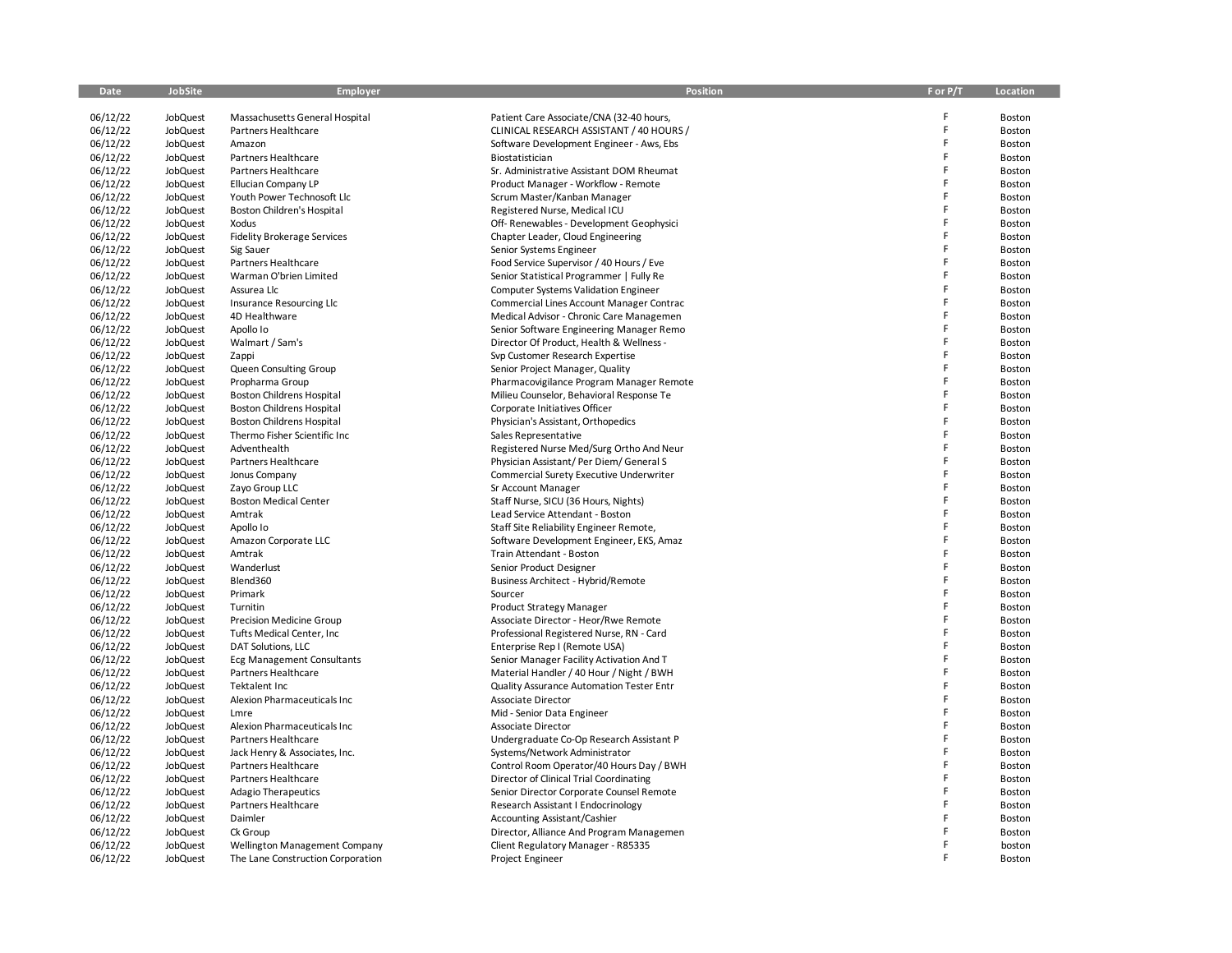| Date     | JobSite         | <b>Employer</b>                          | <b>Position</b>                           | F or P/T | Location         |
|----------|-----------------|------------------------------------------|-------------------------------------------|----------|------------------|
|          |                 |                                          |                                           |          |                  |
| 06/12/22 | JobQuest        | Simmons University                       | Head Cross Country Coach                  | F        | Boston           |
| 06/12/22 | JobQuest        | Alexander Group                          | Itsm Application Engineer                 | F        | Boston           |
| 06/12/22 | JobQuest        | Verdantix                                | Research Director, . Net Zero & Climate R | F        | Boston           |
| 06/12/22 | JobQuest        | Dana-Farber Cancer Institute             | Clinical Specialist-Oncology Nurse Navi   | F        | Boston           |
| 06/12/22 | JobQuest        | <b>Brookline Bank</b>                    | <b>Project Coordinator</b>                | F        | Boston           |
| 06/12/22 | JobQuest        | <b>Brookline Bank</b>                    | <b>Marketing Manager II</b>               | F        | Boston           |
| 06/12/22 | JobQuest        | AIR Worldwide Corporation                | Manager Software                          | F        | Boston           |
| 06/12/22 | JobQuest        | Partners Healthcare                      | Consultant or Senior Consultant, and Pro  | F        | Boston           |
| 06/12/22 | JobQuest        | Tufts Medical Center, Inc                | Team Leader OPD Admitting - Admitting Op  | F        | Boston           |
| 06/12/22 | JobQuest        | Amazon                                   | Software Engineer III, Aws Ebs Performan  | F        | Boston           |
| 06/12/22 | JobQuest        | Partners Healthcare                      | Admissions Counselor / 20 Hours / Endosc  | F        | Boston           |
| 06/12/22 | JobQuest        | Press Ganey Associates, Inc.             | Data Science Lead - Remote                | F        | Boston           |
| 06/12/22 | JobQuest        | Massachusetts Bay Transportation Authori | Project Manager - Bus Transformation      | F        | Boston           |
| 06/12/22 | JobQuest        | <b>Rhythm Pharmaceuticals</b>            | Employee Experience Manager               | F        | Boston           |
| 06/12/22 | JobQuest        | Amazon Corporate LLC                     | Software Development Manager              | F        | Boston           |
| 06/12/22 | JobQuest        | Health Resources In Action               | Coordinator, Training & Technical Assist  | F        | Boston           |
| 06/12/22 | JobQuest        | Beth Israel Deaconess Medical Center     | Oncology Informatics Pharmacist           | F        | Boston           |
| 06/12/22 | JobQuest        | Marriott International Incorporated      | Director Of Loss Prevention               | F        | Boston           |
| 06/12/22 | JobQuest        | Partners Healthcare                      | Undergraduate Co-Op Research Recruiter P  | F        | Boston           |
| 06/12/22 | JobQuest        | Partners Healthcare                      | Research Assistant I DOM/CHANNING         | F        | Boston           |
| 06/12/22 | JobQuest        | Partners Healthcare                      | Control Room Operator / 40 Hour / BWH En  | F        | Boston           |
| 06/12/22 | JobQuest        | Soundhound                               | Senior Partner Program Manager, Strategi  | F        | Boston           |
| 06/12/22 | JobQuest        | Zumper                                   | Group Product Manager - Remote            |          | Boston           |
| 06/12/22 | JobQuest        | Partners Healthcare                      | Technical Research Assistant I Endocrine  | F        | Boston           |
| 06/12/22 | JobQuest        | Regional Finance Regional Management Cor | Senior Digital Product Manager Remote     | F        | Boston           |
| 06/12/22 | JobQuest        | Partners Healthcare                      | Research Assistant I BWH NEUROLOGY        | F        |                  |
| 06/12/22 | JobQuest        | Verizon                                  |                                           | F        | Boston<br>Boston |
|          |                 |                                          | Sr Representative-Inside Sales            | F        |                  |
| 06/12/22 | JobQuest        | Datadog, Inc                             | Security Engineer - Threat Detection      | F        | Boston           |
| 06/12/22 | JobQuest        | Datadog, Inc                             | Security Engineer - Threat Detection      | F        | Boston           |
| 06/12/22 | JobQuest        | <b>Guardant Health</b>                   | Reimbursement Specialist Follow Up And A  |          | Boston           |
| 06/12/22 | JobQuest        | Pma Companies                            | Managed Care Product Specialist - Worker  | F        | Boston           |
| 06/12/22 | JobQuest        | Ams                                      | Client Service Manager - Engineering      | F        | Boston           |
| 06/12/22 | JobQuest        | Parexel                                  | Principal Biostatistician                 | F        | Boston           |
| 06/12/22 | JobQuest        | Clarivate                                | Principal Consultant, Customer Experienc  | F        | Boston           |
| 06/12/22 | JobQuest        | Nielsenig                                | Sales Manager, Cpg Analytic Solutions Re  | F        | Boston           |
| 06/12/22 | JobQuest        | Withings                                 | Head Of Remote Patient Monitoring         |          | Boston           |
| 06/12/22 | JobQuest        | Palo Alto Networks Unit 42               | Senior Consultant, Cloud Security, Proac  | F        | Boston           |
| 06/12/22 | JobQuest        | <b>Beacon Hill Staffing Group</b>        | <b>Executive Assistant</b>                |          | Boston           |
| 06/12/22 | JobQuest        | Partners Healthcare                      | Patient Care Associate, 16 hr. Evening S  | F        | Boston           |
| 06/12/22 | JobQuest        | <b>Fulcrum Consulting</b>                | Engineering Manager - Operations Technol  | F        | Boston           |
| 06/12/22 | JobQuest        | Franklin Fitch                           | Help Desk Engineer                        | F        | Boston           |
| 06/12/22 | JobQuest        | Amazon Corporate LLC                     | Senior Front End Engineer, Amazon FSx     | F        | Boston           |
| 06/12/22 | JobQuest        | Partners Healthcare                      | Research Assistant I / Day / Temporary P  | F        | Boston           |
| 06/12/22 | JobQuest        | Treeline Incorporated                    | <b>Remote Territory Sales Manager</b>     |          | Boston           |
| 06/12/22 | JobQuest        | <b>Harvard University</b>                | Research Assistant II Non-Lab             | F        | Boston           |
| 06/12/22 | JobQuest        | <b>Boston Medical Center</b>             | Orthopedics Technician                    | F        | Boston           |
| 06/12/22 | JobQuest        | Dentsu Media                             | Devops Senior Systems Administrator Lead  | F        | Boston           |
| 06/12/22 | JobQuest        | Pa Consulting                            | Infrastructure Specialist                 | F        | Boston           |
| 06/12/22 | JobQuest        | Amazon Corporate LLC                     | Enterprise Sales Rep. Boston, Northeast   |          | Boston           |
| 06/12/22 | JobQuest        | Laundromutt                              | Self-Service Dog Wash Attendant           |          | Boston           |
| 06/12/22 | JobQuest        | Alexion Pharmaceuticals Inc              | <b>Executive Director</b>                 | F        | Boston           |
| 06/12/22 | JobQuest        | Surf Search                              | Scientist - Gene Therapy                  | F        | Boston           |
| 06/12/22 | JobQuest        | Partners Healthcare                      | Material Handler / 40 Hour / Evening / B  |          | Boston           |
| 06/12/22 | JobQuest        | Partners Healthcare                      | <b>CODER DOM CDNM</b>                     | F        | Boston           |
| 06/12/22 | JobQuest        | Partners Healthcare                      | Patient Care Associate/Per Diem/Rotation  |          | Boston           |
| 06/12/22 | <b>JobQuest</b> | Partners Healthcare                      | Pre-Award Grants Administrator CDNM       | F        | Boston           |
| 06/12/22 | JobQuest        | <b>Alexion Pharmaceuticals</b>           | Patient Navigator, Neurology              |          | Boston           |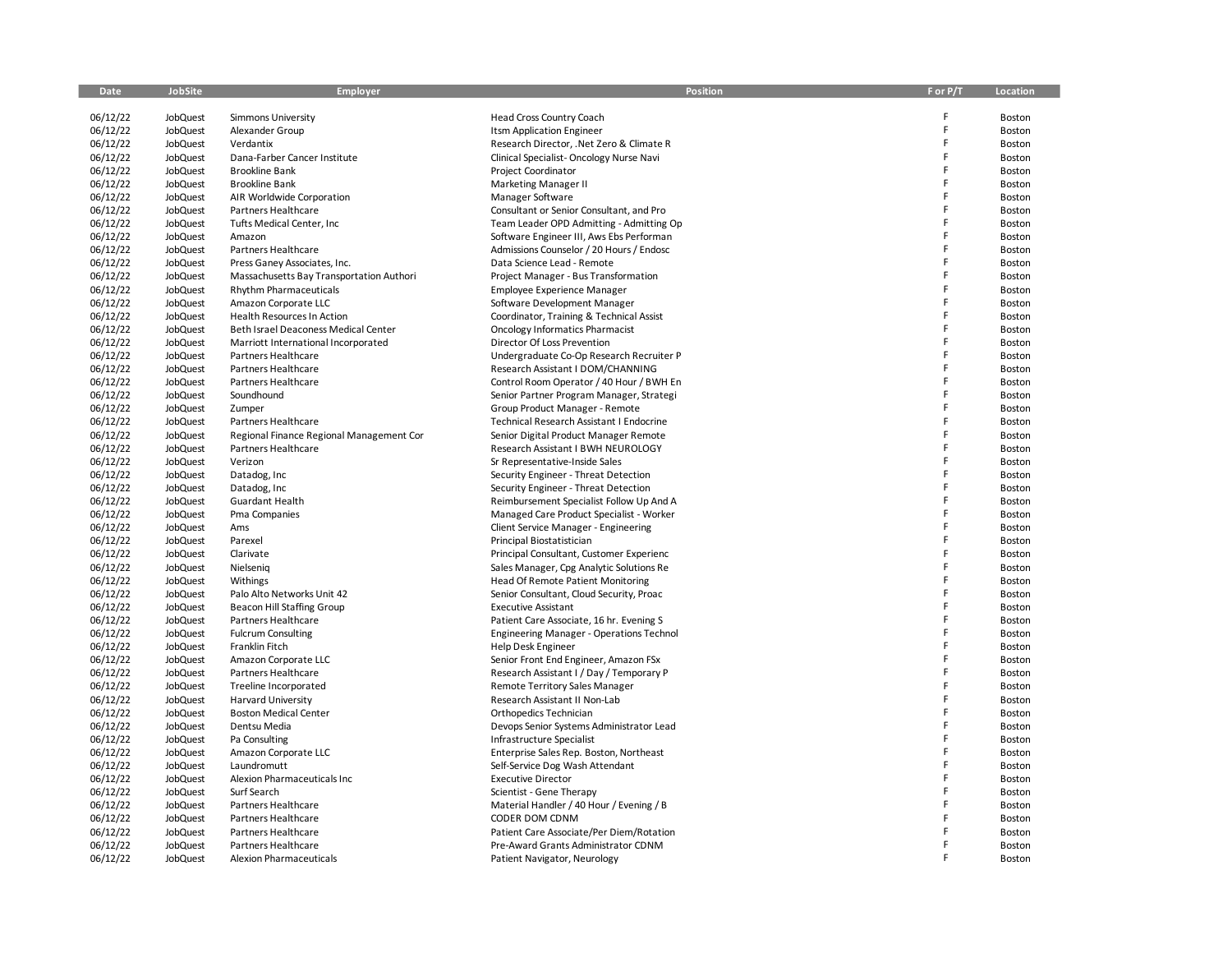| Date                 | <b>JobSite</b>       | <b>Employer</b>                                            | <b>Position</b>                                                            | F or P/T | Location         |
|----------------------|----------------------|------------------------------------------------------------|----------------------------------------------------------------------------|----------|------------------|
|                      |                      |                                                            |                                                                            |          |                  |
| 06/12/22             | JobQuest             | Bosley                                                     | <b>Cosmetic Patient Consultant</b>                                         | F        | Boston           |
| 06/12/22             | JobQuest             | Massachusetts General Hospital                             | Sr. Clinical Research Coordinator                                          | F<br>F   | Boston           |
| 06/12/22             | JobQuest             | Partners Healthcare                                        | Research Project Coordinator / 40 Hours                                    |          | Boston           |
| 06/12/22             | JobQuest             | Academy Of The Pacific Rim Charter Publi                   | Health Paraprofessional                                                    | F<br>F   | Boston           |
| 06/12/22             | JobQuest             | Partners Healthcare                                        | Research Enrollment Coordinator BWH NEUR                                   |          | Boston           |
| 06/12/22             | JobQuest             | Greatscale Ventures                                        | Senior Full Stack Php Laravel Developer                                    | F        | Boston           |
| 06/12/22             | JobQuest             | Lmre                                                       | Senior Analytics Engineer                                                  | F        | Boston           |
| 06/12/22             | JobQuest             | Dunkin Maverick Square Donuts Llc                          | Crew Member                                                                | F        | Boston           |
| 06/12/22             | JobQuest             | Barkan Management                                          | Condominium General Manager For The Resi                                   | F        | Boston           |
| 06/12/22             | JobQuest             | Fresenius                                                  | Associate Director Clinical Research                                       | F<br>F   | Boston           |
| 06/12/22             | JobQuest             | Partners Healthcare                                        | Chief Medical Officer, Spaulding Rehabil                                   |          | Boston           |
| 06/12/22             | JobQuest             | <b>Winston Retail</b>                                      | Stock Squad Associate                                                      | F        | Boston           |
| 06/12/22             | JobQuest             | STV Incorporated                                           | Electrical Engineering Specialist - 2904                                   | F<br>F   | Boston           |
| 06/12/22             | JobQuest             | The Community Builders Inc.                                | <b>Resident Occupancy Specialist</b>                                       | F        | Boston           |
| 06/12/22             | JobQuest             | Gong Cha                                                   | Assistant Manager For Bubblea Tea Shop                                     | F        | Boston           |
| 06/12/22             | JobQuest             | Block U0026 Leviton Llp                                    | Associate - Securities Litigation                                          | F        | Boston           |
| 06/12/22             | JobQuest             | Crowe LLP                                                  | Staff Auditor - Financial Services                                         | F        | Boston           |
| 06/12/22             | JobQuest             | Partners Healthcare                                        | Technical Research Assistant II Dept of                                    | F        | Boston           |
| 06/12/22             | JobQuest             | Align Technology                                           | Program Manager, Point Of Sale Financial                                   | F        | Boston           |
| 06/12/22             | JobQuest             | <b>SeLux Diagnostics</b>                                   | Human Resources Manager                                                    | F        | Boston           |
| 06/12/22             | JobQuest             | 2K Games                                                   | Senior Producer Remote Eligible                                            | F        | Boston           |
| 06/12/22             | JobQuest             | Northern Lights Candles                                    | Packaging Graphic Designer Hybrid Remote                                   | F        | Boston           |
| 06/12/22             | JobQuest             | Partners Healthcare                                        | Animal Care Technician 2                                                   | F        | Boston           |
| 06/12/22             | JobQuest             | Partners Healthcare                                        | Senior Revenue Analyst                                                     | F        | Boston           |
| 06/12/22             | JobQuest             | Cerulli Associates                                         | Senior Analyst, Wealth Management- Broke                                   | F        | Boston           |
| 06/12/22             | JobQuest             | Sig Sauer                                                  | Senior Endpoint Engineer                                                   | F        | Boston           |
| 06/12/22             | JobQuest             | Partners Healthcare                                        | Research Assistant I Psychiatry                                            | F        | Boston           |
| 06/12/22             | JobQuest             | Partners Healthcare                                        | Clinical Research Assistant I Rheumatolo                                   | F        | Boston           |
| 06/12/22             | JobQuest             | Cabot Corporation                                          | North American Regional Manufacturing Di                                   | F        | Boston           |
| 06/12/22             | JobQuest             | Stryker Medical                                            | Spine Strategic Sales Manager,                                             | F        | Boston           |
| 06/12/22             | JobQuest             | <b>Ricoh Electronics</b>                                   | Senior Financial Analyst Remote                                            | F        | Boston           |
| 06/12/22<br>06/12/22 | JobQuest             | Vertex Pharmaceuticals Incorporated<br>Partners Healthcare | Executive Director, PMO CMC - Cell and G<br>Financial Analyst DOM GENETICS | F        | Boston<br>Boston |
| 06/12/22             | JobQuest<br>JobQuest | Iron Mountain Incorporated                                 | Program Coordinator Supervisor Developme                                   | F        | Boston           |
| 06/12/22             |                      | Partners Healthcare                                        | Research Assistant I                                                       | F        | Boston           |
| 06/12/22             | JobQuest<br>JobQuest | Consult Energy Usa                                         | Development Manager - Utility Scale Sola                                   | F        | Boston           |
| 06/12/22             | JobQuest             | Partners Healthcare                                        | Project Manager / 40 Hours / BWH Divisio                                   | F        | Boston           |
| 06/12/22             | JobQuest             | Iron Mountain Incorporated                                 | Svp Global Industries                                                      | E        | Boston           |
| 06/12/22             | JobQuest             | <b>Boston Public Schools</b>                               | Security Paraprofessional - Int High Sy                                    | F        | Boston           |
| 06/12/22             | JobQuest             | Partners Healthcare                                        | Licensed Plumber/ 40 Hours / Evening /BW                                   | F        | Boston           |
| 06/12/22             | JobQuest             | Partners Healthcare                                        | Licensed Electrician / 40 Hour / Evening                                   | F        | Boston           |
| 06/12/22             | JobQuest             | Boston Latin School                                        | Community Field Coordinator Cfc - Bls Sy                                   | F        | Boston           |
| 06/12/22             | JobQuest             | <b>Globalization Partners</b>                              | Director, Employee Success                                                 | F        | Boston           |
| 06/12/22             | JobQuest             | <b>Citizens Financial Group</b>                            | Administrative/Business Support Manager                                    | F        | Boston           |
| 06/12/22             | JobQuest             | Partners Healthcare                                        | Associate Director of Ethics Service/ Pa                                   | F        | Boston           |
| 06/12/22             | JobQuest             | Daiichi Sankyo, Inc                                        | Oncology Territory Manager, Supportive C                                   | F        | Boston           |
| 06/12/22             | JobQuest             | Springhill Suites                                          | Front Desk Manager                                                         | F        | Boston           |
| 06/12/22             | JobQuest             | <b>Springhill Suites</b>                                   | Director Information Technology                                            | F        | Boston           |
| 06/12/22             | JobQuest             | Partners Healthcare                                        | Senior Pharmacist/Per Diem//Bwh Ambulato                                   | F        | Boston           |
| 06/12/22             | JobQuest             | Sodexo                                                     | <b>Operations Manager 2 Multi-Service</b>                                  | F        | Boston           |
| 06/12/22             | JobQuest             | Analog Photonics                                           | General Counsel                                                            | F        | Boston           |
| 06/12/22             | JobQuest             | Kings Dining And Entertainment                             | Server                                                                     | F        | Boston           |
| 06/12/22             | JobQuest             | Veeva Systems                                              | Elearning Instructional Designer                                           | F        | Boston           |
| 06/12/22             | JobQuest             | Mass General Brigham Phs                                   | <b>Bft Professional</b>                                                    | F        | Boston           |
| 06/12/22             | JobQuest             | Massachusetts General Hospital                             | Patient Care Associate Acute Medical-Whi                                   | E        | Boston           |
| 06/12/22             | JobQuest             | Rose International, Inc.                                   | <b>Executive Assistant</b>                                                 | F        | Boston           |
| 06/12/22             | JobQuest             | The Lane Construction Corporation                          | Senior Superintendent                                                      | E        | Boston           |
|                      |                      |                                                            |                                                                            |          |                  |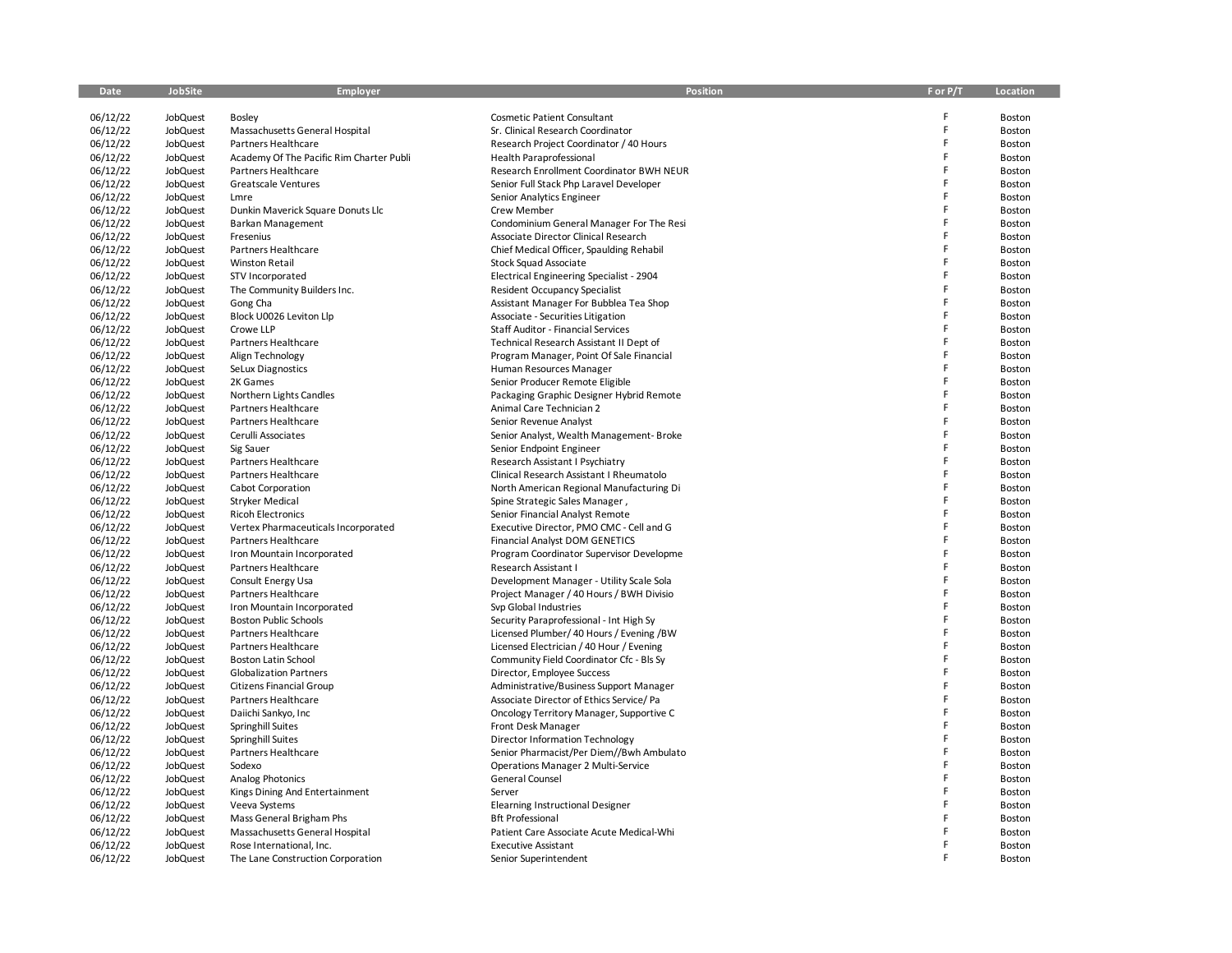| Date                 | <b>JobSite</b>       | <b>Employer</b>                           | <b>Position</b>                                          | F or P/T | Location                 |
|----------------------|----------------------|-------------------------------------------|----------------------------------------------------------|----------|--------------------------|
|                      |                      |                                           |                                                          |          |                          |
| 06/12/22             | JobQuest             | Franklin Fitch                            | Database Engineer                                        | F        | Boston                   |
| 06/12/22             | JobQuest             | Ck Group                                  | Senior Scientist, Antibody Discovery                     | F        | Boston                   |
| 06/12/22             | JobQuest             | Boston Children's Hospital                | Registered Nurse, Entry to O.R.                          | F        | Boston                   |
| 06/12/22             | JobQuest             | Caroo                                     | <b>Account Executive Remote</b>                          | F        | Boston                   |
| 06/12/22             | JobQuest             | Millipore Sigma dba Sigma Aldrich, Inc.   | Associate Director, Channel Operations &                 | F        | Burlington               |
| 06/12/22             | JobQuest             | Cambridge Trust Company                   | Commercial Portfolio Manager                             | F        | Burlington               |
| 06/12/22             | JobQuest             | Millipore Sigma dba Sigma Aldrich, Inc.   | Segment Strategy Manager: Emerging Modal                 | F        | Burlington               |
| 06/12/22             | JobQuest             | Millipore Sigma dba Sigma Aldrich, Inc.   | Quality Engineer I                                       | F<br>F   | Burlington               |
| 06/12/22             | JobQuest             | N-able Technologies Inc.                  | Java Developer                                           |          | Burlington               |
| 06/12/22             | JobQuest             | Millipore Sigma dba Sigma Aldrich, Inc.   | <b>Master Trainer</b>                                    | F        | Burlington               |
| 06/12/22             | JobQuest             | Millipore Sigma dba Sigma Aldrich, Inc.   | <b>Master Trainer</b>                                    | F        | Burlington               |
| 06/12/22             | JobQuest             | Millipore Sigma dba Sigma Aldrich, Inc.   | R&D Design Analytics Leads                               | F        | Burlington               |
| 06/12/22             | JobQuest             | Millipore Sigma dba Sigma Aldrich, Inc.   | Field Service Coordinator                                | F        | Burlington               |
| 06/12/22             | JobQuest             | Jos. A. Bank Clothiers, Inc.              | Retail Sales Associate                                   | F        | Burlington               |
| 06/12/22             | JobQuest             | Marriott International Incorporated       | Bartender                                                | F        | Burlington               |
| 06/12/22             | JobQuest             | Guidehouse                                | Es&I Consultant-Technology & Data                        | F        | Burlington               |
| 06/12/22             | JobQuest             | Planet                                    | Program Manager                                          | F<br>F   | Burlington               |
| 06/12/22             | JobQuest             | Amazon                                    | Amazon Delivery Van Driver                               |          | Burlington               |
| 06/12/22             | JobQuest             | Cafe Escadrille                           | Dining Room Assistant Manager                            | F<br>F   | Burlington               |
| 06/12/22             | JobQuest             | <b>Ascend Learning</b>                    | Financial Services Instructor-FINAN00427                 |          | Burlington               |
| 06/12/22             | JobQuest             | Prokatcher                                | Customer Service Sales Support Hybrid                    | F<br>F.  | Burlington               |
| 06/12/22             | JobQuest             | Everbridge Inc.                           | <b>Business Solutions Intern</b>                         | F        | Burlington               |
| 06/12/22             | JobQuest             | Everbridge Inc.                           | <b>Technical Writer II</b>                               | F        | Burlington               |
| 06/12/22             | JobQuest             | Shake Shack                               | <b>Team Member Tips</b>                                  | F        | Burlington               |
| 06/12/22             | JobQuest             | Synopsys                                  | Senior Customer Success Business Analyst                 | F        | Burlington               |
| 06/12/22             | JobQuest             | Oasis Systems LLC                         | Senior Radar Engineer Remote                             | F        | Burlington               |
| 06/12/22             | JobQuest             | Syncsort Incorporated DBA Precisely       | <b>Web Operations Manager</b>                            | F        | Burlington               |
| 06/12/22             | JobQuest             | Shake Shack                               | <b>Team Member</b>                                       | F        | Burlington               |
| 06/12/22             | JobQuest             | Partners Healthcare                       | Resource Nurse - Family Medicine, Burlin                 | F        | Burlington               |
| 06/12/22             | JobQuest             | Shake Shack                               | <b>General Manager</b>                                   | F        | Burlington               |
| 06/12/22             | JobQuest             | <b>Citrix Systems</b>                     | Senior Software Engineer (Remote) - Citr                 | F        | Burlington               |
| 06/12/22             | JobQuest             | <b>Citrix Systems</b>                     | Senior Software Engineer - (Remote) - Cl                 | F.       | Burlington               |
| 06/12/22<br>06/12/22 | JobQuest<br>JobQuest | Northbridge Companies                     | <b>Activity Assistant</b>                                | F        | Burlington               |
| 06/12/22             |                      | The Nagler Group<br><b>Hallmark Cards</b> | <b>Talent Acquisition Partner</b><br>Retail Merchandiser | F        | Burlington               |
| 06/12/22             | JobQuest<br>JobQuest | Wegmans                                   | Shift Manager                                            | F        | Burlington<br>Burlington |
| 06/12/22             | JobQuest             | Amazon                                    | Amazon Seasonal Delivery Driver                          | F        | Burlington               |
| 06/12/22             | JobQuest             | Netsuite Incorporated                     | Netsuite Solutions Consultant A                          | F        | Burlington               |
| 06/12/22             | JobQuest             | Men's Wearhouse                           | Store Lead                                               | F        | Burlington               |
| 06/12/22             | JobQuest             | Capgemini                                 | CAREER COMEBACK RETURNSHIP PROGRAM -Auto                 | F        | Burlington               |
| 06/12/22             | JobQuest             | <b>CVS Health</b>                         | Senior Software Development Engineer                     | F        | Burlington               |
| 06/12/22             | JobQuest             | Macy's                                    | Retail Receiving Support Associate, - St                 | F        | Burlington               |
| 06/12/22             | JobQuest             | Ryan Llc                                  | Consultant, Transaction Tax Compliance                   | F        | Burlington               |
| 06/12/22             | JobQuest             | <b>CVS Health</b>                         | Full Stack Development Engineer                          | F        | Burlington               |
| 06/12/22             | JobQuest             | Sharp Heads Rpo                           | <b>Quality Control Manager</b>                           | F        | Burlington               |
| 06/12/22             | JobQuest             | Cadence Design Systems Incorporated       | Product Validation Engineer II Greater A                 | F        | Burlington               |
| 06/12/22             | JobQuest             | Aimbridge Hospitality                     | Preventative Maintenance Engineer                        | F        | Burlington               |
| 06/12/22             | JobQuest             | Cambridge Trust Company                   | Commercial Portfolio Administrator                       | F        | Cambridge                |
| 06/12/22             | JobQuest             | Shire Human Genetic Therapies, Inc.       | Manufacturing Manager Upstream-R0068917                  | F        | Cambridge                |
| 06/12/22             | JobQuest             | MILLENNIUM PHARMACEUTICALS, INC.          | Manager - Bioanalytical Operations Suppo                 | F        | Cambridge                |
| 06/12/22             | JobQuest             | MOUNT AUBURN HOSPITAL                     | Registered Nurse - Wy2                                   | F        | Cambridge                |
| 06/12/22             | JobQuest             | Alnylam Pharmaceuticals, Inc.             | Senior Analyst, Real Estate & Business O                 | F        | Cambridge                |
| 06/12/22             | JobQuest             | Alnylam Pharmaceuticals, Inc.             | Clinical Trial Oversight Lead-220486                     | F        | Cambridge                |
| 06/12/22             | JobQuest             | Moderna Therapeutics                      | Director, Clinical Development                           | F        | Cambridge                |
| 06/12/22             | JobQuest             | Moderna Therapeutics                      | Associate Director, Medical Writing                      | F        | Cambridge                |
| 06/12/22             | JobQuest             | Amazon Corporate LLC                      | Manager, Research Science                                | F        | Cambridge                |
| 06/12/22             | JobQuest             | MOUNT AUBURN HOSPITAL                     | <b>Medical Assistant</b>                                 | F        | Cambridge                |
|                      |                      |                                           |                                                          |          |                          |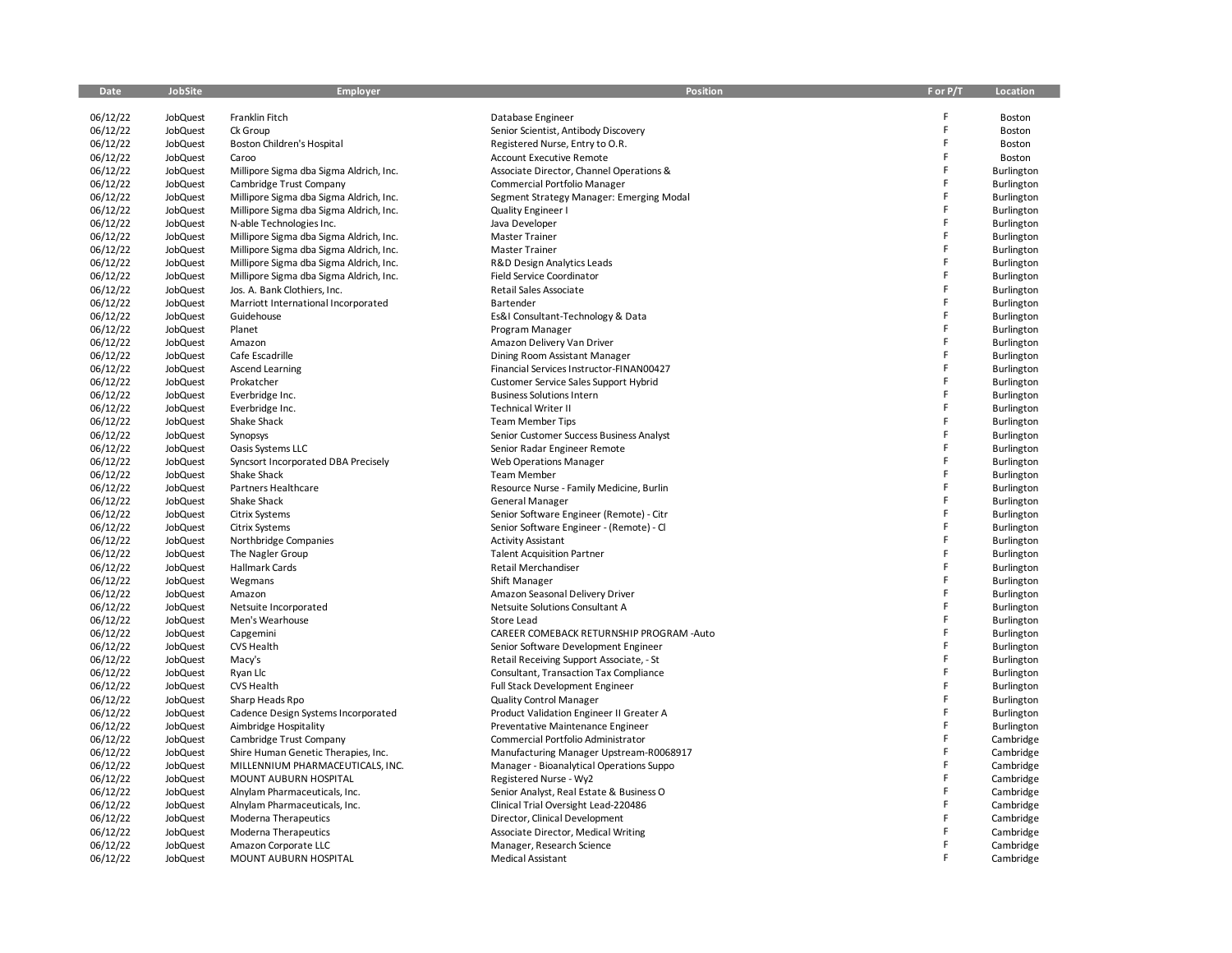| Date                 | JobSite              | Employer                                             | Position                                                                             | F or P/T | Location               |
|----------------------|----------------------|------------------------------------------------------|--------------------------------------------------------------------------------------|----------|------------------------|
| 06/12/22             | JobQuest             |                                                      |                                                                                      | F        |                        |
| 06/12/22             | JobQuest             | Moderna Therapeutics<br>Moderna Therapeutics         | (Contract) Administrative Assistant, Tec<br>(Contract) Clinical Trial Manager, Clini | F        | Cambridge<br>Cambridge |
| 06/12/22             | JobQuest             | InterSystems                                         | Senior Cloud Engineer                                                                | E        | Cambridge              |
| 06/12/22             | JobQuest             | Partners Healthcare                                  | Dietary Aide, Per Diem                                                               | F        | Cambridge              |
| 06/12/22             | JobQuest             | Apex Systems, Inc.                                   | Sr Scientist Computational - 1263747                                                 | F        | Cambridge              |
| 06/12/22             | JobQuest             | Apex Systems, Inc.                                   | Principal Scientist In Vivo - 1239249                                                | F        | Cambridge              |
| 06/12/22             | JobQuest             | Apex Systems, Inc.                                   | Vice President Applied Biology - 1260360                                             |          | Cambridge              |
| 06/12/22             | JobQuest             | Partners Healthcare                                  | Physical Therapist, Cambridge Inpatient                                              | F        | Cambridge              |
| 06/12/22             | JobQuest             | Alnylam Pharmaceuticals, Inc.                        | Business Account Executive, Rare: Tampa-                                             |          | Cambridge              |
| 06/12/22             | JobQuest             | Partners Healthcare                                  | Administrative Assistant, Innovation                                                 | E        | Cambridge              |
| 06/12/22             | JobQuest             | Massachusetts General Hospital                       | <b>Research Scientist</b>                                                            |          | Cambridge              |
| 06/12/22             | JobQuest             | Harvard University Information Technolog             | Senior Systems Engineer Devops                                                       | E        | Cambridge              |
| 06/12/22             | JobQuest             | Partners Healthcare                                  | Research Assistant II DOM Infectious Dis                                             | F        | Cambridge              |
| 06/12/22             | JobQuest             | Harba Solutions                                      | Laboratory Technician I                                                              | E        | Cambridge              |
| 06/12/22             | JobQuest             | Reef                                                 | Lot Attendant                                                                        | E        | Cambridge              |
| 06/12/22             | JobQuest             | Partners Healthcare                                  | Research Engineer I / 40 Hours / BWH Gas                                             | E        | Cambridge              |
| 06/12/22             | JobQuest             | Thrive                                               | Senior Clinical Trial Manager Consultant                                             | E        | Cambridge              |
| 06/12/22             | JobQuest             | Nextpoint Therapeutics, Inc.                         | Manager/Senior Manager Of Project Manage                                             | F        | Cambridge              |
| 06/12/22             | JobQuest             | Amazon Corporate LLC                                 | Principal Technical Program Manager                                                  | F        | Cambridge              |
| 06/12/22             | JobQuest             | Alnylam Pharmaceuticals, Inc.                        | Sourcing Associate-220424                                                            | F        | Cambridge              |
| 06/12/22             | JobQuest             | Synergisticit                                        | <b>Entry Level Data Scientist Remote</b>                                             | E        | Cambridge              |
| 06/12/22             | JobQuest             | <b>Flagship Pioneering</b>                           | Ip Counsel, Portfolio                                                                | F        | Cambridge              |
| 06/12/22             | JobQuest             | Sonesta International Hotels Corporation             | Room Attendant-1-R-0039612                                                           | F        | Cambridge              |
| 06/12/22             | JobQuest             | Amazon Corporate LLC                                 | Senior Advisory Consultant                                                           | F        | Cambridge              |
| 06/12/22             | JobQuest             | Cambridge Health Alliance                            | Registered Nurse - Obstetrics/Gynecology                                             | F        | Cambridge              |
| 06/12/22             | JobQuest             | <b>Cedilla Therapeutics</b>                          | Associate Director/Director, Preclinical                                             |          | Cambridge              |
| 06/12/22             | JobQuest             | Paper Source                                         | <b>Customer Service Associate</b>                                                    |          | Cambridge              |
| 06/12/22             | JobQuest             | Partners Healthcare                                  | Occupational Therapist, Cambridge Inpati                                             |          | Cambridge              |
| 06/12/22             | JobQuest             | Amazon Corporate LLC                                 | Software Development Engineer                                                        |          | Cambridge              |
| 06/12/22             | JobQuest             | Amazon                                               | Software Development Engineer - Amazon C                                             |          | Cambridge              |
| 06/12/22             | JobQuest             | Amazon Corporate LLC                                 | Sr. Recruiter, AWS Infrastructure Servic                                             | F        | Cambridge              |
| 06/12/22             | JobQuest             | Amazon Corporate LLC                                 | Senior Technical Program Manager - Alexa                                             | E        | Cambridge              |
| 06/12/22             | JobQuest             | Amazon Corporate LLC                                 | Senior Software Engineer, SAIF Data                                                  | F        | Cambridge              |
| 06/12/22             | JobQuest             | Amazon Corporate LLC                                 | Senior Software Developer Engineer                                                   | F        | Cambridge              |
| 06/12/22             | JobQuest             | Amazon Corporate LLC                                 | Sr. SDE - Alexa AI (NLU)                                                             | E        | Cambridge              |
| 06/12/22             | JobQuest             | Harvard University                                   | Assistant Dean For Academic Integrity An                                             | E        | Cambridge              |
| 06/12/22             | JobQuest             | Amazon Corporate LLC                                 | Recruiting Coordinator (contact)                                                     | F        | Cambridge              |
| 06/12/22             | JobQuest             | <b>Elara Caring</b>                                  | Home Health Aide                                                                     | F        | Cambridge              |
| 06/12/22             | JobQuest             | Harvard University Law School                        | Project Manager For Research                                                         | F        | Cambridge              |
| 06/12/22             | JobQuest             | Aya Healthcare                                       | Travel Intensive Care Unit Registered Nu                                             | E        | Cambridge              |
| 06/12/22             | JobQuest             | Harvard University John A Paulson School             | Program Marketing Manager                                                            | F        | Cambridge              |
| 06/12/22             | JobQuest             | Harvard University John A Paulson School             | <b>Integrated Producer</b>                                                           | F        | Cambridge              |
| 06/12/22             | JobQuest             | Klaxoon                                              | Pinkologist - Jedi Of The Office                                                     | F        | Cambridge              |
| 06/12/22             | JobQuest             | Moderna Therapeutics                                 | Director, Bioanalytical Sciences                                                     |          | Cambridge              |
| 06/12/22             | JobQuest<br>JobQuest | Moderna Therapeutics<br>Thermo Fisher Scientific Inc | Senior Scientist, Genetic Assays                                                     |          | Cambridge              |
| 06/12/22<br>06/12/22 | JobQuest             | MOUNT AUBURN HOSPITAL                                | Manufacturing Compliance Specialist II<br><b>Medical Assistant</b>                   |          | Cambridge<br>Cambridge |
| 06/12/22             | JobQuest             | MOUNT AUBURN HOSPITAL                                | <b>Medical Assistant</b>                                                             | F        | Cambridge              |
| 06/12/22             | JobQuest             | Partners Healthcare                                  | Registered Dietitian, Per Diem                                                       |          | Cambridge              |
| 06/12/22             | JobQuest             | Genewiz Incorporated                                 | Laboratory Assistant                                                                 |          | Cambridge              |
| 06/12/22             | JobQuest             | <b>Yoh Services</b>                                  | Executive Assistant Admin/HR/Accounting/                                             | E        | Cambridge              |
| 06/12/22             | JobQuest             | Laundromutt                                          | Animal Care General Manager                                                          | E        | Cambridge              |
| 06/12/22             | JobQuest             | Nextpoint Therapeutics, Inc                          | Vice President Clinical Development                                                  |          | Cambridge              |
| 06/12/22             | JobQuest             | Partners Healthcare                                  | Unit Secretary, 16 hrs/wk, Weekends                                                  | F        | Cambridge              |
| 06/12/22             | JobQuest             | Harvard University John A Paulson School             | <b>Writing Services Specialist</b>                                                   | F        | Cambridge              |
| 06/12/22             | JobQuest             | Harvard University John A Paulson School             | Project Manager For Research                                                         | F        | Cambridge              |
| 06/12/22             | JobQuest             | Newco Funded By Polaris Partners                     | Scientist                                                                            |          | Cambridge              |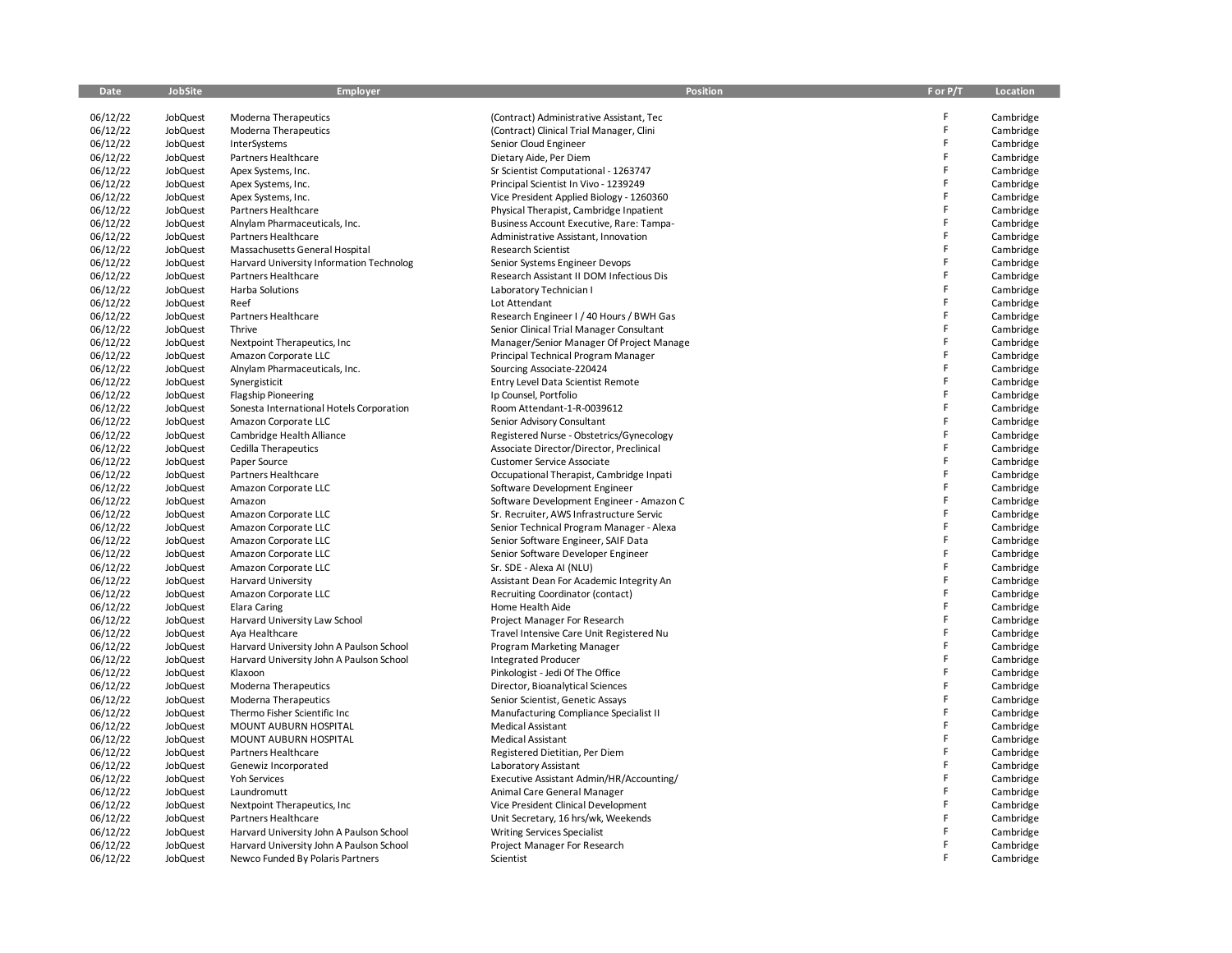| Date                 | <b>JobSite</b>       | <b>Employer</b>                                | <b>Position</b>                                                                | For P/T | Location               |
|----------------------|----------------------|------------------------------------------------|--------------------------------------------------------------------------------|---------|------------------------|
|                      |                      |                                                |                                                                                |         |                        |
| 06/12/22             | JobQuest             | Integrated Resources Incorporated              | Research Associate II                                                          | F       | Cambridge              |
| 06/12/22             | JobQuest             | Amazon Corporate LLC                           | Sr. Program Manager                                                            | F<br>F  | Cambridge              |
| 06/12/22             | JobQuest             | Amazon Corporate LLC                           | Software Development Engineer                                                  |         | Cambridge              |
| 06/12/22             | JobQuest             | Nextpoint Therapeutics, Inc.                   | Vice President Translational Science                                           | F<br>F  | Cambridge              |
| 06/12/22             | JobQuest             | MOUNT AUBURN HOSPITAL                          | Registered Nurse - SDU                                                         |         | Cambridge              |
| 06/12/22             | JobQuest             | Massachusetts General Hospital                 | Research Fellow                                                                | F       | Cambridge              |
| 06/12/22             | JobQuest             | Affinivax Inc                                  | Associate/Senior Associate Scientist, Pr                                       | F       | Cambridge              |
| 06/12/22             | JobQuest             | Massachusetts General Hospital                 | Research Fellow                                                                | F       | Cambridge              |
| 06/12/22             | JobQuest             | Massachusetts General Hospital                 | <b>Clinical Educator Specialist</b>                                            | F       | Cambridge              |
| 06/12/22             | JobQuest             | MOUNT AUBURN HOSPITAL                          | Psychotherapist, LICSW, or PhD                                                 | F<br>F  | Cambridge              |
| 06/12/22             | JobQuest             | Partners Community Physicians Organizati       | Patient Registration Specialist - Urgent                                       | F       | Cambridge              |
| 06/12/22             | JobQuest             | MOUNT AUBURN HOSPITAL                          | Patient Care Associate                                                         | F       | Cambridge              |
| 06/12/22             | JobQuest             | Massachusetts General Hospital                 | <b>Research Fellow</b>                                                         | F       | Cambridge              |
| 06/12/22             | JobQuest             | Massachusetts Institute of Technology          | <b>Registered Nurse</b>                                                        | F       | Cambridge              |
| 06/12/22<br>06/12/22 | JobQuest             | 42 North Dental                                | Dental Assistant<br>Senior Scientist                                           | F       | Cambridge              |
| 06/12/22             | JobQuest             | Nextpoint Therapeutics, Inc.                   |                                                                                | F       | Cambridge              |
| 06/12/22             | JobQuest             | Hi Rise Bread Company<br>MOUNT AUBURN HOSPITAL | Counter Staff                                                                  | F       | Cambridge<br>Cambridge |
| 06/12/22             | JobQuest<br>JobQuest | MOUNT AUBURN HOSPITAL                          | Cardiac Surgery Physician Assistant<br><b>Blood Bank Technical Coordinator</b> | F       | Cambridge              |
| 06/12/22             | JobQuest             | Harvard University Medical School              | Facilities Planner/Scheduler                                                   | F       | Cambridge              |
| 06/12/22             | JobQuest             | <b>Fulcrum Therapeutics</b>                    | <b>Executive Assistant</b>                                                     | F       | Cambridge              |
| 06/12/22             | JobQuest             | Harvard University American Repertory Th       | Carpenter                                                                      | F       | Cambridge              |
| 06/12/22             | JobQuest             | <b>Stratacuity Proven Scientific Placement</b> | Manager, External Qc Analytical Developm                                       | F       | Cambridge              |
| 06/12/22             | JobQuest             | <b>Waters Corporation</b>                      | <b>Machining Supervisor</b>                                                    | F       | Cambridge              |
| 06/12/22             | JobQuest             | <b>Myeloid Therapeutics</b>                    | Snr/Scientist Gene Editing                                                     | F       | Cambridge              |
| 06/12/22             | JobQuest             | Partners Healthcare                            | Programmer                                                                     | F       | Cambridge              |
| 06/12/22             | JobQuest             | MOUNT AUBURN HOSPITAL                          | Registered Nurse - St3/N4/N8                                                   | F       | Cambridge              |
| 06/12/22             | JobQuest             | MOUNT AUBURN HOSPITAL                          | Registered Nurse - St3/N4/N8                                                   | F       | Cambridge              |
| 06/12/22             | JobQuest             | <b>Repare Therapeutics</b>                     | Director, Clinical Scientist                                                   | F       | Cambridge              |
| 06/12/22             | JobQuest             | Marlabs Incorporated                           | Desktop Support Lead                                                           | F       | Cambridge              |
| 06/12/22             | JobQuest             | Aditi Consulting                               | Associate Scientist                                                            | F       | Cambridge              |
| 06/12/22             | JobQuest             | Apex Systems, Inc.                             | Head of Regulatory Affairs - 1269411                                           | F       | Cambridge              |
| 06/12/22             | JobQuest             | Prokatchers Llc                                | Associate Scientist                                                            | F       | Cambridge              |
| 06/12/22             | JobQuest             | Freepoint Hotel                                | Line Cook                                                                      | F       | Cambridge              |
| 06/12/22             | JobQuest             | Harvard University                             | Senior Ot Systems Engineer                                                     | F       | Cambridge              |
| 06/12/22             | JobQuest             | Massachusetts Institute of Technology          | <b>Grants Financial Officer</b>                                                | F       | Cambridge              |
| 06/12/22             | JobQuest             | Massachusetts Institute of Technology          | Compliance Coordinator                                                         | F       | Cambridge              |
| 06/12/22             | JobQuest             | American Electric Power                        | Line Mechanic D                                                                | F       | Cambridge              |
| 06/12/22             | JobQuest             | MOUNT AUBURN HOSPITAL                          | Phlebotomist-Home Draw                                                         | F       | Cambridge              |
| 06/12/22             | JobQuest             | Partners Healthcare                            | Clinical Care Staff Support, Cambridge R                                       | F       | Cambridge              |
| 06/12/22             | JobQuest             | Cresa Boston                                   | <b>Communications Director</b>                                                 | F       | Cambridge              |
| 06/12/22             | JobQuest             | Google                                         | Partner Industry Analyst, Travel                                               | F       | Cambridge              |
| 06/12/22             | JobQuest             | <b>Harvard University</b>                      | Research Assistant II Lab                                                      | F       | Cambridge              |
| 06/12/22             | JobQuest             | <b>Harvard University</b>                      | Discovery & Access Strategic P                                                 | F       | Cambridge              |
| 06/12/22             | JobQuest             | <b>Harvard University</b>                      | HR Organiztnal Dvlpmnt Cons IV                                                 | F       | Cambridge              |
| 06/12/22             | JobQuest             | <b>Harvard University</b>                      | Manager of Art Study Center Operations                                         | F       | Cambridge              |
| 06/12/22             | JobQuest             | <b>Harvard University</b>                      | Staff Assistant III (Program Assistant)                                        | F       | Cambridge              |
| 06/12/22             | JobQuest             | <b>Harvard University</b>                      | Animal Technician I                                                            | F       | Cambridge              |
| 06/12/22             | JobQuest             | <b>Harvard University</b>                      | Custodian B                                                                    | F       | Cambridge              |
| 06/12/22             | JobQuest             | <b>Harvard University</b>                      | Custodian B                                                                    | F       | Cambridge              |
| 06/12/22             | JobQuest             | <b>Harvard University</b>                      | Custodian B                                                                    | F       | Cambridge              |
| 06/12/22             | JobQuest             | LAZ Parking LTD, LLC                           | Assistant Parking Manager - Residential                                        | F       | Cambridge              |
| 06/12/22             | JobQuest             | Harvard University Information Technolog       | Associate Curator                                                              | F       | Cambridge              |
| 06/12/22             | JobQuest             | <b>Foundation Medicine</b>                     | <b>Computational Biologist II</b>                                              | F       | Cambridge              |
| 06/12/22             | JobQuest             | Harvard University Radcliffe Institute         | Program Assistant                                                              | F       | Cambridge              |
| 06/12/22             | JobQuest             | <b>Harvard University</b>                      | Post-Doctoral Fellow Bioinspired Enginee                                       | F       | Cambridge              |
| 06/12/22             | JobQuest             | Harvard University Library                     | Associate Curator                                                              | F       | Cambridge              |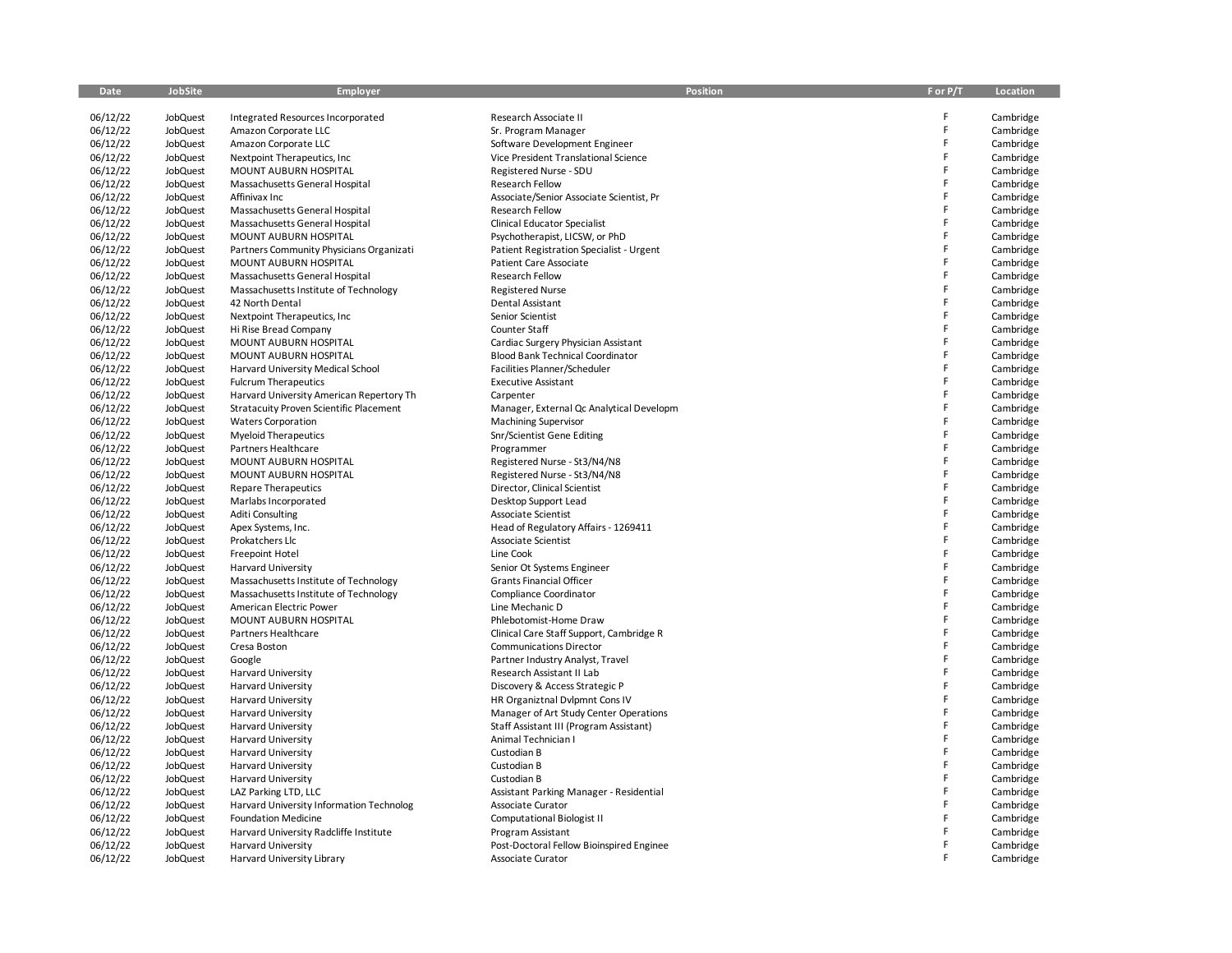| Date     | <b>JobSite</b> | Employer                                 | Position                                 | F or P/T | Location  |
|----------|----------------|------------------------------------------|------------------------------------------|----------|-----------|
|          |                |                                          |                                          |          |           |
| 06/12/22 | JobQuest       | Harvard University Administration        | Digital Literacy And Learning, Program M | F        | Cambridge |
| 06/12/22 | JobQuest       | <b>Bright Horizons</b>                   | Childcare Office Manager                 | F        | Cambridge |
| 06/12/22 | JobQuest       | <b>Harvard University</b>                | Post-Doctoral Hierarchical Self-Assembly | F        | Cambridge |
| 06/12/22 | JobQuest       | <b>Harvard University</b>                | Operator                                 | F        | Cambridge |
| 06/12/22 | JobQuest       | <b>Harvard University</b>                | Director, Cooper Gallery                 | F        | Cambridge |
| 06/12/22 | JobQuest       | Ucb                                      | <b>Principal Scientist</b>               | F        | Cambridge |
| 06/12/22 | JobQuest       | Human Services Research Institute        | Data Quality Analyst                     | F        | Cambridge |
| 06/12/22 | JobQuest       | <b>Harvard University</b>                | Development Assistant, Donor Relations,  | F        | Cambridge |
| 06/12/22 | JobQuest       | <b>Harvard University</b>                | Manager of Desktop Support               | F        | Cambridge |
| 06/12/22 | JobQuest       | Voyager Therapeutics, Inc.               | Scientist I, Neuro-Oncology              | F        | Cambridge |
| 06/12/22 | JobQuest       | SysMind                                  | Boomi Architect At, Remote Till Covid    | F        | Cambridge |
| 06/12/22 | JobQuest       | Barnes & Noble                           | Coop - Sales Associate Clothing & Gift S | F        | Cambridge |
| 06/12/22 | JobQuest       | Draper                                   | Entry Level Digital Electronics Design E | F        | Cambridge |
| 06/12/22 | JobQuest       | <b>Belcan LLC</b>                        | <b>Quality Complaints Specialist</b>     | F        | Cambridge |
| 06/12/22 | JobQuest       | <b>Biomed Realty</b>                     | Property Coordinator                     | F        | Cambridge |
| 06/12/22 | JobQuest       | <b>Editas Medicine</b>                   | Director, Molecular Biology/Gene Editing | F        | Cambridge |
| 06/12/22 | JobQuest       | <b>Biomed Realty</b>                     | Director, Leasing                        | F        | Cambridge |
| 06/12/22 | JobQuest       | Capgemini                                | Lead Technical Engineer - Hardware Engin | F        | Cambridge |
| 06/12/22 | JobQuest       | Leap Therapeutics                        | Manager/Associate Director, Clinical Dat | F        | Cambridge |
| 06/12/22 | JobQuest       | Biogen                                   | Production Operation Specialist II, Exte | F        | Cambridge |
| 06/12/22 | JobQuest       | Harvard University Kennedy School        | Human Resources Assistant                | F        | Cambridge |
| 06/12/22 | JobQuest       | Harvard University Law School            | <b>Applications Analyst</b>              | F        | Cambridge |
| 06/12/22 | JobQuest       | <b>Blueprint Medicines Corporation</b>   | Senior Scientist/Principal Scientist, Pr | F        | Cambridge |
| 06/12/22 | JobQuest       | <b>Blueprint Medicines Corporation</b>   | Senior Research Associate                | F        | Cambridge |
| 06/12/22 | JobQuest       | <b>Blueprint Medicines Corporation</b>   | Scientist II, Biology Drug Discovery     | F        | Cambridge |
| 06/12/22 | JobQuest       | Groe Advisors                            | Assembly Technician                      | F        | Cambridge |
| 06/12/22 | JobQuest       | Clover Food Lab                          | Team Member - Evening & Overnight Bakery | F        | Cambridge |
| 06/12/22 | JobQuest       | Capital One Services II, LLC             | Senior Director, Solutions Architect - C | F        | Cambridge |
| 06/12/22 | JobQuest       | The Boeing Company                       | Humans And Autonomy Research Engineer    | F        | Cambridge |
| 06/12/22 | JobQuest       | Alnylam Pharmaceuticals, Inc.            | Senior Facilities Technician             | F        | Cambridge |
| 06/12/22 | JobQuest       | <b>Microsoft Corporation</b>             | Maidap Data Scientist: Full Time Opportu | F        | Cambridge |
| 06/12/22 | JobQuest       | Acs Global Tech Solutions Private Limite | Administrative Assistant                 | F        | Cambridge |
| 06/12/22 | JobQuest       | CBRE                                     | Compliance Director - Remote             | F        | Cambridge |
| 06/12/22 | JobQuest       | Ef Gap Year                              | Designer                                 | F        | Cambridge |
| 06/12/22 | JobQuest       | LifeMine Therapeutics                    | Scientist, Bioinformatics                | F        | Cambridge |
| 06/12/22 | JobQuest       | Biogen                                   | Production Operation Speciali - Reg13048 | F        | Cambridge |
| 06/12/22 | JobQuest       | <b>Harvard University</b>                | Tll Online Learning Fellow               | F        | Cambridge |
| 06/12/22 | JobQuest       | Versant Newco                            | Senior Principal Scientist/Associate Dir | F        | Cambridge |
| 06/12/22 | JobQuest       | Charles Hotel                            | Accounts Payable Specialist              | F        | Cambridge |
| 06/12/22 | JobQuest       | Kronos Bio, Inc                          | Senior Principal Scientist, Discovery Bi | F        | Cambridge |
| 06/12/22 | JobQuest       | Insurify                                 | Development Operations Engineer          | F        | Cambridge |
| 06/12/22 | JobQuest       | <b>KSQ Therapeutics</b>                  | Associate Scientist/Senior Associate Sci | F        | Cambridge |
| 06/12/22 | JobQuest       | Pfizer Inc.                              | Research Project Leader                  | F        | Cambridge |
| 06/12/22 | JobQuest       | Harvard University Information Technolog | Manager, Financial Planning And Analysis | F        | Cambridge |
| 06/12/22 | JobQuest       | Apple Inc.                               | Ai/MI - Senior Engineering Program Manag | F        | Cambridge |
| 06/12/22 | JobQuest       | <b>Harvard University</b>                | <b>Bioinformatics Scientist</b>          | F        | Cambridge |
| 06/12/22 | JobQuest       | <b>Harvard University</b>                | Custodian B                              | F        | Cambridge |
| 06/12/22 | JobQuest       | <b>Harvard University</b>                | Associate Director of Academic Ventures  | F        | Cambridge |
| 06/12/22 | JobQuest       | <b>Harvard University</b>                | Senior Financial Analyst                 | F        | Cambridge |
| 06/12/22 | JobQuest       | <b>Harvard University</b>                | Short-Form Content Producer              | F        | Cambridge |
| 06/12/22 | JobQuest       | <b>Harvard University</b>                | Associate Director of Admissions         | F        | Cambridge |
| 06/12/22 | JobQuest       | <b>Harvard University</b>                | <b>Facilities Services Manager</b>       | F        | Cambridge |
| 06/12/22 | JobQuest       | <b>Harvard University</b>                | <b>Education and Outreach Manager</b>    | F        | Cambridge |
| 06/12/22 | JobQuest       | <b>Harvard University</b>                | Alumni Relations Event Coordinator       | F        | Cambridge |
| 06/12/22 | JobQuest       | <b>Harvard University</b>                | Program Coordinator                      | F        | Cambridge |
| 06/12/22 | JobQuest       | <b>Harvard University</b>                | <b>Athletic Trainer</b>                  | F        | Cambridge |
| 06/12/22 | JobQuest       | <b>Harvard University</b>                | Senior OT Systems Engineer               | F        | Cambridge |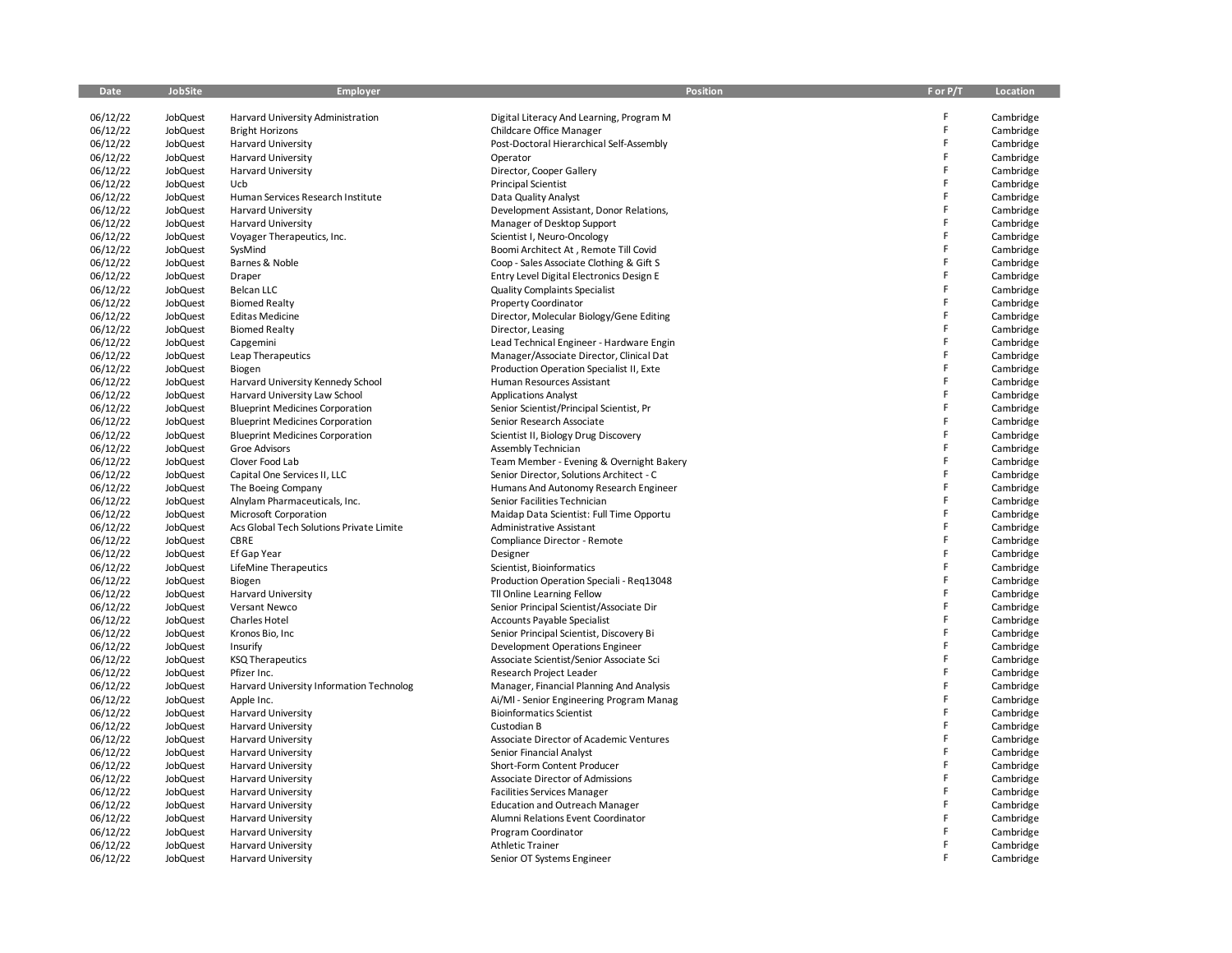| F<br>06/12/22<br>JobQuest<br><b>Harvard University</b><br><b>Faculty Coordinator</b><br>Cambridge<br>F<br>06/12/22<br>JobQuest<br><b>Harvard University</b><br>Custodial Supervisor<br>Cambridge<br>F<br>06/12/22<br>JobQuest<br><b>Harvard University</b><br>Custodian B<br>Cambridge<br>F<br>06/12/22<br>JobQuest<br><b>Harvard University</b><br>Chief Administrator<br>Cambridge<br>F<br>06/12/22<br>JobQuest<br>Sr. Enterprise Business Intelligence Man<br>Charlestown<br>Partners Healthcare<br>06/12/22<br>F<br>JobQuest<br>Talent Acquisition Partner, Hybrid, MGH<br>Charlestown<br>Partners Healthcare<br>F<br>06/12/22<br>JobQuest<br>Massachusetts Water Resouces Authority<br>M. & O. Specialist<br>Chelsea<br>F<br>06/12/22<br>Clinical Social Worker, LICSW/ 40 Hours<br>JobQuest<br>Massachusetts General Hospital<br>Chelsea<br>F<br>06/12/22<br>Chelsea<br>JobQuest<br>Massachusetts Water Resouces Authority<br>Senior Staff Engineer, Electrical<br>F<br>06/12/22<br>JobQuest<br>Meduvi Llc<br>Senior Web Developer Asp.Net<br>Chelsea<br>F<br>06/12/22<br>Kelly Elementary School<br>JobQuest<br><b>Building Substitute Sy</b><br>Chelsea<br>F<br>06/12/22<br>JobQuest<br>Prisa Consulting Services Llc<br>.Net Core Developer<br>Chelsea<br>F<br>06/12/22<br>JobQuest<br><b>Baymark Health Services</b><br>Security Guard - Grant Program In<br>Chelsea<br>F<br>06/12/22<br>JobQuest<br>Amazon<br>Amazon Seasonal Delivery Driver<br>Chelsea<br>F<br>06/12/22<br>JobQuest<br>North Suffolk Mental Health Association<br>Community Outreach Specialist (\$3K Sign<br>Chelsea<br>F<br>06/12/22<br>JobQuest<br>North Suffolk Mental Health Association<br><b>Residential Counselor</b><br>Chelsea<br>F<br>06/12/22<br>JobQuest<br>North Suffolk Mental Health Association<br><b>Contracts Manager</b><br>Chelsea<br>F<br>06/12/22<br>JobQuest<br>Clark Avenue Middle School<br>Teacher - Music Sy<br>Chelsea<br>F<br>06/12/22<br>JobQuest<br>La Colaborativa<br><b>Triage Specialist Manager</b><br>Chelsea<br>F<br>06/12/22<br>JobQuest<br>Wash Cycle Laundry Chelsea LLC<br>Laundry Team Member<br>Chelsea<br>F<br>06/12/22<br>JobQuest<br>Schnitzer Steel Ind Inc<br>Stormwater Operator<br>Everett<br>F<br>06/12/22<br>Director Of Operations<br>JobQuest<br>Everett Public Schools<br>Everett<br>F<br>06/12/22<br>JobQuest<br>Walgreens Boots Alliance Inc<br>With People And With A Purpose<br>Everett<br>F<br>06/12/22<br>JobQuest<br>Amazon Delivery Van Driver<br>Amazon<br>Everett<br>F<br>06/12/22<br>JobQuest<br>Holcim US<br>Ready Mix Plant Laborer<br>Everett<br>F<br>06/12/22<br>JobQuest<br>The Bank of New York Mellon<br>Vice President - Manager, Fund/Client Ac<br>Everett<br>F<br>06/12/22<br>JobQuest<br>Amazon<br>Package Delivery Driver<br>Everett<br>Ë<br>06/12/22<br>JobQuest<br>Amedisys Holding, LLC<br>Personal Care Line Homemaker<br>Malden<br>F<br>06/12/22<br>JobQuest<br>Amedisys Holding, LLC<br>Personal Care Line Homemaker<br>Malden<br>F<br>06/12/22<br>JobQuest<br>Under Armour<br><b>Assistant Store Manager</b><br>Malden<br>F<br>06/12/22<br>JobQuest<br>Legal Researcher/Public Records Coordina<br>Malden<br>Administrative Law Appeals<br>F<br>06/12/22<br>Medford<br>JobQuest<br><b>Absorption Systems LLC</b><br>QA Associate \/ Specialist - Life Sciences<br>F<br>06/12/22<br>JobQuest<br>Amazon Corporate LLC<br>Sr. Incident Remediation Mgr, SAIF Incid<br>Medford<br>F<br>06/12/22<br>JobQuest<br>Amazon Corporate LLC<br>Senior IT Auditor, Alexa Secure AI Found<br>Medford<br>F<br>06/12/22<br>Medford<br>JobQuest<br>Amazon Corporate LLC<br>Principal Product Manager - Tech, Alexa<br>F<br>06/12/22<br>Medford<br>JobQuest<br>Marriott International Incorporated<br><b>Administrative Assistant Sales</b><br>F<br>06/12/22<br>JobQuest<br><b>Carrier Account Executive</b><br>Medford<br>Breezeline<br>F<br>06/12/22<br>Wegmans<br>Sous Chef<br>Medford<br>JobQuest<br>F<br>06/12/22<br>JobQuest<br>Amazon<br>Package Delivery Driver<br>Medford<br>F<br>06/12/22<br>Medford<br>JobQuest<br>Amazon<br>Amazon Delivery Van Driver<br>F<br>06/12/22<br>JobQuest<br>Safari Healthcare Associates<br><b>Registered Nurse</b><br>Medford<br>Ë<br>06/12/22<br>JobQuest<br>Evergreen Technologies<br>Project Manager Case Management Systems<br>Medford<br>06/12/22<br>F<br>JobQuest<br>Amazon<br>Amazon Delivery Van Driver<br>Melrose<br>F<br>06/12/22<br>JobQuest<br>Order Picker/Packer - Multiple Shifts<br>Amazon<br>Melrose<br>F<br>06/12/22<br>JobQuest<br>CVS Health<br>Pharmacy Manager<br>Melrose<br>06/12/22<br>F<br>JobQuest<br>Make Ready Technician<br>Melrose<br>Melrose Villa<br>F<br>06/12/22<br>JobQuest<br>Next Step Health Care<br>Admissions Nurse (RN) (LPN)<br>Melrose<br>F<br>06/12/22<br>JobQuest<br>Amazon Corporate LLC<br>Hardware Development Engineer, Technical<br>North Reading<br>F<br>06/12/22<br>JobQuest<br>Amazon Corporate LLC<br>Quality Assurance Engineer, Blink Qualit<br>North Reading<br>F<br>06/12/22<br>JobQuest<br>Amazon Corporate LLC<br><b>CNC Machinist</b><br>North Reading<br>06/12/22<br>JobQuest<br>Amazon Corporate LLC<br>Sr Ops NPI TPM, Operations Integration<br>North Reading<br>06/12/22<br>JobQuest<br>Ip Protection & Enforcement Lead<br>F<br>North Reading<br>Teradyne<br>06/12/22<br>JobQuest<br><b>Verisk Analytics</b><br>Data Entry Specialist<br>North Reading<br>06/12/22<br>JobQuest<br>Amazon<br>Senior Hw Engineer - Process Qe<br>North Reading<br>06/12/22<br>JobQuest<br>Amazon Seasonal Delivery Driver<br>Amazon<br>Reading<br>F<br>06/12/22<br>JobQuest<br>Fertility Centers Of New England<br>Patient Care Coordinator<br>Reading<br>06/12/22<br>JobQuest<br>Jordans Furniture<br>Guest Services Team Leader<br>Reading | Date | <b>JobSite</b> | <b>Employer</b> | <b>Position</b> | F or P/T | Location |
|----------------------------------------------------------------------------------------------------------------------------------------------------------------------------------------------------------------------------------------------------------------------------------------------------------------------------------------------------------------------------------------------------------------------------------------------------------------------------------------------------------------------------------------------------------------------------------------------------------------------------------------------------------------------------------------------------------------------------------------------------------------------------------------------------------------------------------------------------------------------------------------------------------------------------------------------------------------------------------------------------------------------------------------------------------------------------------------------------------------------------------------------------------------------------------------------------------------------------------------------------------------------------------------------------------------------------------------------------------------------------------------------------------------------------------------------------------------------------------------------------------------------------------------------------------------------------------------------------------------------------------------------------------------------------------------------------------------------------------------------------------------------------------------------------------------------------------------------------------------------------------------------------------------------------------------------------------------------------------------------------------------------------------------------------------------------------------------------------------------------------------------------------------------------------------------------------------------------------------------------------------------------------------------------------------------------------------------------------------------------------------------------------------------------------------------------------------------------------------------------------------------------------------------------------------------------------------------------------------------------------------------------------------------------------------------------------------------------------------------------------------------------------------------------------------------------------------------------------------------------------------------------------------------------------------------------------------------------------------------------------------------------------------------------------------------------------------------------------------------------------------------------------------------------------------------------------------------------------------------------------------------------------------------------------------------------------------------------------------------------------------------------------------------------------------------------------------------------------------------------------------------------------------------------------------------------------------------------------------------------------------------------------------------------------------------------------------------------------------------------------------------------------------------------------------------------------------------------------------------------------------------------------------------------------------------------------------------------------------------------------------------------------------------------------------------------------------------------------------------------------------------------------------------------------------------------------------------------------------------------------------------------------------------------------------------------------------------------------------------------------------------------------------------------------------------------------------------------------------------------------------------------------------------------------------------------------------------------------------------------------------------------------------------------------------------------------------------------------------------------------------------------------------------------------------------------------------------------------------------------------------------------------------------------------------------------------------------------------------------------------------------------------------------------------------------------------------------------------------------------------------------------------------------------------------------------------------------------------------------------------------------------------------------------------------------------------------------------------------------------------------------------------------------------------------------------------------------------------------------------------------------------------------------------------------------------------------------------------------------------------------------------------------------------------------------------------------------------------------------------------------------------------------------|------|----------------|-----------------|-----------------|----------|----------|
|                                                                                                                                                                                                                                                                                                                                                                                                                                                                                                                                                                                                                                                                                                                                                                                                                                                                                                                                                                                                                                                                                                                                                                                                                                                                                                                                                                                                                                                                                                                                                                                                                                                                                                                                                                                                                                                                                                                                                                                                                                                                                                                                                                                                                                                                                                                                                                                                                                                                                                                                                                                                                                                                                                                                                                                                                                                                                                                                                                                                                                                                                                                                                                                                                                                                                                                                                                                                                                                                                                                                                                                                                                                                                                                                                                                                                                                                                                                                                                                                                                                                                                                                                                                                                                                                                                                                                                                                                                                                                                                                                                                                                                                                                                                                                                                                                                                                                                                                                                                                                                                                                                                                                                                                                                                                                                                                                                                                                                                                                                                                                                                                                                                                                                                                                                                        |      |                |                 |                 |          |          |
|                                                                                                                                                                                                                                                                                                                                                                                                                                                                                                                                                                                                                                                                                                                                                                                                                                                                                                                                                                                                                                                                                                                                                                                                                                                                                                                                                                                                                                                                                                                                                                                                                                                                                                                                                                                                                                                                                                                                                                                                                                                                                                                                                                                                                                                                                                                                                                                                                                                                                                                                                                                                                                                                                                                                                                                                                                                                                                                                                                                                                                                                                                                                                                                                                                                                                                                                                                                                                                                                                                                                                                                                                                                                                                                                                                                                                                                                                                                                                                                                                                                                                                                                                                                                                                                                                                                                                                                                                                                                                                                                                                                                                                                                                                                                                                                                                                                                                                                                                                                                                                                                                                                                                                                                                                                                                                                                                                                                                                                                                                                                                                                                                                                                                                                                                                                        |      |                |                 |                 |          |          |
|                                                                                                                                                                                                                                                                                                                                                                                                                                                                                                                                                                                                                                                                                                                                                                                                                                                                                                                                                                                                                                                                                                                                                                                                                                                                                                                                                                                                                                                                                                                                                                                                                                                                                                                                                                                                                                                                                                                                                                                                                                                                                                                                                                                                                                                                                                                                                                                                                                                                                                                                                                                                                                                                                                                                                                                                                                                                                                                                                                                                                                                                                                                                                                                                                                                                                                                                                                                                                                                                                                                                                                                                                                                                                                                                                                                                                                                                                                                                                                                                                                                                                                                                                                                                                                                                                                                                                                                                                                                                                                                                                                                                                                                                                                                                                                                                                                                                                                                                                                                                                                                                                                                                                                                                                                                                                                                                                                                                                                                                                                                                                                                                                                                                                                                                                                                        |      |                |                 |                 |          |          |
|                                                                                                                                                                                                                                                                                                                                                                                                                                                                                                                                                                                                                                                                                                                                                                                                                                                                                                                                                                                                                                                                                                                                                                                                                                                                                                                                                                                                                                                                                                                                                                                                                                                                                                                                                                                                                                                                                                                                                                                                                                                                                                                                                                                                                                                                                                                                                                                                                                                                                                                                                                                                                                                                                                                                                                                                                                                                                                                                                                                                                                                                                                                                                                                                                                                                                                                                                                                                                                                                                                                                                                                                                                                                                                                                                                                                                                                                                                                                                                                                                                                                                                                                                                                                                                                                                                                                                                                                                                                                                                                                                                                                                                                                                                                                                                                                                                                                                                                                                                                                                                                                                                                                                                                                                                                                                                                                                                                                                                                                                                                                                                                                                                                                                                                                                                                        |      |                |                 |                 |          |          |
|                                                                                                                                                                                                                                                                                                                                                                                                                                                                                                                                                                                                                                                                                                                                                                                                                                                                                                                                                                                                                                                                                                                                                                                                                                                                                                                                                                                                                                                                                                                                                                                                                                                                                                                                                                                                                                                                                                                                                                                                                                                                                                                                                                                                                                                                                                                                                                                                                                                                                                                                                                                                                                                                                                                                                                                                                                                                                                                                                                                                                                                                                                                                                                                                                                                                                                                                                                                                                                                                                                                                                                                                                                                                                                                                                                                                                                                                                                                                                                                                                                                                                                                                                                                                                                                                                                                                                                                                                                                                                                                                                                                                                                                                                                                                                                                                                                                                                                                                                                                                                                                                                                                                                                                                                                                                                                                                                                                                                                                                                                                                                                                                                                                                                                                                                                                        |      |                |                 |                 |          |          |
|                                                                                                                                                                                                                                                                                                                                                                                                                                                                                                                                                                                                                                                                                                                                                                                                                                                                                                                                                                                                                                                                                                                                                                                                                                                                                                                                                                                                                                                                                                                                                                                                                                                                                                                                                                                                                                                                                                                                                                                                                                                                                                                                                                                                                                                                                                                                                                                                                                                                                                                                                                                                                                                                                                                                                                                                                                                                                                                                                                                                                                                                                                                                                                                                                                                                                                                                                                                                                                                                                                                                                                                                                                                                                                                                                                                                                                                                                                                                                                                                                                                                                                                                                                                                                                                                                                                                                                                                                                                                                                                                                                                                                                                                                                                                                                                                                                                                                                                                                                                                                                                                                                                                                                                                                                                                                                                                                                                                                                                                                                                                                                                                                                                                                                                                                                                        |      |                |                 |                 |          |          |
|                                                                                                                                                                                                                                                                                                                                                                                                                                                                                                                                                                                                                                                                                                                                                                                                                                                                                                                                                                                                                                                                                                                                                                                                                                                                                                                                                                                                                                                                                                                                                                                                                                                                                                                                                                                                                                                                                                                                                                                                                                                                                                                                                                                                                                                                                                                                                                                                                                                                                                                                                                                                                                                                                                                                                                                                                                                                                                                                                                                                                                                                                                                                                                                                                                                                                                                                                                                                                                                                                                                                                                                                                                                                                                                                                                                                                                                                                                                                                                                                                                                                                                                                                                                                                                                                                                                                                                                                                                                                                                                                                                                                                                                                                                                                                                                                                                                                                                                                                                                                                                                                                                                                                                                                                                                                                                                                                                                                                                                                                                                                                                                                                                                                                                                                                                                        |      |                |                 |                 |          |          |
|                                                                                                                                                                                                                                                                                                                                                                                                                                                                                                                                                                                                                                                                                                                                                                                                                                                                                                                                                                                                                                                                                                                                                                                                                                                                                                                                                                                                                                                                                                                                                                                                                                                                                                                                                                                                                                                                                                                                                                                                                                                                                                                                                                                                                                                                                                                                                                                                                                                                                                                                                                                                                                                                                                                                                                                                                                                                                                                                                                                                                                                                                                                                                                                                                                                                                                                                                                                                                                                                                                                                                                                                                                                                                                                                                                                                                                                                                                                                                                                                                                                                                                                                                                                                                                                                                                                                                                                                                                                                                                                                                                                                                                                                                                                                                                                                                                                                                                                                                                                                                                                                                                                                                                                                                                                                                                                                                                                                                                                                                                                                                                                                                                                                                                                                                                                        |      |                |                 |                 |          |          |
|                                                                                                                                                                                                                                                                                                                                                                                                                                                                                                                                                                                                                                                                                                                                                                                                                                                                                                                                                                                                                                                                                                                                                                                                                                                                                                                                                                                                                                                                                                                                                                                                                                                                                                                                                                                                                                                                                                                                                                                                                                                                                                                                                                                                                                                                                                                                                                                                                                                                                                                                                                                                                                                                                                                                                                                                                                                                                                                                                                                                                                                                                                                                                                                                                                                                                                                                                                                                                                                                                                                                                                                                                                                                                                                                                                                                                                                                                                                                                                                                                                                                                                                                                                                                                                                                                                                                                                                                                                                                                                                                                                                                                                                                                                                                                                                                                                                                                                                                                                                                                                                                                                                                                                                                                                                                                                                                                                                                                                                                                                                                                                                                                                                                                                                                                                                        |      |                |                 |                 |          |          |
|                                                                                                                                                                                                                                                                                                                                                                                                                                                                                                                                                                                                                                                                                                                                                                                                                                                                                                                                                                                                                                                                                                                                                                                                                                                                                                                                                                                                                                                                                                                                                                                                                                                                                                                                                                                                                                                                                                                                                                                                                                                                                                                                                                                                                                                                                                                                                                                                                                                                                                                                                                                                                                                                                                                                                                                                                                                                                                                                                                                                                                                                                                                                                                                                                                                                                                                                                                                                                                                                                                                                                                                                                                                                                                                                                                                                                                                                                                                                                                                                                                                                                                                                                                                                                                                                                                                                                                                                                                                                                                                                                                                                                                                                                                                                                                                                                                                                                                                                                                                                                                                                                                                                                                                                                                                                                                                                                                                                                                                                                                                                                                                                                                                                                                                                                                                        |      |                |                 |                 |          |          |
|                                                                                                                                                                                                                                                                                                                                                                                                                                                                                                                                                                                                                                                                                                                                                                                                                                                                                                                                                                                                                                                                                                                                                                                                                                                                                                                                                                                                                                                                                                                                                                                                                                                                                                                                                                                                                                                                                                                                                                                                                                                                                                                                                                                                                                                                                                                                                                                                                                                                                                                                                                                                                                                                                                                                                                                                                                                                                                                                                                                                                                                                                                                                                                                                                                                                                                                                                                                                                                                                                                                                                                                                                                                                                                                                                                                                                                                                                                                                                                                                                                                                                                                                                                                                                                                                                                                                                                                                                                                                                                                                                                                                                                                                                                                                                                                                                                                                                                                                                                                                                                                                                                                                                                                                                                                                                                                                                                                                                                                                                                                                                                                                                                                                                                                                                                                        |      |                |                 |                 |          |          |
|                                                                                                                                                                                                                                                                                                                                                                                                                                                                                                                                                                                                                                                                                                                                                                                                                                                                                                                                                                                                                                                                                                                                                                                                                                                                                                                                                                                                                                                                                                                                                                                                                                                                                                                                                                                                                                                                                                                                                                                                                                                                                                                                                                                                                                                                                                                                                                                                                                                                                                                                                                                                                                                                                                                                                                                                                                                                                                                                                                                                                                                                                                                                                                                                                                                                                                                                                                                                                                                                                                                                                                                                                                                                                                                                                                                                                                                                                                                                                                                                                                                                                                                                                                                                                                                                                                                                                                                                                                                                                                                                                                                                                                                                                                                                                                                                                                                                                                                                                                                                                                                                                                                                                                                                                                                                                                                                                                                                                                                                                                                                                                                                                                                                                                                                                                                        |      |                |                 |                 |          |          |
|                                                                                                                                                                                                                                                                                                                                                                                                                                                                                                                                                                                                                                                                                                                                                                                                                                                                                                                                                                                                                                                                                                                                                                                                                                                                                                                                                                                                                                                                                                                                                                                                                                                                                                                                                                                                                                                                                                                                                                                                                                                                                                                                                                                                                                                                                                                                                                                                                                                                                                                                                                                                                                                                                                                                                                                                                                                                                                                                                                                                                                                                                                                                                                                                                                                                                                                                                                                                                                                                                                                                                                                                                                                                                                                                                                                                                                                                                                                                                                                                                                                                                                                                                                                                                                                                                                                                                                                                                                                                                                                                                                                                                                                                                                                                                                                                                                                                                                                                                                                                                                                                                                                                                                                                                                                                                                                                                                                                                                                                                                                                                                                                                                                                                                                                                                                        |      |                |                 |                 |          |          |
|                                                                                                                                                                                                                                                                                                                                                                                                                                                                                                                                                                                                                                                                                                                                                                                                                                                                                                                                                                                                                                                                                                                                                                                                                                                                                                                                                                                                                                                                                                                                                                                                                                                                                                                                                                                                                                                                                                                                                                                                                                                                                                                                                                                                                                                                                                                                                                                                                                                                                                                                                                                                                                                                                                                                                                                                                                                                                                                                                                                                                                                                                                                                                                                                                                                                                                                                                                                                                                                                                                                                                                                                                                                                                                                                                                                                                                                                                                                                                                                                                                                                                                                                                                                                                                                                                                                                                                                                                                                                                                                                                                                                                                                                                                                                                                                                                                                                                                                                                                                                                                                                                                                                                                                                                                                                                                                                                                                                                                                                                                                                                                                                                                                                                                                                                                                        |      |                |                 |                 |          |          |
|                                                                                                                                                                                                                                                                                                                                                                                                                                                                                                                                                                                                                                                                                                                                                                                                                                                                                                                                                                                                                                                                                                                                                                                                                                                                                                                                                                                                                                                                                                                                                                                                                                                                                                                                                                                                                                                                                                                                                                                                                                                                                                                                                                                                                                                                                                                                                                                                                                                                                                                                                                                                                                                                                                                                                                                                                                                                                                                                                                                                                                                                                                                                                                                                                                                                                                                                                                                                                                                                                                                                                                                                                                                                                                                                                                                                                                                                                                                                                                                                                                                                                                                                                                                                                                                                                                                                                                                                                                                                                                                                                                                                                                                                                                                                                                                                                                                                                                                                                                                                                                                                                                                                                                                                                                                                                                                                                                                                                                                                                                                                                                                                                                                                                                                                                                                        |      |                |                 |                 |          |          |
|                                                                                                                                                                                                                                                                                                                                                                                                                                                                                                                                                                                                                                                                                                                                                                                                                                                                                                                                                                                                                                                                                                                                                                                                                                                                                                                                                                                                                                                                                                                                                                                                                                                                                                                                                                                                                                                                                                                                                                                                                                                                                                                                                                                                                                                                                                                                                                                                                                                                                                                                                                                                                                                                                                                                                                                                                                                                                                                                                                                                                                                                                                                                                                                                                                                                                                                                                                                                                                                                                                                                                                                                                                                                                                                                                                                                                                                                                                                                                                                                                                                                                                                                                                                                                                                                                                                                                                                                                                                                                                                                                                                                                                                                                                                                                                                                                                                                                                                                                                                                                                                                                                                                                                                                                                                                                                                                                                                                                                                                                                                                                                                                                                                                                                                                                                                        |      |                |                 |                 |          |          |
|                                                                                                                                                                                                                                                                                                                                                                                                                                                                                                                                                                                                                                                                                                                                                                                                                                                                                                                                                                                                                                                                                                                                                                                                                                                                                                                                                                                                                                                                                                                                                                                                                                                                                                                                                                                                                                                                                                                                                                                                                                                                                                                                                                                                                                                                                                                                                                                                                                                                                                                                                                                                                                                                                                                                                                                                                                                                                                                                                                                                                                                                                                                                                                                                                                                                                                                                                                                                                                                                                                                                                                                                                                                                                                                                                                                                                                                                                                                                                                                                                                                                                                                                                                                                                                                                                                                                                                                                                                                                                                                                                                                                                                                                                                                                                                                                                                                                                                                                                                                                                                                                                                                                                                                                                                                                                                                                                                                                                                                                                                                                                                                                                                                                                                                                                                                        |      |                |                 |                 |          |          |
|                                                                                                                                                                                                                                                                                                                                                                                                                                                                                                                                                                                                                                                                                                                                                                                                                                                                                                                                                                                                                                                                                                                                                                                                                                                                                                                                                                                                                                                                                                                                                                                                                                                                                                                                                                                                                                                                                                                                                                                                                                                                                                                                                                                                                                                                                                                                                                                                                                                                                                                                                                                                                                                                                                                                                                                                                                                                                                                                                                                                                                                                                                                                                                                                                                                                                                                                                                                                                                                                                                                                                                                                                                                                                                                                                                                                                                                                                                                                                                                                                                                                                                                                                                                                                                                                                                                                                                                                                                                                                                                                                                                                                                                                                                                                                                                                                                                                                                                                                                                                                                                                                                                                                                                                                                                                                                                                                                                                                                                                                                                                                                                                                                                                                                                                                                                        |      |                |                 |                 |          |          |
|                                                                                                                                                                                                                                                                                                                                                                                                                                                                                                                                                                                                                                                                                                                                                                                                                                                                                                                                                                                                                                                                                                                                                                                                                                                                                                                                                                                                                                                                                                                                                                                                                                                                                                                                                                                                                                                                                                                                                                                                                                                                                                                                                                                                                                                                                                                                                                                                                                                                                                                                                                                                                                                                                                                                                                                                                                                                                                                                                                                                                                                                                                                                                                                                                                                                                                                                                                                                                                                                                                                                                                                                                                                                                                                                                                                                                                                                                                                                                                                                                                                                                                                                                                                                                                                                                                                                                                                                                                                                                                                                                                                                                                                                                                                                                                                                                                                                                                                                                                                                                                                                                                                                                                                                                                                                                                                                                                                                                                                                                                                                                                                                                                                                                                                                                                                        |      |                |                 |                 |          |          |
|                                                                                                                                                                                                                                                                                                                                                                                                                                                                                                                                                                                                                                                                                                                                                                                                                                                                                                                                                                                                                                                                                                                                                                                                                                                                                                                                                                                                                                                                                                                                                                                                                                                                                                                                                                                                                                                                                                                                                                                                                                                                                                                                                                                                                                                                                                                                                                                                                                                                                                                                                                                                                                                                                                                                                                                                                                                                                                                                                                                                                                                                                                                                                                                                                                                                                                                                                                                                                                                                                                                                                                                                                                                                                                                                                                                                                                                                                                                                                                                                                                                                                                                                                                                                                                                                                                                                                                                                                                                                                                                                                                                                                                                                                                                                                                                                                                                                                                                                                                                                                                                                                                                                                                                                                                                                                                                                                                                                                                                                                                                                                                                                                                                                                                                                                                                        |      |                |                 |                 |          |          |
|                                                                                                                                                                                                                                                                                                                                                                                                                                                                                                                                                                                                                                                                                                                                                                                                                                                                                                                                                                                                                                                                                                                                                                                                                                                                                                                                                                                                                                                                                                                                                                                                                                                                                                                                                                                                                                                                                                                                                                                                                                                                                                                                                                                                                                                                                                                                                                                                                                                                                                                                                                                                                                                                                                                                                                                                                                                                                                                                                                                                                                                                                                                                                                                                                                                                                                                                                                                                                                                                                                                                                                                                                                                                                                                                                                                                                                                                                                                                                                                                                                                                                                                                                                                                                                                                                                                                                                                                                                                                                                                                                                                                                                                                                                                                                                                                                                                                                                                                                                                                                                                                                                                                                                                                                                                                                                                                                                                                                                                                                                                                                                                                                                                                                                                                                                                        |      |                |                 |                 |          |          |
|                                                                                                                                                                                                                                                                                                                                                                                                                                                                                                                                                                                                                                                                                                                                                                                                                                                                                                                                                                                                                                                                                                                                                                                                                                                                                                                                                                                                                                                                                                                                                                                                                                                                                                                                                                                                                                                                                                                                                                                                                                                                                                                                                                                                                                                                                                                                                                                                                                                                                                                                                                                                                                                                                                                                                                                                                                                                                                                                                                                                                                                                                                                                                                                                                                                                                                                                                                                                                                                                                                                                                                                                                                                                                                                                                                                                                                                                                                                                                                                                                                                                                                                                                                                                                                                                                                                                                                                                                                                                                                                                                                                                                                                                                                                                                                                                                                                                                                                                                                                                                                                                                                                                                                                                                                                                                                                                                                                                                                                                                                                                                                                                                                                                                                                                                                                        |      |                |                 |                 |          |          |
|                                                                                                                                                                                                                                                                                                                                                                                                                                                                                                                                                                                                                                                                                                                                                                                                                                                                                                                                                                                                                                                                                                                                                                                                                                                                                                                                                                                                                                                                                                                                                                                                                                                                                                                                                                                                                                                                                                                                                                                                                                                                                                                                                                                                                                                                                                                                                                                                                                                                                                                                                                                                                                                                                                                                                                                                                                                                                                                                                                                                                                                                                                                                                                                                                                                                                                                                                                                                                                                                                                                                                                                                                                                                                                                                                                                                                                                                                                                                                                                                                                                                                                                                                                                                                                                                                                                                                                                                                                                                                                                                                                                                                                                                                                                                                                                                                                                                                                                                                                                                                                                                                                                                                                                                                                                                                                                                                                                                                                                                                                                                                                                                                                                                                                                                                                                        |      |                |                 |                 |          |          |
|                                                                                                                                                                                                                                                                                                                                                                                                                                                                                                                                                                                                                                                                                                                                                                                                                                                                                                                                                                                                                                                                                                                                                                                                                                                                                                                                                                                                                                                                                                                                                                                                                                                                                                                                                                                                                                                                                                                                                                                                                                                                                                                                                                                                                                                                                                                                                                                                                                                                                                                                                                                                                                                                                                                                                                                                                                                                                                                                                                                                                                                                                                                                                                                                                                                                                                                                                                                                                                                                                                                                                                                                                                                                                                                                                                                                                                                                                                                                                                                                                                                                                                                                                                                                                                                                                                                                                                                                                                                                                                                                                                                                                                                                                                                                                                                                                                                                                                                                                                                                                                                                                                                                                                                                                                                                                                                                                                                                                                                                                                                                                                                                                                                                                                                                                                                        |      |                |                 |                 |          |          |
|                                                                                                                                                                                                                                                                                                                                                                                                                                                                                                                                                                                                                                                                                                                                                                                                                                                                                                                                                                                                                                                                                                                                                                                                                                                                                                                                                                                                                                                                                                                                                                                                                                                                                                                                                                                                                                                                                                                                                                                                                                                                                                                                                                                                                                                                                                                                                                                                                                                                                                                                                                                                                                                                                                                                                                                                                                                                                                                                                                                                                                                                                                                                                                                                                                                                                                                                                                                                                                                                                                                                                                                                                                                                                                                                                                                                                                                                                                                                                                                                                                                                                                                                                                                                                                                                                                                                                                                                                                                                                                                                                                                                                                                                                                                                                                                                                                                                                                                                                                                                                                                                                                                                                                                                                                                                                                                                                                                                                                                                                                                                                                                                                                                                                                                                                                                        |      |                |                 |                 |          |          |
|                                                                                                                                                                                                                                                                                                                                                                                                                                                                                                                                                                                                                                                                                                                                                                                                                                                                                                                                                                                                                                                                                                                                                                                                                                                                                                                                                                                                                                                                                                                                                                                                                                                                                                                                                                                                                                                                                                                                                                                                                                                                                                                                                                                                                                                                                                                                                                                                                                                                                                                                                                                                                                                                                                                                                                                                                                                                                                                                                                                                                                                                                                                                                                                                                                                                                                                                                                                                                                                                                                                                                                                                                                                                                                                                                                                                                                                                                                                                                                                                                                                                                                                                                                                                                                                                                                                                                                                                                                                                                                                                                                                                                                                                                                                                                                                                                                                                                                                                                                                                                                                                                                                                                                                                                                                                                                                                                                                                                                                                                                                                                                                                                                                                                                                                                                                        |      |                |                 |                 |          |          |
|                                                                                                                                                                                                                                                                                                                                                                                                                                                                                                                                                                                                                                                                                                                                                                                                                                                                                                                                                                                                                                                                                                                                                                                                                                                                                                                                                                                                                                                                                                                                                                                                                                                                                                                                                                                                                                                                                                                                                                                                                                                                                                                                                                                                                                                                                                                                                                                                                                                                                                                                                                                                                                                                                                                                                                                                                                                                                                                                                                                                                                                                                                                                                                                                                                                                                                                                                                                                                                                                                                                                                                                                                                                                                                                                                                                                                                                                                                                                                                                                                                                                                                                                                                                                                                                                                                                                                                                                                                                                                                                                                                                                                                                                                                                                                                                                                                                                                                                                                                                                                                                                                                                                                                                                                                                                                                                                                                                                                                                                                                                                                                                                                                                                                                                                                                                        |      |                |                 |                 |          |          |
|                                                                                                                                                                                                                                                                                                                                                                                                                                                                                                                                                                                                                                                                                                                                                                                                                                                                                                                                                                                                                                                                                                                                                                                                                                                                                                                                                                                                                                                                                                                                                                                                                                                                                                                                                                                                                                                                                                                                                                                                                                                                                                                                                                                                                                                                                                                                                                                                                                                                                                                                                                                                                                                                                                                                                                                                                                                                                                                                                                                                                                                                                                                                                                                                                                                                                                                                                                                                                                                                                                                                                                                                                                                                                                                                                                                                                                                                                                                                                                                                                                                                                                                                                                                                                                                                                                                                                                                                                                                                                                                                                                                                                                                                                                                                                                                                                                                                                                                                                                                                                                                                                                                                                                                                                                                                                                                                                                                                                                                                                                                                                                                                                                                                                                                                                                                        |      |                |                 |                 |          |          |
|                                                                                                                                                                                                                                                                                                                                                                                                                                                                                                                                                                                                                                                                                                                                                                                                                                                                                                                                                                                                                                                                                                                                                                                                                                                                                                                                                                                                                                                                                                                                                                                                                                                                                                                                                                                                                                                                                                                                                                                                                                                                                                                                                                                                                                                                                                                                                                                                                                                                                                                                                                                                                                                                                                                                                                                                                                                                                                                                                                                                                                                                                                                                                                                                                                                                                                                                                                                                                                                                                                                                                                                                                                                                                                                                                                                                                                                                                                                                                                                                                                                                                                                                                                                                                                                                                                                                                                                                                                                                                                                                                                                                                                                                                                                                                                                                                                                                                                                                                                                                                                                                                                                                                                                                                                                                                                                                                                                                                                                                                                                                                                                                                                                                                                                                                                                        |      |                |                 |                 |          |          |
|                                                                                                                                                                                                                                                                                                                                                                                                                                                                                                                                                                                                                                                                                                                                                                                                                                                                                                                                                                                                                                                                                                                                                                                                                                                                                                                                                                                                                                                                                                                                                                                                                                                                                                                                                                                                                                                                                                                                                                                                                                                                                                                                                                                                                                                                                                                                                                                                                                                                                                                                                                                                                                                                                                                                                                                                                                                                                                                                                                                                                                                                                                                                                                                                                                                                                                                                                                                                                                                                                                                                                                                                                                                                                                                                                                                                                                                                                                                                                                                                                                                                                                                                                                                                                                                                                                                                                                                                                                                                                                                                                                                                                                                                                                                                                                                                                                                                                                                                                                                                                                                                                                                                                                                                                                                                                                                                                                                                                                                                                                                                                                                                                                                                                                                                                                                        |      |                |                 |                 |          |          |
|                                                                                                                                                                                                                                                                                                                                                                                                                                                                                                                                                                                                                                                                                                                                                                                                                                                                                                                                                                                                                                                                                                                                                                                                                                                                                                                                                                                                                                                                                                                                                                                                                                                                                                                                                                                                                                                                                                                                                                                                                                                                                                                                                                                                                                                                                                                                                                                                                                                                                                                                                                                                                                                                                                                                                                                                                                                                                                                                                                                                                                                                                                                                                                                                                                                                                                                                                                                                                                                                                                                                                                                                                                                                                                                                                                                                                                                                                                                                                                                                                                                                                                                                                                                                                                                                                                                                                                                                                                                                                                                                                                                                                                                                                                                                                                                                                                                                                                                                                                                                                                                                                                                                                                                                                                                                                                                                                                                                                                                                                                                                                                                                                                                                                                                                                                                        |      |                |                 |                 |          |          |
|                                                                                                                                                                                                                                                                                                                                                                                                                                                                                                                                                                                                                                                                                                                                                                                                                                                                                                                                                                                                                                                                                                                                                                                                                                                                                                                                                                                                                                                                                                                                                                                                                                                                                                                                                                                                                                                                                                                                                                                                                                                                                                                                                                                                                                                                                                                                                                                                                                                                                                                                                                                                                                                                                                                                                                                                                                                                                                                                                                                                                                                                                                                                                                                                                                                                                                                                                                                                                                                                                                                                                                                                                                                                                                                                                                                                                                                                                                                                                                                                                                                                                                                                                                                                                                                                                                                                                                                                                                                                                                                                                                                                                                                                                                                                                                                                                                                                                                                                                                                                                                                                                                                                                                                                                                                                                                                                                                                                                                                                                                                                                                                                                                                                                                                                                                                        |      |                |                 |                 |          |          |
|                                                                                                                                                                                                                                                                                                                                                                                                                                                                                                                                                                                                                                                                                                                                                                                                                                                                                                                                                                                                                                                                                                                                                                                                                                                                                                                                                                                                                                                                                                                                                                                                                                                                                                                                                                                                                                                                                                                                                                                                                                                                                                                                                                                                                                                                                                                                                                                                                                                                                                                                                                                                                                                                                                                                                                                                                                                                                                                                                                                                                                                                                                                                                                                                                                                                                                                                                                                                                                                                                                                                                                                                                                                                                                                                                                                                                                                                                                                                                                                                                                                                                                                                                                                                                                                                                                                                                                                                                                                                                                                                                                                                                                                                                                                                                                                                                                                                                                                                                                                                                                                                                                                                                                                                                                                                                                                                                                                                                                                                                                                                                                                                                                                                                                                                                                                        |      |                |                 |                 |          |          |
|                                                                                                                                                                                                                                                                                                                                                                                                                                                                                                                                                                                                                                                                                                                                                                                                                                                                                                                                                                                                                                                                                                                                                                                                                                                                                                                                                                                                                                                                                                                                                                                                                                                                                                                                                                                                                                                                                                                                                                                                                                                                                                                                                                                                                                                                                                                                                                                                                                                                                                                                                                                                                                                                                                                                                                                                                                                                                                                                                                                                                                                                                                                                                                                                                                                                                                                                                                                                                                                                                                                                                                                                                                                                                                                                                                                                                                                                                                                                                                                                                                                                                                                                                                                                                                                                                                                                                                                                                                                                                                                                                                                                                                                                                                                                                                                                                                                                                                                                                                                                                                                                                                                                                                                                                                                                                                                                                                                                                                                                                                                                                                                                                                                                                                                                                                                        |      |                |                 |                 |          |          |
|                                                                                                                                                                                                                                                                                                                                                                                                                                                                                                                                                                                                                                                                                                                                                                                                                                                                                                                                                                                                                                                                                                                                                                                                                                                                                                                                                                                                                                                                                                                                                                                                                                                                                                                                                                                                                                                                                                                                                                                                                                                                                                                                                                                                                                                                                                                                                                                                                                                                                                                                                                                                                                                                                                                                                                                                                                                                                                                                                                                                                                                                                                                                                                                                                                                                                                                                                                                                                                                                                                                                                                                                                                                                                                                                                                                                                                                                                                                                                                                                                                                                                                                                                                                                                                                                                                                                                                                                                                                                                                                                                                                                                                                                                                                                                                                                                                                                                                                                                                                                                                                                                                                                                                                                                                                                                                                                                                                                                                                                                                                                                                                                                                                                                                                                                                                        |      |                |                 |                 |          |          |
|                                                                                                                                                                                                                                                                                                                                                                                                                                                                                                                                                                                                                                                                                                                                                                                                                                                                                                                                                                                                                                                                                                                                                                                                                                                                                                                                                                                                                                                                                                                                                                                                                                                                                                                                                                                                                                                                                                                                                                                                                                                                                                                                                                                                                                                                                                                                                                                                                                                                                                                                                                                                                                                                                                                                                                                                                                                                                                                                                                                                                                                                                                                                                                                                                                                                                                                                                                                                                                                                                                                                                                                                                                                                                                                                                                                                                                                                                                                                                                                                                                                                                                                                                                                                                                                                                                                                                                                                                                                                                                                                                                                                                                                                                                                                                                                                                                                                                                                                                                                                                                                                                                                                                                                                                                                                                                                                                                                                                                                                                                                                                                                                                                                                                                                                                                                        |      |                |                 |                 |          |          |
|                                                                                                                                                                                                                                                                                                                                                                                                                                                                                                                                                                                                                                                                                                                                                                                                                                                                                                                                                                                                                                                                                                                                                                                                                                                                                                                                                                                                                                                                                                                                                                                                                                                                                                                                                                                                                                                                                                                                                                                                                                                                                                                                                                                                                                                                                                                                                                                                                                                                                                                                                                                                                                                                                                                                                                                                                                                                                                                                                                                                                                                                                                                                                                                                                                                                                                                                                                                                                                                                                                                                                                                                                                                                                                                                                                                                                                                                                                                                                                                                                                                                                                                                                                                                                                                                                                                                                                                                                                                                                                                                                                                                                                                                                                                                                                                                                                                                                                                                                                                                                                                                                                                                                                                                                                                                                                                                                                                                                                                                                                                                                                                                                                                                                                                                                                                        |      |                |                 |                 |          |          |
|                                                                                                                                                                                                                                                                                                                                                                                                                                                                                                                                                                                                                                                                                                                                                                                                                                                                                                                                                                                                                                                                                                                                                                                                                                                                                                                                                                                                                                                                                                                                                                                                                                                                                                                                                                                                                                                                                                                                                                                                                                                                                                                                                                                                                                                                                                                                                                                                                                                                                                                                                                                                                                                                                                                                                                                                                                                                                                                                                                                                                                                                                                                                                                                                                                                                                                                                                                                                                                                                                                                                                                                                                                                                                                                                                                                                                                                                                                                                                                                                                                                                                                                                                                                                                                                                                                                                                                                                                                                                                                                                                                                                                                                                                                                                                                                                                                                                                                                                                                                                                                                                                                                                                                                                                                                                                                                                                                                                                                                                                                                                                                                                                                                                                                                                                                                        |      |                |                 |                 |          |          |
|                                                                                                                                                                                                                                                                                                                                                                                                                                                                                                                                                                                                                                                                                                                                                                                                                                                                                                                                                                                                                                                                                                                                                                                                                                                                                                                                                                                                                                                                                                                                                                                                                                                                                                                                                                                                                                                                                                                                                                                                                                                                                                                                                                                                                                                                                                                                                                                                                                                                                                                                                                                                                                                                                                                                                                                                                                                                                                                                                                                                                                                                                                                                                                                                                                                                                                                                                                                                                                                                                                                                                                                                                                                                                                                                                                                                                                                                                                                                                                                                                                                                                                                                                                                                                                                                                                                                                                                                                                                                                                                                                                                                                                                                                                                                                                                                                                                                                                                                                                                                                                                                                                                                                                                                                                                                                                                                                                                                                                                                                                                                                                                                                                                                                                                                                                                        |      |                |                 |                 |          |          |
|                                                                                                                                                                                                                                                                                                                                                                                                                                                                                                                                                                                                                                                                                                                                                                                                                                                                                                                                                                                                                                                                                                                                                                                                                                                                                                                                                                                                                                                                                                                                                                                                                                                                                                                                                                                                                                                                                                                                                                                                                                                                                                                                                                                                                                                                                                                                                                                                                                                                                                                                                                                                                                                                                                                                                                                                                                                                                                                                                                                                                                                                                                                                                                                                                                                                                                                                                                                                                                                                                                                                                                                                                                                                                                                                                                                                                                                                                                                                                                                                                                                                                                                                                                                                                                                                                                                                                                                                                                                                                                                                                                                                                                                                                                                                                                                                                                                                                                                                                                                                                                                                                                                                                                                                                                                                                                                                                                                                                                                                                                                                                                                                                                                                                                                                                                                        |      |                |                 |                 |          |          |
|                                                                                                                                                                                                                                                                                                                                                                                                                                                                                                                                                                                                                                                                                                                                                                                                                                                                                                                                                                                                                                                                                                                                                                                                                                                                                                                                                                                                                                                                                                                                                                                                                                                                                                                                                                                                                                                                                                                                                                                                                                                                                                                                                                                                                                                                                                                                                                                                                                                                                                                                                                                                                                                                                                                                                                                                                                                                                                                                                                                                                                                                                                                                                                                                                                                                                                                                                                                                                                                                                                                                                                                                                                                                                                                                                                                                                                                                                                                                                                                                                                                                                                                                                                                                                                                                                                                                                                                                                                                                                                                                                                                                                                                                                                                                                                                                                                                                                                                                                                                                                                                                                                                                                                                                                                                                                                                                                                                                                                                                                                                                                                                                                                                                                                                                                                                        |      |                |                 |                 |          |          |
|                                                                                                                                                                                                                                                                                                                                                                                                                                                                                                                                                                                                                                                                                                                                                                                                                                                                                                                                                                                                                                                                                                                                                                                                                                                                                                                                                                                                                                                                                                                                                                                                                                                                                                                                                                                                                                                                                                                                                                                                                                                                                                                                                                                                                                                                                                                                                                                                                                                                                                                                                                                                                                                                                                                                                                                                                                                                                                                                                                                                                                                                                                                                                                                                                                                                                                                                                                                                                                                                                                                                                                                                                                                                                                                                                                                                                                                                                                                                                                                                                                                                                                                                                                                                                                                                                                                                                                                                                                                                                                                                                                                                                                                                                                                                                                                                                                                                                                                                                                                                                                                                                                                                                                                                                                                                                                                                                                                                                                                                                                                                                                                                                                                                                                                                                                                        |      |                |                 |                 |          |          |
|                                                                                                                                                                                                                                                                                                                                                                                                                                                                                                                                                                                                                                                                                                                                                                                                                                                                                                                                                                                                                                                                                                                                                                                                                                                                                                                                                                                                                                                                                                                                                                                                                                                                                                                                                                                                                                                                                                                                                                                                                                                                                                                                                                                                                                                                                                                                                                                                                                                                                                                                                                                                                                                                                                                                                                                                                                                                                                                                                                                                                                                                                                                                                                                                                                                                                                                                                                                                                                                                                                                                                                                                                                                                                                                                                                                                                                                                                                                                                                                                                                                                                                                                                                                                                                                                                                                                                                                                                                                                                                                                                                                                                                                                                                                                                                                                                                                                                                                                                                                                                                                                                                                                                                                                                                                                                                                                                                                                                                                                                                                                                                                                                                                                                                                                                                                        |      |                |                 |                 |          |          |
|                                                                                                                                                                                                                                                                                                                                                                                                                                                                                                                                                                                                                                                                                                                                                                                                                                                                                                                                                                                                                                                                                                                                                                                                                                                                                                                                                                                                                                                                                                                                                                                                                                                                                                                                                                                                                                                                                                                                                                                                                                                                                                                                                                                                                                                                                                                                                                                                                                                                                                                                                                                                                                                                                                                                                                                                                                                                                                                                                                                                                                                                                                                                                                                                                                                                                                                                                                                                                                                                                                                                                                                                                                                                                                                                                                                                                                                                                                                                                                                                                                                                                                                                                                                                                                                                                                                                                                                                                                                                                                                                                                                                                                                                                                                                                                                                                                                                                                                                                                                                                                                                                                                                                                                                                                                                                                                                                                                                                                                                                                                                                                                                                                                                                                                                                                                        |      |                |                 |                 |          |          |
|                                                                                                                                                                                                                                                                                                                                                                                                                                                                                                                                                                                                                                                                                                                                                                                                                                                                                                                                                                                                                                                                                                                                                                                                                                                                                                                                                                                                                                                                                                                                                                                                                                                                                                                                                                                                                                                                                                                                                                                                                                                                                                                                                                                                                                                                                                                                                                                                                                                                                                                                                                                                                                                                                                                                                                                                                                                                                                                                                                                                                                                                                                                                                                                                                                                                                                                                                                                                                                                                                                                                                                                                                                                                                                                                                                                                                                                                                                                                                                                                                                                                                                                                                                                                                                                                                                                                                                                                                                                                                                                                                                                                                                                                                                                                                                                                                                                                                                                                                                                                                                                                                                                                                                                                                                                                                                                                                                                                                                                                                                                                                                                                                                                                                                                                                                                        |      |                |                 |                 |          |          |
|                                                                                                                                                                                                                                                                                                                                                                                                                                                                                                                                                                                                                                                                                                                                                                                                                                                                                                                                                                                                                                                                                                                                                                                                                                                                                                                                                                                                                                                                                                                                                                                                                                                                                                                                                                                                                                                                                                                                                                                                                                                                                                                                                                                                                                                                                                                                                                                                                                                                                                                                                                                                                                                                                                                                                                                                                                                                                                                                                                                                                                                                                                                                                                                                                                                                                                                                                                                                                                                                                                                                                                                                                                                                                                                                                                                                                                                                                                                                                                                                                                                                                                                                                                                                                                                                                                                                                                                                                                                                                                                                                                                                                                                                                                                                                                                                                                                                                                                                                                                                                                                                                                                                                                                                                                                                                                                                                                                                                                                                                                                                                                                                                                                                                                                                                                                        |      |                |                 |                 |          |          |
|                                                                                                                                                                                                                                                                                                                                                                                                                                                                                                                                                                                                                                                                                                                                                                                                                                                                                                                                                                                                                                                                                                                                                                                                                                                                                                                                                                                                                                                                                                                                                                                                                                                                                                                                                                                                                                                                                                                                                                                                                                                                                                                                                                                                                                                                                                                                                                                                                                                                                                                                                                                                                                                                                                                                                                                                                                                                                                                                                                                                                                                                                                                                                                                                                                                                                                                                                                                                                                                                                                                                                                                                                                                                                                                                                                                                                                                                                                                                                                                                                                                                                                                                                                                                                                                                                                                                                                                                                                                                                                                                                                                                                                                                                                                                                                                                                                                                                                                                                                                                                                                                                                                                                                                                                                                                                                                                                                                                                                                                                                                                                                                                                                                                                                                                                                                        |      |                |                 |                 |          |          |
|                                                                                                                                                                                                                                                                                                                                                                                                                                                                                                                                                                                                                                                                                                                                                                                                                                                                                                                                                                                                                                                                                                                                                                                                                                                                                                                                                                                                                                                                                                                                                                                                                                                                                                                                                                                                                                                                                                                                                                                                                                                                                                                                                                                                                                                                                                                                                                                                                                                                                                                                                                                                                                                                                                                                                                                                                                                                                                                                                                                                                                                                                                                                                                                                                                                                                                                                                                                                                                                                                                                                                                                                                                                                                                                                                                                                                                                                                                                                                                                                                                                                                                                                                                                                                                                                                                                                                                                                                                                                                                                                                                                                                                                                                                                                                                                                                                                                                                                                                                                                                                                                                                                                                                                                                                                                                                                                                                                                                                                                                                                                                                                                                                                                                                                                                                                        |      |                |                 |                 |          |          |
|                                                                                                                                                                                                                                                                                                                                                                                                                                                                                                                                                                                                                                                                                                                                                                                                                                                                                                                                                                                                                                                                                                                                                                                                                                                                                                                                                                                                                                                                                                                                                                                                                                                                                                                                                                                                                                                                                                                                                                                                                                                                                                                                                                                                                                                                                                                                                                                                                                                                                                                                                                                                                                                                                                                                                                                                                                                                                                                                                                                                                                                                                                                                                                                                                                                                                                                                                                                                                                                                                                                                                                                                                                                                                                                                                                                                                                                                                                                                                                                                                                                                                                                                                                                                                                                                                                                                                                                                                                                                                                                                                                                                                                                                                                                                                                                                                                                                                                                                                                                                                                                                                                                                                                                                                                                                                                                                                                                                                                                                                                                                                                                                                                                                                                                                                                                        |      |                |                 |                 |          |          |
|                                                                                                                                                                                                                                                                                                                                                                                                                                                                                                                                                                                                                                                                                                                                                                                                                                                                                                                                                                                                                                                                                                                                                                                                                                                                                                                                                                                                                                                                                                                                                                                                                                                                                                                                                                                                                                                                                                                                                                                                                                                                                                                                                                                                                                                                                                                                                                                                                                                                                                                                                                                                                                                                                                                                                                                                                                                                                                                                                                                                                                                                                                                                                                                                                                                                                                                                                                                                                                                                                                                                                                                                                                                                                                                                                                                                                                                                                                                                                                                                                                                                                                                                                                                                                                                                                                                                                                                                                                                                                                                                                                                                                                                                                                                                                                                                                                                                                                                                                                                                                                                                                                                                                                                                                                                                                                                                                                                                                                                                                                                                                                                                                                                                                                                                                                                        |      |                |                 |                 |          |          |
|                                                                                                                                                                                                                                                                                                                                                                                                                                                                                                                                                                                                                                                                                                                                                                                                                                                                                                                                                                                                                                                                                                                                                                                                                                                                                                                                                                                                                                                                                                                                                                                                                                                                                                                                                                                                                                                                                                                                                                                                                                                                                                                                                                                                                                                                                                                                                                                                                                                                                                                                                                                                                                                                                                                                                                                                                                                                                                                                                                                                                                                                                                                                                                                                                                                                                                                                                                                                                                                                                                                                                                                                                                                                                                                                                                                                                                                                                                                                                                                                                                                                                                                                                                                                                                                                                                                                                                                                                                                                                                                                                                                                                                                                                                                                                                                                                                                                                                                                                                                                                                                                                                                                                                                                                                                                                                                                                                                                                                                                                                                                                                                                                                                                                                                                                                                        |      |                |                 |                 |          |          |
|                                                                                                                                                                                                                                                                                                                                                                                                                                                                                                                                                                                                                                                                                                                                                                                                                                                                                                                                                                                                                                                                                                                                                                                                                                                                                                                                                                                                                                                                                                                                                                                                                                                                                                                                                                                                                                                                                                                                                                                                                                                                                                                                                                                                                                                                                                                                                                                                                                                                                                                                                                                                                                                                                                                                                                                                                                                                                                                                                                                                                                                                                                                                                                                                                                                                                                                                                                                                                                                                                                                                                                                                                                                                                                                                                                                                                                                                                                                                                                                                                                                                                                                                                                                                                                                                                                                                                                                                                                                                                                                                                                                                                                                                                                                                                                                                                                                                                                                                                                                                                                                                                                                                                                                                                                                                                                                                                                                                                                                                                                                                                                                                                                                                                                                                                                                        |      |                |                 |                 |          |          |
|                                                                                                                                                                                                                                                                                                                                                                                                                                                                                                                                                                                                                                                                                                                                                                                                                                                                                                                                                                                                                                                                                                                                                                                                                                                                                                                                                                                                                                                                                                                                                                                                                                                                                                                                                                                                                                                                                                                                                                                                                                                                                                                                                                                                                                                                                                                                                                                                                                                                                                                                                                                                                                                                                                                                                                                                                                                                                                                                                                                                                                                                                                                                                                                                                                                                                                                                                                                                                                                                                                                                                                                                                                                                                                                                                                                                                                                                                                                                                                                                                                                                                                                                                                                                                                                                                                                                                                                                                                                                                                                                                                                                                                                                                                                                                                                                                                                                                                                                                                                                                                                                                                                                                                                                                                                                                                                                                                                                                                                                                                                                                                                                                                                                                                                                                                                        |      |                |                 |                 |          |          |
|                                                                                                                                                                                                                                                                                                                                                                                                                                                                                                                                                                                                                                                                                                                                                                                                                                                                                                                                                                                                                                                                                                                                                                                                                                                                                                                                                                                                                                                                                                                                                                                                                                                                                                                                                                                                                                                                                                                                                                                                                                                                                                                                                                                                                                                                                                                                                                                                                                                                                                                                                                                                                                                                                                                                                                                                                                                                                                                                                                                                                                                                                                                                                                                                                                                                                                                                                                                                                                                                                                                                                                                                                                                                                                                                                                                                                                                                                                                                                                                                                                                                                                                                                                                                                                                                                                                                                                                                                                                                                                                                                                                                                                                                                                                                                                                                                                                                                                                                                                                                                                                                                                                                                                                                                                                                                                                                                                                                                                                                                                                                                                                                                                                                                                                                                                                        |      |                |                 |                 |          |          |
|                                                                                                                                                                                                                                                                                                                                                                                                                                                                                                                                                                                                                                                                                                                                                                                                                                                                                                                                                                                                                                                                                                                                                                                                                                                                                                                                                                                                                                                                                                                                                                                                                                                                                                                                                                                                                                                                                                                                                                                                                                                                                                                                                                                                                                                                                                                                                                                                                                                                                                                                                                                                                                                                                                                                                                                                                                                                                                                                                                                                                                                                                                                                                                                                                                                                                                                                                                                                                                                                                                                                                                                                                                                                                                                                                                                                                                                                                                                                                                                                                                                                                                                                                                                                                                                                                                                                                                                                                                                                                                                                                                                                                                                                                                                                                                                                                                                                                                                                                                                                                                                                                                                                                                                                                                                                                                                                                                                                                                                                                                                                                                                                                                                                                                                                                                                        |      |                |                 |                 |          |          |
|                                                                                                                                                                                                                                                                                                                                                                                                                                                                                                                                                                                                                                                                                                                                                                                                                                                                                                                                                                                                                                                                                                                                                                                                                                                                                                                                                                                                                                                                                                                                                                                                                                                                                                                                                                                                                                                                                                                                                                                                                                                                                                                                                                                                                                                                                                                                                                                                                                                                                                                                                                                                                                                                                                                                                                                                                                                                                                                                                                                                                                                                                                                                                                                                                                                                                                                                                                                                                                                                                                                                                                                                                                                                                                                                                                                                                                                                                                                                                                                                                                                                                                                                                                                                                                                                                                                                                                                                                                                                                                                                                                                                                                                                                                                                                                                                                                                                                                                                                                                                                                                                                                                                                                                                                                                                                                                                                                                                                                                                                                                                                                                                                                                                                                                                                                                        |      |                |                 |                 |          |          |
|                                                                                                                                                                                                                                                                                                                                                                                                                                                                                                                                                                                                                                                                                                                                                                                                                                                                                                                                                                                                                                                                                                                                                                                                                                                                                                                                                                                                                                                                                                                                                                                                                                                                                                                                                                                                                                                                                                                                                                                                                                                                                                                                                                                                                                                                                                                                                                                                                                                                                                                                                                                                                                                                                                                                                                                                                                                                                                                                                                                                                                                                                                                                                                                                                                                                                                                                                                                                                                                                                                                                                                                                                                                                                                                                                                                                                                                                                                                                                                                                                                                                                                                                                                                                                                                                                                                                                                                                                                                                                                                                                                                                                                                                                                                                                                                                                                                                                                                                                                                                                                                                                                                                                                                                                                                                                                                                                                                                                                                                                                                                                                                                                                                                                                                                                                                        |      |                |                 |                 |          |          |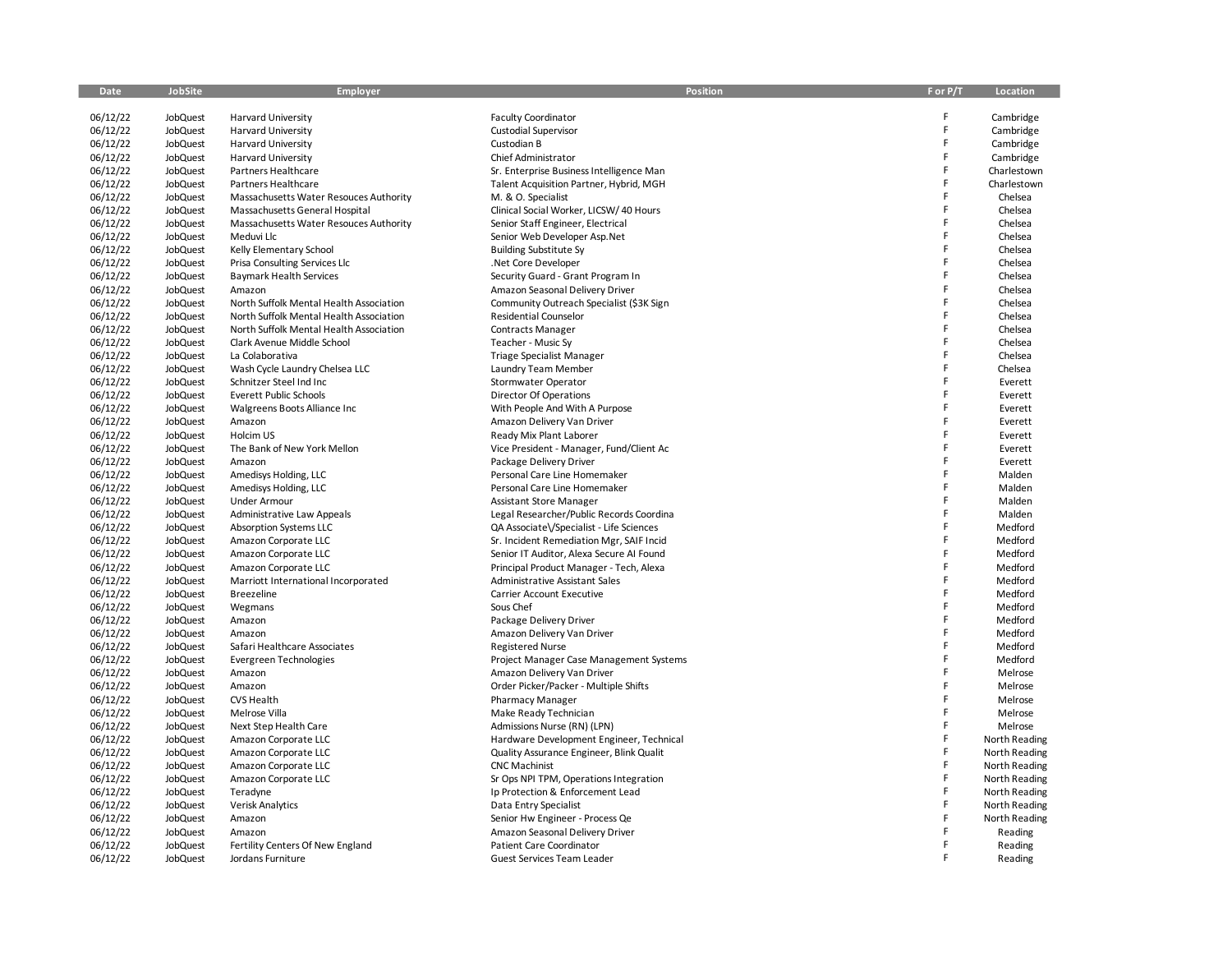| Date     | JobSite         | Employer                                | Position                                        | F or P/T | Location          |
|----------|-----------------|-----------------------------------------|-------------------------------------------------|----------|-------------------|
| 06/12/22 | JobQuest        | <b>Bank of America</b>                  | <b>Consumer Investments Financial Solutions</b> | F        | Reading           |
| 06/12/22 | JobQuest        | Couto Management Company                | Dunkin Multi Unit Manager                       | F        | Revere            |
| 06/12/22 | JobQuest        | <b>Mclean Company</b>                   | Lead Painter- Crew Leader                       | F        | Revere            |
| 06/12/22 | JobQuest        | UnitedHealth Group                      | Nurse Practitioner- Holiday Break - , Co        | F        | Revere            |
| 06/12/22 | JobQuest        | Mydental                                | <b>General Dentist</b>                          | F        | Revere            |
| 06/12/22 | JobQuest        | Amazon                                  | Package Delivery Driver                         | F        | Revere            |
| 06/12/22 | JobQuest        | Rumney Marsh Academy                    | Middle School Special Education Math Tea        | F        | Revere            |
| 06/12/22 | JobQuest        | <b>CVS Health</b>                       | <b>Operations Manager</b>                       | F        | Revere            |
| 06/12/22 | JobQuest        | Amazon                                  | Amazon Delivery Van Driver                      | F        | Revere            |
| 06/12/22 | JobQuest        | Revere Community School                 | Instructor For Hiset/Ged                        | F        | Revere            |
| 06/12/22 | JobQuest        | Clear Channel Outdoor, LLC              | Graphic Designer                                | F        | Stoneham          |
| 06/12/22 | JobQuest        | Walgreens Boots Alliance Inc            | With People And With A Purpose                  | F        | Stoneham          |
| 06/12/22 | JobQuest        | Tufts Medical Center, Inc.              | Medical Assistant-Heme/Onc Clinic Stoneh        | F        | Stoneham          |
| 06/12/22 | JobQuest        | Stoneham Public Schools                 | Summer Nurse                                    | F        | Stoneham          |
| 06/12/22 | JobQuest        | Amazon                                  | Amazon Seasonal Delivery Driver                 | F        | Stoneham          |
| 06/12/22 | JobQuest        | Amazon                                  | Package Handler                                 | F        | Stoneham          |
| 06/12/22 | JobQuest        | <b>LA Fitness</b>                       | Personal Training Counselor                     | F        | Stoneham          |
| 06/12/22 | JobQuest        | Dunkin& X27 Route Donuts                | Multi-Unit Manager                              | F        | Stoneham          |
| 06/12/22 | JobQuest        | Greater Boston Stage Company            | Box Office Lead                                 | F        | Stoneham          |
| 06/12/22 | JobQuest        | Law Office Of John J Sheehan, Llc       | Associate Attorney                              | F        | Wakefield         |
| 06/12/22 | JobQuest        | Wakefield Memorial High School          | Instructional Support Personnel Wmhs - O        | F        | Wakefield         |
| 06/12/22 | JobQuest        | UnitedHealth Group                      | Physician's Assistant - Home Visits             | F        | Wakefield         |
| 06/12/22 | JobQuest        | Veracross                               | <b>Accounting Implementation Manager</b>        | F        | Wakefield         |
| 06/12/22 | JobQuest        | Amazon                                  | Amazon Seasonal Delivery Driver                 | E        | Wakefield         |
| 06/12/22 | JobQuest        | C Analytics                             | <b>Billing Coordinator</b>                      | F        | Wakefield         |
| 06/12/22 | JobQuest        | Persimmon Technologies Corporation      | Senior Buyer - Machined Parts                   | F        | Wakefield         |
| 06/12/22 | JobQuest        | Dover Corporation                       | Director, SaaS Solutions                        | F        | Watertown         |
| 06/12/22 | JobQuest        | Jcds                                    | Upper Elementary General Studies Teacher        | F        | Watertown         |
| 06/12/22 | JobQuest        | MOUNT AUBURN HOSPITAL                   | Ambulatory Registered Nurse-MAPS                | F        | Watertown         |
| 06/12/22 | JobQuest        | Quebrada Baking Company                 | Baker                                           | F        | Watertown         |
| 06/12/22 | JobQuest        | <b>Ballroom In Boston</b>               | Dance Instructor - Training Provided            | F        | Watertown         |
| 06/12/22 | JobQuest        | Partners Healthcare                     | Medical Assistant - Internal Medicine (W        | F        | Watertown         |
| 06/12/22 | JobQuest        | Amazon                                  | Delivery Van Driver                             | F        | Watertown         |
| 06/12/22 | JobQuest        | <b>Ballroom In Boston</b>               | <b>Event Rental Supervisor</b>                  | F        | Watertown         |
| 06/12/22 | JobQuest        | Watertown Public Schools                | Electrician                                     | F        | Watertown         |
| 06/12/22 | JobQuest        | Bosch                                   | <b>Events and Promotions Specialist</b>         | F        | Watertown         |
| 06/12/22 | JobQuest        | Advantage Resource Staffing             | <b>Electronic Engineer</b>                      | E        | Watertown         |
| 06/12/22 | JobQuest        | Technologies                            | Proposal Mgmt D                                 | F        | Wilmington        |
| 06/12/22 | JobQuest        | Leading Edge Equipment Technologies     | Machinist Technician                            | F        | Wilmington        |
| 06/12/22 | JobQuest        | Columbus Technologies Services          | Lead Electrical Engineer Uav, Robotics          | F        | Wilmington        |
| 06/12/22 | JobQuest        | PepsiCo Inc.                            | Local Truck Driver W/Cdl A                      | F        | Wilmington        |
| 06/12/22 | JobQuest        | Locus Robotics                          | <b>Technical Recruiter</b>                      | F        | Wilmington        |
| 06/12/22 | JobQuest        | Orkin Incorporated                      | Home Service Technician - Construction          | F        | Wilmington        |
| 06/12/22 | JobQuest        | <b>Charles River Laboratories</b>       | Accountant 1                                    | F        | Wilmington        |
| 06/12/22 | <b>JobQuest</b> | <b>Charles River Laboratories</b>       | <b>Digitalization Co-Op - Remote</b>            | F        | <b>Wilmington</b> |
| 06/12/22 | JobQuest        | Amazon                                  | Amazon Seasonal Delivery Driver                 | F        | Winchester        |
| 06/12/22 | JobQuest        | Winchester Hospital                     | Registered Nurse, Intensive Care Unit, P        | F        | Winchester        |
| 06/12/22 | JobQuest        | Shake Shack                             | Crew Member                                     | F        | Winchester        |
| 06/12/22 | JobQuest        | Connectrn                               | <b>Registered Nurse</b>                         | F        | Winchester        |
| 06/12/22 | JobQuest        | Amazon                                  | Amazon Delivery Van Driver                      | F        | Winthrop          |
| 06/12/22 | JobQuest        | Connectrn                               | <b>Licensed Practical Nurse</b>                 | F        | Winthrop          |
| 06/12/22 | JobQuest        | <b>CVS Health</b>                       | <b>Operations Supervisor</b>                    | F        | Winthrop          |
| 06/12/22 | JobQuest        | William P Gorman Fort Banks Elem School | Special Education K-2 Aba Teacher Antici        | F        | Winthrop          |
| 06/12/22 | JobQuest        | <b>Trusted Health</b>                   | Post-Anesthesia Care Unit - Registered N        | F        | Winthrop          |
| 06/12/22 | JobQuest        | <b>Retrievex Financing Corp</b>         | Program Manager-PROGR002665                     | F        | Woburn            |
| 06/12/22 | JobQuest        | Parker Hannifin Corporation             | Manufacturing Associate III                     | F        | Woburn            |
| 06/12/22 | JobQuest        | Parker Hannifin Corporation             | Machine Maintenance Mechanic                    |          | Woburn            |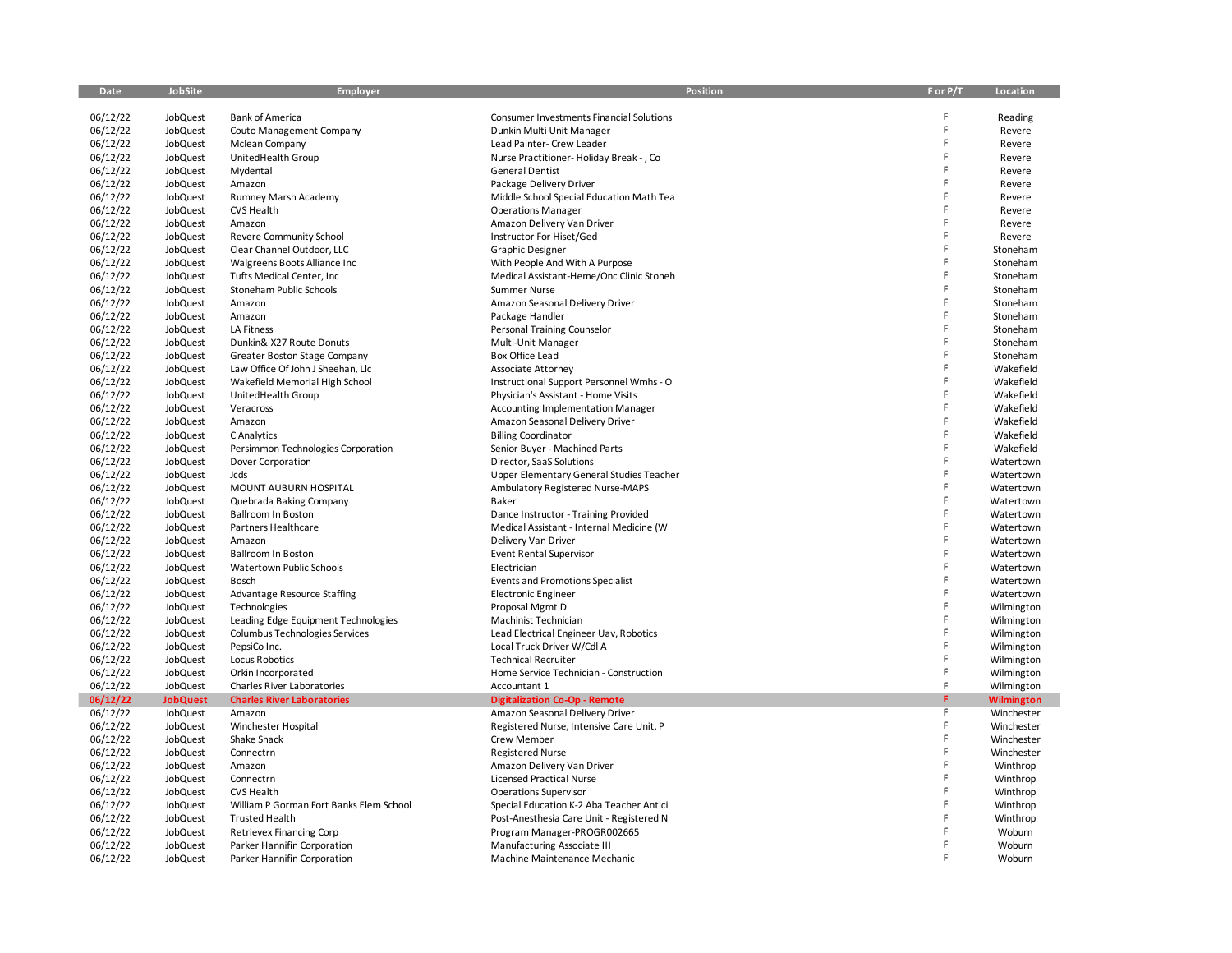| Date     | JobSite   | Employer                            | Position                                                                             | F or P/T | Location         |
|----------|-----------|-------------------------------------|--------------------------------------------------------------------------------------|----------|------------------|
|          |           |                                     |                                                                                      |          |                  |
| 06/12/22 | JobQuest  | Sylvan Learning                     | Math Tutor                                                                           | F        | Woburn           |
| 06/12/22 | JobQuest  | Raytheon                            | Cage Information Systems Security Manage                                             | F        | Woburn           |
| 06/12/22 | JobQuest  | Pearson                             | <b>Test Administrator</b>                                                            | F        | Woburn           |
| 06/12/22 | JobQuest  | Massprinting Inc                    | Senior Business Analyst                                                              | F        | Woburn           |
| 06/12/22 | JobQuest  | Tesco                               | <b>Recruiter And Account Manager</b>                                                 | F        | Woburn           |
| 06/12/22 | JobQuest  | Javelin Biotech                     | Scientist - Tissue Engineering                                                       | F        | Woburn           |
| 06/12/22 | JobQuest  | American Tower Corporation          | Supervisor Accounting-220000HE                                                       | F        | Woburn           |
| 06/12/22 | JobQuest  | Str                                 | Senior Rf Research Engineer                                                          | F        | Woburn           |
| 06/12/22 | JobQuest  | Amazon                              | Amazon Seasonal Delivery Driver                                                      | F        | Woburn           |
| 06/12/22 | JobQuest  | Biofrontera                         | <b>Investor Relations Manager</b>                                                    | F        | Woburn           |
| 06/12/22 | JobQuest  | Parker Hannifin Corporation         | Territory Sales Manager - Austin TX                                                  | F        | Woburn           |
| 06/12/22 | JobQuest  | Springhill Suites                   | Catering Sales Manager Oem                                                           | F        | Woburn           |
| 06/12/22 | JobQuest  | Mid Technology Corporation          | Senior Mechanical Engineer                                                           | F        | Woburn           |
| 06/12/22 | JobQuest  | Adia                                | Summer Pool Attendant                                                                | F        | Woburn           |
| 06/12/22 | JobQuest  | Shields Health Care Group           | Mri Technologist Sign                                                                | F        | Woburn           |
| 06/12/22 | JobQuest  | Kraft Power                         | Parts Specialist                                                                     | F        | Woburn           |
| 06/12/22 | JobQuest  | Gibson Watts                        | Senior Electrical Engineer - Renewable E                                             | F        | Woburn           |
| 06/12/22 | JobQuest  | <b>Brightview Senior Living</b>     | Certified Nursing Assistant (CNA)                                                    | F        | Woburn           |
| 06/12/22 | JobQuest  | <b>Brightview Senior Living</b>     | Wellness Nurse- LPN or RN                                                            | F        | Woburn           |
| 06/12/22 | JobQuest  | BD (Becton, Dickinson and Company)  | <b>Documentation Coordinator</b>                                                     | F        | Woburn           |
| 06/12/22 | JobQuest  | Defense Contract Management Agency  | Program Manager Integrator                                                           | F        | Woburn           |
| 06/12/22 | JobQuest  | Parker Hannifin Corporation         | <b>Global Division Engineering Manager</b>                                           | F        | Woburn           |
| 06/12/22 | JobQuest  | <b>TD Bank</b>                      | Assistant Store Manager Us                                                           | F        | Woburn           |
| 06/12/22 | JobQuest  | Amazon                              | Package Delivery Driver                                                              | F        | Woburn           |
| 06/12/22 | JobQuest  | Instaswim                           | Private Swim Instructor                                                              | F        | Woburn           |
| 06/12/22 | JobQuest  | Clean Harbors                       | Driver, Class A Liquid                                                               | F        | Woburn           |
| 06/12/22 | Glassdoor | Adams Furniture - Everett, MA       | Customer Service Representative (\$17 - \$19/hr.)                                    | F        | Everett          |
| 06/12/22 | Glassdoor | C-4 Analytics                       |                                                                                      | F        | Wakefield        |
| 06/12/22 | Glassdoor | Amazon DSP                          | <b>Digital Marketing Associate</b><br>Delivery Associate                             | F        | Salem            |
|          |           |                                     | Front Desk Associate                                                                 | F        | Salem            |
| 06/12/22 | Glassdoor | The Home Depot                      |                                                                                      | F        |                  |
| 06/12/22 | Glassdoor | Confidential                        | Marketing Assistant / Customer Service                                               | F        | MA               |
| 06/12/22 | Glassdoor | The Candor Agency                   | <b>Brand Marketing Assistant</b>                                                     | F        | Burlington       |
| 06/12/22 | Glassdoor | Paradise Dental Associates          | Marketing Associate                                                                  | F        | Salem            |
| 06/12/22 | Glassdoor | The Atrium At Faxon Woods           | Community Administrative Assistant                                                   | F        | Boston           |
| 06/12/22 | Glassdoor | <b>Masis Staffing</b>               | <b>Assistant Marketing Manager</b>                                                   | F        | Boston           |
| 06/12/22 | Glassdoor | Human Services Research Institute   | Communications Assistant (remote)                                                    |          | Cambridge        |
| 06/12/22 | Glassdoor | The Trustees of Tufts College       | Assistant Director, Health Sciences, Media Relations                                 | F<br>F   | Boston           |
| 06/12/22 | Glassdoor | Veolia                              | VIE/PANGEO Digital Communications Assistant M/W                                      |          | Boston           |
| 06/12/22 | Glassdoor | Harvard University                  | Assistant Director, External Relations                                               | F        | Cambridge        |
| 06/12/22 | Glassdoor | Matter                              | Public Relations Assistant Account Executive, Healthcare                             | F        | Cambridge        |
| 06/12/22 | Glassdoor | The Trustees of Tufts College       | Staff Assistant - Government and Community Relations                                 | F        | Medford          |
| 06/12/22 | Glassdoor | <b>Wellesley College</b>            | Assistant Basketball Coach/Athletic Communications Assistant                         | F        | Boston           |
| 06/12/22 | Glassdoor | <b>State Street</b>                 | Internal Communications, Assistant Vice President                                    | F        | Boston           |
| 06/12/22 | Glassdoor | <b>Benchmark Senior Living</b>      | Community Administrative Assistant                                                   | F        | Boston           |
| 06/12/22 | Glassdoor | <b>Harvard University</b>           | Assistant Director, Strategic Communications                                         | F        | Cambridge        |
| 06/12/22 | Glassdoor | MA Dept of Environmental Protection | Deputy Press Secretary                                                               | F        | Boston           |
| 06/12/22 | Glassdoor | West Suburban YMCA                  | Residential Office Assistant/Photographer/Social Media                               | F.       | Newton           |
| 06/12/22 | Glassdoor | University of Massachusetts Lowell  | P/T - Athletic Marketing and Promotions Assistant                                    | P/T      | Lowell           |
| 06/12/22 | Glassdoor | <b>Harvard University</b>           | Communications / Graduate Program Assistant                                          | F        | Cambridge        |
| 06/12/22 | Glassdoor | Dana-Farber Cancer Institute        | Senior Assistant, Philanthropy Communications                                        | F        | <b>Brookline</b> |
| 06/12/22 | Glassdoor | Agri-Mark, Inc.                     | Manager, Program and Public Relations - CorporateOoffice                             | F        | Aandover         |
| 06/12/22 | Glassdoor | <b>Boston University</b>            | Assistant Director of Communications, University Sustainability                      | F        | Boston           |
| 06/12/22 | Glassdoor | Northeastern University             | Senior Assistant Director - Athletics Communications                                 | F        | Boston           |
| 06/12/22 | Glassdoor | The Park School                     | Assistant Director of Marketing & Communications                                     | F        | <b>Brookline</b> |
| 06/12/22 | Glassdoor | Dana-Farber Cancer Institute        | Assistant Director, Philanthropy Communications                                      | F        | <b>Brookline</b> |
| 06/12/22 | Glassdoor | Wilson Farm, Inc.                   | Assistant Marketing Manager - Event Marketing and Graphic Designer (\$25 - \$30/hr.) | F        | Lexington        |
| 06/12/22 | Glassdoor | <b>Harvard University</b>           | Communications & Engagement Manager, Office of Undergraduate Education               | F        | Cambridge        |